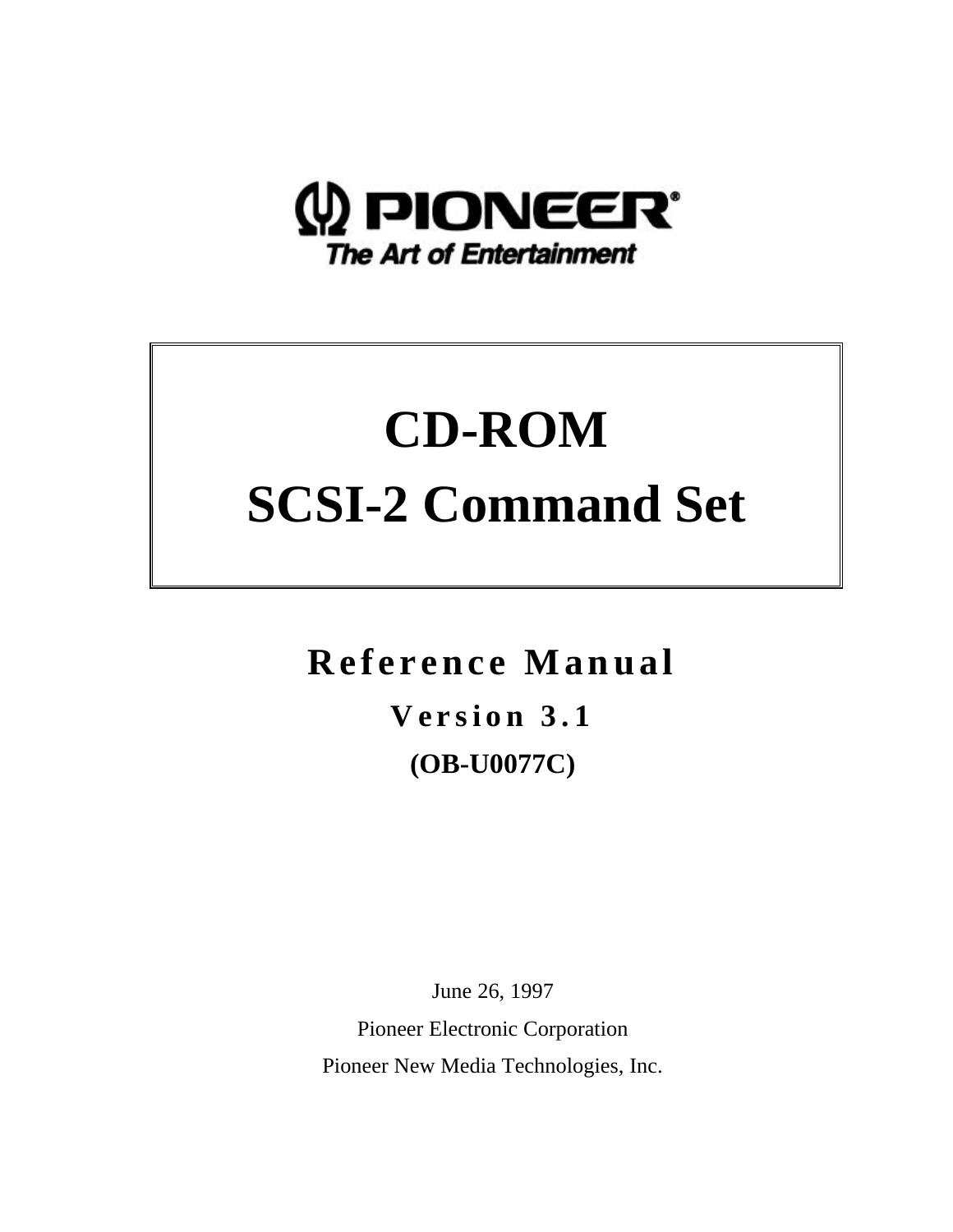

# **CD-ROM SCSI-2 Command Set**

**Reference Manual Version 3.1 (OB-U0077C)**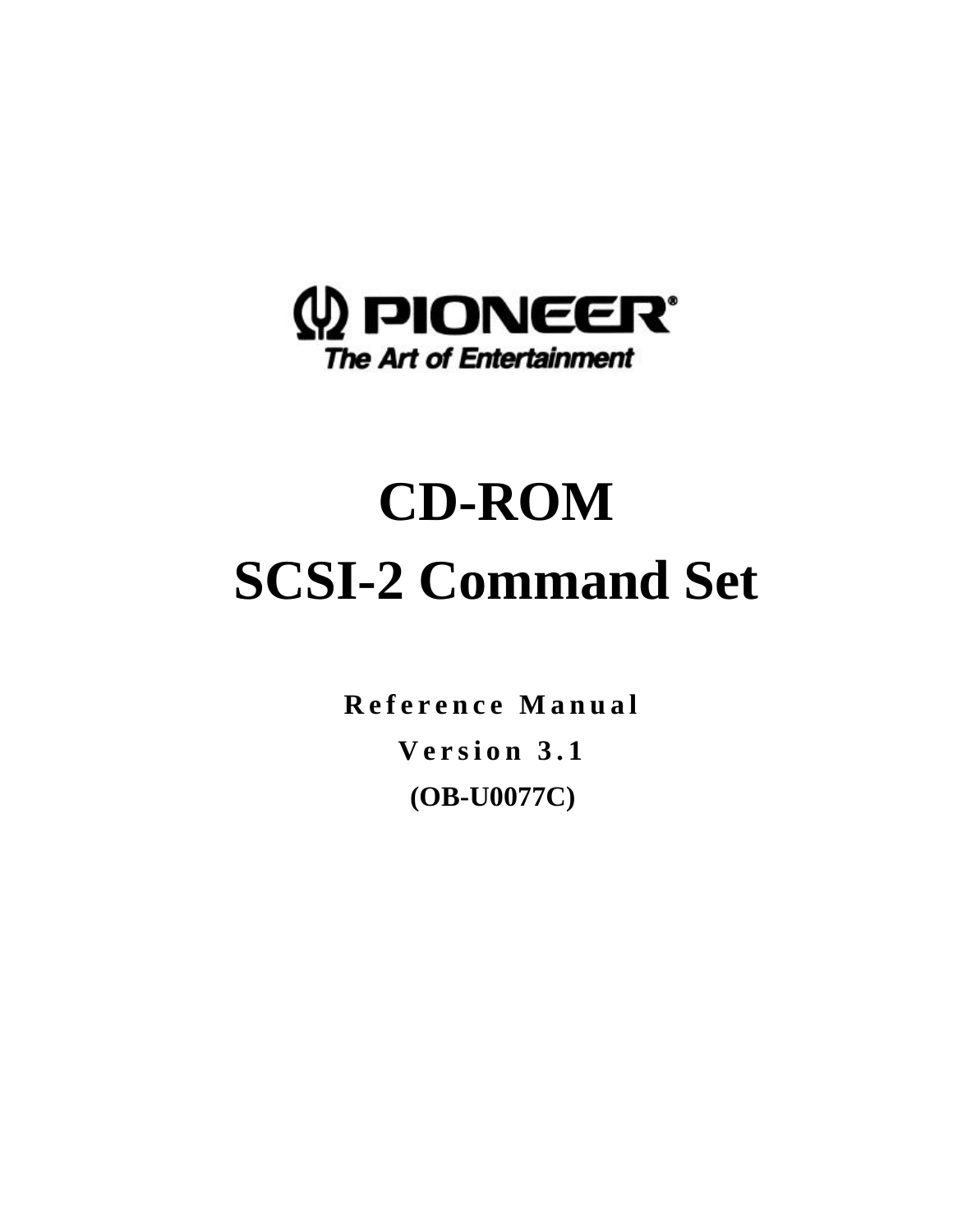This manual is copyrighted with all rights reserved. No part of this document may be reprinted, reproduced, translated or utilized in any form or by any means now known or hereafter invented including, but not limited to, any electronic, mechanical, photocopying and recording or information storage and retrieval system means, without the express written permission from Pioneer Electronic Corporation or its affiliates.

Every effort has been made to ensure that the information in this manual is accurate. Pioneer is not responsible for printing or clerical errors.

Information in this document is subject to change without notice.

Specifications and design are subject to improve or be changed without notice.

Copyright © 1997 Pioneer Electronic Corporation, Pioneer New Media Technologies, Inc.

Document No. SCSI2CD31S001-0697

Simultaneously printed in Japan and the United States of America.

Mention of third-party products is for informational purposes only and contributes neither an endorsement nor a recommendation. Pioneer assumes no responsibility with regard to the performance or use of these products.

No investigation has been made of common-law trademark rights in any word. Words that are known to have current registrations are shown with an initial capital. Many, if not all, hardware and/or software products referenced in this manual are identified by their trade names. Most, if not all, of these designations are claimed as legally protected trademarks by the companies that make the product. It is not Pioneer's intent to use any of these names generically and cautions the reader to investigate any claimed trademark before using it for any purpose other than to refer to the product to which the trademark is attached.

Pioneer makes no warranty of any kind, expressed or implied, about the contents of this manual, the merchantability of the product or the product's fitness for any particular purpose.

Every precaution has been taken in the preparation of this manual. Although we tried to thoroughly check that all instructions in this manual are accurate and correct, Pioneer can not be and is not responsible, in whole or in part, for any damage or loss to your data and/or equipment that results from your use of this document or from any information contained herein including, but not limited to, any errors, omissions or typos that may have resulted in an incorrect operation or installation.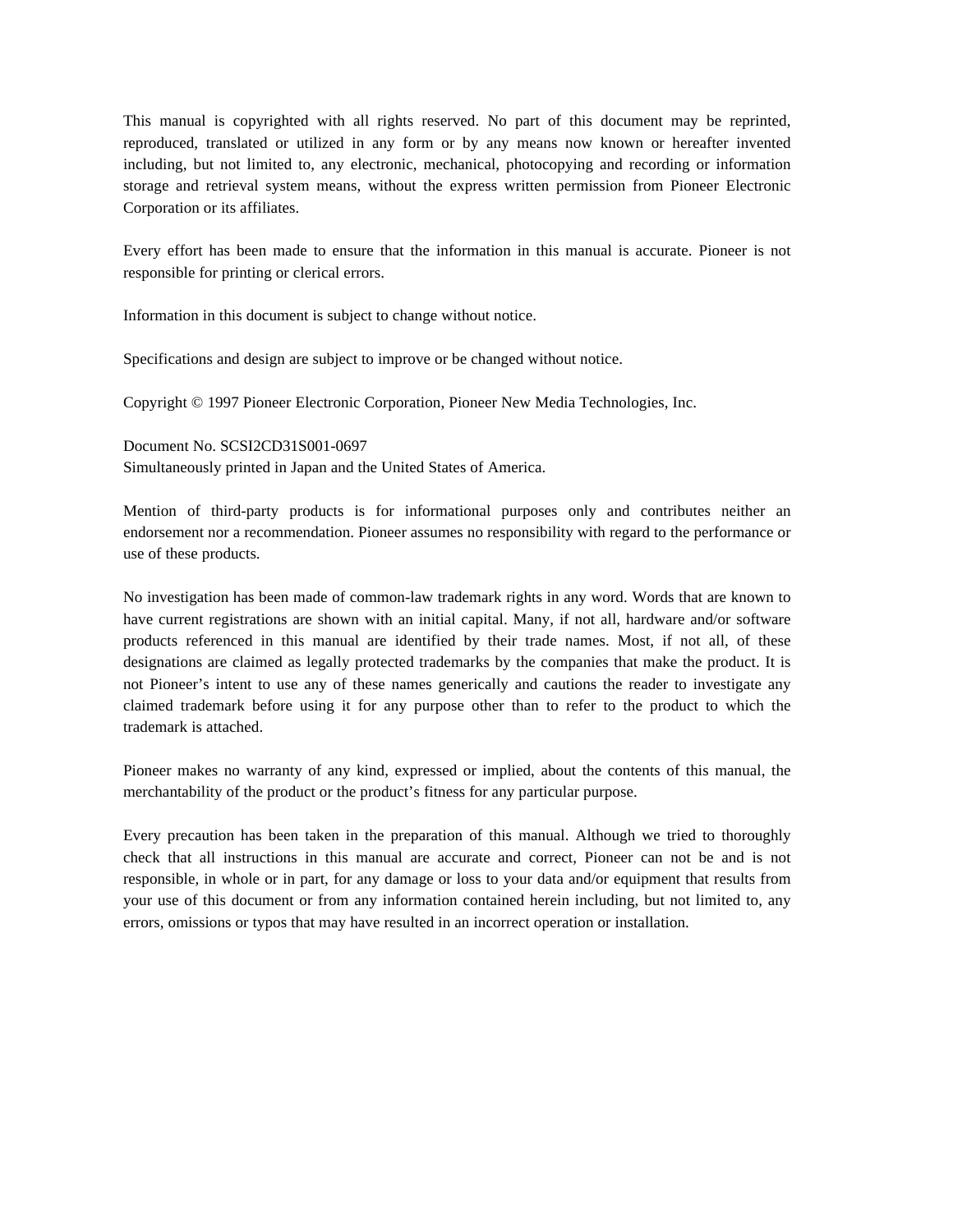#### FCC INFORMATION

The equipment described in this manual has been tested and found to comply with the limits for a Class B digital device in accordance with the specifications in Part 15 of FCC rules. These specifications are designed to provide reasonable protection against radio and television reception interference in a residential installation. There is no guarantee that interference will not occur in a particular installation.

To determine if your CD-ROM drive is causing interference, turn the drive off. If the interference stops, it was most likely caused by the drive. To eliminate the interference, you may try one or more of the following corrective measures:

- verify the cables and connectors between components are shielded.
- increase separation between the drive and components.
- connect the drive into an outlet or circuit different from that which the components are connected.
- consult dealer or experienced radio/television technician for help.

The Federal Communications Commission offers a handbook that may help you with eliminating interference. The handbook is titled *Interference Handbook* (stock number 004-000-00493-1) and may be ordered from the U.S. Government Printing Office, Washington, D.C. 20402.

**WARNING:** Any changes or modifications to this product that are not authorized by Pioneer could void the FCC Certification and negate the user's authority to operate the equipment.

#### DOC CLASS B COMPLIANCE

This digital apparatus does not exceed the Class B limits for radio noise emissions from digital apparatus set out in the radio interference regulations of the Canadian Department of Communications.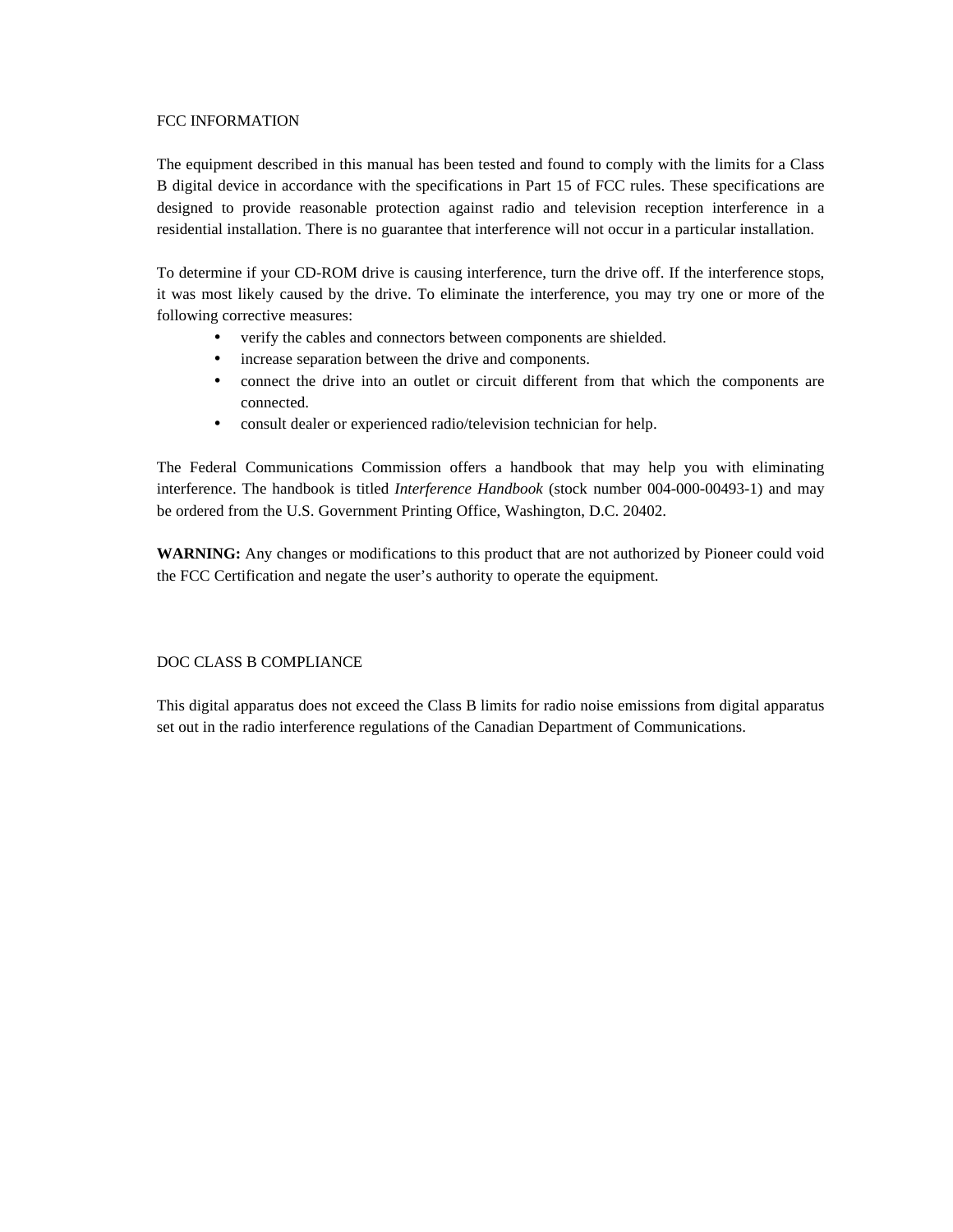# **Table of Contents**

| 1. |      |       |                             |  |  |
|----|------|-------|-----------------------------|--|--|
|    | 1.1  |       |                             |  |  |
|    | 1.2  |       |                             |  |  |
|    | 1.3  |       |                             |  |  |
|    |      | 1.3.1 |                             |  |  |
|    |      | 1.3.2 |                             |  |  |
|    |      | 1.3.3 |                             |  |  |
|    |      | 1.3.4 |                             |  |  |
|    | 1.4  |       |                             |  |  |
|    | 1.5  |       |                             |  |  |
| 2. |      |       |                             |  |  |
|    | 2.1  |       |                             |  |  |
|    | 2.2  |       |                             |  |  |
|    | 2.3  |       |                             |  |  |
|    | 2.4  |       |                             |  |  |
|    | 2.5  |       |                             |  |  |
|    | 2.6  |       |                             |  |  |
|    | 2.7  |       |                             |  |  |
|    | 2.8  |       |                             |  |  |
|    | 2.9  |       |                             |  |  |
|    |      | 2.9.1 |                             |  |  |
|    |      | 2.9.2 |                             |  |  |
|    |      | 2.9.3 |                             |  |  |
|    |      | 2.9.4 | Medium Types Supported Page |  |  |
|    |      | 2.9.5 |                             |  |  |
|    |      | 2.9.6 |                             |  |  |
|    |      | 2.9.7 |                             |  |  |
|    |      | 2.9.8 |                             |  |  |
|    |      | 2.9.9 |                             |  |  |
|    | 2.10 |       |                             |  |  |
|    | 2.11 |       |                             |  |  |
|    | 2.12 |       |                             |  |  |
|    | 2.13 |       |                             |  |  |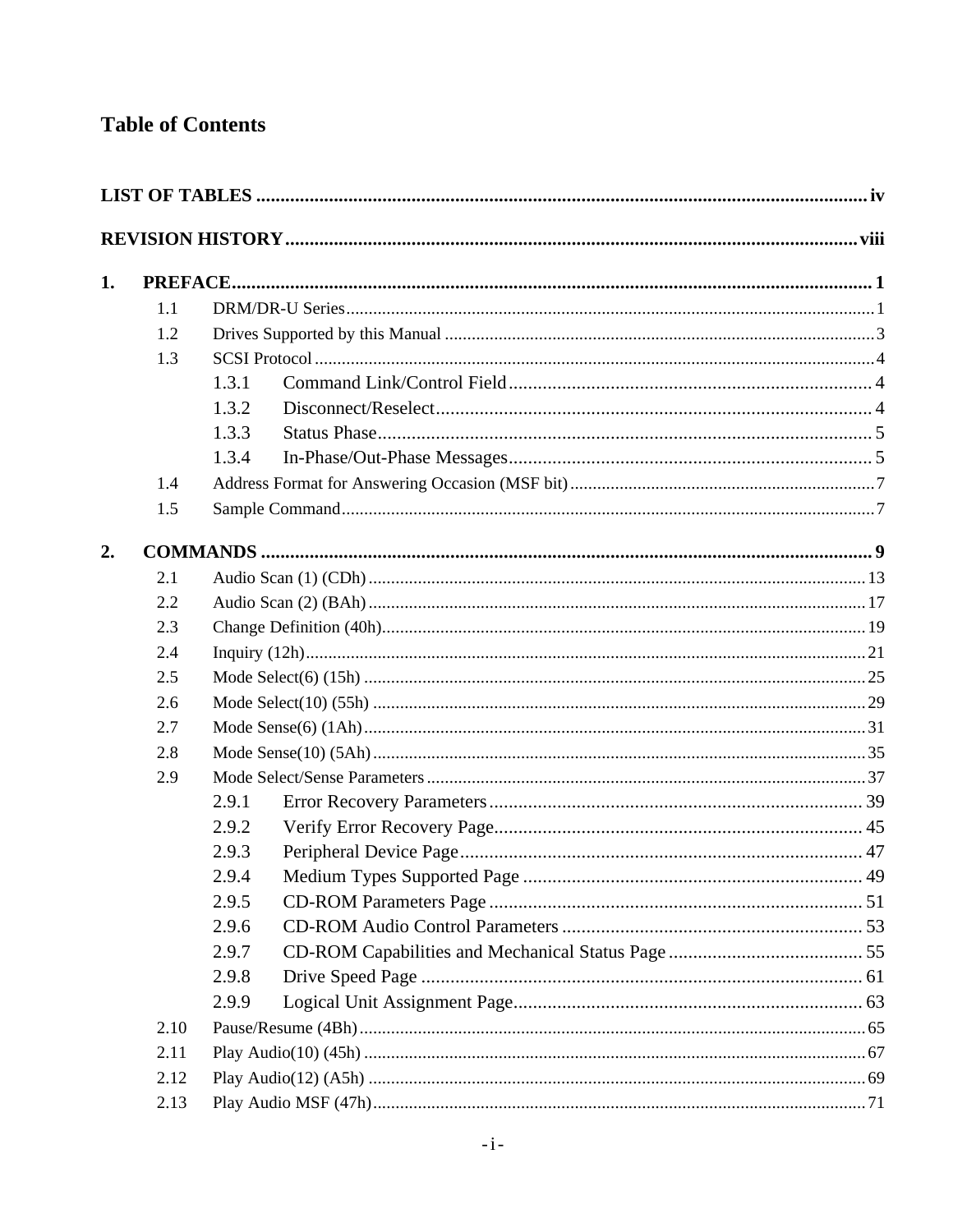| 2.15<br>2.16<br>2.17<br>2.18<br>2.19<br>2.20<br>2.21<br>2.22<br>2.23<br>2.24<br>2.25<br>2.26<br>2.27<br>2.28<br>2.29<br>2.30<br>2.31<br>2.32<br>2.33<br>2.34<br>2.35<br>2.36<br>2.37<br>2.38<br>2.39<br>2.40<br>2.41<br>2.42<br>2.43<br>2.44<br>2.45<br>2.46<br>2.47<br>2.48<br>2.49 | 2.14 |  |
|--------------------------------------------------------------------------------------------------------------------------------------------------------------------------------------------------------------------------------------------------------------------------------------|------|--|
|                                                                                                                                                                                                                                                                                      |      |  |
|                                                                                                                                                                                                                                                                                      |      |  |
|                                                                                                                                                                                                                                                                                      |      |  |
|                                                                                                                                                                                                                                                                                      |      |  |
|                                                                                                                                                                                                                                                                                      |      |  |
|                                                                                                                                                                                                                                                                                      |      |  |
|                                                                                                                                                                                                                                                                                      |      |  |
|                                                                                                                                                                                                                                                                                      |      |  |
|                                                                                                                                                                                                                                                                                      |      |  |
|                                                                                                                                                                                                                                                                                      |      |  |
|                                                                                                                                                                                                                                                                                      |      |  |
|                                                                                                                                                                                                                                                                                      |      |  |
|                                                                                                                                                                                                                                                                                      |      |  |
|                                                                                                                                                                                                                                                                                      |      |  |
|                                                                                                                                                                                                                                                                                      |      |  |
|                                                                                                                                                                                                                                                                                      |      |  |
|                                                                                                                                                                                                                                                                                      |      |  |
|                                                                                                                                                                                                                                                                                      |      |  |
|                                                                                                                                                                                                                                                                                      |      |  |
|                                                                                                                                                                                                                                                                                      |      |  |
|                                                                                                                                                                                                                                                                                      |      |  |
|                                                                                                                                                                                                                                                                                      |      |  |
|                                                                                                                                                                                                                                                                                      |      |  |
|                                                                                                                                                                                                                                                                                      |      |  |
|                                                                                                                                                                                                                                                                                      |      |  |
|                                                                                                                                                                                                                                                                                      |      |  |
|                                                                                                                                                                                                                                                                                      |      |  |
|                                                                                                                                                                                                                                                                                      |      |  |
|                                                                                                                                                                                                                                                                                      |      |  |
|                                                                                                                                                                                                                                                                                      |      |  |
|                                                                                                                                                                                                                                                                                      |      |  |
|                                                                                                                                                                                                                                                                                      |      |  |
|                                                                                                                                                                                                                                                                                      |      |  |
|                                                                                                                                                                                                                                                                                      |      |  |
|                                                                                                                                                                                                                                                                                      |      |  |
|                                                                                                                                                                                                                                                                                      |      |  |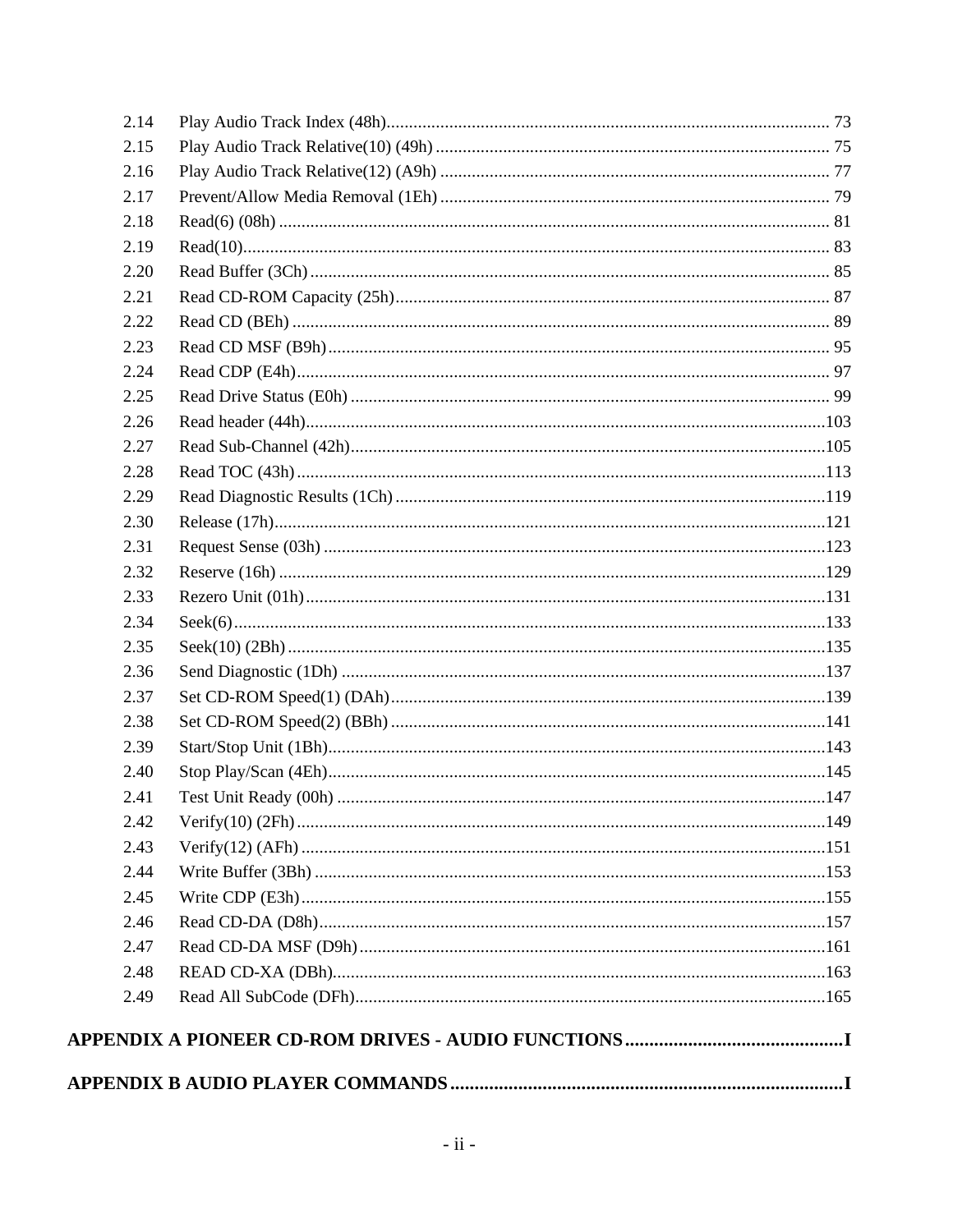| D.1 |
|-----|
|     |
|     |
|     |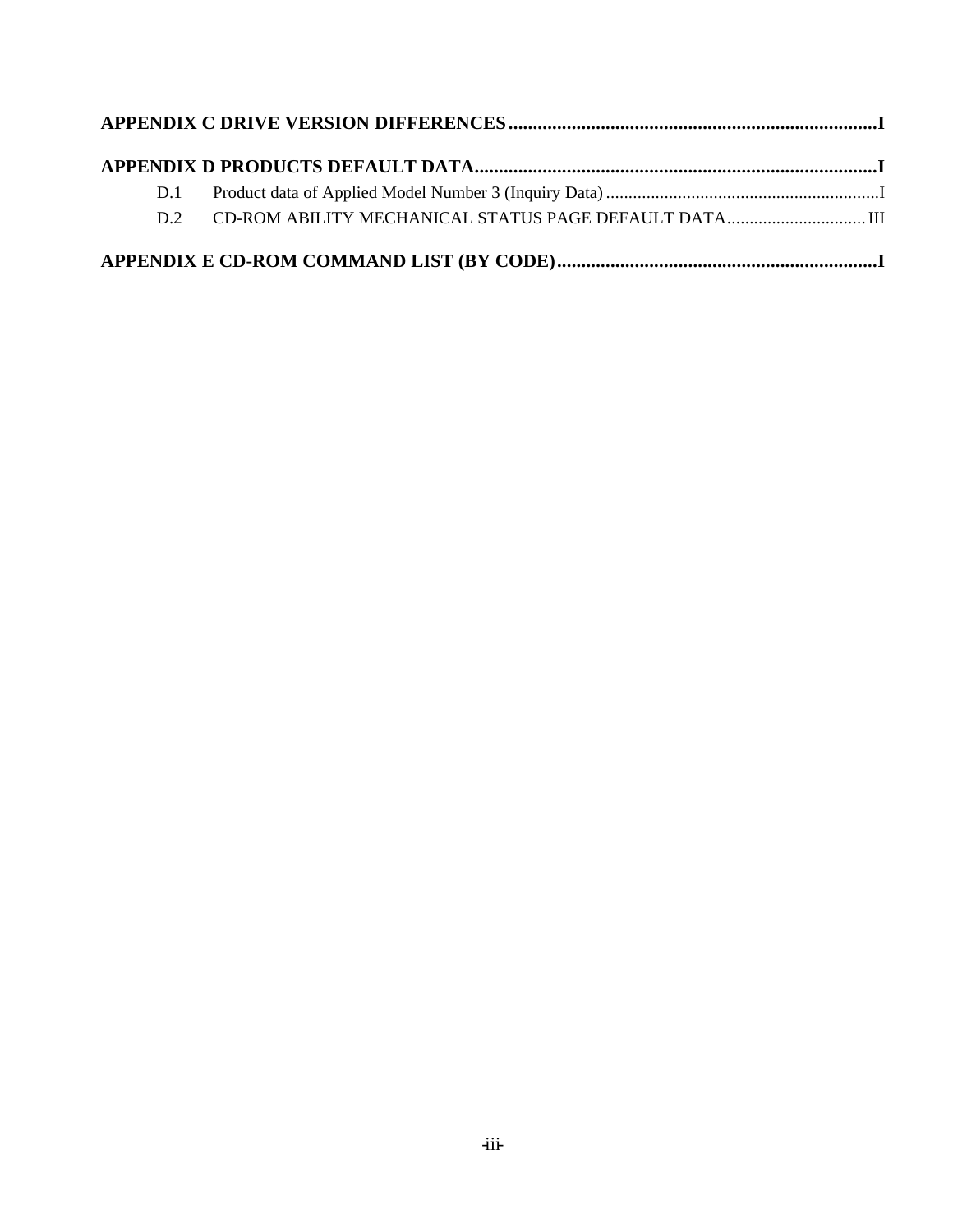# **LIST OF TABLES**

| TABLE 1-0          |                     |  |  |  |  |
|--------------------|---------------------|--|--|--|--|
| TABLE 1-2          |                     |  |  |  |  |
| TABLE 1-5          |                     |  |  |  |  |
| TABLE 2-0          |                     |  |  |  |  |
|                    | TABLE 2-0A          |  |  |  |  |
| TABLE 2-1          |                     |  |  |  |  |
|                    | TABLE 2-1A          |  |  |  |  |
|                    | TABLE 2-1B          |  |  |  |  |
|                    | TABLE 2-1C          |  |  |  |  |
| TABLE 2-2          |                     |  |  |  |  |
| TABLE 2-3          |                     |  |  |  |  |
| TABLE 2-4          |                     |  |  |  |  |
|                    | TABLE 2-4A          |  |  |  |  |
|                    | TABLE 2-4B          |  |  |  |  |
| TABLE 2-5          |                     |  |  |  |  |
|                    | TABLE 2-5A          |  |  |  |  |
|                    | TABLE 2-5B          |  |  |  |  |
|                    | TABLE 2-5C          |  |  |  |  |
| TABLE 2-6          |                     |  |  |  |  |
| TABLE 2-7          |                     |  |  |  |  |
|                    | TABLE 2-7A          |  |  |  |  |
|                    | TABLE 2-7B          |  |  |  |  |
|                    | TABLE 2-7C          |  |  |  |  |
|                    | TABLE 2-7D          |  |  |  |  |
| TABLE 2-8          |                     |  |  |  |  |
| TABLE 2-9          |                     |  |  |  |  |
|                    | TABLE 2-9A          |  |  |  |  |
|                    | TABLE 2-9B          |  |  |  |  |
|                    |                     |  |  |  |  |
|                    | <b>TABLE 2-9-1A</b> |  |  |  |  |
|                    | <b>TABLE 2-9-1B</b> |  |  |  |  |
|                    | <b>TABLE 2-9-1B</b> |  |  |  |  |
|                    | <b>TABLE 2-9-1B</b> |  |  |  |  |
| <b>TABLE 2-9-2</b> |                     |  |  |  |  |
| <b>TABLE 2-9-3</b> |                     |  |  |  |  |
|                    |                     |  |  |  |  |
| <b>TABLE 2.9.4</b> |                     |  |  |  |  |
| <b>TABLE 2-9-5</b> |                     |  |  |  |  |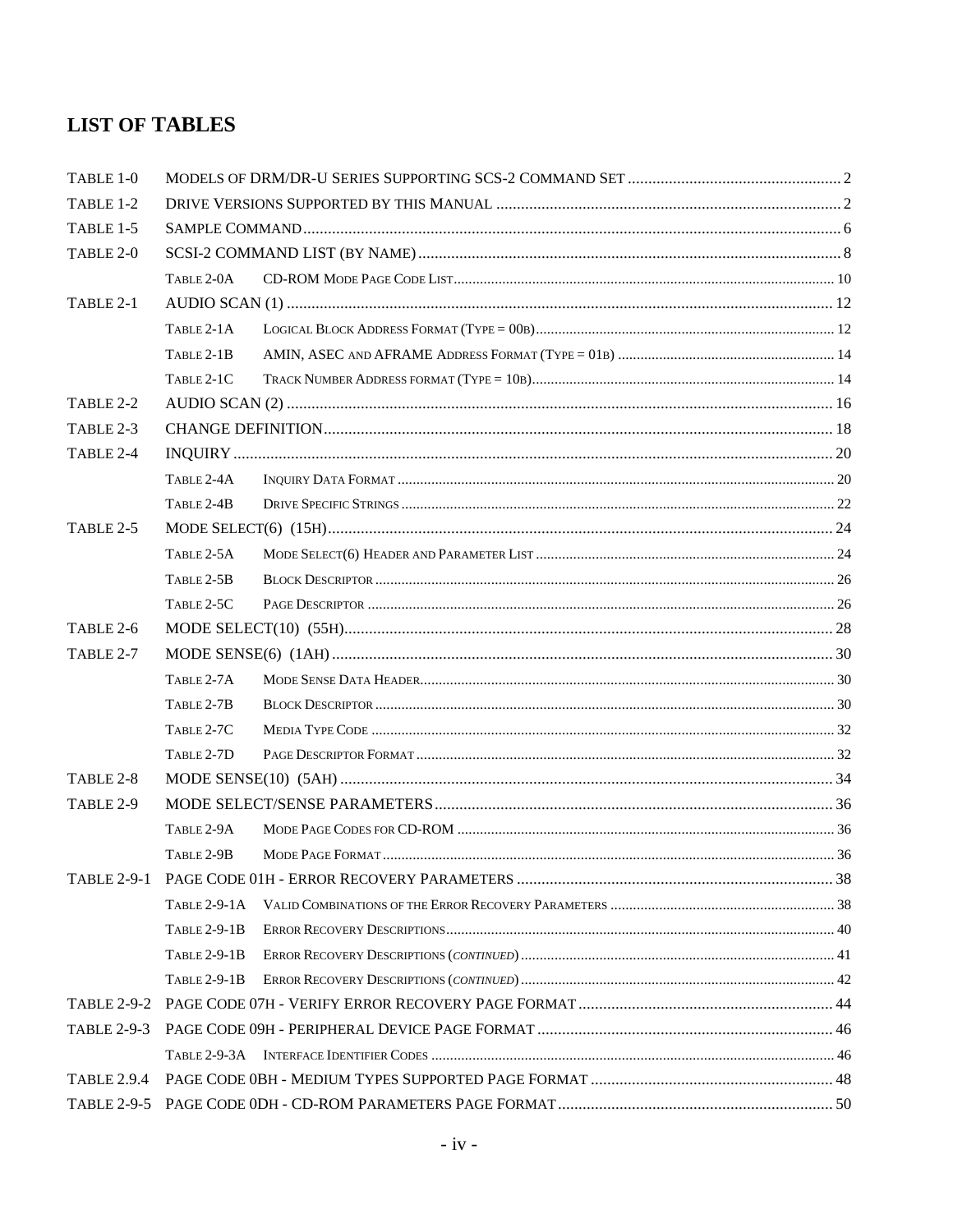|                    | TABLE 2-9-7 PAGE CODE 2AH - CD-ROM CAPABILITIES AND MECHANICAL STATUS PAGE FORMAT  54 |  |
|--------------------|---------------------------------------------------------------------------------------|--|
|                    |                                                                                       |  |
|                    | <b>TABLE 2-9-7B</b>                                                                   |  |
|                    |                                                                                       |  |
|                    |                                                                                       |  |
| <b>TABLE 2-9-9</b> |                                                                                       |  |
| TABLE 2-10         |                                                                                       |  |
| <b>TABLE 2-11</b>  |                                                                                       |  |
| TABLE 2-12         |                                                                                       |  |
| <b>TABLE 2-13</b>  |                                                                                       |  |
| <b>TABLE 2-14</b>  |                                                                                       |  |
| <b>TABLE 2-15</b>  |                                                                                       |  |
| TABLE 2-16         |                                                                                       |  |
| <b>TABLE 2-17</b>  |                                                                                       |  |
| TABLE 2-18         |                                                                                       |  |
| <b>TABLE 2-19</b>  |                                                                                       |  |
| <b>TABLE 2-20</b>  |                                                                                       |  |
|                    | TABLE 2-20A                                                                           |  |
| TABLE 2-21         |                                                                                       |  |
|                    | TABLE 2-21A                                                                           |  |
| <b>TABLE 2-22</b>  |                                                                                       |  |
|                    | <b>TABLE 2-22A</b>                                                                    |  |
|                    | <b>TABLE 2-22B</b>                                                                    |  |
|                    | TABLE 2-22C                                                                           |  |
|                    | TABLE 2-22D                                                                           |  |
|                    | <b>TABLE 2-22E</b>                                                                    |  |
| TABLE 2-23         |                                                                                       |  |
| TABLE 2-24         |                                                                                       |  |
| TABLE 2-25         |                                                                                       |  |
|                    | TABLE 2-25A                                                                           |  |
|                    | TABLE 2-25B                                                                           |  |
|                    | <b>TABLE 2-25C</b>                                                                    |  |
| TABLE 2-26         |                                                                                       |  |
|                    | TABLE 2-26A                                                                           |  |
|                    | TABLE 2-26B                                                                           |  |
| TABLE 2-27         |                                                                                       |  |
|                    | TABLE 2-27A                                                                           |  |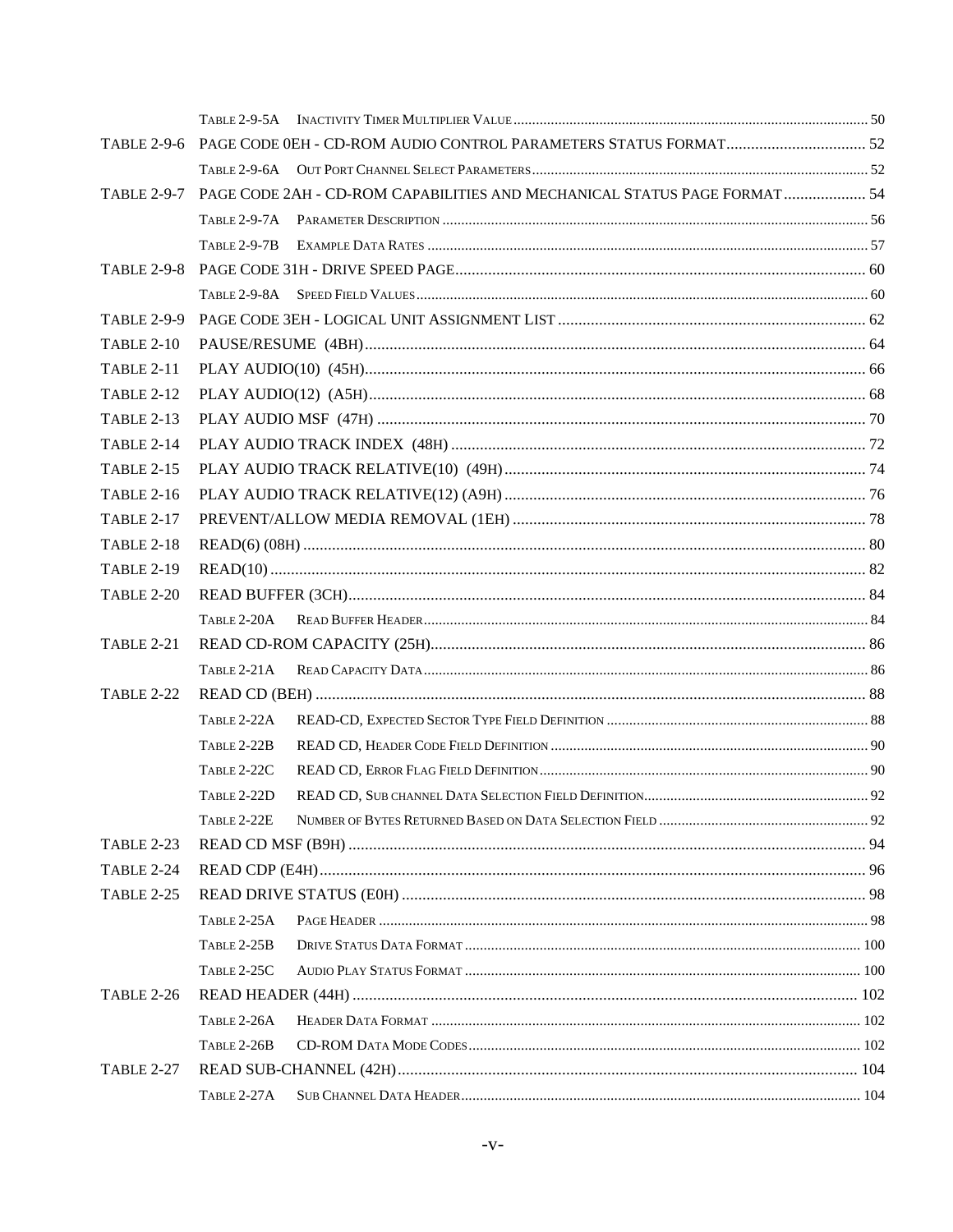|                   | TABLE 2-27B                                                                               |  |
|-------------------|-------------------------------------------------------------------------------------------|--|
|                   | <b>TABLE 2-27C</b>                                                                        |  |
|                   | <b>TABLE 2-27D</b>                                                                        |  |
|                   | TABLE 2-27E                                                                               |  |
|                   | <b>TABLE 2-27F</b>                                                                        |  |
|                   | TABLE 2-27G                                                                               |  |
|                   | <b>TABLE 2-27H</b>                                                                        |  |
| <b>TABLE 2-28</b> |                                                                                           |  |
|                   | TABLE 2-28A                                                                               |  |
|                   | TABLE 2-28B                                                                               |  |
|                   | TABLE 2-28C                                                                               |  |
|                   | TABLE 2-28D                                                                               |  |
|                   | TABLE 2-28E                                                                               |  |
|                   | TABLE 2-28F                                                                               |  |
| <b>TABLE 2-29</b> |                                                                                           |  |
|                   | TABLE 2-29A                                                                               |  |
| <b>TABLE 2-30</b> |                                                                                           |  |
| TABLE 2-31        |                                                                                           |  |
|                   | TABLE 2-31A                                                                               |  |
|                   | TABLE 2-31B                                                                               |  |
|                   | SUPPORTED ADDITIONAL SENSE CODES AND ADDITIONAL SENSE CODE QUALIFIERS  125<br>TABLE 2-31C |  |
| <b>TABLE 2-32</b> |                                                                                           |  |
| <b>TABLE 2-33</b> |                                                                                           |  |
| TABLE 2-34        |                                                                                           |  |
| TABLE 2-35        |                                                                                           |  |
| <b>TABLE 2-36</b> |                                                                                           |  |
|                   | TABLE 2-36A                                                                               |  |
| TABLE 2-37        |                                                                                           |  |
| TABLE 2-38        |                                                                                           |  |
|                   | <b>TABLE 2-38A</b>                                                                        |  |
| <b>TABLE 2-39</b> |                                                                                           |  |
| TABLE 2-40        |                                                                                           |  |
| TABLE 2-41        |                                                                                           |  |
| TABLE 2-42        |                                                                                           |  |
| TABLE 2-43        |                                                                                           |  |
| TABLE 2-44        |                                                                                           |  |
| <b>TABLE 2-45</b> |                                                                                           |  |
| TABLE 2-46        |                                                                                           |  |
| TABLE 2-47        |                                                                                           |  |
| TABLE 2-48        |                                                                                           |  |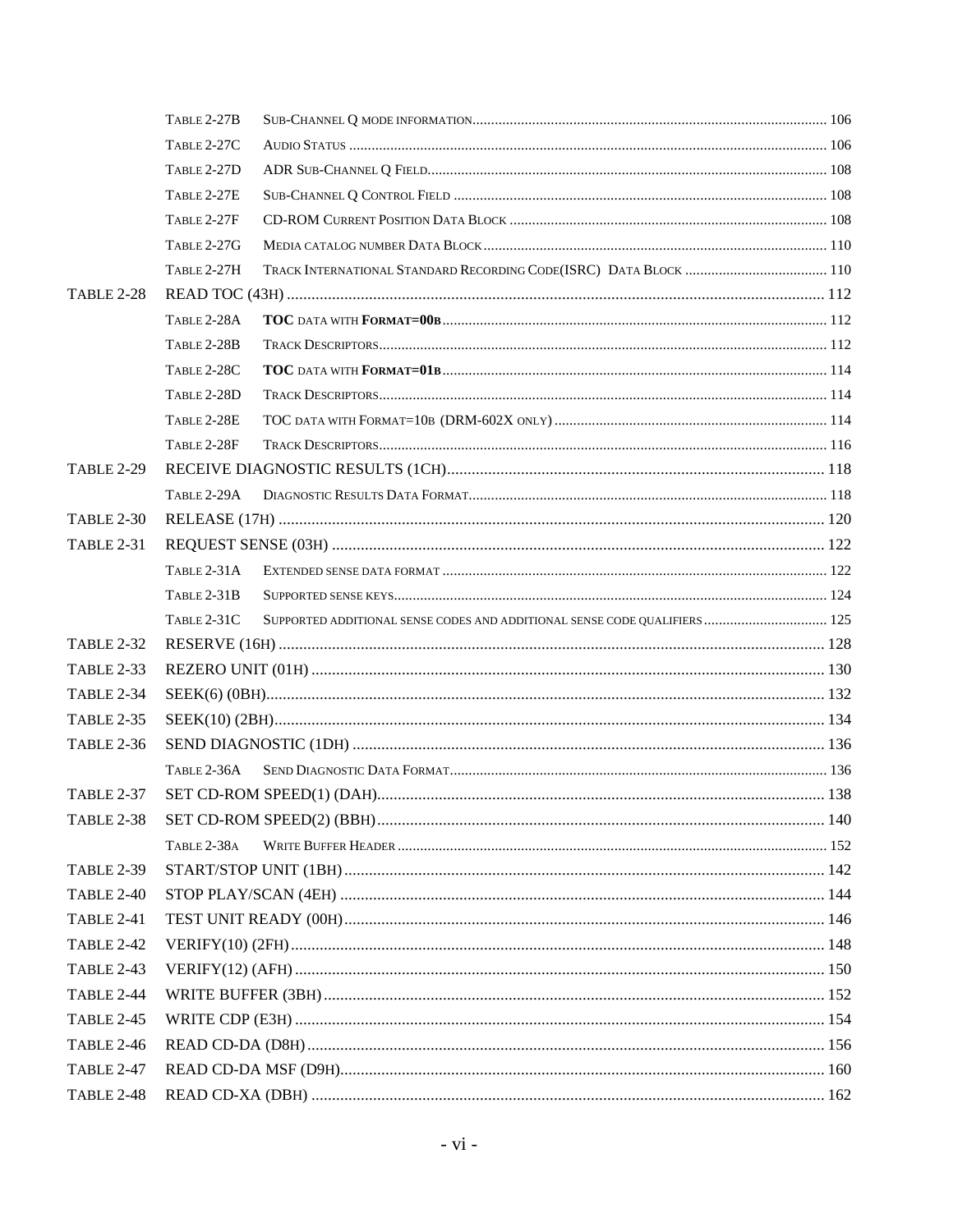| TABLE D-2A PAGE CODE 2AH : CD-ROM CAPABILITIES AND MECHANICAL STATUS PAGE DEFAULT DATA III |  |
|--------------------------------------------------------------------------------------------|--|
|                                                                                            |  |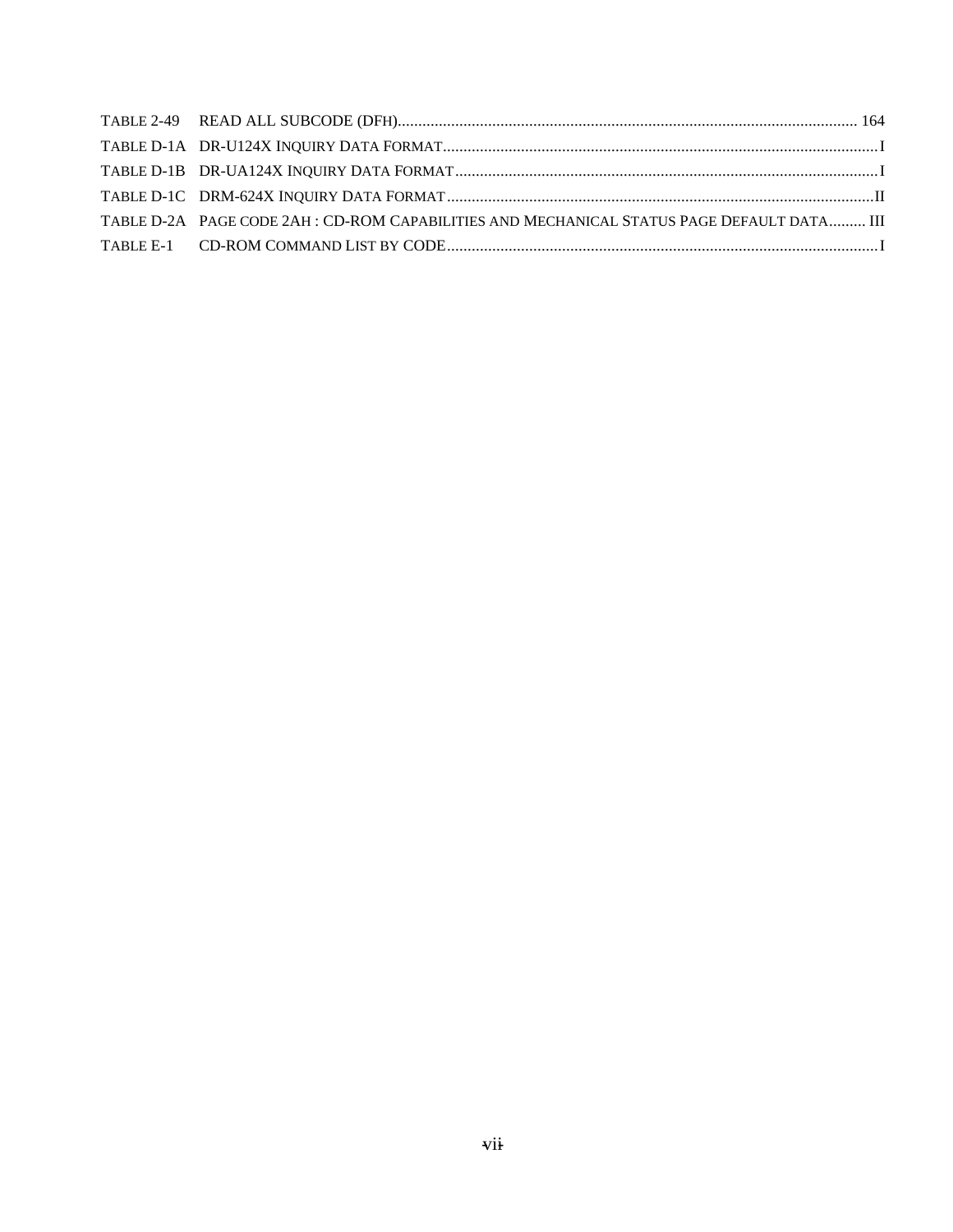# **REVISION HISTORY**

| <b>Version</b> | <b>Date</b> | <b>Section/Page</b>  | <b>Description</b>                      |
|----------------|-------------|----------------------|-----------------------------------------|
| 1.0            | 09.07.93    | N/A                  | Initial release                         |
| 2.0            | 07.20.94    | Title                | Addition of DRM-602X Vendor<br>Unique   |
|                |             | Sections 1.1 - 1.2   | Commands                                |
|                |             | Section 1.4          |                                         |
|                |             | Sections 2.46 - 2.49 |                                         |
| 3.0            | 02.08.95    | Sections 1.1 - 1.2   | Addition of models DR-124X and DRM-624X |
|                |             | Section 1.4          | Addition of Appendix D                  |
|                |             | Section 2.1          |                                         |
|                |             | Section 2.9.7        |                                         |
|                |             | Sections 2.22 - 2.23 |                                         |
|                |             | Section 2.37         |                                         |
|                |             | Section 2.40         |                                         |
|                |             | Sections 2.46 - 2.49 |                                         |
| 3.1            | 06.26.97    | Sections $1.0 - 1.2$ | Addition of models DR-A10X, DR-411, DR- |
|                |             | Section 1.4          | U10X, DR-433, DR-A12X, DR-444, DR-      |
|                |             | Sections 2.46 - 2.49 | U12X, DR-466, DR-A24X, DR-511, DR-      |
|                |             |                      | U24X, DR-533                            |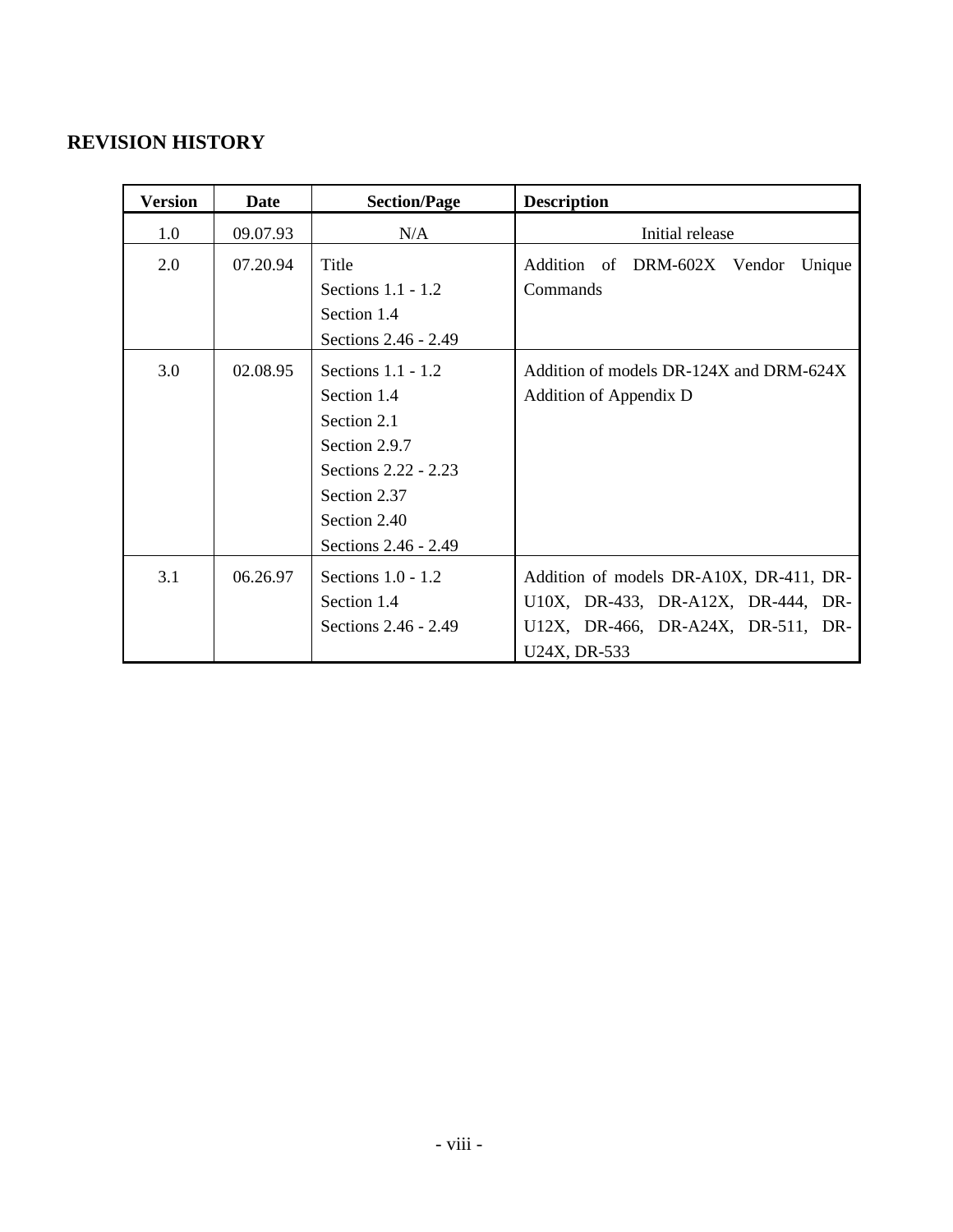## **1. PREFACE**

These specifications define the SCSI command set that defines the interface between a host computer and such primary devices as CD-ROM drives and CD-R writers.

These are the control functions for the Pioneer DRM/DR-U series CD-ROM drives. For specific models, refer to Section 1.1 below.

For details of the common standard of SCSI, refer to *ANSI SCSI-2 working draft X3T9.2 revision 10K*.

For details regarding the use of the compact disc as a SCSI CD-ROM device, refer to the proposal made after the *ANSI SCSI-2 working draft X3T9.2 revision 10K*.

For Compact Disc, CD-ROM disc, and CD-R disc specifications, refer to the *Red Book*, *Yellow Book* and *Orange Book Part2*.

For file system specifications, refer to *ISO 9660*.

For details about the use of SCSI Bus, refer to the installation manuals of the particular drives.

For more information on player control commands (mnemonic commands), refer to Appendix B of this document and/or Pioneer Industrial LaserDisc Player (any model) User's Manuals.

THESE SPECIFICATIONS ARE SUBJECT TO CHANGE WITHOUT NOTICE.

## **1.1 DRM/DR-U Series**

j

The six-disc DRM series drives are  $SCSI-2<sup>1</sup>$  CD-ROM minichangers using a single movable optical assembly and a removable Pioneer-developed 6-disc CD magazine. Six discs may be stored in individual trays in the magazine. Each tray swings out of the magazine into the drive assembly. Only one disc may be read at a time. The minichanger appears on the SCSI bus as one SCSI ID with six (6) logical units (0-5), one logical unit assigned per disc. The assignment of logical units to discs may be changed at any time.

<sup>1</sup> DRM-604X is the only minichanger that supports both the SCSI-1 and SCSI-2 command sets. Please refer to Pioneer's *DRM-600 Series SCSI Command Reference Manual* for details on the SCSI-1 command set.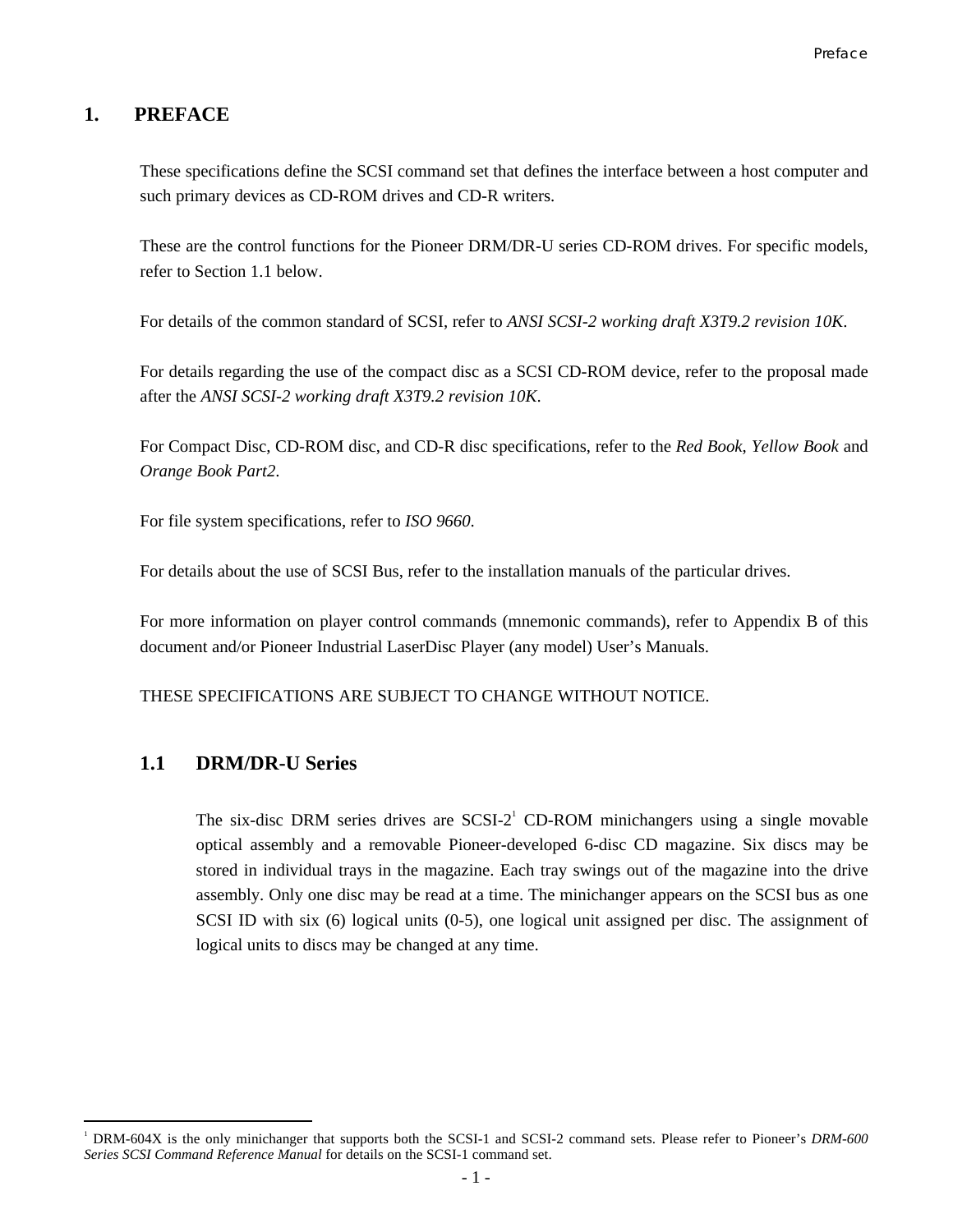| <b>Model Number</b> | <b>Voltage Requirements</b>                 |
|---------------------|---------------------------------------------|
| <b>DRM-602X</b>     | $100 v - 230 v$                             |
| <b>DRM-604X</b>     | $100 v - 230 v$                             |
| <b>DRM-624X</b>     | $100 v \sim 230 v$                          |
| <b>DRM-1804X</b>    | $100 v \sim 230 v$                          |
| $DR-D504X$          | DRM-5004X 500-disc Autochanger built-in use |
| $DR-U124X$          | $+5$ v. $+12$ v                             |
| $DR-UA124X$         | $+5$ v. $+12$ v ATA BUS model               |
| $DR-A10X$           | $+5$ v. $+12$ v ATA BUS model               |
| $DR-U10X$           | $+5$ v. $+12$ v                             |
| DR-411              | $+5$ v, $+12$ v OEM version of DR-A10X      |
| DR-433              | $+5$ v. $+12$ v OEM version of DR-U10X      |
| $DR-A12X$           | $+5$ v. $+12$ v ATA BUS model               |
| $DR-U12X$           | $+5$ v. $+12$ v                             |
| DR-444              | $+5$ v. $+12$ v OEM version of DR-A12X      |
| DR-466              | $+5$ v. $+12$ v OEM version of DR-U12X      |
| $DR-A24X$           | $+5$ v. $+12$ v ATA BUS model               |
| $DR-U24X$           | $+5$ v. $+12$ v                             |
| DR-511              | $+5$ v. $+12$ v OEM version of DR-A24X      |
| DR-533              | $+5$ v. $+12$ v OEM version of DR-U24X      |

## TABLE 1-0 MODELS OF DRM/DR-U SERIES SUPPORTING SCS-2 COMMAND SET

TABLE 1-2 DRIVE VERSIONS SUPPORTED BY THIS MANUAL

| <b>Model Number</b> | <b>Vendor</b> | <b>Product Data</b>     | <b>Revision Number</b> |
|---------------------|---------------|-------------------------|------------------------|
| <b>DRM-602X</b>     | Pioneer       | CD-ROM DRM-602X         | 2901 or greater        |
| <b>DRM-604X</b>     | Pioneer       | CD-ROM DRM-604X         | 2403 or greater        |
| <b>DRM-624X</b>     | Pioneer       | CD-ROM DRM-624X         | 0100 or greater        |
| <b>DRM-1804X</b>    | Pioneer       | CD-ROM DRM-1804X        | 0100 or greater        |
| $DR-D504X$          | Pioneer       | CD-ROM DR-D504X         | 2405 or greater        |
| <b>DR-U124X</b>     | Pioneer       | CD-ROM DR-U124X         | 0100 or greater        |
| DR-UA124X           | Pioneer       | <b>CD-ROM DR-UA124X</b> | 0100 or greater        |
| DR-A10X             | Pioneer       | <b>CD-ROM DR-A10X</b>   | 0100 or greater        |
| DR-U10X             | Pioneer       | <b>CD-ROM DR-U10X</b>   | 0100 or greater        |
| DR-411              | Pioneer       | <b>CD-ROM DR-A10X</b>   | 0100 or greater        |
| DR-433              | Pioneer       | <b>CD-ROM DR-U10X</b>   | 0100 or greater        |
| DR-A12X             | Pioneer       | <b>CD-ROM DR-A12X</b>   | 0100 or greater        |
| DR-U12X             | Pioneer       | <b>CD-ROM DR-U12X</b>   | 0100 or greater        |
| DR-444              | Pioneer       | <b>CD-ROM DR-A12X</b>   | 0100 or greater        |
| DR-466              | Pioneer       | <b>CD-ROM DR-A12X</b>   | 0100 or greater        |
| DR-A24X             | Pioneer       | <b>CD-ROM DR-A24X</b>   | 0100 or greater        |
| DR-U24X             | Pioneer       | <b>CD-ROM DR-U24X</b>   | 0100 or greater        |
| DR-511              | Pioneer       | <b>CD-ROM DR-A24X</b>   | 0100 or greater        |
| DR-533              | Pioneer       | <b>CD-ROM DR-U24X</b>   | 0100 or greater        |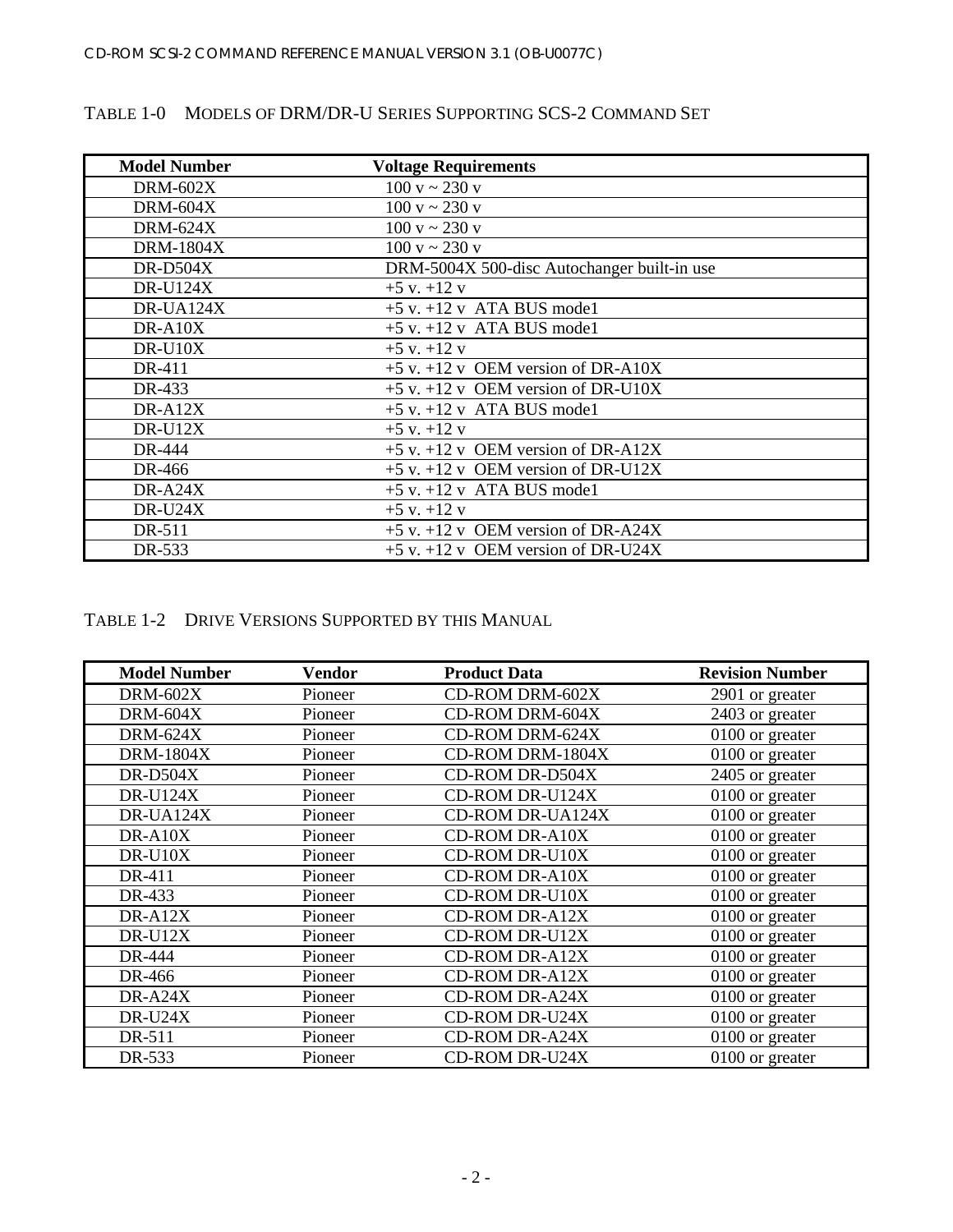The DRM-1804X is an 18-disc single drive SCSI-2 CD-ROM changer. It appears on the SCSI bus as one SCSI ID with two (2) logical units. The single CD-ROM reader is logical unit 0 and the changer is logical unit 1. For detail information, refer to Pioneer's *DRM-1804X CD-ROM Jukebox Changer Mechanism Controller SCSI Specifications*, document number OB-U0084-B.

The DRM series includes two jukebox changers - the DRM-1004X 100-disc CD-ROM changer and the DRM-5004X 500-disc CD-ROM changer. For detail information, refer to Pioneer publications *DRM-1004X Series 100-Disc CD-ROM Changer Mechanism Controller Specifications*, document number DSE-S035C and *DRM-5004X Series 500-Disc CD-ROM Changer Mechanism Controller SCSI Specifications*, document number OB-U0091-B, respectively.

The DR-U series are SCSI-2 single disc CD-ROM drives. They appear on the SCSI bus as one SCSI ID with logical unit 0.

The DR-D504X is a SCSI-2 single drive unit that is mounted into the DRM-5004X 500-disc jukebox changer. It is assigned one SCSI ID and logical unit 0. Refer to Pioneer's *DRM-5004X Series 500-Disc CD-ROM Changer Mechanism Controller SCSI Specifications*, document number OB-U0091-B, for further details.

Implementing Pioneer's LaserDisc player technology, vendor unique SCSI commands support the alphanumeric player command set allowing CD audio control through use of simple mnemonic commands. Refer to Appendices A and B for further information.

Table 1.1 on the opposite page lists the models supporting the SCSI-2 command set.

## **1.2 Drives Supported by this Manual**

Refer to Table 1-2 on the opposite page for drive versions that are supported by this manual. To determine what version your drive is, issue an IQUIRY command, reference Section 2.4. The drive's response to the command will be to return the following information about the drive:

Model Number;

Vendor;

Product Data; and

Revision Number.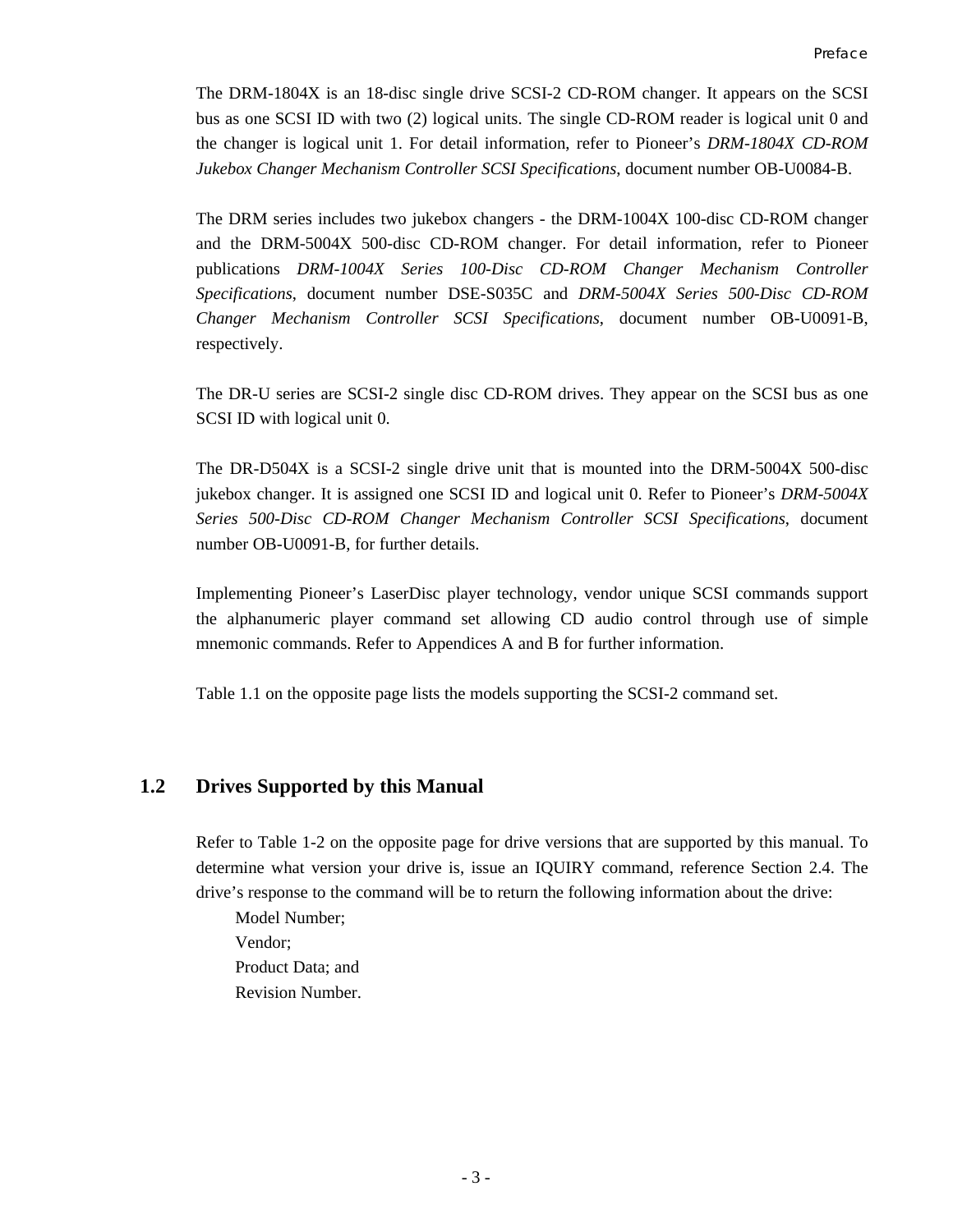## **1.3 SCSI Protocol**

The SCSI Protocol outlined in this section applies only to SCSI bus models. It does not support ATA bus models.

## **1.3.1 Command Link/Control Field**

The Control Field inside the Command Block is defined as:

| ¬ ∙ .<br>OIt |               |  |          |                                  |      |
|--------------|---------------|--|----------|----------------------------------|------|
|              | Vendor Unique |  | Reserved | $\overline{\phantom{0}}$<br>'lag | .1nk |

The Command Link function is not supported by the DRM/DR-U Series. Set Flag and Link bits to "0" (FALSE).

Set the RelAdr (Relative Address) bit, bit 0 of byte 1, inside the Command Block to "0" (FALSE).

## **1.3.2 Disconnect/Reselect**

Selection time-out period is 250 ms.

If the initiator does not respond to reselection within the time-out period, the drive will release the bus for a minimum of 200 ms. The drive will then repeat the arbitration/reselection sequence until the initiator responds, issues BUS DEVICE RESET, or until the SCSI bus is reset. During a reselection retry, the drive will return BUSY to selection requests from any initiator.

During execution of audio commands, if the disconnect/reselect function is selected, the drive disconnects from the initiator before execution a SEEK or other operation that requires head movement. When the selected address is located, the drive reselects the initiator and begins audio playback. The time needed for the reselection procedure is dependent upon the status of the SCSI bus. Audio playback may begin before the reselection is complete. Refer to Appendix A for more information.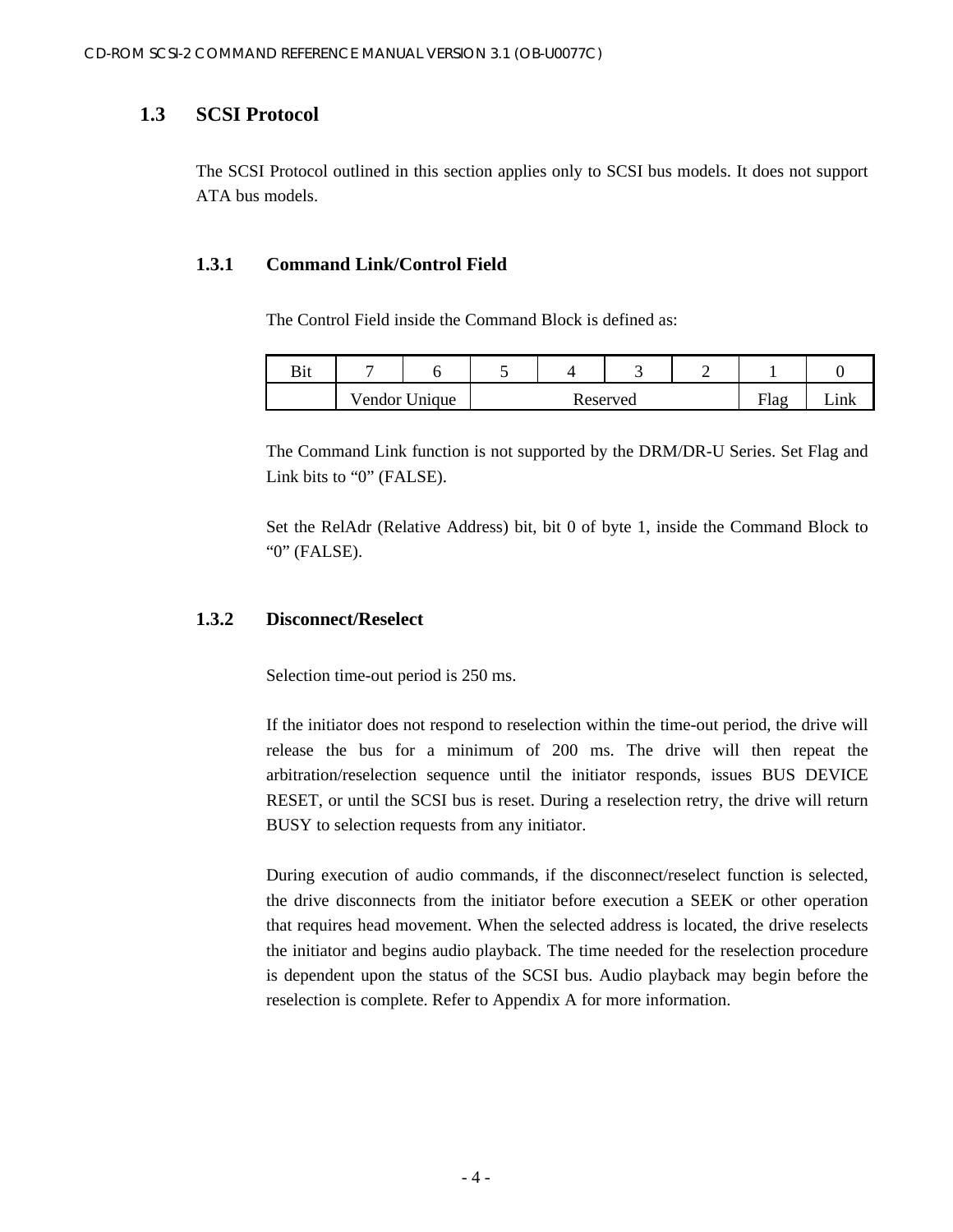## **1.3.3 Status Phase**

Four status conditions are supported. They are

| GOOD                 | (10)h |
|----------------------|-------|
| CHECK CONDITION      | 02h   |
| BUSY                 | 08h   |
| RESERVATION CONFLICT | 18h   |

When the IMMED bit is set to "1" (TRUE) in a command block, the drive returns GOOD when the command is first interpreted. As the command is being executed, the drive returns BUSY to successive commands until operation of the first command is complete and the drive is ready to receive a new command.

Refer to Section 2.31 REQUEST SENSE for details on deferred error reporting.

## **1.3.4 In-Phase/Out-Phase Messages**

The DRM/DR-U Series supports only those In-Phase and Out-Phase Messages that are listed below and on the following page. The drive will return a MESSAGE REJECT for any messages received other than those listed.

Message **Msg 05h + 09h** will cause the drive to go to BUS FREE PHASE without a retry.

Message In-Phase (issued by drive)

| <b>COMMAND COMPLETE</b>                        | 00 <sub>h</sub> |
|------------------------------------------------|-----------------|
| SAVE DATA POINTER                              | 02 <sub>h</sub> |
| <b>DISCONNECT</b>                              | 04h             |
| <b>MESSAGE REJECT</b>                          | 07h             |
| <b>IDENTIFY</b>                                | 80h - FFh       |
| SYNCHRONOUS DATA TRANSFER REQUEST <sup>2</sup> | 01 <sub>h</sub> |

 $\overline{a}$ 

<sup>2</sup> From EXTEND MESSAGE (01h)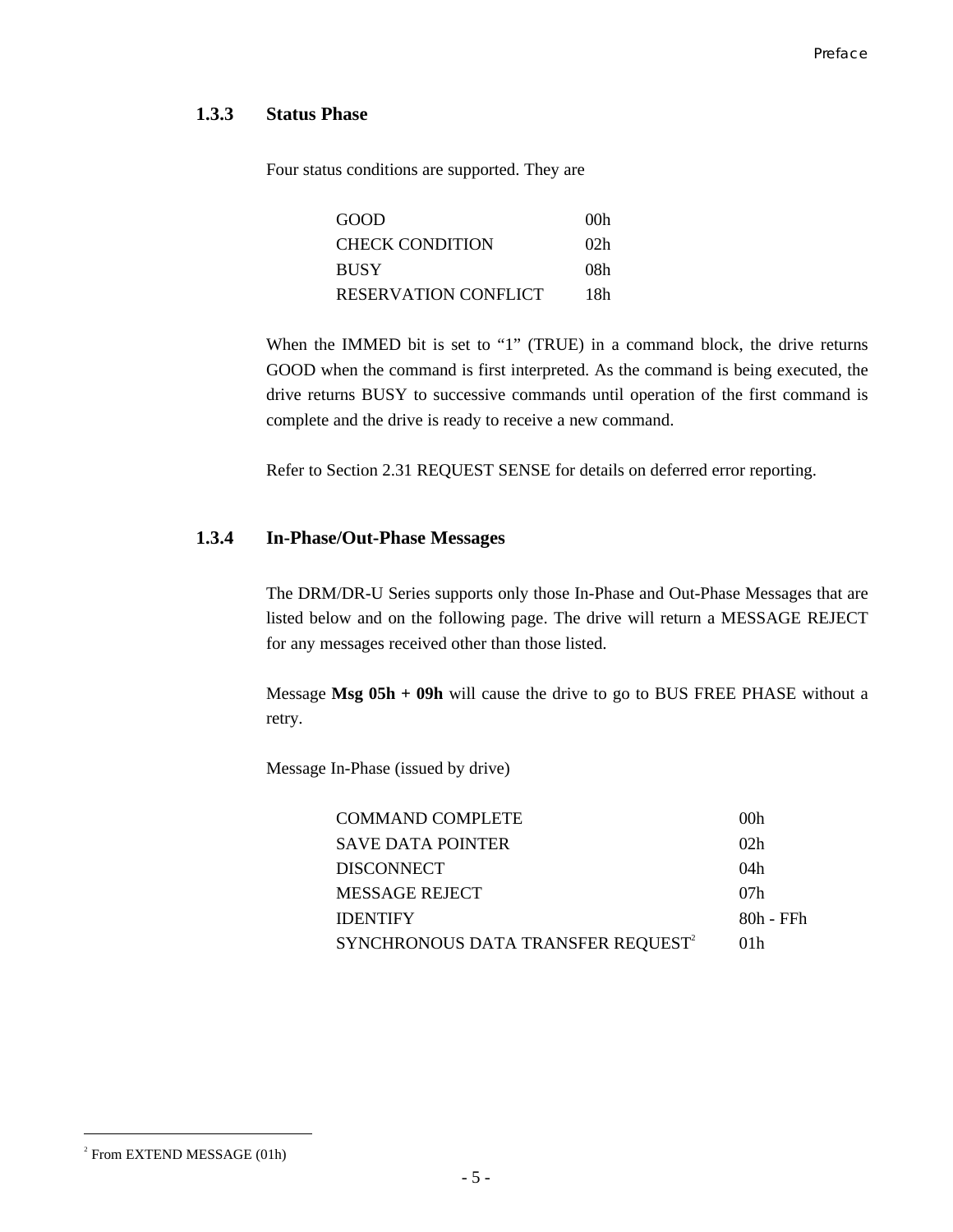## TABLE 1-5 SAMPLE COMMAND

|                |   | <b>Bit</b>                   |   |                             |                              |          |  |  |  |
|----------------|---|------------------------------|---|-----------------------------|------------------------------|----------|--|--|--|
| <b>Byte</b>    | 7 | 6                            | 5 |                             | 3                            | 2        |  |  |  |
| $\Omega$       |   |                              |   |                             | <b>Operation Code (XXh)</b>  |          |  |  |  |
|                |   | Logical Number               |   |                             |                              | Reserved |  |  |  |
| 2              |   | Logical Block Address (MSB)  |   |                             |                              |          |  |  |  |
| 3              |   | <b>Logical Block Address</b> |   |                             |                              |          |  |  |  |
| $\overline{4}$ |   |                              |   |                             | <b>Logical Block Address</b> |          |  |  |  |
| 5              |   |                              |   | Logical Block Address (LSB) |                              |          |  |  |  |
| 6              |   |                              |   |                             | Reserved                     |          |  |  |  |
| 7              |   | Allocation Length (MSB)      |   |                             |                              |          |  |  |  |
| 8              |   | Allocation Length (LSB)      |   |                             |                              |          |  |  |  |
| 9              |   | Reserved                     |   |                             |                              |          |  |  |  |

**Operation Code :** XXh

**Logical Unit Number** specifies which Logical Unit the command applies to.

**Logical Block Address** specifies which Logical Block Address (LBA) the operation is to start.

**Allocation Length** is (depending on the command) the number of Logical Blocks or the number of bytes that the initiator is expecting to receive from the drive.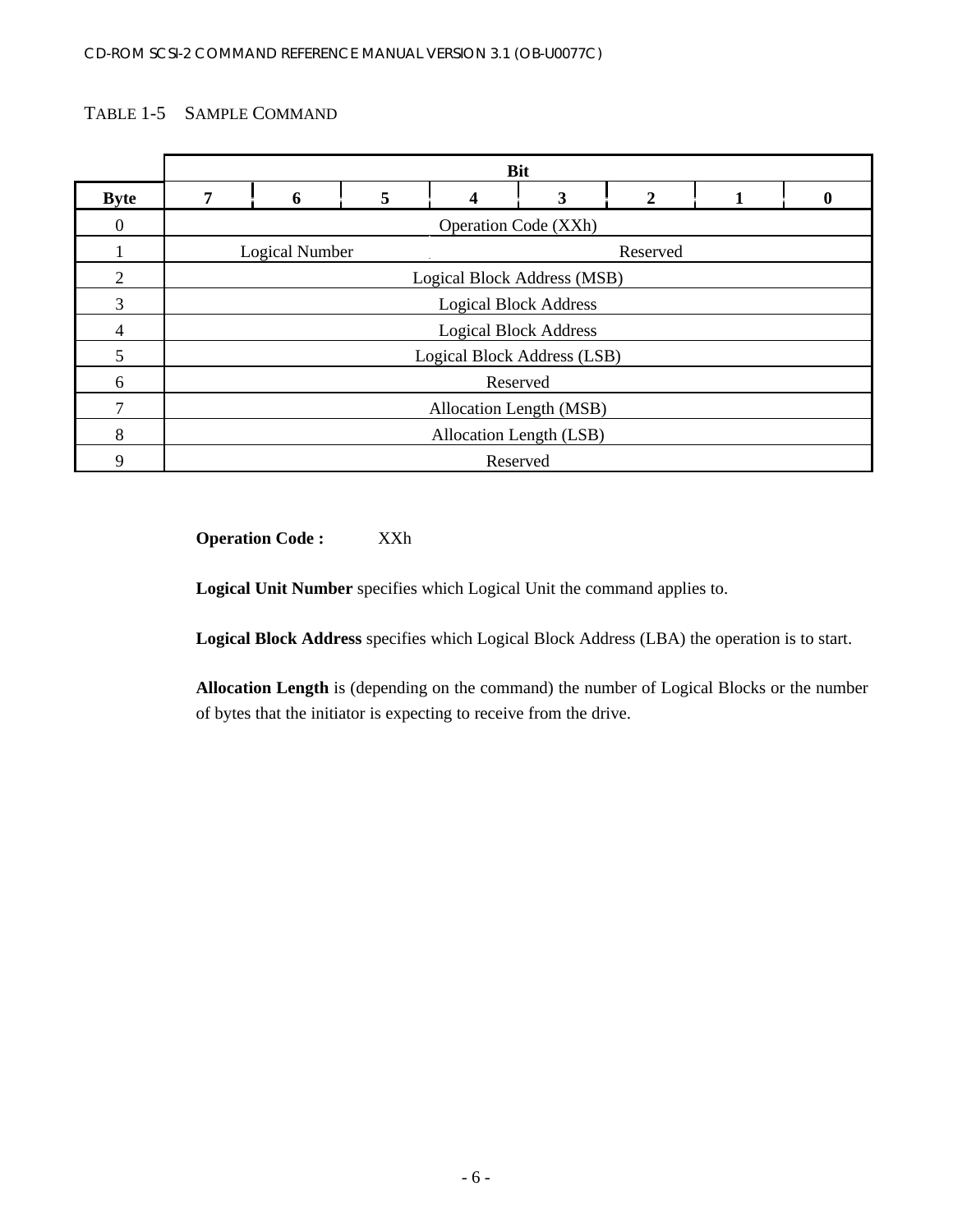Message Out-Phase (issued by host computer)

| INITIATED DEFECTED ERROR                       | 0.5h            |
|------------------------------------------------|-----------------|
| <b>ABORT</b>                                   | 06h             |
| NO OPERATION                                   | 08h             |
| <b>MESSAGE PARITY ERROR</b>                    | 09h             |
| <b>BUS DEVICE DRIVER<sup>3</sup></b>           | 0 <sub>Ch</sub> |
| <b>TERMINATE IO PROCESS</b>                    | 11h             |
| <b>IDENTIFY</b>                                | $80h - FFh$     |
| SYNCHRONOUS DATA TRANSFER REQUEST <sup>4</sup> | 01 h            |

## **1.4 Address Format for Answering Occasion (MSF bit)**

With some commands, it is possible to choose either Logical Block Address or MSF Format with Address Field of answering data.

#### **MSF bit**

if "0" (FALSE), use Logical Block Address as CD-ROM Absolute Address or Track Relative Address. If Track Relative Address, the MSF bit is indicated by 2s sequences.

if "1" (TRUE), MSF Format is used. Within the shift area, number declines by a positive number.

## **1.5 Sample Command**

The table on the opposite page outlines the command structure. Some commands apply to the entire drive. For these commands only, the LUN will be ignored.

Commands with Logical Blocks, e.g. READ, VERIFY, have Allocation Length in Blocks. All others have Allocation Length in bytes. Some commands use Transfer Length instead of Allocation Length to specify the number of bytes that the initiator will transfer to the drive.

 $\overline{a}$ <sup>3</sup> For equipment supporting Change Definition Command, the DRM/DR-U Series drives have a Hardware Reset Option. In this case, the Change Definition chosen by the SCSI action definition would not be changed or initialized by either the SCSI BUS RESET or BUS DEVICE RESET message.

<sup>4</sup> From EXTEND MESSAGE (01h).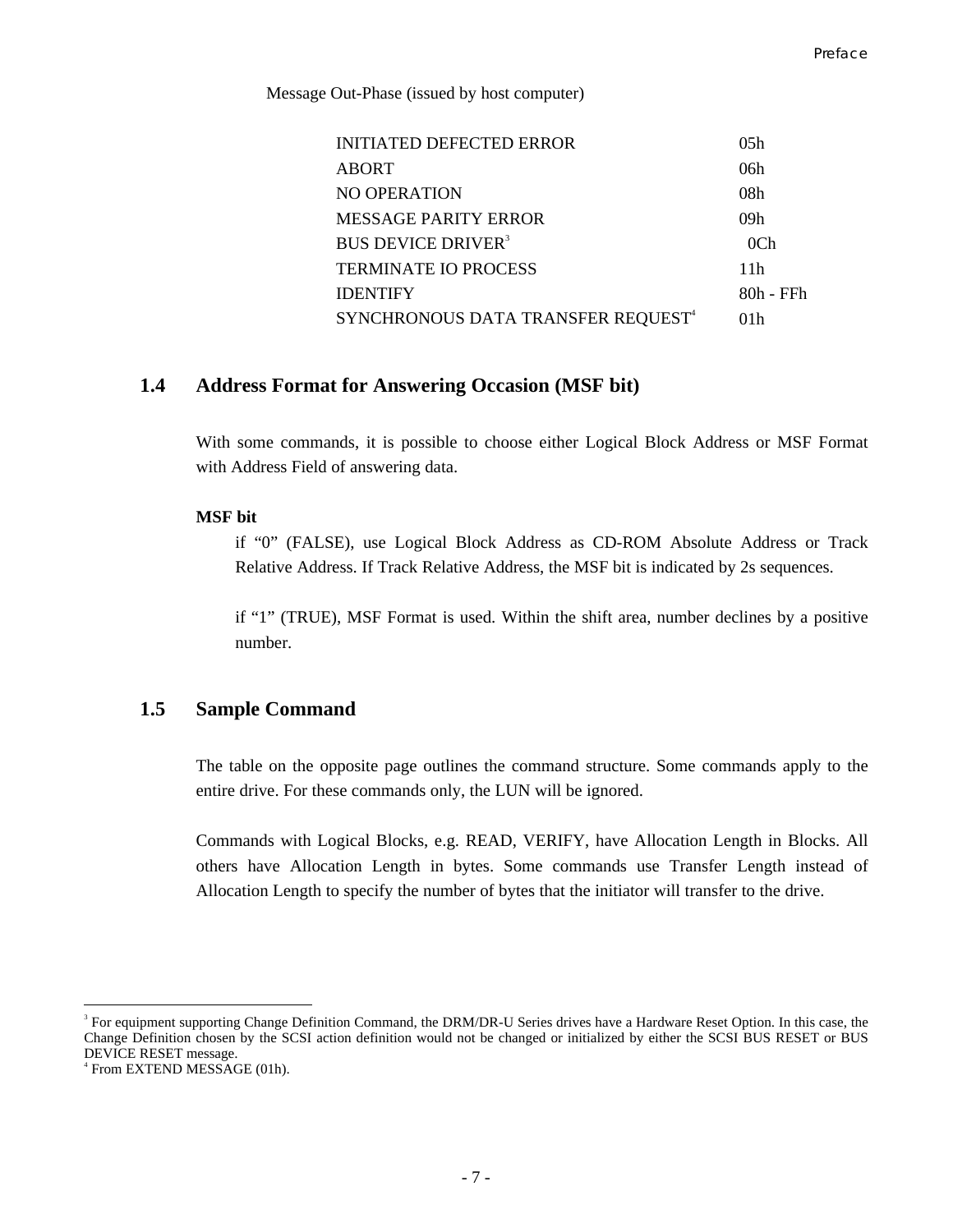The drive terminates the DATA IN phase when the specified number of bytes have been transferred or, in the case when the bytes exceed the number of bytes the drive wishes to transfer, the DATA IN phase is terminated when the number of bytes prepared have been transferred.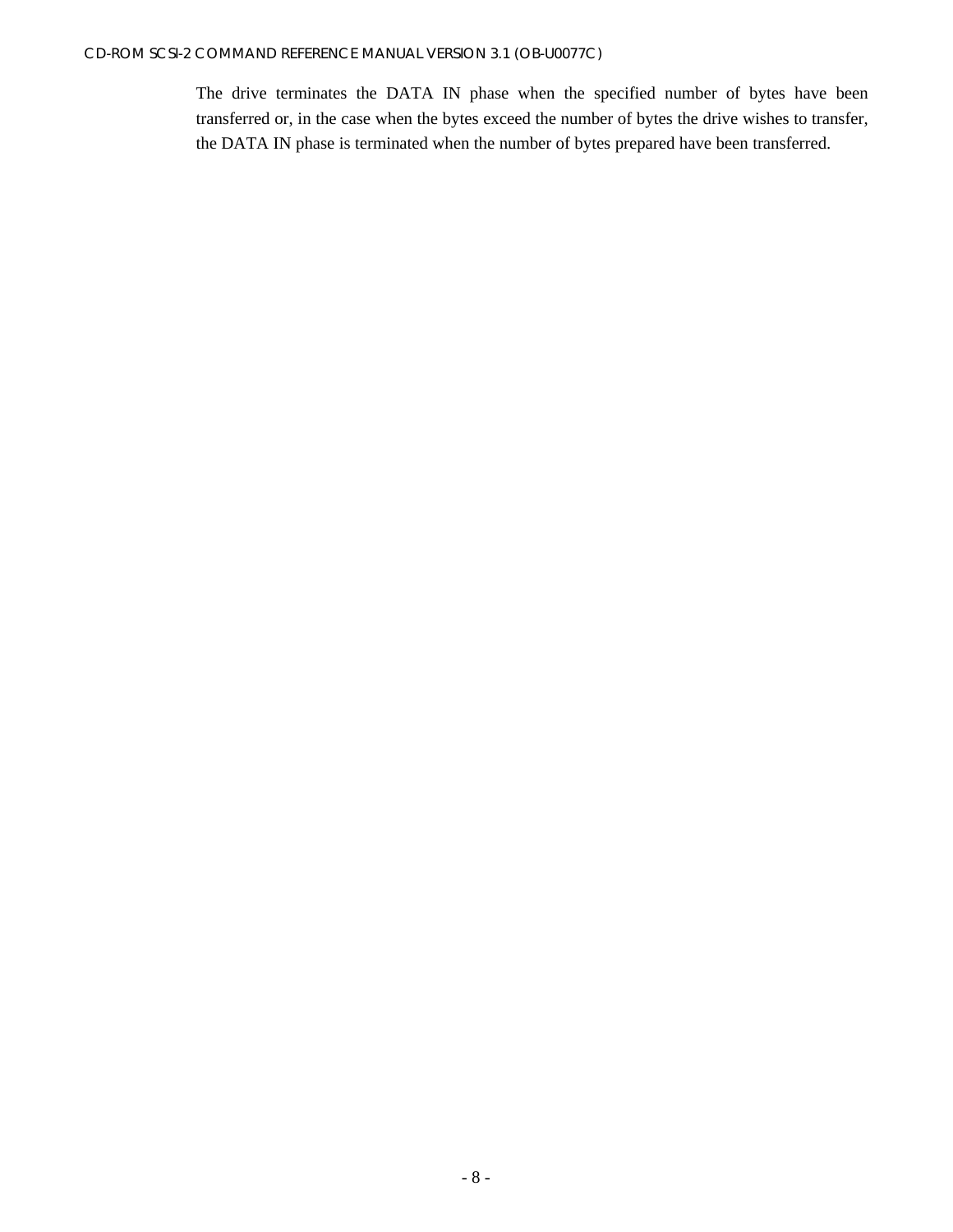|                                   |                 | <b>Applied Model</b> |                         |                         | <b>Sense Data</b>                    |
|-----------------------------------|-----------------|----------------------|-------------------------|-------------------------|--------------------------------------|
| <b>Command Name</b>               | Code            | I                    | $\mathbf{I}$            | III                     | <b>Contents of Information Bytes</b> |
| Audio Scan (1)                    | <b>BAh</b>      | ---                  | $ -$                    | $\overline{7}$          | <b>Logical Block Address</b>         |
| Audio Scan (2)                    | CDh             | yes                  | yes                     | $\overline{7}$          | <b>Logical Block Address</b>         |
| <b>Change Definition</b>          | 40h             | 1                    | ---                     | ---                     |                                      |
| Inquiry                           | 12h             | yes                  | yes                     | yes                     |                                      |
| Mode Select(6)                    | 15h             | $\overline{c}$       | $\overline{\mathbf{c}}$ | yes                     |                                      |
| Mode Select(10)                   | 55h             | $\overline{2}$       | $\overline{2}$          | yes                     |                                      |
| Mode Sense(6)                     | 1Ah             | $\overline{2}$       | $\overline{2}$          | yes                     |                                      |
| Mode Sense(10)                    | 5Ah             | $\overline{2}$       | $\overline{2}$          | yes                     |                                      |
| Pause/Resume                      | 4Bh             | yes                  | yes                     | yes                     | <b>Logical Block Address</b>         |
| Play Audio (10)                   | 45h             | yes                  | yes                     | yes                     | <b>Logical Block Address</b>         |
| Play Audio (12)                   | A5h             | yes                  | yes                     | yes                     | <b>Logical Block Address</b>         |
| Play Audio MSF                    | 47h             | yes                  | yes                     | yes                     | <b>Logical Block Address</b>         |
| Play Audio Track/Index            | 48h             | yes                  | yes                     | yes                     | <b>Logical Block Address</b>         |
| Play Track Relative (10)          | 49h             | yes                  | yes                     | yes                     | <b>Logical Block Address</b>         |
| Play Track Relative (12)          | A9h             | yes                  | yes                     | yes                     | <b>Logical Block Address</b>         |
| Prevent/Allow Medium Removal      | 1Eh             | yes                  | yes                     | yes                     |                                      |
| Read (6)                          | 08h             | yes                  | yes                     | yes                     | <b>Logical Block Address</b>         |
| Read $(10)$                       | 28h             | yes                  | yes                     | yes                     | <b>Logical Block Address</b>         |
| Read $(12)$                       | A8h             | yes                  | yes                     | yes                     | <b>Logical Block Address</b>         |
| Read Buffer                       | 3Ch             | yes                  | yes                     | yes                     |                                      |
| Read CD                           | <b>BEh</b>      | ---                  |                         | 3                       | <b>Logical Block Address</b>         |
| Read CD-DD                        | D8h             | ---                  | yes                     | $\overline{\mathbf{3}}$ | <b>Logical Block Address</b>         |
| Read CD MSF                       | B <sub>9h</sub> | $---$                | ---                     | $\overline{\mathbf{3}}$ | <b>Logical Block Address</b>         |
| Read CD-DA MSF                    | D9h             | $---$                | yes                     | $\overline{3}$          | <b>Logical Block Address</b>         |
| Read CD-XA                        | DBh             | ---                  | yes                     | yes                     | <b>Logical Block Address</b>         |
| Read All Subcode                  | DFh             | $---$                | yes                     | $\overline{7}$          | <b>Logical Block Address</b>         |
| Read CD-ROM Capacity              | 25h             | yes                  | yes                     | yes                     | <b>Logical Block Address</b>         |
| Read Header                       | 44h             | yes                  | yes                     | yes                     | <b>Logical Block Address</b>         |
| Read Sub-Channel                  | 42h             | yes                  | yes                     | yes                     |                                      |
| Read TOC                          | 43h             | $\overline{4}$       | yes                     | yes                     |                                      |
| <b>Receive Diagnostic Results</b> | 1Ch             | yes                  | yes                     | yes                     |                                      |
| Release                           | 17h             | yes                  | yes                     | 5                       |                                      |
| <b>Request Sense</b>              | 03h             | yes                  | yes                     | yes                     |                                      |
| Reserve                           | 16h             | yes                  | yes                     | 5                       |                                      |
| Rezero Unit                       | 01h             | yes                  | yes                     | yes                     |                                      |
| Seek $(6)$                        | 0Bh             | yes                  | yes                     | yes                     | <b>Logical Block Address</b>         |
| Seek (10)                         | 2Bh             | yes                  | yes                     | yes                     | <b>Logical Block Address</b>         |
| Send Diagnostic                   | 1Dh             | yes                  | yes                     | yes                     |                                      |
| Set CD-ROM Speed (1)              | <b>BBh</b>      | ---                  | ---                     | yes                     |                                      |
| Set CD-ROM Speed (2)              | DAh             | yes                  | yes                     | yes                     |                                      |
| Start/Stop Unit                   | 1Bh             | yes                  | yes                     | yes                     |                                      |
| Stop Play/Scan                    | 4Eh             | ---                  | ---                     | yes                     |                                      |
| <b>Test Unit Ready</b>            | 00h             | yes                  | yes                     | yes                     |                                      |
| Verify $(10)$                     | 2Fh             | yes                  | yes                     | ---                     | <b>Logical Block Address</b>         |
| Verify $(12)$                     | AFh             | yes                  | yes                     | $---$                   | <b>Logical Block Address</b>         |
| Write Buffer                      | 3Bh             | yes                  | yes                     | $\overline{5}$          |                                      |
| Read CDP                          | E4h             | yes                  | yes                     | yes                     |                                      |
| <b>Read Drive Status</b>          | <b>E0h</b>      | yes                  | yes                     | yes                     |                                      |
| Write CDP                         | E3h             | yes                  | yes                     | yes                     |                                      |

## Table 2-0 SCSI-2 COMMAND LIST (by Name)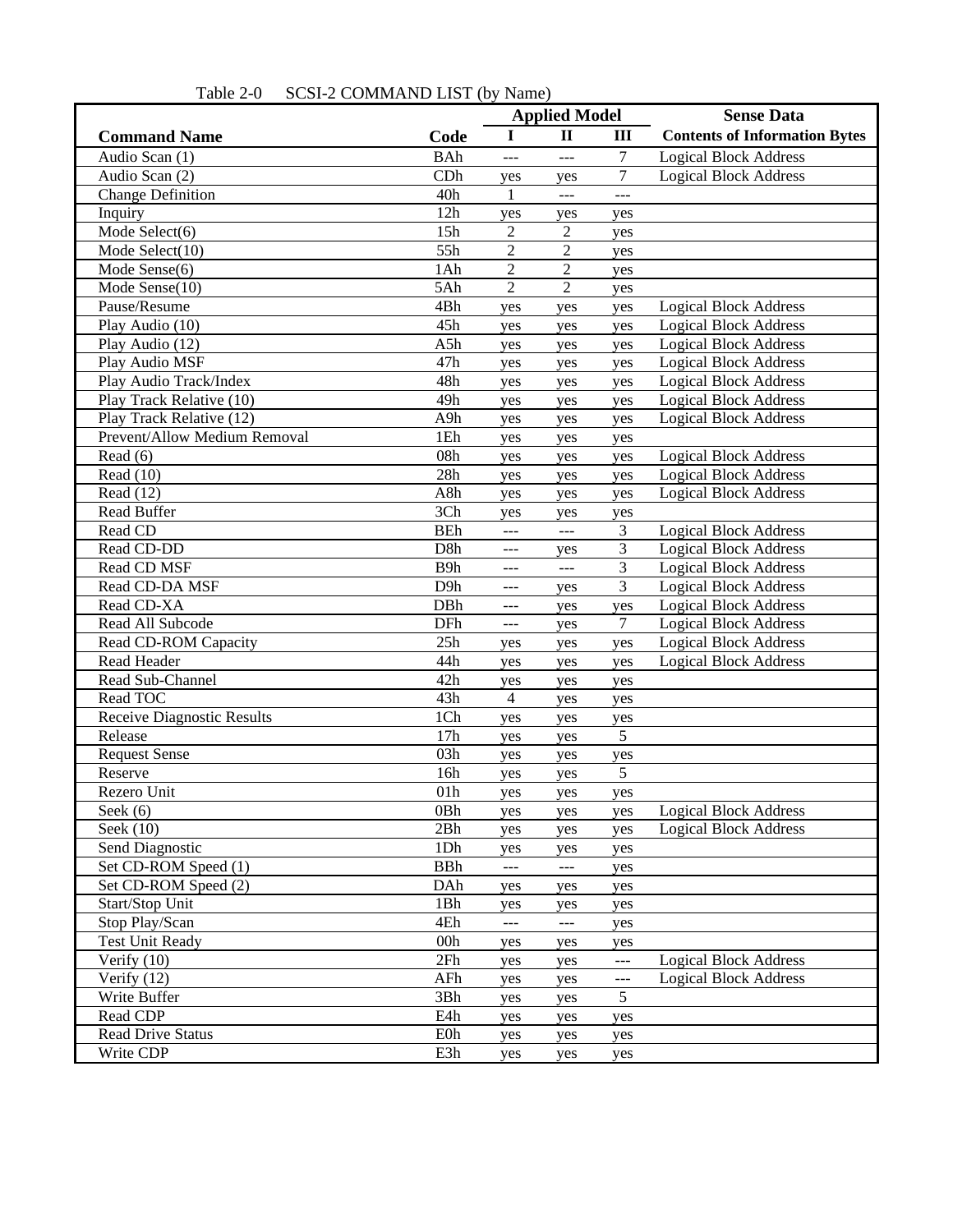## **2. COMMANDS**

The table on the opposite page lists the commands in the SCSI-2 command set and their corresponding code, applied model and sense data when applicable.

## **Applied Model**

Applied Model has three values. Each model code corresponds to particular drive models.

- **I :** product models DRM-604X; DRM-1804X; and DR-D504X
- **II :** product model DRM-602X
- **III :** product models DRM-624X; DR-U124X; DR-UA124X; DR-A10X; DR-U10X; DR-A12X; DR-411; DR-U12X; DR-433; DR-A24X; DR-511; DR-U24X; and DR-533

Each command is either supported by a drive, indicated by "yes", not supported by a drive, "---", or is supported but with restrictions and/or conditions, "N" where N is a numeric value 1-7.

- **yes :** is supported by all drives corresponding to this Applied Model code.
- **--- :** is not supported by any of the drives corresponding to this Applied Model code.
- **1 :** is not supported by DRM-1804X.
- **2 :** does not support the media type code 4h, 8h, 70h, 71h and 72h. There is limited action in the CD-ROM Audio Controller Parameter Page (0Eh).
- **3 :** random access is possible with CD-DA data. Buffer Over Flow Error would not occur. For SUB-CHANNEL READ OUT, support is only when the Beginning Logical Block Address is FFFFFFFFh and Sub-Channel data. It is unable to choose the Beginning Logical Block Address or to read out along with other data.
- **4 :** is not supported by Format Field = 2 (all of Q Sub-Code information).
- **5 :** is not supported by DR-UA124X.
- **6 :** is unable to reassign disc of single type drive.
- **7 :** is not supported by DR-A10X, DR-U10X, DR-411, DR-433, DR-A12X, DR-U12X, DR-444, DR-466, DR-A24X, DR-U24X, DR-511 and DR-533.

Upon execution of some commands, a Page Code is returned. The table on the next page lists the various CD-ROM Mode Page Codes.

NOTE: The Applied Model values and the support codes listed above apply to the CD-ROM Mode Page Code List on the next page. (The values are listed opposite the table for your convenience.)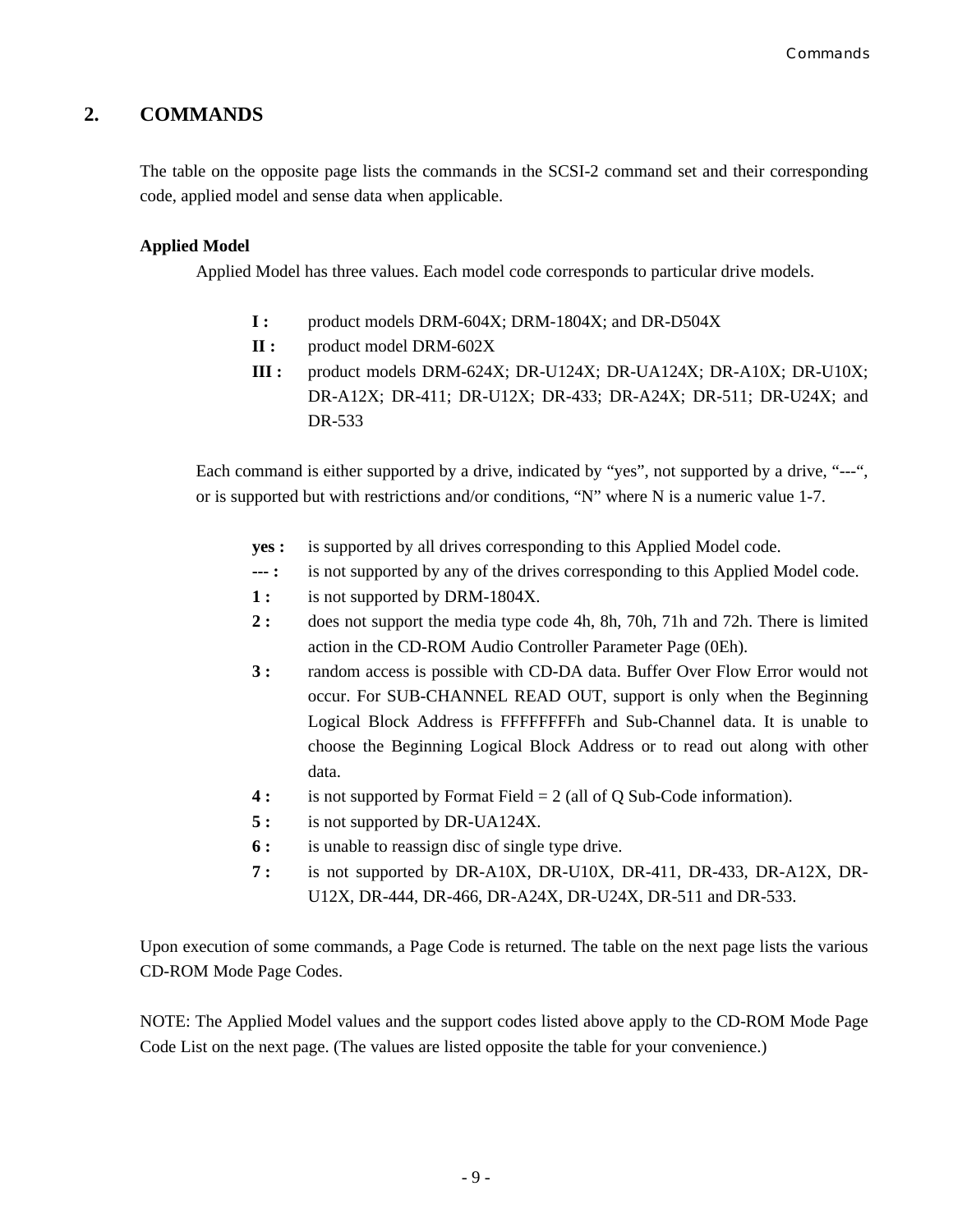|                 |                                              |                |     | <b>Applied Model</b> |     |
|-----------------|----------------------------------------------|----------------|-----|----------------------|-----|
| Page Code       | <b>Description</b>                           | <b>Section</b> |     | П                    | Ш   |
| 00 <sub>h</sub> | <b>Only Block Descriptor</b>                 |                | yes | yes                  | yes |
| 01 <sub>h</sub> | Read Error Recovery Page                     | 2.9.1          | yes | yes                  | yes |
| 07h             | Verify Error Recover page                    | 2.9.2          | yes | yes                  |     |
| 0 <sub>Bh</sub> | Peripheral Device page                       | 2.9.3          | yes | yes                  | yes |
| 0 <sub>Dh</sub> | <b>CD-ROM Parameters page</b>                | 2.9.5          | yes | yes                  | yes |
| 0Eh             | <b>CD-ROM</b> Audio Control page             | 2.9.6          | yes | yes                  | yes |
| 2Ah             | CD-ROM Capabilities & Mechanical Status page | 2.9.7          |     |                      | yes |
| 31h             | Drive Speed page                             | 2.9.8          | yes | yes                  | yes |
| 3Eh             | Logical Unit Assignment page                 | 2.9.9          | 6   | 6                    | 6   |
| 3Fh             | Return all pages <sup>3</sup>                |                | yes | yes                  | yes |

## TABLE 2-0A CD-ROM MODE PAGE CODE LIST

 5 Valid only for the MODE SENSE command.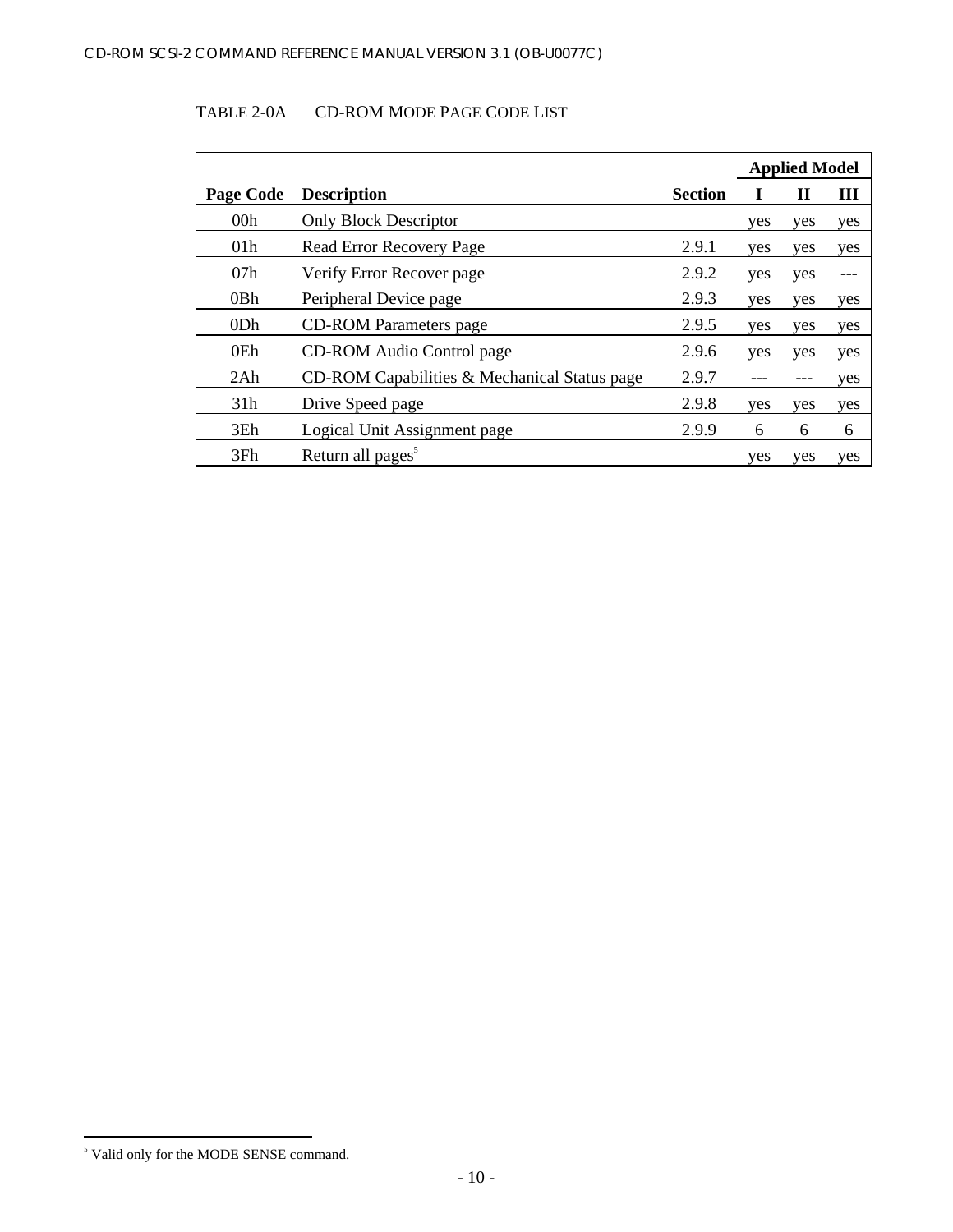## **Applied Model**

Applied Model has three values. Each model code corresponds to particular drive models.

- **I :** product models DRM-604X; DRM-1804X; and DR-D504X
- **II :** product model DRM-602X
- **III :** product models DRM-624X; DR-U124X; DR-UA124X; DR-A10X; DR-U10X; DR-A12X; DR-411; DR-U12X; DR-433; DR-A24X; DR-511; DR-U24X; and DR-533

Each command is either supported by a drive, indicated by "yes", not supported by a drive, "---", or is supported but with restrictions and/or conditions, "N" where N is a numeric value 1-7.

- **yes :** is supported by all drives corresponding to this Applied Model code.
- **--- :** is not supported by any of the drives corresponding to this Applied Model code.
- **1 :** is not supported by DRM-1804X.
- **2 :** does not support the media type code 4h, 8h, 70h, 71h and 72h. There is limited action in the CD-ROM Audio Controller Parameter Page (0Eh).
- **3 :** random access is possible with CD-DA data. Buffer Over Flow Error would not occur. For SUB-CHANNEL READ OUT, support is only when the Beginning Logical Block Address is FFFFFFFFh and Sub-Channel data. It is unable to choose the Beginning Logical Block Address or to read out along with other data.
- **4 :** is not supported by Format Field = 2 (all of Q Sub-Code information).
- **5 :** is not supported by DR-UA124X.
- **6 :** is unable to reassign disc of single type drive.
- **7 :** is not supported by DR-A10X, DR-U10X, DR-411, DR-433, DR-A12X, DR-U12X, DR-444, DR-466, DR-A24X, DR-U24X, DR-511 and DR-533.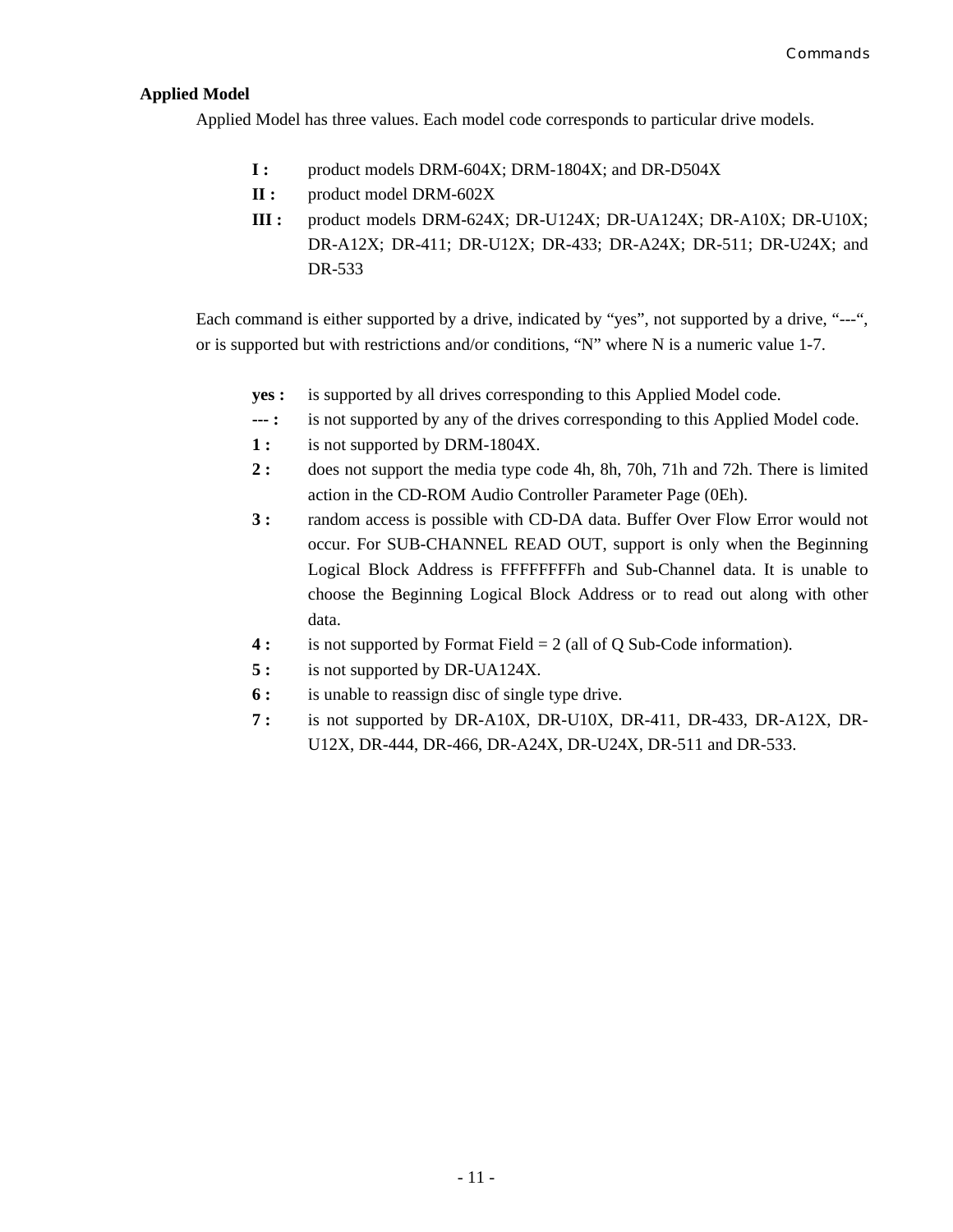# TABLE 2-1 AUDIO SCAN (1)

|             |   | <b>Bit</b>                |   |                             |   |   |          |   |  |  |
|-------------|---|---------------------------|---|-----------------------------|---|---|----------|---|--|--|
| <b>Byte</b> | 7 | 6                         | 5 | 4                           | 3 | 2 |          | o |  |  |
| $\Omega$    |   |                           |   | <b>Operation Code (CDh)</b> |   |   |          |   |  |  |
|             |   | Logical Unit Number       |   | Direct                      |   |   | Reserved |   |  |  |
| 2           |   | Scan Start Address (MSB)  |   |                             |   |   |          |   |  |  |
| 3           |   | <b>Scan Start Address</b> |   |                             |   |   |          |   |  |  |
| 4           |   |                           |   | <b>Scan Start Address</b>   |   |   |          |   |  |  |
| 5           |   |                           |   | Scan Start Address (LSB)    |   |   |          |   |  |  |
| 6           |   |                           |   | Reserved                    |   |   |          |   |  |  |
| 7           |   | Reserved                  |   |                             |   |   |          |   |  |  |
| 8           |   | Reserved                  |   |                             |   |   |          |   |  |  |
| 9           |   | Reserved<br>Type          |   |                             |   |   |          |   |  |  |

## TABLE 2-1A LOGICAL BLOCK ADDRESS FORMAT (TYPE = 00B)

| <b>Bit</b>                  |   |  |  |  |  |                                                              |  |  |
|-----------------------------|---|--|--|--|--|--------------------------------------------------------------|--|--|
|                             | n |  |  |  |  |                                                              |  |  |
| Logical Block Address (MSB) |   |  |  |  |  |                                                              |  |  |
|                             |   |  |  |  |  |                                                              |  |  |
|                             |   |  |  |  |  |                                                              |  |  |
| Logical Block Address (LSB) |   |  |  |  |  |                                                              |  |  |
|                             |   |  |  |  |  | <b>Logical Block Address</b><br><b>Logical Block Address</b> |  |  |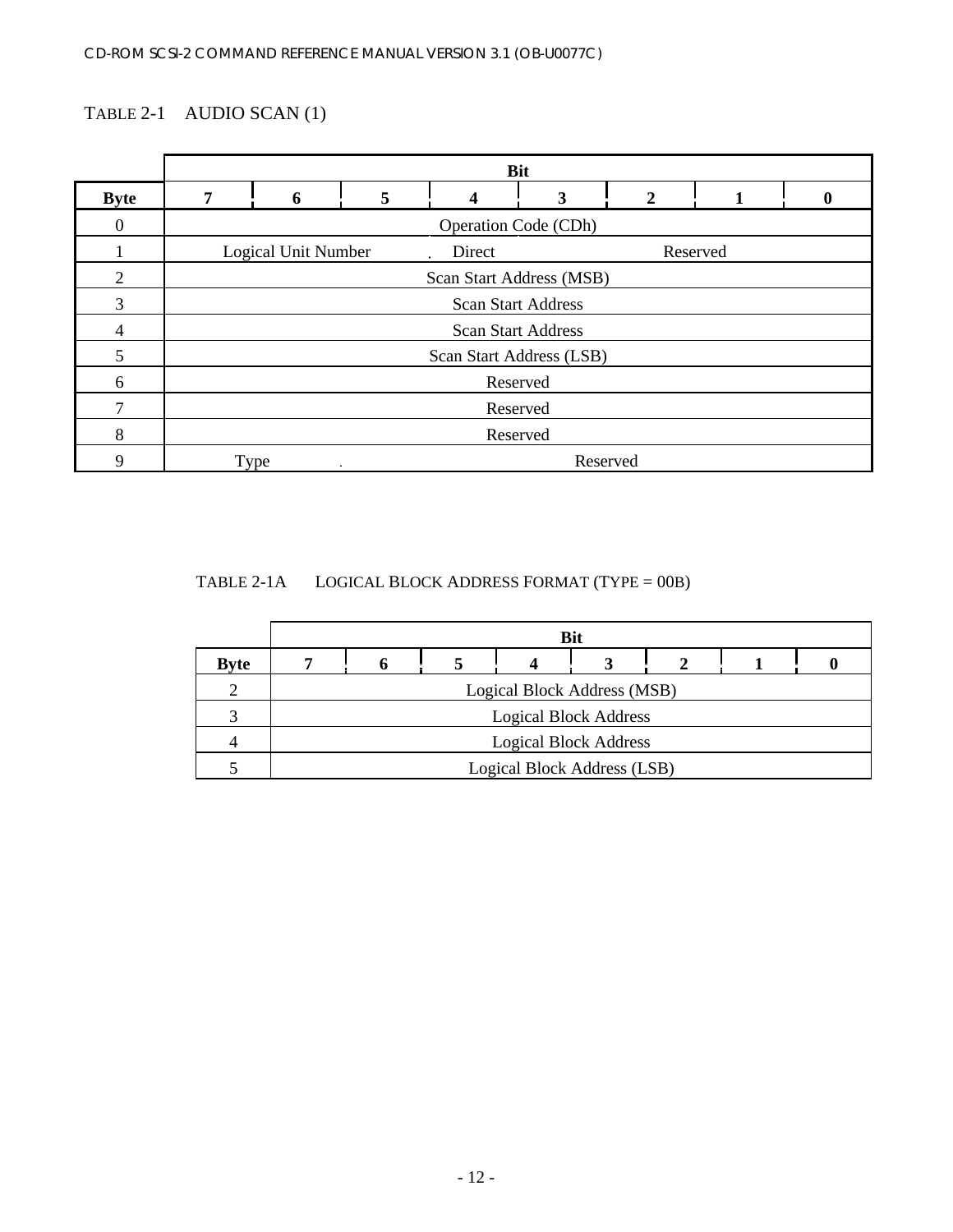## **2.1 Audio Scan (1) (CDh)**

When AUDIO SCAN (1) is executed, the drive begins a high-speed scan from the Scan Start Address. The drive plays a block as it crosses each track. Each scan is approximately 15 seconds.

When the specified search address is found, GOOD status is returned.

If the drive is not ready or if the Scan Start Address is not on an audio track, Check Condition status is returned.

During an audio scan, the drive can receive and execute the following SCSI commands without scan termination:

> AUDIO PLAY (StpAdr=1), AUDIO STATUS, AUDIO STOP INQUIRY MODE SELECT, MODE SENSE READ BUFFER, WRITE BUFFER READ CD-ROM CAPACITY, READ SUB CHANNEL, READ TOC RECEIVE DIAGNOSTIC RESULTS, REQUEST SENSE, TEST UNIT READY RELEASE, RESERVE

There are several commands that when received by the drive during an audio scan, the drive will terminate the scan and execute the received command. The commands are:

> PLAY AUDIO (StpAdr=0), AUDIO SCAN, PLAY AUDIO TRACK PAUSE/RESUME READ, SEEK, VERIFY READ HEADER START/STOP UNIT, REZERO UNIT SEND DIAGNSTICS PREVENT/ALLOW MEDIA REMOVAL

**Operation Code** is (CDh).

#### **Direct**

is "0" (FALSE) when the drive scans forward. is "1" (TRUE) when the drive scans backwards.

**Scan Start Address** contains the address at which the audio scan is to begin.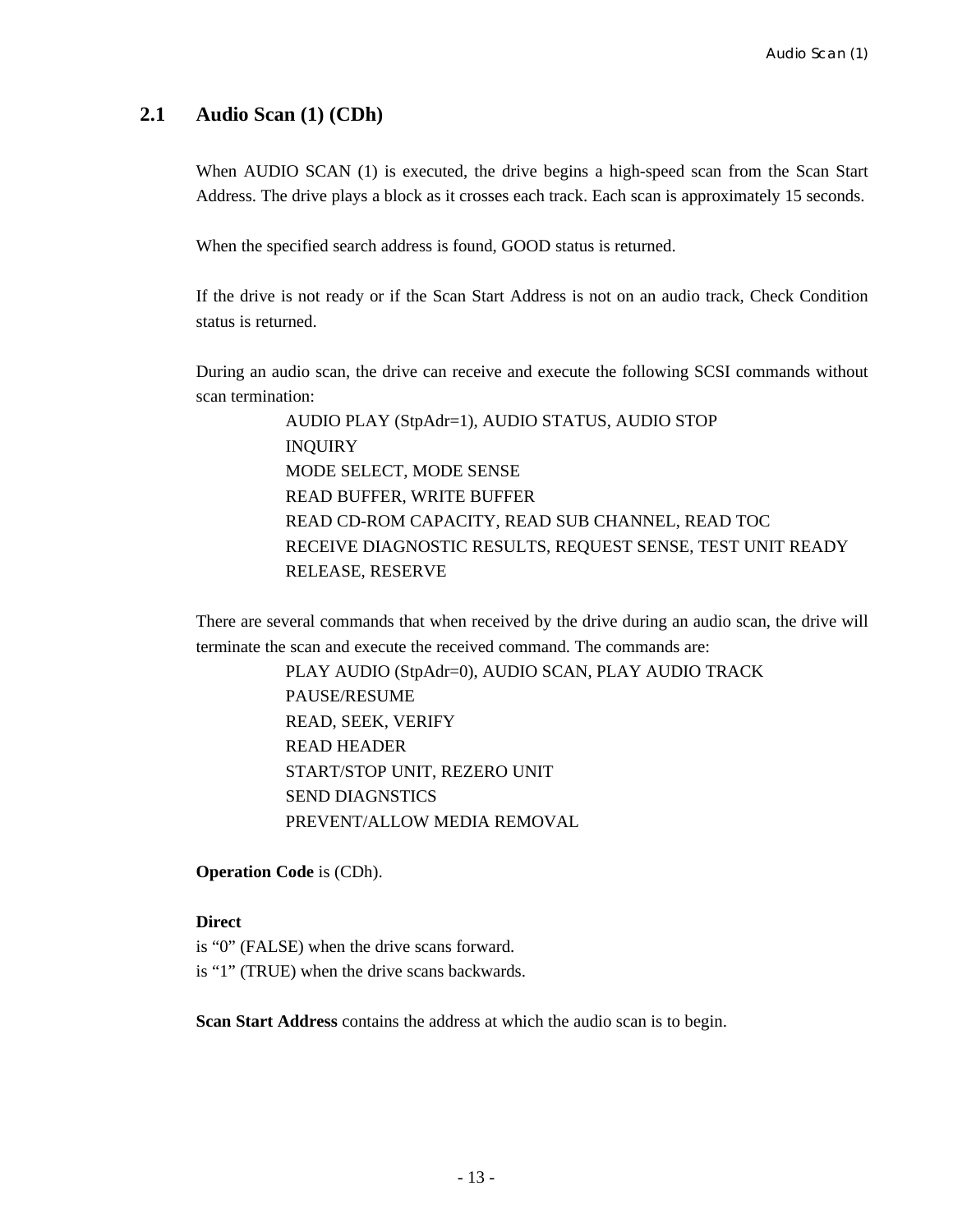## TABLE 2-1B AMIN, ASEC AND AFRAME ADDRESS FORMAT (TYPE = 01B)

|             | <b>Bit</b>              |  |                         |          |  |  |                           |  |  |  |  |  |  |  |  |
|-------------|-------------------------|--|-------------------------|----------|--|--|---------------------------|--|--|--|--|--|--|--|--|
| <b>Byte</b> |                         |  |                         |          |  |  |                           |  |  |  |  |  |  |  |  |
| ി           |                         |  |                         | Reserved |  |  |                           |  |  |  |  |  |  |  |  |
| 2           |                         |  | CD absolute time (AMIN) |          |  |  |                           |  |  |  |  |  |  |  |  |
| 4           | CD absolute time (ASEC) |  |                         |          |  |  |                           |  |  |  |  |  |  |  |  |
|             |                         |  |                         |          |  |  | CD absolute time (AFRAME) |  |  |  |  |  |  |  |  |

AMIN, ASEC and AFRAME show the absolute time for the beginning of the disc in BCD. The values must be in the ranges 0~99 (AMIN), 0~59 (ASEC) and 0~74 (AFRAME).

TABLE 2-1C TRACK NUMBER ADDRESS FORMAT (TYPE = 10B)

|             | <b>Bit</b> |                            |  |  |          |  |  |  |  |  |
|-------------|------------|----------------------------|--|--|----------|--|--|--|--|--|
| <b>Byte</b> |            |                            |  |  |          |  |  |  |  |  |
|             |            | Reserved                   |  |  |          |  |  |  |  |  |
|             |            |                            |  |  | Reserved |  |  |  |  |  |
|             |            | Reserved                   |  |  |          |  |  |  |  |  |
|             |            | Track number (TNO) (01-99) |  |  |          |  |  |  |  |  |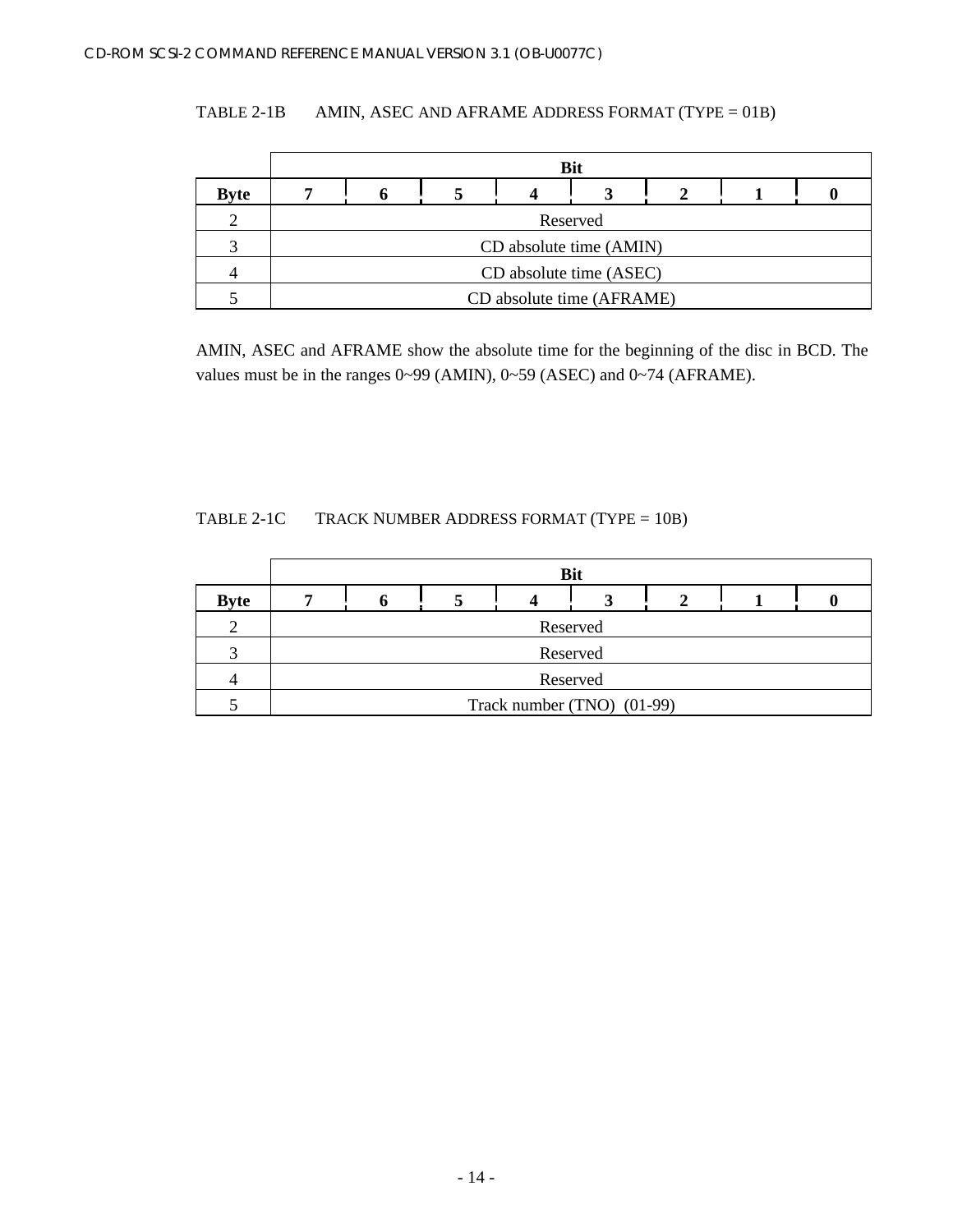**Type** defines the format of the Scan Start address field. Type has four parameters.

The four (4) parameters are

|  | 00b : Logical Block Address format | (reference Table 2-1A) |
|--|------------------------------------|------------------------|
|  | 01b : AMIN, ASEC and AFRAME format | (reference Table 2-1B) |
|  | 10b : Track Number Address format  | (reference Table 2-1C) |
|  | 11b : Reserved                     |                        |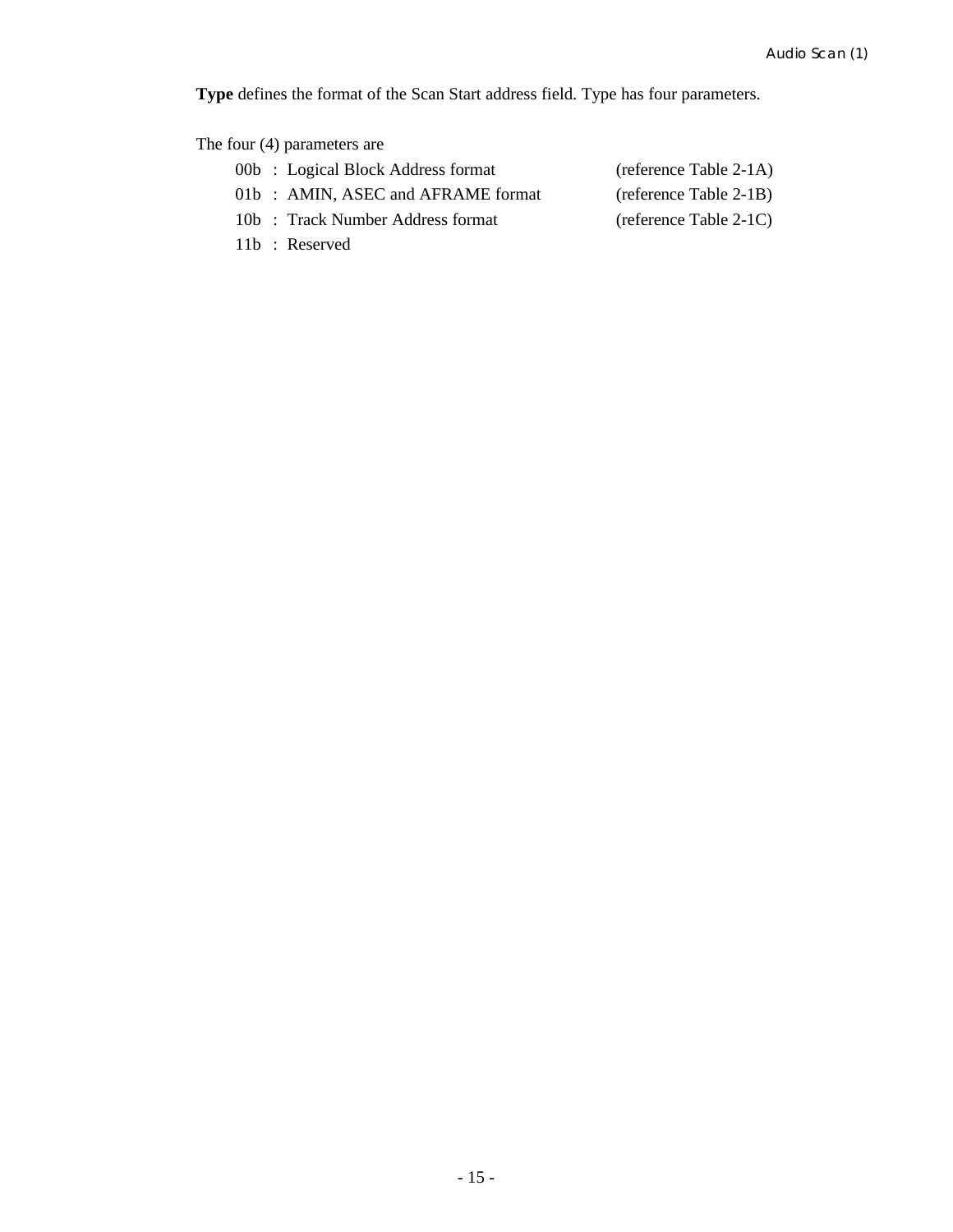# TABLE 2-2 AUDIO SCAN (2)

|                |   | <b>Bit</b>              |   |                             |                              |                |          |          |  |
|----------------|---|-------------------------|---|-----------------------------|------------------------------|----------------|----------|----------|--|
| <b>Byte</b>    | 7 | 6                       | 5 | 4                           | 3                            | $\overline{2}$ | 1        | $\bf{0}$ |  |
| $\mathbf{0}$   |   |                         |   |                             | <b>Operation Code (BAh)</b>  |                |          |          |  |
|                |   | Reserved                |   | Direct                      |                              |                | Reserved |          |  |
| $\overline{2}$ |   |                         |   | Scan Starting Address (MSB) |                              |                |          |          |  |
| $\overline{3}$ |   |                         |   |                             | <b>Scan Starting Address</b> |                |          |          |  |
| $\overline{4}$ |   |                         |   |                             | <b>Scan Starting Address</b> |                |          |          |  |
| 5              |   |                         |   | Scan Starting Address (LSB) |                              |                |          |          |  |
| 6              |   |                         |   |                             | Reserved                     |                |          |          |  |
| 7              |   |                         |   |                             | Reserved                     |                |          |          |  |
| 8              |   |                         |   |                             | Reserved                     |                |          |          |  |
| 9              |   | Reserved<br><b>Type</b> |   |                             |                              |                |          |          |  |
| 10             |   | Reserved                |   |                             |                              |                |          |          |  |
| 11             |   |                         |   |                             | Reserved                     |                |          |          |  |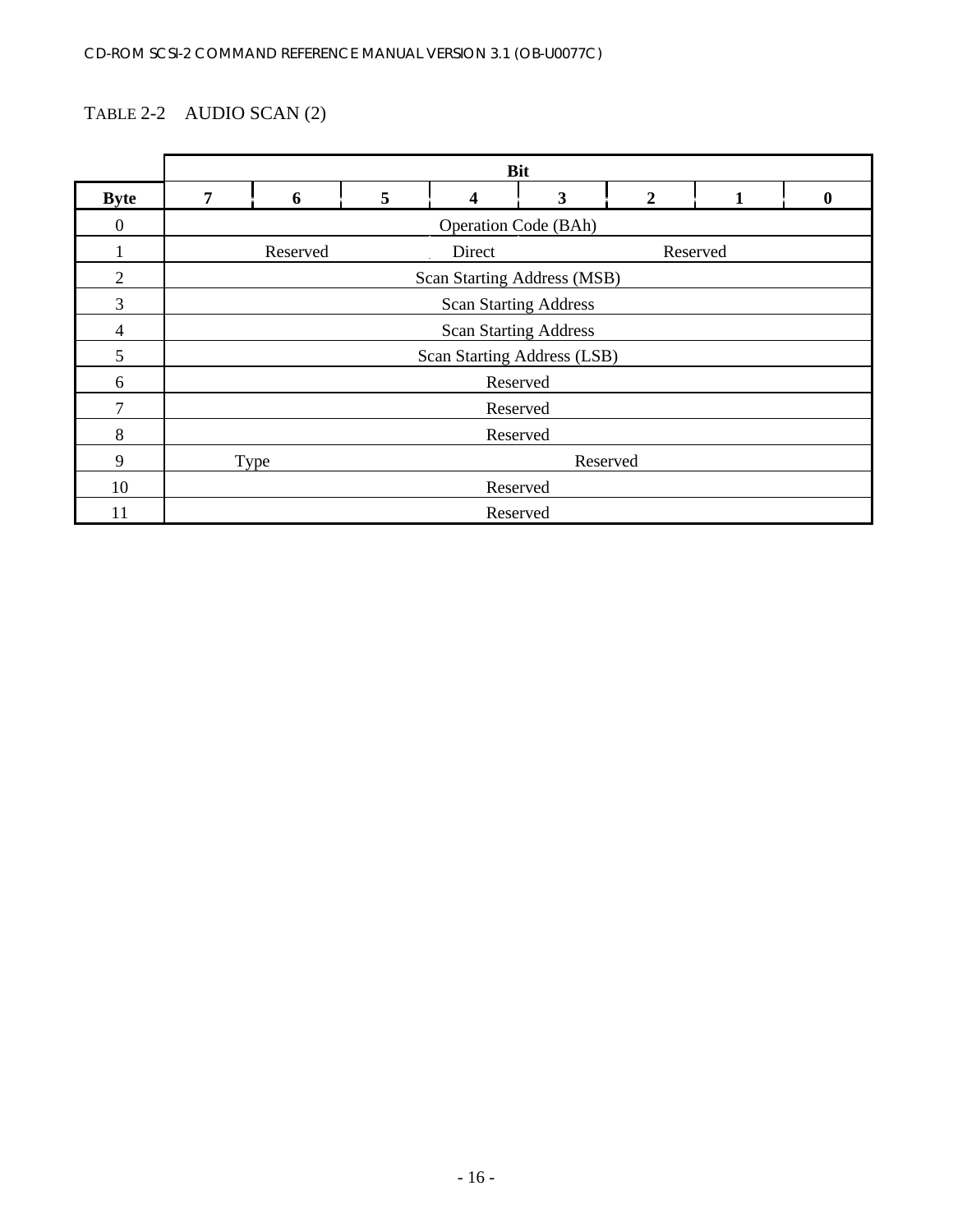# **2.2 Audio Scan (2) (BAh)**

## **Operation Code** is (BAh).

## **Direct**

If "0" (FALSE), the drive scans forward. If "1" (TRUE), the drive scans backwards.

**Scan Start Address** is the address at which the audio scan begins operation.

**Type** defines the format of the Scan Start address field. Type has four parameters.

The four (4) parameters are

|  | 00b : Logical Block Address format | (reference Table 2-1A)    |
|--|------------------------------------|---------------------------|
|  | 01b : AMIN, ASEC and AFRAME format | (reference Table 2-1B)    |
|  | 10b: Track Number Address format   | (reference Table $2-1C$ ) |
|  | $11h + R$ eserved                  |                           |

11b : Reserved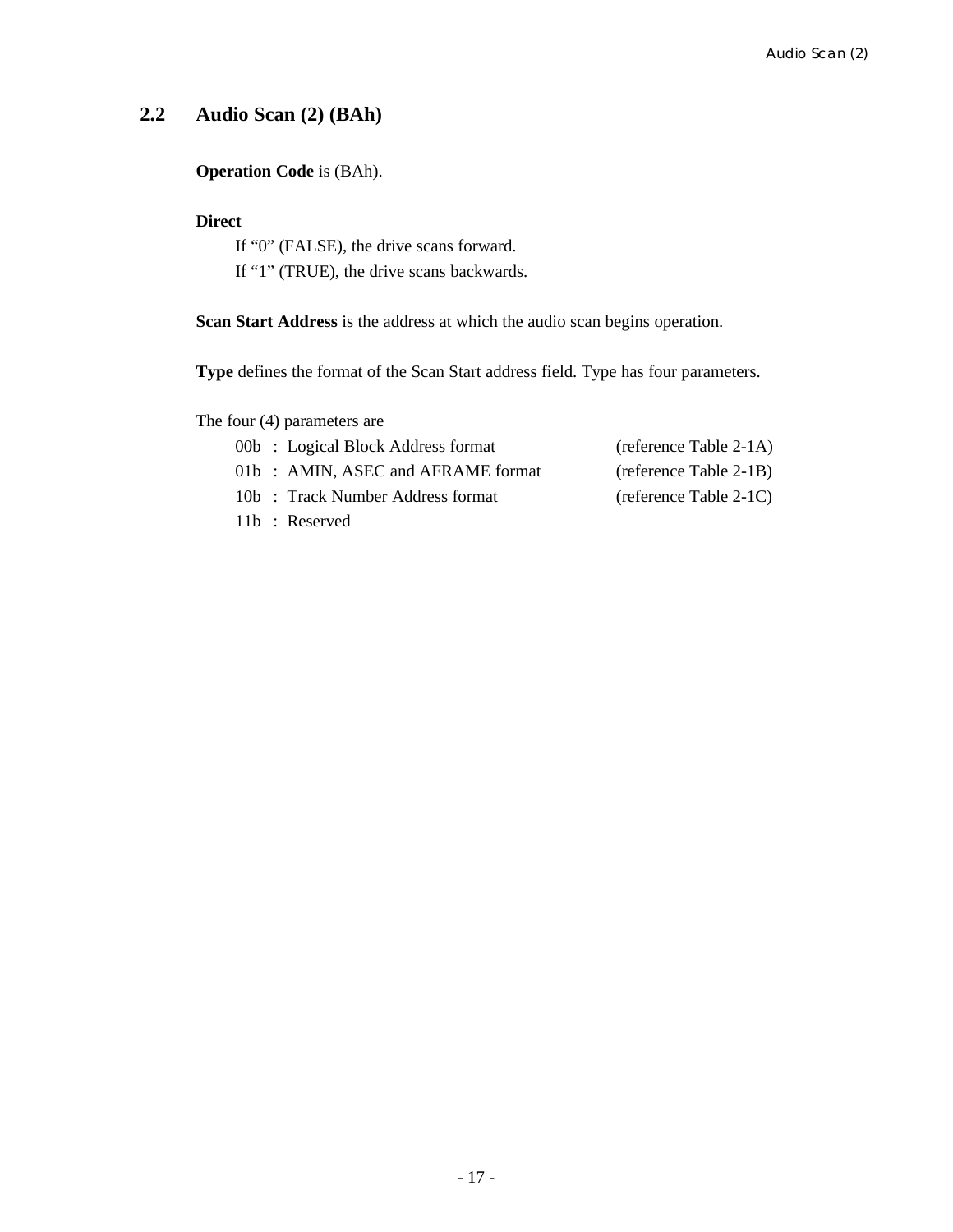|                | <b>Bit</b>                      |                             |   |  |   |   |         |  |
|----------------|---------------------------------|-----------------------------|---|--|---|---|---------|--|
| <b>Byte</b>    | 7                               | 6                           | 5 |  | 3 | 2 |         |  |
| 0              |                                 | Operation Code (40h)        |   |  |   |   |         |  |
|                | Logical Unit Number<br>Reserved |                             |   |  |   |   |         |  |
| $\overline{2}$ | Reserved                        |                             |   |  |   |   | $SCB=0$ |  |
| 3              | Reserved                        | <b>Definition Parameter</b> |   |  |   |   |         |  |
| 4              | Reserved                        |                             |   |  |   |   |         |  |
| 5              | Reserved                        |                             |   |  |   |   |         |  |
| 6              | Reserved                        |                             |   |  |   |   |         |  |
| 7              | Reserved                        |                             |   |  |   |   |         |  |
| 8              | Parameter Data Length (0)       |                             |   |  |   |   |         |  |
| 9              | Reserved                        |                             |   |  |   |   |         |  |

# TABLE 2-3 CHANGE DEFINITION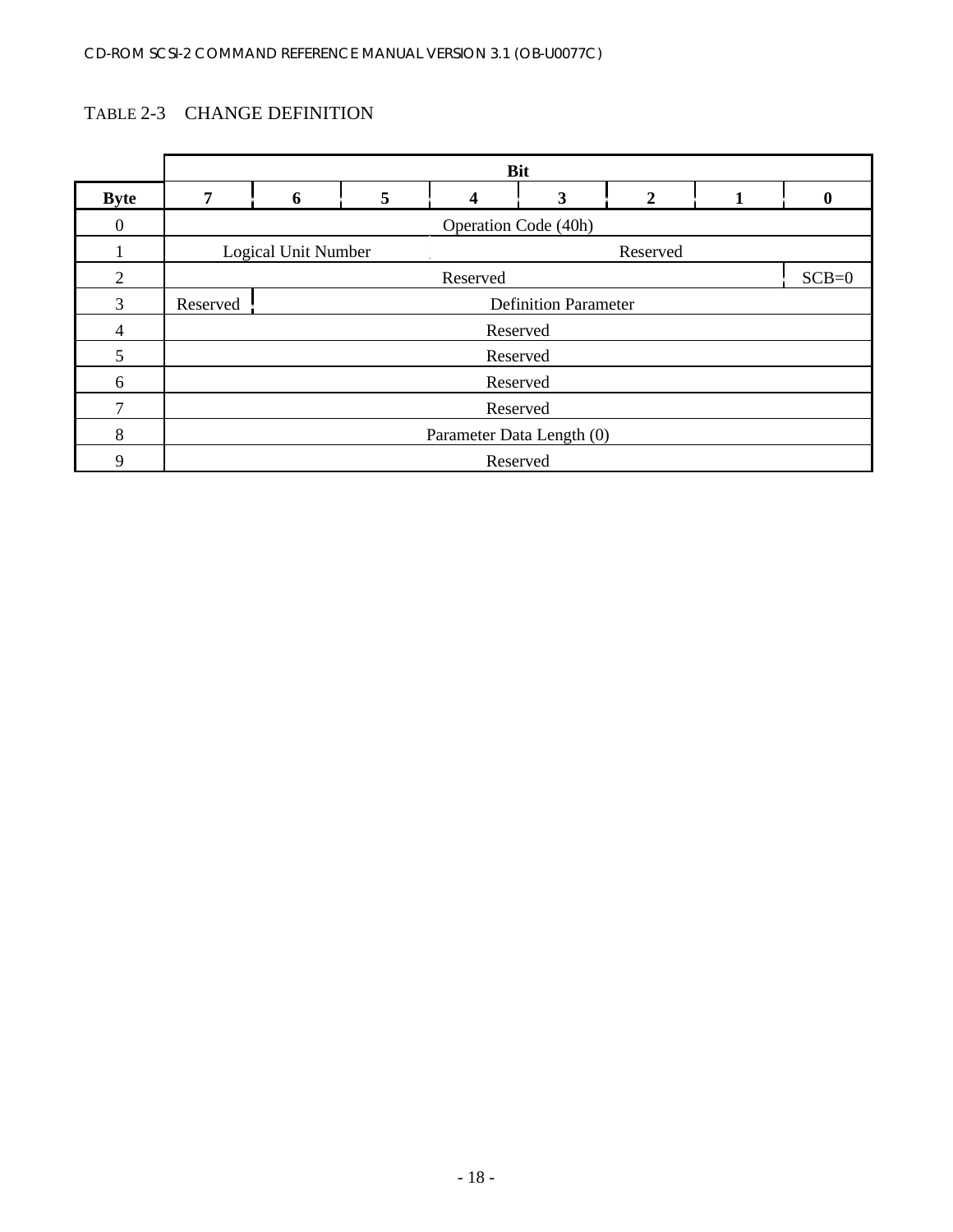## **2.3 Change Definition (40h)**

When executed, the CHANGE DEFINITION command modifies the operating definition of the drive regardless of the specified logical unit number.

A SCSI reset or BUS DEVICE RESET will not affect the definition changed by the CHANGE DEFINITION command.

Cycling the power to the drive OFF and ON will cause the operating definition to revert to the default setting.

If the CHANGE DEFINITION command did not execute successfully, the operating definition will remain in the same status it was prior to the attempted execution of the CHANGE DEFINITION command.

**Operation Code** is (40h).

#### **Save Control Bit (SCB)**

Must be set to "0" (FALSE).

The drive will not save the operating definition. A power reset will set the drive to its initial operating definition.

**Definition Parameter** specifies the operating definition. The Definition Parameter field supports the following field values:

| 00h             |               | Use current operating definition |
|-----------------|---------------|----------------------------------|
| 01h             |               | SCSI-1 operating definition      |
| 02 <sub>h</sub> |               | SCSI-1 operating definition      |
| 03h             |               | SCSI-2 operating definition      |
| $04h - 7Fh$     | $\mathcal{L}$ | Reserved                         |

#### DRIVE NOTES:

This command is used by the DRM-604X.

Drives that are SCSI-2 only and will reject the CHANGE DEFINITION command are: DRM-602X, DRM-624X, DRM-1804X and the DR-U Series drives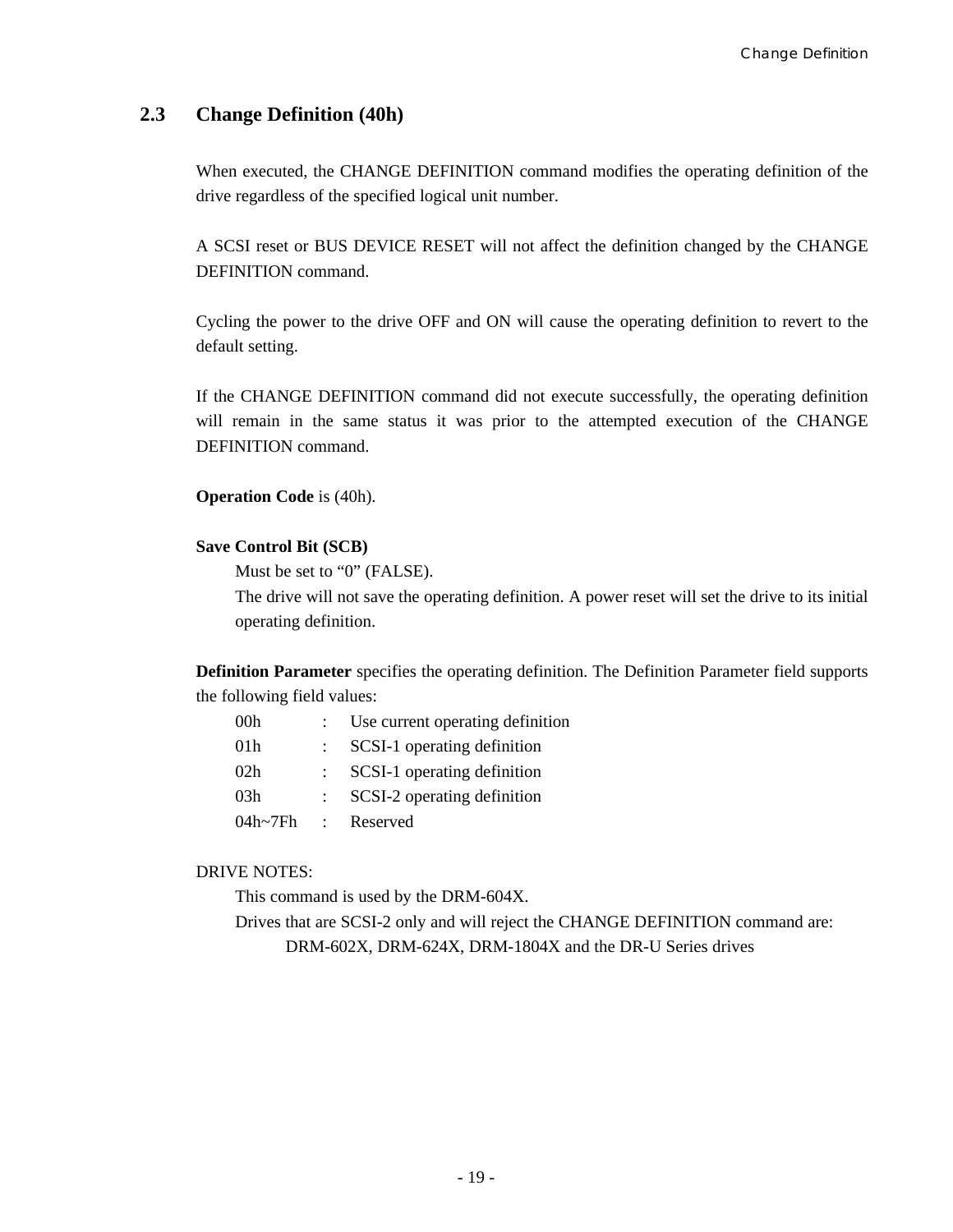## TABLE 2-4 INQUIRY

|             | <b>Bit</b>                  |                     |  |  |                     |  |  |  |  |
|-------------|-----------------------------|---------------------|--|--|---------------------|--|--|--|--|
| <b>Byte</b> |                             |                     |  |  |                     |  |  |  |  |
| 0           | Operation Code (12h)        |                     |  |  |                     |  |  |  |  |
|             |                             | Logical Unit Number |  |  | EVPD(0)<br>Reserved |  |  |  |  |
| 2           | Reserved                    |                     |  |  |                     |  |  |  |  |
|             | Reserved                    |                     |  |  |                     |  |  |  |  |
|             | Allocation Length: 47 (2Fh) |                     |  |  |                     |  |  |  |  |
|             | Reserved                    |                     |  |  |                     |  |  |  |  |

## TABLE 2-4A INQUIRY DATA FORMAT

|             | <b>Bit</b>                                        |               |                         |                  |                              |                     |          |              |  |
|-------------|---------------------------------------------------|---------------|-------------------------|------------------|------------------------------|---------------------|----------|--------------|--|
| <b>Byte</b> | 7                                                 | 6             | 5                       | $\boldsymbol{4}$ | 3                            | $\overline{2}$      | 1        | $\mathbf{0}$ |  |
| 0           | Peripheral Qualifier                              |               |                         |                  | Peripheral Device Type (05h) |                     |          |              |  |
|             | <b>RMB</b><br>Reserve                             |               |                         |                  |                              |                     |          |              |  |
| 2           |                                                   | $\Omega$<br>0 |                         |                  |                              | ANSI Version (2)    |          |              |  |
| 3           | $\Omega$                                          | <b>TIOP</b>   | Reserve                 |                  |                              | Response Format (2) |          |              |  |
| 4           | Additional Length: 42 (2Ah)                       |               |                         |                  |                              |                     |          |              |  |
| 5           | Reserve                                           |               |                         |                  |                              |                     |          |              |  |
| 6           | Reserve                                           |               |                         |                  |                              |                     |          |              |  |
| 7           | $\Omega$                                          | $\Omega$      | <b>SYNC</b><br>$\Omega$ |                  | $\Omega$                     | Reserve             | $\Omega$ | $\Omega$     |  |
| $8 - 15$    | Vendor Name (8-byte ASCII code) (PIONEER)         |               |                         |                  |                              |                     |          |              |  |
| $16 - 31$   | Product Inquiry Data (16-byte ASCII code)         |               |                         |                  |                              |                     |          |              |  |
| $32 - 35$   | Revision Number (ASCII code) ("XXXX")             |               |                         |                  |                              |                     |          |              |  |
| 36          | Release Version (20h)                             |               |                         |                  |                              |                     |          |              |  |
| $37 - 46$   | Revision Date (10-byte ASCII code) ("YYYY/MM/DD") |               |                         |                  |                              |                     |          |              |  |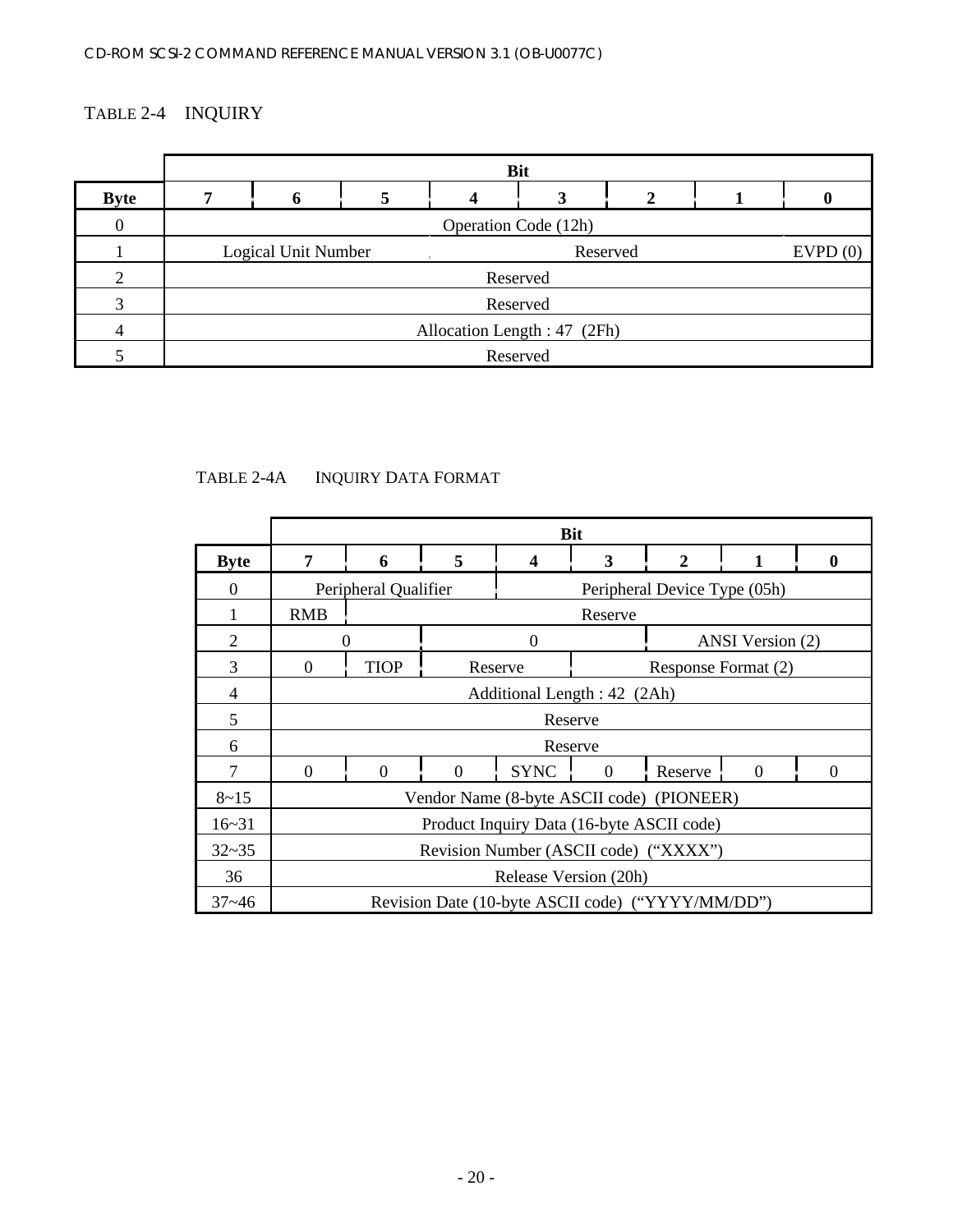## **2.4 Inquiry (12h)**

The INQUIRY command supports standard 47 Bytes Inquiry data. If byte length in Allocation Length is less than 47 bytes, the requested length is transferred. If byte length is 47 bytes or more, only 47 bytes will be transferred.

The INQUIRY command returns Check Condition if data transfer to the Initiator was not properly received.

Whenever a Check Condition is returned against any command, inquiry data is returned providing the initiator with system information.

**Operation Code** is (12h).

#### **Enable Vital Product Data (EVPD)**

Must be set to "0" (ZERO) for the drive to return the standard Inquiry data.

If the Page Code field is not set to "0" (ZERO), the drive will return Check Condition Status (Sense Key: Illegal Request) and sense code INVALID FIELD IN CDB.

Table 2-4A on the opposite page illustrates the standard Inquiry data format.

#### **RMB**

If "1" (TRUE), the media is removable.

## **TIOP**

If "1" (TRUE), the drive will support the Terminate I/O Process message.

#### **SYNC**

If "1" (TRUE), the drive supports synchronous data transfers.

Table 2-4B on the next page outlines the drive specific values for bytes  $16~31$ , Product Inquiry Data; and bytes 32~35, Revision Number.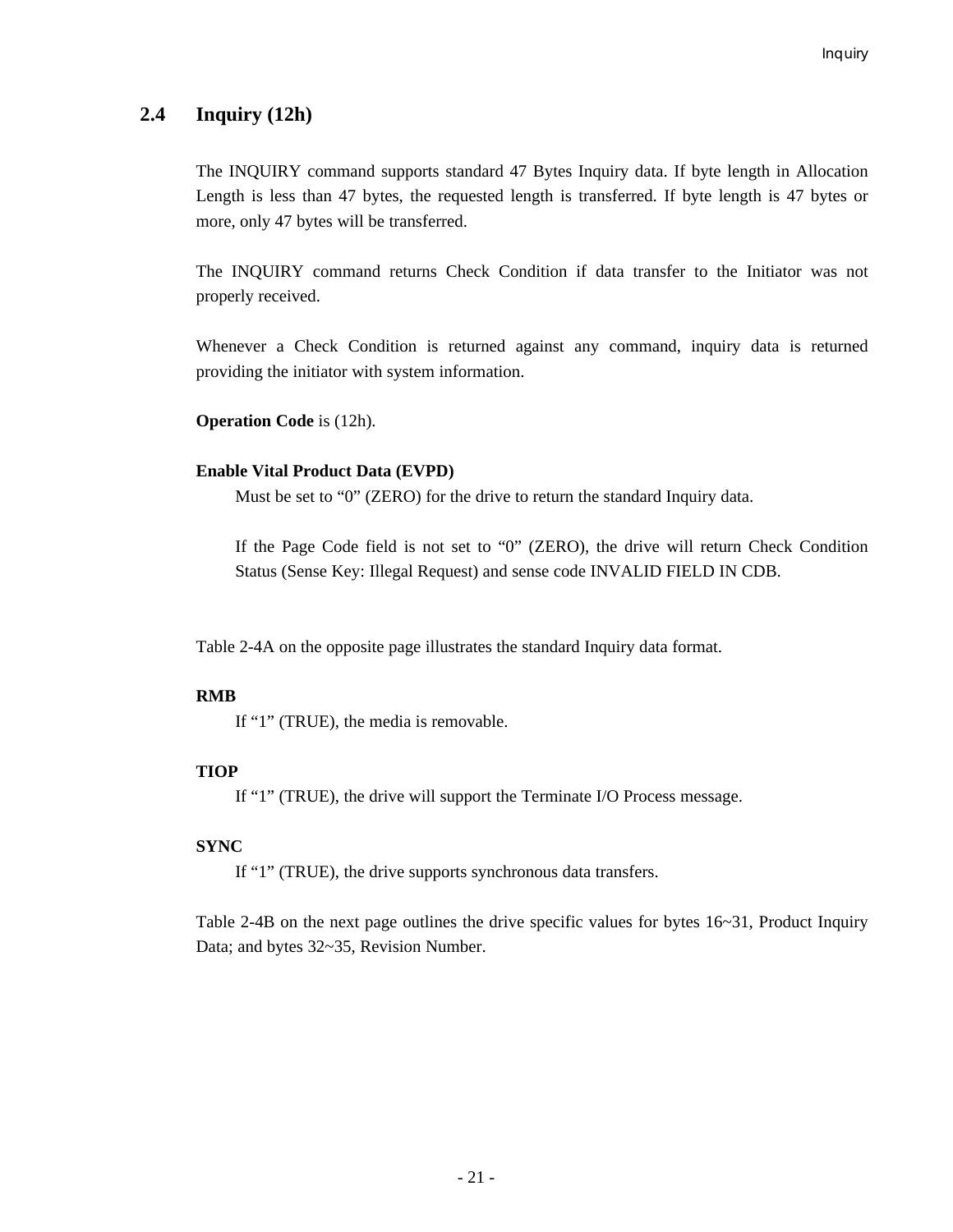## TABLE 2-4B DRIVE SPECIFIC STRINGS

|                  | <b>Bytes</b>                |                                |  |  |  |  |
|------------------|-----------------------------|--------------------------------|--|--|--|--|
| <b>Drives</b>    | $16 \sim 31$ (Product Data) | $32 \sim 35$ (Revision Number) |  |  |  |  |
| <b>DRM-602X</b>  | CD-ROM DRM-602X             | $29XX^6$                       |  |  |  |  |
| $DRM-604X$       | CD-ROM DRM-604X             | 24XX                           |  |  |  |  |
| <b>DRM-624X</b>  | CD-ROM DRM-624X             | 01XX                           |  |  |  |  |
| <b>DRM-1804X</b> | CD-ROM DRM-1804X            | 01XX                           |  |  |  |  |
| $DR-D504X$       | CD-ROM DR-D504X             | 24XX                           |  |  |  |  |
| $DR-A10X$        | <b>CD-ROM DR-A10X</b>       | 01XX                           |  |  |  |  |
| $DR-U10X$        | <b>CD-ROM DR-U10X</b>       | 01XX                           |  |  |  |  |
| DR-411           | <b>CD-ROM DR-A10X</b>       | 01XX                           |  |  |  |  |
| DR-433           | <b>CD-ROM DR-U10X</b>       | 01XX                           |  |  |  |  |
| $DR-A12X$        | <b>CD-ROM DR-A12X</b>       | 01XX                           |  |  |  |  |
| $DR-U12X$        | <b>CD-ROM DR-U12X</b>       | 01XX                           |  |  |  |  |
| DR-444           | CD-ROM DR-A12X              | 01XX                           |  |  |  |  |
| DR-466           | <b>CD-ROM DR-U12X</b>       | 01XX                           |  |  |  |  |
| $DR-A24X$        | <b>CD-ROM DR-A24X</b>       | 01XX                           |  |  |  |  |
| DR-U24X          | <b>CD-ROM DR-U24X</b>       | 01XX                           |  |  |  |  |
| DR-511           | CD-ROM DR-A24X              | 01XX                           |  |  |  |  |
| DR-533           | CD-ROM DR-U24X              | 01XX                           |  |  |  |  |

 6 Where X denotes a whole number, 0-9.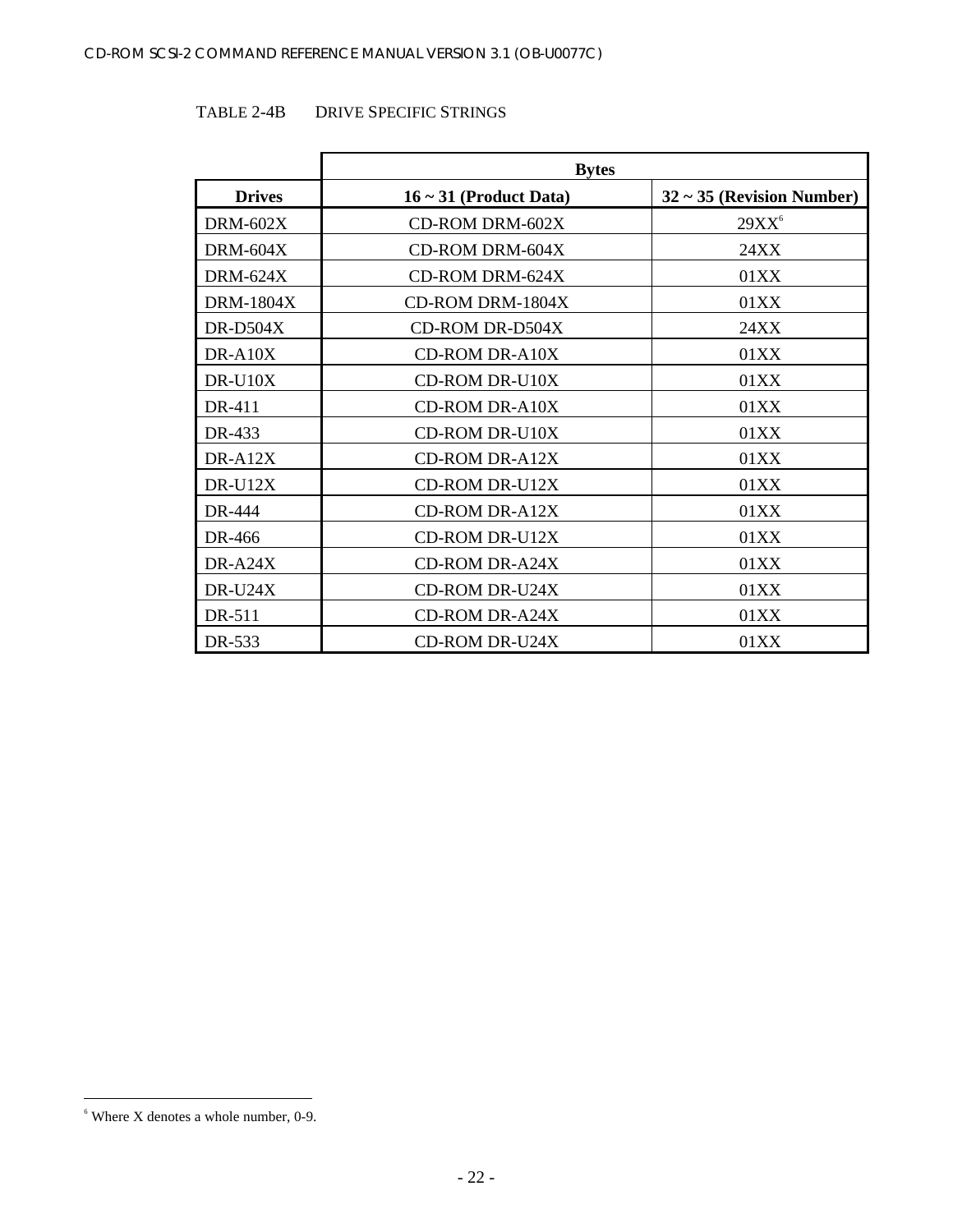(this page has been left intentionally blank)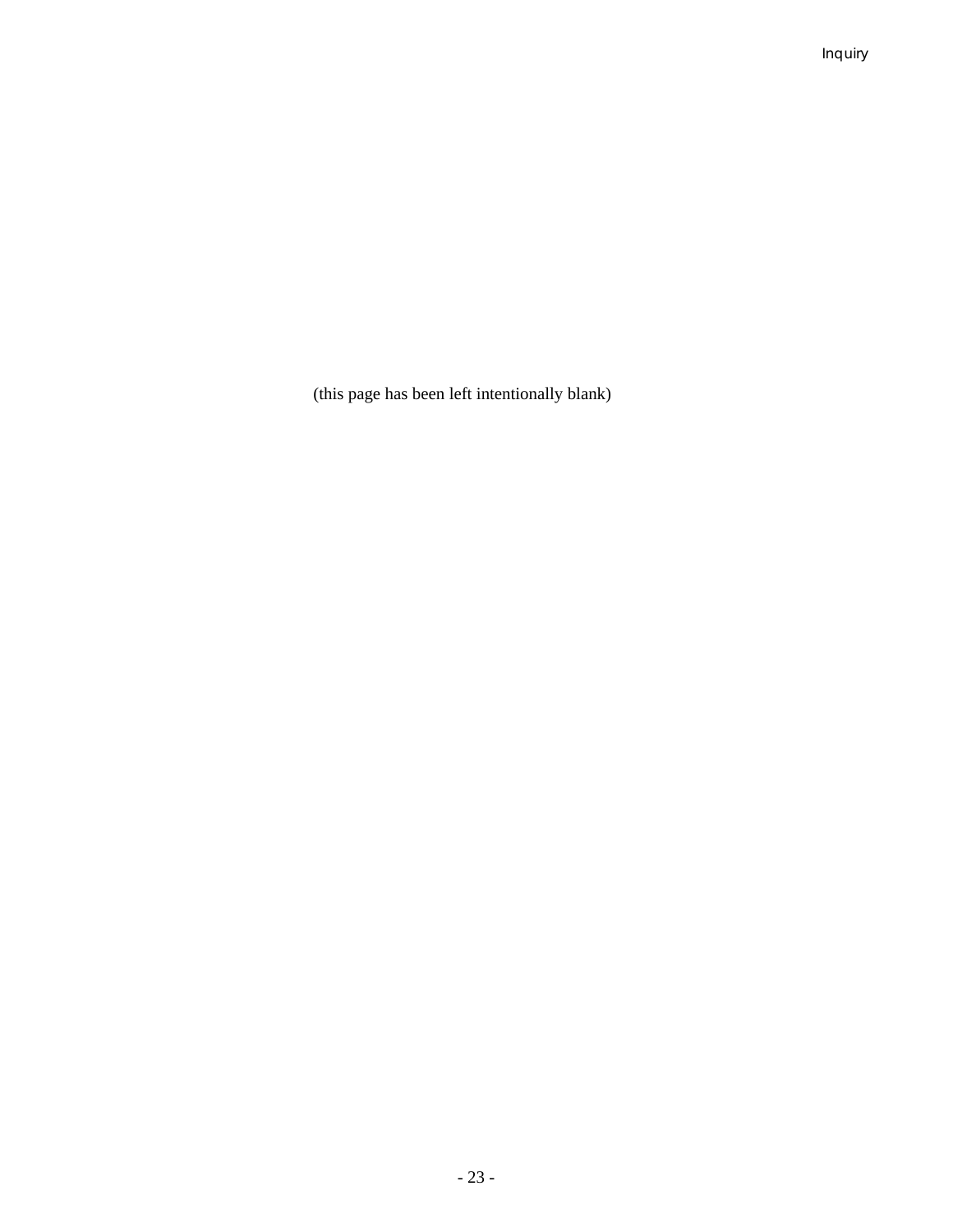# TABLE 2-5 MODE SELECT(6) (15H)

|             |   |                       |   |    | <b>Bit</b> |          |  |  |  |  |  |
|-------------|---|-----------------------|---|----|------------|----------|--|--|--|--|--|
| <b>Byte</b> | 7 | 6                     | 5 | 4  | 3          |          |  |  |  |  |  |
| 0           |   | Operation Code (15h)  |   |    |            |          |  |  |  |  |  |
|             |   | Logical Unit Number   |   | PF |            | Reserved |  |  |  |  |  |
| 2           |   |                       |   |    | Reserved   |          |  |  |  |  |  |
| 3           |   |                       |   |    | Reserved   |          |  |  |  |  |  |
| 4           |   | Parameter List Length |   |    |            |          |  |  |  |  |  |
|             |   |                       |   |    | Reserved   |          |  |  |  |  |  |

## TABLE 2-5A MODE SELECT(6) HEADER AND PARAMETER LIST

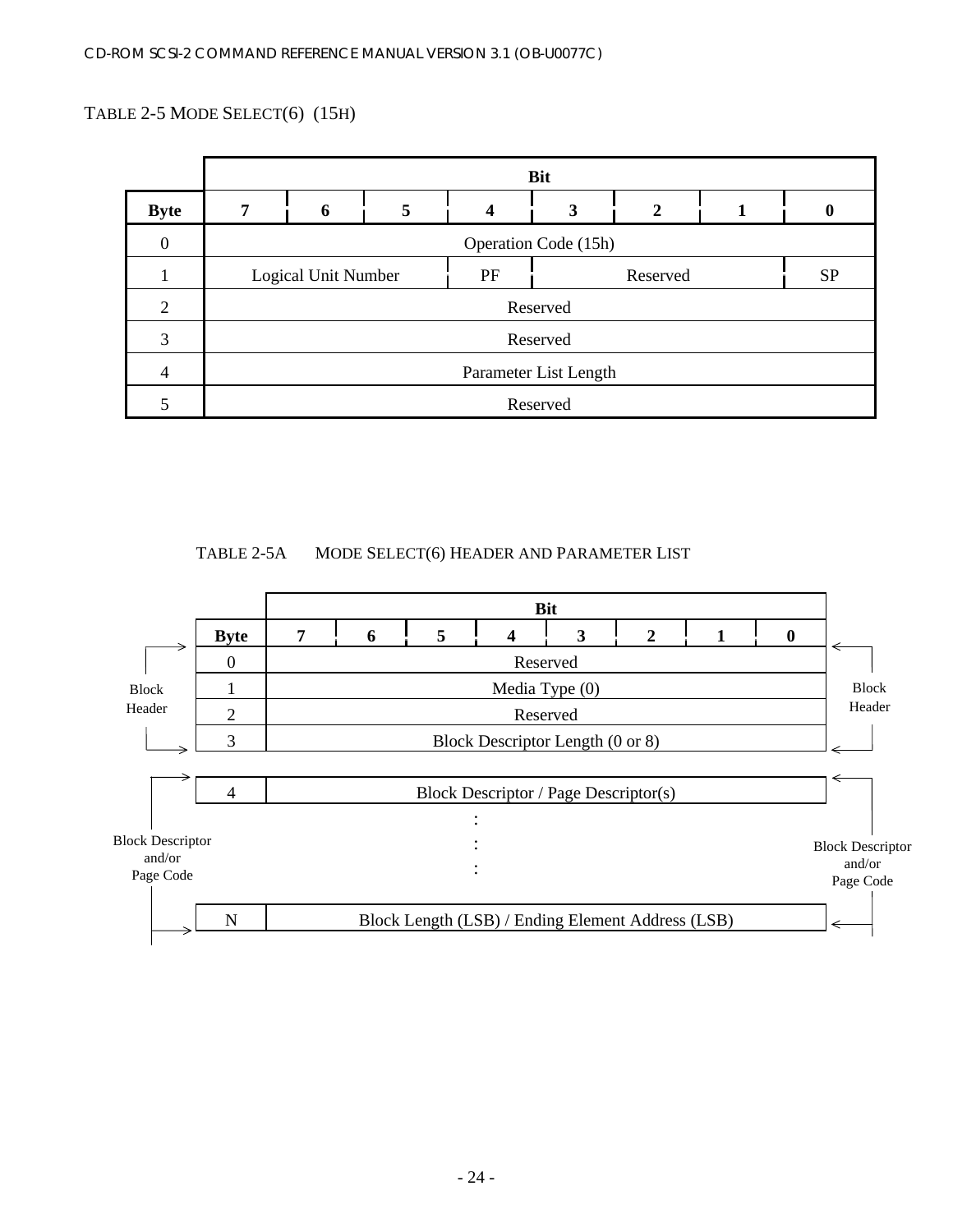## **2.5 Mode Select(6) (15h)**

The MODE SELECT(6) command provides a range for the initiator specifying specific operating parameters, e.g., medium, logical unit and peripheral device parameters.

**IMPORTANT:** Initiators should issue the MODE SENSE command (reference Section 2.7) prior to each execution of the MODE SELECT command to determine supported pages, page lengths and other parameters.

**Operating Code** is (15h).

#### **PF (Page Format)**

Must be set to "1" (TRUE). The drive does not check the value of the Page Format bit.

#### **SP (Save Parameters)**

Must be set to "0" (FALSE). Parameter saving is not supported.

#### **Parameter List Length**

If "0" (ZERO), no data will be transferred.

The Parameter List Length is the number of bytes of the Mode Select Parameter List that is to be transferred in the Data Out phase. A parameter list length that results in the truncation of any descriptor, header or page parameters will cause the target to terminate the command. In this case Check Condition Status (Sense Key : Illegal Request) is returned and Sense Code is set to Parameter List Length Error.

Using the MODE SELECT command, the initiator can assign or alter parameters for the logical units. The Parameter List includes a 4-byte header, followed by 0-1 block descriptors and 0-N, where N is a whole number, page descriptions. Refer to Table 2-5A on the opposite page. The drive keeps parameters, the block descriptor and parts of page descriptors for each logical unit in its controller memory. When the drive is reset, the default parameter values are restored.

Refer to Table 2-5B on the next page for details on the Block Descriptor format.

Refer to Table 2-5C on the next page for details on the Page Descriptor format.

After the MODE SELECT command is received, the drive returns Check Condition Status (Sense Key : Unit Attention) and sets sense key to Mode Select Parameter Changed for the first command received (except for INQUIRY or REQUEST SENSE) from any other initiator. The Sense Key Unit Attention is returned even if the parameters have not actually changed with the MODE SELECT command.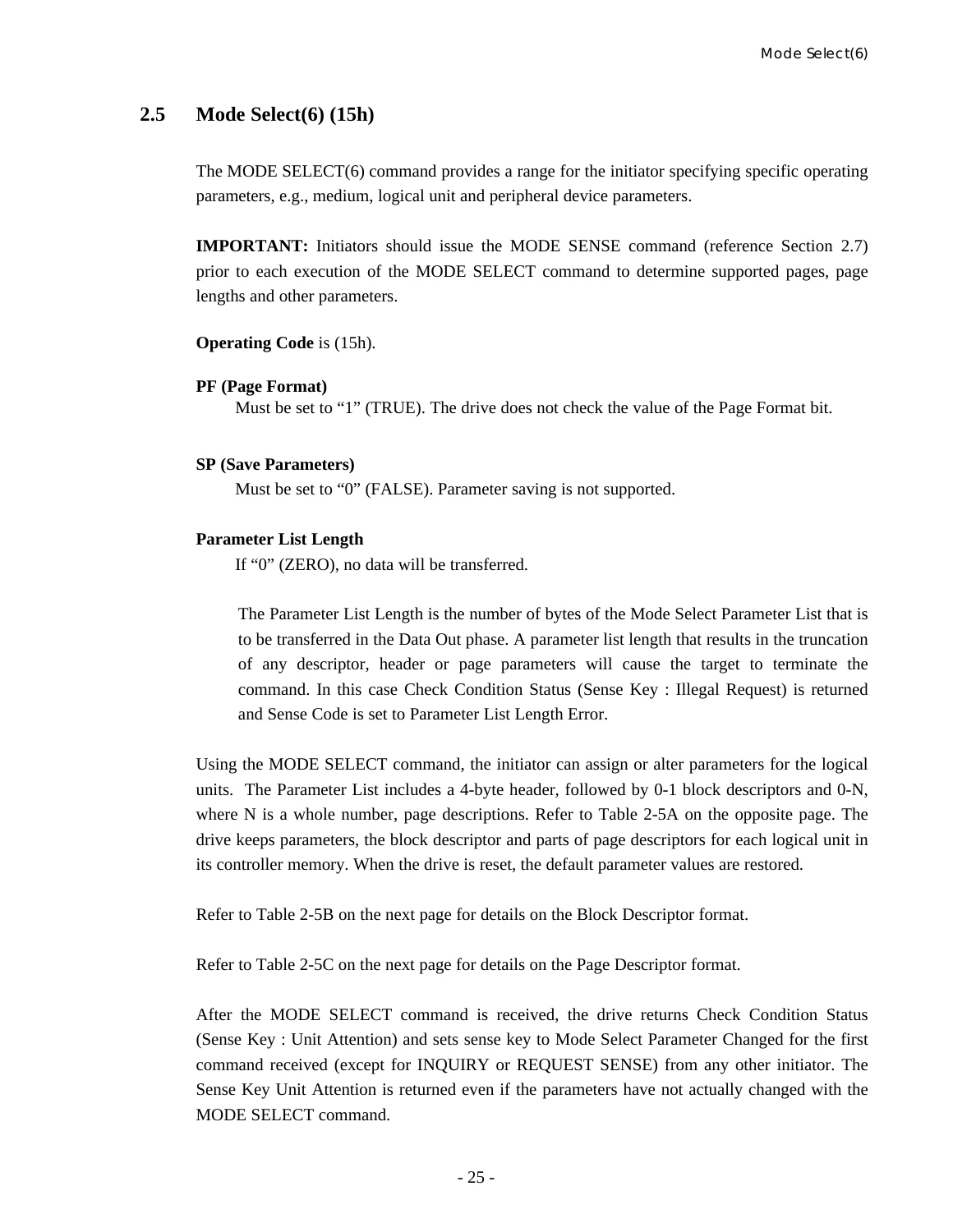# TABLE 2-5B BLOCK DESCRIPTOR

|             |   |                           |   |          | <b>Bit</b>                |   |  |  |  |  |  |
|-------------|---|---------------------------|---|----------|---------------------------|---|--|--|--|--|--|
| <b>Byte</b> | 7 | 6                         | 5 | Δ        | 3                         | 2 |  |  |  |  |  |
| 0           |   | Density Code              |   |          |                           |   |  |  |  |  |  |
|             |   | Number of Blocks (MSB)    |   |          |                           |   |  |  |  |  |  |
| 2           |   | Number of Blocks          |   |          |                           |   |  |  |  |  |  |
| 3           |   | Number of Blocks (LSB)    |   |          |                           |   |  |  |  |  |  |
| 4           |   |                           |   | Reserved |                           |   |  |  |  |  |  |
| 5           |   | <b>Block Length (MSB)</b> |   |          |                           |   |  |  |  |  |  |
| 6           |   | <b>Block Length</b>       |   |          |                           |   |  |  |  |  |  |
| ┑           |   |                           |   |          | <b>Block Length (LSB)</b> |   |  |  |  |  |  |

## TABLE 2-5C PAGE DESCRIPTOR

|             | <b>Bit</b>                      |                                |  |  |  |  |  |  |  |  |
|-------------|---------------------------------|--------------------------------|--|--|--|--|--|--|--|--|
| <b>Byte</b> |                                 |                                |  |  |  |  |  |  |  |  |
|             | Page Code<br>Reserve<br>Reserve |                                |  |  |  |  |  |  |  |  |
|             |                                 | Page Length                    |  |  |  |  |  |  |  |  |
|             |                                 | Mode Parameter Page Definition |  |  |  |  |  |  |  |  |
|             |                                 |                                |  |  |  |  |  |  |  |  |

| Mode Parameter Page Definition |
|--------------------------------|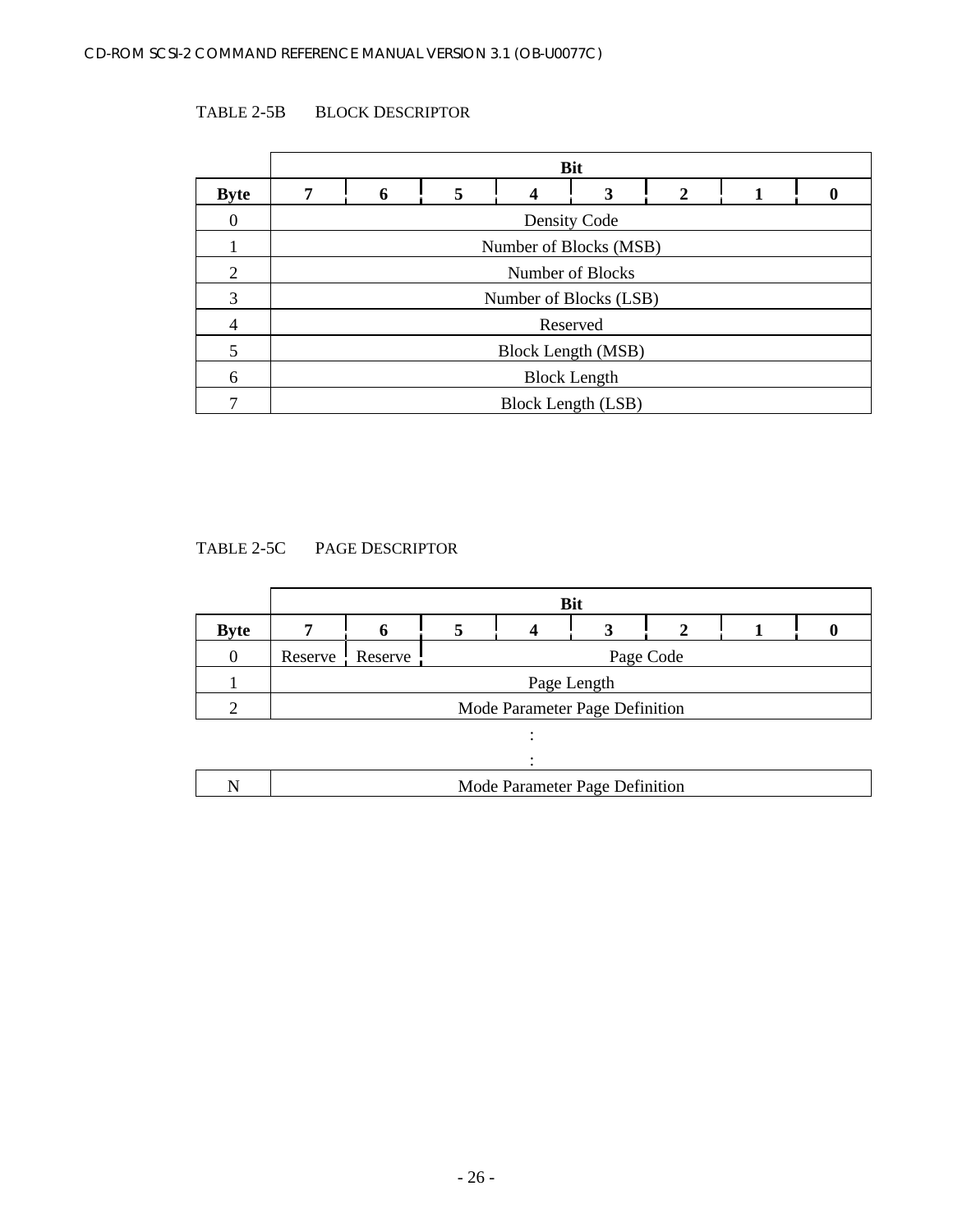### BLOCK DESCRIPTOR

### **Media Type**

Set to "0" (ZERO).

### **Block Descriptor Length**

If "0" (ZERO), there is no block description included in the parameter list. Set to "0" or "8".

**Density Code s**pecifies data type to be transferred. Five (5) parameters are supported. They are

| 01h            |                      | User data only (2048 bytes/physical sector) [default]                |
|----------------|----------------------|----------------------------------------------------------------------|
| 02h            |                      | User data plus auxiliary data (2336 bytes/physical sector)           |
| 03h            |                      | : Header, user data plus auxiliary data (2340 bytes/physical sector) |
| 04h            |                      | Audio data only (1/75th of a second per logical block)               |
| $0.5h\sim$ FFh | $\ddot{\phantom{a}}$ | Reserved                                                             |

### **Number of Blocks**

Set to "0" (ZERO).

**Logical Block Length** specifies logical block size in number of bytes. In the current version, 256, 512, 1024, 2048(default), 2052, 2056, 2336, 2340 and 2352 byte are supported. An external switch on the back of the DRM-602X, DRM-604X and DRM-1804X drives allows the power-on default value to be switched to either 512 or 2048.

## PAGE DESCRIPTOR

**Page Code** indicates the meaning of the data contained in the page.

**Page Length** is the number of bytes supported for each page. It does not include the page length byte.

The drive will return Check Condition if ECC is enabled and the initiator accesses a Mode 1 or Mode 2 form1 data block and has specified 2336-, 2340-, or 2352 byte length.

When the initiator accesses a Mode 2 form2 data block and has specified 2336-, 2340- or 2352 byte lengths, the ECC must be disabled. The drive will return Check Condition.

The first two bytes of the page descriptor comprise the header which consists of the Page Code and Page Length. Following the header are the page definitions.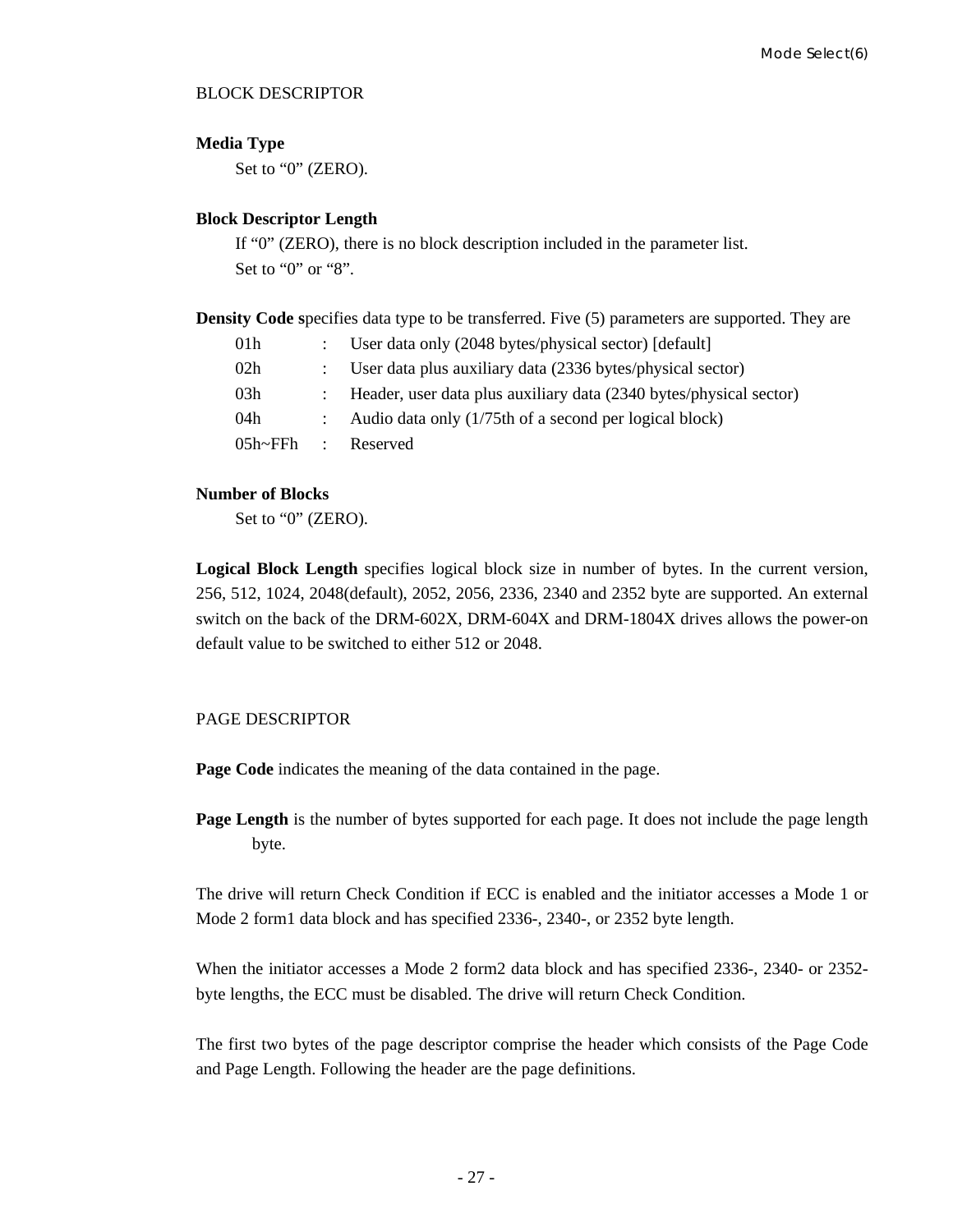# TABLE 2-6 MODE SELECT(10) (55H)

|                |   |                                                    |   |   | <b>Bit</b> |   |  |  |  |  |  |  |
|----------------|---|----------------------------------------------------|---|---|------------|---|--|--|--|--|--|--|
| <b>Byte</b>    | 7 | 6                                                  | 5 | 4 | 3          | 2 |  |  |  |  |  |  |
| 0              |   | Operation Code (55h)                               |   |   |            |   |  |  |  |  |  |  |
|                |   | <b>SP</b><br>Logical Unit Number<br>PF<br>Reserved |   |   |            |   |  |  |  |  |  |  |
| 2              |   | Reserved                                           |   |   |            |   |  |  |  |  |  |  |
| 3              |   | Reserved                                           |   |   |            |   |  |  |  |  |  |  |
| $\overline{4}$ |   | Reserved                                           |   |   |            |   |  |  |  |  |  |  |
| 5              |   |                                                    |   |   | Reserved   |   |  |  |  |  |  |  |
| 6              |   |                                                    |   |   | Reserved   |   |  |  |  |  |  |  |
| 7              |   | Parameter List Length (MSB)                        |   |   |            |   |  |  |  |  |  |  |
| 8              |   | Parameter List Length (LSB)                        |   |   |            |   |  |  |  |  |  |  |
| 9              |   |                                                    |   |   | Reserved   |   |  |  |  |  |  |  |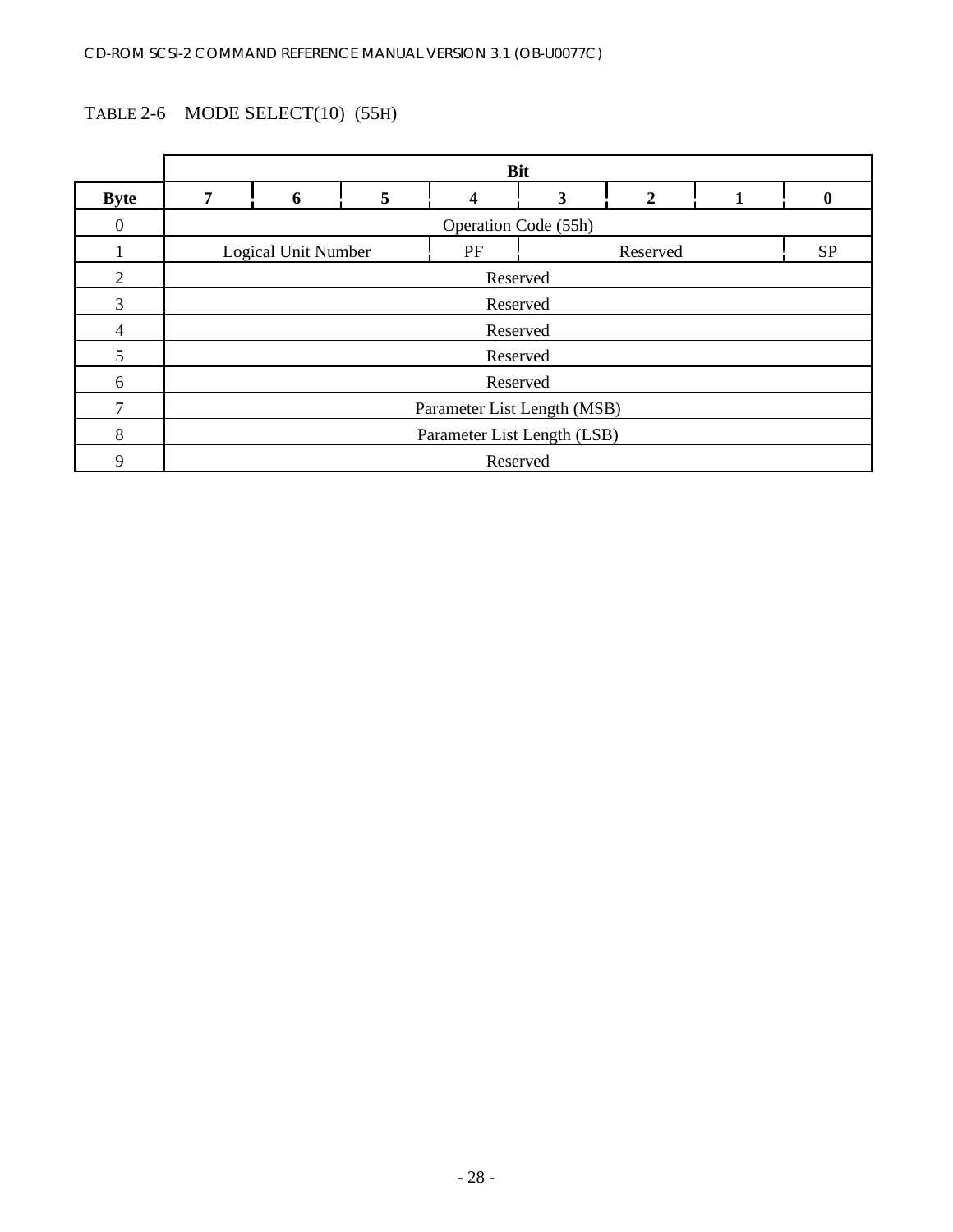# **2.6 Mode Select(10) (55h)**

The MODE SELECT(10) command provides a range for the initiator specifying specific operating parameters. Refer to MODE SELECT(6) Command, Section 2.5 for details of the command fields.

**IMPORTANT:** Initiators should issue the MODE SENSE command (reference Sections 2.7 and 2.8) prior to each execution of the MODE SELECT command to determine supported pages, page lengths and other parameters.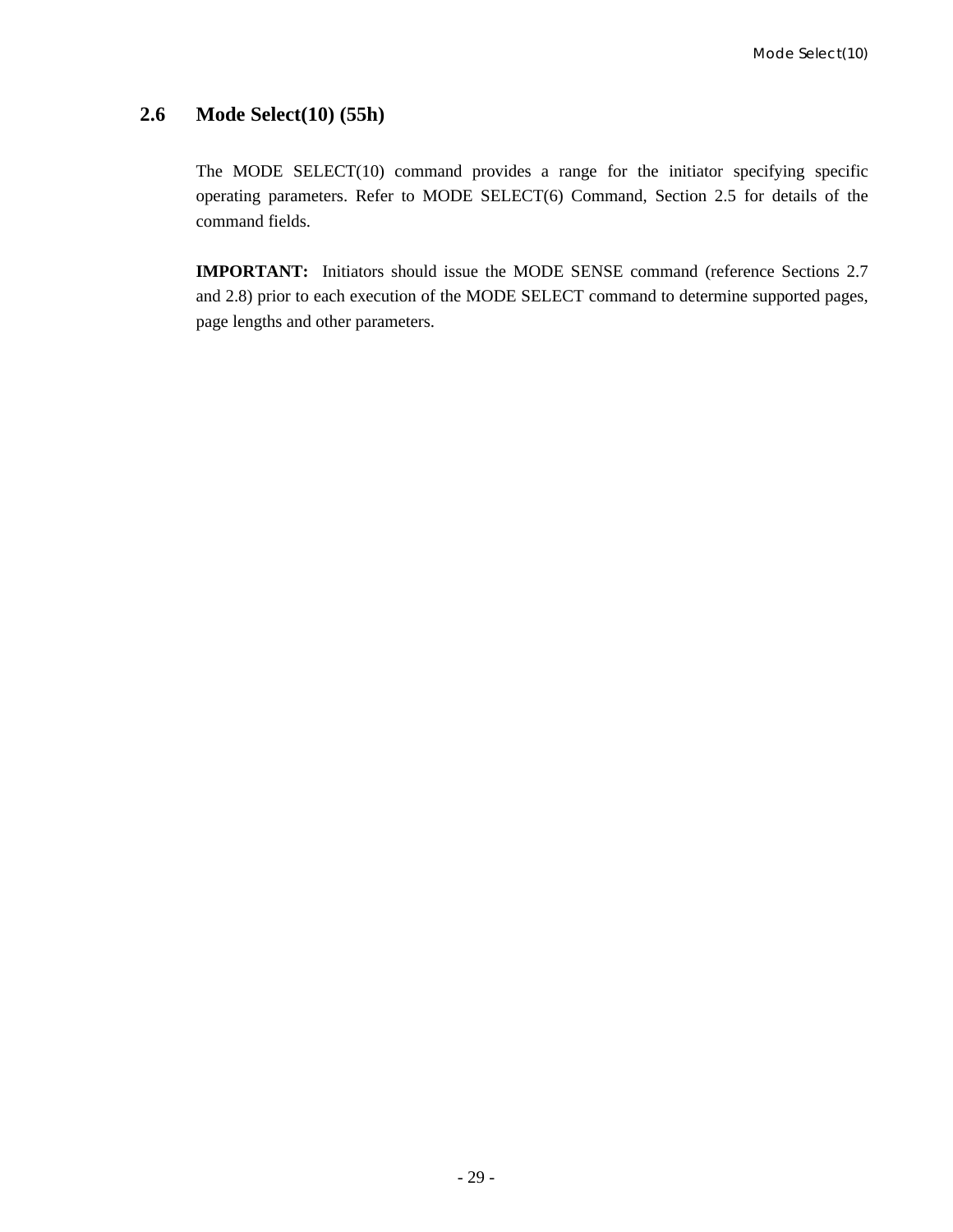# TABLE 2-7 MODE SENSE(6) (1AH)

|             |                     | <b>Bit</b>               |  |          |            |          |  |  |  |  |  |  |
|-------------|---------------------|--------------------------|--|----------|------------|----------|--|--|--|--|--|--|
| <b>Byte</b> |                     |                          |  |          |            |          |  |  |  |  |  |  |
| 0           |                     | Operation Code (1Ah)     |  |          |            |          |  |  |  |  |  |  |
|             | Logical Unit Number |                          |  | Reserved | <b>DVD</b> | Reserved |  |  |  |  |  |  |
| 2           | <b>PCF</b>          |                          |  |          | Page Code  |          |  |  |  |  |  |  |
| 3           |                     |                          |  | Reserved |            |          |  |  |  |  |  |  |
|             |                     | <b>Allocation Length</b> |  |          |            |          |  |  |  |  |  |  |
|             |                     |                          |  | Reserved |            |          |  |  |  |  |  |  |

TABLE 2-7A MODE SENSE DATA HEADER

|             | <b>Bit</b> |  |                                  |  |  |  |  |  |  |  |  |
|-------------|------------|--|----------------------------------|--|--|--|--|--|--|--|--|
| <b>Byte</b> |            |  |                                  |  |  |  |  |  |  |  |  |
|             | Reserved   |  |                                  |  |  |  |  |  |  |  |  |
|             | Media Type |  |                                  |  |  |  |  |  |  |  |  |
|             | Reserved   |  |                                  |  |  |  |  |  |  |  |  |
|             |            |  | Block Descriptor Length (0 or 8) |  |  |  |  |  |  |  |  |

# TABLE 2-7B BLOCK DESCRIPTOR

|                |   | <b>Bit</b>             |   |  |                           |   |  |  |  |  |  |
|----------------|---|------------------------|---|--|---------------------------|---|--|--|--|--|--|
| <b>Byte</b>    | 7 | 6                      | 5 |  | 3                         | 2 |  |  |  |  |  |
| $\overline{0}$ |   | Density Code           |   |  |                           |   |  |  |  |  |  |
|                |   | Number of Blocks (MSB) |   |  |                           |   |  |  |  |  |  |
| 2              |   | Number of Blocks       |   |  |                           |   |  |  |  |  |  |
| 3              |   | Number of Blocks (LSB) |   |  |                           |   |  |  |  |  |  |
| 4              |   | Reserved               |   |  |                           |   |  |  |  |  |  |
| 5              |   | Block Length (MSB)     |   |  |                           |   |  |  |  |  |  |
| 6              |   | <b>Block Length</b>    |   |  |                           |   |  |  |  |  |  |
|                |   |                        |   |  | <b>Block Length (LSB)</b> |   |  |  |  |  |  |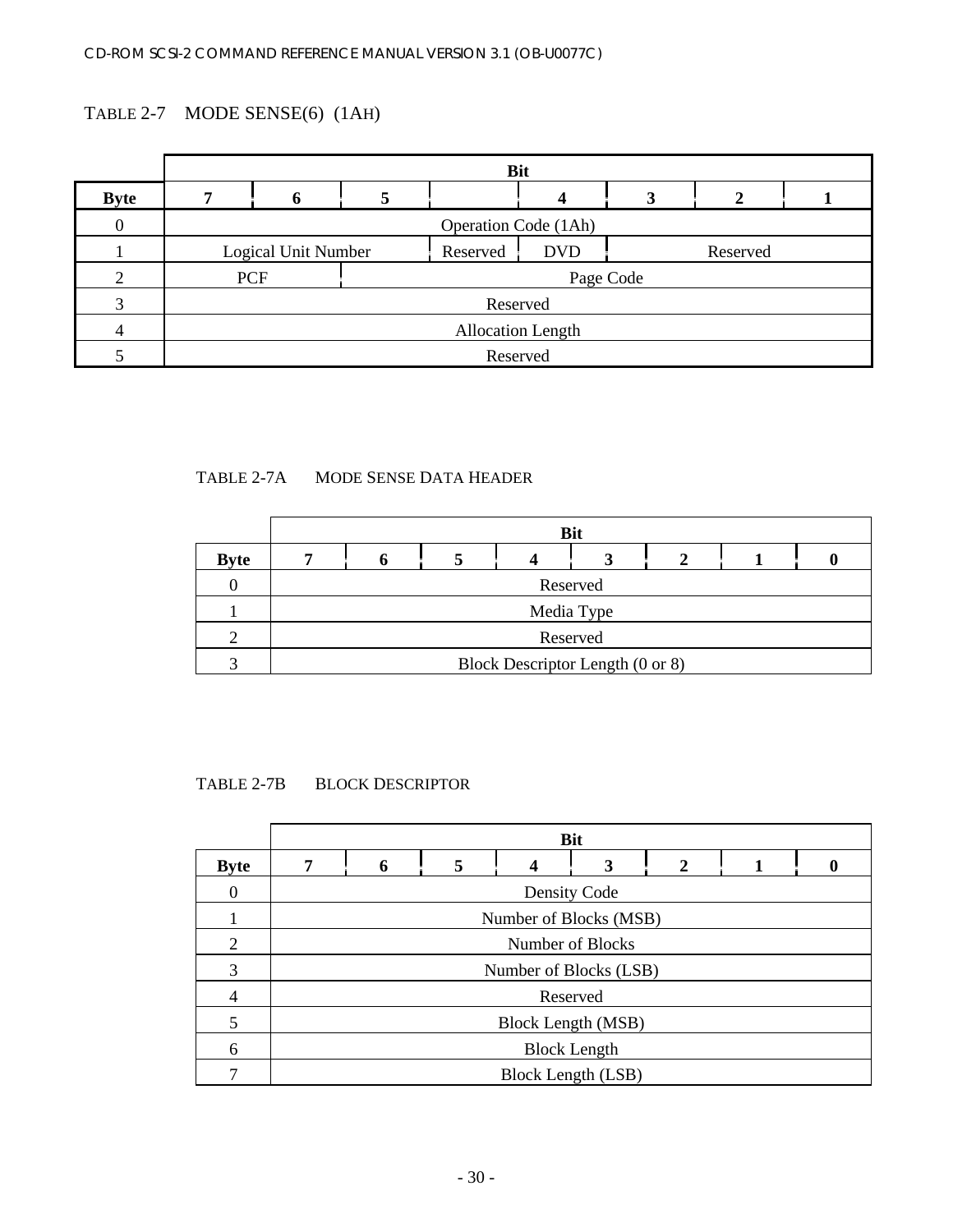# **2.7 Mode Sense(6) (1Ah)**

**Operation Code** is (1Ah)

#### **DBD (Disable Block Descriptor)**

If "0" (ZERO), the block descriptors are returned in the MODE SENSE data.

If "1" (TRUE), no block descriptors are returned.

**PCF (Page Control Field)** specifies the Page Parameter Type to be returned.

**Page Code** specifies the Page(s) to be returned.

The MODE SENSE command requests the drive to report parameters for each logical unit. An Allocation Length of "0" means that no data is returned. If other than "0", the drive terminates the DATA IN phase when Allocation Length bytes or all the Sense data have been transferred.

The following PCF codes are supported:

|                 | 00b : Current value: | The drive returns the values specified by the latest MODE                           |
|-----------------|----------------------|-------------------------------------------------------------------------------------|
|                 |                      | SELECT command. If no MODE SELECT command has                                       |
|                 |                      | been issued, the default values are returned.                                       |
|                 |                      | 01b : Alterable value: The drive returns the alterable parameters set to one in the |
|                 |                      | requested page. Even if all parameter values are unalterable,                       |
|                 |                      | the requested page(s) is returned.                                                  |
| 10 <sub>b</sub> | : Default value:     | The default values of the drive are returned. The fields and                        |
|                 |                      | bits that are not supported are set to 0.                                           |
|                 | 11b : Reserved       |                                                                                     |

#### **Mode Sense Data Format**

The Mode Sense Data consists of a 4-byte header; an 8-byte block descriptor; and no, one, or more page descriptor(s).

#### **Sense Data Length**

Shows the length in bytes of the following Sense data. This length does not include itself (byte 0).

#### **Media Type**

The default value is 0.

#### **Block Descriptor Length**

The value 8 is always returned.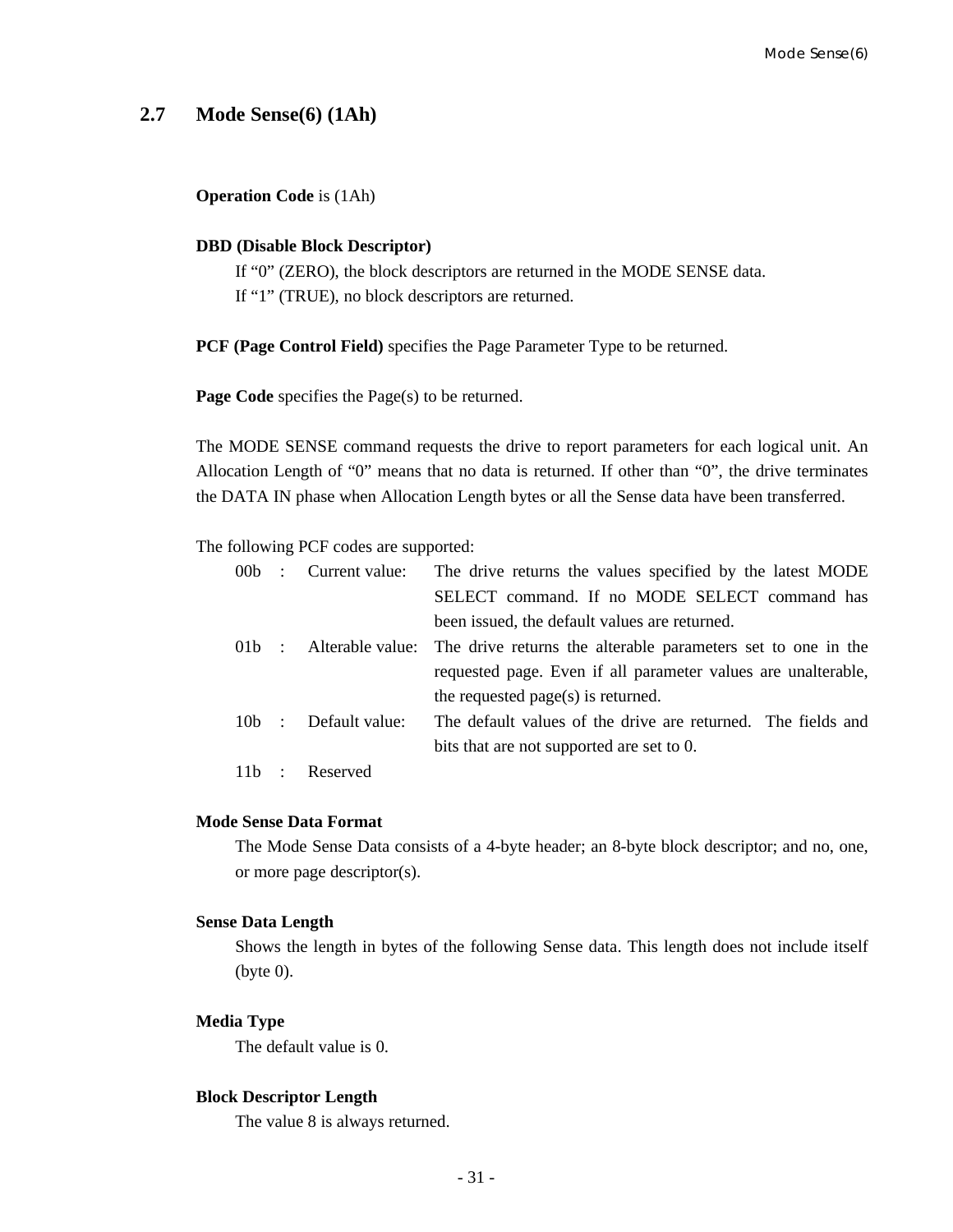## TABLE 2-7C MEDIA TYPE CODE

| Media Type Code | <b>Type of Media</b>    |
|-----------------|-------------------------|
| 00h             | Default                 |
| 01 <sub>h</sub> | 120mm CD-ROM Data       |
| 02 <sub>h</sub> | 120mm CD-DA Audio       |
| 03h             | 120mm CD-ROM Data/Audio |
| 04h             | Reserved                |
| 05h             | 80mm CD-ROM Data        |
| 06h             | 80mm CD-ROM Audio       |
| 07h             | 80mm CD-ROM Data/Audio  |
| $08h \sim FFh$  | Reserved                |

## TABLE 2-7D PAGE DESCRIPTOR FORMAT

|                |         | <b>Bit</b>           |  |  |  |  |  |  |  |  |  |
|----------------|---------|----------------------|--|--|--|--|--|--|--|--|--|
| <b>Byte</b>    |         | 6                    |  |  |  |  |  |  |  |  |  |
| $\overline{0}$ | Reserve | Page Code<br>Reserve |  |  |  |  |  |  |  |  |  |
|                |         | Page Length          |  |  |  |  |  |  |  |  |  |
|                |         |                      |  |  |  |  |  |  |  |  |  |
|                |         |                      |  |  |  |  |  |  |  |  |  |
| N              |         | Page Definition      |  |  |  |  |  |  |  |  |  |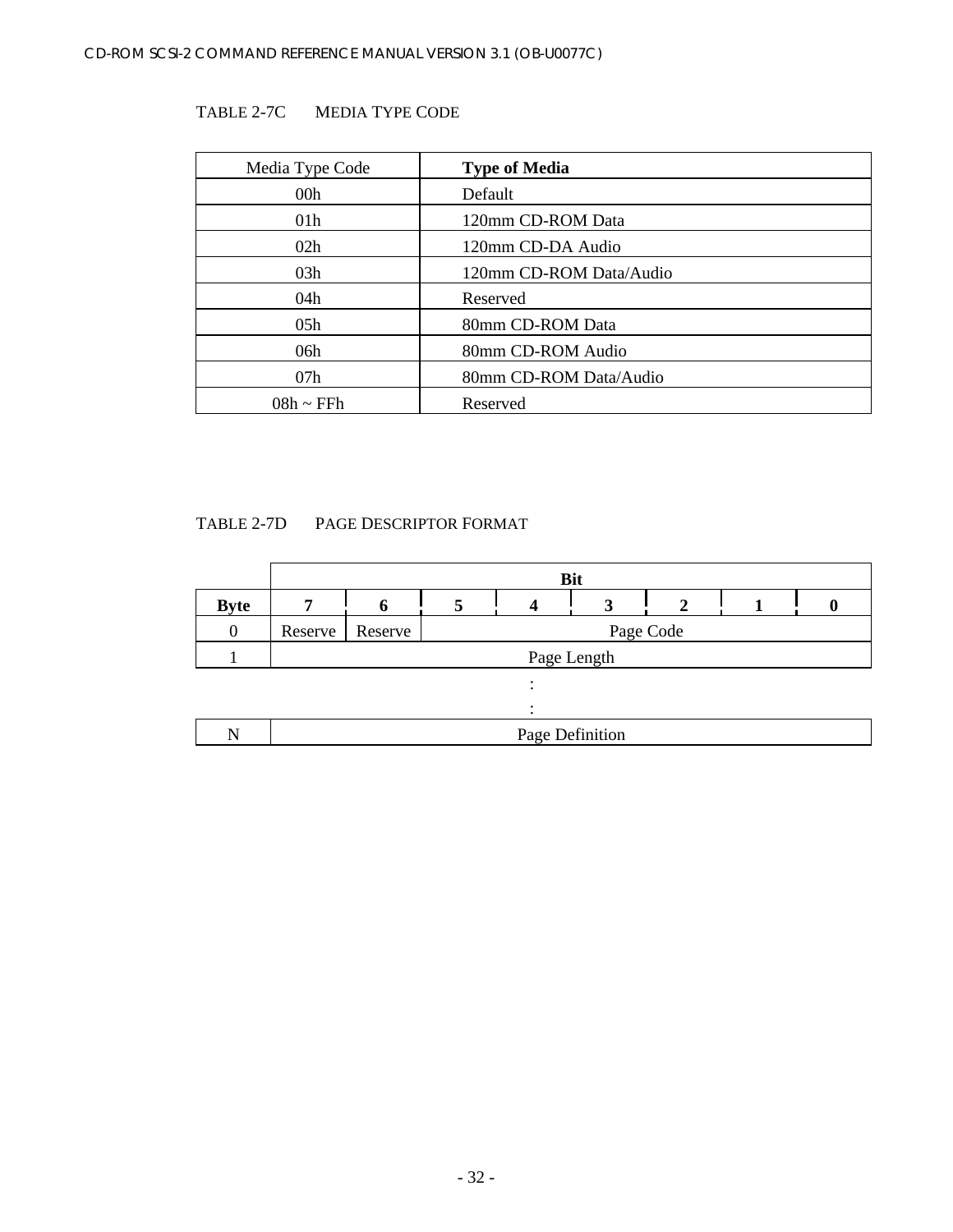### **Number of blocks**

The value 0 means that the length of all blocks is same as the Logical Block Length shown in the block descriptor.

### **Logical Block Length**

Indicates the logical block size in bytes. In the current version, 256, 512, 1024, 2048(default), 2052, 2336, 2340 and 2352 byte are supported. The default values for the CD-ROM drives (512 or 2048) are selectable with an external switch.

### **Density Code**

| 01 <sub>h</sub>  |    | User data only (2048 bytes/physical sector) (default)              |
|------------------|----|--------------------------------------------------------------------|
| 02h              |    | User data plus auxiliary data (2336 bytes/physical sector)         |
| 03h              |    | Header, user data plus auxiliary data (2340 bytes/physical sector) |
| 04h              |    | Audio data only (1/75th of a second per logical block)             |
| $05h\text{-}FFh$ | ٠. | Reserved                                                           |

The drive will return Allocation Length bytes or the complete sense data.

Each page descriptor starts with a 2-byte header consisting of the page code and page length, and the specified page data follow the header.

**Page code** indicates the meaning of the data contained in the page.

Page length does not include the page length byte itself. The page length indicates the number of bytes supported for each page.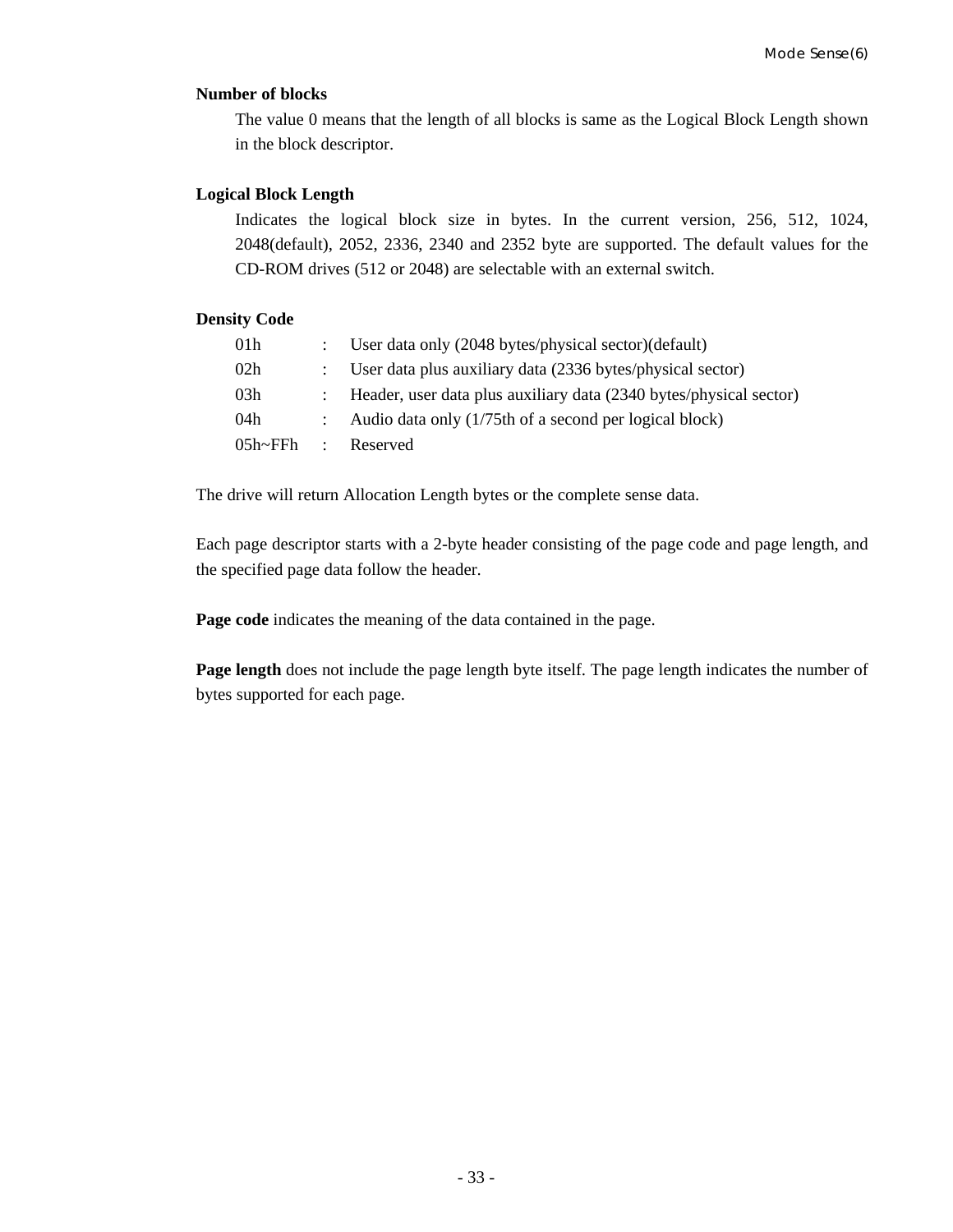|  | TABLE 2-8 MODE SENSE(10) (5AH) |  |
|--|--------------------------------|--|
|--|--------------------------------|--|

|                |   |                         |  | <b>Bit</b>                  |            |  |          |  |
|----------------|---|-------------------------|--|-----------------------------|------------|--|----------|--|
| <b>Byte</b>    | 7 | 5<br>3<br>2<br>6<br>0   |  |                             |            |  |          |  |
| $\overline{0}$ |   |                         |  | <b>Operation Code</b> (5Ah) |            |  |          |  |
|                |   | Logical Unit Number     |  | Reserved                    | <b>DVD</b> |  | Reserved |  |
| 2              |   | PCF<br>Page Code        |  |                             |            |  |          |  |
| 3              |   | Reserved                |  |                             |            |  |          |  |
| $\overline{4}$ |   | Reserved                |  |                             |            |  |          |  |
| 5              |   | Reserved                |  |                             |            |  |          |  |
| 6              |   | Reserved                |  |                             |            |  |          |  |
| 7              |   | Allocation Length (MSB) |  |                             |            |  |          |  |
| 8              |   | Allocation Length (LSB) |  |                             |            |  |          |  |
| 9              |   |                         |  | Reserved                    |            |  |          |  |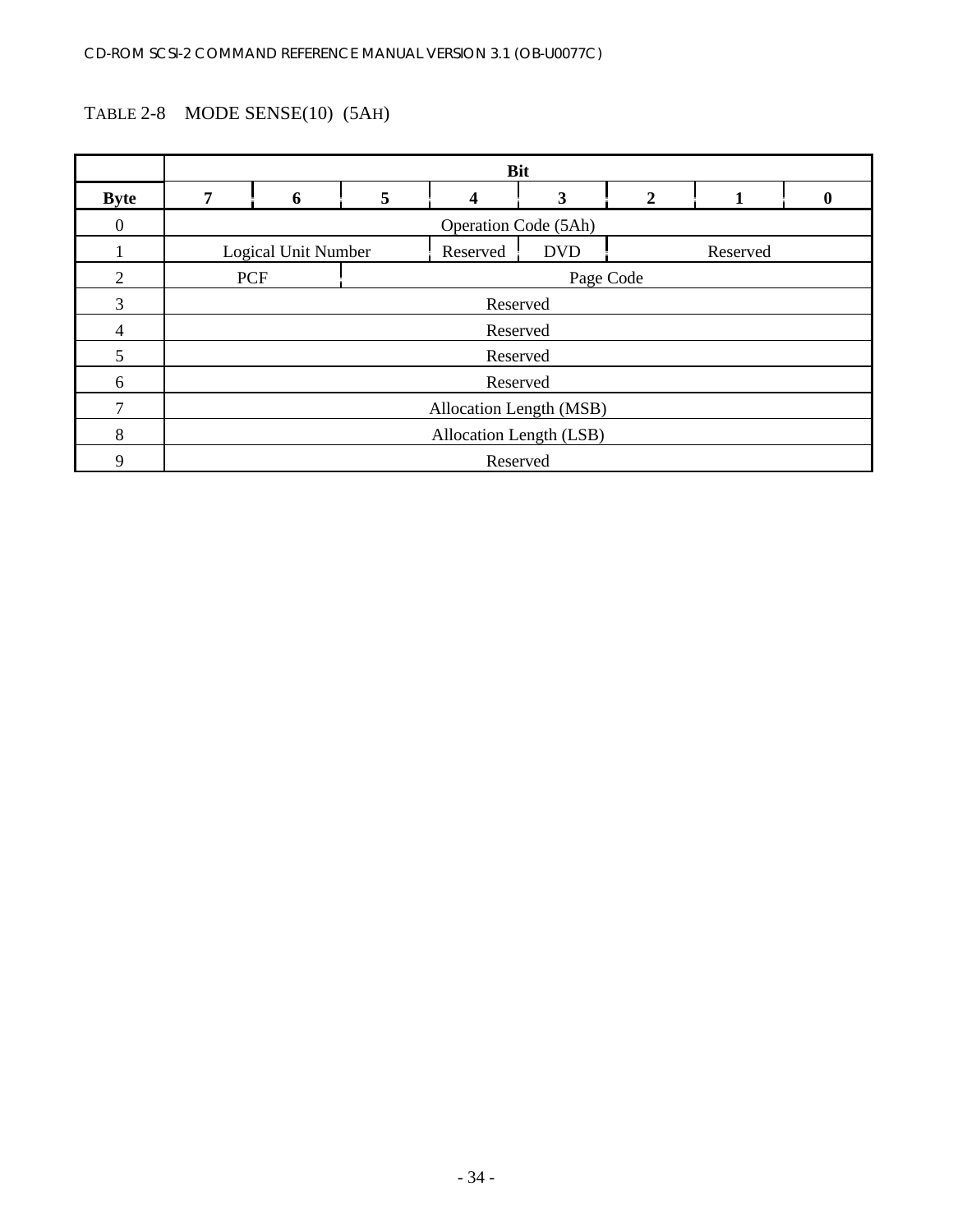# **2.8 Mode Sense(10) (5Ah)**

### **Operation Code** is (5Ah)

The MODE SENSE(10) command provides a means for a target to report parameters to the initiator. It is the complementary command to the MODE SELECT(10) command. See MODE SENSE(6) command (reference Section 2.7) for a complete description of the fields in this command.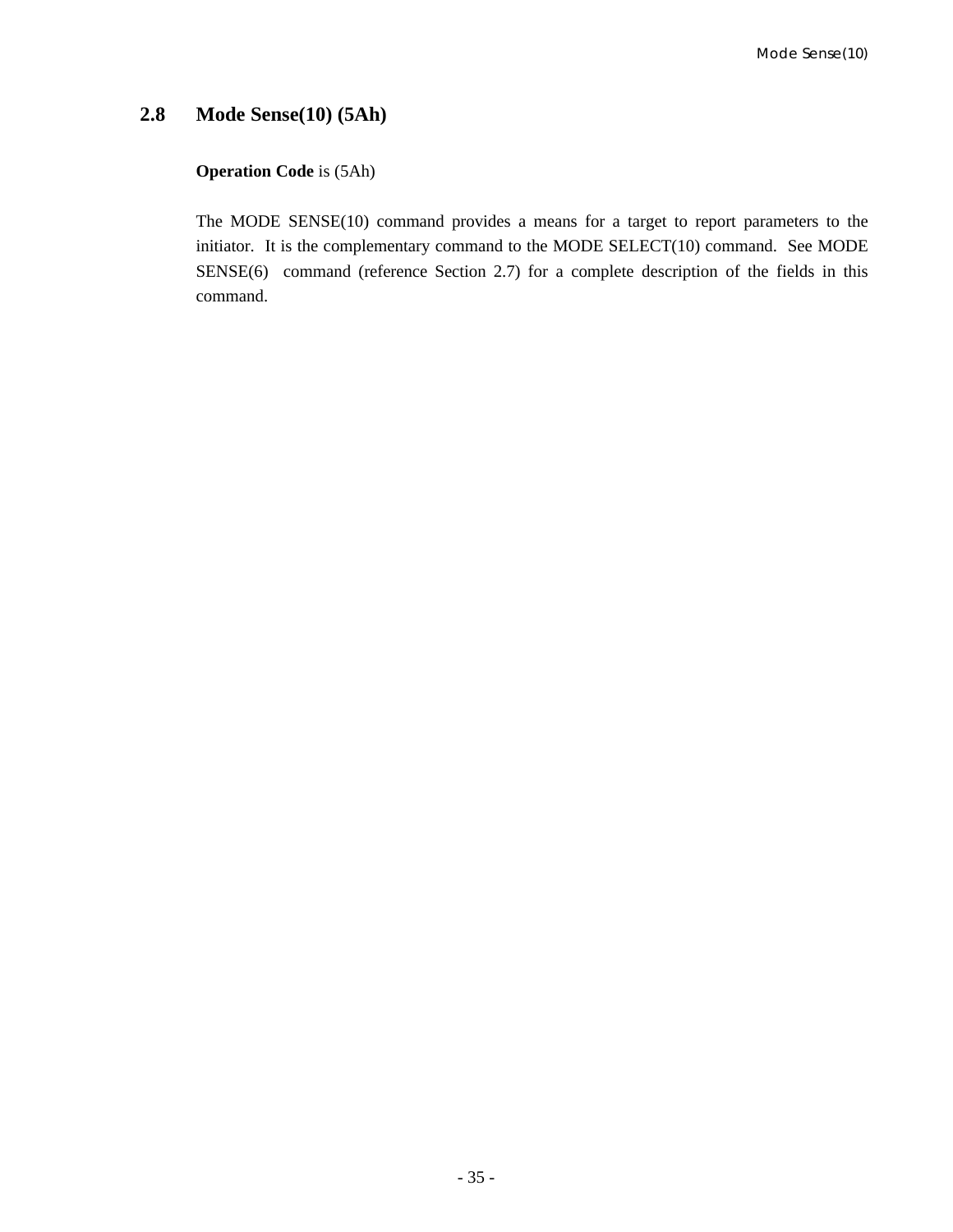# TABLE 2-9 MODE SELECT/SENSE PARAMETERS

|             |                       |  | <b>Bit</b> |  |  |  |  |
|-------------|-----------------------|--|------------|--|--|--|--|
| <b>Byte</b> |                       |  |            |  |  |  |  |
| $0 \sim N$  | Mode Parameter Header |  |            |  |  |  |  |
| $0 \sim N$  |                       |  | Page(s)    |  |  |  |  |

### TABLE 2-9A MODE PAGE CODES FOR CD-ROM

| <b>Page Code</b> | <b>Description</b>                                       |
|------------------|----------------------------------------------------------|
| 00 <sub>h</sub>  | <b>Only Block Descriptor</b>                             |
| 01 <sub>h</sub>  | <b>Read Error Recover Page</b>                           |
| 07h              | Verify Error Recovery Page                               |
| 0Bh              | Peripheral Device Page                                   |
| 0Dh              | <b>CD-ROM Parameters Page</b>                            |
| 0Eh              | <b>CD-ROM Audio Control Page</b>                         |
| 2Ah              | CD-ROM Capabilities & Mechanical Status Page             |
| 31h              | Drive Speed Page                                         |
| 3Eh              | Logical Unit Assignment Page                             |
| 3Fh              | Return all pages (valid only for the MODE SENSE command) |

TABLE 2-9B MODE PAGE FORMAT

|             |                        | Bit                            |  |  |  |  |  |  |
|-------------|------------------------|--------------------------------|--|--|--|--|--|--|
| <b>Byte</b> |                        |                                |  |  |  |  |  |  |
| 0           |                        | PS/Resr   Reserve<br>Page Code |  |  |  |  |  |  |
|             |                        | Page Length (N-1)              |  |  |  |  |  |  |
|             | <b>Mode Parameters</b> |                                |  |  |  |  |  |  |
|             |                        |                                |  |  |  |  |  |  |

| <b>Mode Parameters</b> |
|------------------------|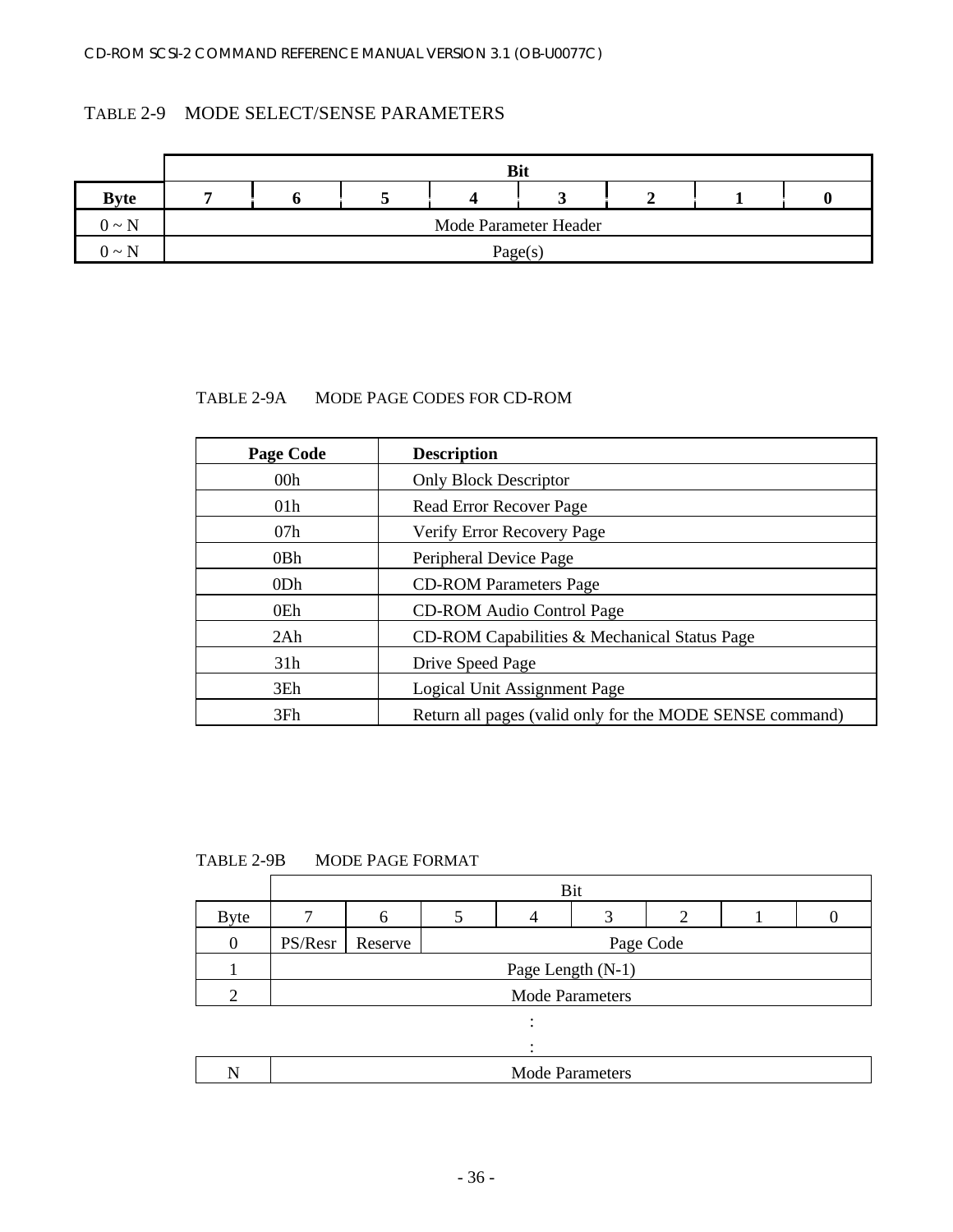# **2.9 Mode Select/Sense Parameters**

This section describes the pages used with MODE SELECT and MODE SENSE commands.

The Mode Parameter List contains a header, followed by zero or more variable -length pages.

Each mode page contains a page code, a page length , and a set of mode parameters.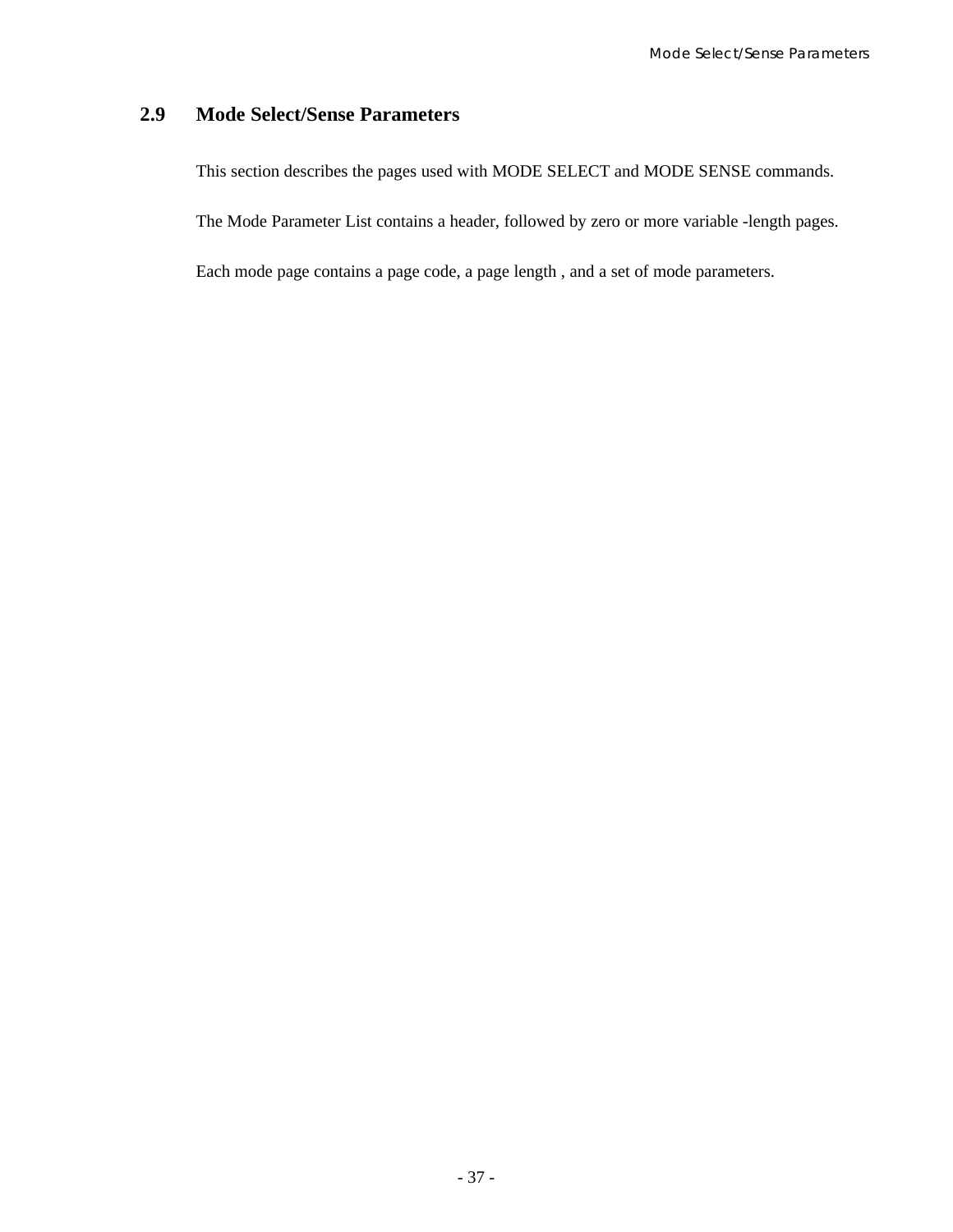|                  |         |                     |    |    | <b>Bit</b>        |                 |            |            |
|------------------|---------|---------------------|----|----|-------------------|-----------------|------------|------------|
| <b>Byte</b>      | 7       | 6                   | 5  | 4  | 3                 | 2               |            |            |
| $\boldsymbol{0}$ | Reserve | Reserve             |    |    |                   | Page Code (01h) |            |            |
|                  |         |                     |    |    | Page Length (06h) |                 |            |            |
| 2                | Reserve | Reserve             | TB | RC | <b>EEC</b>        | <b>PER</b>      | <b>DTE</b> | <b>CDR</b> |
| 3                |         | <b>Retry Number</b> |    |    |                   |                 |            |            |
| $\overline{4}$   |         | Reserve             |    |    |                   |                 |            |            |
| 5                | Reserve |                     |    |    |                   |                 |            |            |
| 6                |         | Reserve             |    |    |                   |                 |            |            |
| 7                |         |                     |    |    | Reserve           |                 |            |            |

### TABLE 2-9-1 PAGE CODE 01H - ERROR RECOVERY PARAMETERS

TABLE 2-9-1A VALID COMBINATIONS OF THE ERROR RECOVERY PARAMETERS

| Code            |                  | <b>Reserve</b>   | TB               | RC               | <b>EEC</b>       | <b>PER</b>       | <b>DTE</b>       | <b>DCR</b>       |
|-----------------|------------------|------------------|------------------|------------------|------------------|------------------|------------------|------------------|
| 00h             | $\boldsymbol{0}$ | $\boldsymbol{0}$ | $00\,$           | $\boldsymbol{0}$ | $\boldsymbol{0}$ | $\boldsymbol{0}$ | $\boldsymbol{0}$ | $\boldsymbol{0}$ |
| 01h             | $\boldsymbol{0}$ | $\boldsymbol{0}$ | $\boldsymbol{0}$ | $\mathbf{0}$     | $\boldsymbol{0}$ | $\boldsymbol{0}$ | $\boldsymbol{0}$ | 1                |
| 04h             | $\boldsymbol{0}$ | $\boldsymbol{0}$ | $\mathbf{0}$     | $\overline{0}$   | $\mathbf{0}$     | 1                | $\mathbf{0}$     | $\boldsymbol{0}$ |
| 05h             | $\mathbf{0}$     | $\boldsymbol{0}$ | $\mathbf{0}$     | $\overline{0}$   | $\mathbf{0}$     | 1                | $\mathbf{0}$     |                  |
| 06h             | $\boldsymbol{0}$ | $\boldsymbol{0}$ | $\mathbf{0}$     | $\mathbf{0}$     | $\overline{0}$   |                  |                  | 0                |
| 07h             | $\boldsymbol{0}$ | $\boldsymbol{0}$ | $\boldsymbol{0}$ | $\overline{0}$   | $\boldsymbol{0}$ | 1                |                  | 1                |
| 10 <sub>h</sub> | $\boldsymbol{0}$ | $\boldsymbol{0}$ | $\boldsymbol{0}$ |                  | $\boldsymbol{0}$ | $\boldsymbol{0}$ | $\overline{0}$   | $\boldsymbol{0}$ |
| 11h             | $\boldsymbol{0}$ | $\boldsymbol{0}$ | $\mathbf{0}$     | 1                | $\boldsymbol{0}$ | $\mathbf{0}$     | $\boldsymbol{0}$ |                  |
| 14h             | $\boldsymbol{0}$ | $\boldsymbol{0}$ | $\mathbf{0}$     | 1                | $\mathbf{0}$     | 1                | $\mathbf{0}$     | $\theta$         |
| 15h             | $\boldsymbol{0}$ | $\boldsymbol{0}$ | $\mathbf{0}$     |                  | $\overline{0}$   |                  | $\overline{0}$   |                  |
| 20h             | $\boldsymbol{0}$ | $\boldsymbol{0}$ |                  | $\overline{0}$   | $\boldsymbol{0}$ | $\mathbf{0}$     | $\mathbf{0}$     | $\boldsymbol{0}$ |
| 21h             | $\boldsymbol{0}$ | $\boldsymbol{0}$ | 1                | $\boldsymbol{0}$ | $\boldsymbol{0}$ | $\boldsymbol{0}$ | $\boldsymbol{0}$ | 1                |
| 24h             | $\boldsymbol{0}$ | $\boldsymbol{0}$ | $\mathbf{1}$     | $\mathbf{0}$     | $\boldsymbol{0}$ | 1                | $\mathbf{0}$     | $\boldsymbol{0}$ |
| 25h             | $\boldsymbol{0}$ | $\boldsymbol{0}$ | 1                | $\overline{0}$   | $\mathbf{0}$     | 1                | $\overline{0}$   |                  |
| 26h             | $\boldsymbol{0}$ | $\boldsymbol{0}$ | 1                | $\overline{0}$   | $\overline{0}$   | 1                | 1                | $\theta$         |
| 27h             | $\boldsymbol{0}$ | $\boldsymbol{0}$ |                  | 0                | 0                |                  |                  |                  |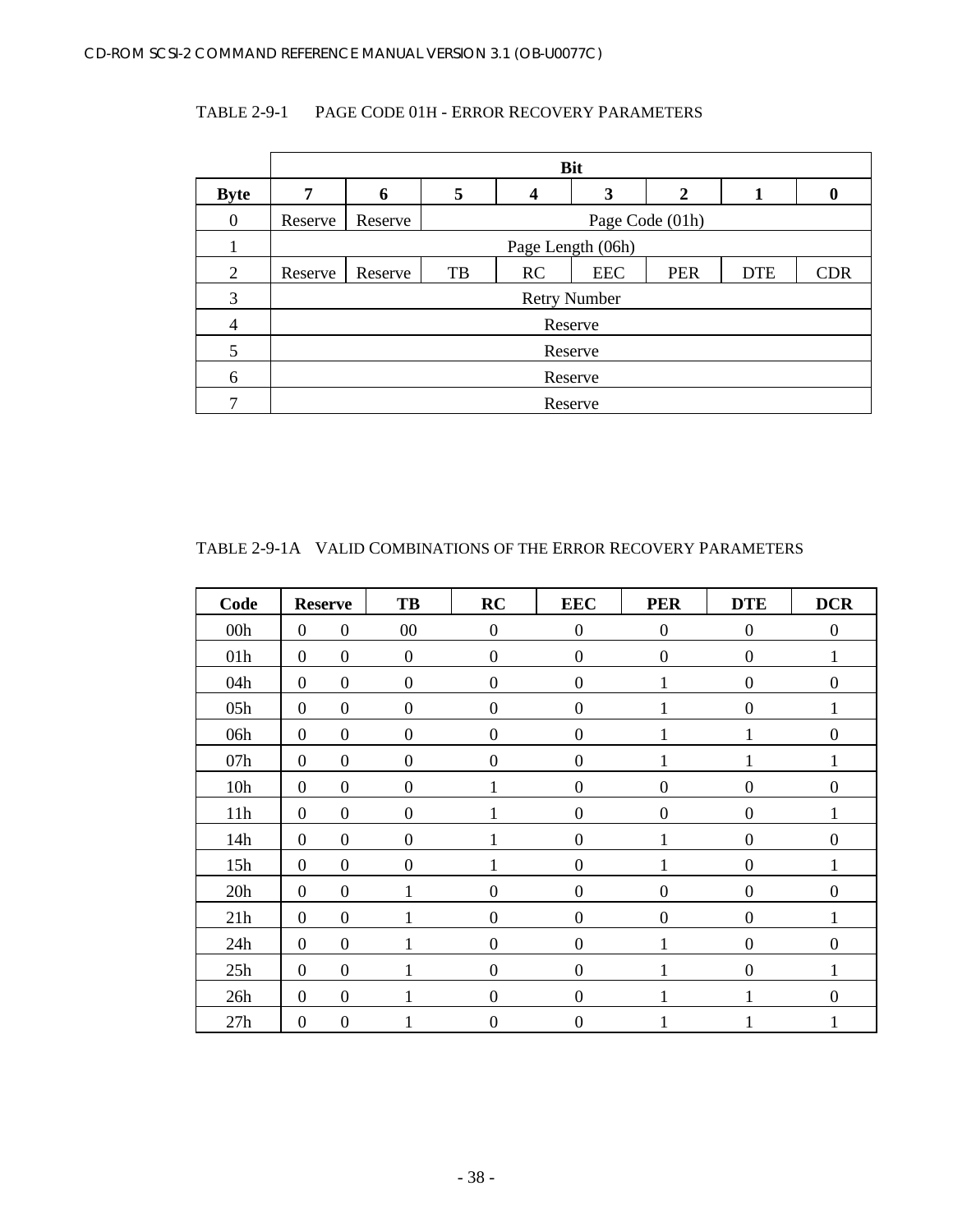### **2.9.1 Error Recovery Parameters**

NOTE: When the bit definition of this error recovery parameter and the error recovery procedure (described later) are not in agreement, the error recovery procedure takes priority.

#### **DCR (Disable Correction)**

If "1", data is transferred without Layered ECC (L-ECC) error correction. If "0", L-ECC error correction is performed. The default value is 0.

#### **DTE (Disable Transfer on Error)**

If "0", transfer of recovered data is allowed. The default value is 0.

When both the **DTE** and **PER** bit are 1, the target stops the data transfer immediately if the error is detected, and then returns Check Condition status.

NOTE: The **TB** bit controls whether data from the bad block is transferred.

#### **PER (Post Error)**

If **"**1", the drive returns a Check Condition status for a recovered error. If "0", no Check Condition status is returned for the recovered error. The default value is 0.

#### **EEC (Enable Early Correction)**

This bit must be 0: The defined retry procedure is performed prior to the error correction.

#### **RC (Read Continuous)**

Set to 0. A delay in the data transfer may occur due to an error recovery action.

#### **TB (Transfer Block)**

If "1", uncorrected data blocks will be transferred to the initiator.

If "0", uncorrected data blocks are not transferred. The default value is 0.

NOTE: in either case, the block address returned to the REQUEST SENSE command is not of the preceding good block but of the error block.

**Retry Number** specifies how many times the drive re-tries a physical read operation when it finds an uncorrectable block. The default value is 4.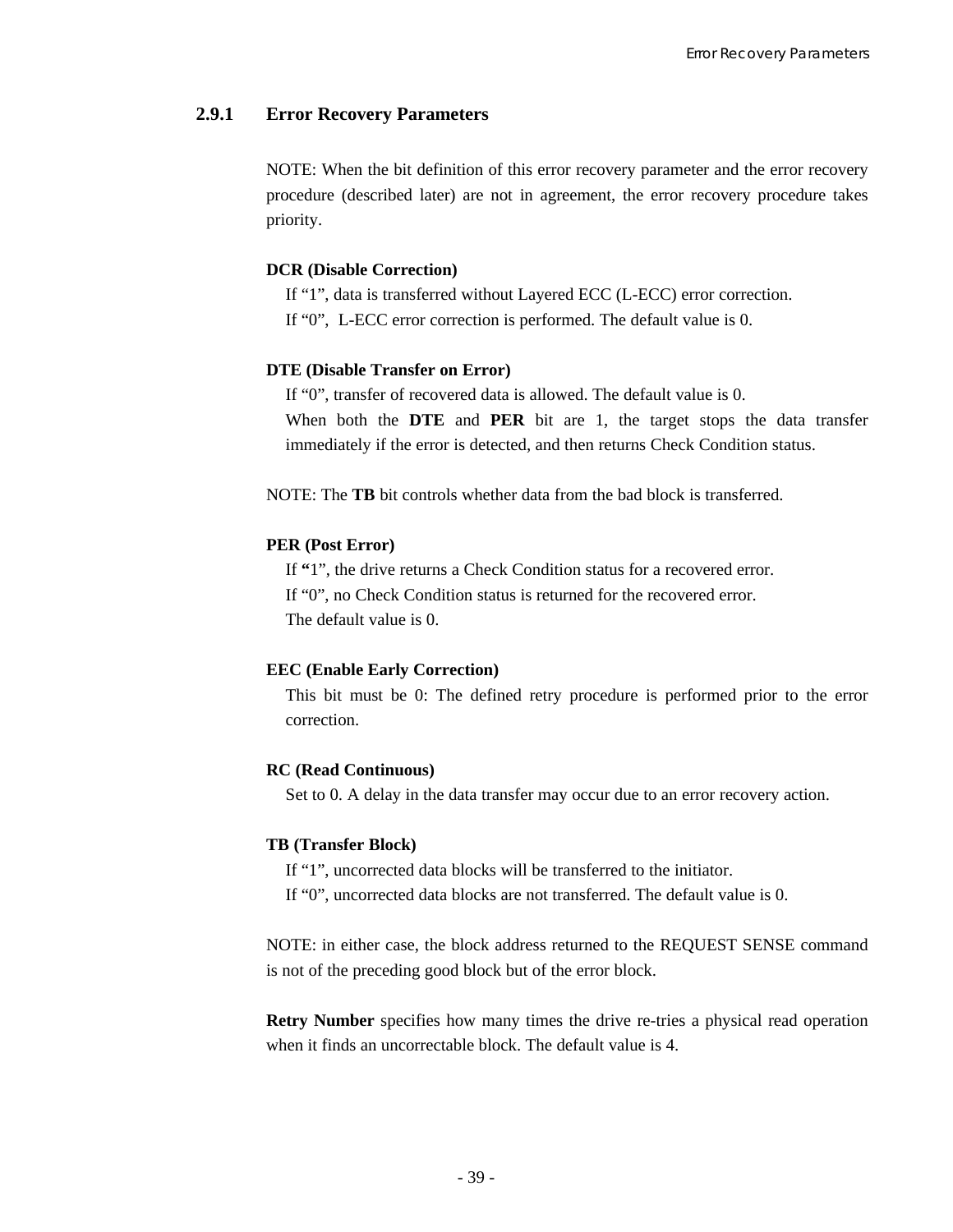## TABLE 2-9-1B ERROR RECOVERY DESCRIPTIONS

| <b>Value</b>    | <b>Description</b>                                                                                                                                                                                                                                                                                                                                                                                                                                                                                                                                                                                                                                                                                                                                                            |
|-----------------|-------------------------------------------------------------------------------------------------------------------------------------------------------------------------------------------------------------------------------------------------------------------------------------------------------------------------------------------------------------------------------------------------------------------------------------------------------------------------------------------------------------------------------------------------------------------------------------------------------------------------------------------------------------------------------------------------------------------------------------------------------------------------------|
| 00h             | The maximum error recovery procedures available are used. If an error occurs which<br>is uncorrectable with the error correction codes (ECC) on the media, data transfer is<br>terminated with Check Condition status. The block with the error is not transferred.<br>The sense key is set to Medium Error. The information bytes give the address of the<br>block where the unrecovered error was detected. Recovered errors are not reported.                                                                                                                                                                                                                                                                                                                              |
| 01 <sub>h</sub> | Only retries of the read operation and CIRC are used (layered error correction is not<br>used). Only CIRC unrecovered data errors are reported. If a CIRC unrecovered data<br>error occurs, data transfer is terminated with Check Condition status. The block with<br>the error is not transferred. The sense key is set to Medium Error. The information<br>bytes give the address of the block where the unrecovered error was detected.<br>Recovered errors are not reported.                                                                                                                                                                                                                                                                                             |
| 04h             | The maximum error recovery procedures available are used. Recovered data errors<br>are reported. If a recovered data error occurs, data transfer is not terminated.<br>However, when the data transfer has completed Check Condition status is reported.<br>The sense key is set to Recovered Error. The information bytes give the address of<br>the last block where a recovered data error was detected. If a data error occurs which<br>is uncorrectable with the ECC information available on the media, data transfer is<br>terminated and Check Condition status is reported. The block with the error is not<br>transferred. The sense key is set to Medium Error. The information bytes give the<br>address of the block where the uncorrectable error was detected. |
| 05h             | Only retries of the read operation and CIRC are used (layer error correction is not<br>used). Recovered data errors are reported. If a recovered data error occurs, data<br>transfer is not terminated. However, when the data transfer has completed Check<br>Condition status is reported. The sense key is set to Recovered Error. The information<br>bytes five the address of the last block where a CIRC recovered data error was<br>detected. If an unrecovered data error occurs data transfer is terminated and Check<br>Condition status is reported. The block with the error is not transferred. The sense key<br>is set to Medium Error. the information bytes give the address of the block where the<br>unrecovered error was detected.                        |
| 06h             | The maximum error recovery procedures are sued. Recovered data errors are<br>reported. If a recovered data error occurs data transfer is terminated and Check<br>Condition status is reported. The block with the recovered error is not transferred.<br>The sense key is set to Recovered Error. the information bytes give the address of the<br>block where the recovered data was detected. if a data error occurs which is<br>uncorrectable with the ECC information on the medium, data transfer is terminated<br>with Check Condition status. The block with the error is not transferred. The sense<br>key is set to Medium Error. The information bytes give the address of the block<br>where the uncorrectable error was detected.                                 |
| 07h             | Only retries of the read operation are used (layer error correction is not used). CIRC<br>recovered data errors are reported. If a CIRC recovered data error occurs, data<br>transfer is terminated with Check Condition status. The block with the recovered<br>error is not transferred. The sense key is set to Recovered Error. The information<br>bytes five the address of the block where the recovered data error was detected. If a<br>CIRC unrecovered data error occurs, data transfer is terminated with Check<br>Condition status. The block with the error is not transferred. The sense key is set to<br>Medium Error. The information bytes give the address of the block where the<br>unrecovered error was detected.                                        |

continued on next page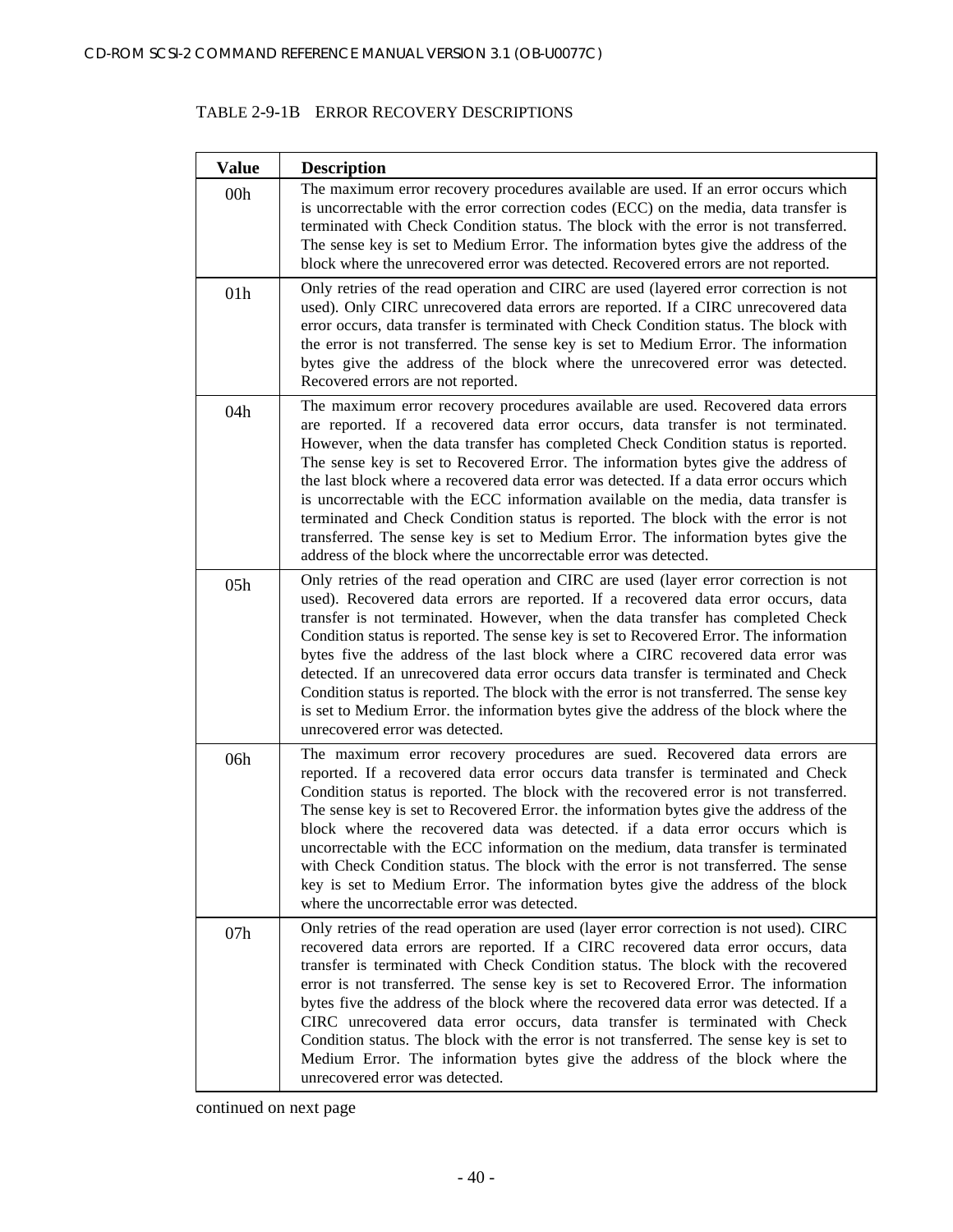| <b>Value</b>    | <b>Description</b>                                                                                                                                                                                                                                                                                                                                                                                                                                                                                                                                                                                                                                                                                                                                                                                                                                                                                                                                                                     |
|-----------------|----------------------------------------------------------------------------------------------------------------------------------------------------------------------------------------------------------------------------------------------------------------------------------------------------------------------------------------------------------------------------------------------------------------------------------------------------------------------------------------------------------------------------------------------------------------------------------------------------------------------------------------------------------------------------------------------------------------------------------------------------------------------------------------------------------------------------------------------------------------------------------------------------------------------------------------------------------------------------------------|
| 10 <sub>h</sub> | If data transfer can be maintained, the maximum error recovery procedures available<br>are used. (RC=1) If an error occurs which is uncorrectable with the error correction<br>codes (ECC) on the media, or is uncorrectable in time to maintain data transfer, the<br>data transfer is not terminated. However, when the data transfer has completed Check<br>Condition status is reported. The sense key is set to Medium Error. the information<br>bytes give the address of the block where the first unrecovered error was detected.<br>Recovered errors are not reported.                                                                                                                                                                                                                                                                                                                                                                                                        |
| 11h             | If data transfer can be maintained, retries of the read operation and CIRC are used<br>(layered error correction is not used). (RC=1) Only CIRC unrecovered data errors are<br>reported. If a CIRC unrecovered data error occurs, data transfer is not terminated.<br>However, when the data transfer has completed Check Condition status is reported.<br>The sense key is set to Medium Error. The information bytes give the address of the<br>block where the first unrecovered error was detected. Recovered errors are not<br>reported.                                                                                                                                                                                                                                                                                                                                                                                                                                          |
| 14h             | If data transfer can be maintained, the maximum error recovery procedures available<br>are used. ( $RC = 1$ .) Recovered data errors are reported. If a recovered data error<br>occurs, data transfer is not terminated. However, when the data transfer has<br>completed Check Condition status is reported. The sense key is set to Recovered<br>Error. The information bytes give the address of the block where a recovered data<br>error was detected. If an data error occurs which is uncorrectable with the ECC<br>information available on the media, or is uncorrectable in time to maintain data<br>transfer, the data transfer is not terminated. However, when the data transfer has<br>completed Check Condition status is reported. The sense key is set to Medium Error.<br>The information bytes give the address of the block where the first uncorrectable<br>error was detected. Reporting unrecovered errors takes precedence over reporting<br>recovered errors. |
| 15h             | If data transfer can be maintained, retries of the read operation and CIRC are used<br>(layered error corrections not used). ( $RC = 1$ .) Recovered data errors are reported. If<br>a recovered data error occurs, data transfer is not terminated. However, when the data<br>transfer has completed Check Condition status is reported. The sense key is set to<br>Recovered Error. The information bytes give the address of the block where a CIRC<br>recovered data error was detected. If an unrecovered data error occurs, data transfer is<br>not terminated. However, when the data transfer has completed Check Condition<br>status is reported. The sense key is set to Medium Error. The information bytes give<br>the address of the block where the first unrecovered error was detected. Reporting<br>unrecovered errors takes precedence over reporting recovered errors.                                                                                              |
| 20h             | The maximum error recovery procedures available are used. If an error occurs which<br>is uncorrectable with the error correction codes (ECC) on the media, data transfer is<br>terminated with Check Condition status. The lock with the error is transferred. The<br>sense key is set to Medium Error. The information bytes give the address of the block<br>where the unrecovered error was detected. Recovered errors are not reported.                                                                                                                                                                                                                                                                                                                                                                                                                                                                                                                                            |

continued on next page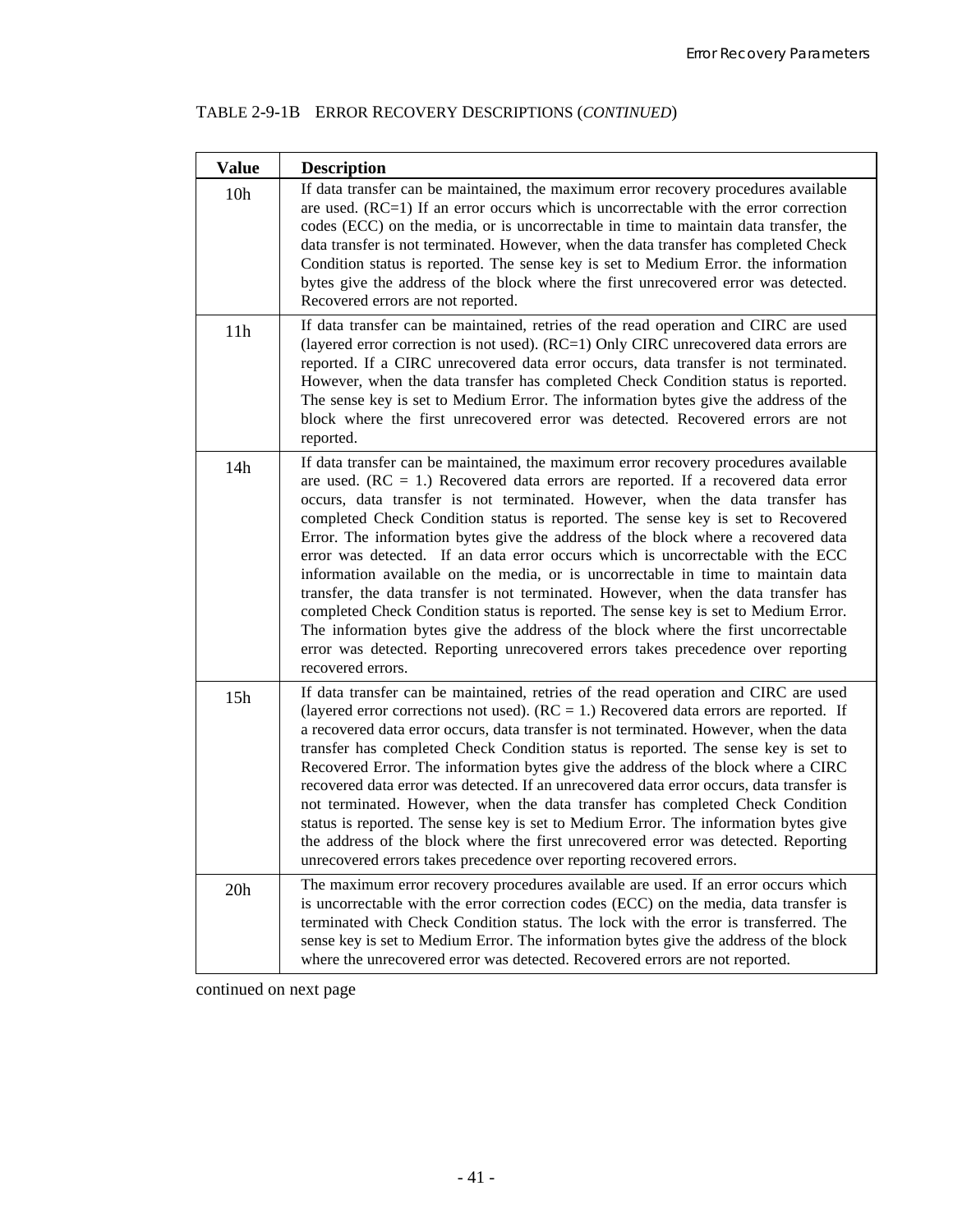|  | TABLE 2-9-1B ERROR RECOVERY DESCRIPTIONS (CONTINUED) |
|--|------------------------------------------------------|
|--|------------------------------------------------------|

| <b>Value</b> | <b>Description</b>                                                                                                                                                                                                                                                                                                                                                                                                                                                                                                                                                                                                                                                                                                                                                      |
|--------------|-------------------------------------------------------------------------------------------------------------------------------------------------------------------------------------------------------------------------------------------------------------------------------------------------------------------------------------------------------------------------------------------------------------------------------------------------------------------------------------------------------------------------------------------------------------------------------------------------------------------------------------------------------------------------------------------------------------------------------------------------------------------------|
| 21h          | Only retries of the read operation and CIRC are used (layered error correction is not<br>used). Only CIRC unrecovered data errors are reported. If an CIRC unrecovered data<br>error occurs data transfer is terminated with Check Condition status. The block with<br>the error is transferred. The sense key is set to Medium Error. The information bytes<br>give the address of the block where the unrecovered error was detected. Recovered<br>errors are not reported.                                                                                                                                                                                                                                                                                           |
| 24h          | The maximum error recovery procedures available are used. Recovered data errors<br>are reported. If a recovered data error occurs data transfer is not terminated.<br>However, when the data transfer has completed Check Condition status is reported.<br>The sense key is set to Recovered Error. The information bytes give the address of<br>the last block where a recovered data error was detected. If a data error occurs which<br>is uncorrectable with the ECC information available on the media data transfer is<br>terminated and Check Condition status is reported. The block with the error is<br>transferred. The sense key is set to Medium Error. The information bytes give the<br>address of the block where the uncorrectable error was detected. |
| 25h          | Only retries of the read operation and CIRC are used (layered error correction is not<br>used). Recovered data errors are reported. If a recovered data error occurs, data<br>transfer is not terminated. However, when the data transfer has completed Check<br>Condition status is reported. The sense key is set to Recovered Error. The information<br>bytes give the address of the last block where an CIRC recovered data error was<br>detected. If an unrecovered data error occurs, data transfer is terminated and Check<br>Condition status is reported. The block with the error is transferred. The sense key is<br>set to Medium Error. The information bytes give the address of the block where the<br>unrecovered error was detected.                  |
| 26h          | The maximum error recovery procedures are used. Recovered data errors are<br>reported. If a recovered data error occurs, data transfer is terminated and Check<br>Condition status is reported. The block with the recovered error is transferred. The<br>sense key is set to Recovered Error. The information bytes give the address of the<br>block where the recovered data error was detected. If a data error occurs which is<br>uncorrectable with the ECC information on the media, data transfer is terminated<br>with Check Condition status. The block with the error is transferred. The sense key is<br>set to Medium Error. The information bytes give the address of the block where the<br>uncorrectable error was detected.                             |
| 27h          | Only retries of the read operation are used (layer error correction is not used). CIRC<br>recovered data errors are reported. If a CIRC recovered data error occurs, data<br>transfer is terminated with Check Condition status. The block with the recovered<br>error is transferred. The sense key is set to Recovered Error. The information bytes<br>give the address of the block where the recovered data error was detected. If an CIRC<br>unrecovered data error occurs, data transfer is terminated with Check Condition<br>status. The block with the error is transferred. The sense key is set to Medium Error.<br>The information bytes give the address of the block where the unrecovered error was<br>detected.                                         |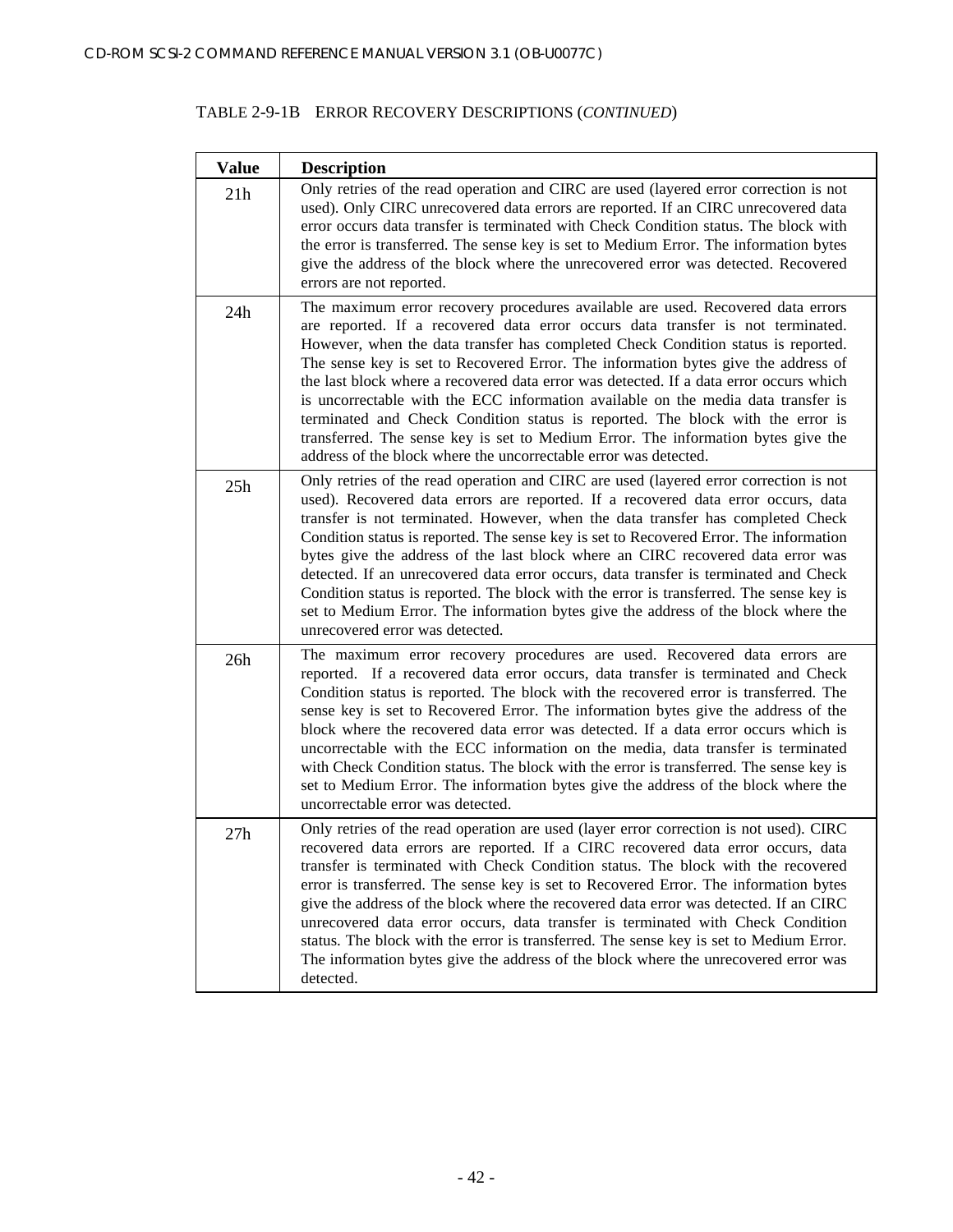The CD-ROM errors are:

1) Recovered CIRC (Cross Interleaved Reed-Solomon Code) Error:

An error in a block had been detected by the EDC (Error Detection Code) but the error was recovered by read retry. Number of read retries to perform is specified with the Read Retry Number (the third byte of the Error Recovery Parameter page in the Mode Select command.). In this case, L-ECC (Layered Error Correction Code) is not used.

2) Uncorrectable CIRC Error:

L-ECC was not used, error could not be corrected by the CIRC after the specified number of read retries were attempted.

## 3) Recovered L-ECC Error:

Uncorrectable CIRC Error was found, but the error was corrected by the L-ECC during read retries.

## 4) Uncorrectable L-ECC Error:

Error could not be corrected by the L-ECC after the specified number of read retries were attempted.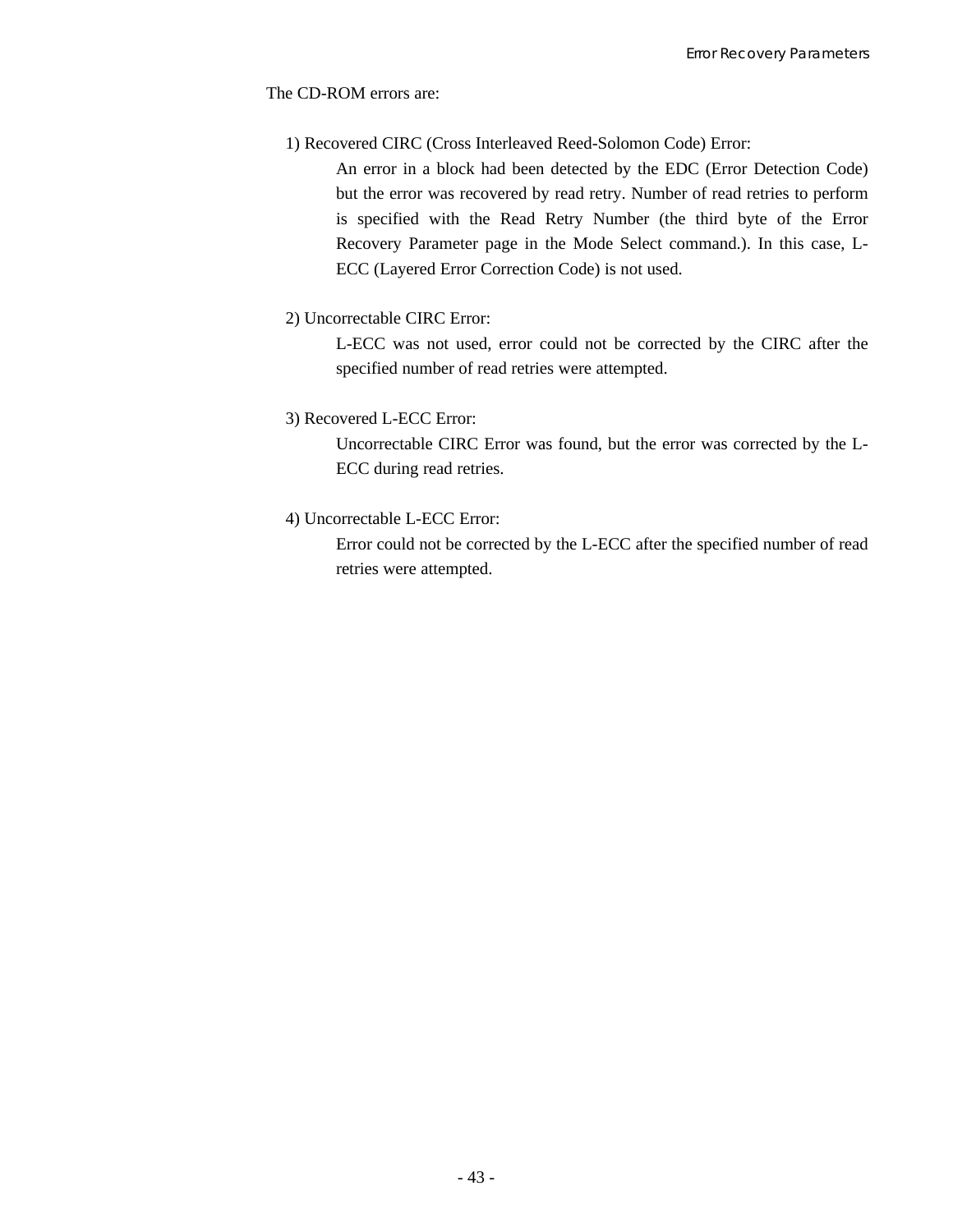| TABLE 2-9-2 PAGE CODE 07H - VERIFY ERROR RECOVERY PAGE FORMAT |
|---------------------------------------------------------------|
|                                                               |

|             | <b>Bit</b>                      |          |                  |                 |  |  |  |  |  |
|-------------|---------------------------------|----------|------------------|-----------------|--|--|--|--|--|
| <b>Byte</b> | 7                               | 6        | 3<br>5<br>2<br>O |                 |  |  |  |  |  |
| 0           | <b>PS</b>                       | Reserve  |                  | Page Code (07h) |  |  |  |  |  |
|             | Page Length (06h)               |          |                  |                 |  |  |  |  |  |
| 2           | <b>Error Recovery Parameter</b> |          |                  |                 |  |  |  |  |  |
| 3           | Verify Retry Count              |          |                  |                 |  |  |  |  |  |
| 4           | Reserved                        |          |                  |                 |  |  |  |  |  |
| 5           | Reserved                        |          |                  |                 |  |  |  |  |  |
| 6           | Reserved                        |          |                  |                 |  |  |  |  |  |
|             |                                 | Reserved |                  |                 |  |  |  |  |  |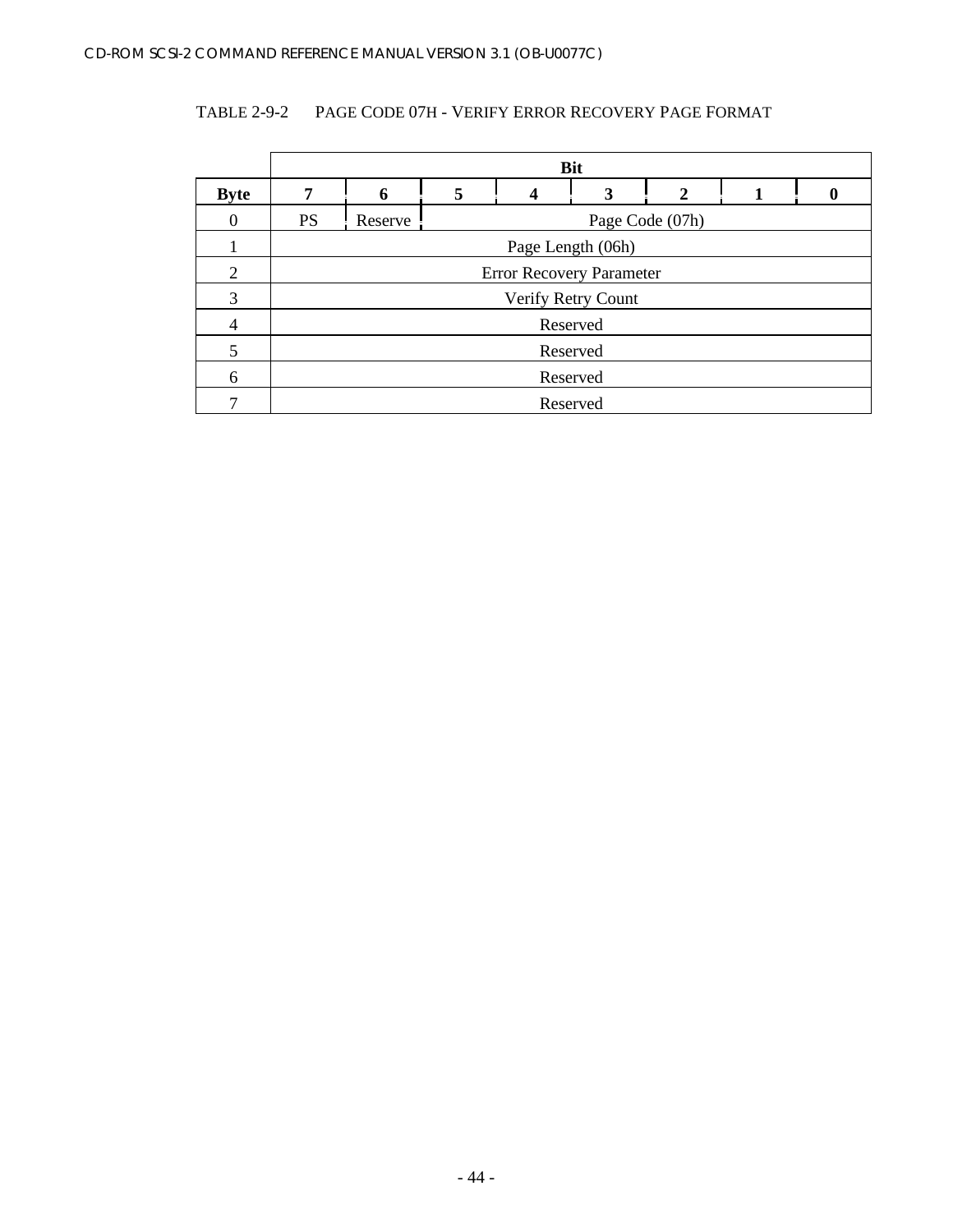# **2.9.2 Verify Error Recovery Page**

### **PS (Parameters Savable)**

The Parameters Savable bit is only used with the MODE SENSE command. This bit is reserved with the MODE SELECT command. A PS bit of one indicates that the target is capable of saving the page in a non-volatile vendor specific location.

### **Error Recovery Parameter**

The error recovery parameters for verify operations are as defined by the read error recovery parameters.

The verify error recovery parameters page specifies the error recovery parameter the target shall use during verify operations.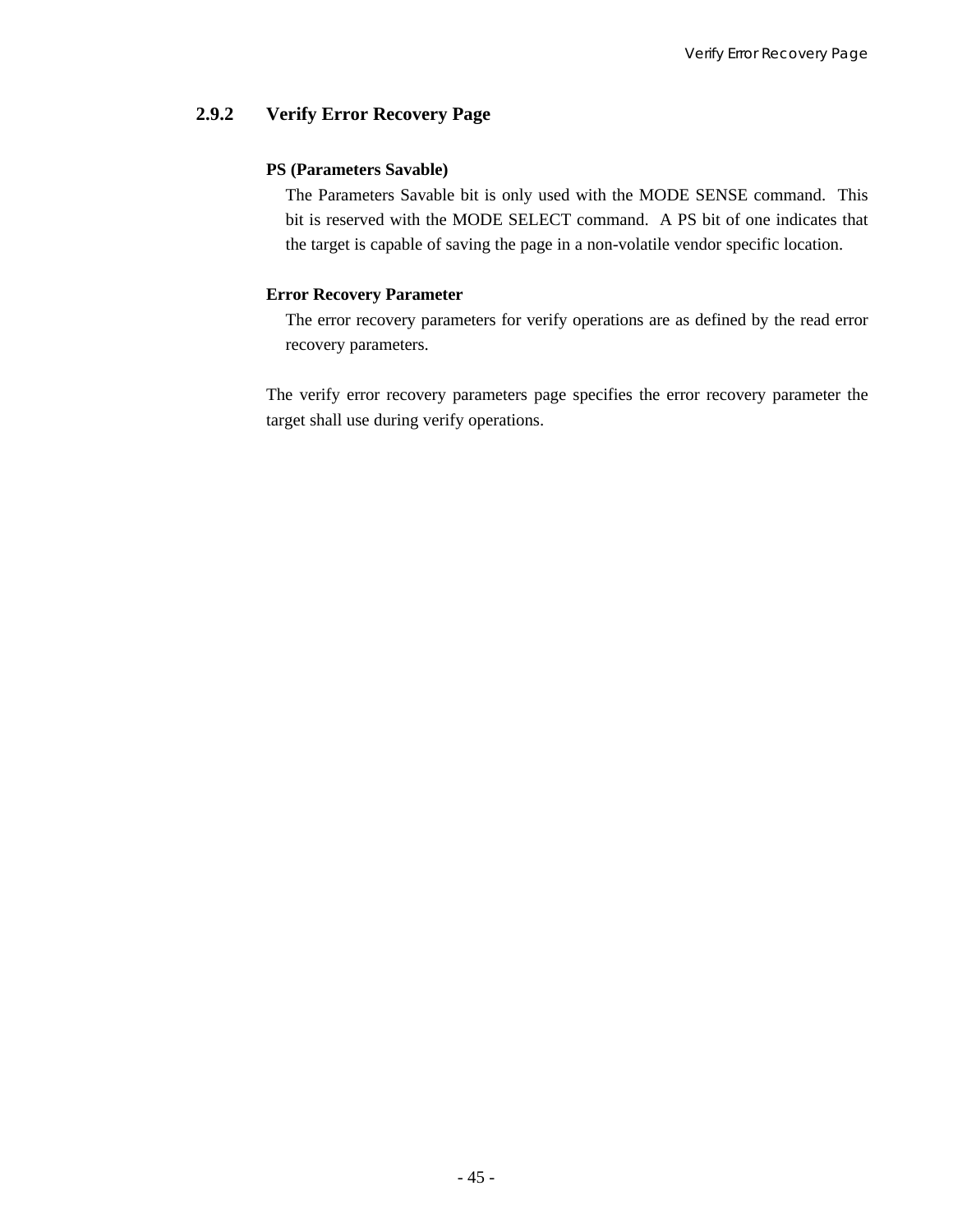| <b>TABLE 2-9-3</b> | PAGE CODE 09H - PERIPHERAL DEVICE PAGE FORMAT |
|--------------------|-----------------------------------------------|
|--------------------|-----------------------------------------------|

|             | <b>Bit</b>                 |                             |   |  |   |   |  |  |
|-------------|----------------------------|-----------------------------|---|--|---|---|--|--|
| <b>Byte</b> | 7                          |                             | 5 |  | 3 | 7 |  |  |
| 0           |                            | Page Code (09h)<br>Reserved |   |  |   |   |  |  |
|             |                            | Page Length (06h)           |   |  |   |   |  |  |
| 2           | Interface Identifier (MSB) |                             |   |  |   |   |  |  |
| 3           | Interface Identifier (LSB) |                             |   |  |   |   |  |  |
| 4           | Reserved                   |                             |   |  |   |   |  |  |
| 5           | Reserved                   |                             |   |  |   |   |  |  |
| 6           | Reserved                   |                             |   |  |   |   |  |  |
|             | Reserved                   |                             |   |  |   |   |  |  |

TABLE 2-9-3A INTERFACE IDENTIFIER CODES

| Value              | <b>Interface</b>                       |  |  |  |
|--------------------|----------------------------------------|--|--|--|
| 0000h              | <b>Small Computer System Interface</b> |  |  |  |
| 0001h              | Storage Module Interface               |  |  |  |
| 0002h              | <b>Enhanced Small Device Interface</b> |  |  |  |
| 0003h              | $IPI-2$                                |  |  |  |
| 0004h              | $IPI-4$                                |  |  |  |
| $0005h \sim FFFFh$ | Reserved                               |  |  |  |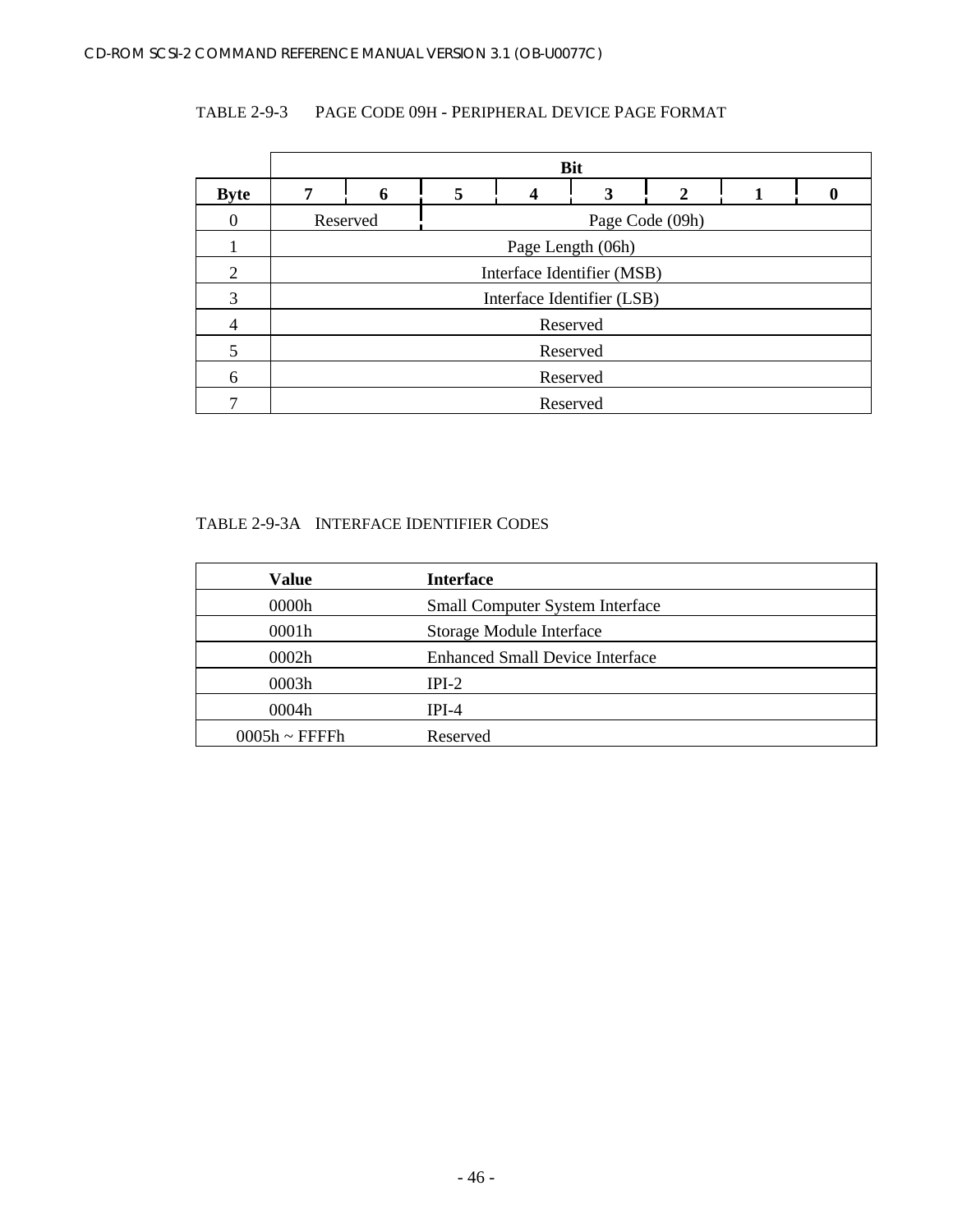# **2.9.3 Peripheral Device Page**

**Interface Identifier Codes** are in Table 2-9-3A on the opposite page.

The peripheral device page is used to pass vendor-specific information between an initiator and a peripheral interface below the target.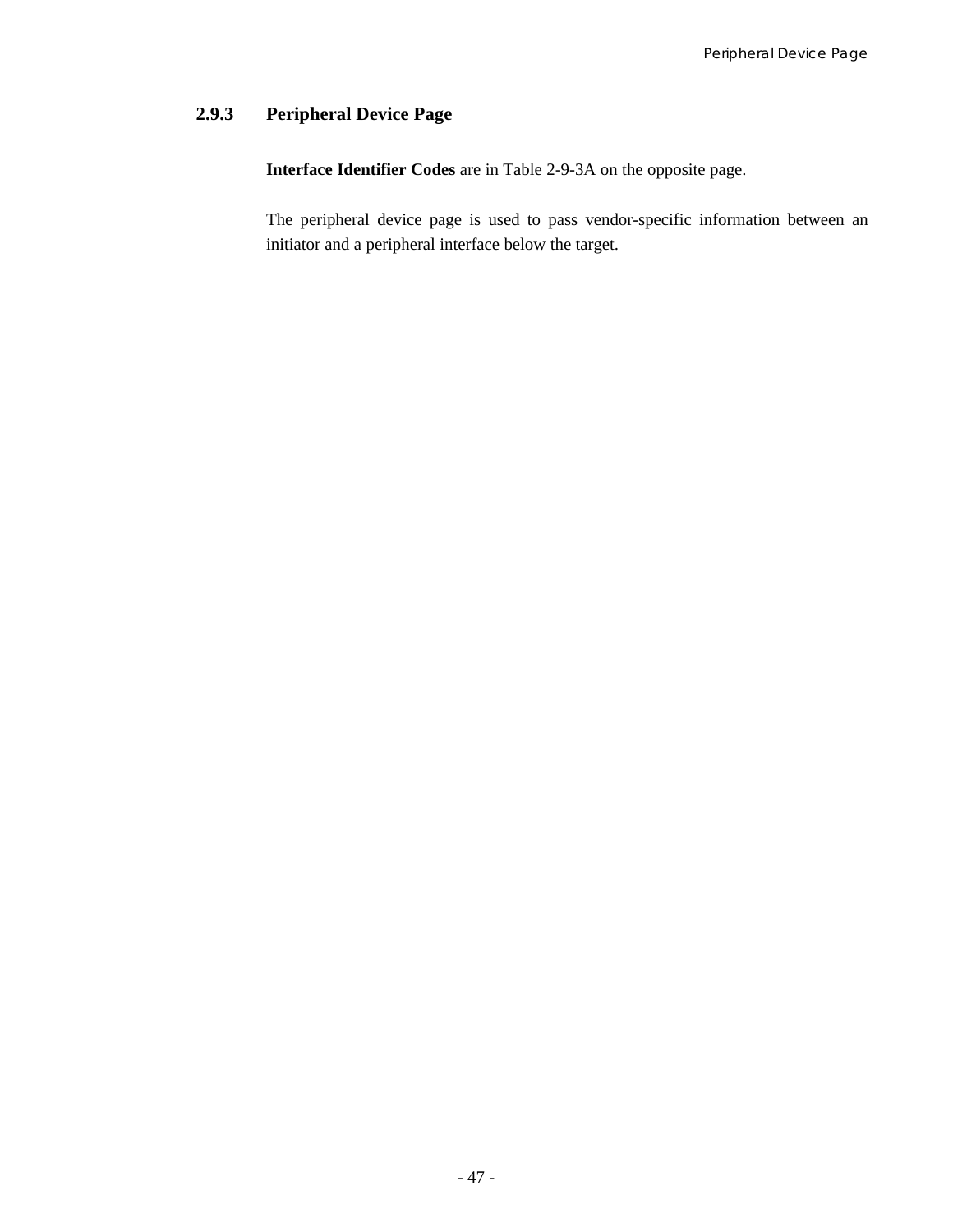|                |                           | <b>Bit</b>                  |   |                 |   |   |  |  |  |  |
|----------------|---------------------------|-----------------------------|---|-----------------|---|---|--|--|--|--|
| <b>Byte</b>    |                           | 6                           | 5 |                 | 3 | 2 |  |  |  |  |
| $\theta$       | <b>PS</b>                 | Reserve                     |   | Page Code (0Bh) |   |   |  |  |  |  |
|                |                           | Page Length (06h)           |   |                 |   |   |  |  |  |  |
| 2              | Reserved                  |                             |   |                 |   |   |  |  |  |  |
| 3              | Reserved                  |                             |   |                 |   |   |  |  |  |  |
| $\overline{4}$ | Medium Type One Supported |                             |   |                 |   |   |  |  |  |  |
| 5              | Medium Type Two Supported |                             |   |                 |   |   |  |  |  |  |
| 6              |                           | Medium Type Three Supported |   |                 |   |   |  |  |  |  |
| 7              |                           | Medium Type Four Supported  |   |                 |   |   |  |  |  |  |

# TABLE 2.9.4 PAGE CODE 0BH - MEDIUM TYPES SUPPORTED PAGE FORMAT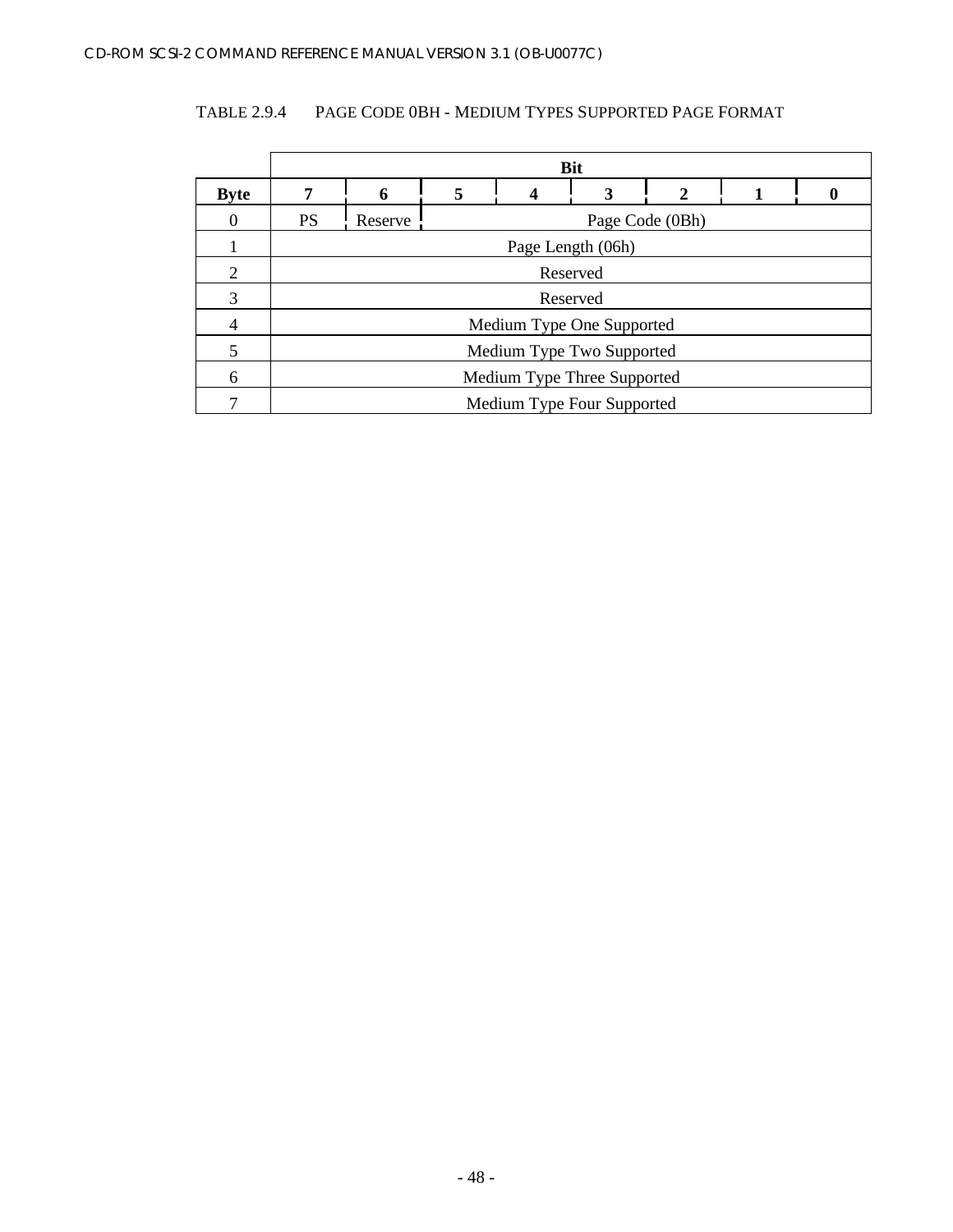# **2.9.4 Medium Types Supported Page**

## **PS (Parameters Savable)**

The Parameters Savable bit is only used with the MODE SENSE command. This bit is reserved with the MODE SELECT command. A PS bit of one indicates that the target is capable of saving the page in a non-volatile vendor specific location.

The code values for each medium type supported by the target (up to four maximum), as defined in the MODE SELECT command are reported in ascending order. If only the default medium type is supported zero is reported. If less than four medium types are supported the unused entries shall be returned as zero.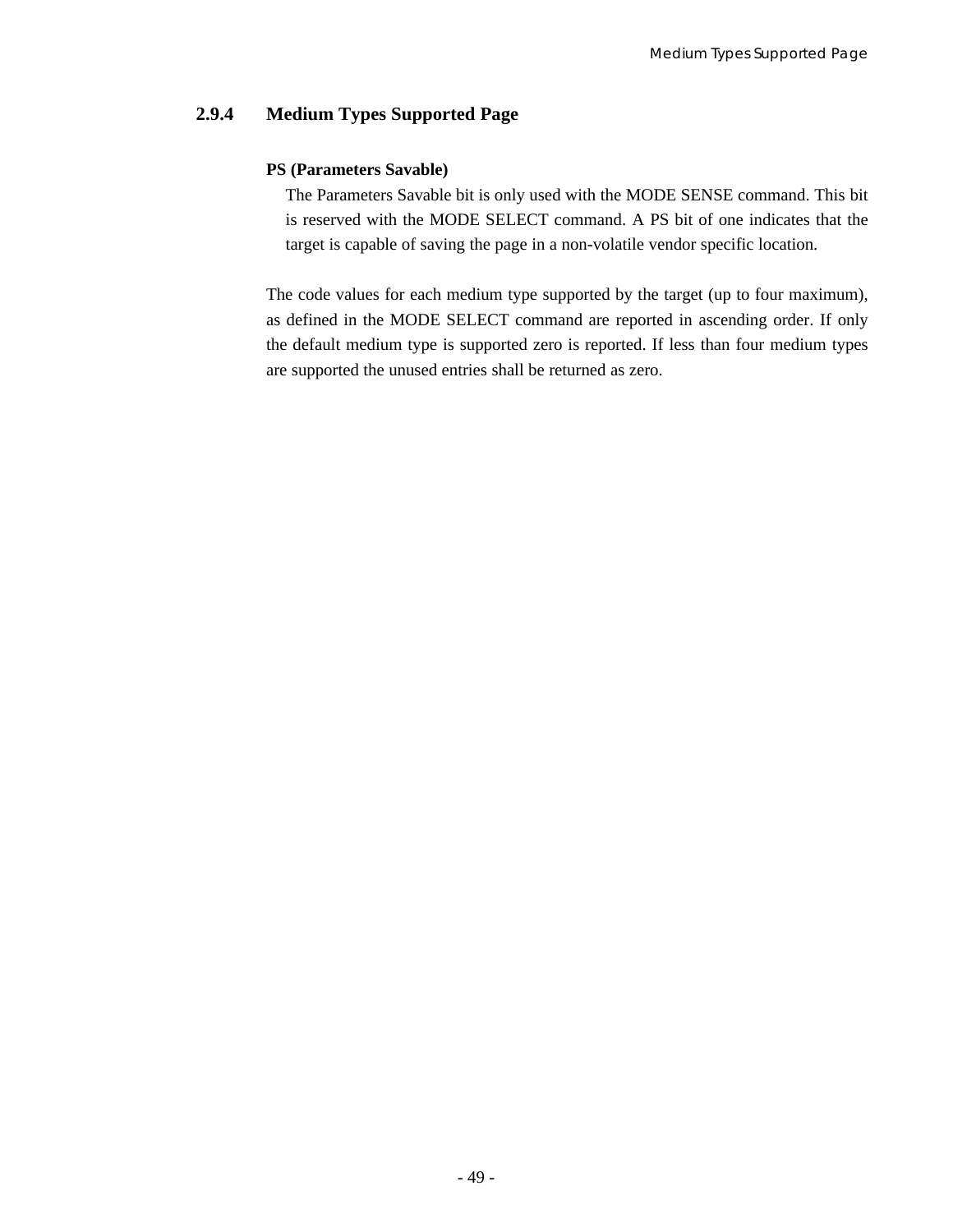# TABLE 2-9-5 PAGE CODE 0DH - CD-ROM PARAMETERS PAGE FORMAT

|                |                                                | <b>Bit</b>                                 |                         |                 |  |  |  |  |  |
|----------------|------------------------------------------------|--------------------------------------------|-------------------------|-----------------|--|--|--|--|--|
| <b>Byte</b>    |                                                | 6                                          | 5<br>3<br>$\mathcal{L}$ |                 |  |  |  |  |  |
| $\Omega$       | Reserve                                        | Reserve                                    |                         | Page Code (0Dh) |  |  |  |  |  |
|                |                                                | Parameter Length (06h)                     |                         |                 |  |  |  |  |  |
| 2              | Reserved                                       |                                            |                         |                 |  |  |  |  |  |
| 3              | Reserved<br><b>Inactivity Timer Multiplier</b> |                                            |                         |                 |  |  |  |  |  |
| $\overline{4}$ |                                                |                                            |                         |                 |  |  |  |  |  |
| 5              | Number of MSF-S Units per MSF-M Unit (3Ch)     |                                            |                         |                 |  |  |  |  |  |
| 6              |                                                |                                            |                         |                 |  |  |  |  |  |
| 7              |                                                | Number of MSF-F Units per MSF-S Unit (4Bh) |                         |                 |  |  |  |  |  |

# TABLE 2-9-5A INACTIVITY TIMER MULTIPLIER VALUE

| <b>Inactivity Timer</b><br><b>Multiplier</b> | <b>Time in Hold Track</b><br><b>State</b> | <b>Inactivity Multiplier</b> | <b>Time in Hold Track</b><br><b>State</b> |
|----------------------------------------------|-------------------------------------------|------------------------------|-------------------------------------------|
| 0h                                           | Reserved                                  | 8h                           | $16 \text{ sec}$                          |
| 1 <sub>h</sub>                               | $125$ ms                                  | 9h                           | $32 \text{ sec}$                          |
| 2 <sub>h</sub>                               | $250 \text{ ms}$                          | Ah                           | 1 min                                     |
| 3h                                           | $500$ ms                                  | <b>Bh</b>                    | $2 \text{ min}$                           |
| 4h                                           | 1 sec                                     | Ch                           | 4 min                                     |
| 5h                                           | 2 sec                                     | Dh                           | 8 min                                     |
| 6h                                           | 4 sec                                     | Eh                           | $16 \text{ min}$                          |
| 7h                                           | 8 sec                                     | Fh                           | 32 min                                    |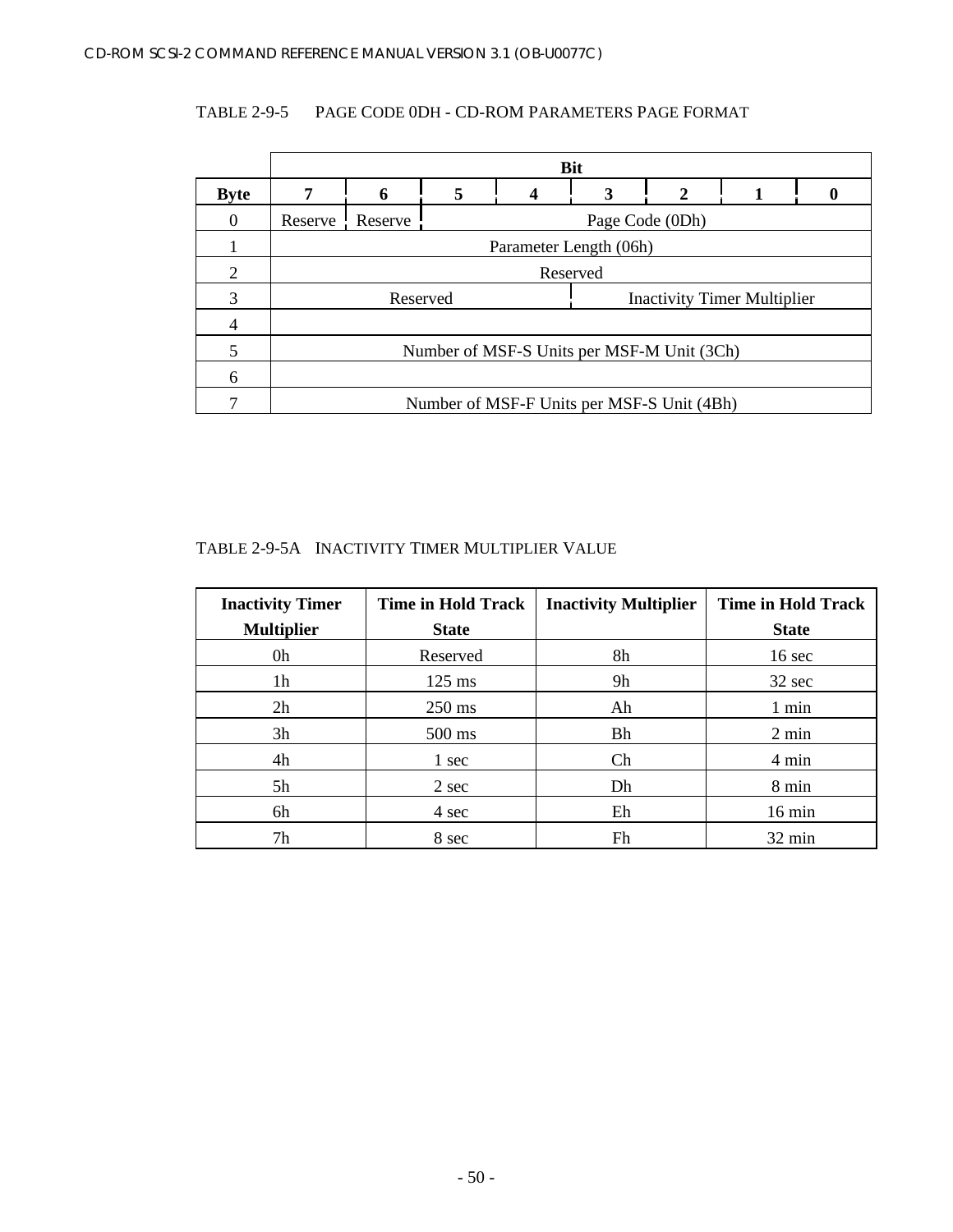## **2.9.5 CD-ROM Parameters Page**

### **Inactivity Timer Multiplier**

The inactivity timer multiplier specifies the length of time that the drive will remain in the hold track state after completion of a SEEK or READ operation. The default value is 0Dh. (i.e. 8 minutes). Table 2-6-14 gives a complete listing of the Inactivity Timer Multiplier.

## **Number of S per M units**

The number of S units per M unit field gives the ratio of these MSF address values. For media conforming to the CD-ROM and CD-DA standard, this value is 60 (3Ch).

## **Number of F per S units**

The number of F units per S unit field gives the ratio of these MSF address values. For media conforming to the CD-ROM and CD-DA standard, this value is 75(4Bh).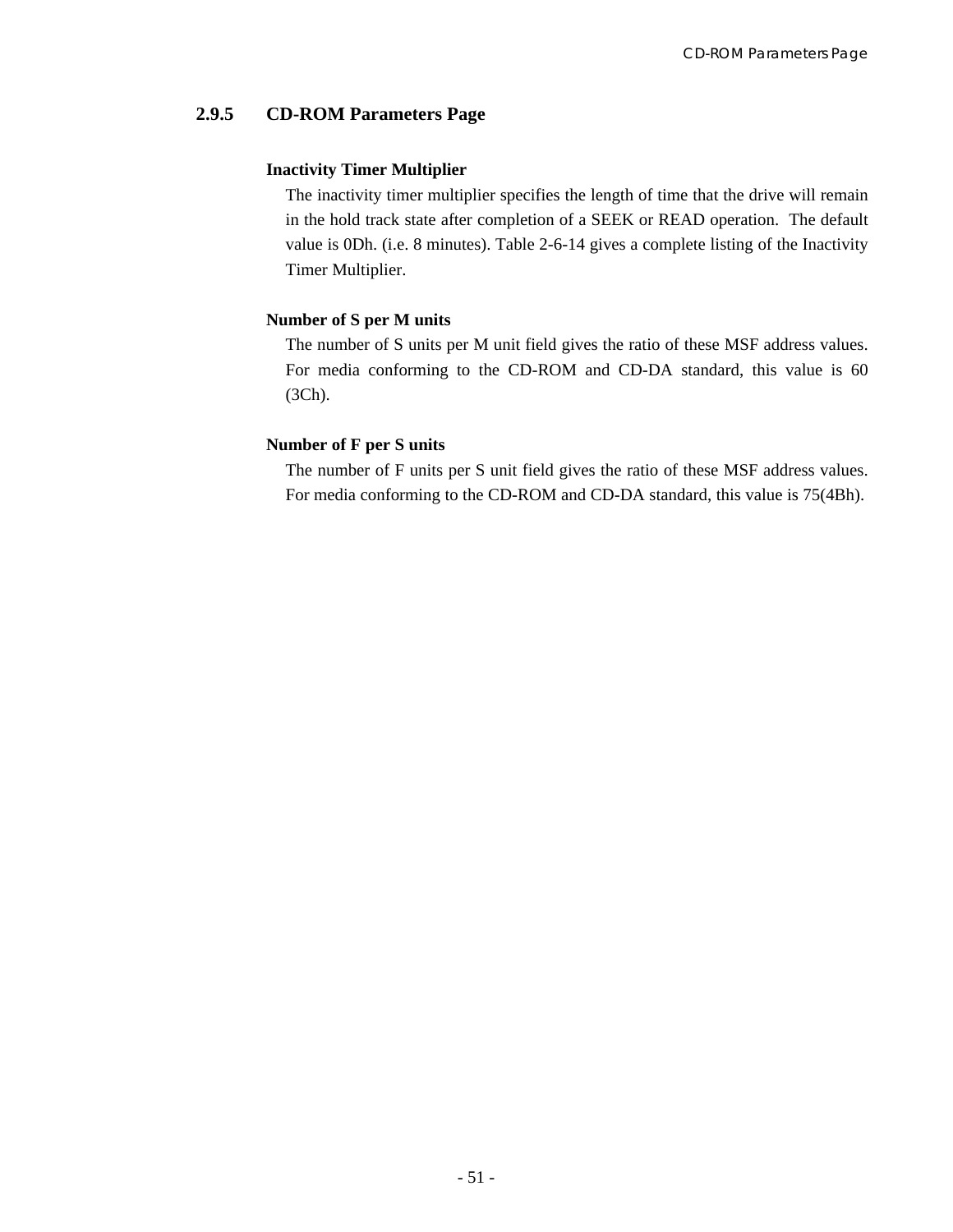# TABLE 2-9-6 PAGE CODE 0EH - CD-ROM AUDIO CONTROL PARAMETERS STATUS FORMAT

|                |   | <b>Bit</b>                                 |          |                            |                   |                                |              |                  |  |
|----------------|---|--------------------------------------------|----------|----------------------------|-------------------|--------------------------------|--------------|------------------|--|
| <b>Byte</b>    | 7 | 6                                          | 5        | $\overline{\mathbf{4}}$    | 3                 | $\overline{2}$                 | $\mathbf{1}$ | $\boldsymbol{0}$ |  |
| $\overline{0}$ |   | Reserved                                   |          |                            |                   | Page Code (0Eh)                |              |                  |  |
| 1              |   |                                            |          |                            | Page Length (0Eh) |                                |              |                  |  |
| $\overline{2}$ |   |                                            | Reserved |                            |                   | Immed                          | <b>SOTC</b>  | Reserve          |  |
| 3              |   |                                            |          |                            | Reserved          |                                |              |                  |  |
| 4              |   |                                            |          |                            | Reserved          |                                |              |                  |  |
| 5              |   |                                            |          |                            | Reserved          |                                |              |                  |  |
| 6              |   |                                            |          |                            | Reserved          |                                |              |                  |  |
| 7              |   |                                            |          |                            | Reserved          |                                |              |                  |  |
| 8              |   |                                            | Reserved |                            |                   | Out Port 0 Channel Select (1h) |              |                  |  |
| 9              |   |                                            |          | Output Port 0 Volume (FFh) |                   |                                |              |                  |  |
| 10             |   | Reserved<br>Out Port 1 Channel Select (2h) |          |                            |                   |                                |              |                  |  |
| 11             |   | Output Port 1 Volume (FFh)                 |          |                            |                   |                                |              |                  |  |
| 12             |   | Reserved                                   |          |                            |                   |                                |              |                  |  |
| 13             |   | Reserved                                   |          |                            |                   |                                |              |                  |  |
| 14             |   |                                            |          |                            | Reserved          |                                |              |                  |  |
| 15             |   |                                            |          |                            | Reserved          |                                |              |                  |  |

## TABLE 2-9-6A OUT PORT CHANNEL SELECT PARAMETERS

| Output        | <b>Out Port 0 Channel Select</b> | <b>Out Port 1 Channel Select</b> |  |  |
|---------------|----------------------------------|----------------------------------|--|--|
| muted         | 0000                             | 0000                             |  |  |
| Left Audio    | 0001                             | 0001                             |  |  |
| Right Audio   | 0010                             | 0010                             |  |  |
| <b>Stereo</b> | 0001                             | 0010                             |  |  |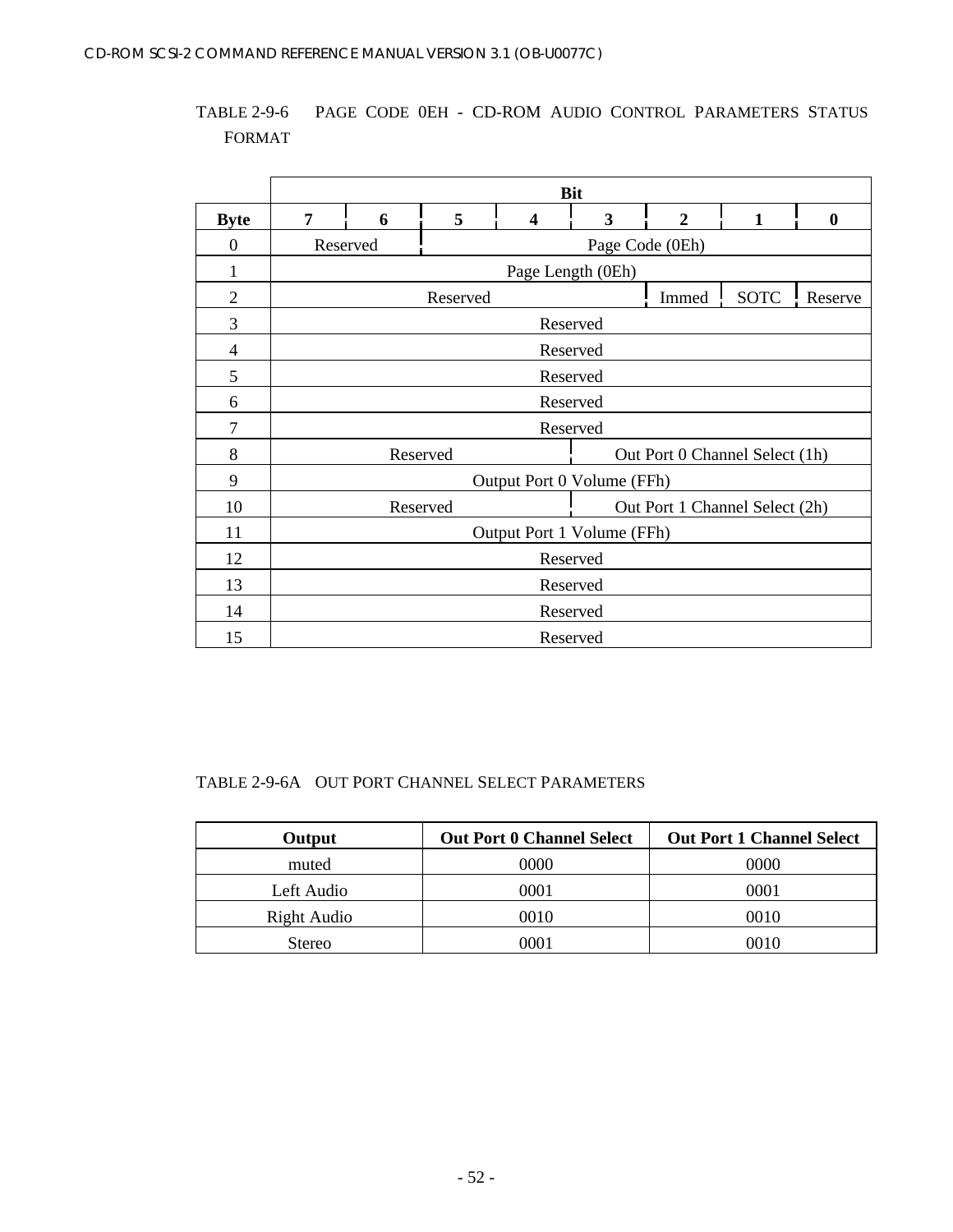## **2.9.6 CD-ROM Audio Control Parameters**

### **Immed (Immediate)**

An Immediate, Immed ,bit of one indicates the target will send completion status as soon as the playback operation has been started. An Immed bit of zero indicates that the drive will not send completion status until the audio playback operation is completed or an error occurs.

### **SOTC (Stop On Track Crossing)**

A stop on track crossing, SOTC, bit of zero indicates the drive will terminate the audio playback operation when the transfer length is satisfied. A stop on track crossing bit of one indicates that the drive will terminate audio playback when the beginning of a following track is encountered.

### **Out Port Channel Select**

Refer to Table 2-9-6A on the opposite page for out port channel select options.

### **Output Port Volume**

The channel volume control indicates the relative volume level for this audio port. A value of zero indicates the output is muted, a value of FFh indicates the maximum level. The output volume is defined by averaging port 0 and port 1.

The CD-ROM audio control parameter page sets the playback modes and output controls of subsequent Play Audio commands and any current audio playback operation.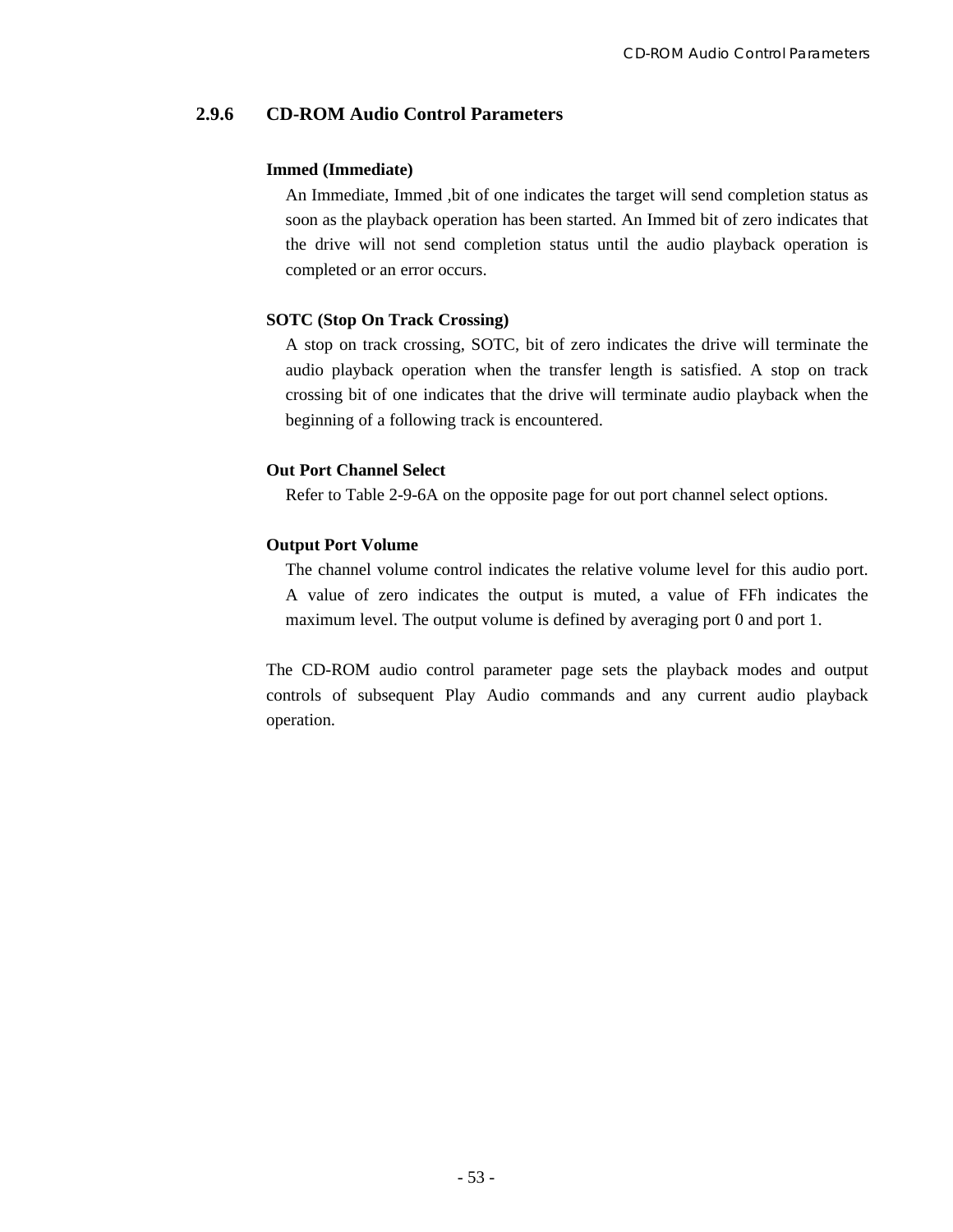# TABLE 2-9-7 PAGE CODE 2AH - CD-ROM CAPABILITIES AND MECHANICAL STATUS PAGE FORMAT

|                                              | <b>Bit</b>                                                |                                        |                   |                                               |                                              |                    |                                                |                                       |
|----------------------------------------------|-----------------------------------------------------------|----------------------------------------|-------------------|-----------------------------------------------|----------------------------------------------|--------------------|------------------------------------------------|---------------------------------------|
| <b>Byte</b>                                  | 7                                                         | 6                                      | 5                 | $\overline{\mathbf{4}}$                       | 3                                            | $\overline{2}$     | $\mathbf{1}$                                   | $\boldsymbol{0}$                      |
| $\boldsymbol{0}$                             | Reserve                                                   | Reserve                                |                   | Page Code (2Ah)                               |                                              |                    |                                                |                                       |
| 1                                            | Page Length (0Eh)                                         |                                        |                   |                                               |                                              |                    |                                                |                                       |
| $\mathfrak{2}$                               | Reserved                                                  |                                        |                   |                                               |                                              |                    |                                                |                                       |
| 3                                            | Reserved                                                  |                                        |                   |                                               |                                              |                    |                                                |                                       |
| $4 \sim 7$                                   | Reserve                                                   | Multi-                                 | Mode 2            |                                               | Mode 2 Reserve                               | Reserve.           | $\overline{0}$                                 | Audio                                 |
|                                              |                                                           | Session                                | From <sub>2</sub> | Form1                                         |                                              |                    |                                                | Play                                  |
| $32$ -bit<br>field of<br>Capabilit<br>y Bits | Reserve                                                   | <b>ISRC</b>                            | <b>UPC</b>        | C <sub>2</sub><br>Pointer<br>are<br>supported | R-W De-<br>interleave<br>$d \&$<br>corrected | $R-W$<br>supported | <b>CD-DA</b><br>Stream is<br>Accurate          | CD-DA<br>Comman<br>d<br>Supporte<br>d |
|                                              | Loading Mechanism Type                                    |                                        |                   | Reserve                                       | Eject                                        | Prevent<br>Jumper  | Lock<br><b>State</b>                           | Lock                                  |
|                                              | Separate<br>Reserved<br>Channel<br>Mute-<br>Supporte<br>d |                                        |                   |                                               |                                              |                    | Separate<br>Volume<br>Levels<br>per<br>Channel |                                       |
| 8                                            | (MSB) Maximum Speed Supported (in KBps)                   |                                        |                   |                                               |                                              |                    |                                                |                                       |
| 9                                            | (LSB)                                                     |                                        |                   |                                               |                                              |                    |                                                |                                       |
| 10                                           | (MSB) Maximum Speed Supported (in KBps)                   |                                        |                   |                                               |                                              |                    |                                                |                                       |
| 11                                           | (LSB)                                                     |                                        |                   |                                               |                                              |                    |                                                |                                       |
| 12                                           | (MSB) Buffer Size Supported by Drive (in Kbytes)          |                                        |                   |                                               |                                              |                    |                                                |                                       |
| 13                                           | (LSB)                                                     |                                        |                   |                                               |                                              |                    |                                                |                                       |
| 14                                           |                                                           | (MSB) Current Speed Selected (in KBps) |                   |                                               |                                              |                    |                                                |                                       |
| 15                                           | (LBS)                                                     |                                        |                   |                                               |                                              |                    |                                                |                                       |
| 16                                           | Reserved for number of ADPCM Decoders                     |                                        |                   |                                               |                                              |                    |                                                |                                       |
| $17 - 20$                                    | Reserved                                                  |                                        |                   |                                               |                                              |                    |                                                |                                       |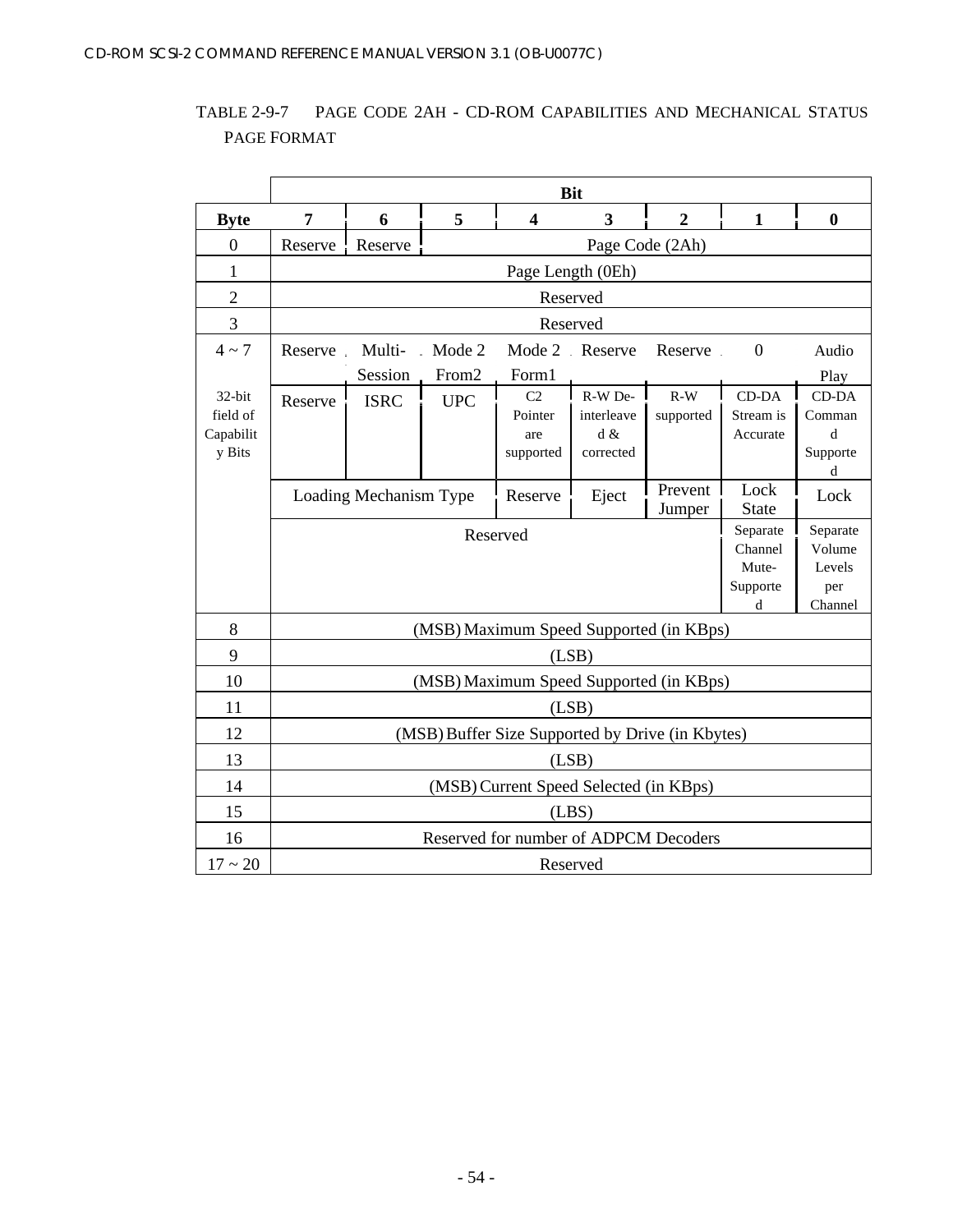## **2.9.7 CD-ROM Capabilities and Mechanical Status Page**

**IMPORTANT:** This command applies only to models DRM-602X, DRM-624X, DR-U124X, DR-UA124X

The individual capabilities of the drive are specified by bytes 4 through 7. Each of the bits indicate if that specific capability is supported. A value of zero indicates that the capability is NOT supported; a value of one indicates the capability IS supported.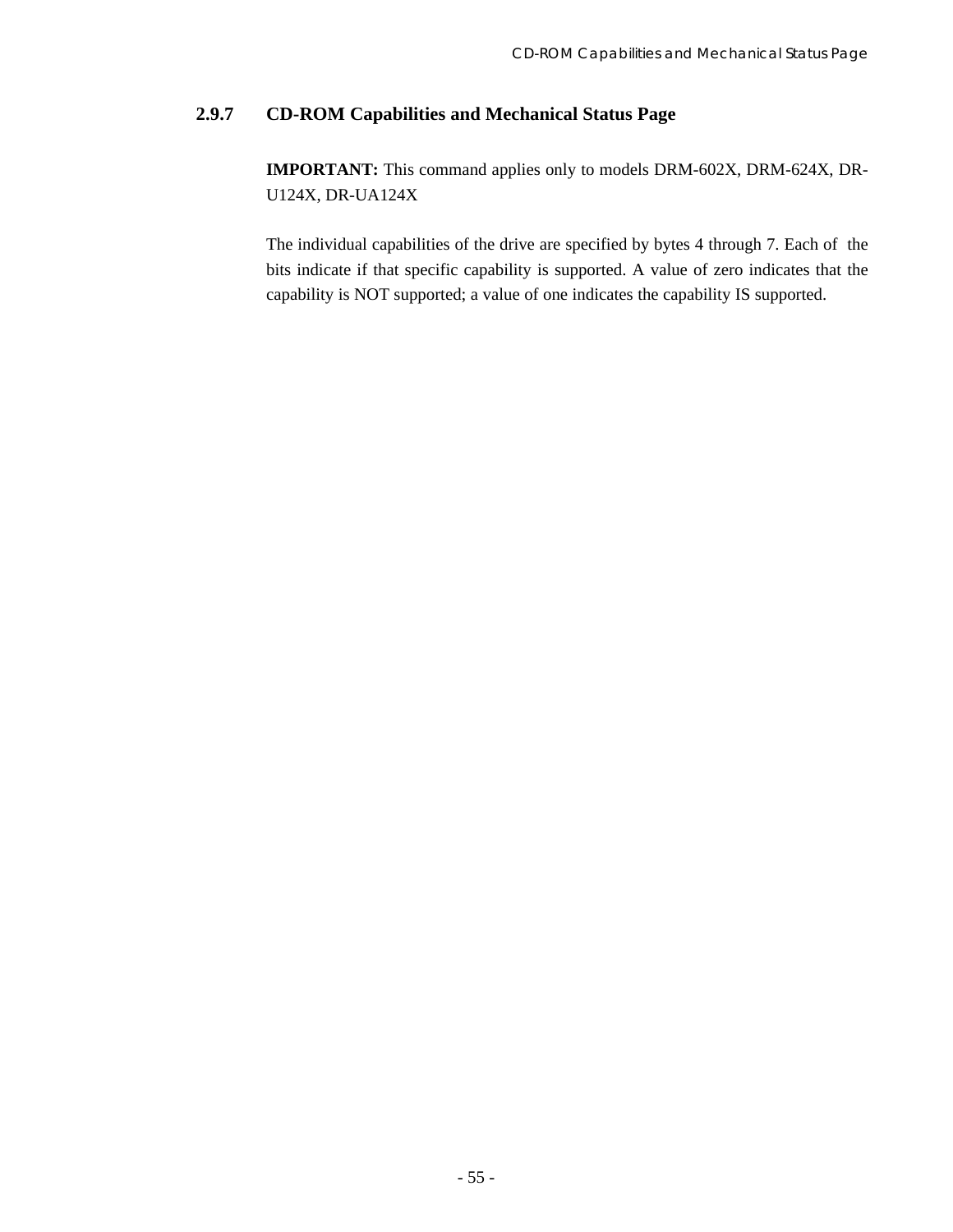# TABLE 2-9-7A PARAMETER DESCRIPTION

| <b>Bit</b>                                            | <b>Parameter</b>                           | <b>Description</b>                                                                                                                       |                                                                                                            |  |  |  |  |
|-------------------------------------------------------|--------------------------------------------|------------------------------------------------------------------------------------------------------------------------------------------|------------------------------------------------------------------------------------------------------------|--|--|--|--|
| $\overline{0}$                                        | Audio Play                                 | The drive is capable of Audio Play operation. This also indicates                                                                        |                                                                                                            |  |  |  |  |
|                                                       |                                            |                                                                                                                                          | that the drive is capable of overlapping Play and other commands                                           |  |  |  |  |
|                                                       |                                            |                                                                                                                                          | such as reading of the Sub-channel information.                                                            |  |  |  |  |
| XA Commands Supported<br>$\mathbf{1}$<br>Mode 2 Form1 |                                            | This bit has been reserved for future support of CD-ROM XA                                                                               |                                                                                                            |  |  |  |  |
|                                                       |                                            | commands. Drives which set this bit shall support all CD-ROM XA<br>commands.                                                             |                                                                                                            |  |  |  |  |
|                                                       |                                            | The drive is capable of reading sectors in Mode 2 Form $1(XA)$                                                                           |                                                                                                            |  |  |  |  |
| $\overline{4}$                                        |                                            | format.                                                                                                                                  |                                                                                                            |  |  |  |  |
| 5                                                     | Mode 2 Form2                               | The drive is capable of reading sectors in Mode 2 Form 2 format.                                                                         |                                                                                                            |  |  |  |  |
| 6                                                     | Multi-Session                              | The drive is capable of reading multiple session or Photo-CD discs.                                                                      |                                                                                                            |  |  |  |  |
| 8                                                     | <b>READ CD-DA</b>                          |                                                                                                                                          | Red Book audio can be read using the READ-CD command.                                                      |  |  |  |  |
| 9                                                     | CD-DA Stream is Accurate                   | This bit indicates that the drive supports an advanced feature that                                                                      |                                                                                                            |  |  |  |  |
|                                                       |                                            | allows it to return to an audio location without losing place to                                                                         |                                                                                                            |  |  |  |  |
|                                                       |                                            |                                                                                                                                          | continue the READ CD-DA command.                                                                           |  |  |  |  |
|                                                       |                                            | 0                                                                                                                                        | The drive is incapable of accurately restarting the CD-DA                                                  |  |  |  |  |
|                                                       |                                            |                                                                                                                                          | read operation, and a BUFFER OVERFLOW error shall<br>be reported whenever a loss of streaming occurs, This |  |  |  |  |
|                                                       |                                            |                                                                                                                                          | error will be fatal and the command will have to be                                                        |  |  |  |  |
|                                                       |                                            |                                                                                                                                          | repeated from the beginning.                                                                               |  |  |  |  |
|                                                       |                                            | 1                                                                                                                                        | The drive can continue from a loss of streaming condition                                                  |  |  |  |  |
|                                                       |                                            |                                                                                                                                          | and no error will be generated.                                                                            |  |  |  |  |
| 10                                                    | R-W Supported                              | The commands that return Sub-channel data can return the                                                                                 |                                                                                                            |  |  |  |  |
|                                                       |                                            | combined R-W information.                                                                                                                |                                                                                                            |  |  |  |  |
| 11                                                    | De-Interleaved<br>$R-W$<br>&<br>Correction | This indicates that the R-W sub-channel data will be returned de-<br>interleaved and error corrected.                                    |                                                                                                            |  |  |  |  |
|                                                       | C2 Pointers are Supported                  | This indicates that the drive supports the C2 Error Pointers. This<br>also indicates that the drive is capable of returning the C2 Error |                                                                                                            |  |  |  |  |
| 12                                                    |                                            |                                                                                                                                          |                                                                                                            |  |  |  |  |
|                                                       |                                            |                                                                                                                                          | Pointers and C2 Block Error flags in the READ CD command.                                                  |  |  |  |  |
| 13                                                    | <b>UPC</b>                                 |                                                                                                                                          | The drive can return the Media Catalog Number (UPC).                                                       |  |  |  |  |
| 14                                                    | <b>ISRC</b>                                |                                                                                                                                          | The drive can return the International Standard Recording Code                                             |  |  |  |  |
|                                                       |                                            | Information.                                                                                                                             |                                                                                                            |  |  |  |  |
| 16                                                    | Lock                                       |                                                                                                                                          | The PREVENT/ALLOW command is capable of actually locking                                                   |  |  |  |  |
|                                                       | Lock State                                 |                                                                                                                                          | the media into the drive.<br>This Indicates the current state of the drive.                                |  |  |  |  |
| 17                                                    |                                            |                                                                                                                                          |                                                                                                            |  |  |  |  |
|                                                       |                                            | 0                                                                                                                                        | The drive is currently in the allow (Unlocked) state.<br>Media may be inserted or ejected.                 |  |  |  |  |
|                                                       |                                            | $\mathbf{1}$                                                                                                                             | The drive is currently in the prevent (Locked) state.                                                      |  |  |  |  |
|                                                       |                                            |                                                                                                                                          | Media loaded in the drive may not be removed via a soft                                                    |  |  |  |  |
|                                                       |                                            |                                                                                                                                          | or hard eject. If the drive is empty, media may not be                                                     |  |  |  |  |
|                                                       |                                            |                                                                                                                                          | inserted if the Prevent Jumper is not present. If the jumper                                               |  |  |  |  |
|                                                       |                                            | is present, then media may be inserted.                                                                                                  |                                                                                                            |  |  |  |  |
| 18                                                    | Prevent Jumper                             |                                                                                                                                          | This indicates the state of the (Optional) Prevent / Allow Jumper.                                         |  |  |  |  |
|                                                       |                                            | $\boldsymbol{0}$                                                                                                                         | Jumper is present. Drive will power up to the allow state.                                                 |  |  |  |  |
|                                                       |                                            |                                                                                                                                          | Locking the drive with the Prevent /Allow Command shall                                                    |  |  |  |  |
|                                                       |                                            | 1                                                                                                                                        | NOT prevent the insertion of media<br>Jumper is not present. Drive will power up to the Prevent            |  |  |  |  |
|                                                       |                                            |                                                                                                                                          | State (Locked). The drive will not accept new media or                                                     |  |  |  |  |
|                                                       |                                            |                                                                                                                                          | allow the ejection of media already loaded until an allow                                                  |  |  |  |  |
|                                                       |                                            |                                                                                                                                          | command is issued.                                                                                         |  |  |  |  |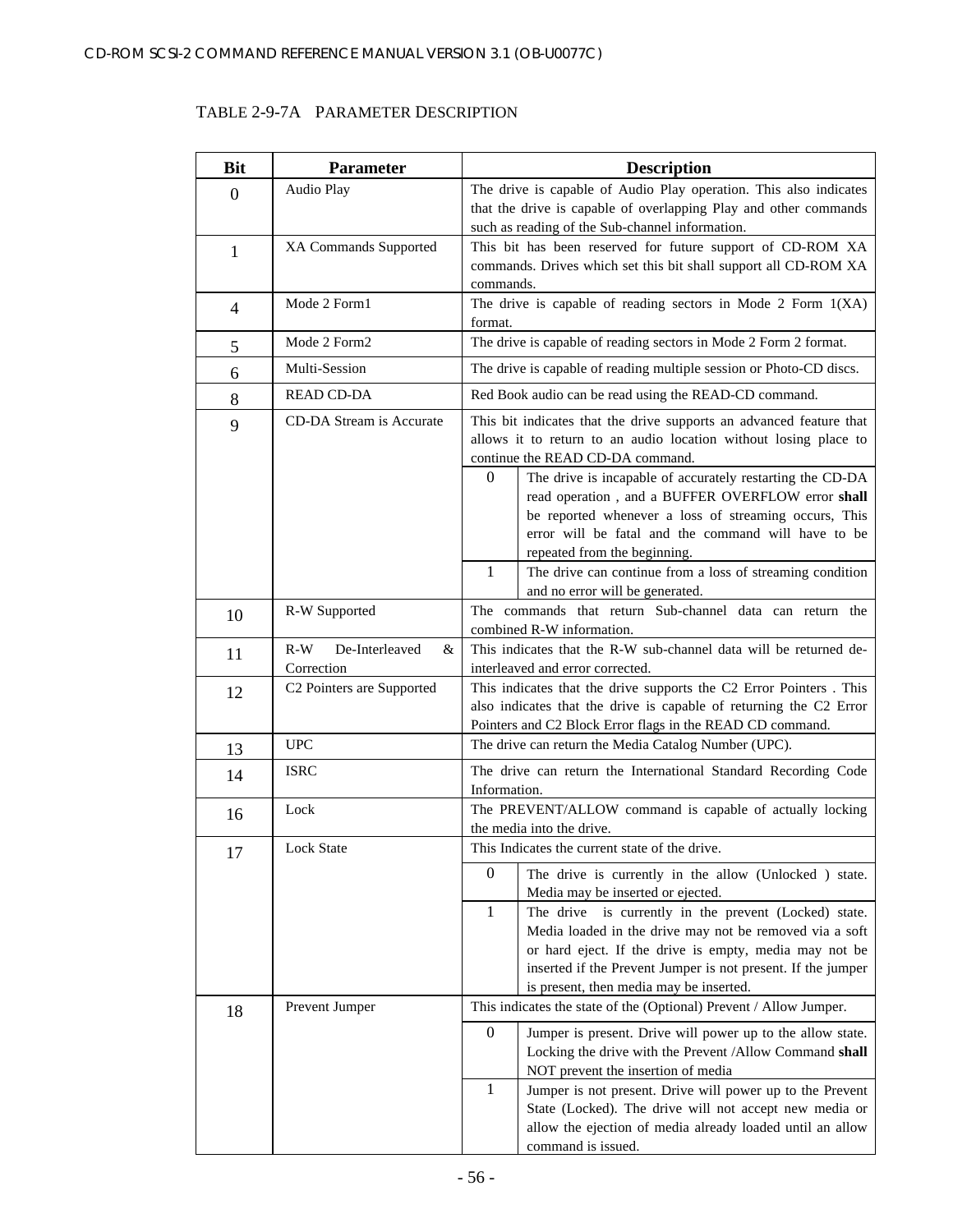| <b>Bit</b>   | <b>Parameter</b>       | <b>Description</b>                                                                       |             |          |                               |
|--------------|------------------------|------------------------------------------------------------------------------------------|-------------|----------|-------------------------------|
| 19           | Eject Command          | The drive can eject the disc via the normal START/STOP command<br>with the LoEj bit set. |             |          |                               |
| $23 \sim 21$ | Loading Mechanism Type | This field specifies the type of disc loading the drive supports.                        |             |          |                               |
|              |                        | 23                                                                                       | 22          | 21       |                               |
|              |                        | $\Omega$                                                                                 | $\Omega$    | $\theta$ | Caddy type loading mechanism  |
|              |                        | $\Omega$                                                                                 | $\Omega$    | 1        | Tray type loading mechanism   |
|              |                        | $\Omega$                                                                                 | 1           | $\theta$ | Pop-up type loading mechanism |
|              |                        | $\theta$                                                                                 | 1           | 1        | Reserved                      |
|              |                        | 1                                                                                        | $\mathbf x$ | X        | Reserved                      |
| 24           | Separate Volume Levels | The audio level for each channel can be controlled independently.                        |             |          |                               |
| 24           | Separate Channel Mute  | capability for each channel can be controlled<br>The<br>mute<br>independently.           |             |          |                               |

### TABLE 2-9-7A PARAMETER DESCRIPTION (*CONTINUED*)

#### TABLE 2-9-7B EXAMPLE DATA RATES

| <b>Speed</b>   | Data Rate           |
|----------------|---------------------|
| X1             | 176 Kbytes / second |
| X <sub>2</sub> | 353 Kbytes / second |
| X2.2           | 387 Kbytes / second |
| X3             | 528 Kbytes / second |
| X4             | 706 Kbytes/second   |

The Maximum Speed Supported field indicates the actual maximum data rate that the drive supports. This value is returned as the number of kilobytes per/second (Speed/1000) that the data is read from the drive.

Note that these are the raw data rates and do not reflect any overhead resulting from headers, error correction data, etc. It is also important to understand that the reported data rate is a theoretical maximum and the actual data rates to the host will be lower.

The Number of Volume Levels Supported field returns the number of discrete levels. If the drive only supports turning audio on and off, the Number of Volume Levels field **shall** be set to 2.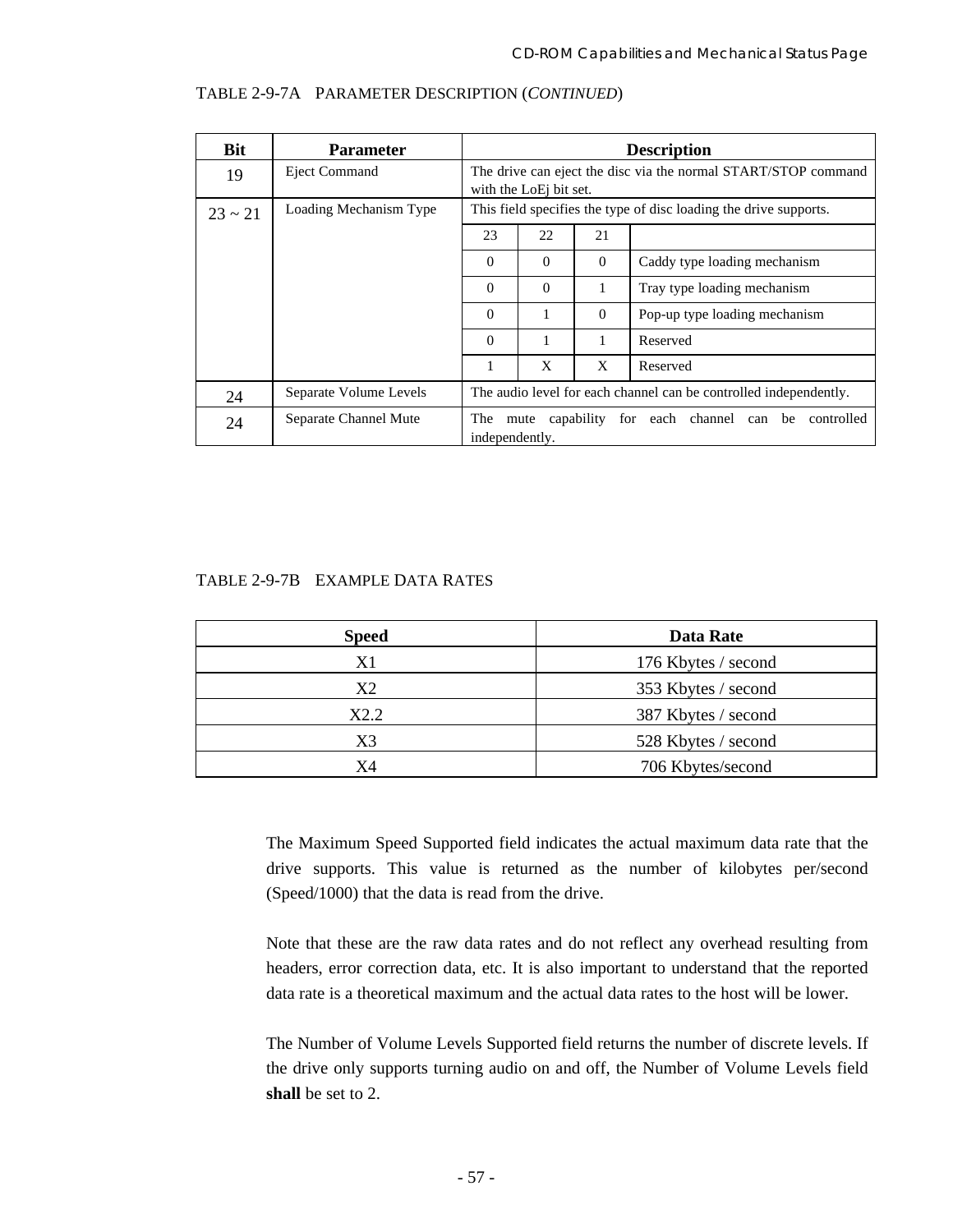(this page has been left intentionally blank)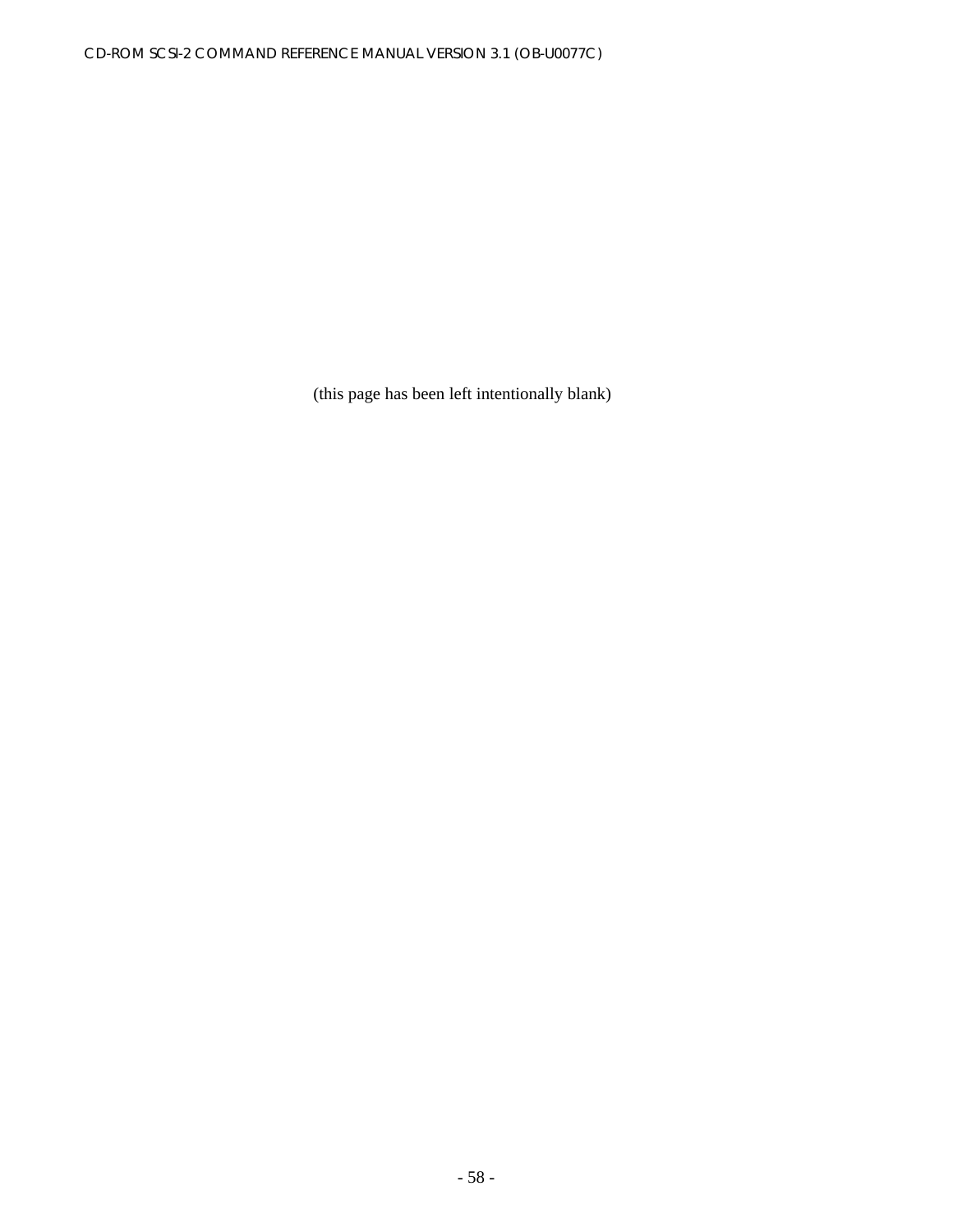The Buffer Size Supported field returns the number of bytes of buffer dedicated to the data stream returned to the Host Computer. This value is returned in Kbytes (Size/1024). If the drive does not have a buffer cache, the value returned **shall** be zero.

The Current Speed Selected field indicates the actual data rate that the drive is currently using. This value is returned as the number of kilobytes per/second (Speed/1000) that the data is read from the drive.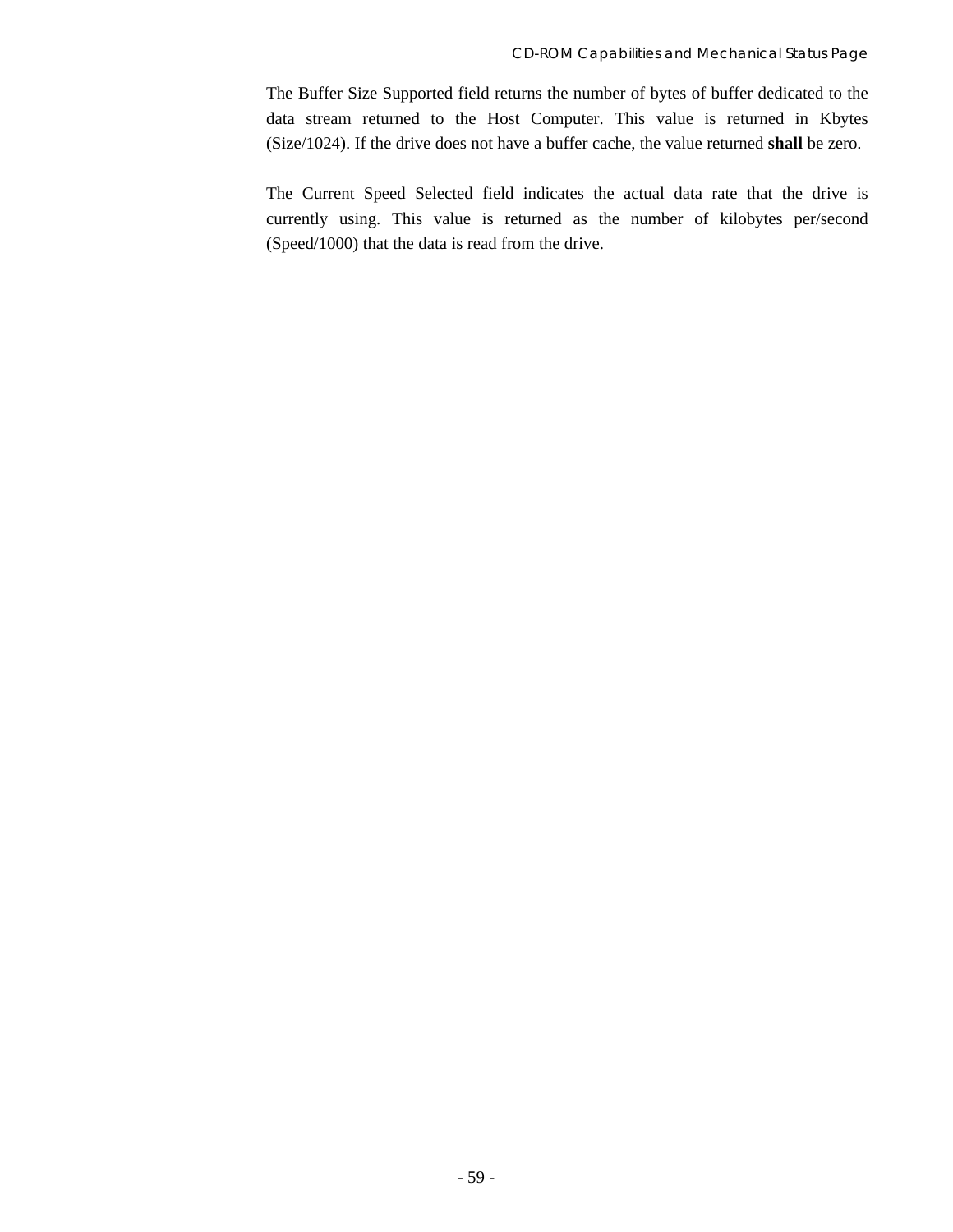## TABLE 2-9-8 PAGE CODE 31H - DRIVE SPEED PAGE

|             |                             |  |  | <b>Bit</b> |  |  |  |  |  |
|-------------|-----------------------------|--|--|------------|--|--|--|--|--|
| <b>Byte</b> |                             |  |  |            |  |  |  |  |  |
|             | Page code (31h)<br>Reserved |  |  |            |  |  |  |  |  |
|             | Parameter Length (02h)      |  |  |            |  |  |  |  |  |
| ∍           | Speed                       |  |  |            |  |  |  |  |  |
| ⌒           |                             |  |  | Reserved   |  |  |  |  |  |

## TABLE 2-9-8A SPEED FIELD VALUES

| Value           | <b>Description</b> |
|-----------------|--------------------|
| 00 <sub>h</sub> | Normal Speed       |
| 01 <sub>h</sub> | 2X Speed           |
| 03h             | 4X Speed           |
| FFh             | Maximum Speed      |
| Other Value     | Maximum Speed      |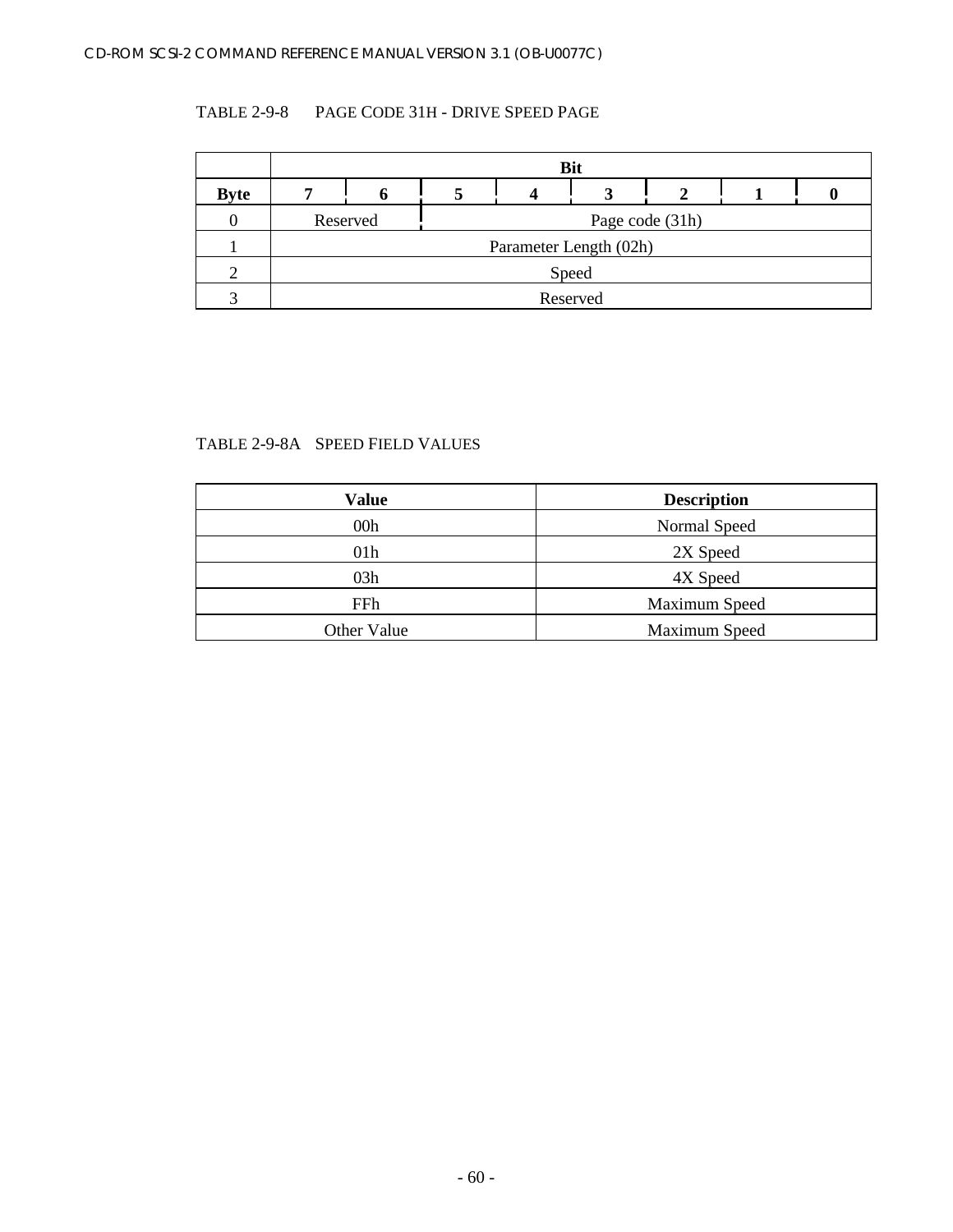## **2.9.8 Drive Speed Page**

The speed field provides a means for the initiator to set and retrieve the spindle speed when accessing data areas. The speed field values are listed in Table 2-9-8A on the opposite page.

The speed setting is only applicable when reading data areas. The target will automatically switch to normal speed when playing audio tracks and will switch back to the speed setting when accessing data.

#### DRIVE NOTES:

#### **DRM-602x**

The DRM-602x does not support 4x speed. A speed setting value of 03h will not cause an error, but set the drive to 2x speed.

#### **DRM-624x, DRM-604X, DR-U124X, DR-UA124X, DR-D504X**

These drives do not support 2x Speed. A speed setting value of 01h will not cause an error.

However, the drive will automatically be set to 4x speed.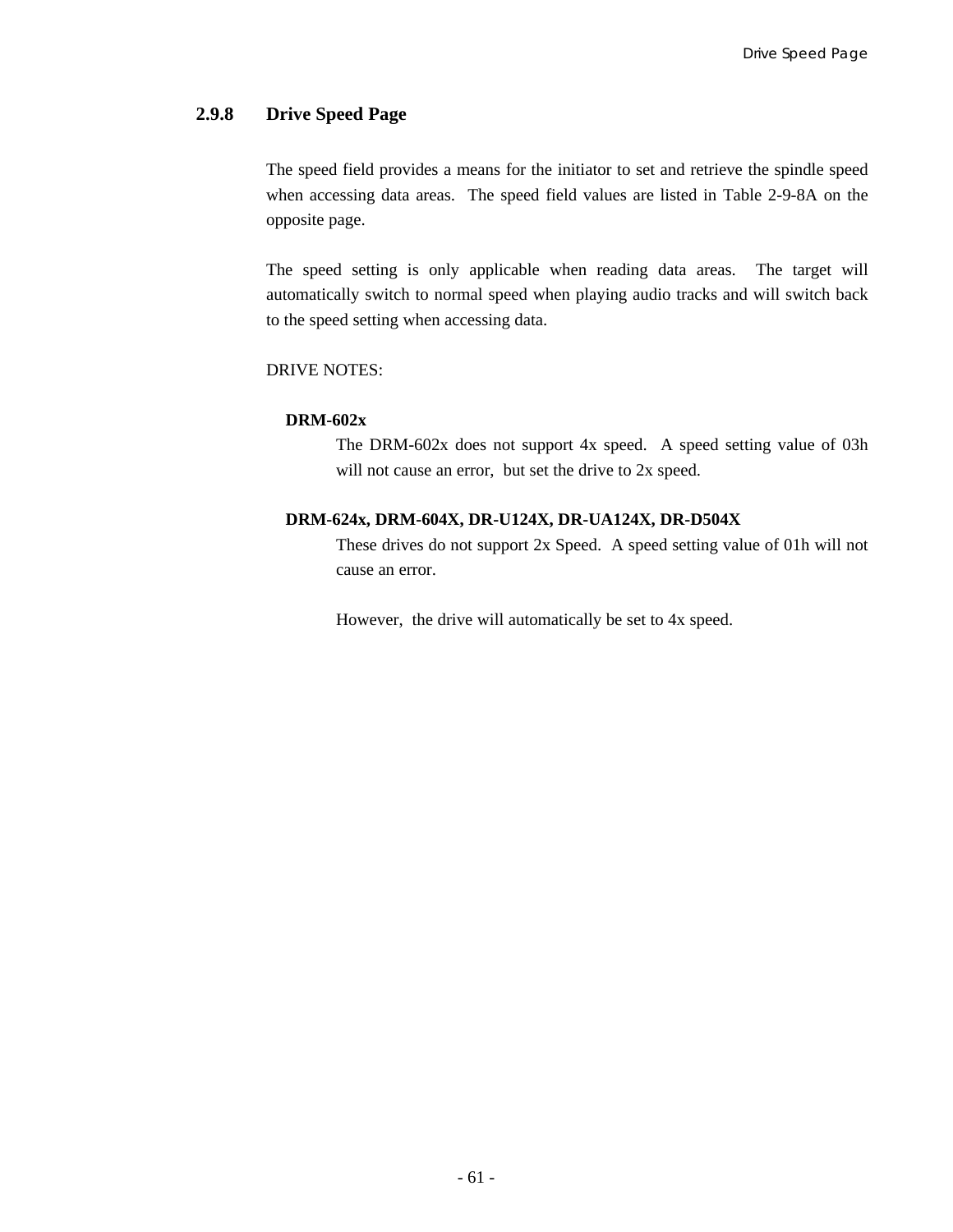|                |          |                                        |   |                                        | <b>Bit</b>      |   |  |   |  |
|----------------|----------|----------------------------------------|---|----------------------------------------|-----------------|---|--|---|--|
| <b>Byte</b>    | 7        | 6                                      | 5 |                                        | 3               | 2 |  | 0 |  |
| $\Omega$       | Reserve  | Reserve                                |   |                                        | Page Code (3Eh) |   |  |   |  |
|                |          | Page Length : (06h)                    |   |                                        |                 |   |  |   |  |
| 2              | $\theta$ |                                        |   | Number of supported discs (MSB): (00h) |                 |   |  |   |  |
| 3              |          | Number of supported discs (LSB): (06h) |   |                                        |                 |   |  |   |  |
| $\overline{4}$ |          | Disc number for logical unit 0         |   |                                        |                 |   |  |   |  |
| 5              |          |                                        |   | Disc number for logical unit1          |                 |   |  |   |  |
| 6              |          |                                        |   | Disc number for logical unit2          |                 |   |  |   |  |
| 7              |          | Disc number for logical unit3          |   |                                        |                 |   |  |   |  |
| 8              |          | Disc number for logical unit4          |   |                                        |                 |   |  |   |  |
| 9              |          |                                        |   | Disc number for logical unit5          |                 |   |  |   |  |

## TABLE 2-9-9 PAGE CODE 3EH - LOGICAL UNIT ASSIGNMENT LIST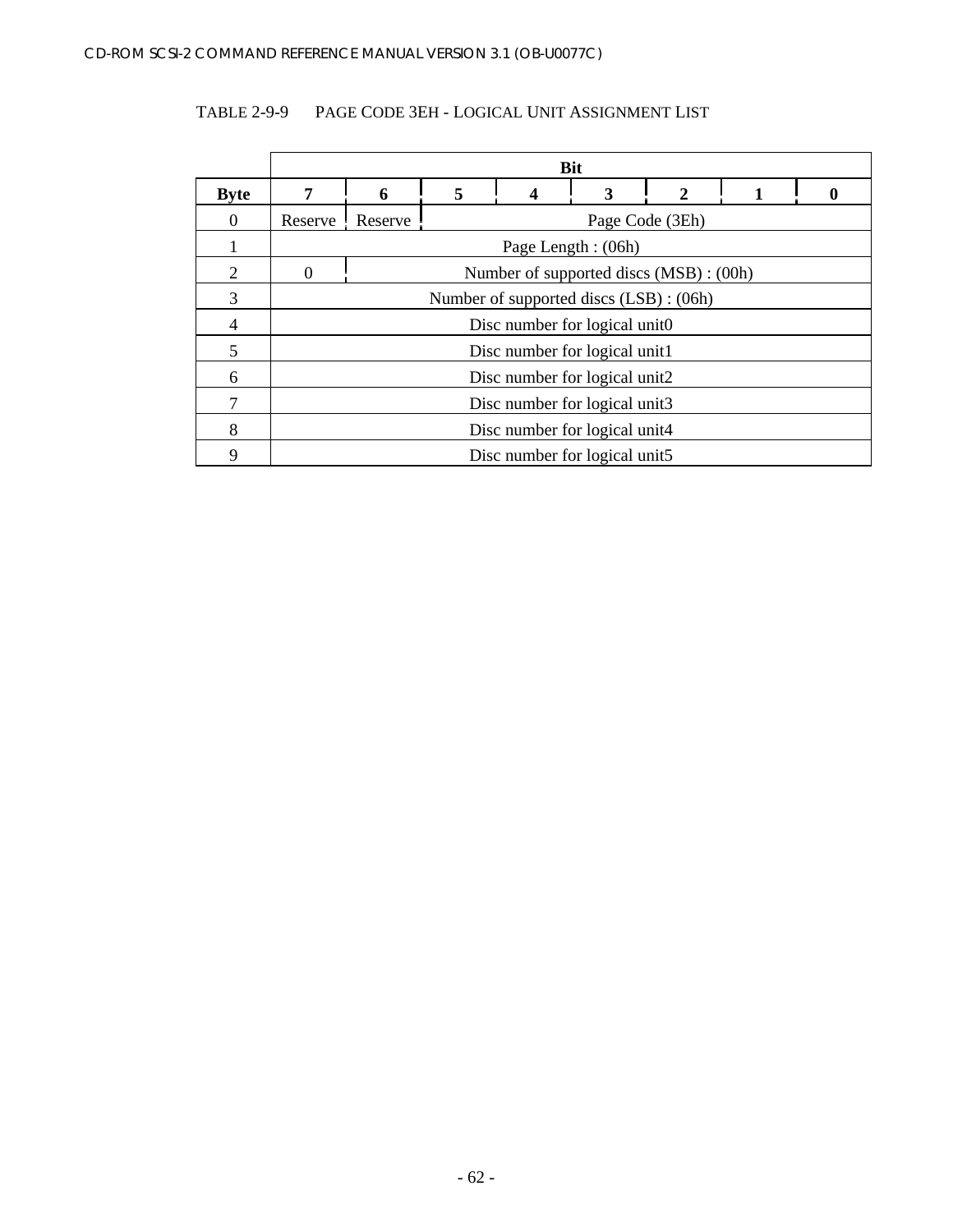## **2.9.9 Logical Unit Assignment Page**

## **Number of supported discs**

The drive supports 6 discs. 0006h is always returned, and 124x will return 1 .

## **Disc numbers**

Shows the disk number assigned to each logical unit. Disc number 0 means that the associated logical unit cannot be used. Disc numbers in defaults are 1 through 6 for logical units 0 through 5, respectively.

Accessing, with other SCSI commands, a logical unit to which disc number 0 has been assigned results in a Check Condition status with the sense data of "Illegal logical unit number."

This page shows the parameters of the drive. The logical unit number specified in the command descriptor block is ignored.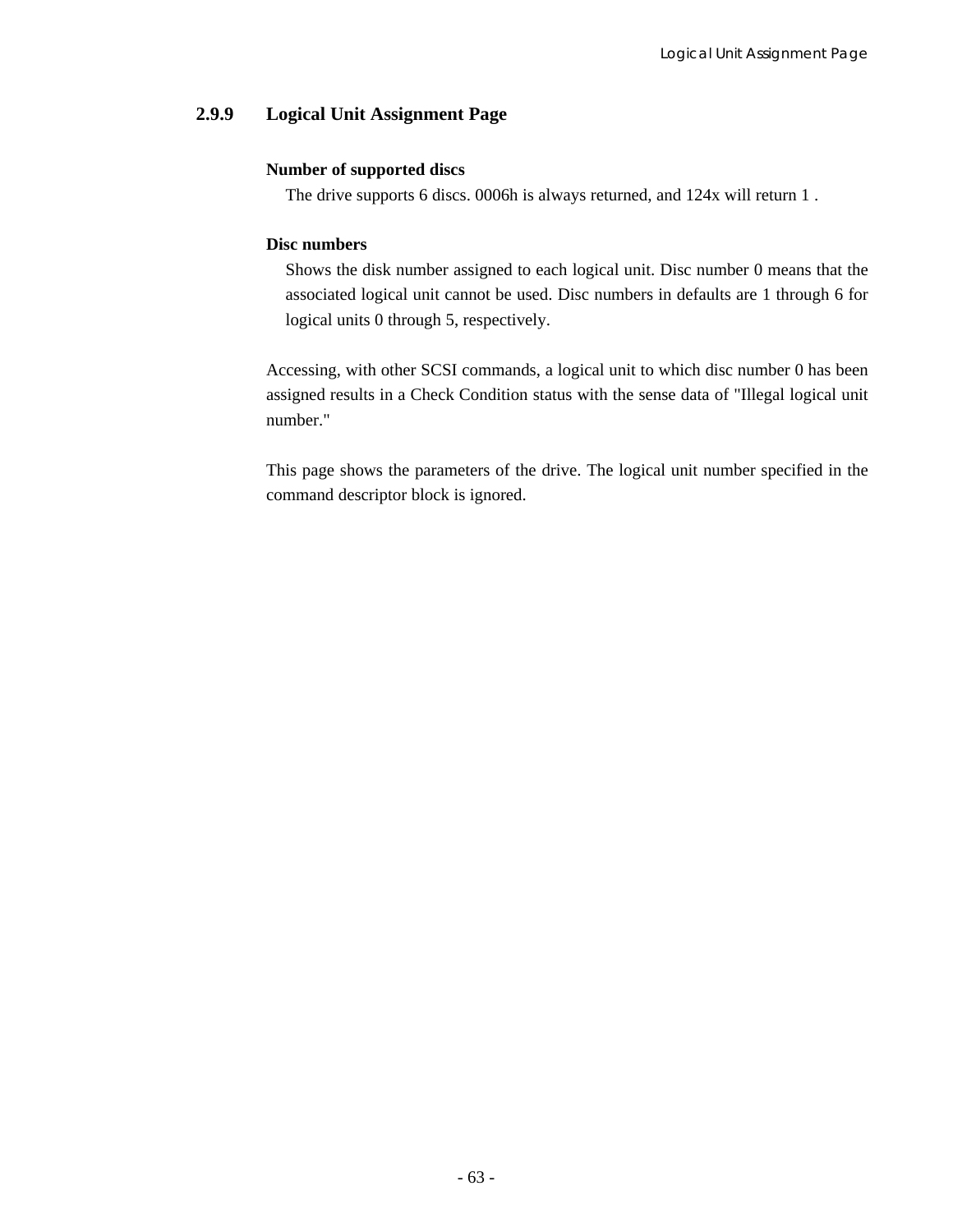# TABLE 2-10 PAUSE/RESUME (4BH)

|                |   |                    |                  |  | <b>Bit</b>                  |   |          |                  |  |  |  |
|----------------|---|--------------------|------------------|--|-----------------------------|---|----------|------------------|--|--|--|
| <b>Byte</b>    | 7 | 6                  | 5                |  | 3                           | 2 |          | $\boldsymbol{0}$ |  |  |  |
| $\mathbf{0}$   |   |                    |                  |  | <b>Operation Code (4Bh)</b> |   |          |                  |  |  |  |
|                |   |                    | Logical Unit No. |  |                             |   | Reserved |                  |  |  |  |
| $\overline{2}$ |   | Reserved           |                  |  |                             |   |          |                  |  |  |  |
| 3              |   | Reserved           |                  |  |                             |   |          |                  |  |  |  |
| $\overline{4}$ |   |                    |                  |  | Reserved                    |   |          |                  |  |  |  |
| 5              |   |                    |                  |  | Reserved                    |   |          |                  |  |  |  |
| 6              |   |                    |                  |  | Reserved                    |   |          |                  |  |  |  |
| 7              |   | Reserved           |                  |  |                             |   |          |                  |  |  |  |
| 8              |   | Reserved<br>Resume |                  |  |                             |   |          |                  |  |  |  |
| 9              |   |                    |                  |  | Reserved                    |   |          |                  |  |  |  |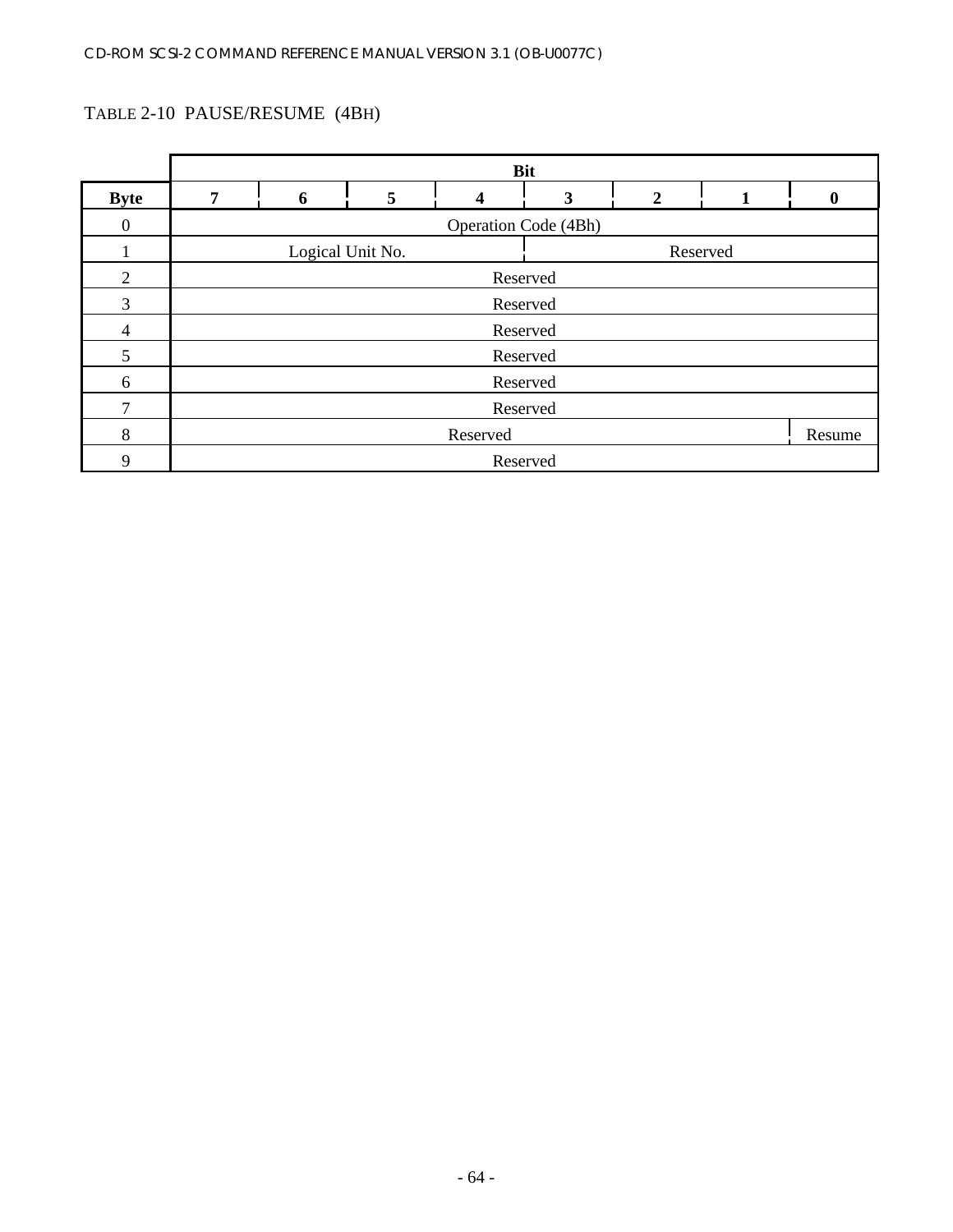## **2.10 Pause/Resume (4Bh)**

### **Operation Code** is (4Bh)

#### **Resume**

A Resume of zero indicates that the drive enter the hold track state with the audio output muted. A Resume bit of one indicates that the drive release the pause and begin play at the block following the last block played.

The PAUSE/RESUME command requests that the drive start or stop the current audio play operation. This command is used with PLAY AUDIO commands, issued while the immediate bit(Immed) of MODE SELECT PAGE CODE E is set to one.

This command is terminated with Check Condition status if the resume bit is zero and the audio play operation cannot be paused (i.e. an audio play operation has not been requested, or the requested audio play operation has been completed).

It will not be considered an error to request a pause when a pause is already in effect or to request a resume when a play operation is in progress.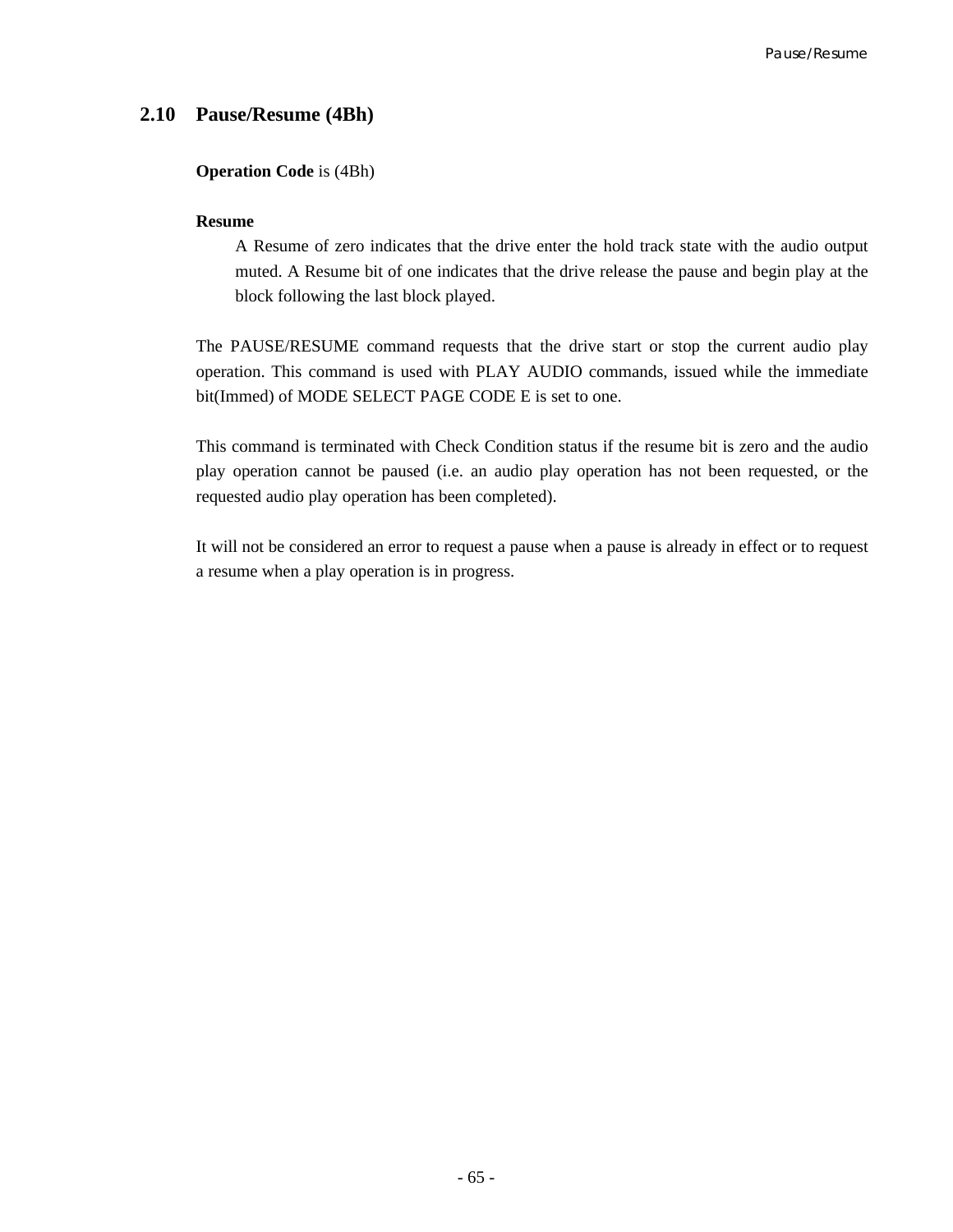# TABLE 2-11 PLAY AUDIO(10) (45H)

|                |   |                                             |  |                                             | <b>Bit</b>           |   |  |  |  |  |  |
|----------------|---|---------------------------------------------|--|---------------------------------------------|----------------------|---|--|--|--|--|--|
| <b>Byte</b>    | 7 | 6                                           |  | Δ                                           | 3                    | 2 |  |  |  |  |  |
| 0              |   |                                             |  |                                             | Operation Code (45h) |   |  |  |  |  |  |
|                |   | Logical Unit No.<br>Reserved                |  |                                             |                      |   |  |  |  |  |  |
| 2              |   | <b>Starting Logical Block Address (MSB)</b> |  |                                             |                      |   |  |  |  |  |  |
| 3              |   | <b>Starting Logical Block Address</b>       |  |                                             |                      |   |  |  |  |  |  |
| $\overline{4}$ |   | <b>Starting Logical Block Address</b>       |  |                                             |                      |   |  |  |  |  |  |
| 5              |   |                                             |  | <b>Starting Logical Block Address (LSB)</b> |                      |   |  |  |  |  |  |
| 6              |   |                                             |  |                                             | Reserved             |   |  |  |  |  |  |
| 7              |   | Transfer Length (MSB)                       |  |                                             |                      |   |  |  |  |  |  |
| 8              |   | Transfer Length (LSB)                       |  |                                             |                      |   |  |  |  |  |  |
| 9              |   |                                             |  |                                             | Reserved             |   |  |  |  |  |  |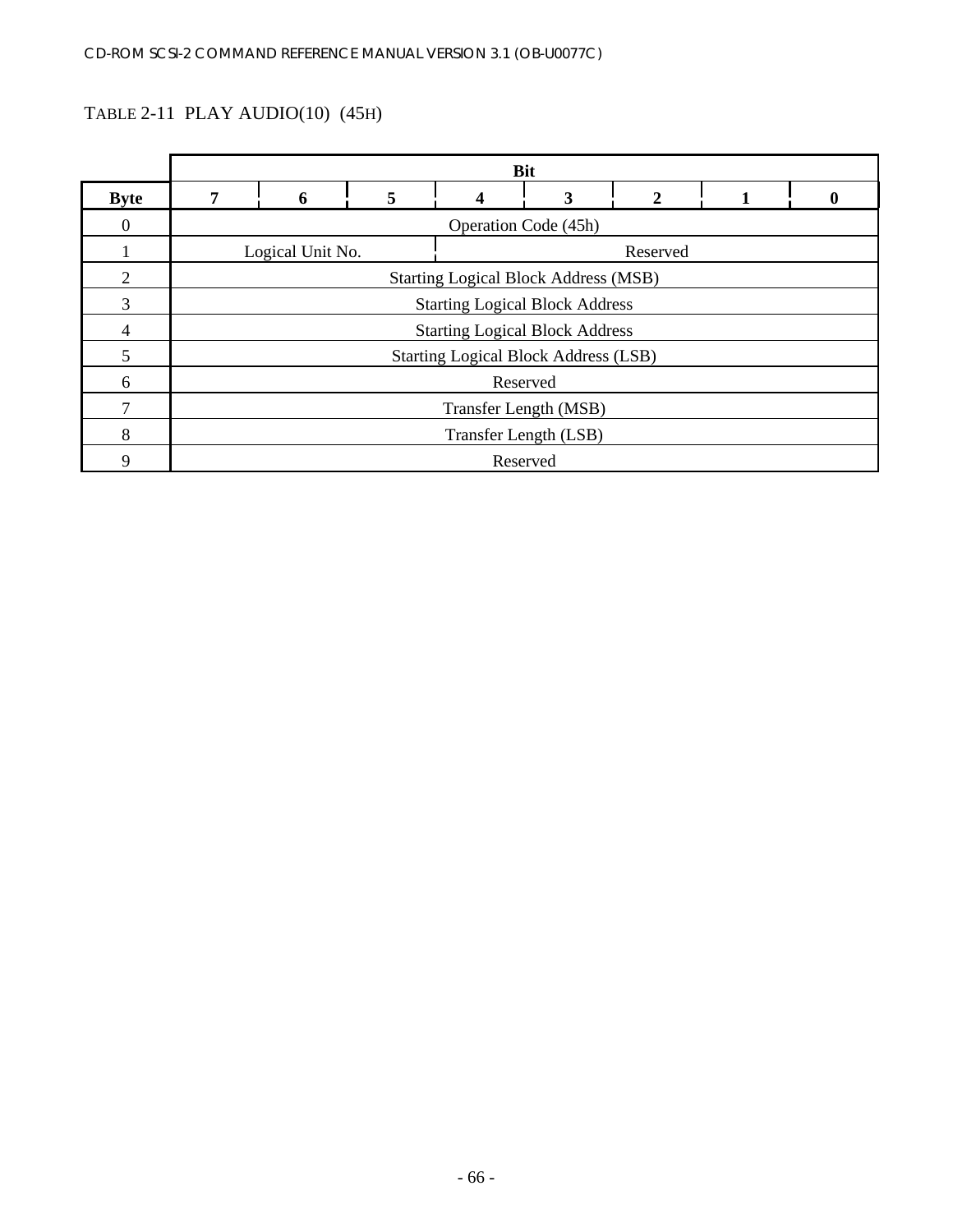## **2.11 Play Audio(10) (45h)**

#### **Operation Code** is (45h).

#### **Logical Block Address**

The logical block address field specifies the logical block at which the audio play back operation will begin. If all bytes in the logical block address field are set to FFh, it means to start at the current optical head location. This feature allows the host to modify the audio ending address without interrupting the current audio playback operation.

### **Transfer Length**

Specifies the number of contiguous logical blocks that will be played. A transfer length field of zero indicates that no audio operation will occur. This condition will not be considered an error. Any other value indicates the number of logical blocks that will be played.

The PLAY AUDIO(10) command requests that the target play audio starting at the specified logical block address for the specified transfer length. The command function (Immed bit) and the output of audio signals will be as specified by the settings of the audio control parameters in the MODE SELECT PAGE CODE E.

The status returning condition depends on the Immed bit of MODE SELECT page code E. The Immed bit in MODE SELECT page code E of one requests that this command return the status byte as soon as the audio playback operation has been started. The Immed bit in MODE SELECT page code E of zero requests that this command return the status byte when audio playback operation is completed, or an error occurs.

If any commands related to audio operations are implemented then the PLAY AUDIO command will be implemented to allow a method for the initiator to determine if audio operations are supported. A target responding to a PLAY AUDIO command which has transfer length of zero with Check Condition status and setting the sense key to ILLEGAL REQUEST does not support audio play operations.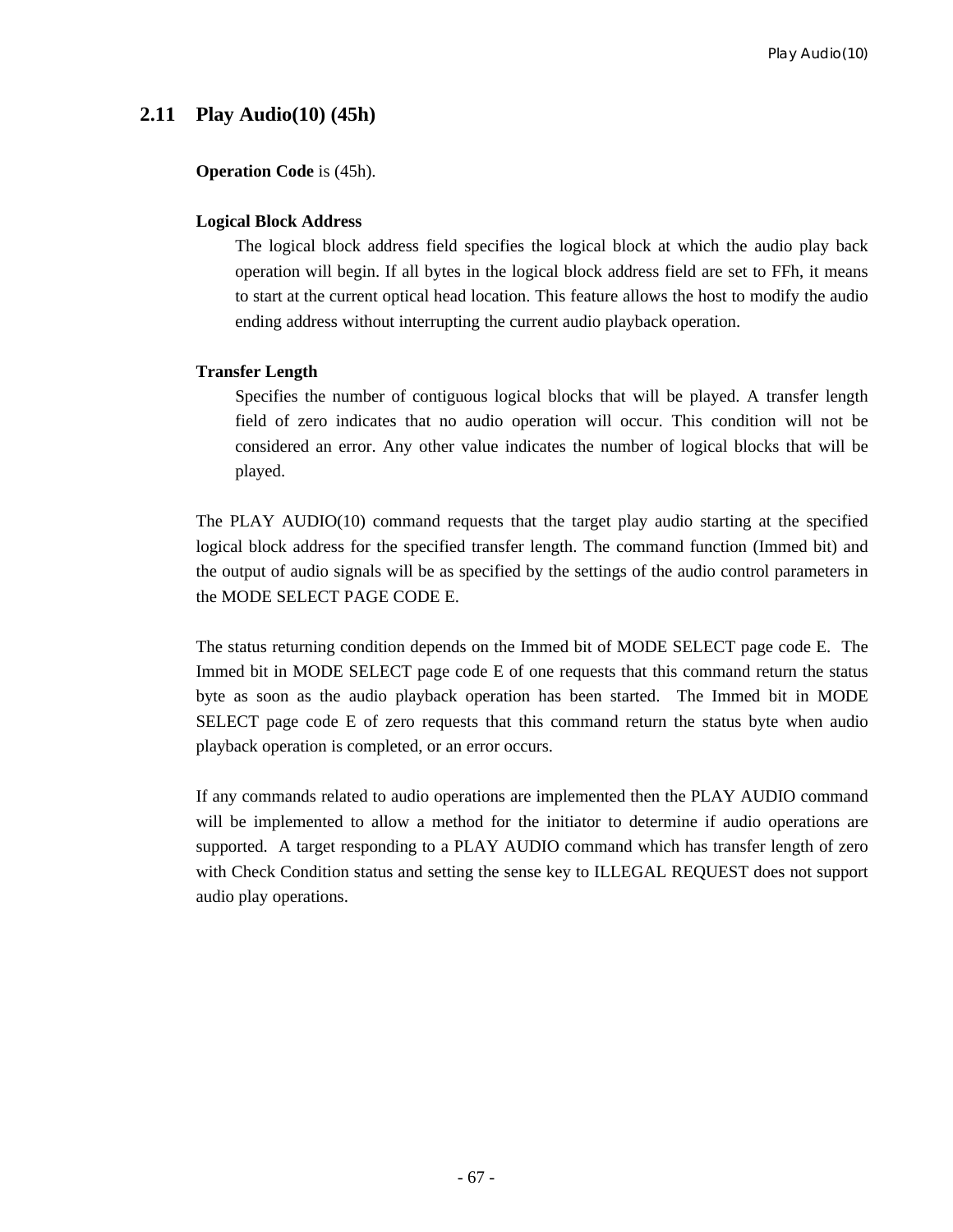# TABLE 2-12 PLAY AUDIO(12) (A5H)

|                  |   |                              |   | <b>Bit</b>             |   |              |  |          |  |  |  |
|------------------|---|------------------------------|---|------------------------|---|--------------|--|----------|--|--|--|
| <b>Byte</b>      | 7 | 6                            | 5 | 4                      | 3 | $\mathbf{2}$ |  | $\bf{0}$ |  |  |  |
| $\boldsymbol{0}$ |   |                              |   | Operation Code (A5h)   |   |              |  |          |  |  |  |
|                  |   | Logical Unit No.<br>Reserved |   |                        |   |              |  |          |  |  |  |
| $\overline{2}$   |   | Logical Block Address (MSB)  |   |                        |   |              |  |          |  |  |  |
| 3                |   | <b>Logical Block Address</b> |   |                        |   |              |  |          |  |  |  |
| $\overline{4}$   |   | <b>Logical Block Address</b> |   |                        |   |              |  |          |  |  |  |
| 5                |   | Logical Block Address (LSB)  |   |                        |   |              |  |          |  |  |  |
| 6                |   |                              |   | Transfer Length (MSB)  |   |              |  |          |  |  |  |
| 7                |   |                              |   | <b>Transfer Length</b> |   |              |  |          |  |  |  |
| 8                |   | <b>Transfer Length</b>       |   |                        |   |              |  |          |  |  |  |
| 9                |   | Transfer Length (LSB)        |   |                        |   |              |  |          |  |  |  |
| 10               |   | Reserved                     |   |                        |   |              |  |          |  |  |  |
| 11               |   |                              |   | Reserved               |   |              |  |          |  |  |  |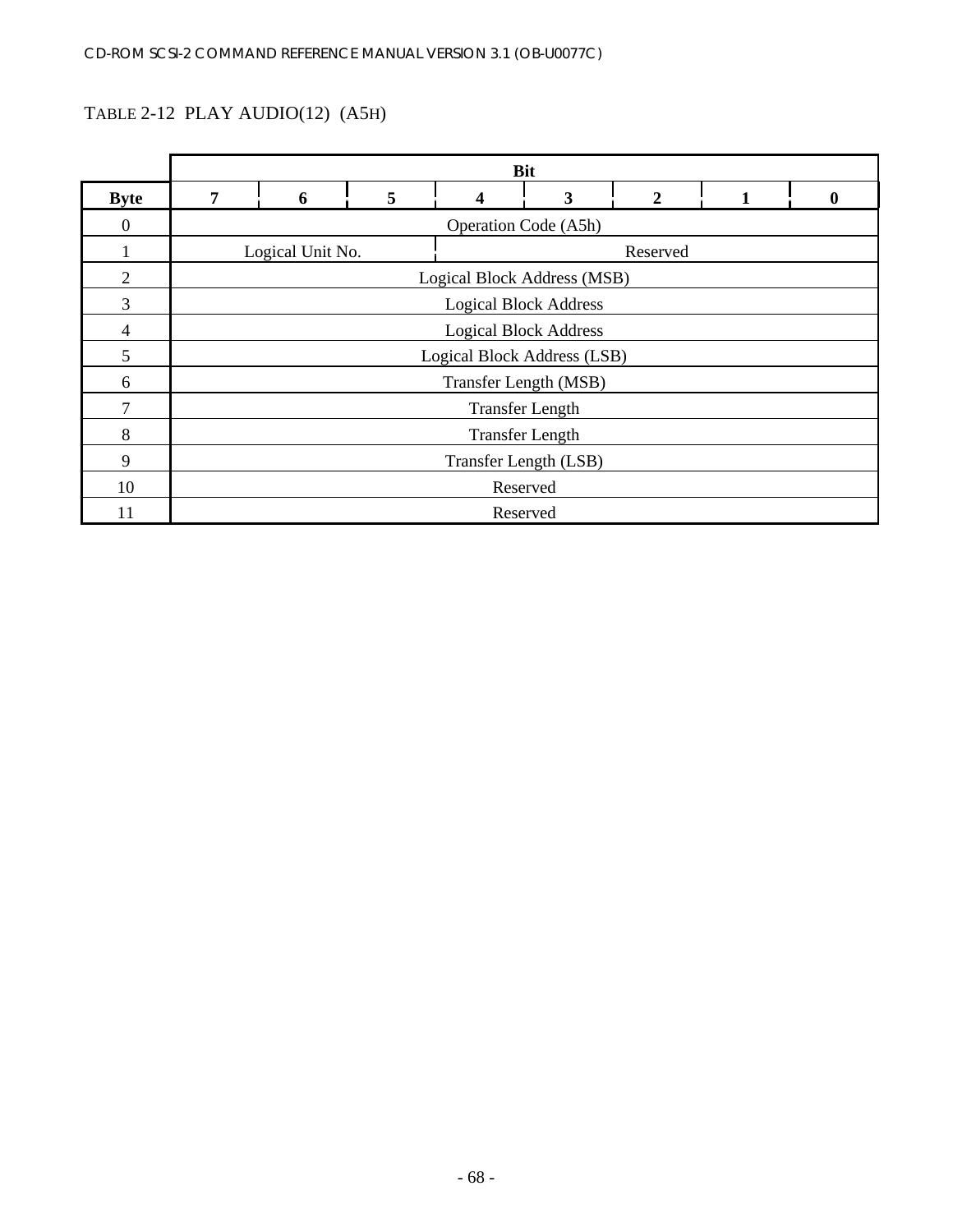# **2.12 Play Audio(12) (A5h)**

## **Operation Code** is (A5h).

The PLAY AUDIO(12) command requests that the drive begin an audio playback operation. The command function (Immed and SOTC bits) and the output of audio signals shall be specified by the settings of the mode parameters. See the PLAY AUDIO(10) command for a description of the fields in this command.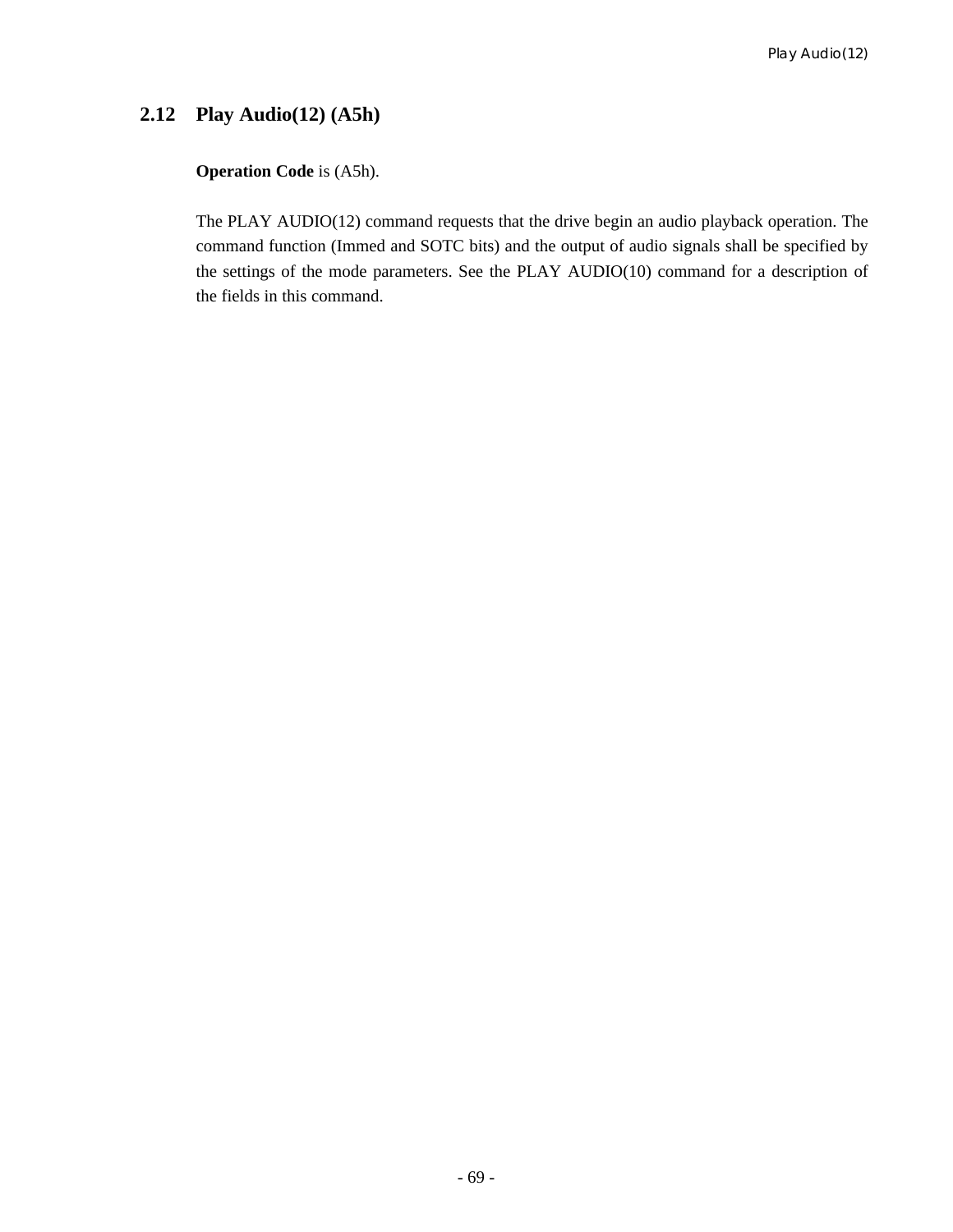# TABLE 2-13 PLAY AUDIO MSF (47H)

|                |   |                         |  |  | <b>Bit</b>              |          |  |  |  |  |  |
|----------------|---|-------------------------|--|--|-------------------------|----------|--|--|--|--|--|
| <b>Byte</b>    | 7 | 6                       |  |  | 3                       |          |  |  |  |  |  |
| 0              |   |                         |  |  | Operation Code (47h)    |          |  |  |  |  |  |
|                |   | Logical Unit No.        |  |  |                         | Reserved |  |  |  |  |  |
| $\overline{2}$ |   | Reserved                |  |  |                         |          |  |  |  |  |  |
| 3              |   | <b>Starting M Field</b> |  |  |                         |          |  |  |  |  |  |
| $\overline{4}$ |   |                         |  |  | <b>Starting S Field</b> |          |  |  |  |  |  |
| 5              |   |                         |  |  | <b>Starting F Field</b> |          |  |  |  |  |  |
| 6              |   |                         |  |  | Ending M Field          |          |  |  |  |  |  |
| 7              |   | <b>Ending S Field</b>   |  |  |                         |          |  |  |  |  |  |
| 8              |   | <b>Ending F Field</b>   |  |  |                         |          |  |  |  |  |  |
| 9              |   |                         |  |  | Reserved                |          |  |  |  |  |  |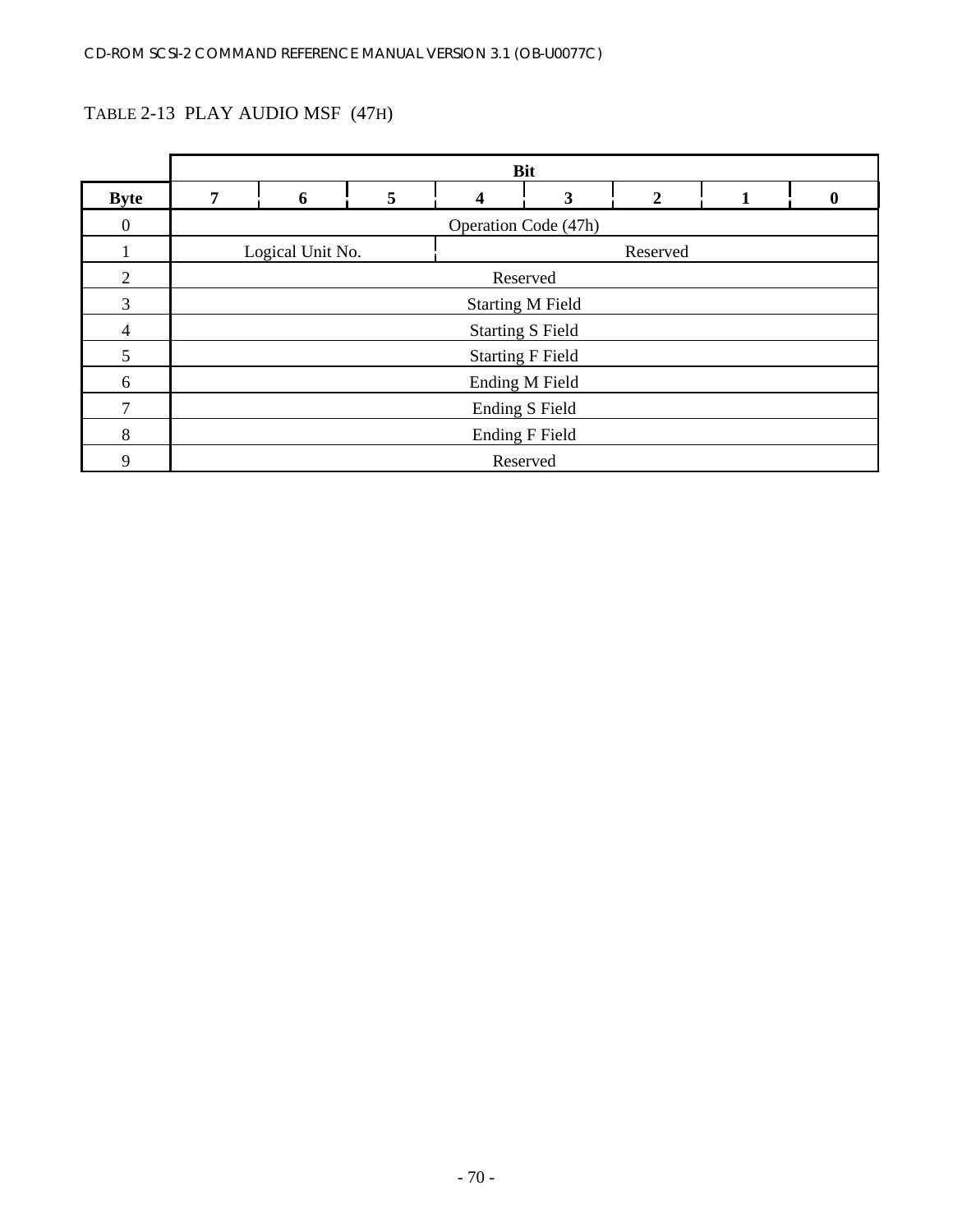# **2.13 Play Audio MSF (47h)**

### **Operation Code** is (47h)

#### **Starting M/S/F Field**

Specifies absolute starting address in minutes, seconds, frame number.

### **Ending M/S/F Field**

Specifies absolute ending address in minutes, seconds, frame number.

The PLAY AUDIO MSF command requests the target to begin an audio playback operation. The command function (Immed) and the output of audio signals shall be as specified by the settings of the mode parameters page code 0Eh.

The **Starting M Field**, the **Starting S Field**, and the **Starting F Field** specify the absolute MSF address at which the audio play operation shall begin.

The **Ending M Field**, the **Ending S Field**, and the **Ending F Field** specify the absolute MSF address at which the audio play operation shall end.

All contiguous audio sectors between the starting and the ending MSF address shall be played.

A starting MSF address equal to an ending MSF address causes no audio play operation to occur. This is not considered an error. If the starting MSF address is less than the ending MSF address, the command shall be terminated with Check Condition status. The sense key shall be set to ILLEGAL REQUEST.

If the starting address is not found, or if the address is not within an audio track, or if a not ready condition exists, the drive will terminate with a Check Condition status. If the SOTC bit parameter in the MODE SELECT command page code 0Eh is one, the drive will stop if during the specified starting and ending addresses, a track crossing occurs.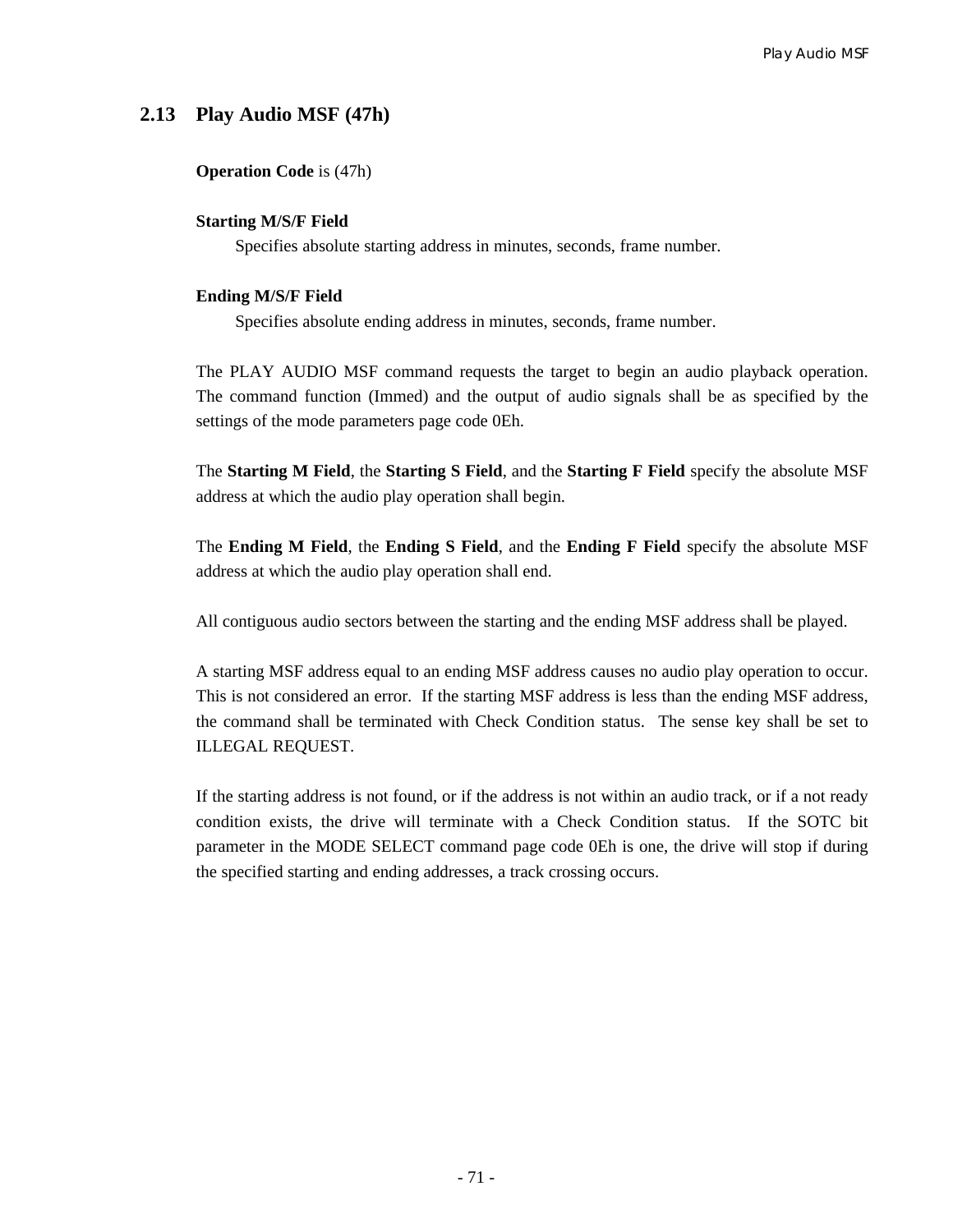# TABLE 2-14 PLAY AUDIO TRACK INDEX (48H)

|                |   |                       |  |  | <b>Bit</b>                 |          |  |  |  |  |  |
|----------------|---|-----------------------|--|--|----------------------------|----------|--|--|--|--|--|
| <b>Byte</b>    | 7 | 6                     |  |  | 3                          | 2        |  |  |  |  |  |
| 0              |   |                       |  |  | <b>Operation Code(48h)</b> |          |  |  |  |  |  |
|                |   | Logical Unit No.      |  |  |                            | Reserved |  |  |  |  |  |
| $\overline{2}$ |   | Reserved              |  |  |                            |          |  |  |  |  |  |
| 3              |   | Reserved              |  |  |                            |          |  |  |  |  |  |
| $\overline{4}$ |   | <b>Starting Track</b> |  |  |                            |          |  |  |  |  |  |
| 5              |   |                       |  |  | <b>Starting Index</b>      |          |  |  |  |  |  |
| 6              |   |                       |  |  | Reserved                   |          |  |  |  |  |  |
| 7              |   | <b>Ending Track</b>   |  |  |                            |          |  |  |  |  |  |
| 8              |   | Ending Index          |  |  |                            |          |  |  |  |  |  |
| 9              |   |                       |  |  | Reserved                   |          |  |  |  |  |  |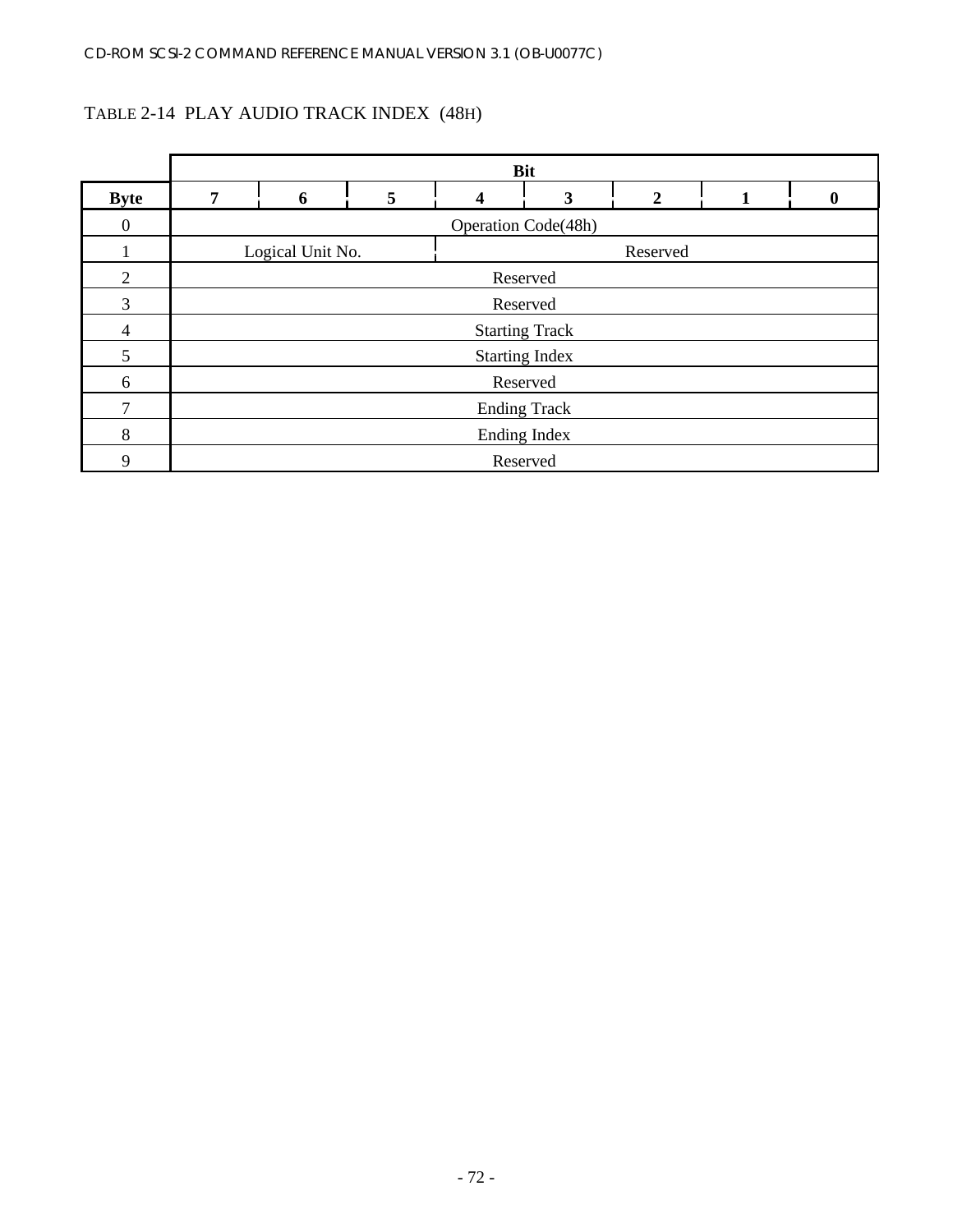## **2.14 Play Audio Track Index (48h)**

**Operation Code** is (48h).

#### **Starting Track/Index**

The starting track field specifies the track number of the starting audio track. The starting index field specifies the index number within the track at which the audio play operation shall begin.

#### **Ending Track/Index**

The ending track field specifies the track number of the ending audio track. The ending index field specifies the index number within the track after which the audio play operation shall stop. The audio play operation shall terminate at the last block with an index number equal to the ending index. All contiguous audio sectors between the starting and ending address shall be played.

The PLAY AUDIO TRACK INDEX command requests the drive begin an audio play operation. The command function (Immed) and the output of audio signals shall be specified by the settings of the mode parameters page code 0Eh.

If the starting address is less than the ending address, the command will be terminated with Check Condition sense key set to ILLEGAL REQUEST.

If the starting address is not found, or if the address is not within an audio track, or if a not ready condition exists, the command shall be terminated with Check Condition status. Valid values for the track and index fields are 1 to 99.

If the ending track is greater than the last information track on the media, the playback will continue until the last track is complete. If the ending index is greater than the largest index value on the ending track, the playback shall continue until this track is complete then terminate. These conditions are not considered errors.

If the starting index is greater than the largest index value on the starting track, and the stop on track crossing (SOTC) bit of the audio control MODE SELECT parameters page code 0Eh is zero, the playback operation will start at the beginning of the next track.

If the starting index is greater than the largest index value on the starting track, and the stop on track crossing (SOTC) bit of the audio control MODE SELECT parameters page is one, the playback shall not begin. The target shall return Check Condition, and the sense key set to ILLEGAL REQUEST.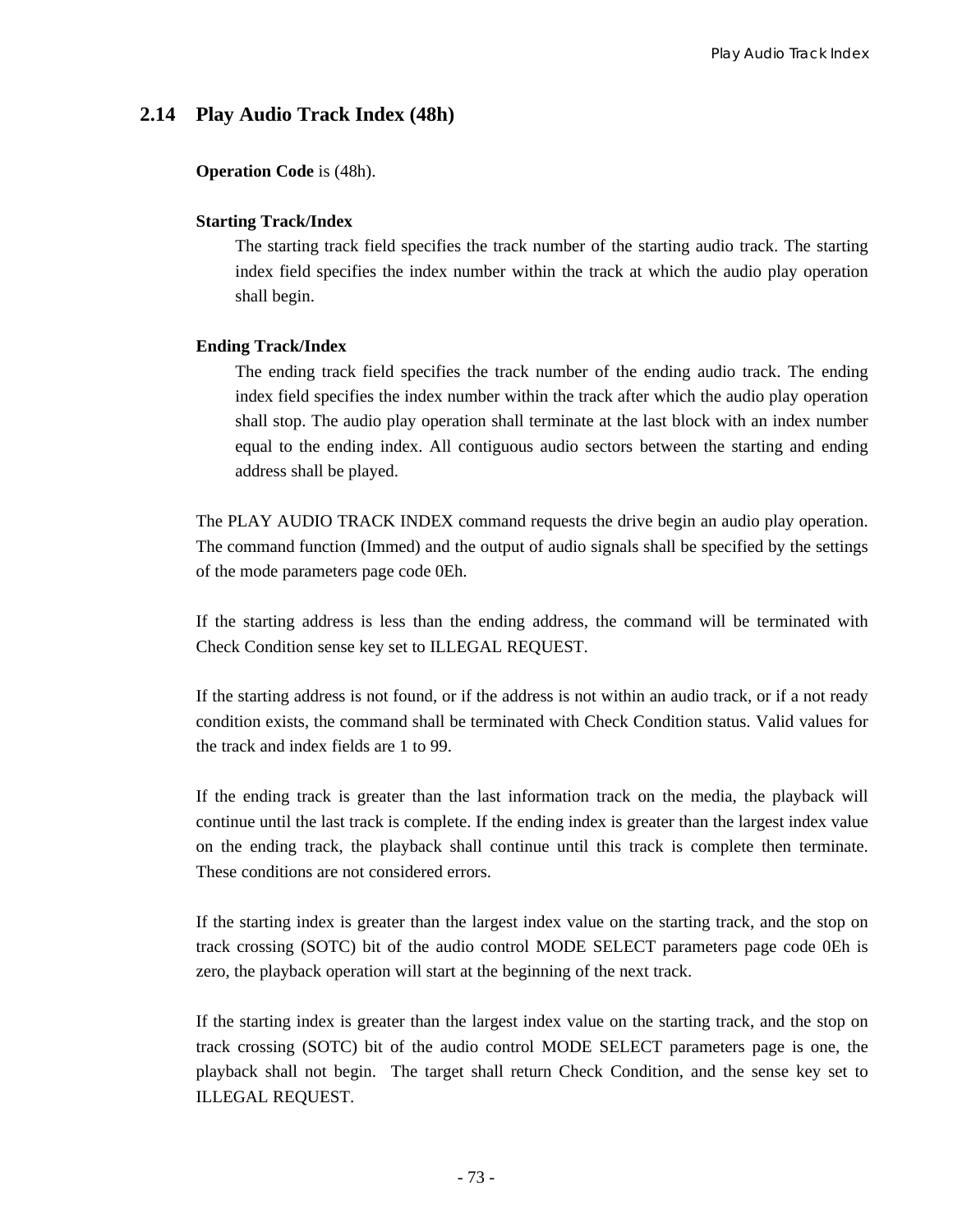|             |   |                                             |  |                                            | <b>Bit</b>                  |  |  |  |  |  |  |  |
|-------------|---|---------------------------------------------|--|--------------------------------------------|-----------------------------|--|--|--|--|--|--|--|
| <b>Byte</b> | 7 | 6                                           |  |                                            |                             |  |  |  |  |  |  |  |
| 0           |   |                                             |  |                                            | <b>Operation Code (49h)</b> |  |  |  |  |  |  |  |
|             |   | Logical Unit No.<br>Reserved                |  |                                            |                             |  |  |  |  |  |  |  |
| 2           |   | Track Relative Logical Block Address (MSB)  |  |                                            |                             |  |  |  |  |  |  |  |
| 3           |   | <b>Track Relative Logical Block Address</b> |  |                                            |                             |  |  |  |  |  |  |  |
| 4           |   | <b>Track Relative Logical Block Address</b> |  |                                            |                             |  |  |  |  |  |  |  |
| 5           |   |                                             |  | Track Relative Logical Block Address (LSB) |                             |  |  |  |  |  |  |  |
| 6           |   |                                             |  |                                            | <b>Starting Track</b>       |  |  |  |  |  |  |  |
| 7           |   | <b>Transfer Length (MSB)</b>                |  |                                            |                             |  |  |  |  |  |  |  |
| 8           |   |                                             |  |                                            | Transfer Length (LSB)       |  |  |  |  |  |  |  |
| 9           |   |                                             |  |                                            | Reserved                    |  |  |  |  |  |  |  |

# TABLE 2-15 PLAY AUDIO TRACK RELATIVE(10) (49H)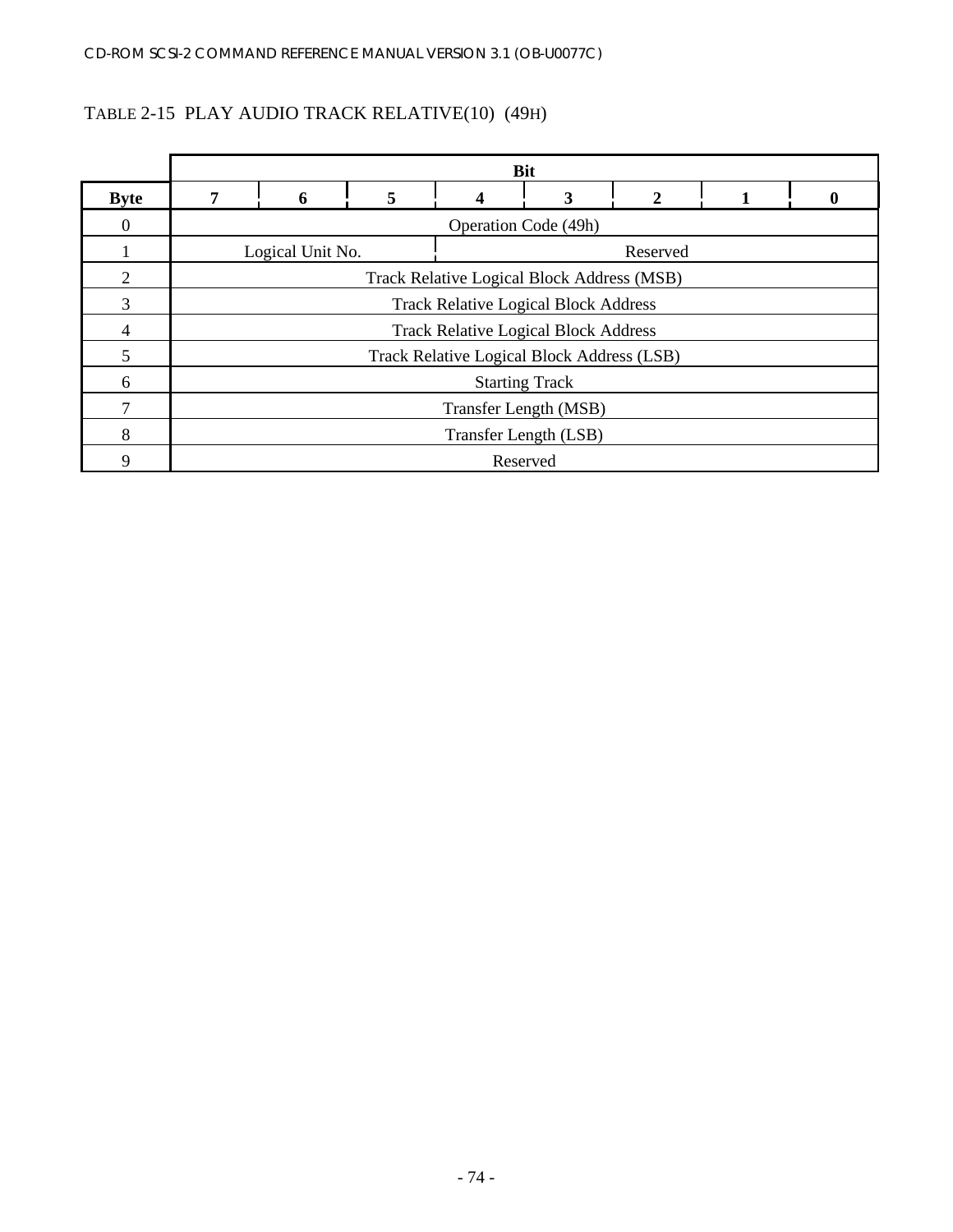## **2.15 Play Audio Track Relative(10) (49h)**

**Operation Code** is (49h).

## **TRLBA**

The Track Relative Logical Block Address field specifies the two's complement starting logical block address relative to the beginning of the first sector on the track with an index value of one. Negative values indicate a starting location within the audio pause area at the beginning of the requested track.

## **Starting Track**

Specifies the track number of the starting audio track.

## **Transfer Length**

The Transfer Length Field specifies the number of contiguous logical blocks that shall be output as audio data. A length of zero indicates that no audio playback operation shall occur. This condition is not an error. Any other value indicates the number of logical blocks that shall be output.

The PLAY AUDIO TRACK RELATIVE(10) command requests that the drive begin an audio playback operation. The starting address is specified as a track relative logical block address within the specified starting track. The command function (Immed and SOTC bits) and the output of audio signals shall be as specified by the settings of the mode parameters.

If the logical block length is not equal to the sector size the drive will adjust the starting logical block address and the transfer length. The drive will start the audio play operation with the beginning of a sector whenever the starting logical address falls within that sector (MSF unit). If the requested transfer length causes the end of an audio play operation to fall within a sector the drive will continue the play operation through the end of that sector.

If the starting address is not found, or if the address is not within an audio track, or if a not ready condition exists, the command is terminated with Check Condition status.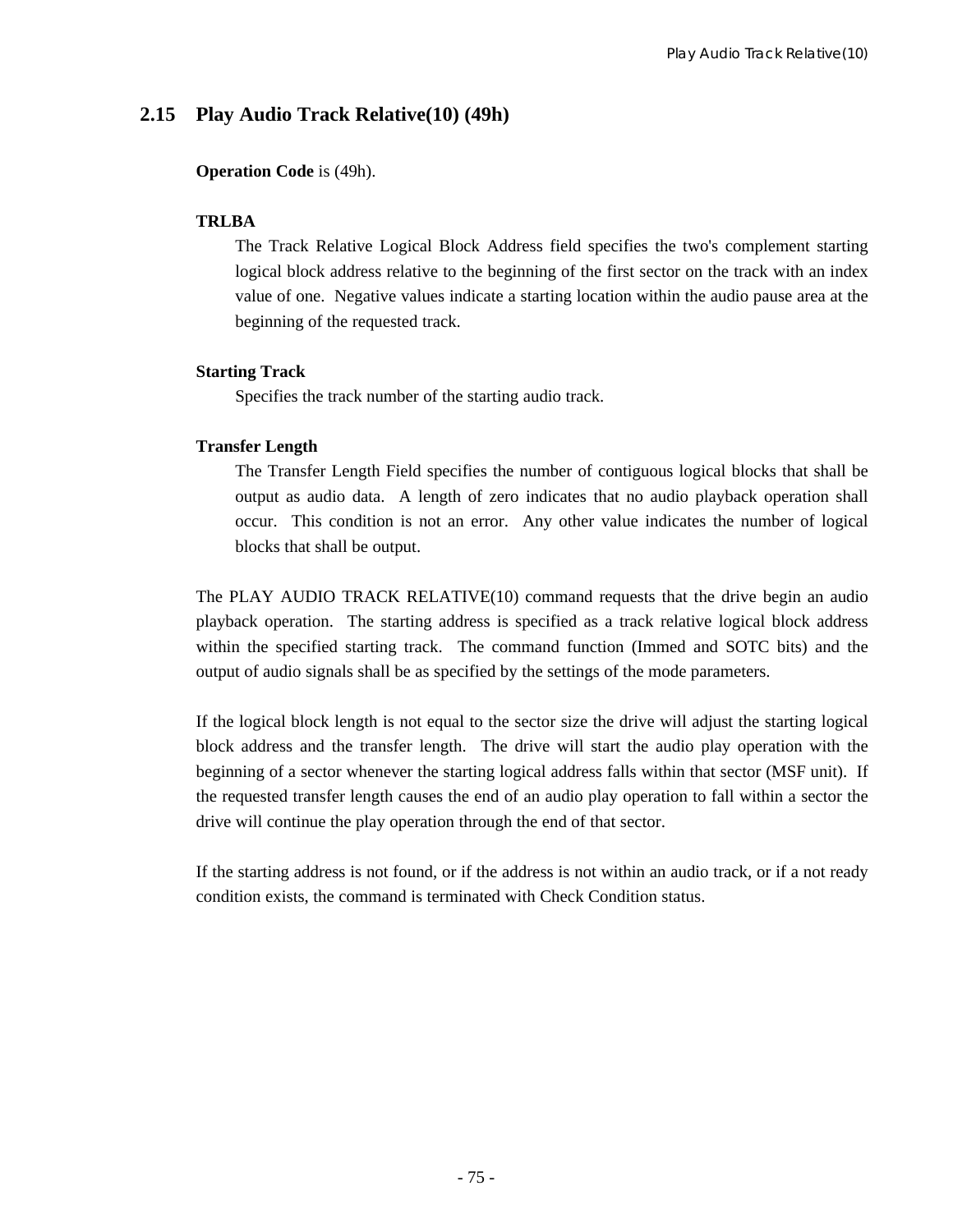|                |   |                                             |   | <b>Bit</b>                   |   |                |  |          |  |  |  |
|----------------|---|---------------------------------------------|---|------------------------------|---|----------------|--|----------|--|--|--|
| <b>Byte</b>    | 7 | 6                                           | 5 |                              | 3 | $\overline{2}$ |  | $\bf{0}$ |  |  |  |
| $\Omega$       |   |                                             |   | <b>Operation Code(A9h)</b>   |   |                |  |          |  |  |  |
|                |   | Logical Unit No.<br>Reserved                |   |                              |   |                |  |          |  |  |  |
| $\overline{2}$ |   | Track Relative Logical Block Address (MSB)  |   |                              |   |                |  |          |  |  |  |
| 3              |   | <b>Track Relative Logical Block Address</b> |   |                              |   |                |  |          |  |  |  |
| 4              |   | <b>Track Relative Logical Block Address</b> |   |                              |   |                |  |          |  |  |  |
| 5              |   | Track Relative Logical Block Address (LSB)  |   |                              |   |                |  |          |  |  |  |
| 6              |   |                                             |   | <b>Transfer Length (MSB)</b> |   |                |  |          |  |  |  |
| 7              |   |                                             |   | <b>Transfer Length</b>       |   |                |  |          |  |  |  |
| 8              |   | <b>Transfer Length</b>                      |   |                              |   |                |  |          |  |  |  |
| 9              |   | Transfer Length (LSB)                       |   |                              |   |                |  |          |  |  |  |
| 10             |   |                                             |   | <b>Starting Track</b>        |   |                |  |          |  |  |  |
| 11             |   |                                             |   | Reserved                     |   |                |  |          |  |  |  |

# TABLE 2-16 PLAY AUDIO TRACK RELATIVE(12) (A9H)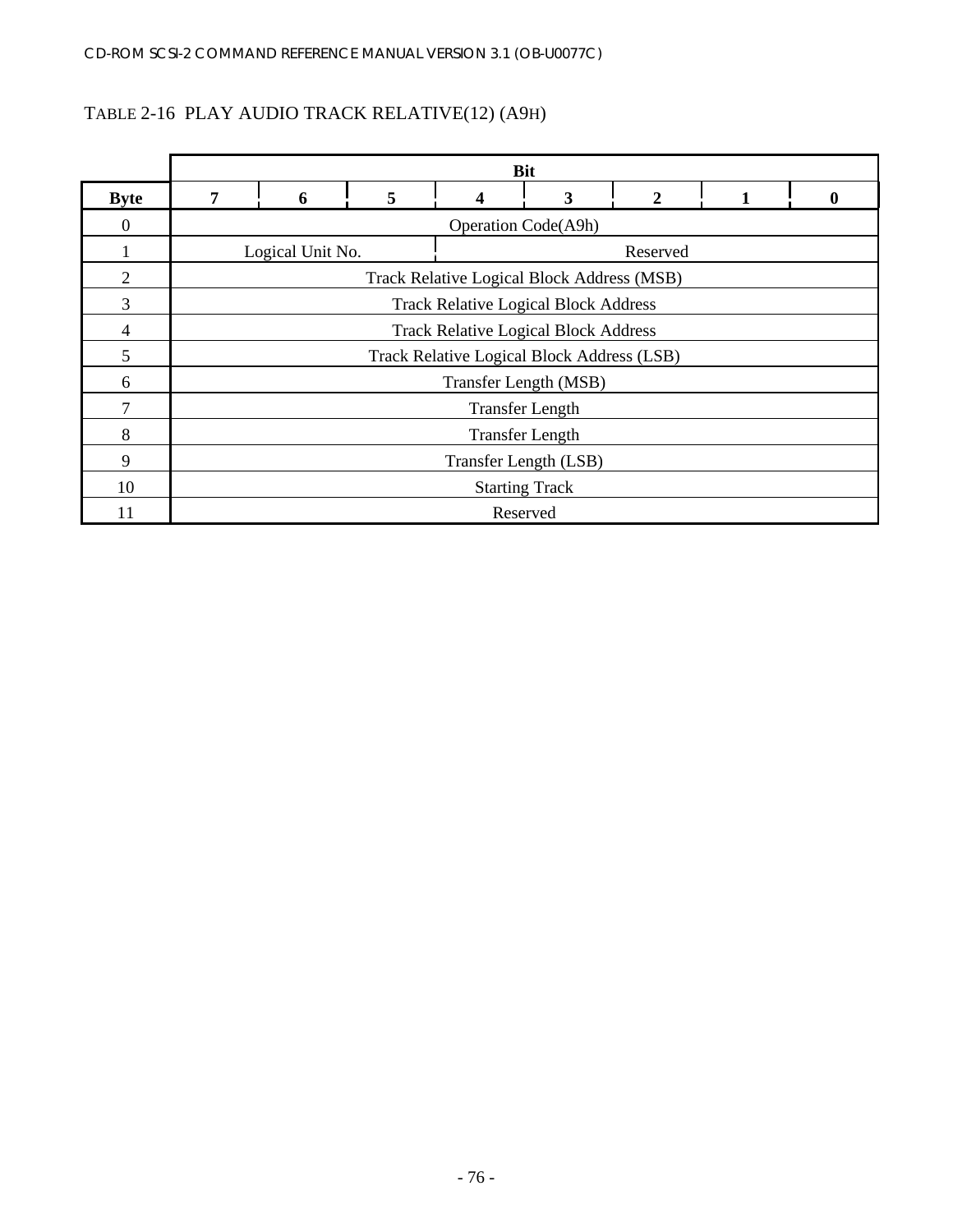## **2.16 Play Audio Track Relative(12) (A9h)**

**Operation Code** is (A9h).

The PLAY AUDIO TRACK RELATIVE(12) command requests that the device begin an audio playback operation. The command function (Immed and SOTC bits) and the output of audio signals shall be as specified by the settings of the mode parameters. See the PLAY AUDIO TRACK RELATIVE(10) command for a description of the fields in this command.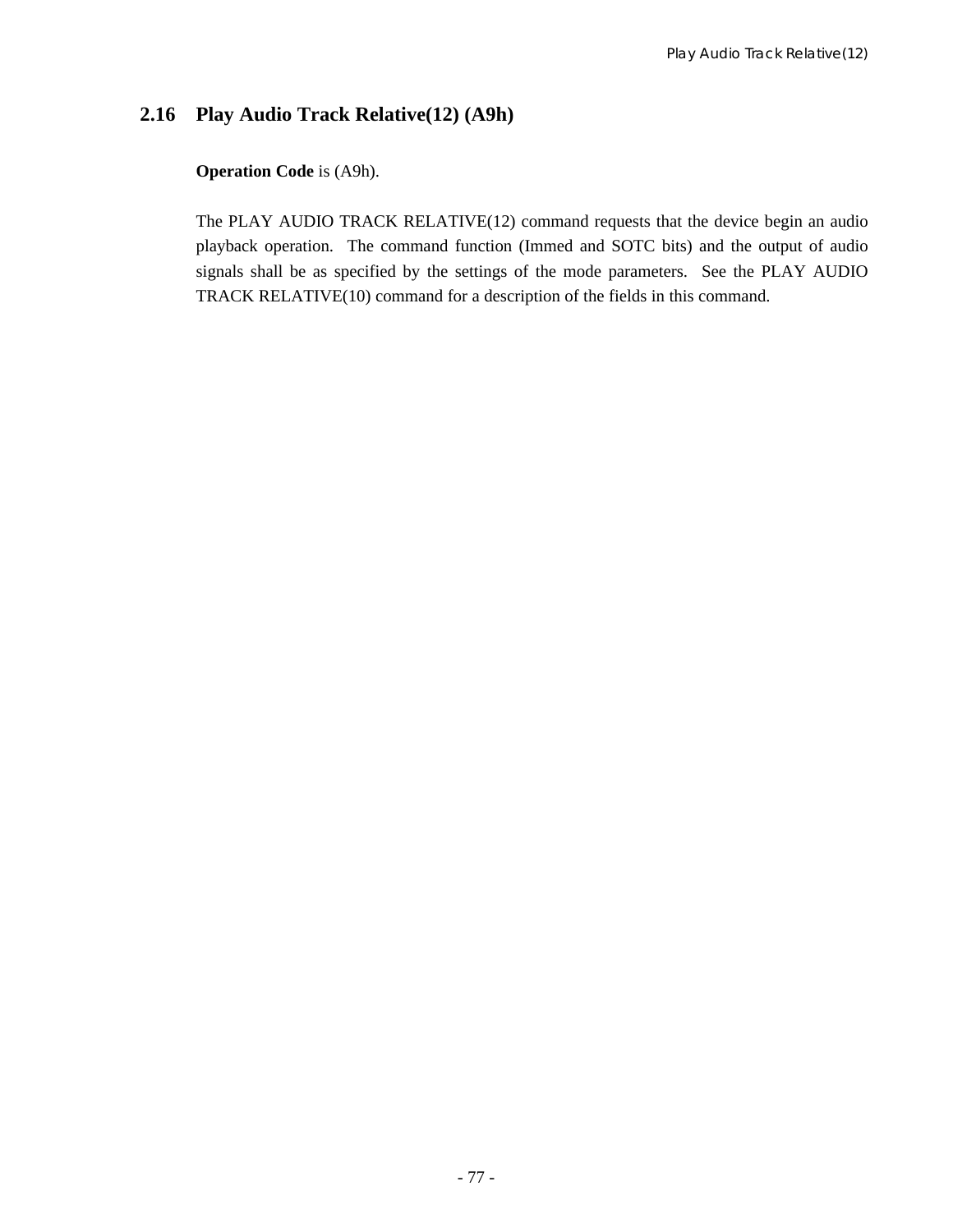# TABLE 2-17 PREVENT/ALLOW MEDIA REMOVAL (1EH)

|             |   |                              |  | <b>Bit</b>           |  |  |  |  |  |  |
|-------------|---|------------------------------|--|----------------------|--|--|--|--|--|--|
| <b>Byte</b> | − |                              |  |                      |  |  |  |  |  |  |
|             |   |                              |  | Operation Code (1Eh) |  |  |  |  |  |  |
|             |   | Logical Unit No.<br>Reserved |  |                      |  |  |  |  |  |  |
| 2           |   | Reserved                     |  |                      |  |  |  |  |  |  |
| 3           |   | Reserved                     |  |                      |  |  |  |  |  |  |
| 4           |   | Reserved<br>Prev             |  |                      |  |  |  |  |  |  |
|             |   |                              |  | Reserved             |  |  |  |  |  |  |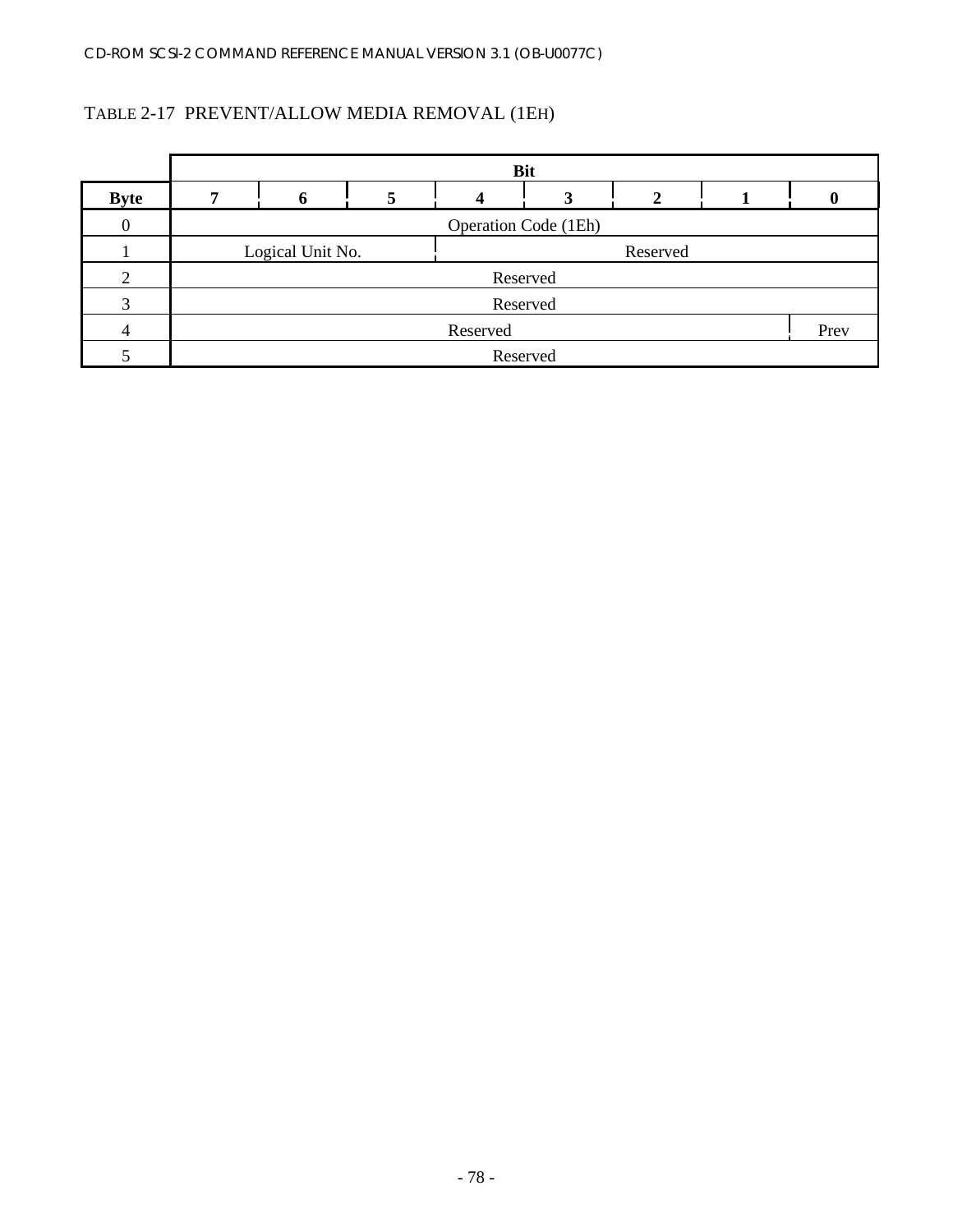# **2.17 Prevent/Allow Media Removal (1Eh)**

**Operation code** is (1Eh).

## **Prev (Prevent bit)**

When this bit is set to 1, EJECT DISK commands (C0h) and the Eject Button on the drive are ignored. When it is 0, media removal is allowed.

This command is used to prevent or allow media removal from the drive. If an EJECT DISK command is received when media removal is prevented, a Check Condition is returned with the sense key "Illegal request" and the extended sense code of 80h (Medium Change Prohibited).

The prevented condition is released when a BUS DEVICE RESET message is received or a hardware reset occurs.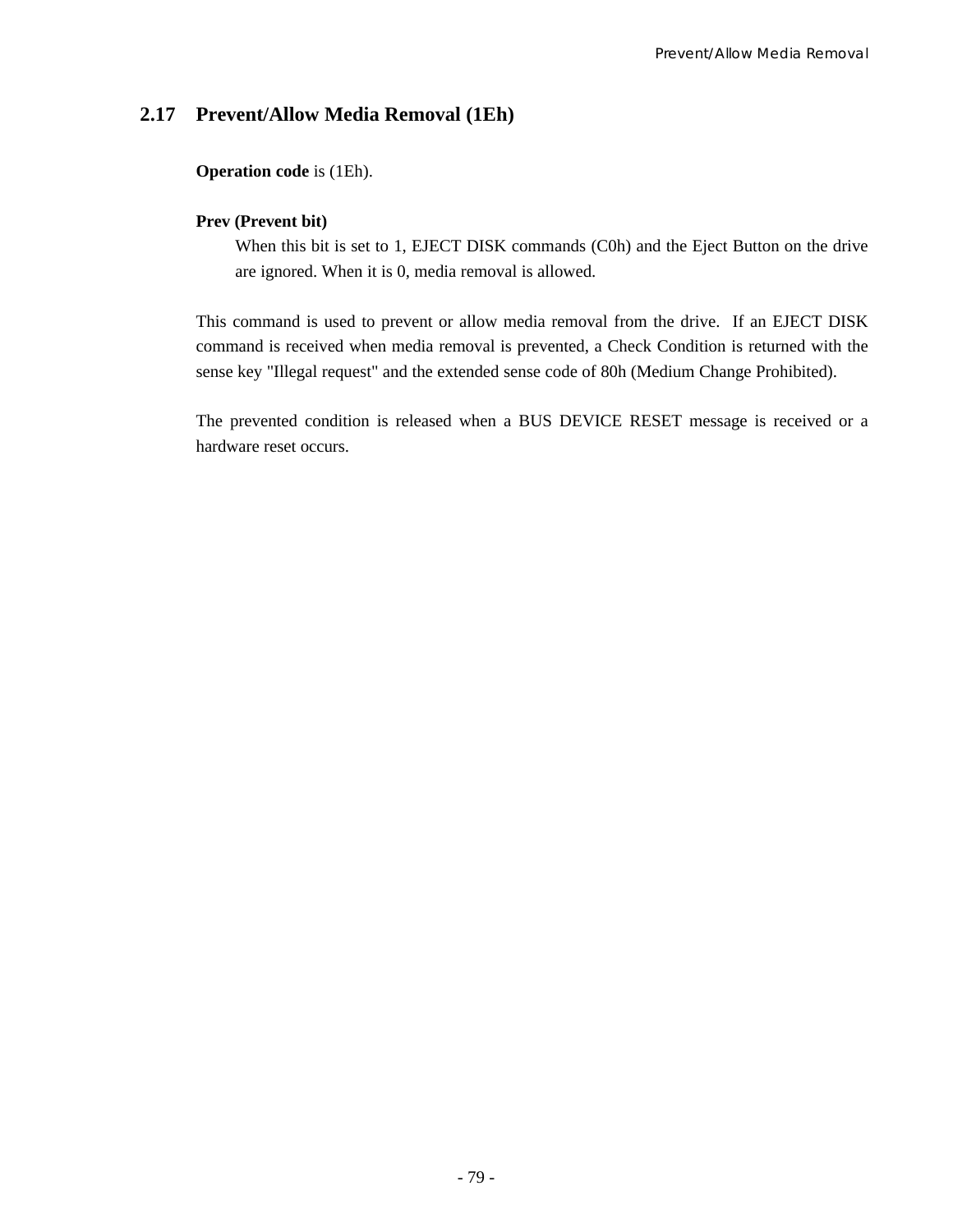# TABLE 2-18 READ(6) (08H)

|             |                                                 |  |  | <b>Bit</b> |  |  |  |  |  |  |
|-------------|-------------------------------------------------|--|--|------------|--|--|--|--|--|--|
| <b>Byte</b> |                                                 |  |  |            |  |  |  |  |  |  |
| $\theta$    | Operation Code (08h)                            |  |  |            |  |  |  |  |  |  |
|             | Logical block address (MSB)<br>Logical Unit No. |  |  |            |  |  |  |  |  |  |
| 2           | Logical block address                           |  |  |            |  |  |  |  |  |  |
|             | Logical block address (LSB)                     |  |  |            |  |  |  |  |  |  |
| 4           | <b>Transfer Length</b>                          |  |  |            |  |  |  |  |  |  |
|             |                                                 |  |  | Reserved   |  |  |  |  |  |  |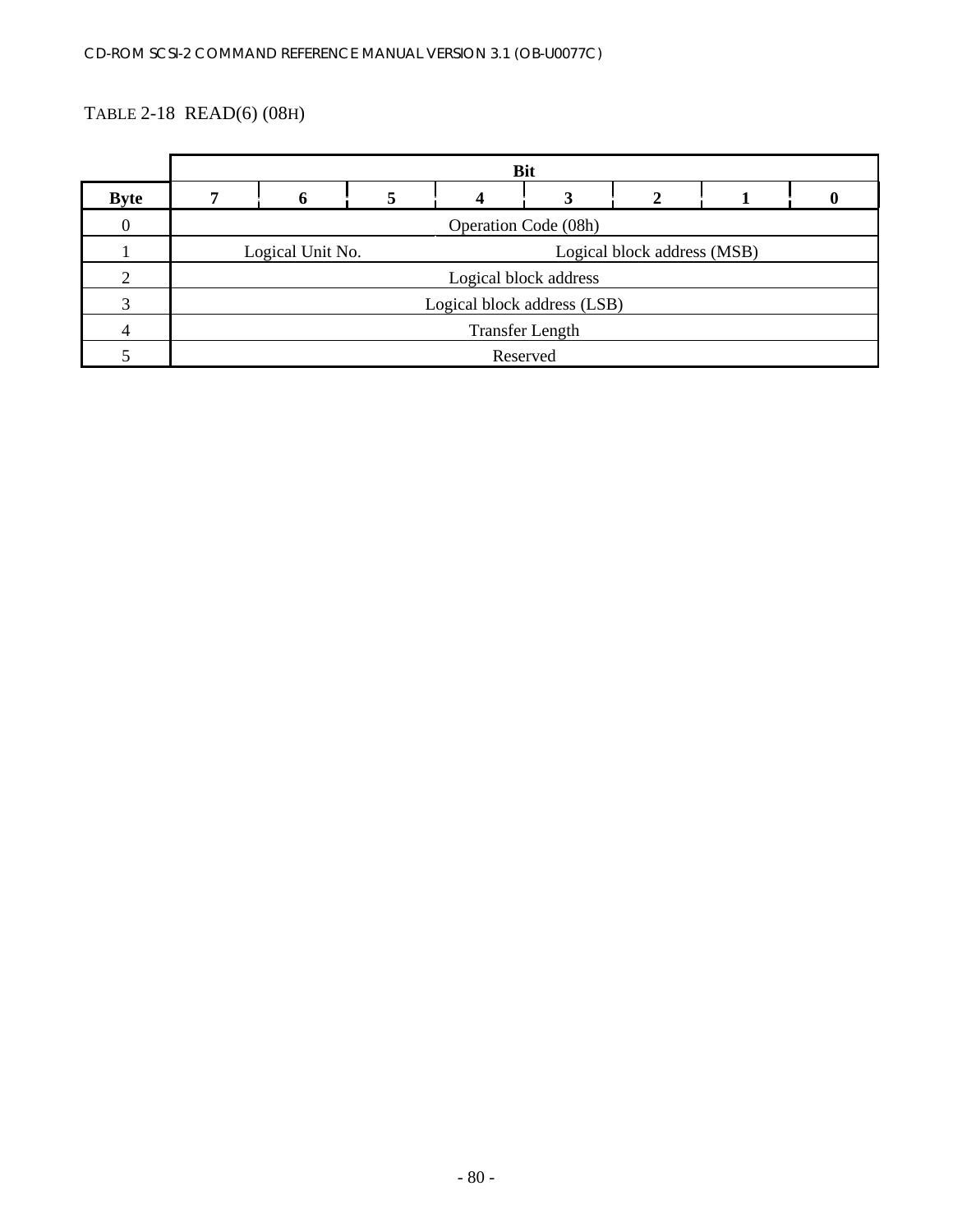## **2.18 Read(6) (08h)**

### **Operation Code** is (08h).

This six-byte READ command only allows reads of up to 255 blocks.

The logical blocks will have the length set by MODE SELECT or the power-on default. For longer reads, use the ten-byte READ(10) command.

After a read operation, the drive holds the head at the last read track until an inactivity time-out occurs.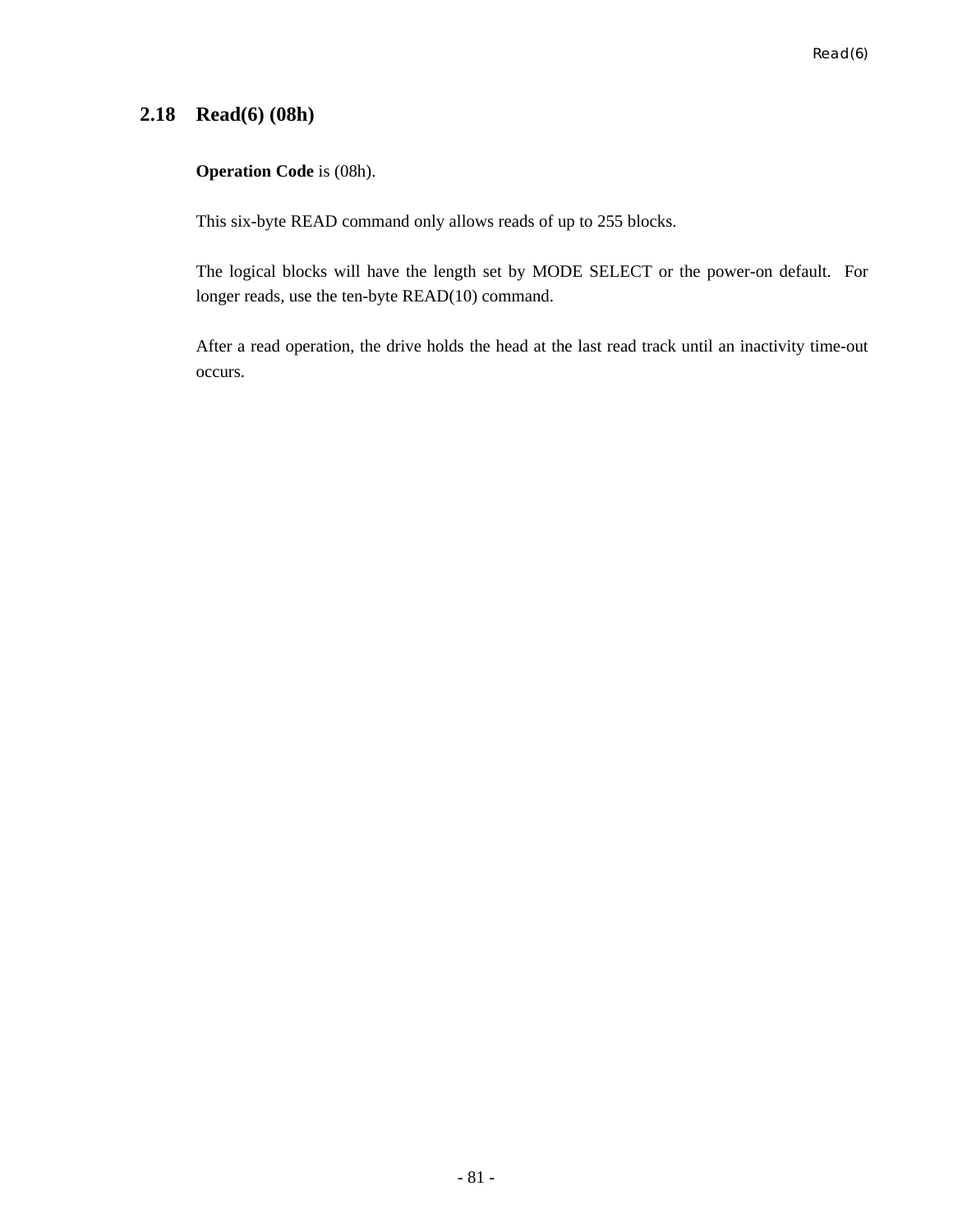# TABLE 2-19 READ(10)

|                |   | <b>Bit</b>                 |   |                             |                      |          |  |   |  |  |  |
|----------------|---|----------------------------|---|-----------------------------|----------------------|----------|--|---|--|--|--|
| <b>Byte</b>    | 7 | 6                          | 5 | 4                           | 3                    | 2        |  | 0 |  |  |  |
| $\Omega$       |   |                            |   |                             | Operation Code (28h) |          |  |   |  |  |  |
|                |   | Logical Unit No.           |   |                             |                      | Reserved |  |   |  |  |  |
| $\overline{2}$ |   |                            |   | Logical block address (MSB) |                      |          |  |   |  |  |  |
| 3              |   | Logical block address      |   |                             |                      |          |  |   |  |  |  |
| $\overline{4}$ |   |                            |   | Logical block address       |                      |          |  |   |  |  |  |
| 5              |   |                            |   | Logical block address (LSB) |                      |          |  |   |  |  |  |
| 6              |   |                            |   | Reserved                    |                      |          |  |   |  |  |  |
| $\overline{7}$ |   | Logical block length (MSB) |   |                             |                      |          |  |   |  |  |  |
| 8              |   | Logical block length (LSB) |   |                             |                      |          |  |   |  |  |  |
| 9              |   |                            |   |                             | Reserved             |          |  |   |  |  |  |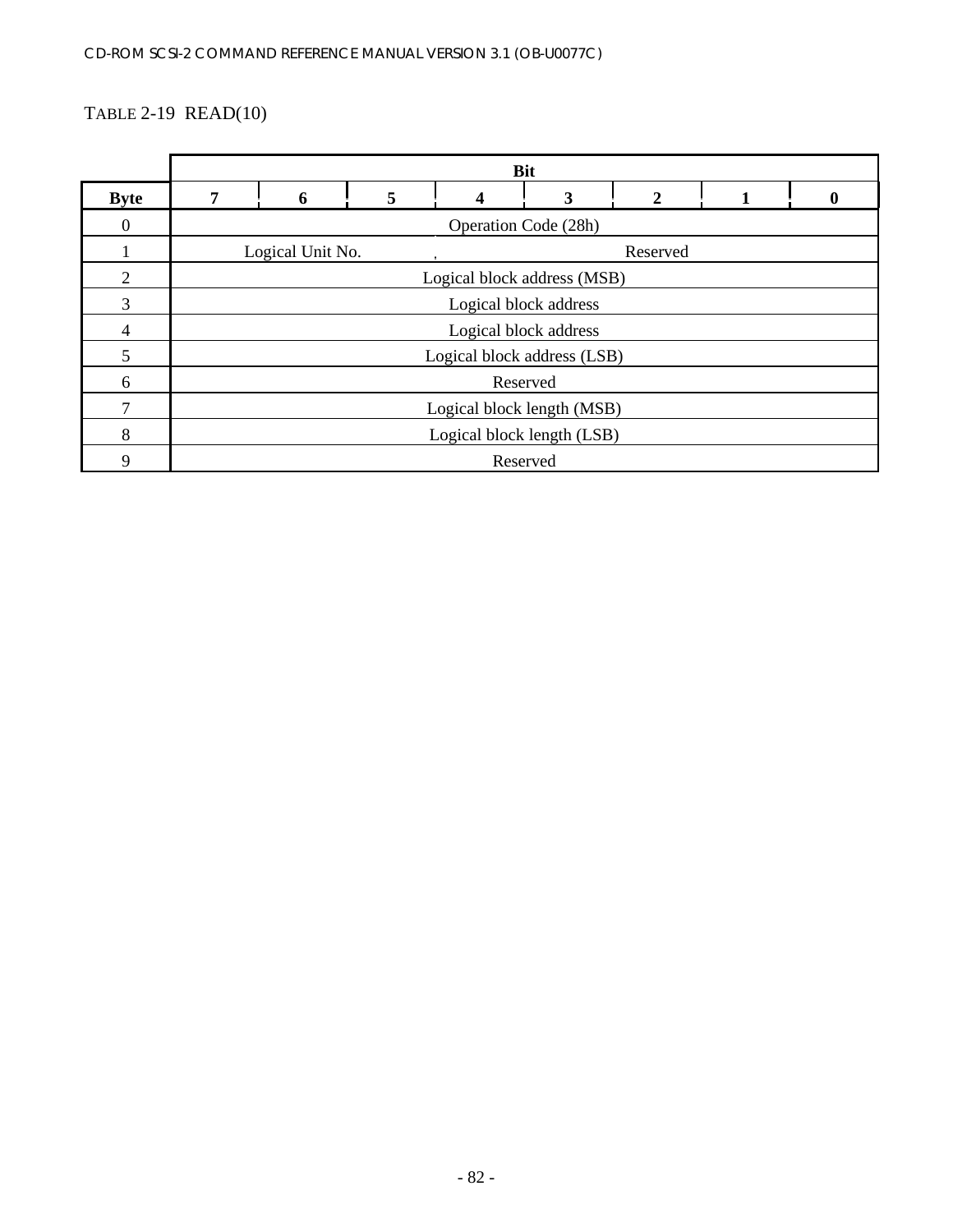# **2.19 Read(10)**

**Operation code** is (28h).

This ten byte READ command allows reads of up to 64K blocks. The logical blocks will have the length set by MODE SELECT or the power-on default.

After a read operation, the drive holds the head at the last read track until an inactivity time-out occurs.

NOTE: The **DPO**, **FUA** and **RelAdr** bits (not shown) in byte 1 are not supported, and must be set to 0.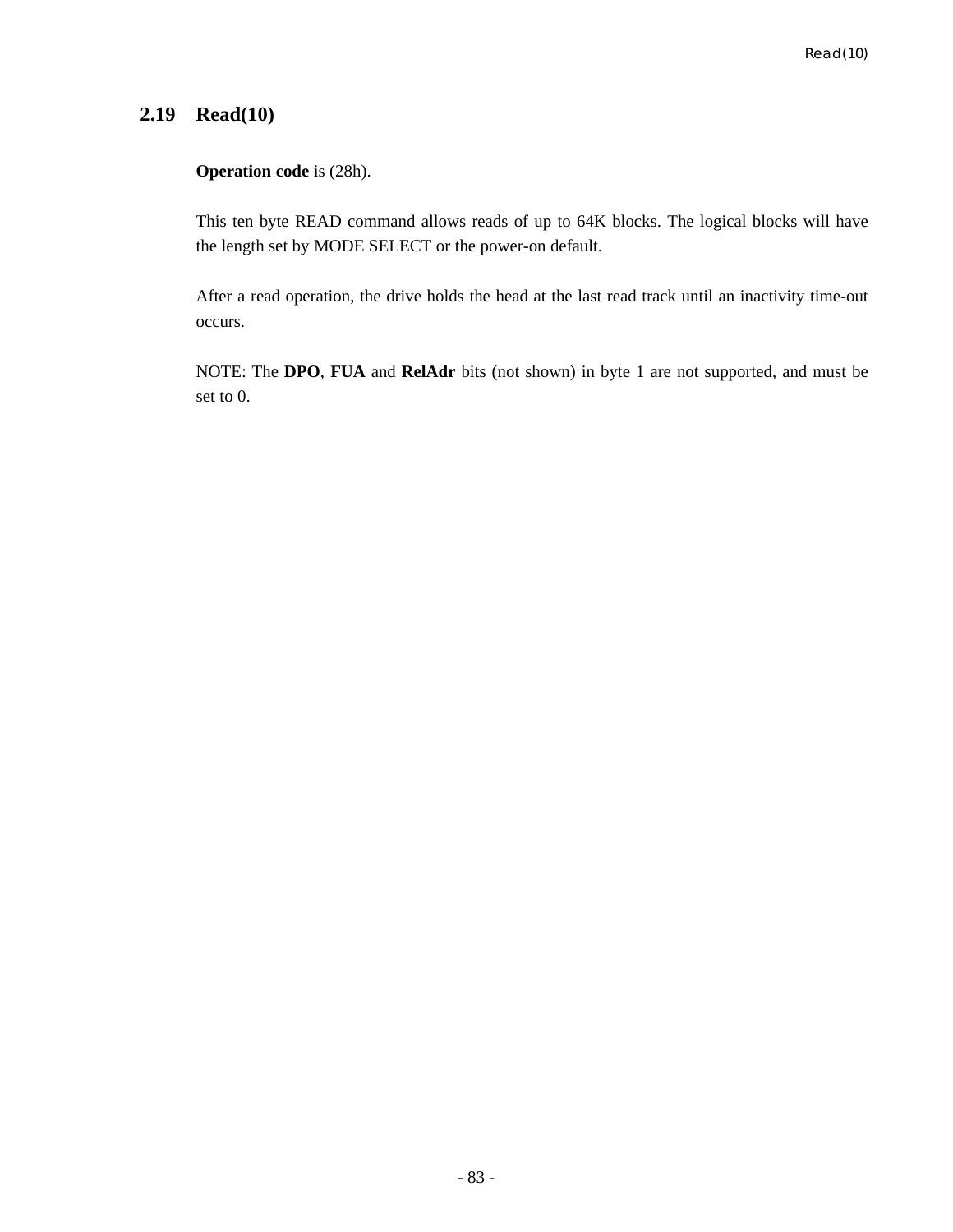# TABLE 2-20 READ BUFFER (3CH)

|                |   | <b>Bit</b>              |   |  |                         |   |  |      |  |  |  |  |
|----------------|---|-------------------------|---|--|-------------------------|---|--|------|--|--|--|--|
| <b>Byte</b>    | 7 | 6                       | 5 |  | 3                       | 2 |  |      |  |  |  |  |
| 0              |   | Operation Code (3Ch)    |   |  |                         |   |  |      |  |  |  |  |
|                |   | Logical Unit No.        |   |  | Reserved                |   |  | Mode |  |  |  |  |
| $\overline{2}$ |   | Buffer $ID: (00h)$      |   |  |                         |   |  |      |  |  |  |  |
| 3              |   | Buffer offset (MSB)     |   |  |                         |   |  |      |  |  |  |  |
| 4              |   |                         |   |  | Buffer offset           |   |  |      |  |  |  |  |
| 5              |   |                         |   |  | Buffer offset (LSB)     |   |  |      |  |  |  |  |
| 6              |   |                         |   |  | Allocation length (MSB) |   |  |      |  |  |  |  |
| 7              |   | Allocation length       |   |  |                         |   |  |      |  |  |  |  |
| 8              |   | Allocation length (LSB) |   |  |                         |   |  |      |  |  |  |  |
| 9              |   |                         |   |  | Control/Reserved        |   |  |      |  |  |  |  |

## TABLE 2-20A READ BUFFER HEADER

|             | <b>Bit</b> |                  |  |                        |  |  |  |  |  |  |  |  |
|-------------|------------|------------------|--|------------------------|--|--|--|--|--|--|--|--|
| <b>Byte</b> |            |                  |  |                        |  |  |  |  |  |  |  |  |
|             |            | Reserved         |  |                        |  |  |  |  |  |  |  |  |
|             |            |                  |  | Effective length (MSB) |  |  |  |  |  |  |  |  |
|             |            | Effective length |  |                        |  |  |  |  |  |  |  |  |
|             |            |                  |  | Effective length (LSB) |  |  |  |  |  |  |  |  |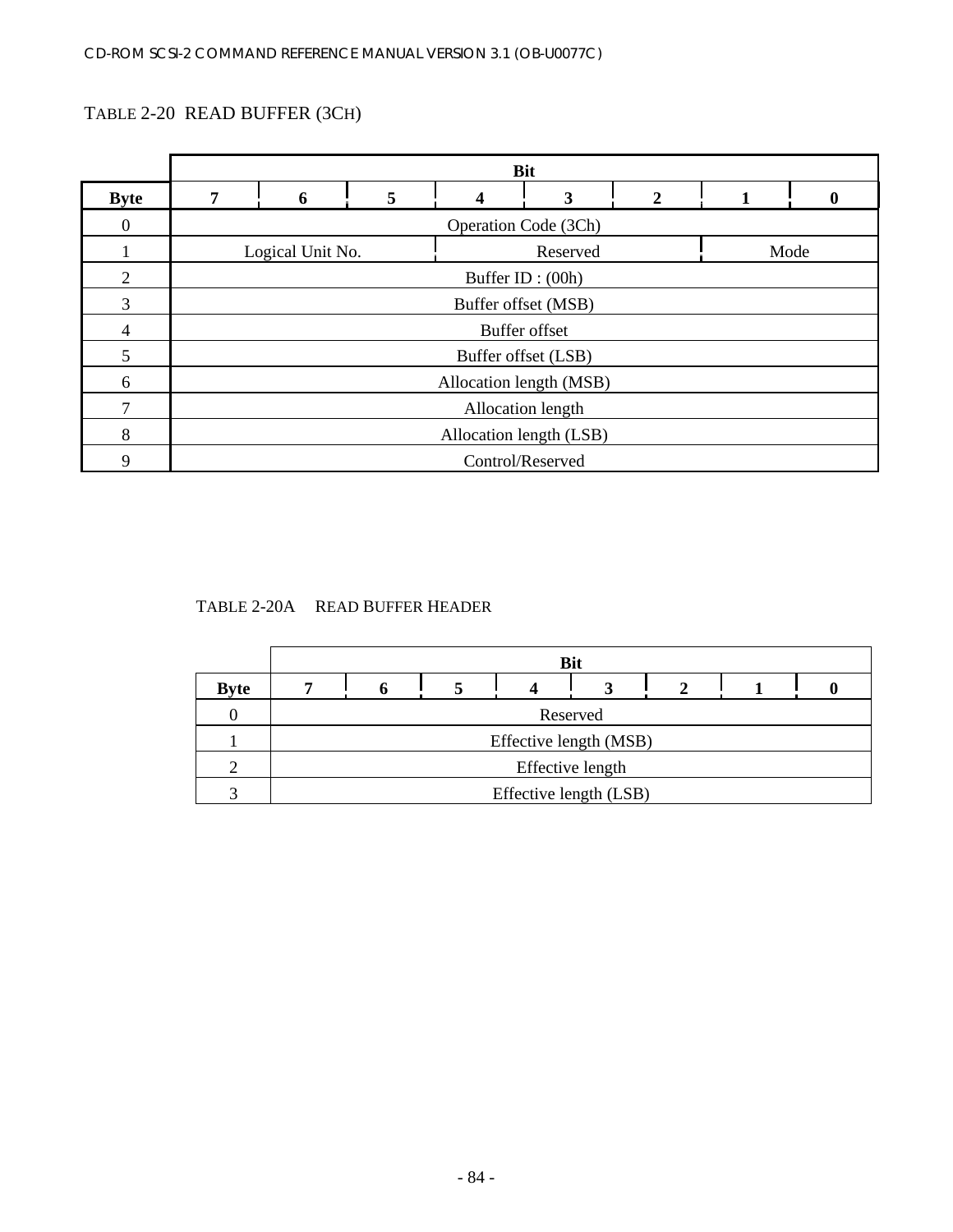## **2.20 Read Buffer (3Ch)**

**Operation Code** is (3Ch).

**Mode** specifies meaning of the Buffer Offset field.

**Buffer ID** is not supported. This byte is always 00h.

#### **Buffer Offset**

The byte offset in the buffer at which the read shall begin. This must be between 0 and 15.

**Allocation Length** must include 4 byte header.

This command is used with the WRITE BUFFER command to test the reliability of the drive command buffer memory and of the SCSI bus. This command does not cause a disc access. The drive terminates the DATA IN phase when it has transferred the header and data specified in **Allocation Length**, or the header and the remainder of the buffer.

| Mode field      | Definition                                                   |
|-----------------|--------------------------------------------------------------|
| 00 <sub>b</sub> | The header, data, and buffer offset are 0s.                  |
| 01 <sub>b</sub> | The buffer offset indicates the offset from the start of the |
|                 | buffer at which the data are to be read.                     |
| 10 <sub>b</sub> | Reserved                                                     |
| 11 <sub>b</sub> | Reserved                                                     |

The 4-byte header and the following data are transferred to the initiator in the DATA IN phase. If **Allocation Length** is 0, neither the header nor data are transferred.

The header is defined as follows:

#### **- Effective Length**

The number of bytes of valid data in the buffer.

The effective length does not depend on the actual number of data written by a WRITE BUFFER command. The sum of the buffer offset plus the effective data length is always 16. The number of data to be transferred following the header is the smaller one, either the allocated length minus 4 bytes, or the effective length.

When the drive cannot accept the specified buffer offset, a Check Condition is returned with the sense key "ILLEGAL REQUEST." If **Buffer Offset** is not 0 when **Mode** is set to 00h, Check Condition is returned.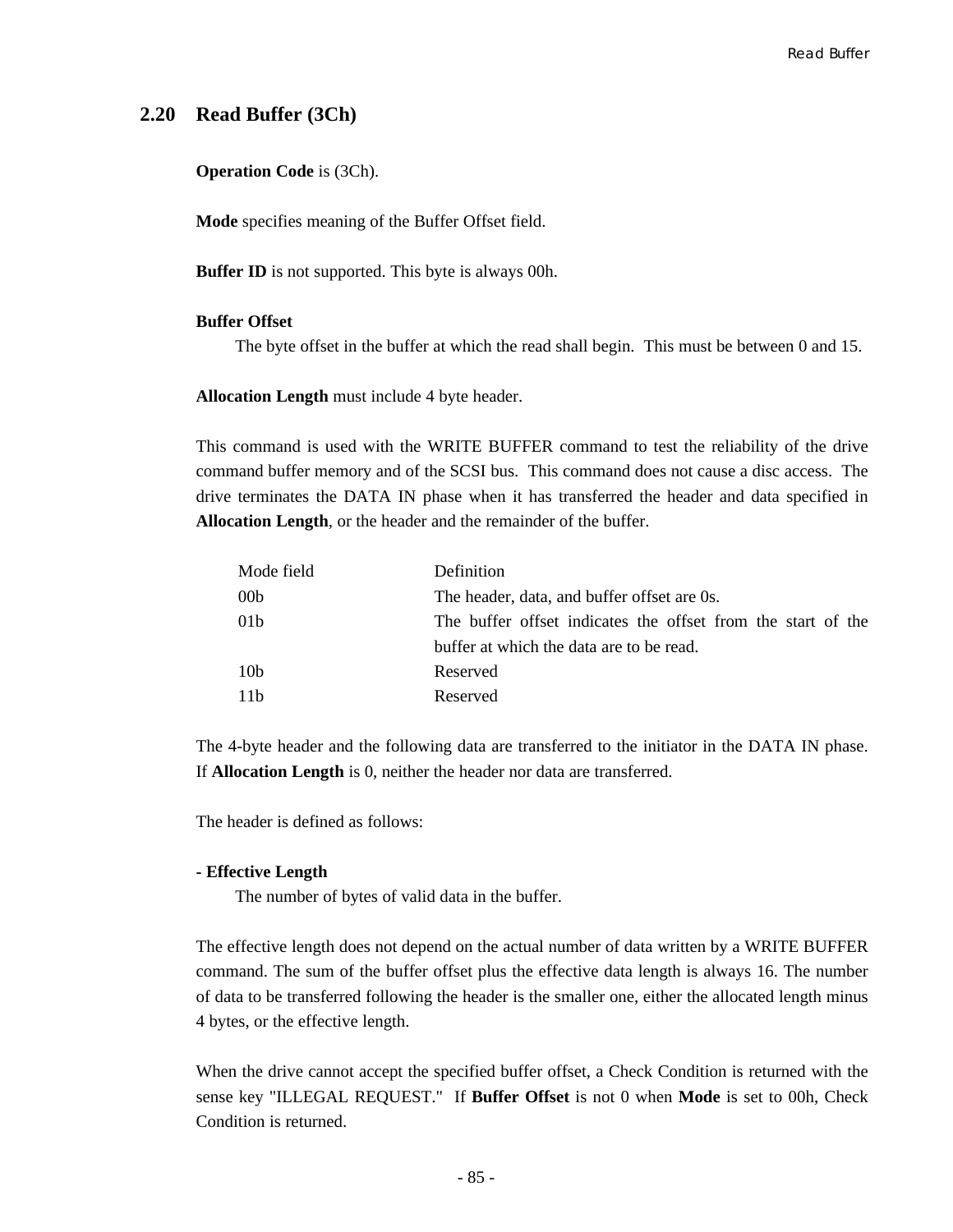# TABLE 2-21 READ CD-ROM CAPACITY (25H)

|                |   | <b>Bit</b>                        |   |                                   |                      |                |           |                  |  |  |  |
|----------------|---|-----------------------------------|---|-----------------------------------|----------------------|----------------|-----------|------------------|--|--|--|
| <b>Byte</b>    | 7 | 6                                 | 5 | 4                                 | 3                    | $\overline{2}$ | 1         | $\boldsymbol{0}$ |  |  |  |
| 0              |   |                                   |   |                                   | Operation Code (25h) |                |           |                  |  |  |  |
|                |   | Logical Unit No.                  |   |                                   | Reserved             |                | RelAdr(0) |                  |  |  |  |
| $\overline{2}$ |   | Logical block address (MSB) (00h) |   |                                   |                      |                |           |                  |  |  |  |
| 3              |   | Logical block address (00h)       |   |                                   |                      |                |           |                  |  |  |  |
| $\overline{4}$ |   |                                   |   | Logical block address (00h)       |                      |                |           |                  |  |  |  |
| 5              |   |                                   |   | Logical block address (LSB) (00h) |                      |                |           |                  |  |  |  |
| 6              |   |                                   |   |                                   | Reserved             |                |           |                  |  |  |  |
|                |   | Reserved                          |   |                                   |                      |                |           |                  |  |  |  |
| 8              |   | PMI(0)<br>Reserved                |   |                                   |                      |                |           |                  |  |  |  |
| 9              |   |                                   |   |                                   | Reserved             |                |           |                  |  |  |  |

TABLE 2-21A READ CAPACITY DATA

|             |   | <b>Bit</b>                  |  |                             |  |  |  |  |  |  |  |  |
|-------------|---|-----------------------------|--|-----------------------------|--|--|--|--|--|--|--|--|
| <b>Byte</b> | 7 | 3<br>5<br>2<br>6            |  |                             |  |  |  |  |  |  |  |  |
| $\theta$    |   | Logical block address (MSB) |  |                             |  |  |  |  |  |  |  |  |
|             |   |                             |  | Logical block address       |  |  |  |  |  |  |  |  |
| 2           |   | Logical block address       |  |                             |  |  |  |  |  |  |  |  |
| 3           |   |                             |  | Logical block address (LSB) |  |  |  |  |  |  |  |  |
| 4           |   |                             |  | Logical block length (MSB)  |  |  |  |  |  |  |  |  |
| 5           |   | Logical block length        |  |                             |  |  |  |  |  |  |  |  |
| 6           |   | Logical block length        |  |                             |  |  |  |  |  |  |  |  |
|             |   |                             |  | Logical block length (LSB)  |  |  |  |  |  |  |  |  |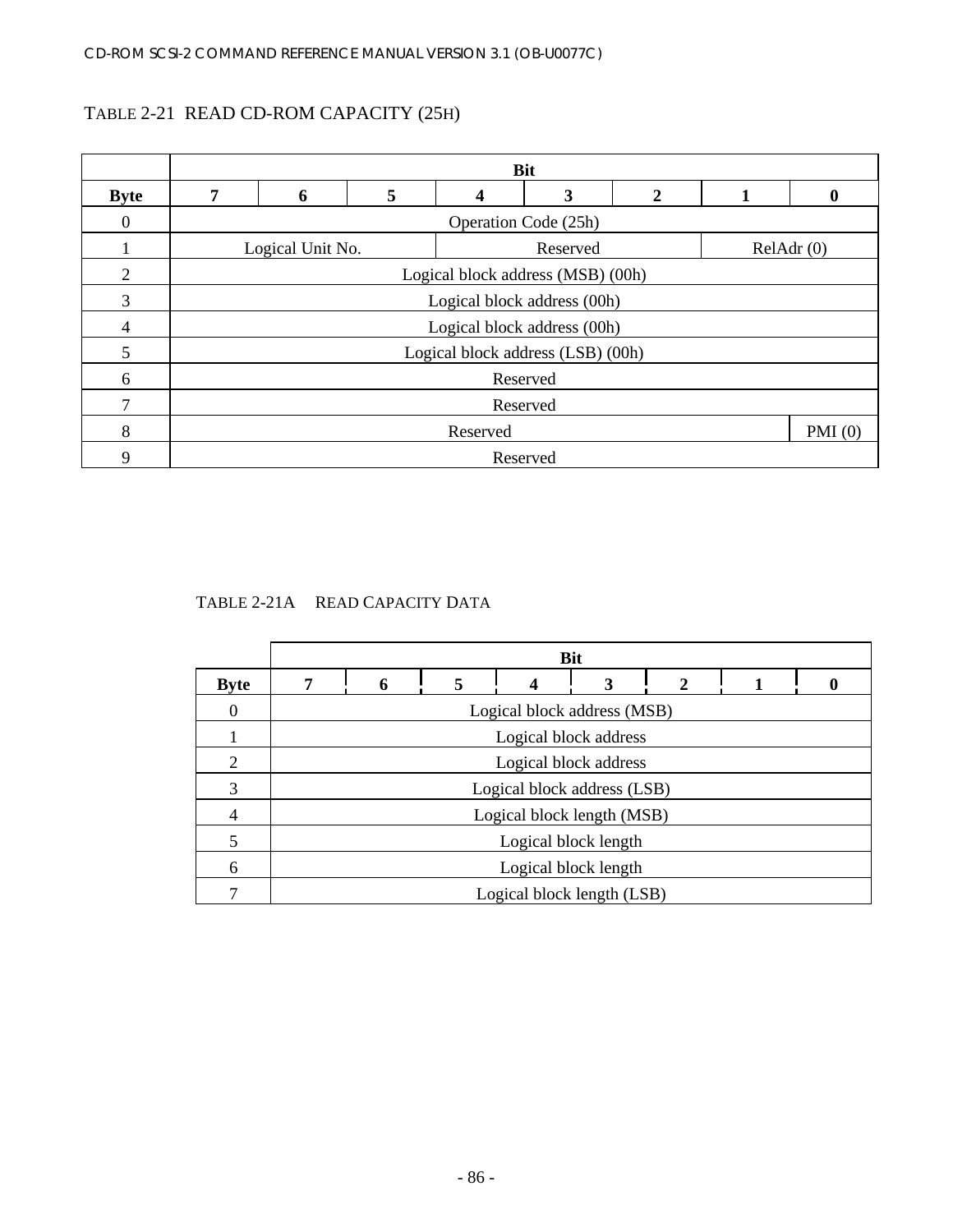## **2.21 Read CD-ROM Capacity (25h)**

**Operation code** is (25h).

This command requests the drive to return physical parameters of the CD-ROM disc currently loaded. The **Logical Block Address**, **RelAdr** (Byte 1, bit 0), and **PMI** (Byte 8, bit 0) parameters are not supported and must be set to 0.

The drive sends the initiator the 8-byte data as shown in Table 2-3 in the data transfer phase.

**Logical block address** is the last logical block address on the disc.

**Logical block length** is the size of logical blocks in bytes.

The value of **Logical Block Length** returned depends on the block length set with a MODE SELECT command. The default value of the block length is 2048 bytes. The CD-ROM drives allow values of 2048 or 512 bytes to be set with an external switch on the drive.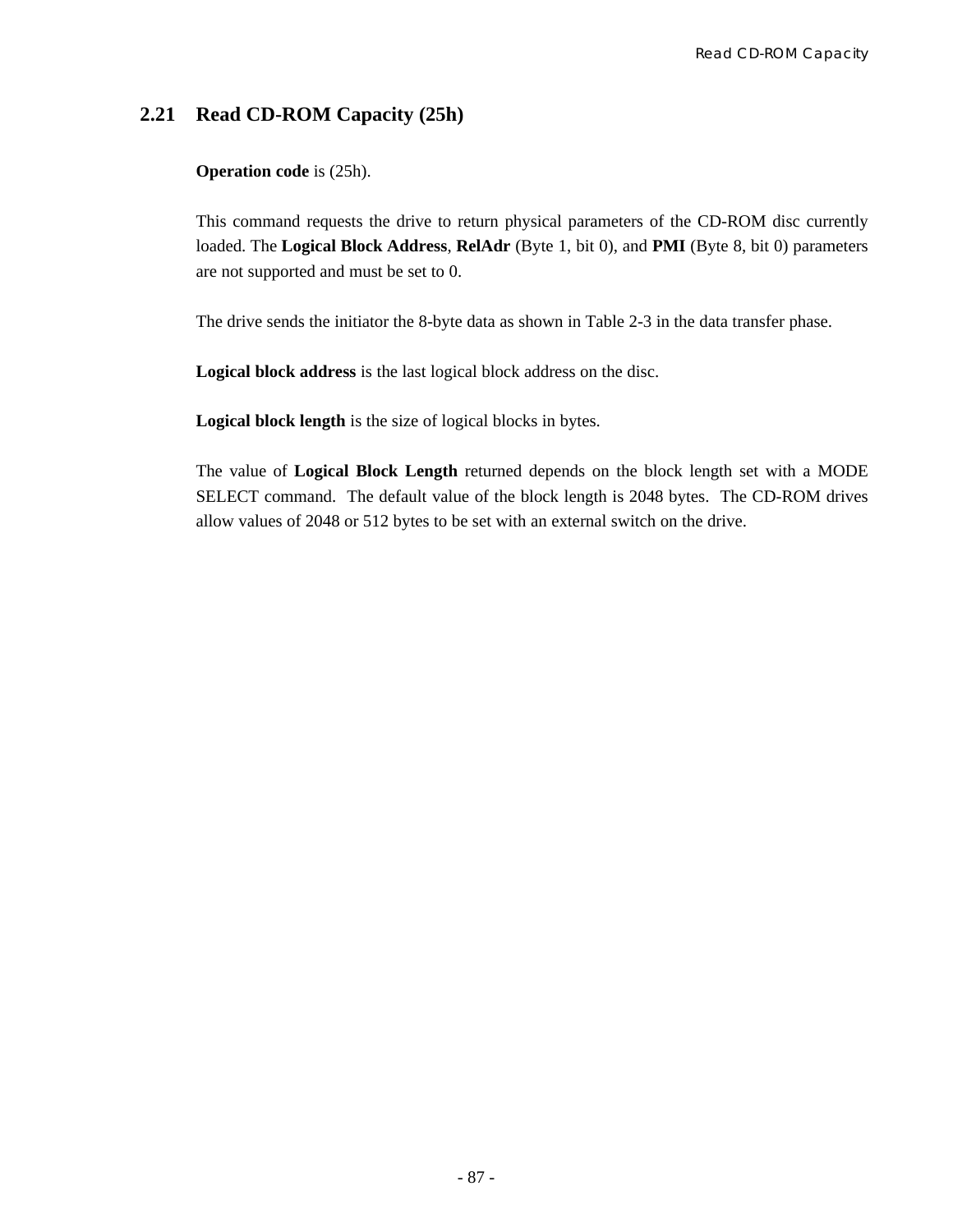# TABLE 2-22 READ CD (BEH)

|                  |             |                                                    |                |   | <b>Bit</b>                            |              |               |             |  |  |
|------------------|-------------|----------------------------------------------------|----------------|---|---------------------------------------|--------------|---------------|-------------|--|--|
| <b>Byte</b>      | 7           | 6                                                  | 5              | 4 | 3                                     | $\mathbf{2}$ |               | $\mathbf 0$ |  |  |
| $\boldsymbol{0}$ |             | <b>Operation Code (BEh)</b>                        |                |   |                                       |              |               |             |  |  |
|                  |             | Reserved                                           |                |   | <b>Expected Sector Type</b>           |              |               | Reserved    |  |  |
| $\overline{2}$   |             |                                                    |                |   | (MSB)                                 |              |               |             |  |  |
| 3                |             |                                                    |                |   | <b>Starting Logical Block Address</b> |              |               |             |  |  |
| $\overline{4}$   |             |                                                    |                |   |                                       |              |               |             |  |  |
| 5                |             |                                                    |                |   | (LSB)                                 |              |               |             |  |  |
| 6                |             |                                                    |                |   | (MSB)                                 |              |               |             |  |  |
| 7                |             |                                                    |                |   | <b>Transfer Length in Blocks</b>      |              |               |             |  |  |
| 8                |             |                                                    |                |   | (LSB)                                 |              |               |             |  |  |
| 9                |             |                                                    |                |   | Flag Bits                             |              |               |             |  |  |
|                  | Synch Field |                                                    | Header(s) Code |   | User Data EDC&ECC                     |              | Error Flag(s) | Reserve     |  |  |
| 10               |             | <b>Sub-Channel Data Selection Bits</b><br>Reserved |                |   |                                       |              |               |             |  |  |
| 11               |             |                                                    |                |   | Reserved                              |              |               |             |  |  |

## TABLE 2-22A READ-CD, EXPECTED SECTOR TYPE FIELD DEFINITION

| Expected         | Definition    | Description                                                                                                                                                                                                                                       |
|------------------|---------------|---------------------------------------------------------------------------------------------------------------------------------------------------------------------------------------------------------------------------------------------------|
| Sector           |               |                                                                                                                                                                                                                                                   |
| Type             |               |                                                                                                                                                                                                                                                   |
| 000 <sub>b</sub> | Any Type      | Checking of the Sector Type is not performed. Device will terminate<br>command at sector where transition between CD-ROM and CD-DA occurs.                                                                                                        |
| 001 <sub>b</sub> | $CD-DA$       | Only Red Book (CD-DA) sectors allowed. Attempt to read any other format<br>results in error report.                                                                                                                                               |
| 010 <sub>b</sub> | Mode 1 Form 1 | Only Yellow Book sectors having "user" data field of 2048 bytes allowed.<br>Attempt to read any other format results in an error report.                                                                                                          |
| 011 <sub>b</sub> |               | Mode 1 Form 2   Only Yellow Book sectors having "user" data field of 2336 bytes allowed.<br>Attempt to read any other format results in an error report.                                                                                          |
| 100 <sub>b</sub> | Mode 2 Form 1 | Only Green Book sectors having "user" data field of 2048 bytes allowed.<br>Attempt to read any other format results in an error report.                                                                                                           |
| 101 <sub>b</sub> |               | Mode 2 Form 2 Only Green Book sectors having "user" data field of 2324 bytes allowed.<br>Attempt to read any other format results in an error report. Note: the spare<br>data is included in the user data making the size $2324+4 = 2328$ bytes. |
| $110b - 111b$    |               | Reserved                                                                                                                                                                                                                                          |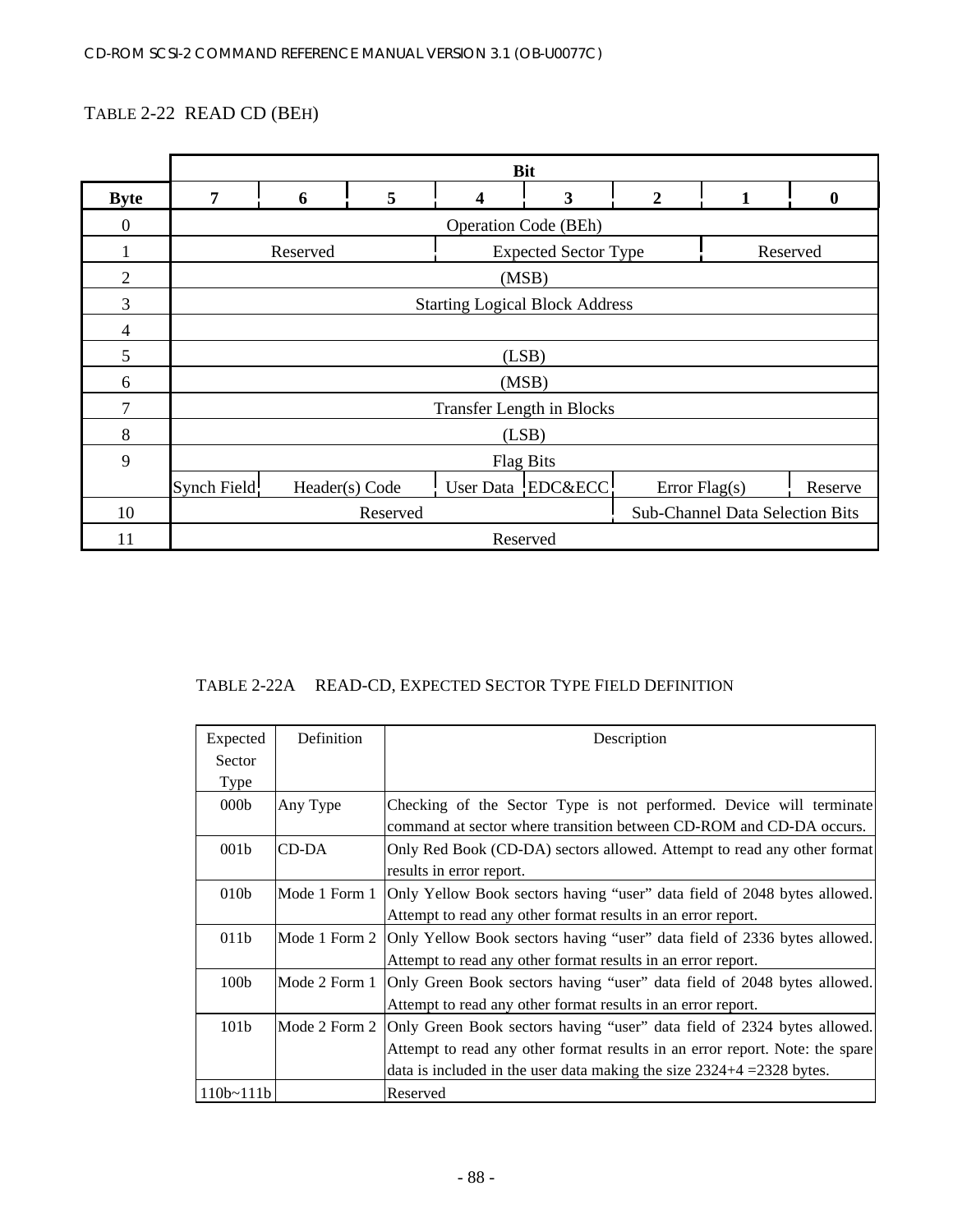## **2.22 Read CD (BEh)**

**IMPORTANT:** This command applies only to models DRM-602X, DRM-624X, DR-U124X, DR-UA124X

**Operation code** is (BEh).

The **Expected Sector Type field** is used to limit the amount of information returned to the Host. If the Requested Sector(s) do not match the specified type, the command will be terminated with a Check Condition. The Sector that does not match will not be transferred to the Host. The sense key shall be set to ILLEGAL MODE TOR THIS TRACK.

The **Synch Field Bit**, when set to one indicates that the Synch Field from the sector will be included in the data stream. Note that the data fields that are requested to be included in the data stream shall be contiguous. The Synch Field information (if selected) will be the first information in the data stream; all other fields will follow.

The **Header(s) Code** is an encoded field that indicates the Header / Sub-header information to be placed in the data stream.

The **User Data Flag**, when set to one, indicates that the Data part of a CD Sector shall be returned in the data stream. When set to 1, the whole user data will be returned to the host. Note that the setting of the Mode Select Density Code does not apply to this command, and the physical user data will be returned . If the current track is an Audio Track then the Audio Data will be returned, else the normal CD-ROM data will be returned. The possible data lengths are 2048,2336,2328 and 2352.

The **EDC** and **ECC Flag**, when set to one, indicates that the EDC and ECC (L-EC) field shall be included in the data stream. For Mode 1 CDs this will include the 8 bytes of pad data.

**Error Flag(s)** is an encoded field that indicates which (if any) of the C2 and / or Block Error data will be included in the data stream. All the field types are mandatory. If the drive does not support the C2 pointers (as reported in the Mode sense Capabilities page) the data returned shall be zero filled.

The **Sub-Channel Data Selection** bits indicate which CD Sub-Channel information is to be included in the data stream., the "}Raw"} Sub-Channel information (All eight channels , on byte from each of the small frames.) If the bit is set , then that Sub-channel data will be included in the data stream to the Host.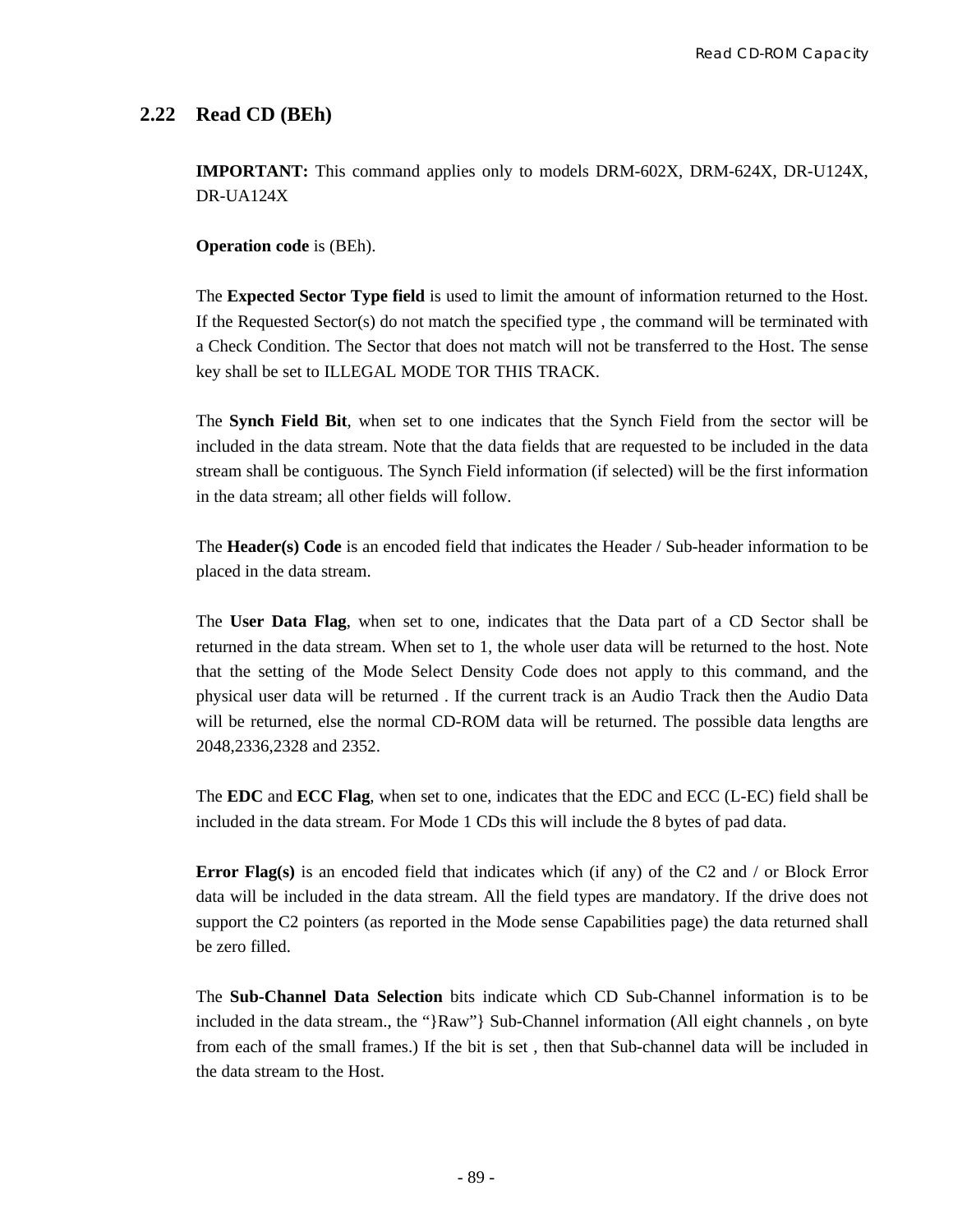| Header(s) Code  | <b>Definition</b> | <b>Description</b>                                          |
|-----------------|-------------------|-------------------------------------------------------------|
| 00 <sub>b</sub> | None              | None of the header data shall be placed in the data stream. |
| 01 <sub>b</sub> | Header Only       | Only the mode 1 or Form 1 4-byte header will be returned in |
|                 |                   | the data stream.                                            |
| 10 <sub>b</sub> | Sub-header Only   | Only the Mode 2 Form 1 of 2 Sub-header will be placed into  |
|                 |                   | the data stream.                                            |
| 11 <sub>b</sub> | All Headers       | Both the Header and Sub-header will be placed in the data   |
|                 |                   | stream.                                                     |

#### TABLE 2-22B READ CD, HEADER CODE FIELD DEFINITION

## TABLE 2-22C READ CD, ERROR FLAG FIELD DEFINITION

| <b>Error Flags</b> | <b>Definition</b>                  | <b>Description</b>                                                                                                                                                                                                                                                                                                                                                                                                                    |
|--------------------|------------------------------------|---------------------------------------------------------------------------------------------------------------------------------------------------------------------------------------------------------------------------------------------------------------------------------------------------------------------------------------------------------------------------------------------------------------------------------------|
| 00 <sub>b</sub>    | None                               | No Error information will be included in the data stream.                                                                                                                                                                                                                                                                                                                                                                             |
| 01 <sub>b</sub>    | C <sub>2</sub> Error Flag data     | The C2 Error flag (Pointer) bits (2352 bits or 294 bytes)<br>will be included in the data stream. When the C2 Error<br>pointer bits are included in the data stream, there will be<br>one bit for each byte in error in the sector (2352 total).<br>The bit ordering is from the most significant bit to the<br>least significant bit in each byte. The first bytes in the<br>sector will be the first bits/bytes in the data stream. |
| 10 <sub>b</sub>    | C <sub>2</sub> & Block Error Flags | Both the C2 Error Flags (2352 bits or 294 bytes) and the<br>Block Error Byte will be included in the data stream.<br>The Block Error byte is just the longitudinal parity of all<br>the C <sub>2</sub> Error Flag bytes, So that the data stream will<br>always be an even number of bytes, the Block Error byte<br>will be padded with a 0 byte. The Block Error byte will<br>be first in the data stream followed by the pad byte.  |
| 11b                | Reserved                           | Reserved for future enhancement.                                                                                                                                                                                                                                                                                                                                                                                                      |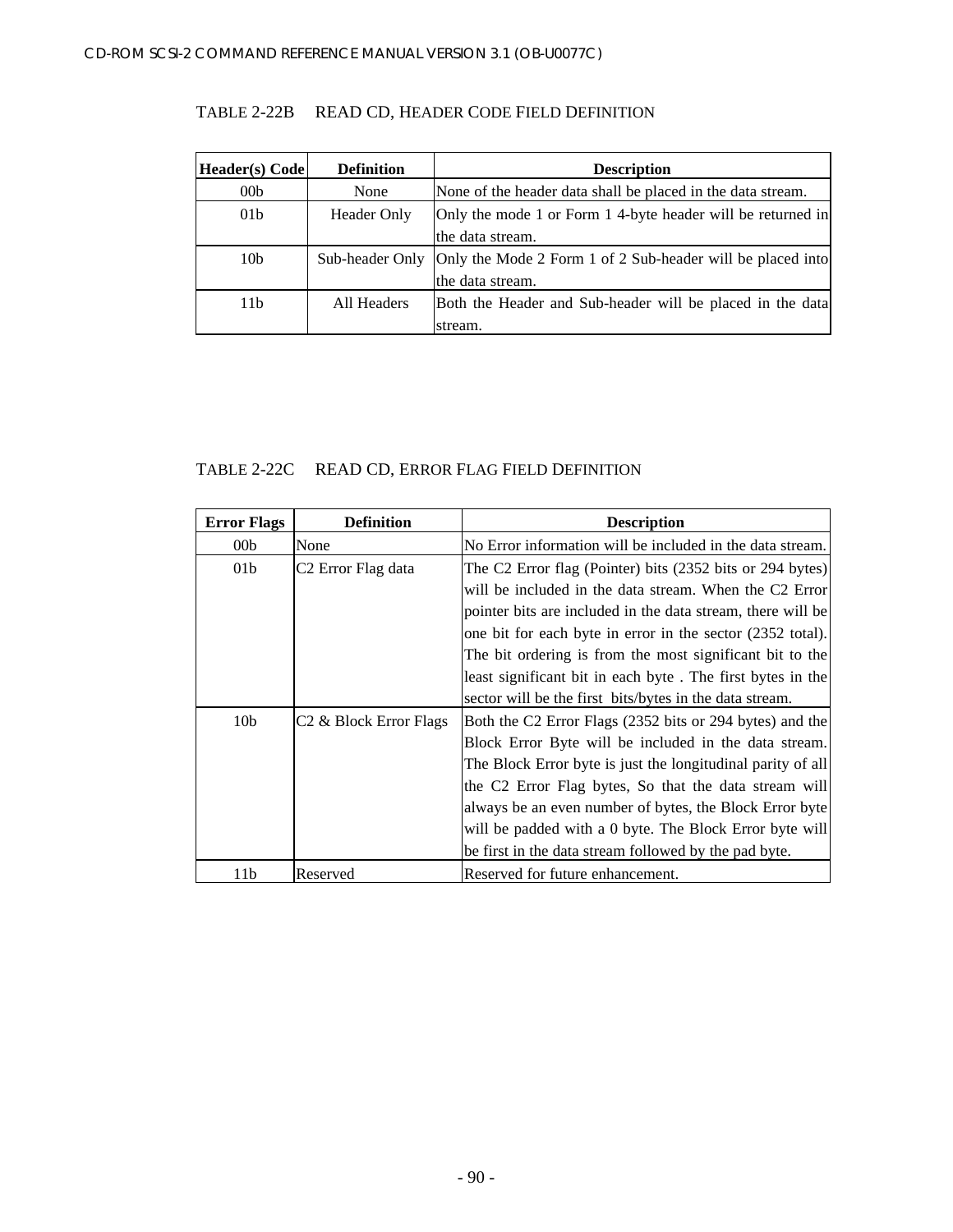Support of Sub-channel data is optional. In the case of R-W the drive may return data deinterleaved and error-corrected, RAW or padded with zeros depending on the R-W Supported and R-W de-interleaved and error-corrected bits in the CD-ROM capabilities and mechanical status page.

If the Starting Logical Block Address is set to FFFFFFFFh and the only information requested to be placed in the data stream is the Sub-channel data and there is currently a PLAY AUDIO command in process, the actual address used will be from the current location (of the Audio play).

The number of bytes returned is based on which bits are set in the Data Selection Field.

The table on the opposite page allows you to calculate the number of bytes returned based on which Data Selection field bits are set.

The CD-DA audio data includes 16bits of information for each channel, and will be formatted as follows when an audio track is read. The First Channel is Left channel, and Right channel is next.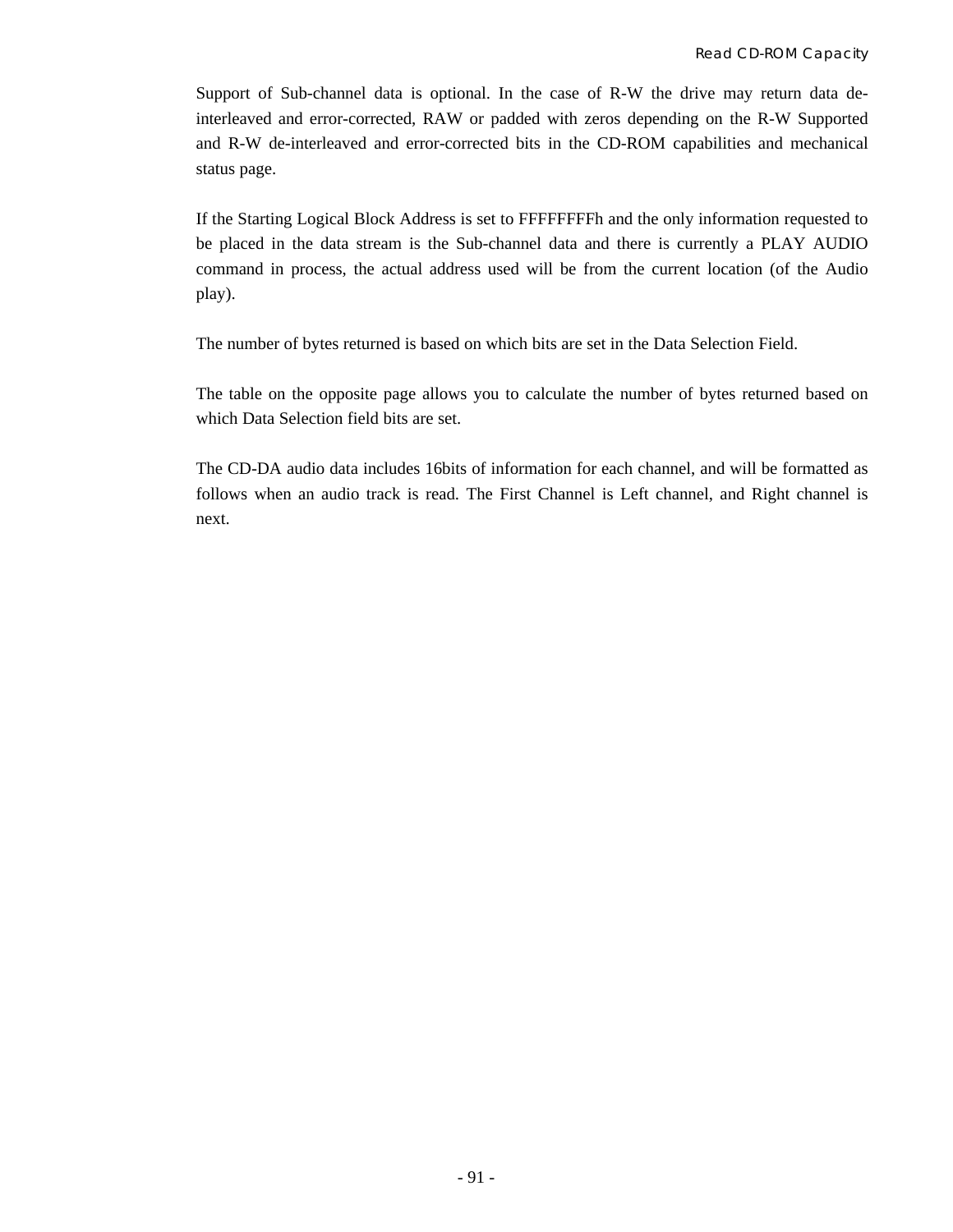| Sub-channel      | Definition          | Description                              |
|------------------|---------------------|------------------------------------------|
| 000b             | No Sub channel Data | No Sub-channel data will be transferred  |
| 001b             | <b>RAW</b>          | Raw Sub-channel data will be transferred |
| 010 <sub>b</sub> |                     | Not Supported                            |
| 011 <sub>b</sub> | Reserved            |                                          |
| 100 <sub>b</sub> | $R - W$             | <b>R</b> -W data will be transferred     |
| $101b-111b$      | Reserved            |                                          |

## TABLE 2-22D READ CD, SUB CHANNEL DATA SELECTION FIELD DEFINITION

## TABLE 2-22E NUMBER OF BYTES RETURNED BASED ON DATA SELECTION FIELD

|                                                        | <b>Flag Bits</b> | <b>CD-DA</b>   | Mode 1         | Mode 1       | Mode 2 | Mode 2         |
|--------------------------------------------------------|------------------|----------------|----------------|--------------|--------|----------------|
|                                                        |                  |                | Form 1         | Form 2       | Form1  | Form1          |
| Sync                                                   | 80h              | $\theta$       | 12             | 12           | 12     | 12             |
| Header                                                 | 20 <sub>h</sub>  | $\theta$       | $\overline{4}$ | 4            | 4      | $\overline{4}$ |
| Sync & Header                                          | A0h              | $\theta$       | 16             | 16           | 16     | 16             |
| <b>Sub Header</b>                                      | 40h              | $\Omega$       | $\Omega$       | $\Omega$     | 8      | 8              |
| All Header                                             | 60h              | $\theta$       | 4              | 4            | 12     | 12             |
| Sync & Headers                                         | E0h              | $\Omega$       | 16             | 16           | 24     | 24             |
| User Data                                              | 10 <sub>h</sub>  | 2352           | 2048           | 2336         | 2048   | 2328           |
| Sub Header & User Data                                 | 50h              | 2352           | 2048           | 2336         | 2056   | 2336           |
| Header & User Data                                     | 30h              | 2352           | 2052           | 2340         | 2052   | 2332           |
| All Headers & User Data                                | 70h              | 2352           | 2052           | 2340         | 2060   | 2340           |
| Sync & All Headers & User Data                         | F0h              | 2352           | 2064           | 2352         | 2072   | 2352           |
| Repeat All Above and Add EDC/<br>ECC                   | 08h              | $\overline{0}$ | 288            | $\mathbf{0}$ | 280    | $\Omega$       |
| Repeat All Above and Add Error<br>Flags                | 02h              | 294            | 294            | 294          | 294    | 294            |
| Repeat All Above and Add Block &<br><b>Error Flags</b> | 04h              | 296            | 296            | 296          | 296    | 296            |

 $\longleftarrow$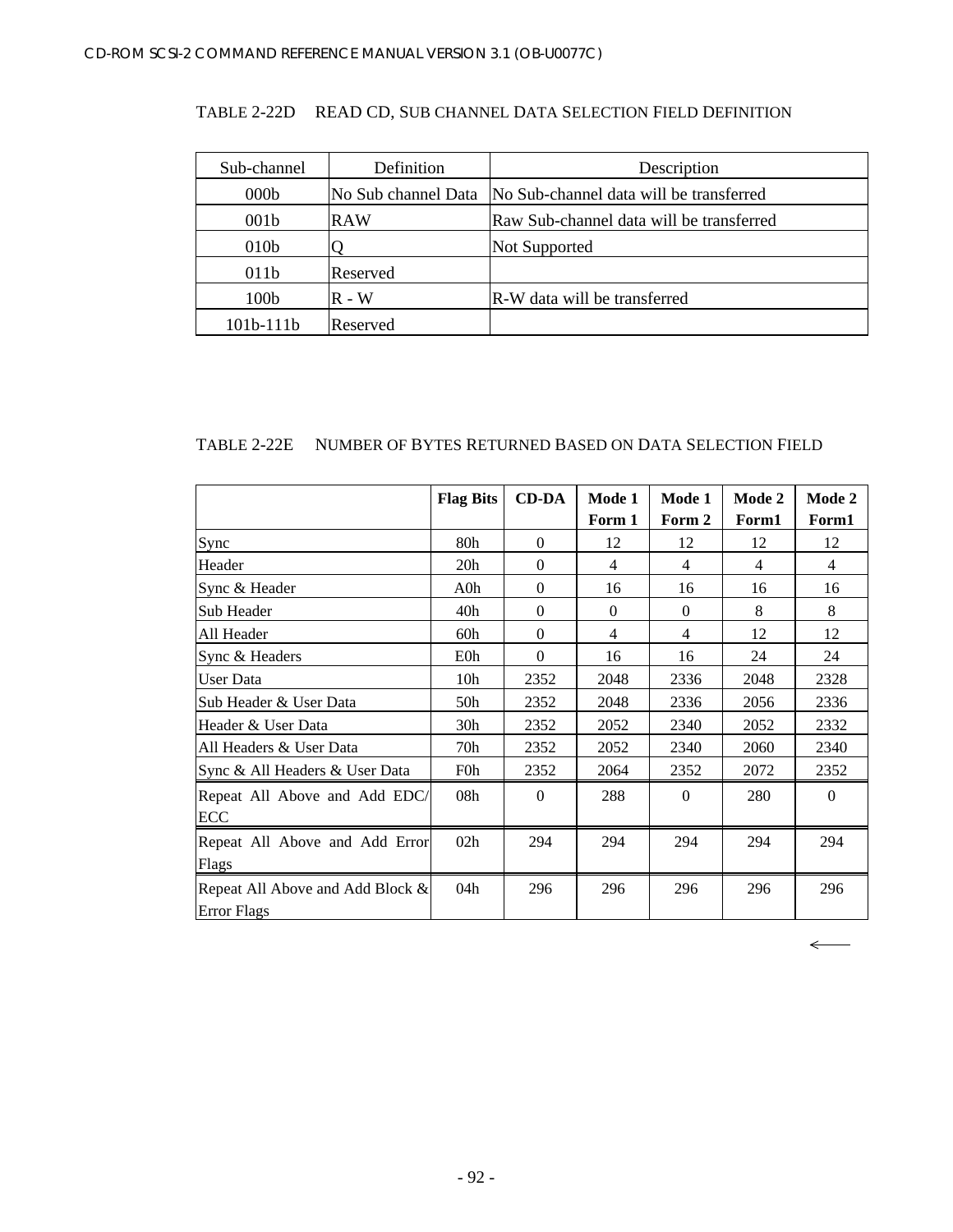(this page has been left intentionally blank)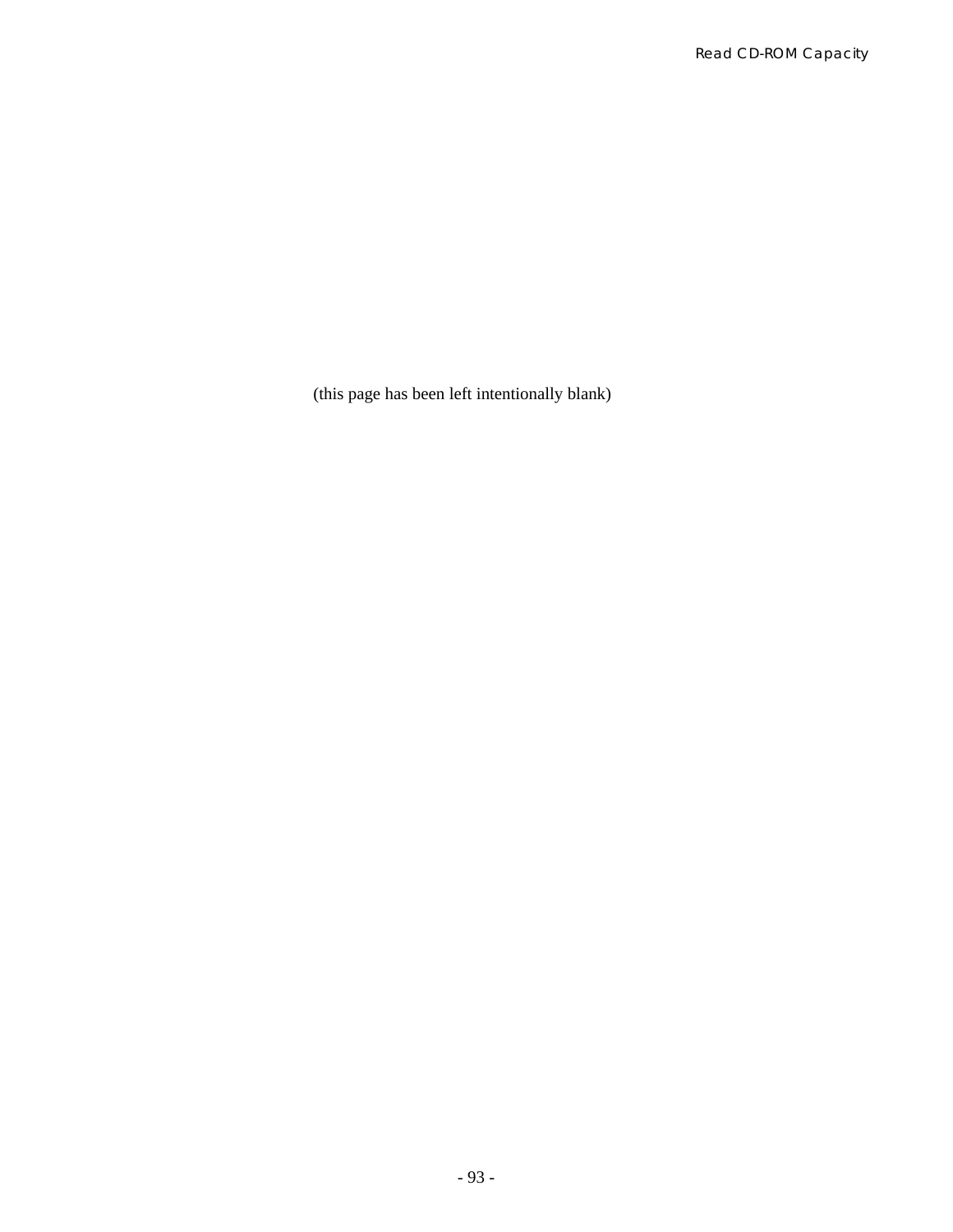# TABLE 2-23 READ CD MSF (B9H)

|                  | <b>Bit</b>                          |   |               |                         |   |                                        |                                           |                  |
|------------------|-------------------------------------|---|---------------|-------------------------|---|----------------------------------------|-------------------------------------------|------------------|
| <b>Byte</b>      | 7                                   | 6 | 5             | 4                       | 3 | $\overline{2}$                         | 1                                         | $\boldsymbol{0}$ |
| $\boldsymbol{0}$ | <b>Operation Code (B9h)</b>         |   |               |                         |   |                                        |                                           |                  |
|                  | Reserved                            |   |               | Expected User data type |   |                                        | Reserved                                  |                  |
| $\overline{2}$   | Reserved                            |   |               |                         |   |                                        |                                           |                  |
| 3                | <b>Starting M Field</b>             |   |               |                         |   |                                        |                                           |                  |
| $\overline{4}$   | <b>Starting S Field</b>             |   |               |                         |   |                                        |                                           |                  |
| 5                | <b>Starting F Field</b>             |   |               |                         |   |                                        |                                           |                  |
| 6                | Ending M Field                      |   |               |                         |   |                                        |                                           |                  |
| 7                | <b>Ending S Field</b>               |   |               |                         |   |                                        |                                           |                  |
| 8                | <b>Ending F Field</b>               |   |               |                         |   |                                        |                                           |                  |
| 9                | Flag Bits                           |   |               |                         |   |                                        |                                           |                  |
|                  | Synch Field                         |   | Header(s)Code |                         |   |                                        | User Data EDC&ECC Reserved for Error Type | Reserve          |
|                  | Reserved                            |   |               |                         |   | <b>Sub-Channel Data Selection Bits</b> |                                           |                  |
|                  | Sub <sub>Q</sub><br>Raw<br>Reserved |   |               |                         |   |                                        |                                           |                  |
| 11               | Reserved                            |   |               |                         |   |                                        |                                           |                  |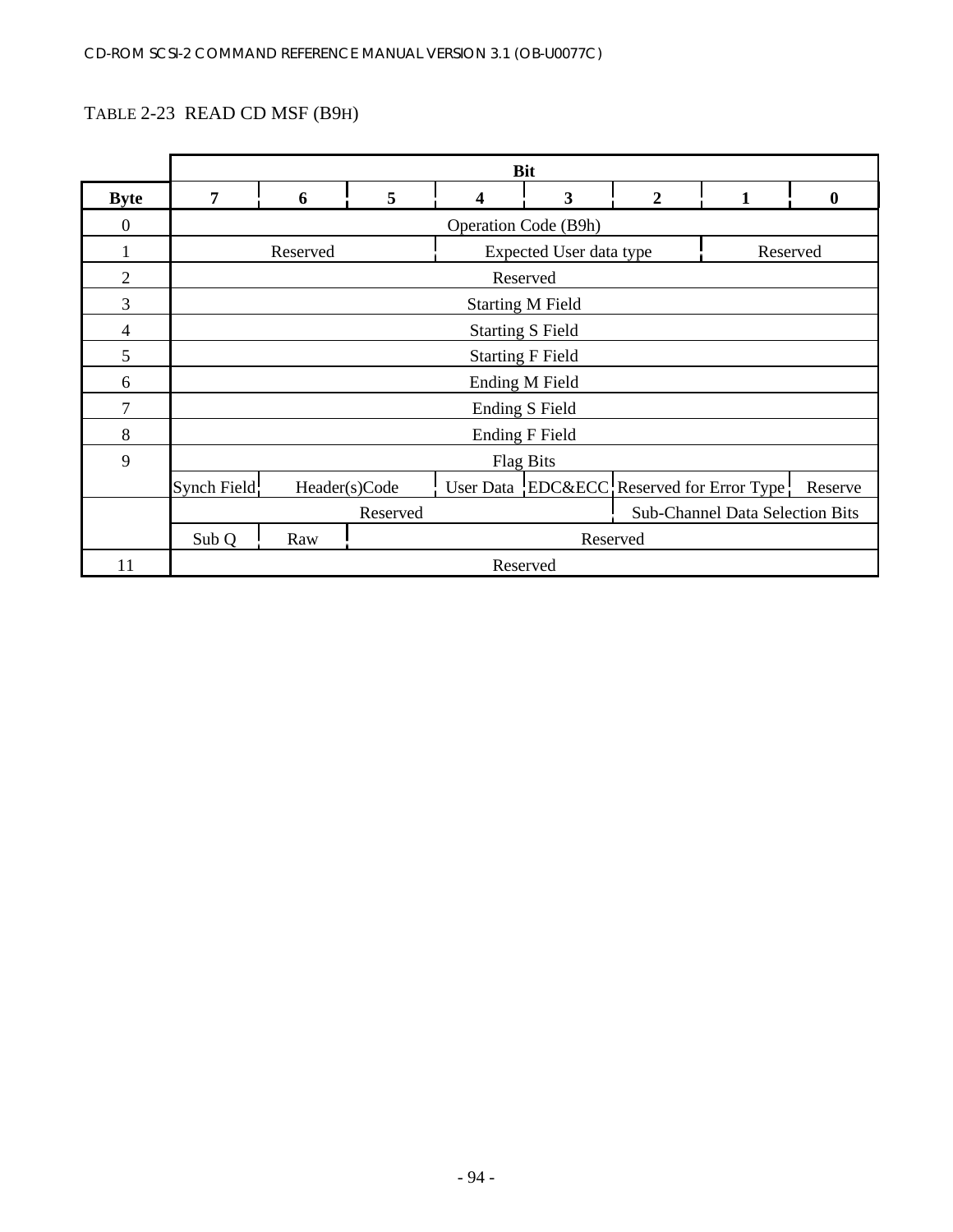## **2.23 Read CD MSF (B9h)**

**IMPORTANT:** This command applies only to models DRM-602X, DRM-624X, DR-U124X, DR-UA124X

The **Starting M field**, the **Starting S field**, and the **Starting F field** specify the absolute MSF address at which the Read operation shall begin.

The **Ending M field**, the **Ending S field**, and the **Ending F field** specify the absolute MSF address where the Read operation shall end. All contiguous sectors between the starting and the ending MSF address shall be read.

A starting MSF address equal to an ending MSF address prevents a read operation. This shall not be considered an error. If the starting MSF address is greater than the ending MSF address, the command shall be terminated with Check Condition status. The sense key shall be set to ILLEGAL REQUEST.

If the starting address is not found, or if a not ready condition exists, the command shall be terminated with Check Condition status.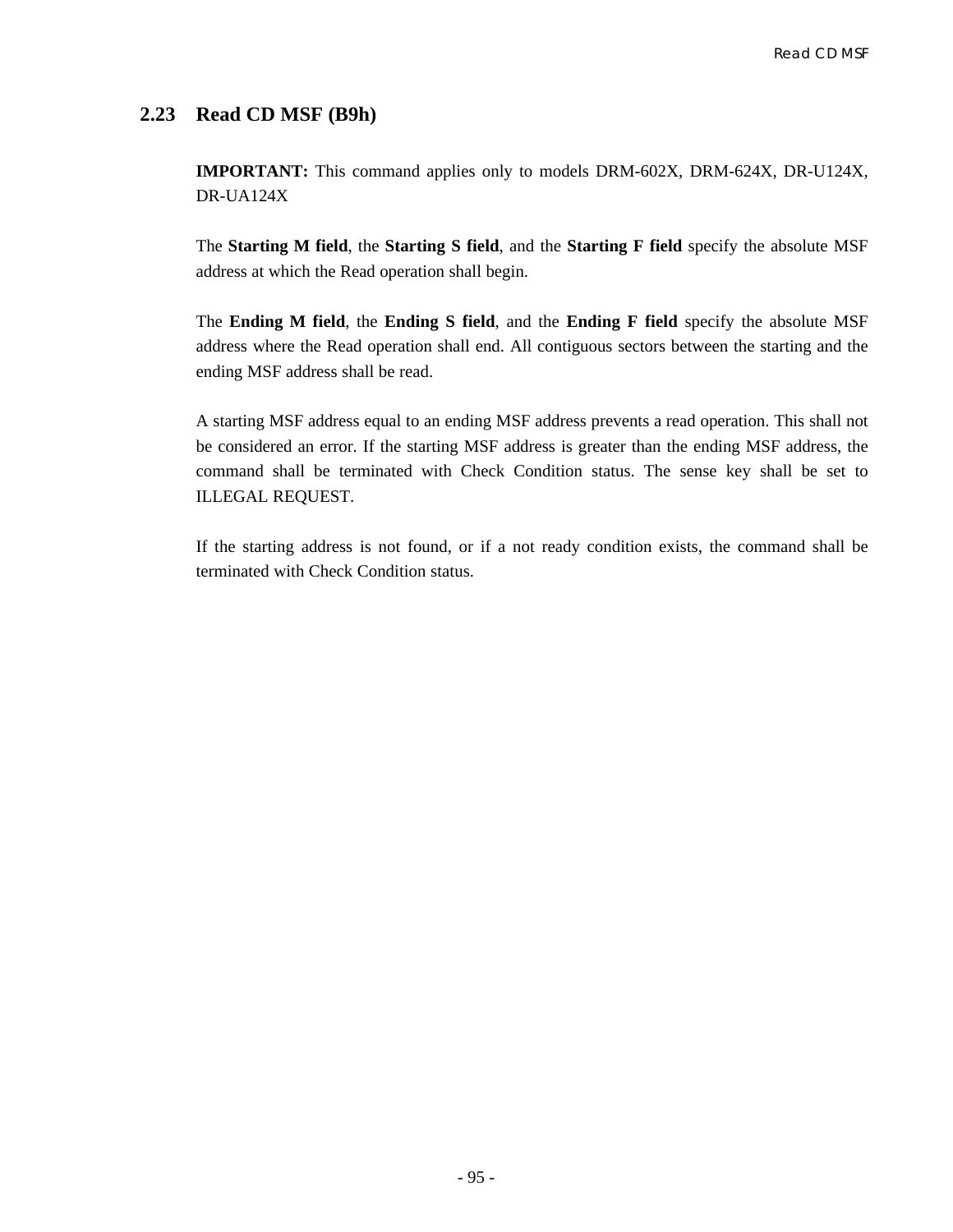# TABLE 2-24 READ CDP (E4H)

|                |   | <b>Bit</b>              |   |                             |   |          |  |                  |
|----------------|---|-------------------------|---|-----------------------------|---|----------|--|------------------|
| <b>Byte</b>    | 7 | 6                       | 5 | 4                           | 3 | 2        |  | $\boldsymbol{0}$ |
| $\mathbf{0}$   |   |                         |   | <b>Operation Code (E4h)</b> |   |          |  |                  |
|                |   | Logical Unit No.        |   |                             |   | Reserved |  |                  |
| $\overline{2}$ |   |                         |   | Reserved                    |   |          |  |                  |
| 3              |   |                         |   | Reserved                    |   |          |  |                  |
| $\overline{4}$ |   | Reserved                |   |                             |   |          |  |                  |
| 5              |   | Reserved                |   |                             |   |          |  |                  |
| 6              |   |                         |   | Reserved                    |   |          |  |                  |
| 7              |   |                         |   | Reserved                    |   |          |  |                  |
| 8              |   | Allocation length (MSB) |   |                             |   |          |  |                  |
| 9              |   | Allocation length (LSB) |   |                             |   |          |  |                  |
| 10             |   | Reserved                |   |                             |   |          |  |                  |
| 11             |   |                         |   | Reserved                    |   |          |  |                  |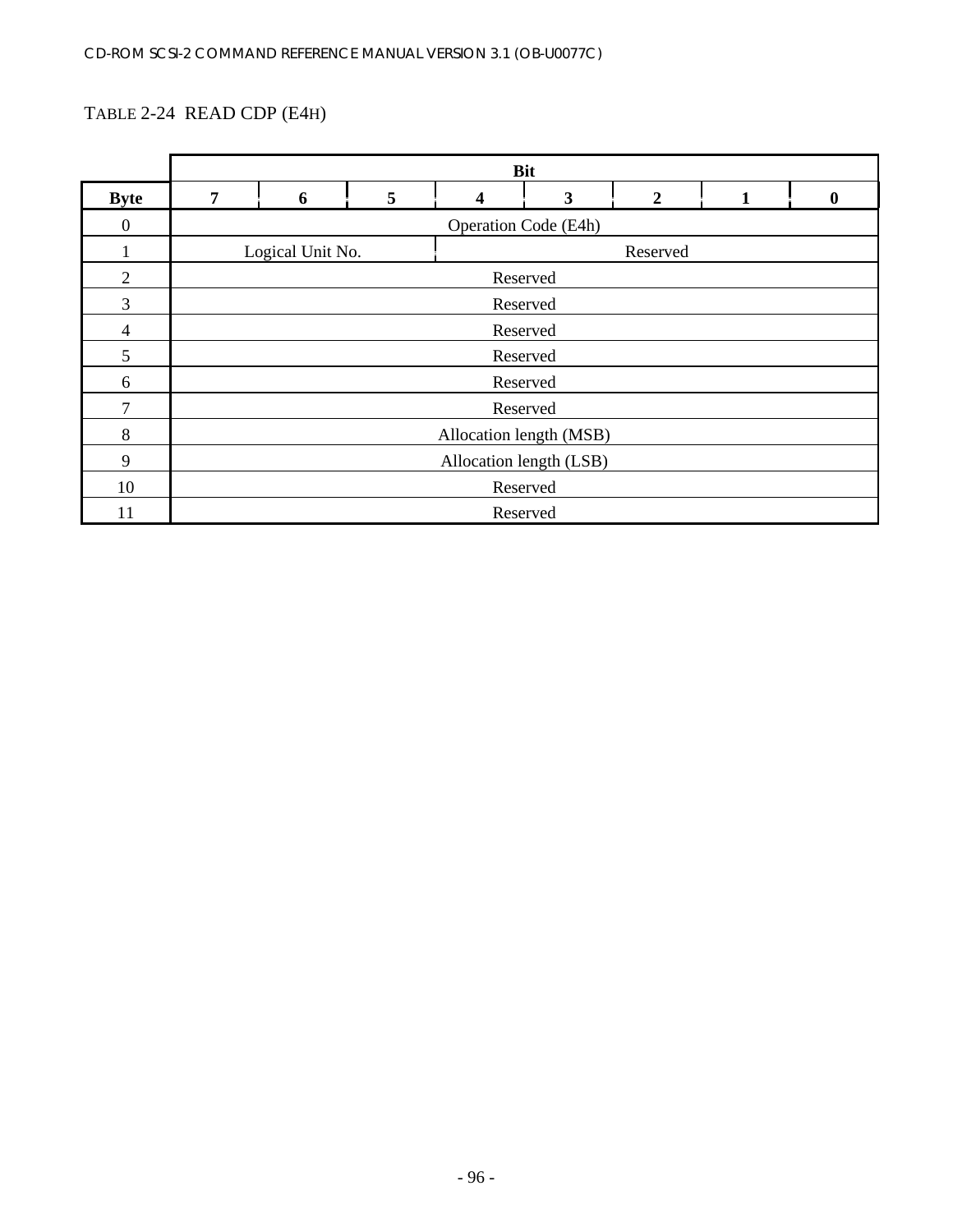# **2.24 Read CDP (E4h)**

### **Operation Code** is (E4h)

This command requests the drive to return the status data resulting from the previous WRITE CDP command. The drive terminates the data phase when Allocation Length bytes or all the relevant data have been transferred.

The last status data returned from the Drive Controller is buffered in the drive SCSI controller. Because the next return data from the next WRITE CDP command will overwrite the buffer, the READ CDP command should immediately follow a WRITE CDP command.

The buffered status data is cleared after executing a READ CDP command. If a READ CDP command is issued after the buffer is cleared, the drive does not go to the data phase, but returns a GOOD status.

If a READ CDP command is issued during the execution of a player operation, a BUSY status is returned. Any command other than the READ CDP is accepted. If the drive receives a SCSI command (except the INQUIRY or REQUEST SENSE commands) the action initiated by the WRITE CDP command will be terminated. In this case, the player status returned by the READ CDP command will be "E16" (Input From Other Device). Such a player interrupt does not cause any SCSI errors.

See Appendix B for information on the CDP return codes.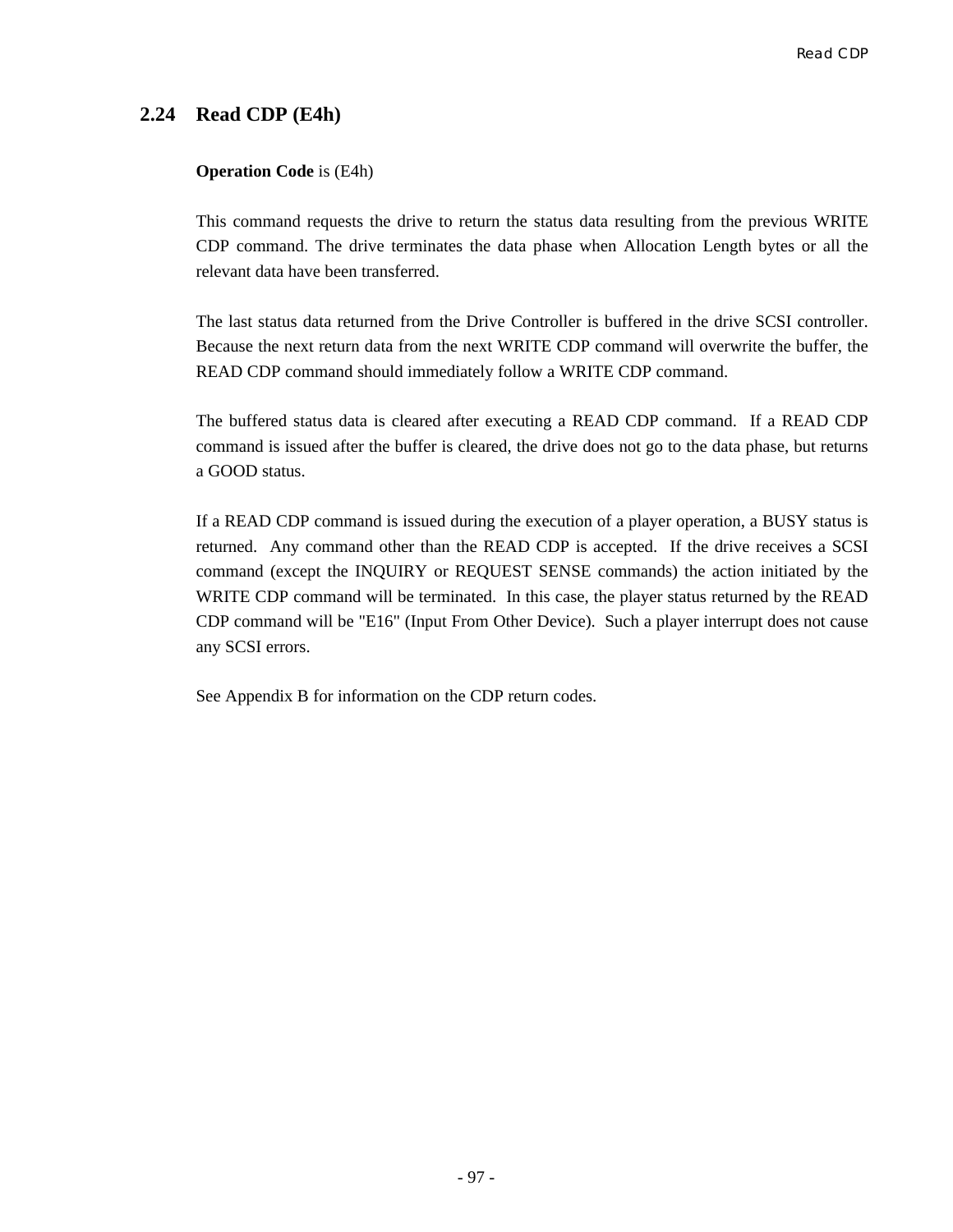|                |   | <b>Bit</b>              |   |                             |           |          |  |          |
|----------------|---|-------------------------|---|-----------------------------|-----------|----------|--|----------|
| <b>Byte</b>    | 7 | 6                       | 5 | 4                           | 3         | 2        |  | $\bf{0}$ |
| $\Omega$       |   |                         |   | <b>Operation Code (E0h)</b> |           |          |  |          |
|                |   | Logical Unit No.        |   |                             |           | Reserved |  |          |
| $\overline{2}$ |   | PCF                     |   |                             | Page Code |          |  |          |
| 3              |   | Reserved                |   |                             |           |          |  |          |
| $\overline{4}$ |   | Reserved                |   |                             |           |          |  |          |
| 5              |   |                         |   | Reserved                    |           |          |  |          |
| 6              |   |                         |   | Reserved                    |           |          |  |          |
| 7              |   |                         |   | Reserved                    |           |          |  |          |
| 8              |   | Allocation Length (MSB) |   |                             |           |          |  |          |
| 9              |   | Allocation Length (LSB) |   |                             |           |          |  |          |
| 10             |   | Reserved                |   |                             |           |          |  |          |
| 11             |   |                         |   | Reserved                    |           |          |  |          |

# TABLE 2-25 READ DRIVE STATUS (E0H)

## TABLE 2-25A PAGE HEADER

|             | <b>Bit</b> |                   |           |  |  |  |  |  |
|-------------|------------|-------------------|-----------|--|--|--|--|--|
| <b>Byte</b> |            |                   |           |  |  |  |  |  |
|             |            | Reserved          | Page Code |  |  |  |  |  |
|             |            | Page Length (MSB) |           |  |  |  |  |  |
|             |            | Page Length (LSB) |           |  |  |  |  |  |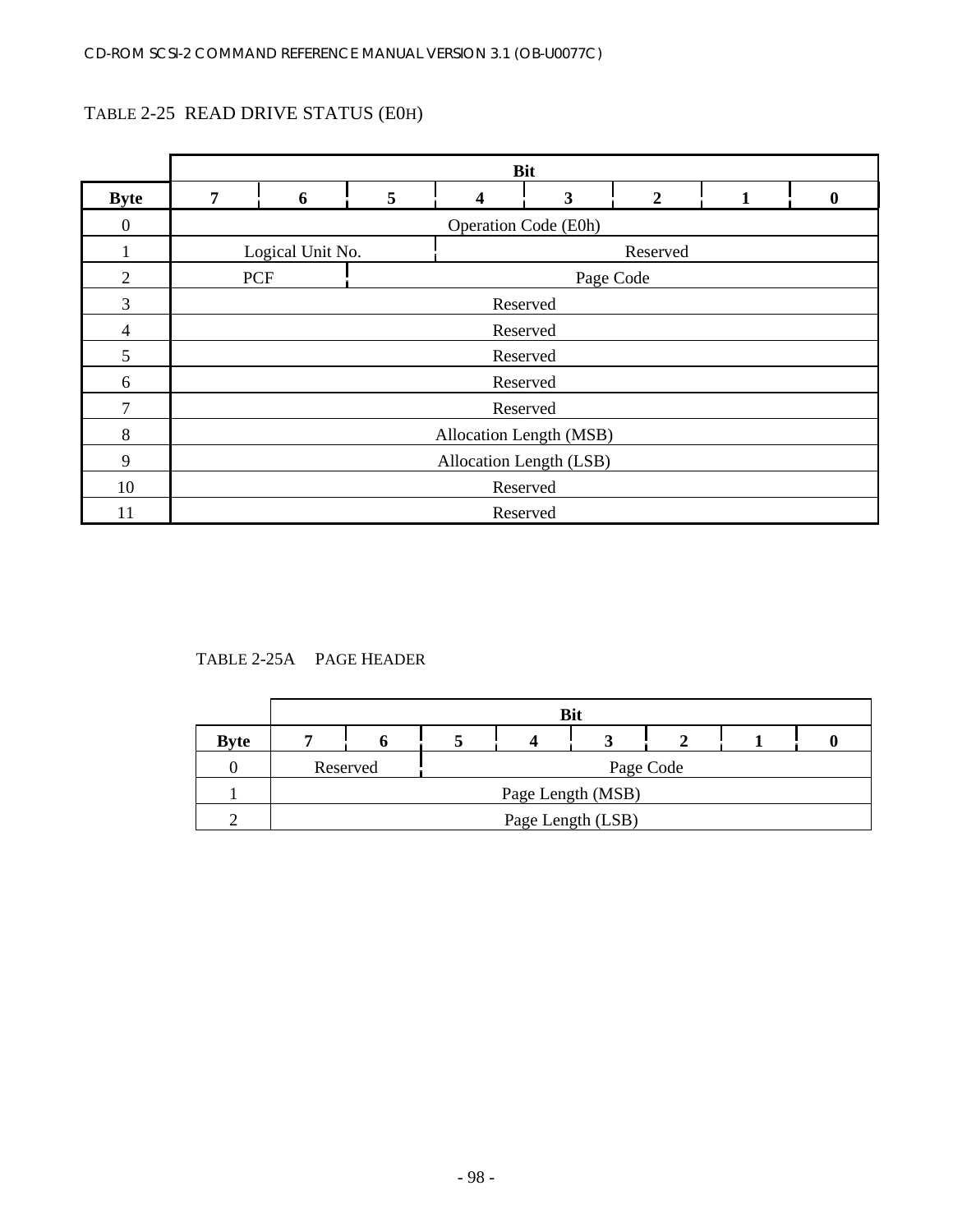# **2.25 Read Drive Status (E0h)**

**Operation Code** is (E0h)

**PCF (Page Control Field)** indicates the type of Page Parameter to be returned.

| 00b             | Current Value |
|-----------------|---------------|
| 01b             | Reserved      |
| 10 <sub>b</sub> | Reserved      |
| 11 <sub>b</sub> | Reserved      |

**Page Code** indicates contents of the Page Parameters.

| 01 <sub>h</sub> | Drive Status             |
|-----------------|--------------------------|
| 02 <sub>h</sub> | <b>Audio Play Status</b> |
| Others :        | Reserved                 |

The READ DRIVE STATUS command requests the drive to report its specific drive status to the initiator.

The drive terminates the DATA IN phase when Allocation Length bytes have been transferred or when all available Drive Status data has been transferred to the initiator. When **Allocation Length** is set to 0, no data is returned. This does not cause a Check Condition.

## **Page Parameters**

Each Page Parameter data is preceded by a header of 3 bytes defining the Page Code and Page Length of the page.

**Page Length** is the number of bytes of status data following the Header

## **Page Code 01h**

The drive will return 16 bits of Drive Status data. Bit 0 is the least significant bit.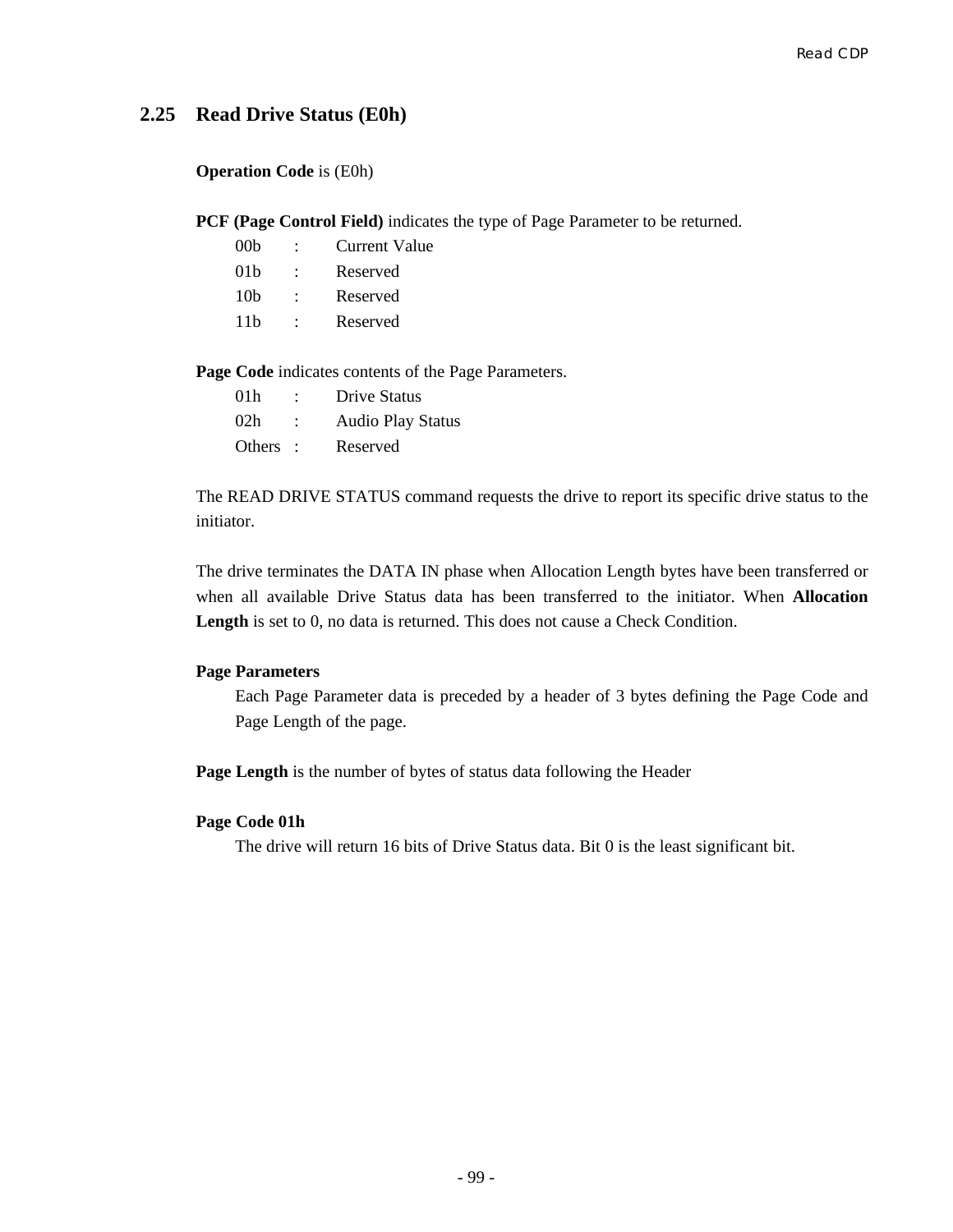## TABLE 2-25B DRIVE STATUS DATA FORMAT

|             | <b>Bit</b>         |                              |  |  |  |  |  |  |
|-------------|--------------------|------------------------------|--|--|--|--|--|--|
| <b>Byte</b> |                    | $\mathcal{D}$                |  |  |  |  |  |  |
| 0           |                    | Page Code: (01h)<br>Reserved |  |  |  |  |  |  |
|             |                    | Page Length (MSB) (00h)      |  |  |  |  |  |  |
| 2           |                    | Page Length (LSB) (02h)      |  |  |  |  |  |  |
| 3           | Drive Status (MSB) |                              |  |  |  |  |  |  |
| 4           |                    | Drive Status(LSB)            |  |  |  |  |  |  |

## TABLE 2-25C AUDIO PLAY STATUS FORMAT

|                   | <b>Bit</b> |                         |                  |  |                          |  |  |  |
|-------------------|------------|-------------------------|------------------|--|--------------------------|--|--|--|
| <b>Byte</b>       |            |                         |                  |  |                          |  |  |  |
|                   |            | Reserved                | Page Code: (02h) |  |                          |  |  |  |
|                   |            | Page Length (MSB) (00h) |                  |  |                          |  |  |  |
| 2                 |            | Page Length (LSB) (01h) |                  |  |                          |  |  |  |
| $\mathbf{\Omega}$ |            |                         |                  |  | <b>Audio Play Status</b> |  |  |  |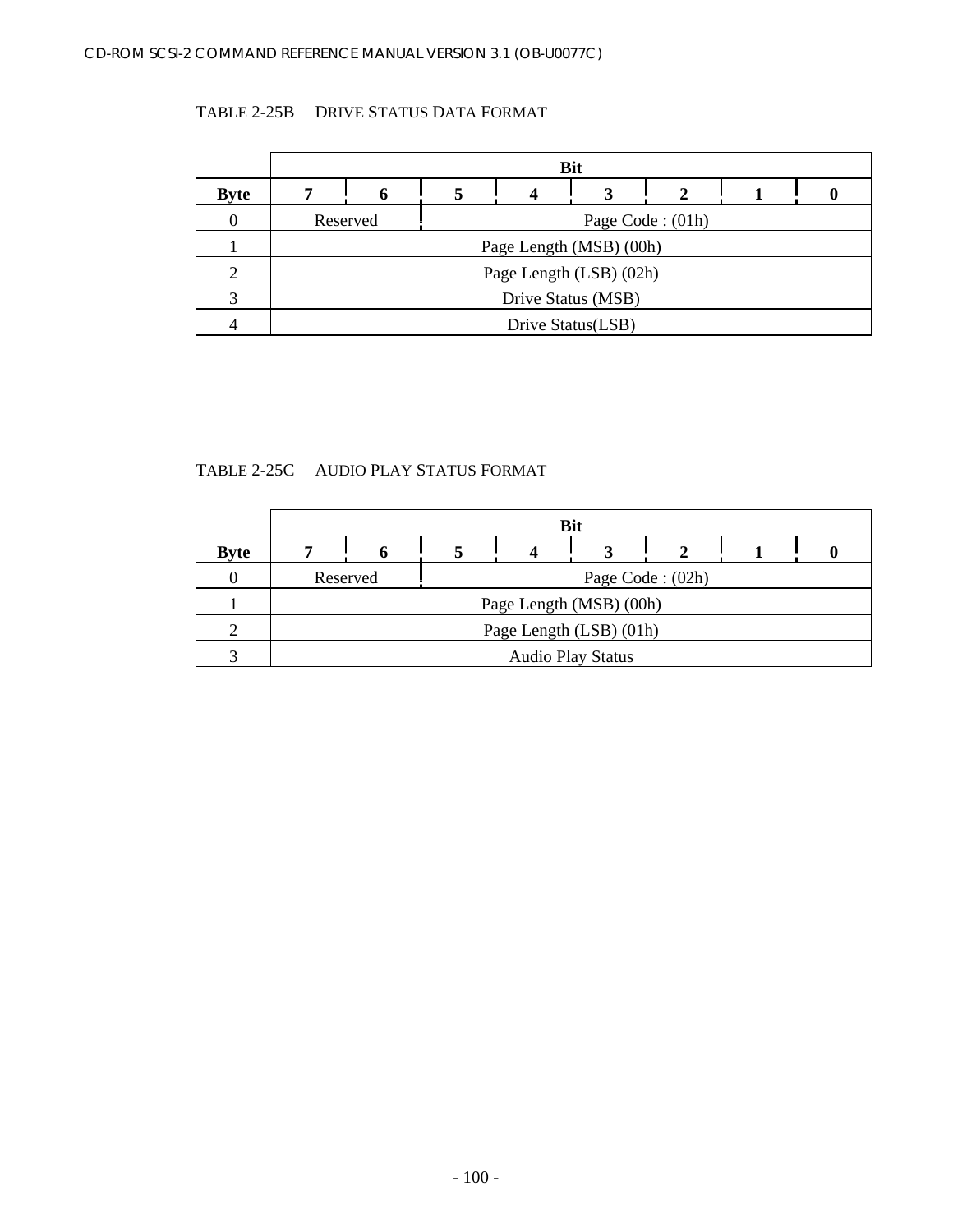### **Drive Status**

| Bit 15-12     | 0: | Reserved (all 0)                             |
|---------------|----|----------------------------------------------|
| <b>Bit 11</b> | 0: | Disc is present in Logical unit              |
|               | 1: | No disc present in Logical Unit              |
| <b>Bit 10</b> | 1: | Supports Mode2 form1 and form2.(XA)          |
|               | 0: | Does not support Mode2 form1 and form2.(XA)  |
| Bit 9         | 0: | Supports HSG addressing mode                 |
|               | 1: | Supports HSG and Red Book addressing modes   |
| Bit 8         | 0: | No audio channel manipulation                |
|               | 1: | Supports audio channel manipulation          |
| Bit 7         | 0: | No Look-Ahead Read function                  |
|               | 1: | Supports Look-Ahead Read function            |
| Bit 6         |    | 0: Reserved                                  |
| Bit 5         |    | 0: Does not support interleaving             |
|               | 1: | Supports ISO-9660 interleaving read          |
| Bit 4         |    | 0: Data track reads only                     |
|               | 1: | Data track reads and play audio/video tracks |
| Bit 3         |    | 0: Read only                                 |
|               | 1: | Supports Read and Write commands             |
| Bit 2         |    | 0: Supports only 2048-byte block size        |
|               | 1: | Supports 2048 and 2353-bytes block size      |
| Bit 1         |    | 0: Magazine locked                           |
|               | 1: | Magazine unlocked                            |
| Bit 0         |    | 0: Magazine inserted                         |
|               | 1: | No magazine inserted                         |

## **Page Code: 02h**

The drive returns a 1-byte Audio Play Status.

**Audio Play Status** is a bit set to 1 indicates that the corresponding Logical Unit is playing an audio track.

| Bit 0       |                      | Logical Unit 0 |
|-------------|----------------------|----------------|
| Bit 1       |                      | Logical Unit 1 |
| Bit 2       | $\ddot{\cdot}$       | Logical Unit 2 |
| Bit 3       | $\ddot{\phantom{a}}$ | Logical Unit 3 |
| Bit 4       | $\ddot{\cdot}$       | Logical Unit 4 |
| Bit 5       | $\ddot{\cdot}$       | Logical Unit 5 |
| Bit 6 and 7 | ٠                    | Reserved       |

The Audio Play Status refers only to audio playback operations initiated by AUDIO PLAY commands.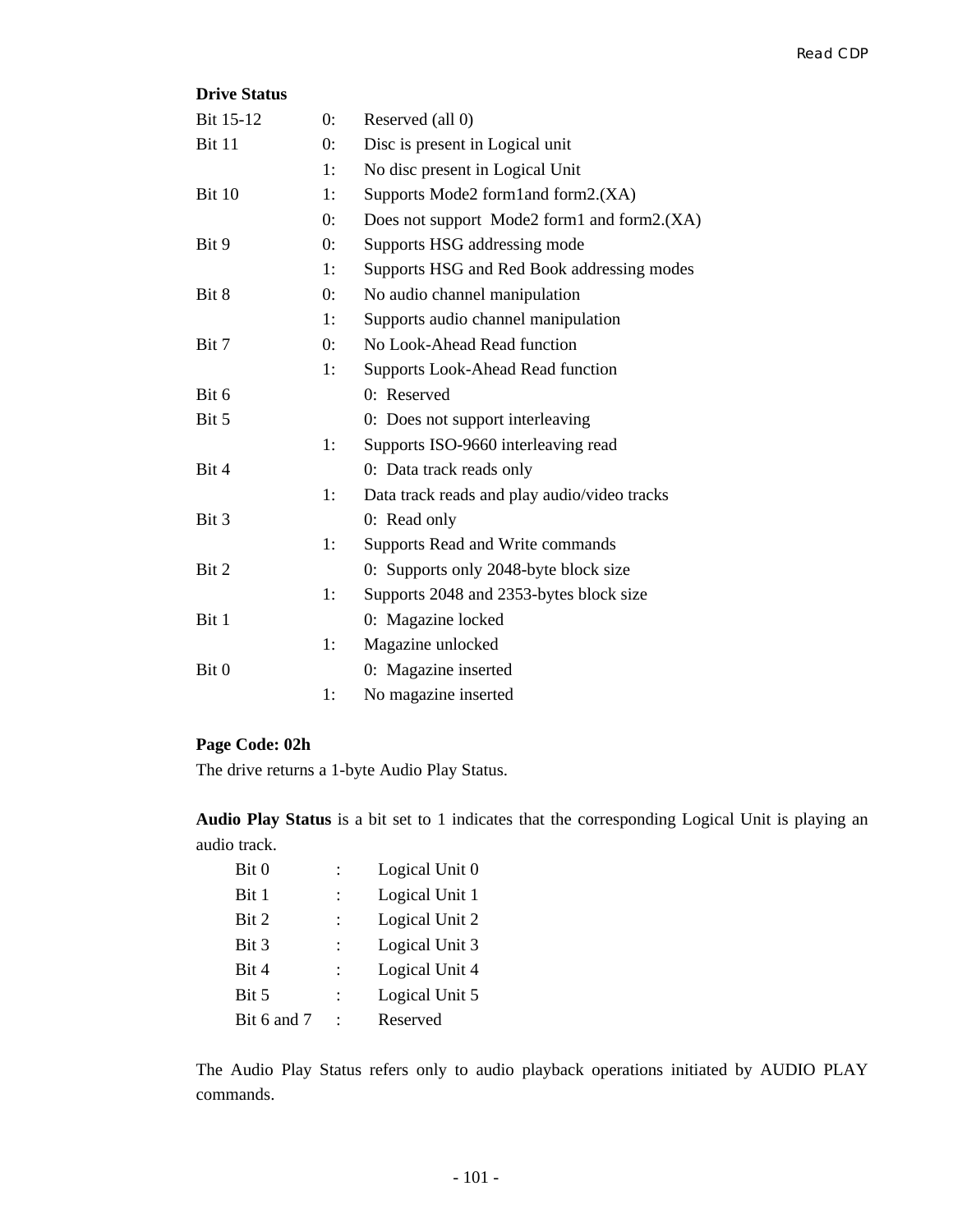# TABLE 2-26 READ HEADER (44H)

|                |   | <b>Bit</b>                  |   |                                   |                             |   |  |  |
|----------------|---|-----------------------------|---|-----------------------------------|-----------------------------|---|--|--|
| <b>Byte</b>    | 7 | 6                           | 5 | Δ                                 | 3                           | 2 |  |  |
| 0              |   |                             |   |                                   | <b>Operation Code</b> (44h) |   |  |  |
|                |   | Logical Unit No.            |   | <b>MSF</b><br>Reserved<br>Reserve |                             |   |  |  |
| 2              |   | Logical block address (MSB) |   |                                   |                             |   |  |  |
| 3              |   | Logical block address       |   |                                   |                             |   |  |  |
| $\overline{4}$ |   |                             |   | Logical block address             |                             |   |  |  |
| 5              |   |                             |   | Logical block address (LSB)       |                             |   |  |  |
| 6              |   |                             |   |                                   | Reserved                    |   |  |  |
| 7              |   | Allocation Length (MSB)     |   |                                   |                             |   |  |  |
| 8              |   | Allocation Length (LSB)     |   |                                   |                             |   |  |  |
| 9              |   |                             |   |                                   | Reserved                    |   |  |  |

## TABLE 2-26A HEADER DATA FORMAT

|                |   | <b>Bit</b>                     |   |                         |          |   |  |  |
|----------------|---|--------------------------------|---|-------------------------|----------|---|--|--|
| <b>Byte</b>    | 7 | 6                              | 5 |                         | 3        | 2 |  |  |
|                |   |                                |   | <b>CD-ROM Data Mode</b> |          |   |  |  |
|                |   |                                |   |                         | Reserved |   |  |  |
| $\overline{2}$ |   | Reserved                       |   |                         |          |   |  |  |
| 3              |   | Reserved                       |   |                         |          |   |  |  |
| 4              |   | Absolute CD-ROM Address (MSB)  |   |                         |          |   |  |  |
| 5              |   | <b>Absolute CD-ROM Address</b> |   |                         |          |   |  |  |
| 6              |   | <b>Absolute CD-ROM Address</b> |   |                         |          |   |  |  |
|                |   | Absolute CD-ROM Address (LSB)  |   |                         |          |   |  |  |

## TABLE 2-26B CD-ROM DATA MODE CODES

| <b>CD-ROM Mode</b> | <b>User Data Field Contents (2048)</b> | <b>Auxiliary Field Contents (288)</b> |  |  |
|--------------------|----------------------------------------|---------------------------------------|--|--|
|                    | <b>Bytes</b> )                         | <b>Bytes</b> )                        |  |  |
| 00                 | all bytes zero                         | all bytes zero                        |  |  |
| 01                 | user data                              | EDC, L-EC bytes                       |  |  |
| 02                 | user data                              | user data                             |  |  |
| $03h \sim FFh$     | reserved                               | reserved                              |  |  |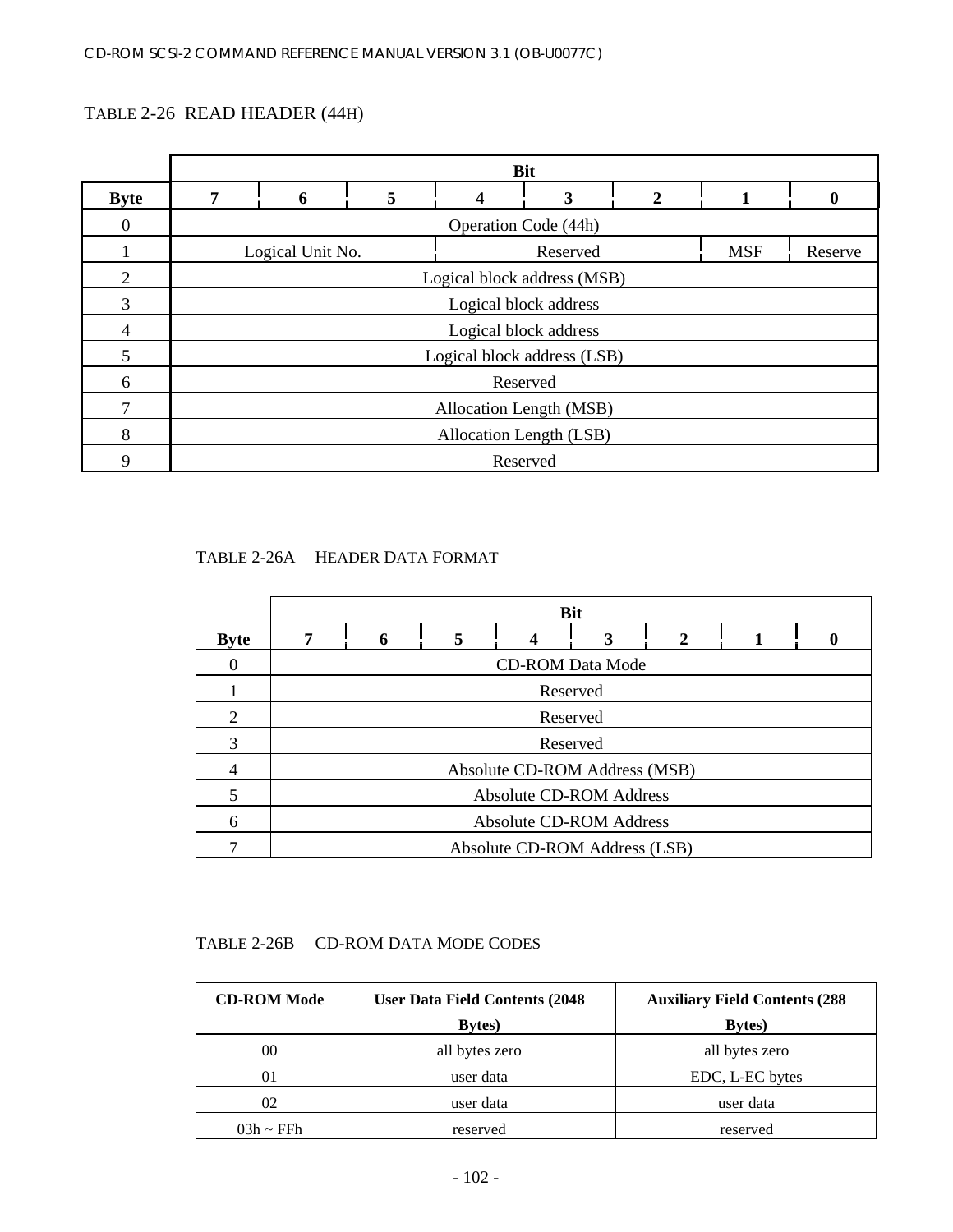Read Header

## **2.26 Read Header (44h)**

### **Operation Code** is (44h)

### **MSF**

Set to 1 indicates that the absolute CD-ROM address field of the returned header data will indicate the MSF address where the specified logical block is found.

If MSF bit is equal to 0, the absolute CD-ROM Address field of the returned header data gives the logical block address of the first logical block in the physical sector where the specified logical block is found. Note: This address may be different from the specified logical block address in CDB if the block length is either 512 or 1024 bytes.

#### **Logical Block Address**

Specifies the logical block at which the read header operation will begin. A logical block size smaller than 2048 bytes, will be mapped into the appropriate physical block from which the data would have been read.

**Allocation Length** is the length of header data to be returned (08h).

This command requests the drive to return the header data of the specified logical block to allow the system or applications to determine the mode of the specified block.

If the specified block is on an audio track, a Check Condition status is returned.

### **CD-ROM Data Mode**

The CD-ROM Data Mode field will return CD-ROM Data Mode of the specified logical block.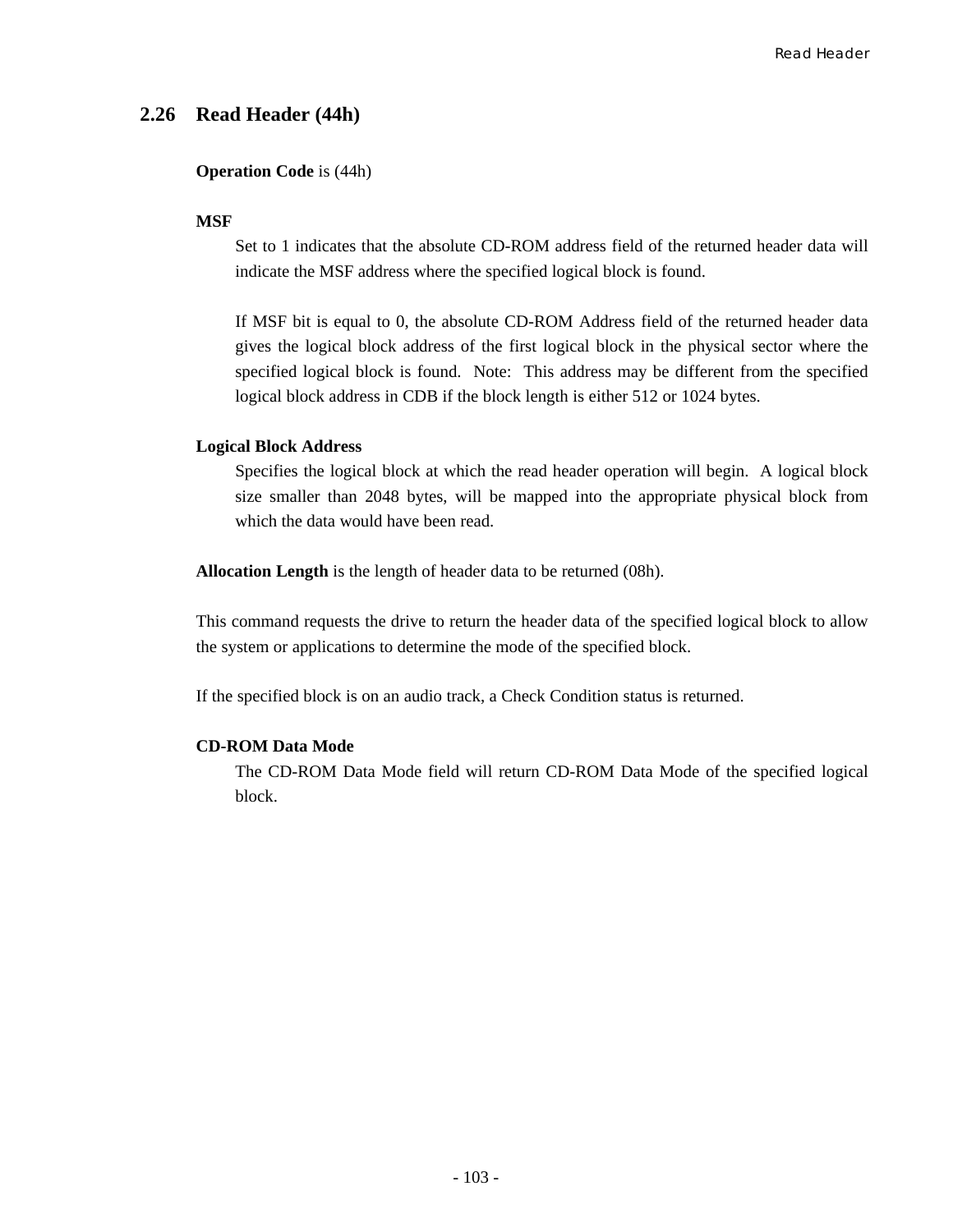|                |                         | <b>Bit</b>                                 |   |                     |   |   |  |          |  |  |  |
|----------------|-------------------------|--------------------------------------------|---|---------------------|---|---|--|----------|--|--|--|
| <b>Byte</b>    | 7                       | 6                                          | 5 |                     | 3 | 2 |  | 0        |  |  |  |
| $\Omega$       |                         | Operation Code (42h)                       |   |                     |   |   |  |          |  |  |  |
|                |                         | <b>MSF</b><br>Logical Unit No.<br>Reserved |   |                     |   |   |  | Reserved |  |  |  |
| $\overline{2}$ | Reserved                | SubQ<br>Reserved                           |   |                     |   |   |  |          |  |  |  |
| 3              | Sub Channel Data Format |                                            |   |                     |   |   |  |          |  |  |  |
| $\overline{4}$ |                         | Reserved                                   |   |                     |   |   |  |          |  |  |  |
| 5              |                         |                                            |   | Reserved            |   |   |  |          |  |  |  |
| 6              |                         |                                            |   | <b>Track Number</b> |   |   |  |          |  |  |  |
| 7              |                         | Allocation Length (MSB)                    |   |                     |   |   |  |          |  |  |  |
| 8              |                         | Allocation Length (LSB)                    |   |                     |   |   |  |          |  |  |  |
| 9              |                         |                                            |   | Reserved            |   |   |  |          |  |  |  |

# TABLE 2-27 READ SUB-CHANNEL (42H)

## TABLE 2-27A SUB CHANNEL DATA HEADER

|             | <b>Bit</b>                    |  |                               |  |  |  |  |  |  |  |
|-------------|-------------------------------|--|-------------------------------|--|--|--|--|--|--|--|
| <b>Byte</b> |                               |  |                               |  |  |  |  |  |  |  |
|             | Reserved                      |  |                               |  |  |  |  |  |  |  |
|             | <b>Audio Status</b>           |  |                               |  |  |  |  |  |  |  |
|             | Sub Channel Data Length (MSB) |  |                               |  |  |  |  |  |  |  |
|             |                               |  | Sub Channel Data Length (LSB) |  |  |  |  |  |  |  |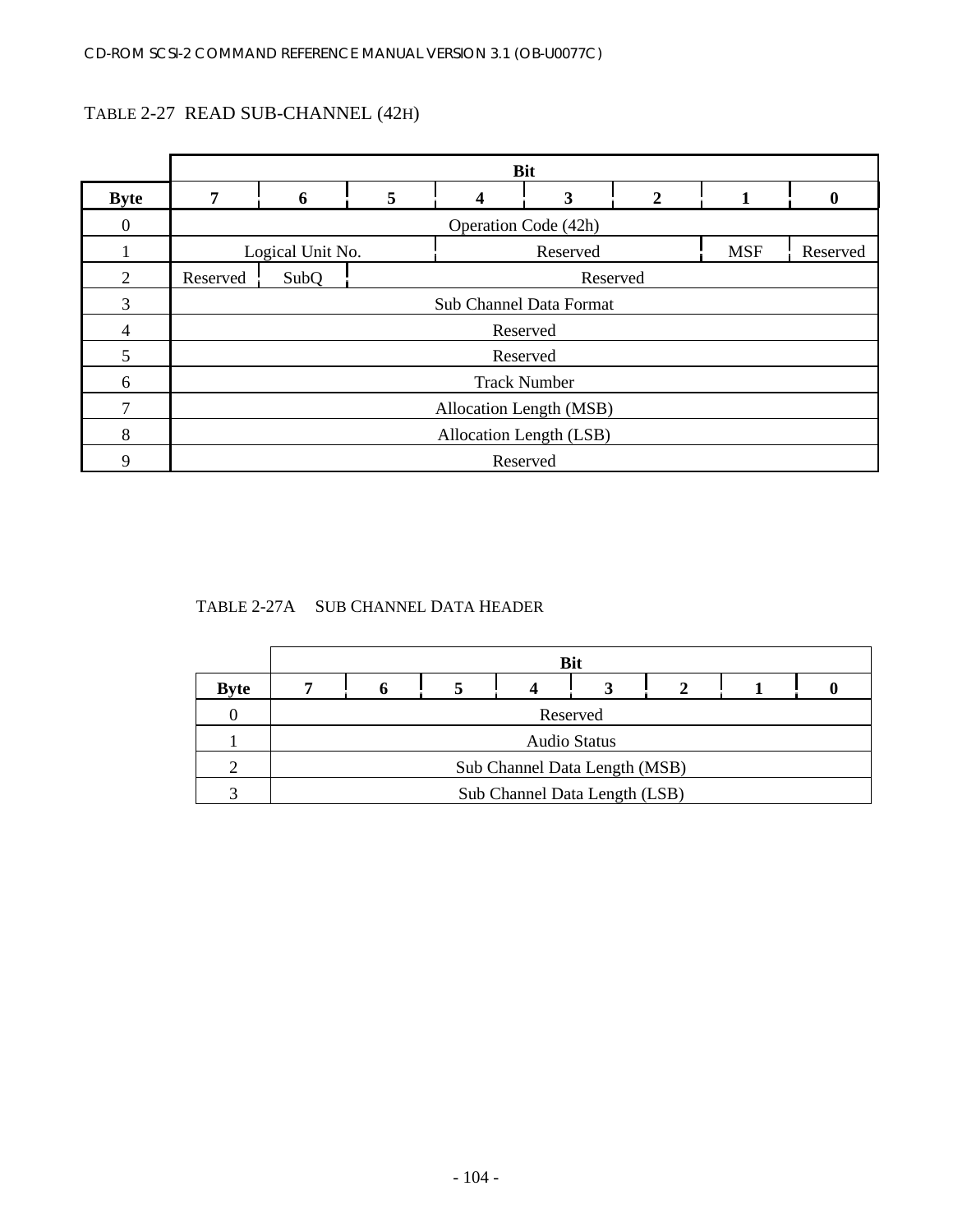## **2.27 Read Sub-Channel (42h)**

**Operation Code** is (42h).

#### **MSF**

If "1", the CD-ROM address field of the returned sub-channel data is in MSF format. The returned M,S and F fields are specified in hex. If "0", the CD-ROM address field of the returned sub-channel data is in logical address format.

#### **Sub Q**

The Sub Q bit set to one requests the target return the Q sub-Channel data. Set to zero requests that no sub-channel data will be returned.

#### **Sub Channel Data Format**

The Sub Channel Data Format Field specifies the returned Sub Channel Data. The format codes are listed below.

#### **Track Number**

The track number field specifies the track number from which the ISRC Code is transferred. This field must have the value between 01h and 63h (99 bcd), and is valid only when the Sub Channel Data Format field is 03h. In this case, the target returns the ISRC Code of the track if it is detected. In other cases (i.e. Sub Channel Data Format Field not equal to 03h), the drive will return Check Condition status if the Track Number Field is not equal to 00h. The sense key and additional sense code are set to ILLEGAL REQUEST/INVALID FIELD in CDB.

#### **Allocation Length**

The READ SUB-CHANNEL command requests that the target return the requested sub-channel data of the current block plus the status of an audio play operation.

| Format Code     |                           | Sub-Channel Data Block                             |
|-----------------|---------------------------|----------------------------------------------------|
| 00 <sub>h</sub> |                           | Q Sub-code Data                                    |
| 01 <sub>h</sub> | $\ddot{\phantom{0}}$      | <b>CD-ROM Current Position</b>                     |
| 02 <sub>h</sub> |                           | Media Catalog Number (UPC/Bar Code)                |
| 03h             | $\mathbb{R}^{\mathbb{Z}}$ | Track International Standard Recording Code (ISRC) |
| $04h$ -FFh      | $\sim$ 1.1                | Reserved                                           |

The returned sub-channel data consists of a four-byte header followed by a sub-channel data block. The header contains the audio status byte and the sub-channel data length field. If the Sub-Q bit in byte 2 of the CDB is zero, the target will not return the sub-channel data block. In this case the sub-channel data length is 0.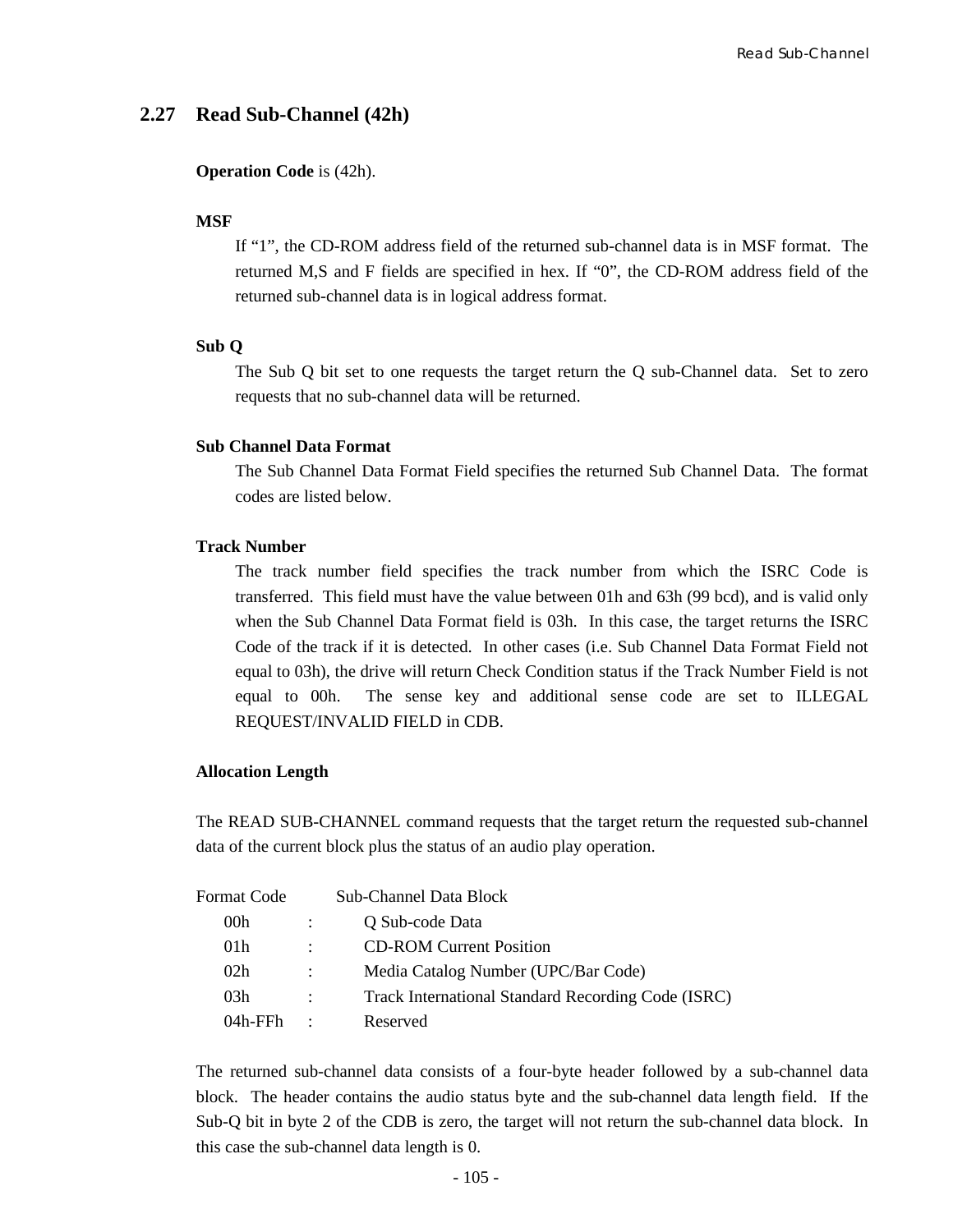|             |            |                                      |                                    |       | <b>Bit</b>                           |                |         |              |  |  |
|-------------|------------|--------------------------------------|------------------------------------|-------|--------------------------------------|----------------|---------|--------------|--|--|
| <b>Byte</b> | 7          | 6                                    | 5                                  | 4     | $\overline{\mathbf{3}}$              | $\overline{2}$ | 1       | $\mathbf{0}$ |  |  |
| 4           |            | Sub Channel Data Format code (00h)   |                                    |       |                                      |                |         |              |  |  |
| 5           |            |                                      | <b>ADR</b>                         |       |                                      |                | Control |              |  |  |
| 6           |            | <b>Track Number</b>                  |                                    |       |                                      |                |         |              |  |  |
| 7           |            | <b>Index Number</b>                  |                                    |       |                                      |                |         |              |  |  |
| 8           |            | Absolute CD-ROM Address (MSB)        |                                    |       |                                      |                |         |              |  |  |
| 9           |            |                                      |                                    |       | <b>Absolute CD-ROM Address</b>       |                |         |              |  |  |
| 10          |            |                                      |                                    |       | <b>Absolute CD-ROM Address</b>       |                |         |              |  |  |
| 11          |            | Absolute CD-ROM Address (LSB)        |                                    |       |                                      |                |         |              |  |  |
| 12          |            | Track Relative CD-ROM Address (MSB)  |                                    |       |                                      |                |         |              |  |  |
| 13          |            | <b>Track Relative CD-ROM Address</b> |                                    |       |                                      |                |         |              |  |  |
| 14          |            |                                      |                                    |       | <b>Track Relative CD-ROM Address</b> |                |         |              |  |  |
| 15          |            |                                      |                                    |       | Track Relative CD-ROM Address (LSB)  |                |         |              |  |  |
| 16          | <b>MCV</b> |                                      |                                    |       | Reserved                             |                |         |              |  |  |
| 17          | (MSB)      |                                      |                                    |       |                                      |                |         |              |  |  |
| 31          |            |                                      | media catalog number(UPC/Bar Code) |       |                                      |                | (LSB)   |              |  |  |
| 32          | <b>TCV</b> |                                      |                                    |       | Reserved                             |                |         |              |  |  |
| 33          |            |                                      |                                    |       | (MSB)                                |                |         |              |  |  |
| 47          |            | <b>ISRC</b>                          |                                    | (LSB) |                                      |                |         |              |  |  |

### TABLE 2-27B SUB-CHANNEL Q MODE INFORMATION

TABLE 2-27C AUDIO STATUS

| <b>Status</b> | <b>Description</b>                          |
|---------------|---------------------------------------------|
| 00h           | audio status byte not supported or invalid  |
| 11h           | audio play operation in progress            |
| 12h           | audio play operation paused                 |
| 13h           | audio play operation successfully completed |
| 14h           | audio play operation stopped due to error   |
| 15h           | no current audio status to return           |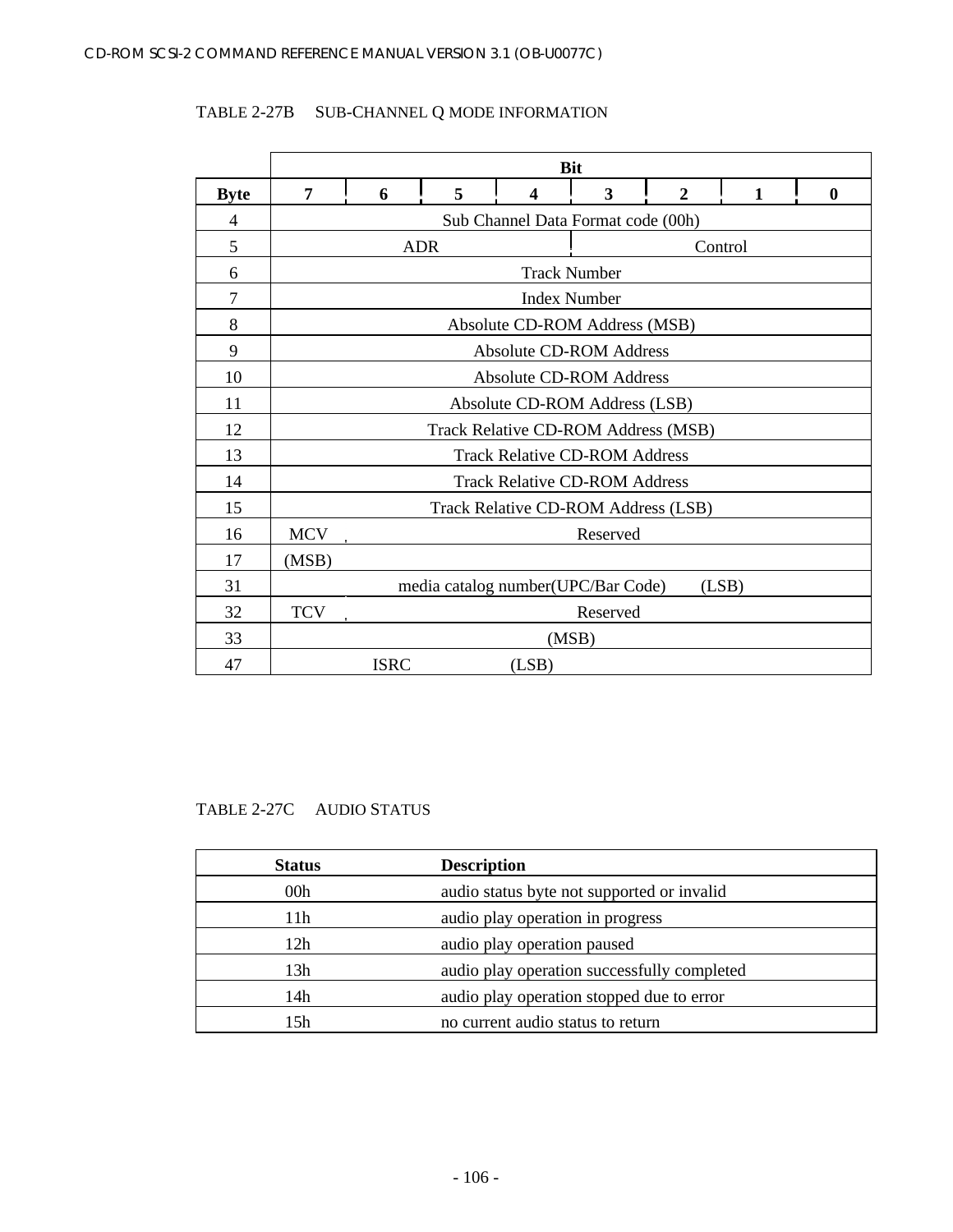**Audio Status** indicates the status of an audio play operation. The status of audio commands are listed in Table 2-23C on the opposite page.

**Sub Channel Data Length** should be set 0, 12, 20, 28 or 44 bytes and does not include the Sub Channel Header.

**ADR** codes are defined in Table 2-23D

**Control** bits are defined in Table 2-23E

**Track Number** specifies the current Track Number

**Index Number** specifies the current index number in the current track.

**Absolute CD-ROM Address** returns the current location relative to the logical beginning of the media. If the MSF bit in the CDB is zero, this field is a logical block address. If the MSF bit in the CDB is one, this field is an Absolute MSF address.

**Track Relative CD-ROM Add** returns the current location relative to the logical beginning of the current track. If the MSF bit is zero, this field is a track relative logical block address. If the current block is in the pre-gap area of a track, this address will be a negative value, expressed as a two's complement number. If the MSF bit is one, this field is an absolute MSF address.

#### **MCV**

If the MCV bit is one, the media catalog number field is valid.

There are identify numbers according to the UPC/EAN cording in the media catalog number field. If all data in this field is ASCII 0, there is no media catalog number in the field.

### **TCV**

If the TCV bit is one, the ISRC field is valid. In this field, there are identify numbers according to the ISRC standard. (DIN-31-621)

When the **Sub-Q bit** in the CDB is set to zero, the drive returns the Sub Channel Header with no other data.

Audio status values 13h and 14h return information on previous audio operations; they are returned only once after the condition has occurred. If another audio play operation is not requested, the audio status returned for subsequent READ SUB-CHANNEL commands is 15h.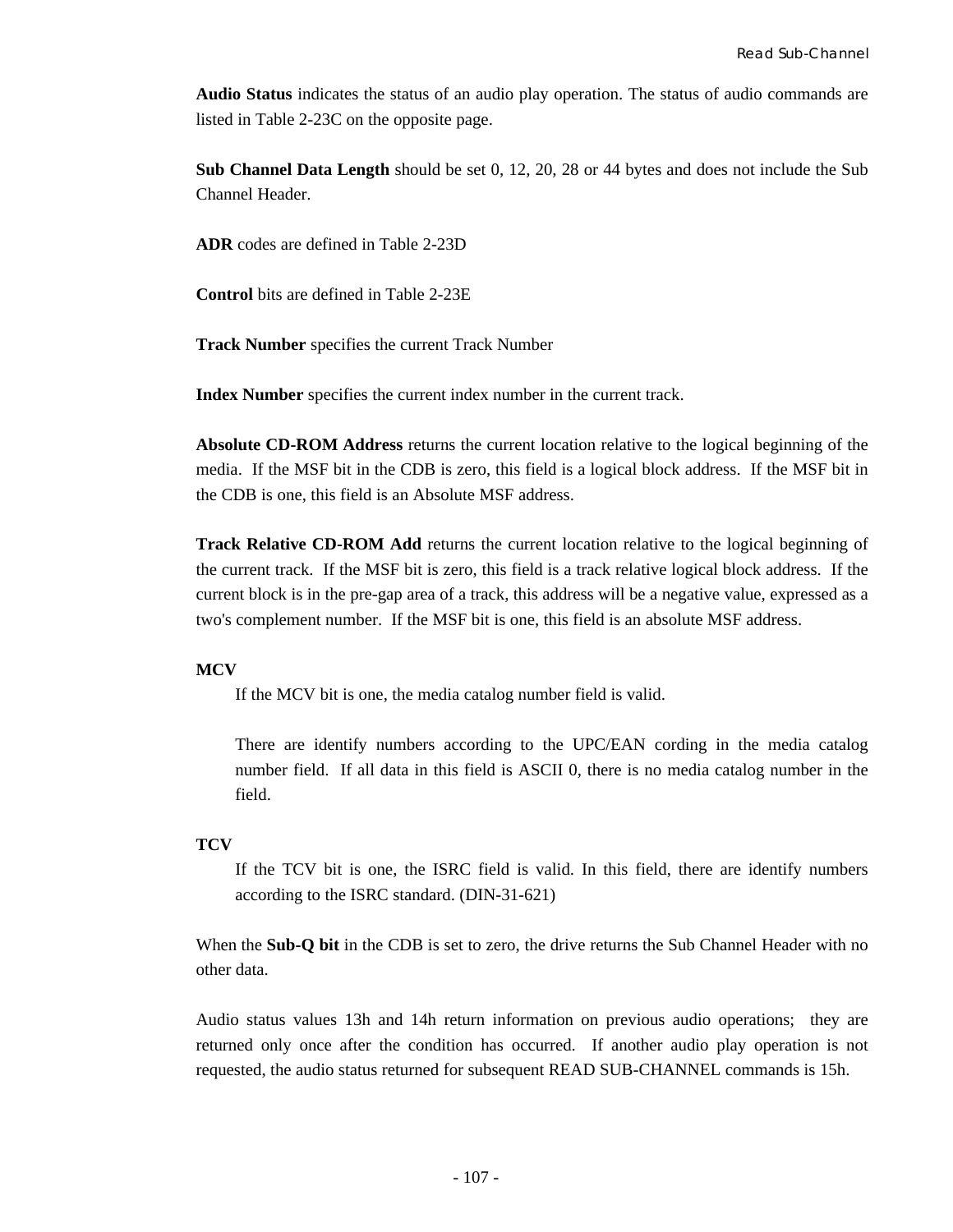## TABLE 2-27D ADR SUB-CHANNEL Q FIELD

| <b>ADR Code</b> | <b>Description</b>                          |
|-----------------|---------------------------------------------|
| 0h              | sub-channel Q mode information not supplied |
| 1h              | sub-channel Q encodes current position data |
| 2 <sub>h</sub>  | sub-channel Q encodes media catalog number  |
| 3h              | sub-channel Q encodes ISRC                  |
| $4h \sim Fh$    | reserved                                    |

# TABLE 2-27E SUB-CHANNEL Q CONTROL FIELD

| Bit                    | Set to " $0$ " (ZERO)      | Set to $"1"$ (ONE)      |
|------------------------|----------------------------|-------------------------|
| $\Omega$               | audio without pre-emphasis | audio with pre-emphasis |
|                        | digital copy prohibited    | digital copy prohibited |
| $\gamma$               | audio track                | data track              |
| $\mathbf{\mathcal{R}}$ | two channel audio          | four channel audio      |

## TABLE 2-27F CD-ROM CURRENT POSITION DATA BLOCK

|             |   |                                      |            |                                      | <b>Bit</b> |   |   |   |  |
|-------------|---|--------------------------------------|------------|--------------------------------------|------------|---|---|---|--|
| <b>Byte</b> | 7 | 6                                    | 5          | 4                                    | 3          | 2 | 1 | 0 |  |
| 4           |   |                                      |            | Sub Channel Data Format code (01h)   |            |   |   |   |  |
| 5           |   |                                      | <b>ADR</b> |                                      | Control    |   |   |   |  |
| 6           |   | <b>Track Number</b>                  |            |                                      |            |   |   |   |  |
| 7           |   | <b>Index Number</b>                  |            |                                      |            |   |   |   |  |
| 8           |   | Absolute CD-ROM Address (MSB)        |            |                                      |            |   |   |   |  |
| 9           |   | <b>Absolute CD-ROM Address</b>       |            |                                      |            |   |   |   |  |
| 10          |   | <b>Absolute CD-ROM Address</b>       |            |                                      |            |   |   |   |  |
| 11          |   |                                      |            | Absolute CD-ROM Address (LSB)        |            |   |   |   |  |
| 12          |   |                                      |            | Track Relative CD-ROM Address (MSB)  |            |   |   |   |  |
| 13          |   | <b>Track Relative CD-ROM Address</b> |            |                                      |            |   |   |   |  |
| 14          |   |                                      |            | <b>Track Relative CD-ROM Address</b> |            |   |   |   |  |
| 15          |   |                                      |            | Track Relative CD-ROM Address (LSB)  |            |   |   |   |  |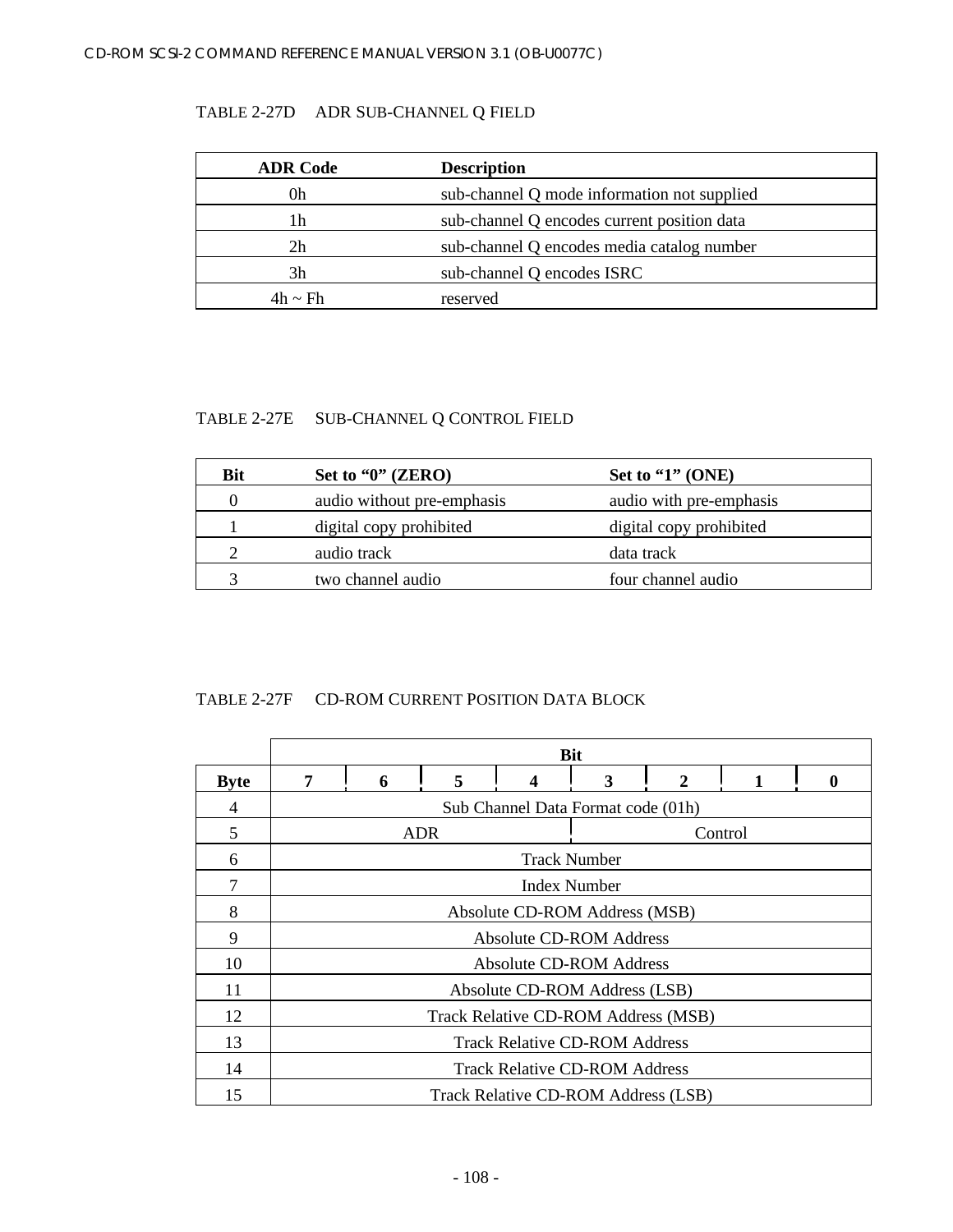The **ADR** field shows the type of information encoded in the Q sub-Channel of this block as defined in the CD standard.

### **MCV**

If the MCV bit is one, the media catalog number field is valid.

There are identify numbers according to the UPC/EAN cording in the media catalog number field. If all data in this field is ASCII 0, there is no media catalog number in the field.

### **TCV**

If the TCV bit is one, the ISRC field is valid. In this field, there are identify numbers according to the ISRC standard. (DIN-31-621)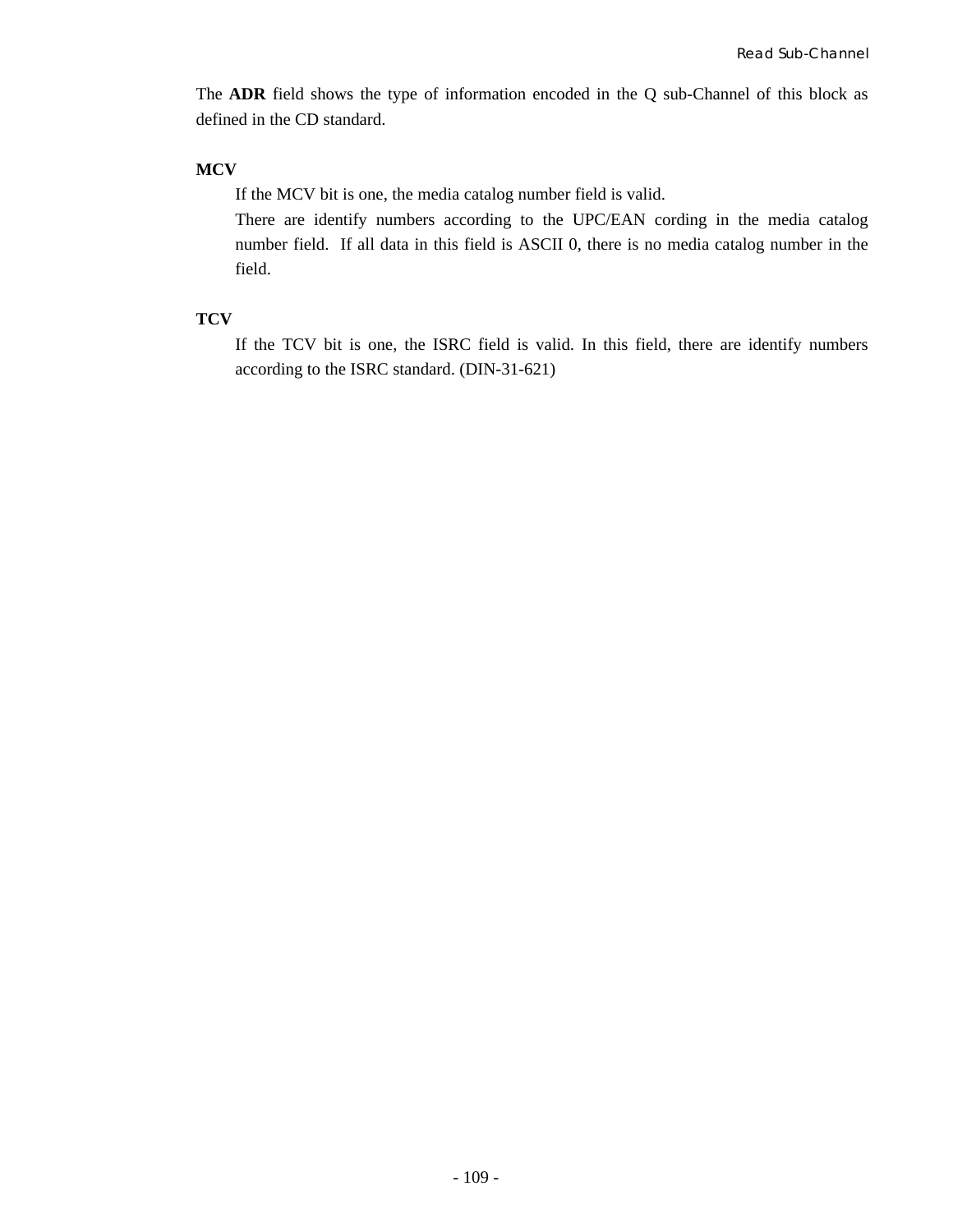|                |            | <b>Bit</b>                         |                                     |  |   |   |       |  |  |  |  |
|----------------|------------|------------------------------------|-------------------------------------|--|---|---|-------|--|--|--|--|
| <b>Byte</b>    | 7          | 6                                  | 5                                   |  | 3 | 2 |       |  |  |  |  |
| $\overline{4}$ |            | Sub Channel Data Format code (02h) |                                     |  |   |   |       |  |  |  |  |
| 5              |            | Reserved                           |                                     |  |   |   |       |  |  |  |  |
| 6              |            | Reserved                           |                                     |  |   |   |       |  |  |  |  |
|                |            | Reserved                           |                                     |  |   |   |       |  |  |  |  |
| 8              | <b>MCV</b> | Reserved                           |                                     |  |   |   |       |  |  |  |  |
| 9              | (MSB)      |                                    |                                     |  |   |   |       |  |  |  |  |
| 23             |            |                                    | Media catalog number (UPC/Bar Code) |  |   |   | (LSB) |  |  |  |  |

## TABLE 2-27G MEDIA CATALOG NUMBER DATA BLOCK

# TABLE 2-27H TRACK INTERNATIONAL STANDARD RECORDING CODE(ISRC) DATA BLOCK

|                |            | <b>Bit</b>                         |   |                                                   |          |   |  |       |  |  |
|----------------|------------|------------------------------------|---|---------------------------------------------------|----------|---|--|-------|--|--|
| <b>Byte</b>    | 7          | 6                                  | 5 |                                                   | 3        | 2 |  |       |  |  |
| $\overline{4}$ |            | Sub Channel Data Format code (03h) |   |                                                   |          |   |  |       |  |  |
| 5              |            | Control<br><b>ADR</b>              |   |                                                   |          |   |  |       |  |  |
| 6              |            | <b>Track Number</b>                |   |                                                   |          |   |  |       |  |  |
|                |            | Reserved                           |   |                                                   |          |   |  |       |  |  |
| 8              | <b>TCV</b> |                                    |   |                                                   | Reserved |   |  |       |  |  |
| 9              | (MSB)      |                                    |   |                                                   |          |   |  |       |  |  |
|                |            |                                    |   | Track International Standard Recording Code(ISRC) |          |   |  |       |  |  |
| 23             |            |                                    |   |                                                   |          |   |  | (LSB) |  |  |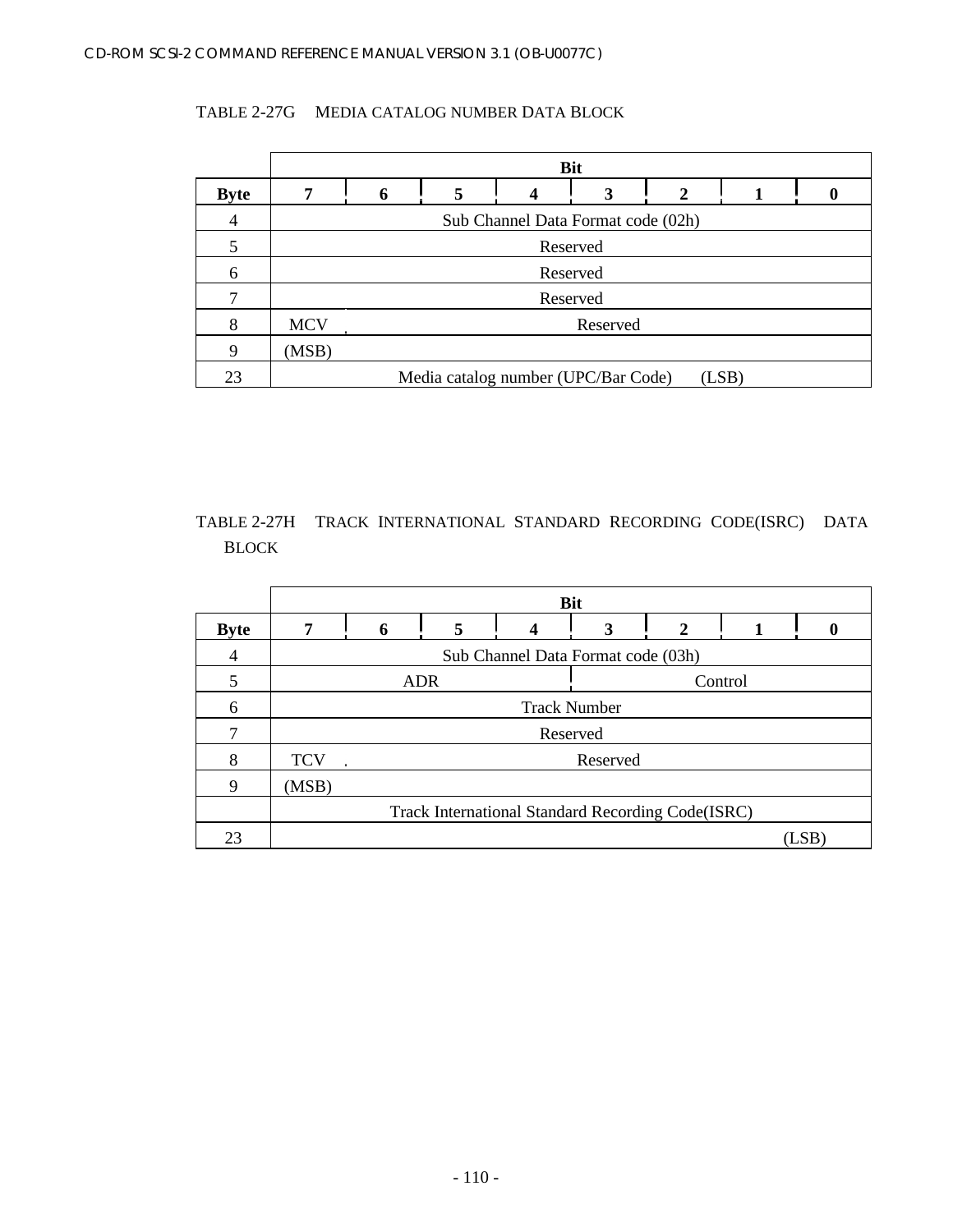(this page has been left intentionally blank)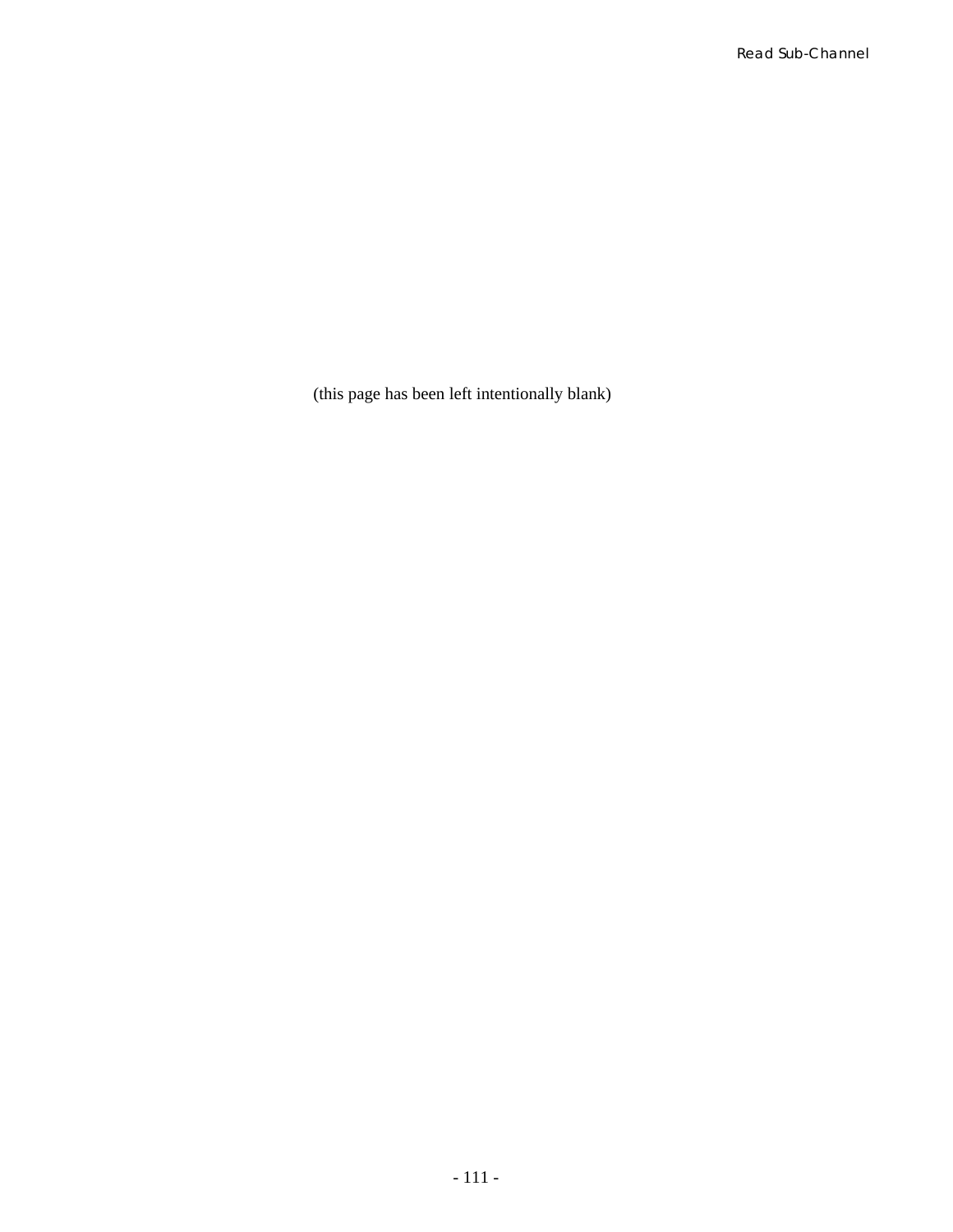# TABLE 2-28 READ TOC (43H)

|                |        | <b>Bit</b>                                            |   |   |                    |   |  |  |  |  |  |  |
|----------------|--------|-------------------------------------------------------|---|---|--------------------|---|--|--|--|--|--|--|
| <b>Byte</b>    | 7      | 6                                                     | 5 | 4 | 3                  | 2 |  |  |  |  |  |  |
| $\Omega$       |        | Operation Code (43h)                                  |   |   |                    |   |  |  |  |  |  |  |
|                |        | Logical Unit No.<br><b>MSF</b><br>Reserved<br>Reserve |   |   |                    |   |  |  |  |  |  |  |
| $\overline{2}$ |        | Reserved                                              |   |   |                    |   |  |  |  |  |  |  |
| 3              |        | Reserved                                              |   |   |                    |   |  |  |  |  |  |  |
| 4              |        | Reserved                                              |   |   |                    |   |  |  |  |  |  |  |
| 5              |        |                                                       |   |   | Reserved           |   |  |  |  |  |  |  |
| 6              |        |                                                       |   |   | <b>Start Track</b> |   |  |  |  |  |  |  |
| 7              |        | Allocation Length (MSB)                               |   |   |                    |   |  |  |  |  |  |  |
| 8              |        | Allocation Length (LSB)                               |   |   |                    |   |  |  |  |  |  |  |
| 9              | Format |                                                       |   |   | Control            |   |  |  |  |  |  |  |

## TABLE 2-28A **TOC** DATA WITH **FORMAT=00B**

|             | <b>Bit</b>            |                           |  |  |                          |  |  |  |  |  |  |  |
|-------------|-----------------------|---------------------------|--|--|--------------------------|--|--|--|--|--|--|--|
| <b>Byte</b> |                       |                           |  |  |                          |  |  |  |  |  |  |  |
|             | TOC Data Length (MSB) |                           |  |  |                          |  |  |  |  |  |  |  |
|             | TOC Data Length (LSB) |                           |  |  |                          |  |  |  |  |  |  |  |
|             |                       | <b>First Track Number</b> |  |  |                          |  |  |  |  |  |  |  |
|             |                       |                           |  |  | <b>Last Track Number</b> |  |  |  |  |  |  |  |

### TABLE 2-28B TRACK DESCRIPTORS

|                |   | <b>Bit</b>                     |            |                               |          |  |         |  |  |
|----------------|---|--------------------------------|------------|-------------------------------|----------|--|---------|--|--|
| <b>Byte</b>    | 7 | 5<br>3<br>2<br>6               |            |                               |          |  |         |  |  |
| $\overline{0}$ |   |                                |            |                               | Reserved |  |         |  |  |
|                |   |                                | <b>ADR</b> |                               |          |  | Control |  |  |
| $\overline{2}$ |   | <b>Track Number</b>            |            |                               |          |  |         |  |  |
| 3              |   | Reserved                       |            |                               |          |  |         |  |  |
| 4              |   |                                |            | Absolute CD-ROM Address (MSB) |          |  |         |  |  |
| 5              |   | <b>Absolute CD-ROM Address</b> |            |                               |          |  |         |  |  |
| 6              |   | <b>Absolute CD-ROM Address</b> |            |                               |          |  |         |  |  |
| ┑              |   |                                |            | Absolute CD-ROM Address (LSB) |          |  |         |  |  |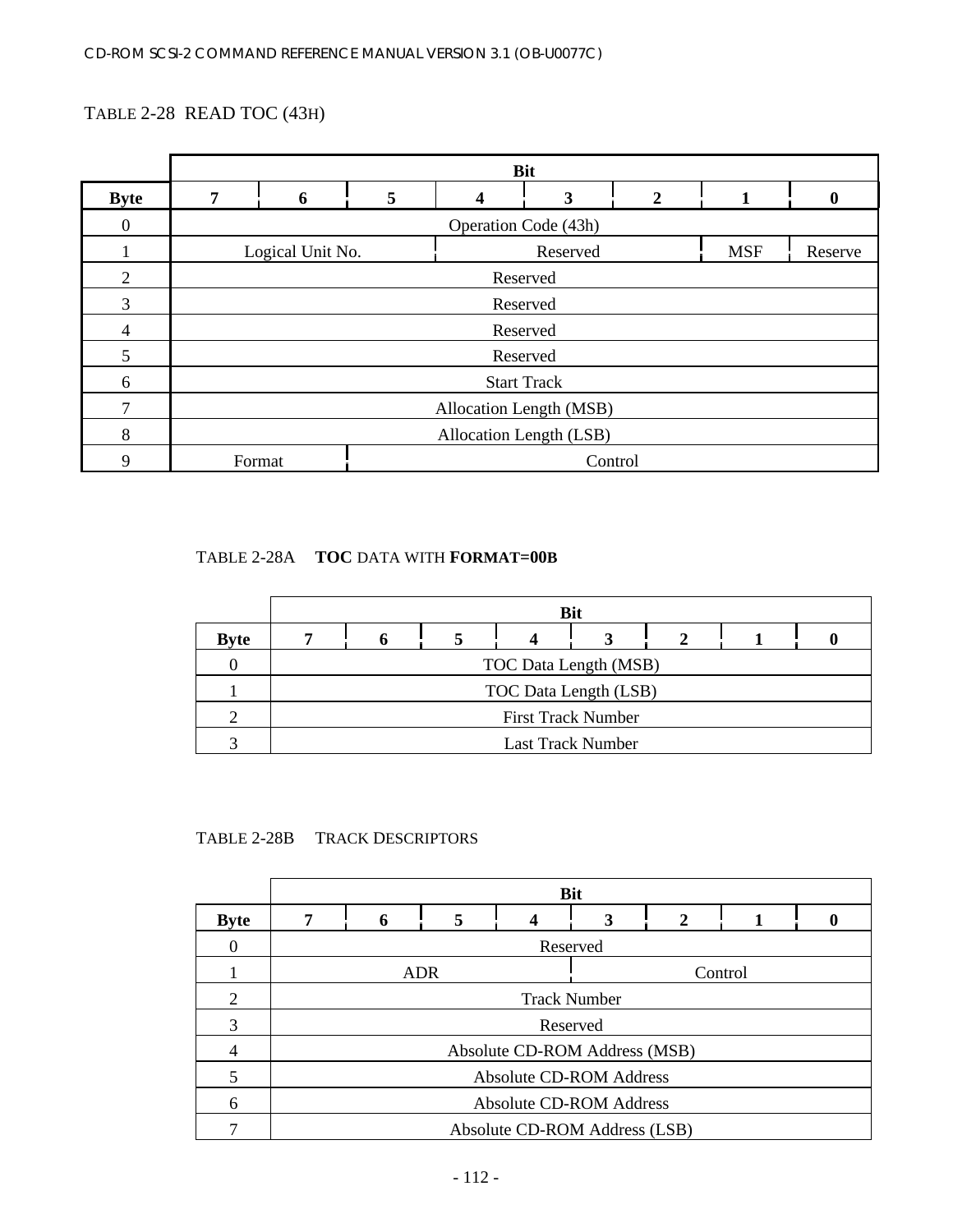## **2.28 Read TOC (43h)**

#### **Operation Code** is (43h).

The **READ TOC** command requests the target transfers data from the table of contents to the initiator.

This command has been modified from the SCSI-2 **READ TOC** command with the addition of the **Format** field to support multi-session discs.

| Definition                                                                         |
|------------------------------------------------------------------------------------|
| Same as SCSI-2. The <b>Start Track</b> Field specifies the starting track number   |
| for which the data will be returned. For multi-session discs, this command         |
| will return the $TOC$ data for all sessions.                                       |
| This format returns the first session number, last session number and the          |
| starting address of the last session. The <b>Start Track</b> field is reserved and |
| should be set to zero.                                                             |
| All Sub-Channel Q code information. (DRM-602X only)                                |
| Reserved.                                                                          |
|                                                                                    |

The **Start Track** field specifies the starting track number for which the data shall be returned. If this value is zero, the table of contents data shall begin with the first track on the medium. The data is returned in contiguous ascending track number order.

If the **Start Track** field is not valid for the currently installed medium, the command shall be terminated with Check Condition status. The sense key shall be set to ILLEGAL REQUEST and the additional sense code set to INVALID FIELD IN CDB.

IMPLEMENTORS NOTE: The maximum **TOC** data length possible on currently available CD-ROM media is 804 bytes, or 100 **TOC** track descriptors.

The TOC data block contains a four byte header followed by zero or more TOC track descriptors.

The TOC data length specifies the length in bytes of the following TOC data that is available to be transferred during the DATA IN phase. The TOC data length value does not include the TOC data length field itself.

The first track number field indicates the first track number in the table of contents. The last track number field indicates the last track number in the table of contents before the lead-out track number.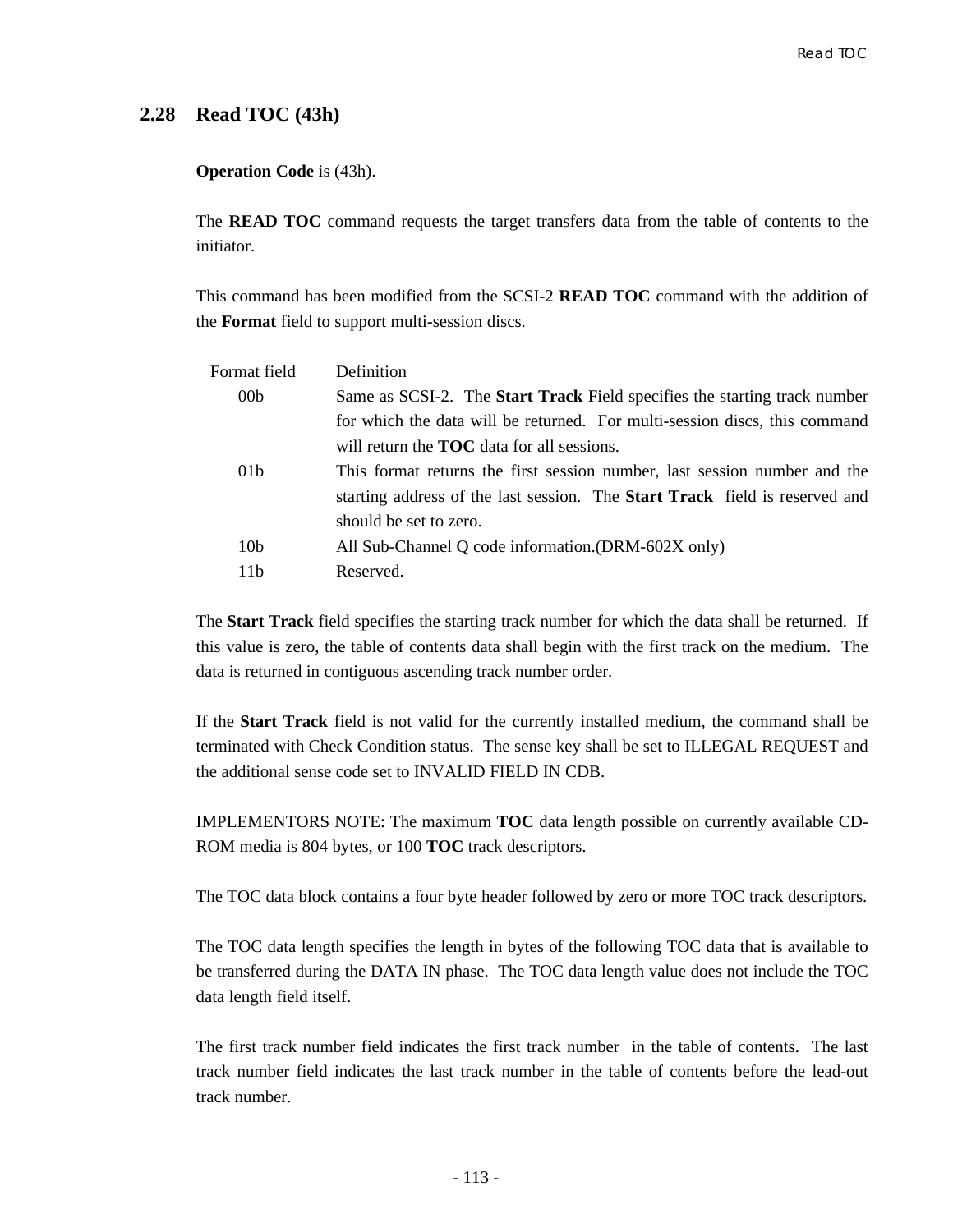## TABLE 2-28C **TOC** DATA WITH **FORMAT=01B**

|             | Bit                         |  |                            |  |  |  |  |  |
|-------------|-----------------------------|--|----------------------------|--|--|--|--|--|
| <b>Byte</b> |                             |  |                            |  |  |  |  |  |
|             | TOC Data Length (MSB)       |  |                            |  |  |  |  |  |
|             | TOC Data Length (LSB)       |  |                            |  |  |  |  |  |
|             | <b>First Session Number</b> |  |                            |  |  |  |  |  |
| っ           |                             |  | <b>Last Session Number</b> |  |  |  |  |  |

### TABLE 2-28D TRACK DESCRIPTORS

|             | <b>Bit</b>                                |  |  |  |                                                                |  |  |  |
|-------------|-------------------------------------------|--|--|--|----------------------------------------------------------------|--|--|--|
| <b>Byte</b> | 7                                         |  |  |  |                                                                |  |  |  |
|             | Reserved                                  |  |  |  |                                                                |  |  |  |
|             | Control<br>ADR                            |  |  |  |                                                                |  |  |  |
| 2           | <b>First Track Number in Last Session</b> |  |  |  |                                                                |  |  |  |
|             | Reserved                                  |  |  |  |                                                                |  |  |  |
|             |                                           |  |  |  | Absolute CD-ROM Address of the First Track in the Last Session |  |  |  |

### TABLE 2-28E TOC DATA WITH FORMAT=10B (DRM-602X ONLY)

|             | <b>Bit</b> |                             |  |                            |  |  |  |  |  |
|-------------|------------|-----------------------------|--|----------------------------|--|--|--|--|--|
| <b>Byte</b> |            |                             |  |                            |  |  |  |  |  |
|             |            | TOC Data Length (MSB)       |  |                            |  |  |  |  |  |
|             |            | TOC Data Length (LSB)       |  |                            |  |  |  |  |  |
|             |            | <b>First Session Number</b> |  |                            |  |  |  |  |  |
| ⌒           |            |                             |  | <b>Last Session Number</b> |  |  |  |  |  |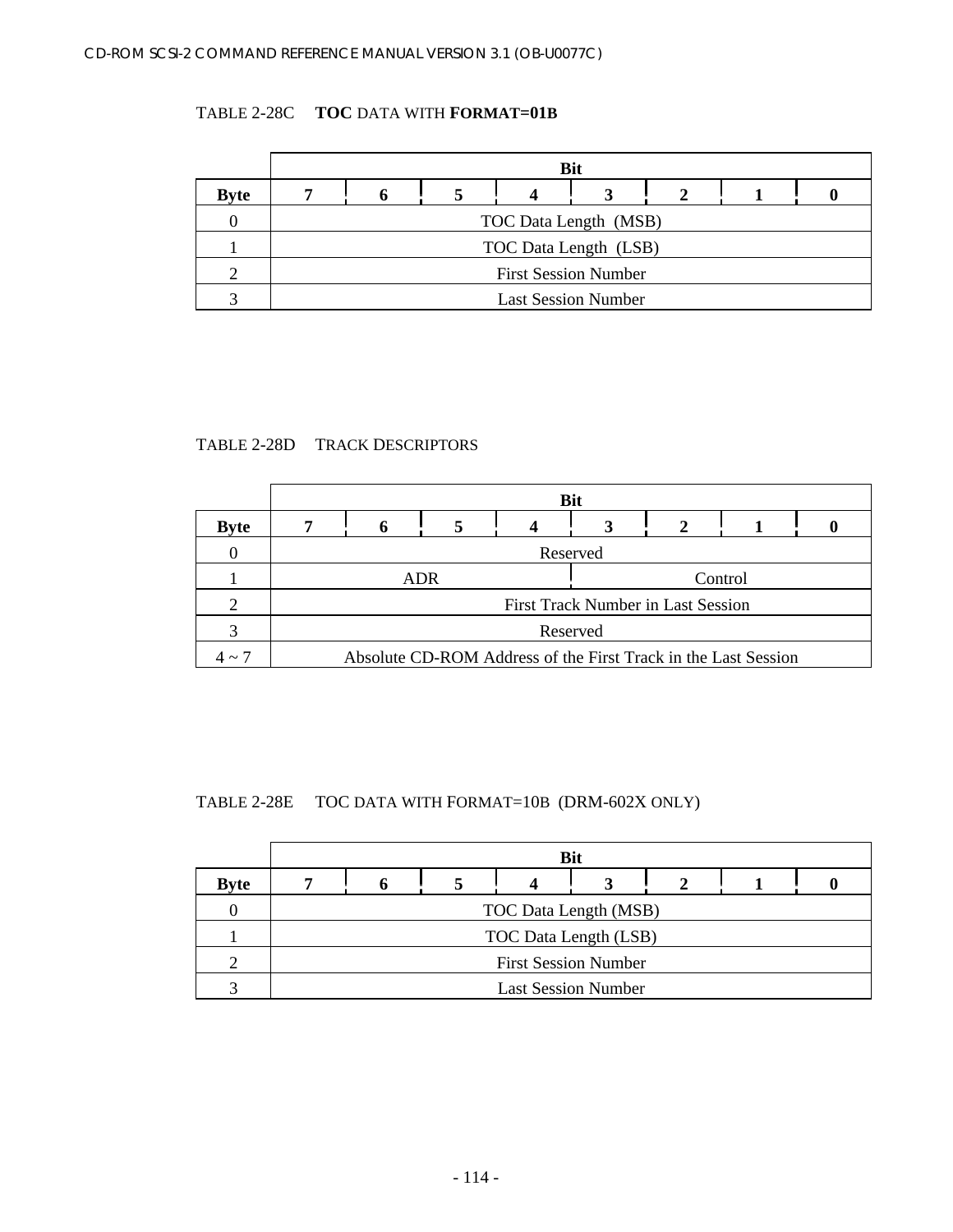### IMPLEMENTORS NOTE:

The first track number is not required to be one. A disc may start at any valid track number. The track numbers between the first track number and the last track number are required to be in contiguous ascending order, except for the lead-out track.

The ADR field gives the type of information encoded in the Q sub-channel of the block where this TOC entry was found. The control field indicates the attributes of the track.

The track number field indicates the track number for which the data in the TOC track descriptor is valid. A track number of 0AAh indicates the track descriptor is for the start of the lead-out area.

The absolute CD-ROM address contains the address of the first block with user information for that track number as read from the table of contents. An MSF bit of zero indicates that the absolute CD-ROM address field contains a logical block address. An MSF bit of one indicates the absolute CD-ROM address field contains an MSF address.

### IMPLEMENTORS NOTE:

The starting logical block address value recovered from the TOC has a tolerance of zero for data tracks and plus or minus 75 CD sectors for audio tracks. This tolerance is multiplied by a factor dependent of the logical block length.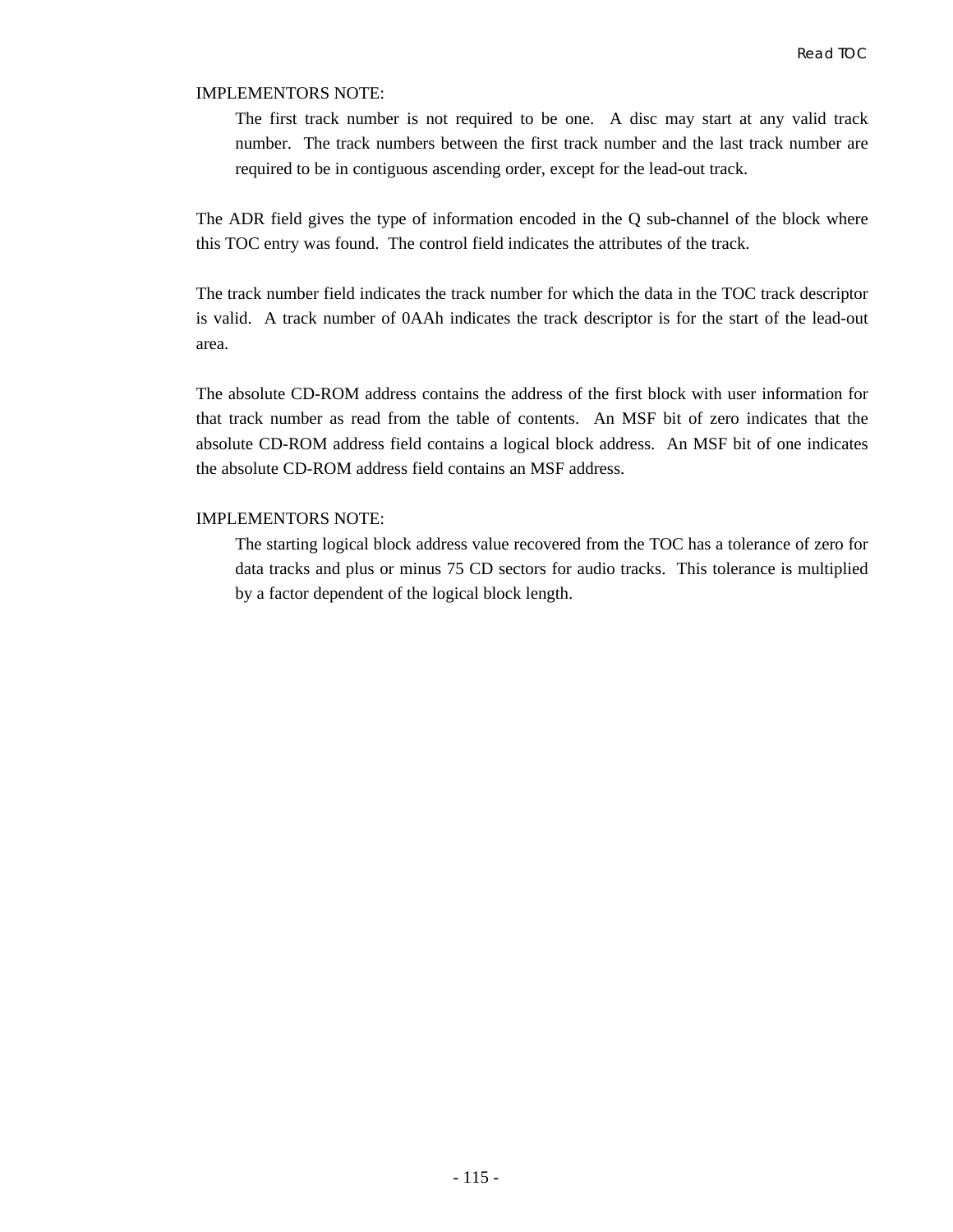|                  |   | <b>Bit</b>            |   |          |   |                |   |                  |  |
|------------------|---|-----------------------|---|----------|---|----------------|---|------------------|--|
| <b>Byte</b>      | 7 | 6                     | 5 | 4        | 3 | $\overline{2}$ | 1 | $\boldsymbol{0}$ |  |
| $\boldsymbol{0}$ |   |                       |   | Reserved |   |                |   |                  |  |
| 1                |   | <b>ADR</b><br>Control |   |          |   |                |   |                  |  |
| $\overline{2}$   |   | Byte1 or TNO          |   |          |   |                |   |                  |  |
| 3                |   | Byte2 or Point        |   |          |   |                |   |                  |  |
| 4                |   | Byte3 or Min          |   |          |   |                |   |                  |  |
| 5                |   | Byte4 or Sec          |   |          |   |                |   |                  |  |
| 6                |   | Byte5 or Frame        |   |          |   |                |   |                  |  |
| 7                |   | Byte6 or Zero         |   |          |   |                |   |                  |  |
| 8                |   | Byte7 or Pmin         |   |          |   |                |   |                  |  |
| 9                |   | Byte8 or Psec         |   |          |   |                |   |                  |  |
| 10               |   | Byte9 or PFrame       |   |          |   |                |   |                  |  |

## TABLE 2-28F TRACK DESCRIPTORS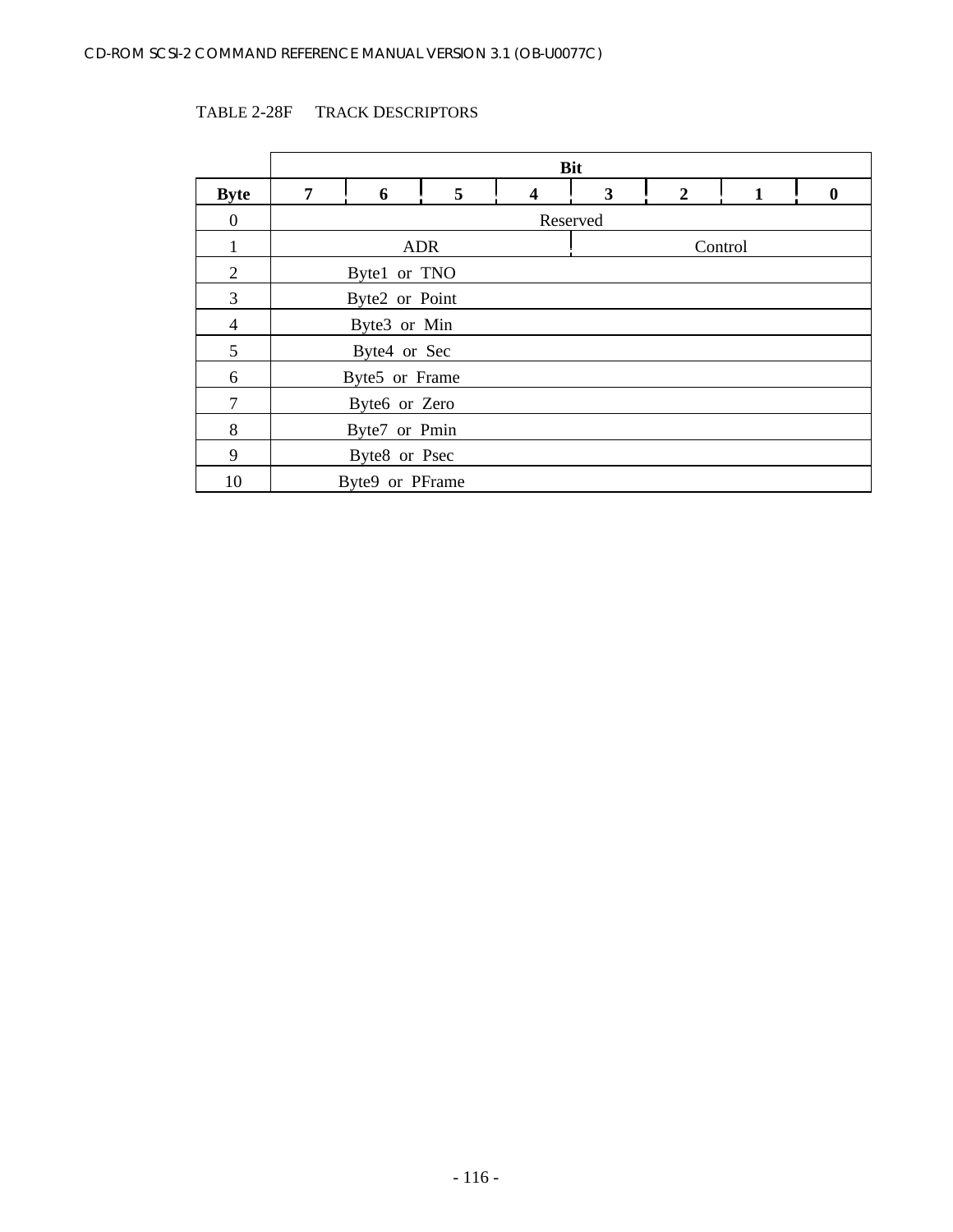(this page has been left intentionally blank)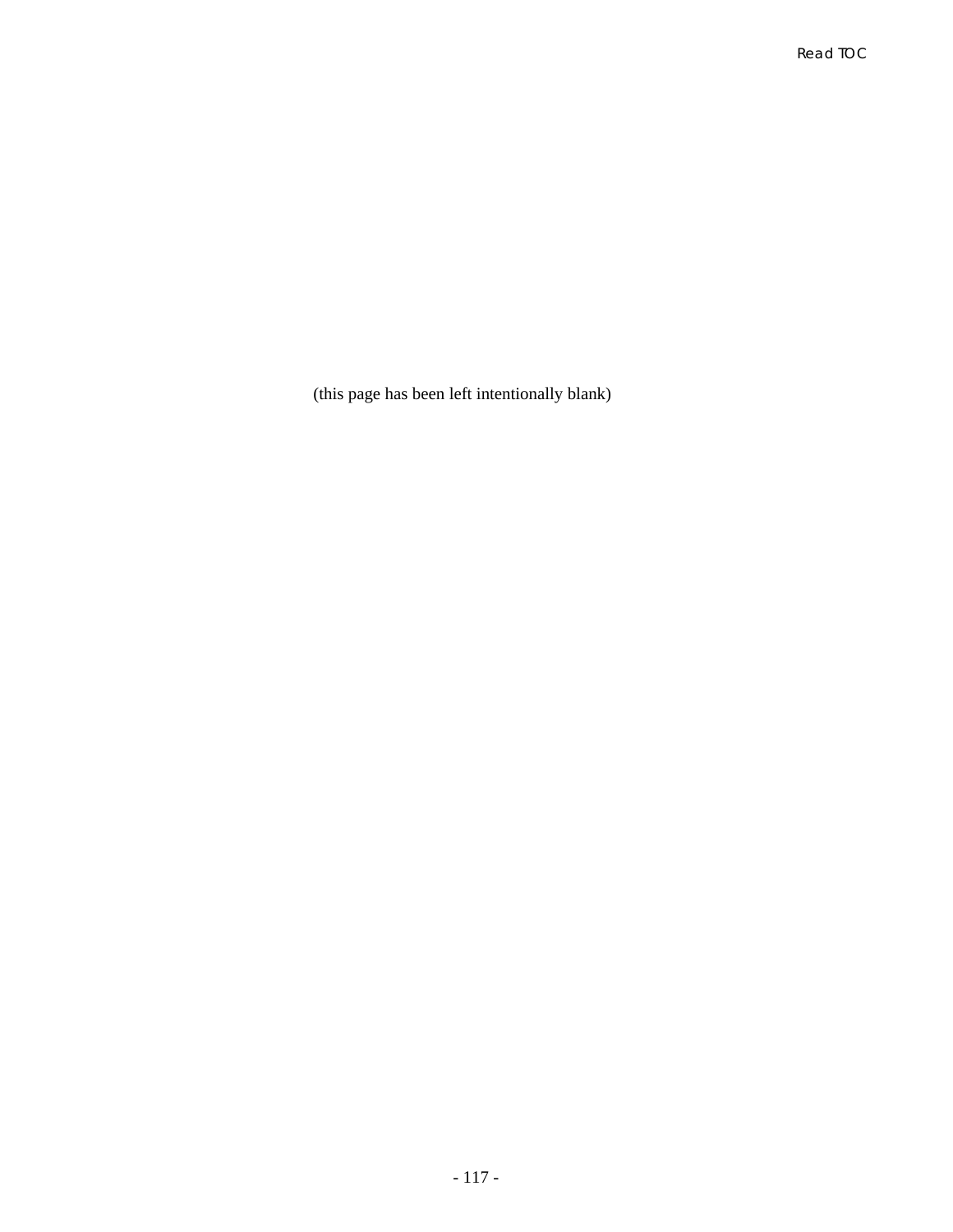# TABLE 2-29 RECEIVE DIAGNOSTIC RESULTS (1CH)

|             |                         | <b>Bit</b>           |  |                         |          |  |  |  |  |  |
|-------------|-------------------------|----------------------|--|-------------------------|----------|--|--|--|--|--|
| <b>Byte</b> |                         |                      |  |                         |          |  |  |  |  |  |
| 0           |                         | Operation Code (1Ch) |  |                         |          |  |  |  |  |  |
|             |                         | Logical Unit No.     |  | Reserved                |          |  |  |  |  |  |
| 2           | Reserved                |                      |  |                         |          |  |  |  |  |  |
| 3           |                         |                      |  | Allocation length (MSB) |          |  |  |  |  |  |
|             | Allocation length (LSB) |                      |  |                         |          |  |  |  |  |  |
|             |                         |                      |  |                         | Reserved |  |  |  |  |  |

## TABLE 2-29A DIAGNOSTIC RESULTS DATA FORMAT

|                |   | <b>Bit</b>             |  |                        |                       |  |  |  |  |  |
|----------------|---|------------------------|--|------------------------|-----------------------|--|--|--|--|--|
| <b>Byte</b>    | 7 | 3<br>2<br>6            |  |                        |                       |  |  |  |  |  |
|                |   |                        |  |                        | Reserved              |  |  |  |  |  |
|                |   | Parameter Length (06h) |  |                        |                       |  |  |  |  |  |
| $\overline{2}$ |   | <b>ROM</b> Diagnostic  |  |                        |                       |  |  |  |  |  |
| 3              |   |                        |  |                        | <b>RAM Diagnostic</b> |  |  |  |  |  |
| $\overline{4}$ |   |                        |  | Data Buffer Diagnostic |                       |  |  |  |  |  |
|                |   | Reserved               |  |                        |                       |  |  |  |  |  |
| 6              |   |                        |  |                        | Reserved              |  |  |  |  |  |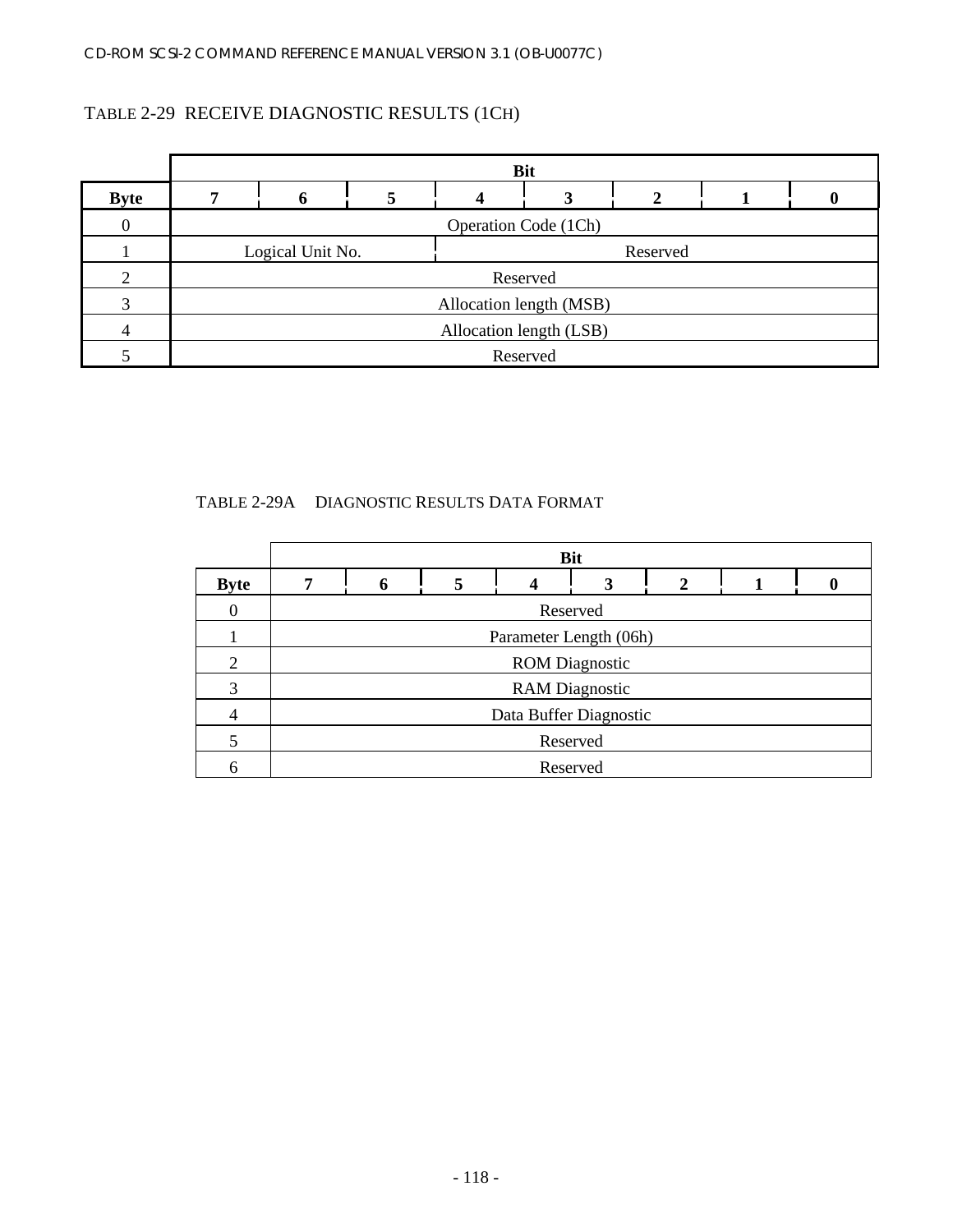## **2.29 Read Diagnostic Results (1Ch)**

### **Operation code** is (1Ch).

This command requests the drive to return the results of the power-on self test.

The Diagnostic Results data consists of 8-byte parameters as shown in Table 2-28B on the opposite page.

### **Parameter Length**

The number of bytes of the RECEIVE DIAGNOSTIC parameter excluding itself. This is fixed to 06h.

### **ROM Diagnostic**

Bit  $0 = 1$ , failure of the SCSI controller ROM. Bit  $1 = 1$ , failure of the drive controller ROM.

### **RAM Diagnostic**

Bit  $0 = 1$ , failure of the SCSI controller RAM.

Bit  $1 = 1$ , failure of the drive controller RAM.

### **Data Buffer Diagnostic**

Bit  $0 = 1$ , failure of the SCSI controller data buffer.

Bit  $1 = 1$ , failure of the drive controller data buffer.

Bit  $2 = 1$ , failure of the ECC RAM in the drive controller.

### **Interface Diagnostic**

Bit  $0 = 1$ , interface failure between the SCSI controller and the drive controller.

Bit  $1 = 1$ , interface failure between the drive controller and the mechanism.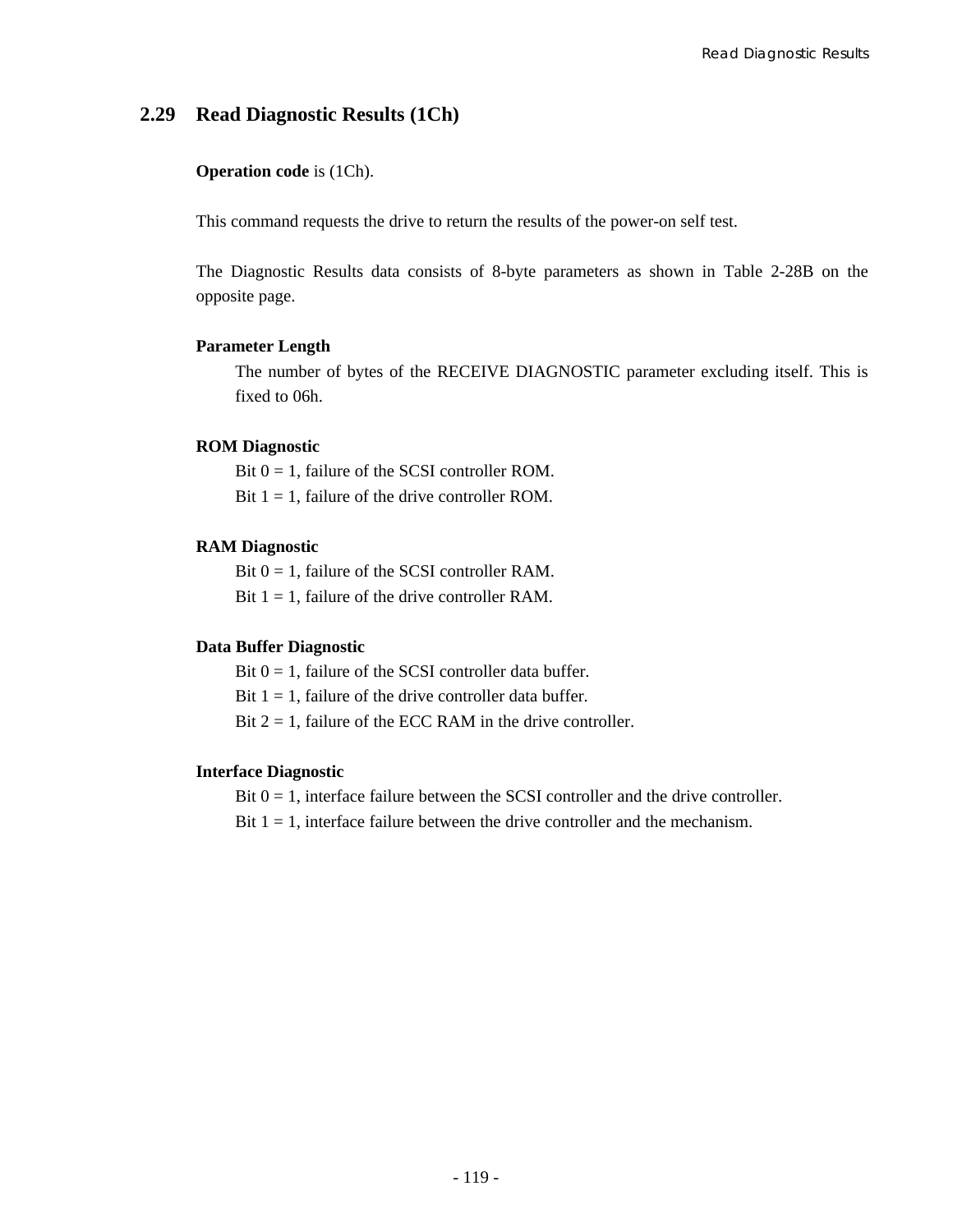# TABLE 2-30 RELEASE (17H)

|             | <b>Bit</b>           |  |          |                               |  |  |  |  |
|-------------|----------------------|--|----------|-------------------------------|--|--|--|--|
| <b>Byte</b> |                      |  |          |                               |  |  |  |  |
| $\theta$    | Operation Code (17h) |  |          |                               |  |  |  |  |
|             | Logical Unit Number  |  | 3rdPty   | 3rd Party device ID<br>Ext(0) |  |  |  |  |
| 2           | Reservation ID: 00h  |  |          |                               |  |  |  |  |
|             |                      |  | Reserved |                               |  |  |  |  |
| 4           | Reserved             |  |          |                               |  |  |  |  |
|             |                      |  | Reserved |                               |  |  |  |  |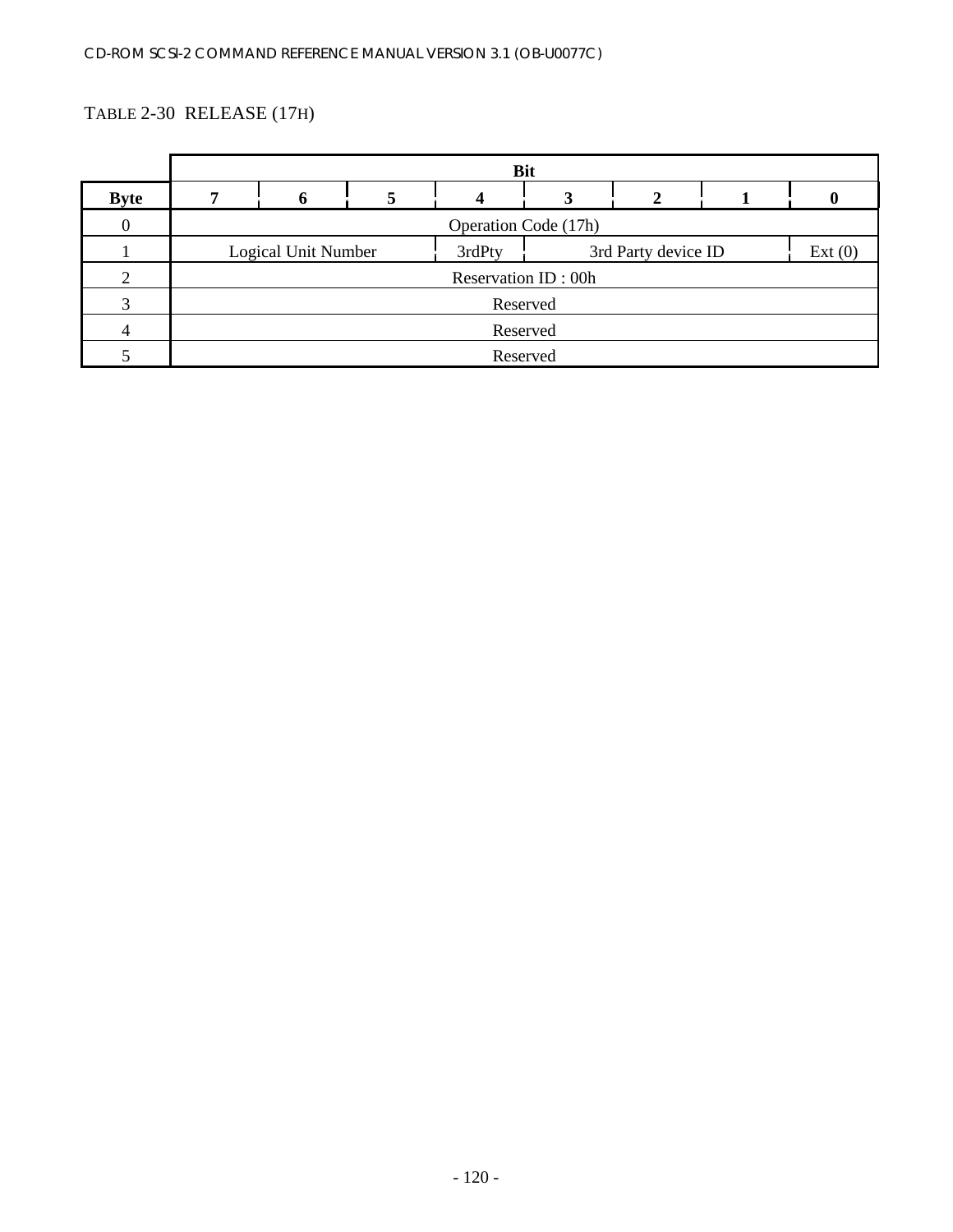# **2.30 Release (17h)**

### **Operation Code** is (17h).

### **3rdPty**

Set to one if the initiator requests third-party reservation.

### **3rd Party device ID**

The SCSI ID of another initiator for which the logical unit shall be reserved.

## **Ext. (Extent)**

Not supported. This bit must be 0.

### **Reservation ID**

Not supported. This byte must be 00h.

This command is used by the reserving initiator to release the previous reservation of the logical unit. If an initiator attempts to release a reservation that is not currently active, no error is generated; the drive returns a GOOD status.

When the **3rd Party** bit is 1, the **3rd-Party Device ID** must be the same ID reserved by the original initiator.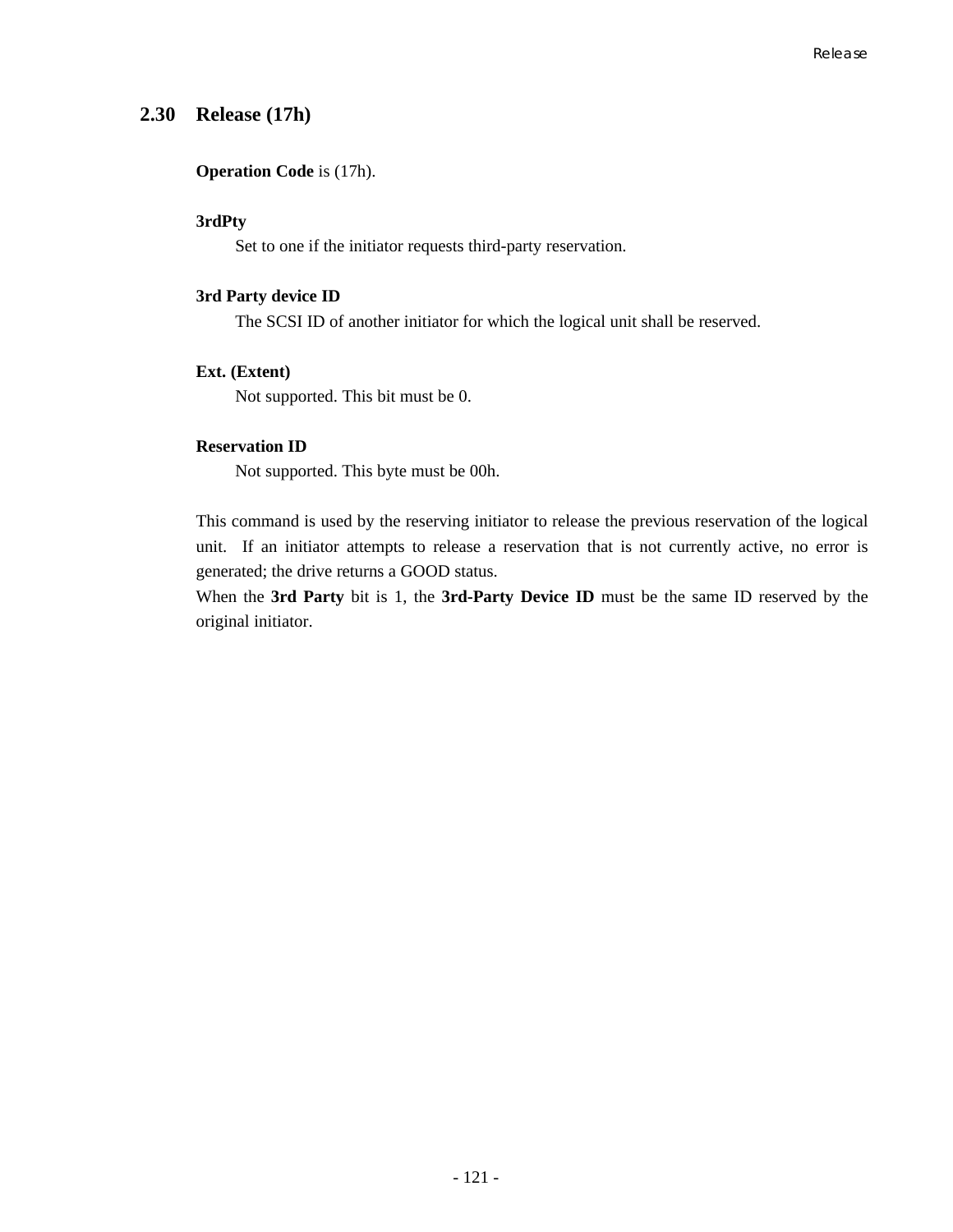# TABLE 2-31 REQUEST SENSE (03H)

|             | <b>Bit</b>                      |  |  |          |  |  |  |  |
|-------------|---------------------------------|--|--|----------|--|--|--|--|
| <b>Byte</b> |                                 |  |  |          |  |  |  |  |
| 0           | Operation Code (03h)            |  |  |          |  |  |  |  |
|             | Logical Unit Number<br>Reserved |  |  |          |  |  |  |  |
| 2           | Reserved                        |  |  |          |  |  |  |  |
| 3           |                                 |  |  | Reserved |  |  |  |  |
|             | Allocation Length (12h)         |  |  |          |  |  |  |  |
|             |                                 |  |  | Reserved |  |  |  |  |

## TABLE 2-31A EXTENDED SENSE DATA FORMAT

|                |             |                                                  |   | <b>Bit</b>                             |                         |                |   |                  |  |
|----------------|-------------|--------------------------------------------------|---|----------------------------------------|-------------------------|----------------|---|------------------|--|
| <b>Byte</b>    | 7           | 6                                                | 5 | 4                                      | $\overline{\mathbf{3}}$ | $\overline{2}$ | 1 | $\boldsymbol{0}$ |  |
| 0              | Valid       | Error code (70h / 71h)                           |   |                                        |                         |                |   |                  |  |
| 1              |             | Segment number (00h)                             |   |                                        |                         |                |   |                  |  |
| $\overline{2}$ | FileMk      | <b>EOM</b><br><b>ILI</b><br>Reserve<br>Sense Key |   |                                        |                         |                |   |                  |  |
| 3              |             |                                                  |   | Information byte (MSB)                 |                         |                |   |                  |  |
| 4              |             |                                                  |   |                                        | Information byte        |                |   |                  |  |
| 5              |             |                                                  |   |                                        | Information byte        |                |   |                  |  |
| 6              |             |                                                  |   | Information byte (LSB)                 |                         |                |   |                  |  |
| 7              |             |                                                  |   | <b>Additional Sense Data Length</b>    |                         |                |   |                  |  |
| 8              |             |                                                  |   | Command-Specific Information (MSB)     |                         |                |   |                  |  |
| 9              |             |                                                  |   | Command-Specific Information           |                         |                |   |                  |  |
| 10             |             |                                                  |   | Command-Specific Information           |                         |                |   |                  |  |
| 11             |             |                                                  |   | Command-Specific Information (LSB)     |                         |                |   |                  |  |
| 12             |             |                                                  |   | <b>Additional Sense Codes</b>          |                         |                |   |                  |  |
| 13             |             |                                                  |   | <b>Additional Sense Code Qualifier</b> |                         |                |   |                  |  |
| 14             |             |                                                  |   | Field Replaceable Unit Code            |                         |                |   |                  |  |
| 15             | <b>SKSV</b> | Sense-Key Specific (MSB)                         |   |                                        |                         |                |   |                  |  |
| 16             |             | Sense-Key Specific                               |   |                                        |                         |                |   |                  |  |
| 17             |             | Sense-Key Specific (LSB)                         |   |                                        |                         |                |   |                  |  |
| $18 \sim N$    |             |                                                  |   | <b>Additional Sense Bytes</b>          |                         |                |   |                  |  |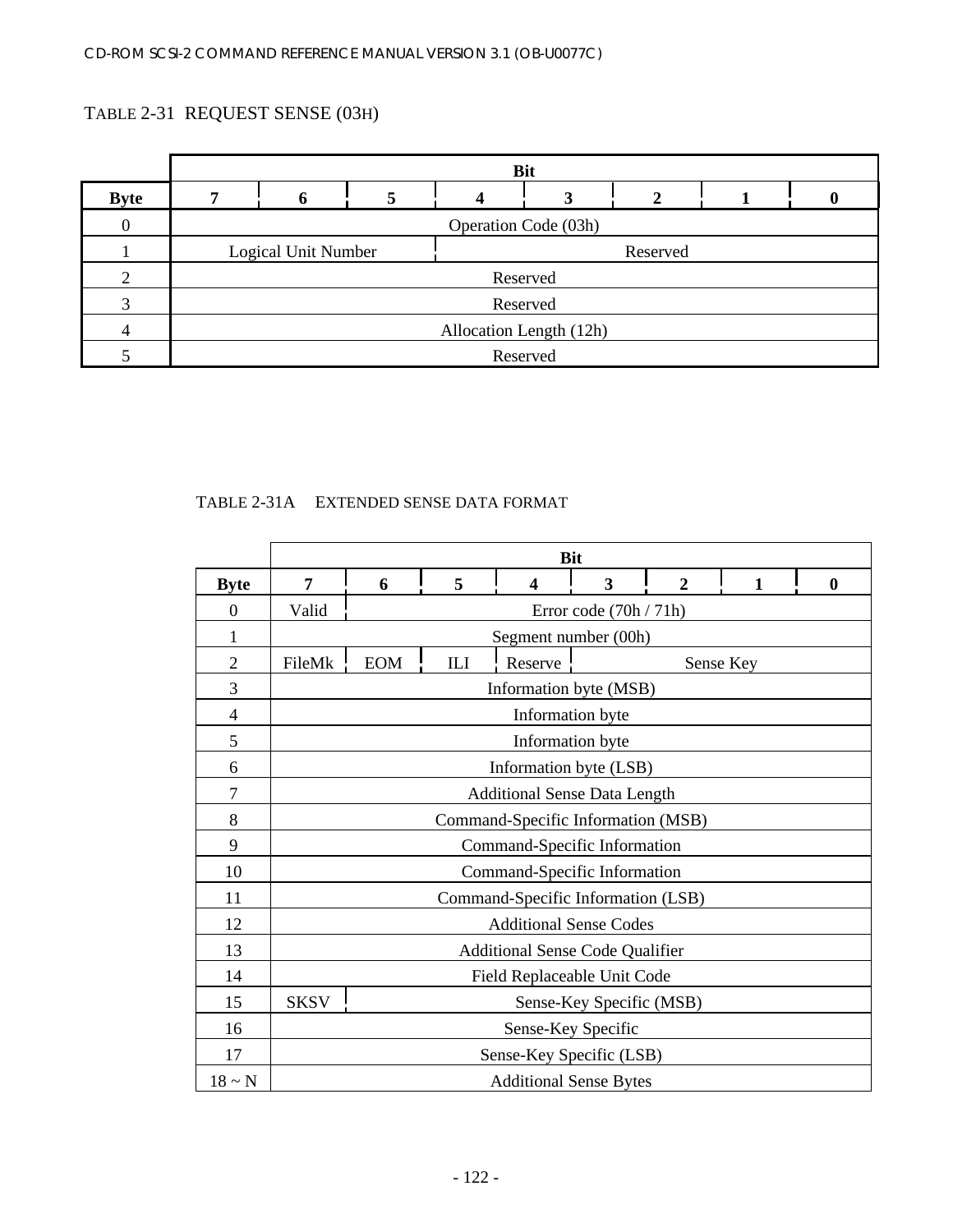### **2.31 Request Sense (03h)**

#### **Operation Code** is (03h).

The REQUEST SENSE command requests the drive to transfer extended sense data to the initiator. The drive supports the first 18 bytes of the extended sense data format. The drive will transfer Allocation Length bytes or 18 bytes, whichever is smaller.

#### **Valid**

A valid bit of zero indicates that the information field is not as defined in the SCSI-2 standard. A valid bit of one indicates the information field contains valid information as defined in the SCSI-2 specifications.

**FileMk (File mark)** if one indicates that the current command has read a file mark.

**EOM (End of Medium)** if one indicates that an end-of-medium condition exists.

#### **ILI (Incorrect Length Indicator)**

An incorrect length indicator bit set to one indicates that the requested logical block length did not match the logical block length of the data on the medium.

#### **Sense Key**

Provides generic categories in which error and exception conditions can be reported. Table 2-31B lists the supported sense keys.

#### **ASC / ASCQ (Additional Sense Codes)/(Additional Sense Code Qualifier)**

Additional sense codes and additional sense code qualifier provides further detail describing the sense key. These codes are listed in Table 2-31C.

#### **Additional Sense Length**

Indicates the number of additional sense bytes to follow. If the allocation length of the command descriptor block is to small to transfer all of the additional sense bytes, the additional sense length is not adjusted to reflect the truncation.

#### **Command Specific Info**

The field contains information that depends on the command which was executed. Further definition for this field is contained within the command description.

#### **SKSV**

(Sense Key Specific Valid) The sense-key specific field is defined when the sense-key specific valid (SKSV) bit is one. A SKSV value of zero indicates that this field is not defined.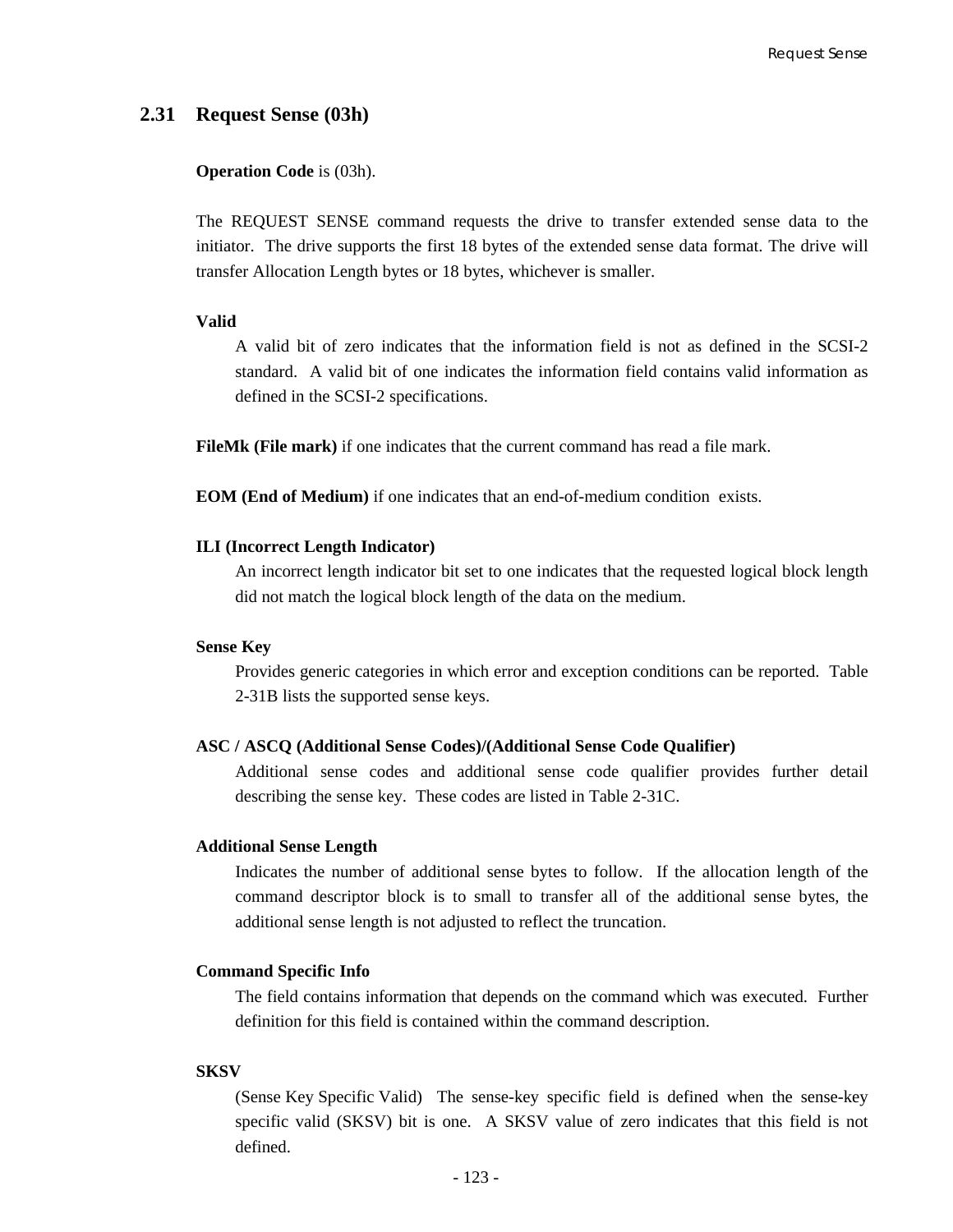## TABLE 2-31B SUPPORTED SENSE KEYS

| <b>Sense Key</b> | <b>Name</b>     | <b>Comments</b>                                                                                  |
|------------------|-----------------|--------------------------------------------------------------------------------------------------|
| 0 <sup>h</sup>   | no sense        | There is no specific sense key information to be reported for<br>the designated logical unit.    |
| 1 <sub>h</sub>   | recovered error | The last command completed successfully with<br>some<br>recovery action performed by the target. |
| 2 <sub>h</sub>   | not ready       | The logical unit addressed can not be accessed.                                                  |
| 3h               | medium error    | Command terminated, unrecovered error, probably caused by                                        |
|                  |                 | a flaw in the medium or an error in the recorded data.                                           |
| 4h               | hardware error  | The target detected a non-recoverable hardware failure while                                     |
|                  |                 | performing the command or during a self-test.                                                    |
| 5h               | illegal request | An illegal parameter in the command descriptor block or in                                       |
|                  |                 | the additional parameters supplied as data for commands.                                         |
| 6h               | unit attention  | Removable medium changed or target was reset.                                                    |
| 7h               | data protect    | Execution of a read or write to medium command was                                               |
|                  |                 | attempted on a protected block.                                                                  |
| 8h               | blank check     | Write-once device encountered blank medium or format                                             |
|                  |                 | defined end of data indication while reading.                                                    |
| <b>Bh</b>        | aborted command | Target aborted command.                                                                          |
| <b>Others</b>    |                 | not supported                                                                                    |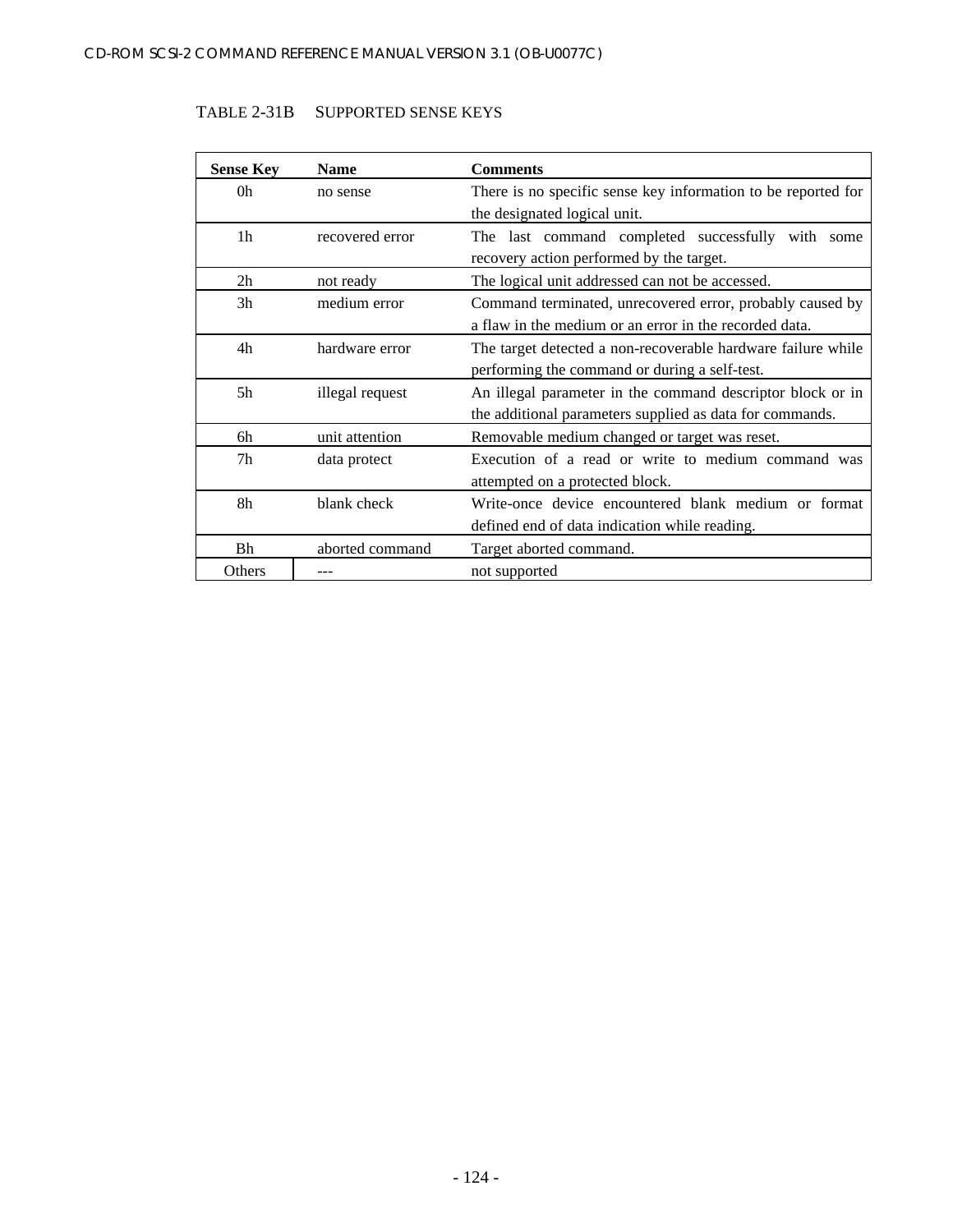# TABLE 2-31C SUPPORTED ADDITIONAL SENSE CODES AND ADDITIONAL SENSE CODE QUALIFIERS

| <b>ASC</b> | <b>ASCQ</b> | <b>DESCRIPTION</b>                                    |  |  |  |  |  |
|------------|-------------|-------------------------------------------------------|--|--|--|--|--|
| 00         | 00          | no additional sense information                       |  |  |  |  |  |
| $00\,$     | 06          | I/O process terminated                                |  |  |  |  |  |
| $00\,$     | 11          | audio play operation in progress                      |  |  |  |  |  |
| 00         | 12          | audio play operation pause                            |  |  |  |  |  |
| 00         | 13          | audio play operation successfully completed           |  |  |  |  |  |
| 00         | 14          | audio play operation stopped due to error             |  |  |  |  |  |
| $00\,$     | 15          | no current audio status to return                     |  |  |  |  |  |
| 02         | $00\,$      | no seek complete                                      |  |  |  |  |  |
| 04         | 00          | logical unit not ready, cause not reportable          |  |  |  |  |  |
| 04         | 01          | logical unit is in process of becoming ready          |  |  |  |  |  |
| 04         | 02          | logical unit not ready, initializing command required |  |  |  |  |  |
| 04         | 03          | logical unit not ready, manual intervention required  |  |  |  |  |  |
| 05         | $00\,$      | logical unit does not respond to selection            |  |  |  |  |  |
| 06         | $00\,$      | no reference position found                           |  |  |  |  |  |
| 07         | $00\,$      | multiple peripheral devices selected                  |  |  |  |  |  |
| 08         | 00          | logical unit communication failure                    |  |  |  |  |  |
| 08         | 01          | logical unit communication time out                   |  |  |  |  |  |
| 08         | 02          | logical unit communication parity error               |  |  |  |  |  |
| 09         | 00          | track following error                                 |  |  |  |  |  |
| 09         | 01          | tracking servo error                                  |  |  |  |  |  |
| 09         | 02          | focus servo failure                                   |  |  |  |  |  |
| 09         | 03          | spindle servo failure                                 |  |  |  |  |  |
| 0A         | $00\,$      | error log overflow                                    |  |  |  |  |  |
| 11         | $00\,$      | unrecovered read error                                |  |  |  |  |  |
| 11         | 05          | L-EC uncorrectable error                              |  |  |  |  |  |
| 11         | 06          | CIRC unrecovered error                                |  |  |  |  |  |
| 14         | $00\,$      | recorded entity not found                             |  |  |  |  |  |
| 14         | 01          | record not found                                      |  |  |  |  |  |
| 15         | 00          | random positioning error                              |  |  |  |  |  |
| 15         | 01          | mechanical positioning error                          |  |  |  |  |  |
| 15         | 02          | positioning error detected by read of medium          |  |  |  |  |  |
| 17         | $00\,$      | recovered data with no error correction applied       |  |  |  |  |  |
| 17         | 01          | recovered data with retries                           |  |  |  |  |  |
| 17         | 02          | recovered data with positive head offset              |  |  |  |  |  |
| 17         | 03          | recovered data with negative head offset              |  |  |  |  |  |
| 17         | 04          | recovered data with retries and/or CIRC applied       |  |  |  |  |  |
| 17         | 05          | recovered data using previous sector ID               |  |  |  |  |  |
| 18         | $00\,$      | recovered data error correction applied               |  |  |  |  |  |
| 18         | 01          | recovered data error correction and retries applied   |  |  |  |  |  |
| 18         | 02          | recovered data - data auto - reallocated              |  |  |  |  |  |
| 18         | 03          | recovered data with CIRC                              |  |  |  |  |  |
| 18         | 04          | recovered data with L-EC                              |  |  |  |  |  |
| 18         | 05          | recovered data - recommend reassignment               |  |  |  |  |  |
| 1A         | $00\,$      | parameter list length error                           |  |  |  |  |  |
| 1B         | $00\,$      | synchronous data transfer error                       |  |  |  |  |  |
| 20         | $00\,$      | invalid command operation code                        |  |  |  |  |  |

*CONTINUED*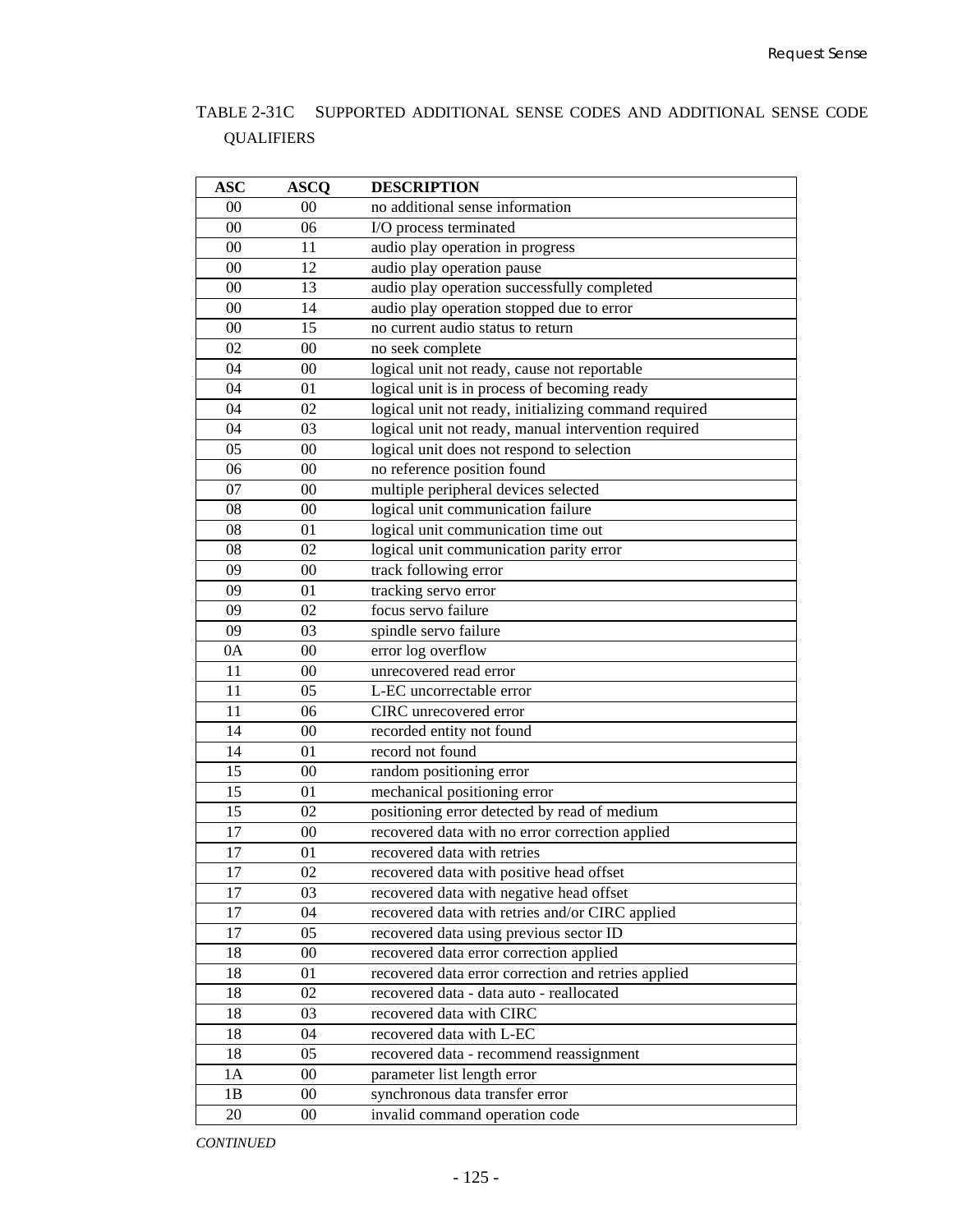| <b>ASC</b> | <b>ASCQ</b><br><b>DESCRIPTION</b> |                                                         |  |  |  |  |  |  |
|------------|-----------------------------------|---------------------------------------------------------|--|--|--|--|--|--|
| 21         | 00                                | logical block address out of range                      |  |  |  |  |  |  |
| 24         | 00                                | invalid field in CDB                                    |  |  |  |  |  |  |
| 25         | $00\,$                            | logical unit not supported                              |  |  |  |  |  |  |
| 26         | 00                                | invalid field in parameter list                         |  |  |  |  |  |  |
| 26         | 01                                | parameter not supported                                 |  |  |  |  |  |  |
| 26         | 02                                | parameter value invalid                                 |  |  |  |  |  |  |
| 26         | 03                                | threshold parameters not supported                      |  |  |  |  |  |  |
| 28         | $00\,$                            | not ready to ready transition (medium may have changed) |  |  |  |  |  |  |
| 29         | 00                                | power on, reset or bus device reset occurred            |  |  |  |  |  |  |
| 2A         | $00\,$                            |                                                         |  |  |  |  |  |  |
| 2A         |                                   | parameters changed                                      |  |  |  |  |  |  |
|            | 01                                | mode parameters changed                                 |  |  |  |  |  |  |
| 2A         | 02                                | log parameters changed                                  |  |  |  |  |  |  |
| 2B         | $00\,$                            | copy can not execute since host can not disconnect      |  |  |  |  |  |  |
| 2C         | $00\,$                            | command sequence error                                  |  |  |  |  |  |  |
| 2F         | 00                                | commands cleared by another initiator                   |  |  |  |  |  |  |
| 30         | $00\,$                            | incompatible medium installed                           |  |  |  |  |  |  |
| 30         | 01                                | can not read medium - unknown format                    |  |  |  |  |  |  |
| 30         | 02                                | can not read medium - incompatible format               |  |  |  |  |  |  |
| 37         | $00\,$                            | rounded parameter                                       |  |  |  |  |  |  |
| 39         | $00\,$                            | saving parameters not supported                         |  |  |  |  |  |  |
| 3A         | 00                                | medium not present                                      |  |  |  |  |  |  |
| 3D         | $00\,$                            | invalid bits in identify message                        |  |  |  |  |  |  |
| 3E         | $00\,$                            | logical unit has not self-configured yet                |  |  |  |  |  |  |
| 3F         | 00                                | target operating conditions have changed                |  |  |  |  |  |  |
| 3F         | 01                                | micro code has been changed                             |  |  |  |  |  |  |
| 3F         | 02                                | changed operation definition                            |  |  |  |  |  |  |
| 3F         | 03                                | inquiry data has changed                                |  |  |  |  |  |  |
| 40         | $00\,$                            | diagnostic failure on component NN (80h-FFh)            |  |  |  |  |  |  |
| 43         | 00                                |                                                         |  |  |  |  |  |  |
| 44         | 00                                | message error<br>internal target failure                |  |  |  |  |  |  |
| 45         |                                   | select or reselect failure                              |  |  |  |  |  |  |
|            | 00                                | unsuccessful soft reset                                 |  |  |  |  |  |  |
| 46         | 00                                |                                                         |  |  |  |  |  |  |
| 47         | 00                                | SCSI parity error                                       |  |  |  |  |  |  |
| 48         | $00\,$                            | initiator detected error message received               |  |  |  |  |  |  |
| 49         | $00\,$                            | invalid message error                                   |  |  |  |  |  |  |
| 4A         | $00\,$                            | command phase error                                     |  |  |  |  |  |  |
| 4B         | $00\,$                            | data phase error                                        |  |  |  |  |  |  |
| 4C         | $00\,$                            | logical unit failed self configuration                  |  |  |  |  |  |  |
| 4E         | $00\,$                            | overlapped commands attempted                           |  |  |  |  |  |  |
| 53         | $00\,$                            | media load or eject failed                              |  |  |  |  |  |  |
| 53         | 02                                | medium removal prevented                                |  |  |  |  |  |  |
| 57         | $00\,$                            | unable to recover TOC                                   |  |  |  |  |  |  |
| 5A         | $00\,$                            | operation request or state change input (unspecified)   |  |  |  |  |  |  |
| $5A$       | 01                                | operator medium removal request                         |  |  |  |  |  |  |
| 5B         | $00\,$                            | log exception                                           |  |  |  |  |  |  |
| 5B         | 01                                | threshold condition met                                 |  |  |  |  |  |  |
| 5B         | 02                                | log counter at maximum                                  |  |  |  |  |  |  |
| 5B         | 03                                | log list codes exhausted                                |  |  |  |  |  |  |
| 63         | $00\,$                            | end of user area encountered on this track              |  |  |  |  |  |  |
|            |                                   |                                                         |  |  |  |  |  |  |
| 64         | $00\,$                            | illegal mode for this track                             |  |  |  |  |  |  |

Table 2-31C Supported additional sense codes and additional sense code qualifiers (*continued*)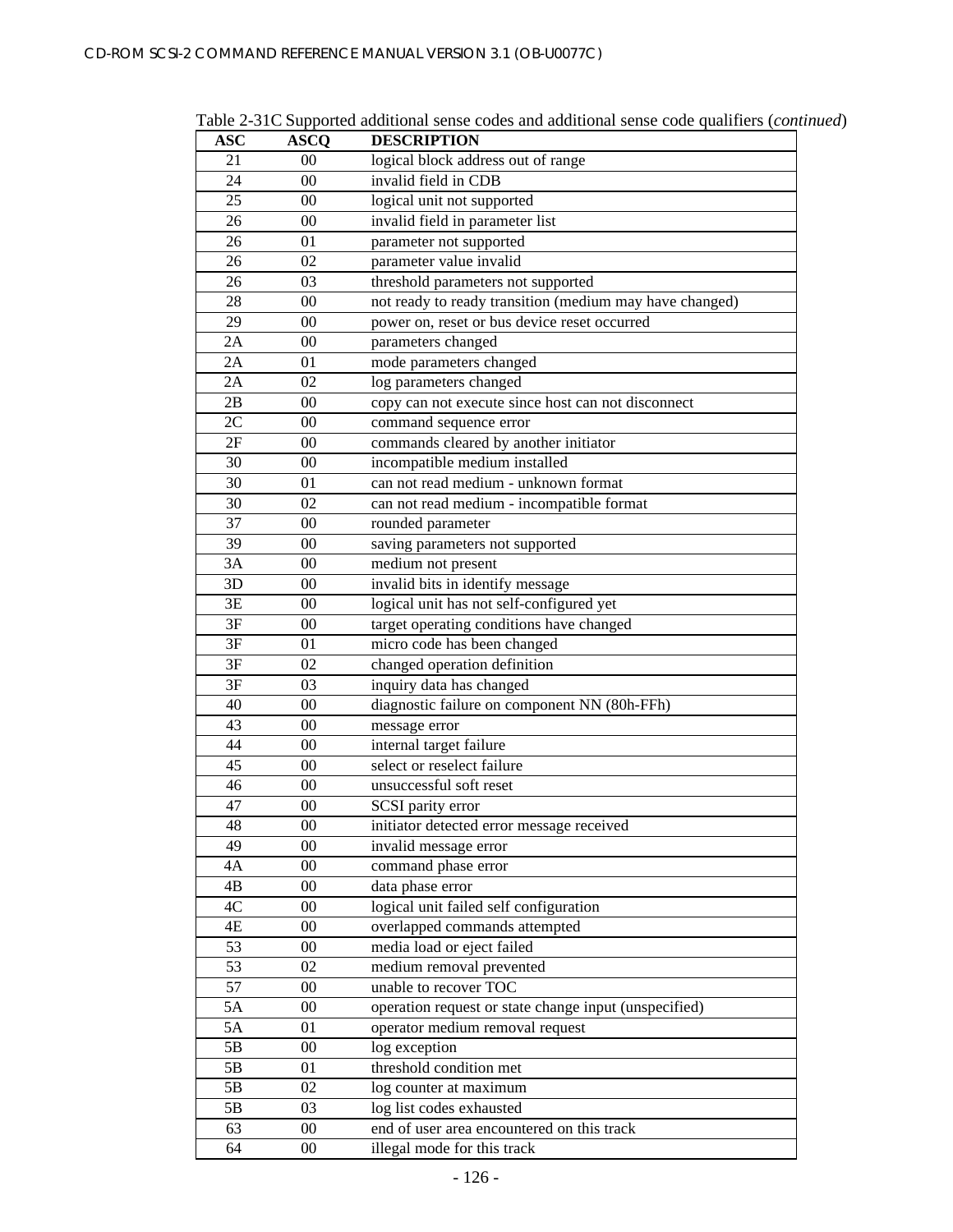(this page has been left intentionally blank)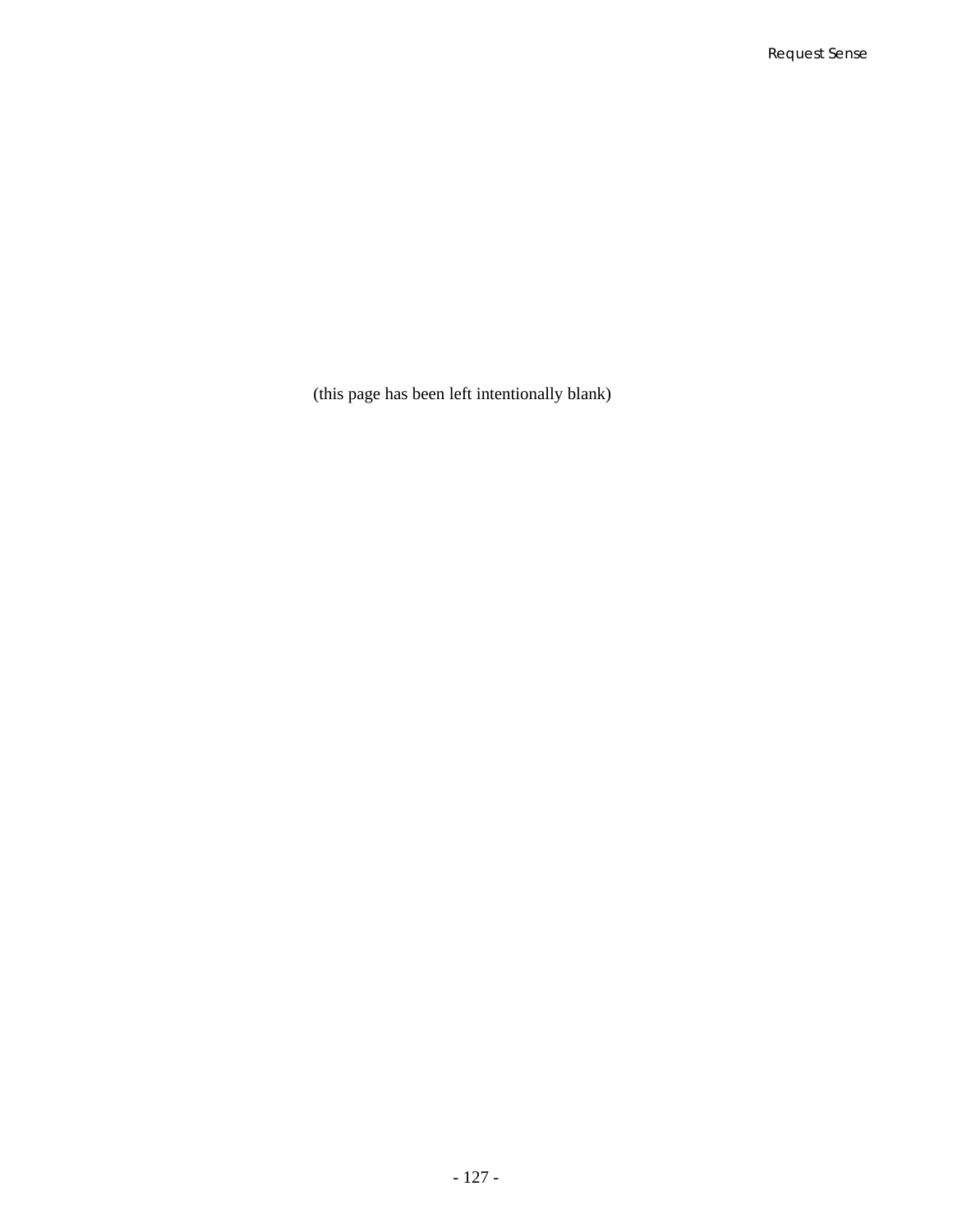# TABLE 2-32 RESERVE (16H)

|             | <b>Bit</b>               |  |  |        |                     |  |  |        |  |
|-------------|--------------------------|--|--|--------|---------------------|--|--|--------|--|
| <b>Byte</b> |                          |  |  |        |                     |  |  |        |  |
| $\Omega$    | Operation Code (16h)     |  |  |        |                     |  |  |        |  |
|             | Logical Unit No.         |  |  | 3rdPty | 3rd Party Device ID |  |  | Ext(0) |  |
| 2           | Reservation ID (00h)     |  |  |        |                     |  |  |        |  |
|             | Extent List length (00h) |  |  |        |                     |  |  |        |  |
| 4           | Extent List length (00h) |  |  |        |                     |  |  |        |  |
|             | Reserved                 |  |  |        |                     |  |  |        |  |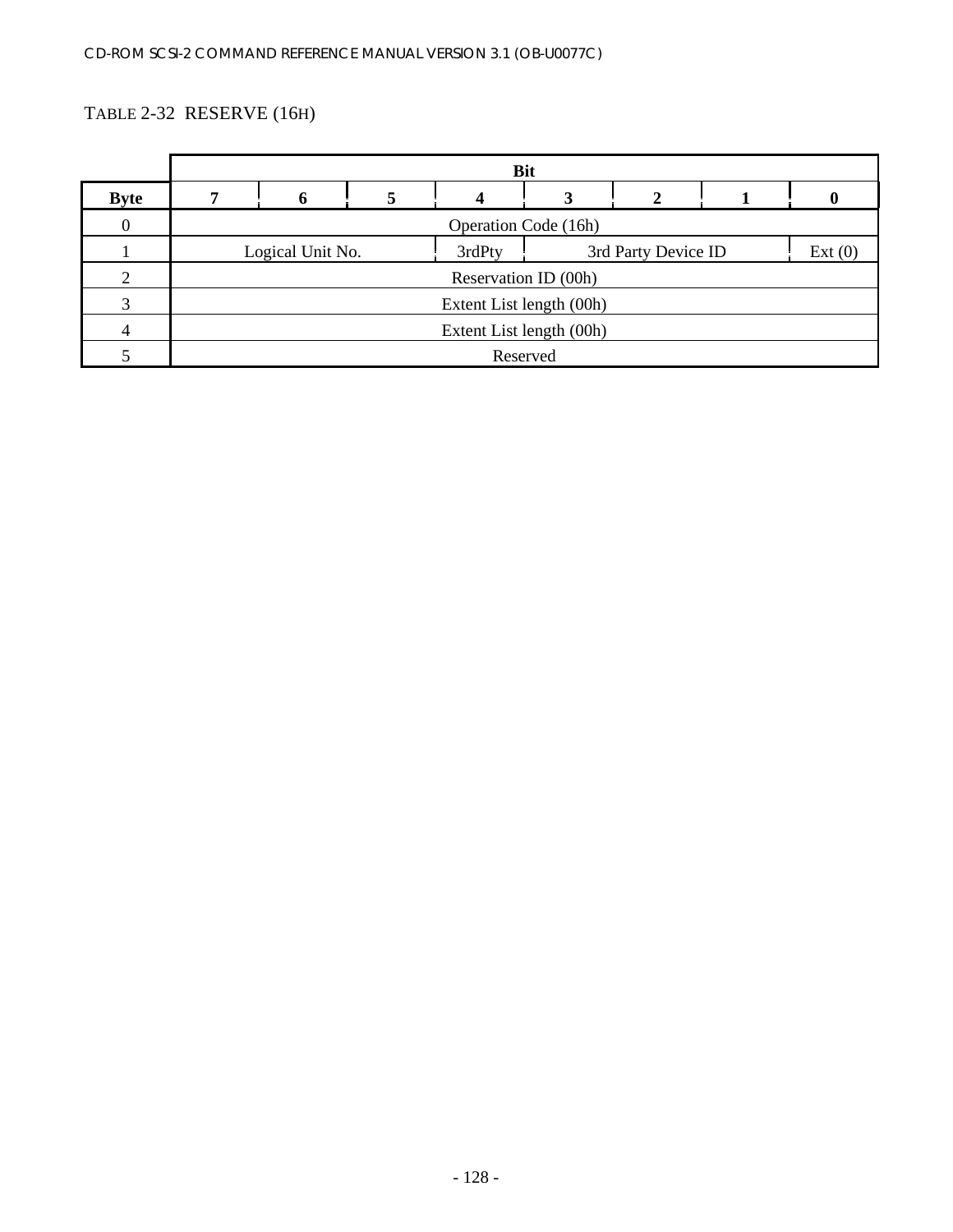## **2.32 Reserve (16h)**

**Operation Code** is (16h).

### **3rdPty**

Set to one if the initiator requests third-party reservation.

### **3rd Party Device ID**

The SCSI ID of another initiator for which the logical unit shall be reserved.

**Ext. (Extent)** is not supported. This bit must be 0.

**Reservation ID** is not supported. This byte must be 00h.

**Extent List length** is not supported. These bytes must be 00h.

The initiator uses this command to exclusively reserve the specified logical unit. Area reservations using the **Extent** bit are not supported. If the **3rd Party** bit is 1, the logical unit is reserved for another SCSI device specified by the **3rd Party Device ID**. The initiator can change the reservation by issuing a new RESERVE UNIT command to the reserved unit. In this case, the previous reservation is released when the new reservation is received.

The reserved condition is maintained until the original initiator issues another valid RESERVE UNIT command or a RELEASE UNIT command; when a BUS DEVICE RESET message is issued by any initiator; or when a hardware reset condition occurs. In the latter two reset cases, a UNIT ATTENTION condition is reported for the next SCSI command.

Any reservation request by an initiator for a logical unit that has been reserved by another initiator is rejected, and a RESERVATION CONFLICT status is returned.

If the **3rd Party** bit is 1, the logical unit is reserved for the SCSI device indicated by the **3rd-Party Device ID.** The reserved state is maintained as described previously. Any release request is ignored, and a GOOD status is returned if it comes from an initiator other than the one that issued the reservation command.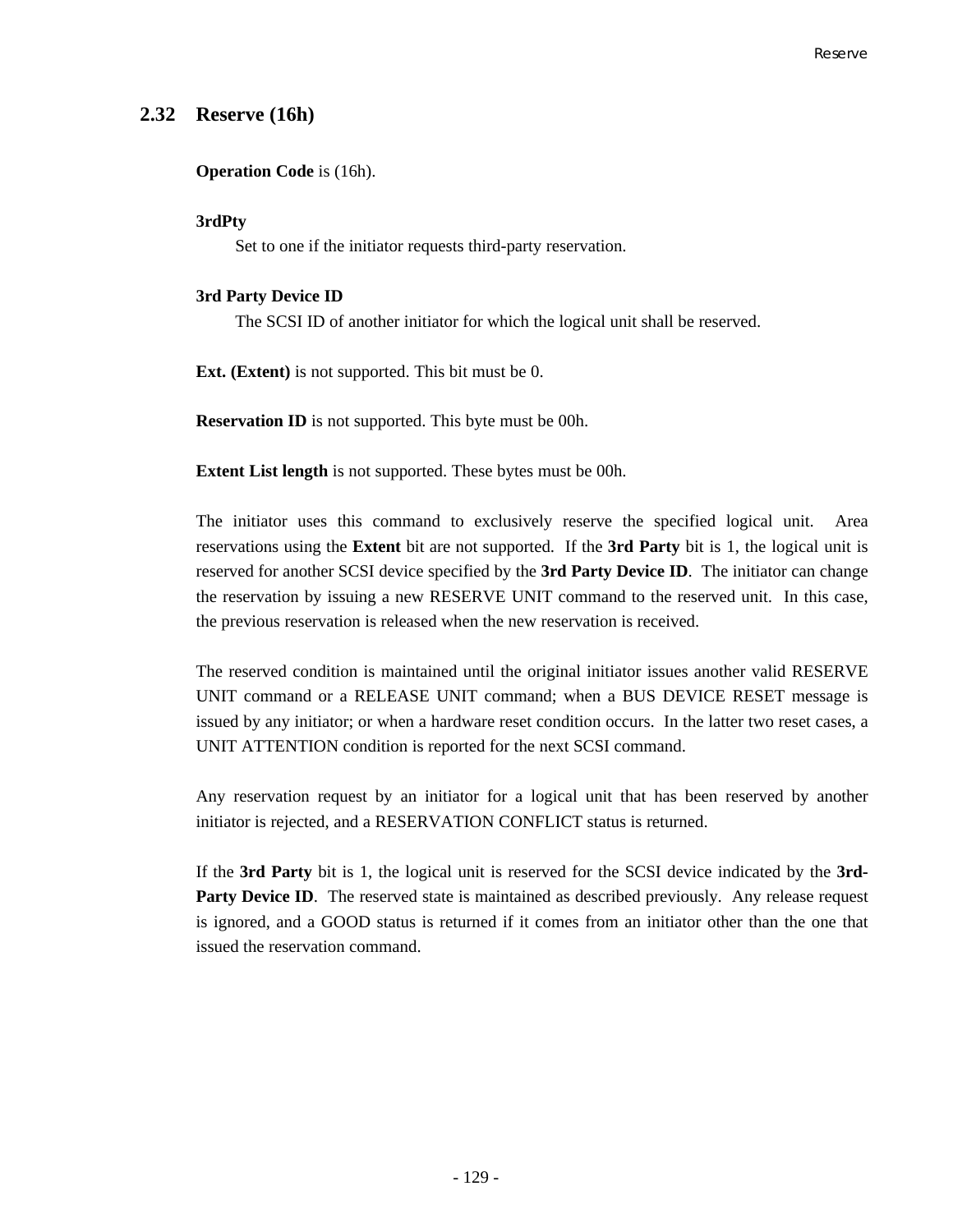# TABLE 2-33 REZERO UNIT (01H)

|                | <b>Bit</b>           |                  |  |                    |  |  |  |  |  |
|----------------|----------------------|------------------|--|--------------------|--|--|--|--|--|
| <b>Byte</b>    |                      |                  |  |                    |  |  |  |  |  |
| 0              | Operation Code (01h) |                  |  |                    |  |  |  |  |  |
|                |                      | Logical Unit No. |  | Reserved<br>$\sim$ |  |  |  |  |  |
| $\overline{2}$ | Reserved             |                  |  |                    |  |  |  |  |  |
|                | Reserved             |                  |  |                    |  |  |  |  |  |
|                | Reserved             |                  |  |                    |  |  |  |  |  |
|                | Reserved             |                  |  |                    |  |  |  |  |  |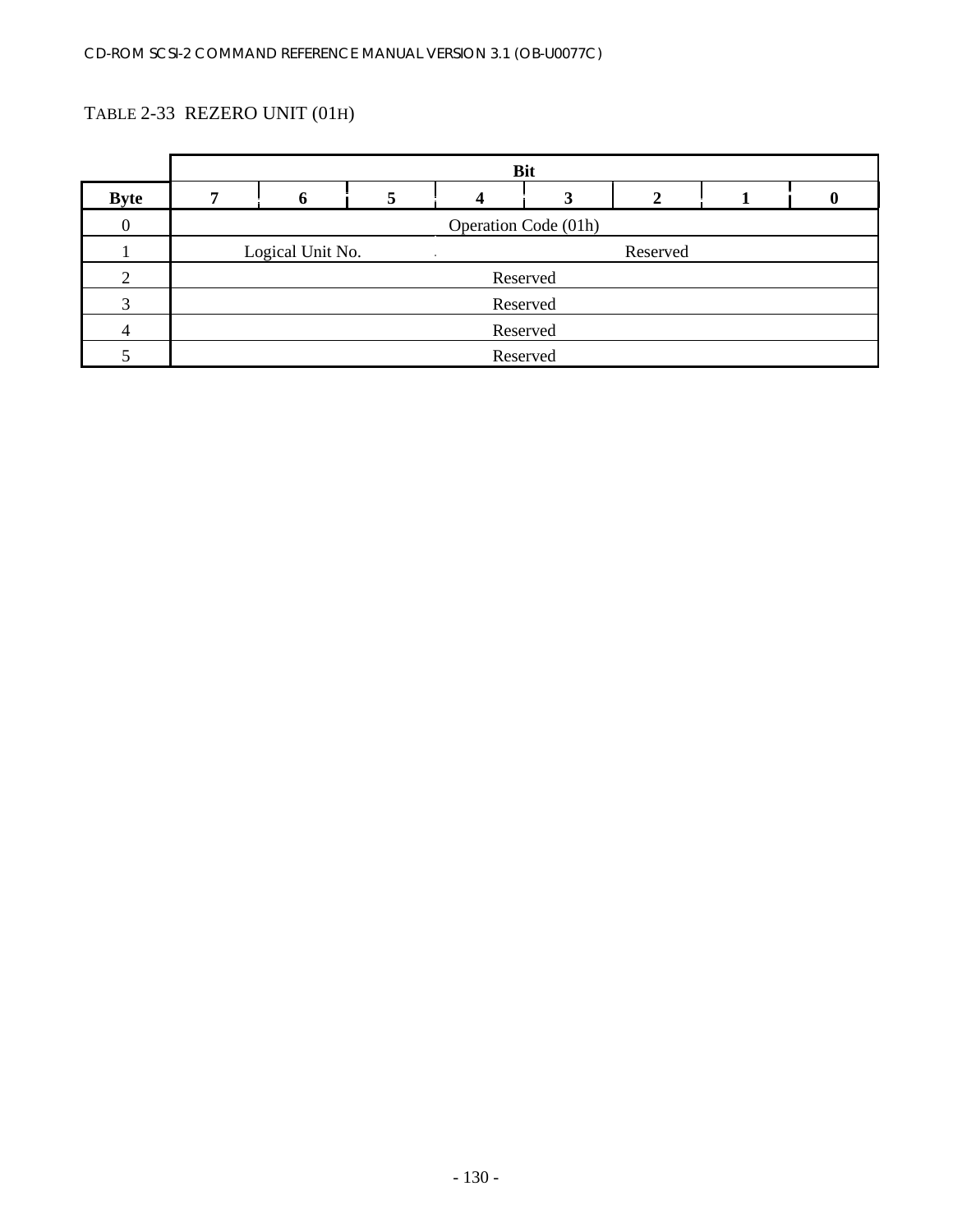# **2.33 Rezero Unit (01h)**

## **Operation Code** is (01h).

The drive loads the specified logical unit (if necessary), spins up the disc (if stopped), moves the head to the start track of the disc, and holds it there until an inactivity time-out occurs. If the initiator requests a disconnect, the drive disconnects from it during load and seek operations. This command does not affect modes specified by the MODE SELECT command.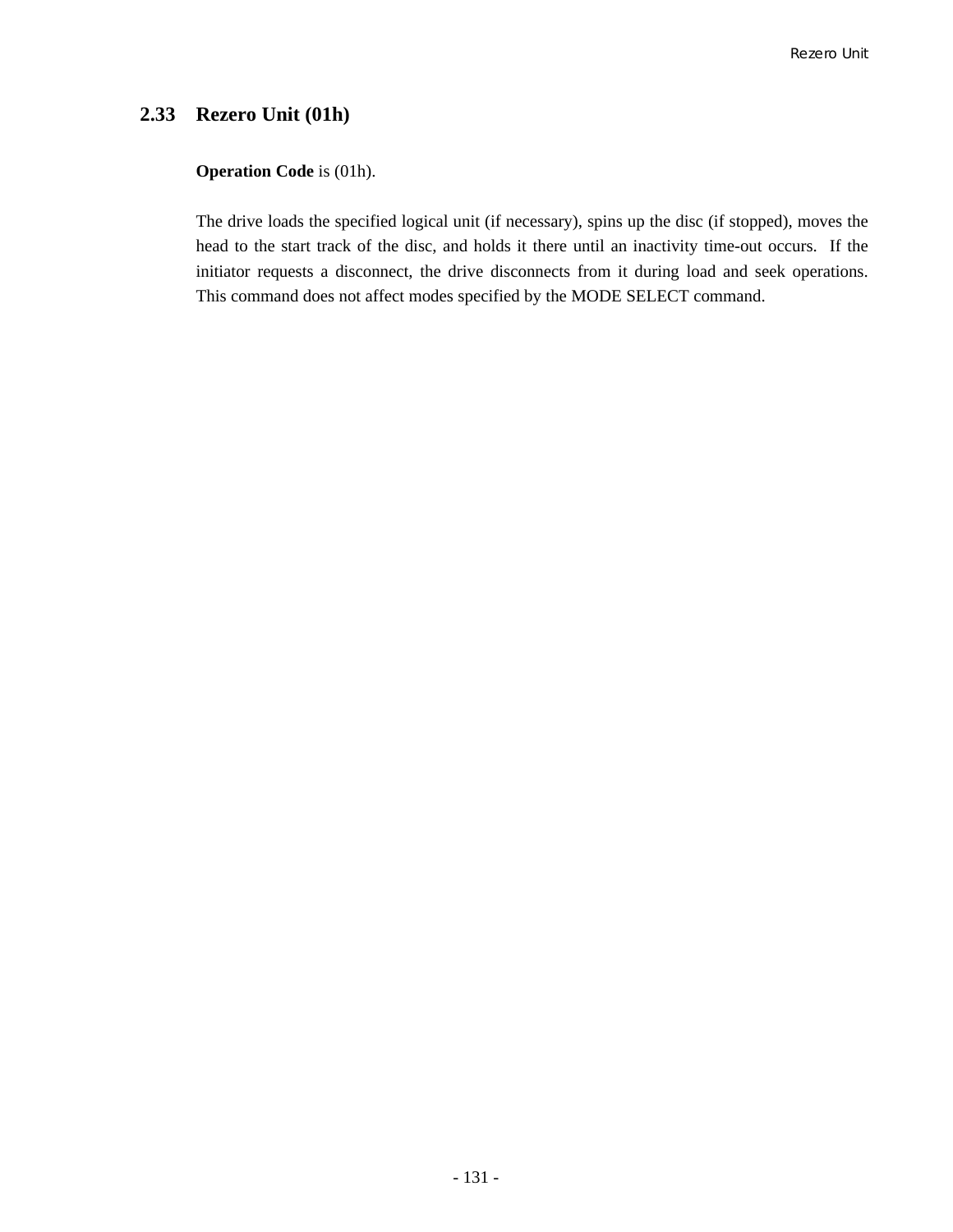# TABLE 2-34 SEEK(6) (0BH)

|                       |                                                 |  |                             | <b>Bit</b> |  |  |  |  |  |  |  |
|-----------------------|-------------------------------------------------|--|-----------------------------|------------|--|--|--|--|--|--|--|
| <b>Byte</b>           |                                                 |  |                             |            |  |  |  |  |  |  |  |
| $_{0}$                | <b>Operation Code (0Bh)</b>                     |  |                             |            |  |  |  |  |  |  |  |
|                       | Logical Block Address (MSB)<br>Logical Unit No. |  |                             |            |  |  |  |  |  |  |  |
| $\mathcal{D}_{\cdot}$ | <b>Logical Block Address</b>                    |  |                             |            |  |  |  |  |  |  |  |
|                       |                                                 |  | Logical Block Address (LSB) |            |  |  |  |  |  |  |  |
| 4                     | Reserved                                        |  |                             |            |  |  |  |  |  |  |  |
|                       |                                                 |  |                             | Reserved   |  |  |  |  |  |  |  |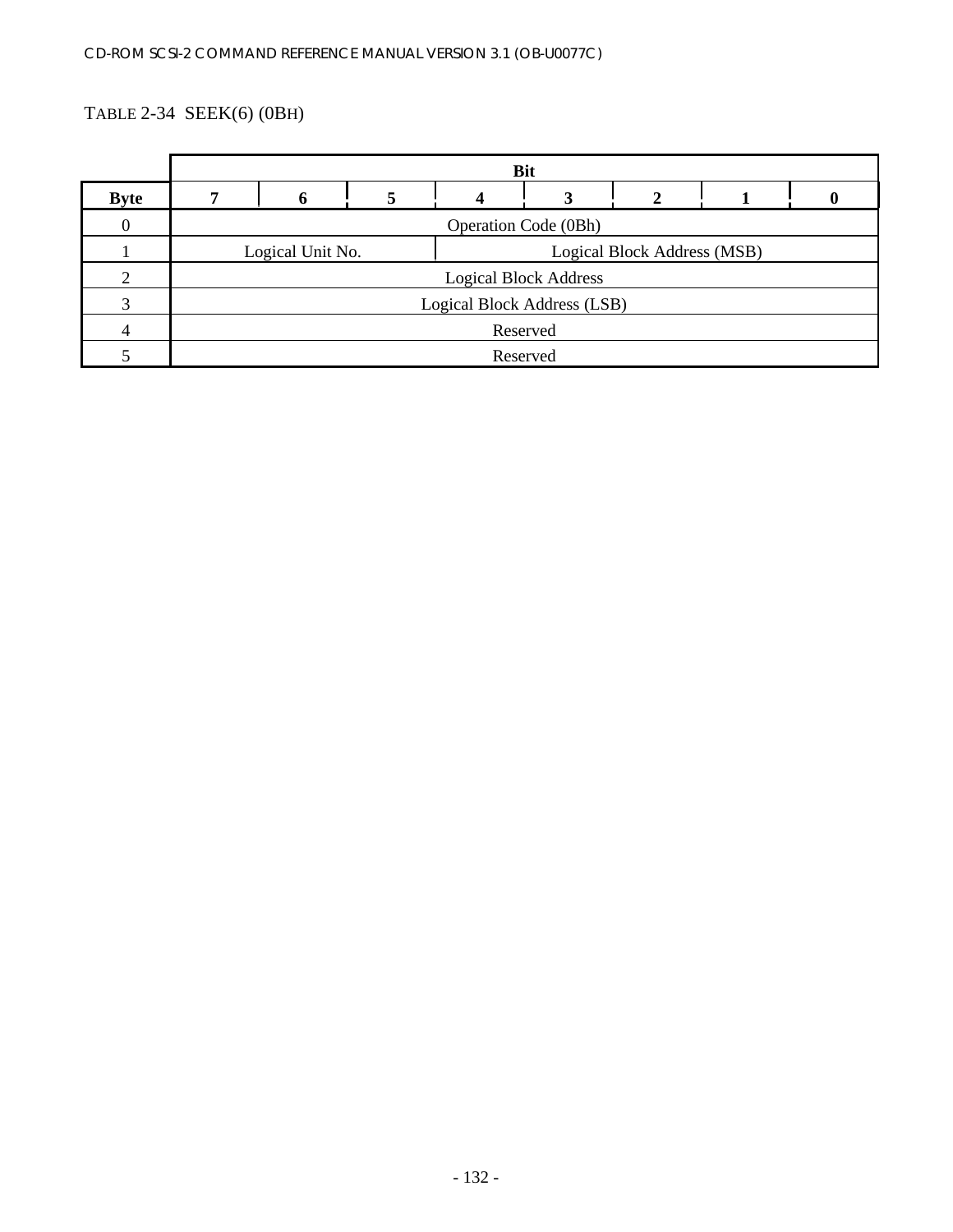# **2.34 Seek(6)**

### **Operation Code** is (0Bh).

The drive seeks to the specified logical block address and then holds at that track until an inactivity time-out occurs.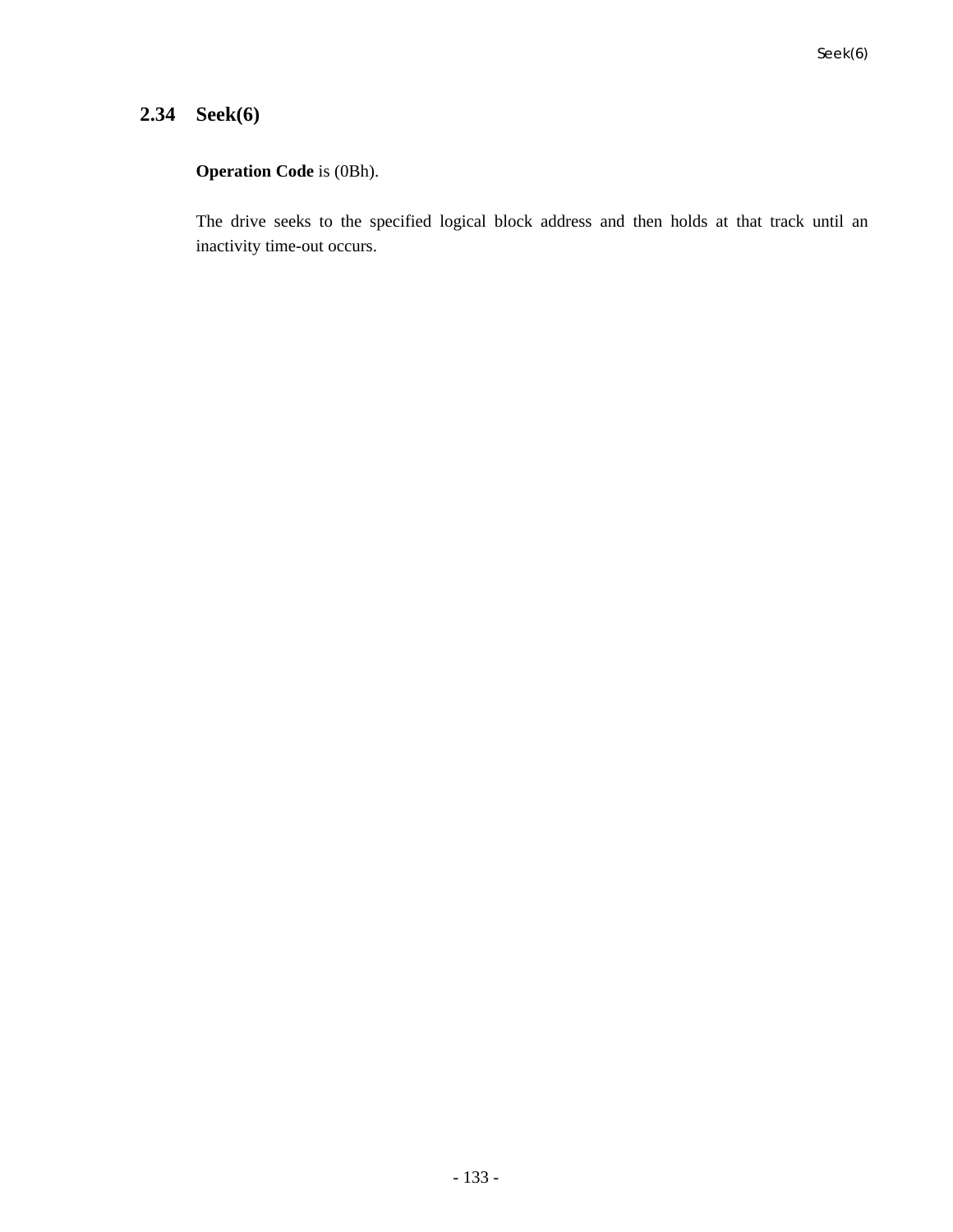# TABLE 2-35 SEEK(10) (2BH)

|                |   |                                          |   | <b>Bit</b>                   |   |   |  |   |  |  |  |  |
|----------------|---|------------------------------------------|---|------------------------------|---|---|--|---|--|--|--|--|
| <b>Byte</b>    | 7 | 6                                        | 5 |                              | 3 | 2 |  | 0 |  |  |  |  |
| $\theta$       |   |                                          |   | <b>Operation Code (2Bh)</b>  |   |   |  |   |  |  |  |  |
|                |   | Logical Unit No.<br>Reserved<br>$\theta$ |   |                              |   |   |  |   |  |  |  |  |
| $\overline{2}$ |   | Logical Block Address (MSB)              |   |                              |   |   |  |   |  |  |  |  |
| 3              |   | <b>Logical Block Address</b>             |   |                              |   |   |  |   |  |  |  |  |
| $\overline{4}$ |   |                                          |   | <b>Logical Block Address</b> |   |   |  |   |  |  |  |  |
| 5              |   |                                          |   | Logical Block Address (LSB)  |   |   |  |   |  |  |  |  |
| 6              |   |                                          |   | Reserved                     |   |   |  |   |  |  |  |  |
| 7              |   | Reserved                                 |   |                              |   |   |  |   |  |  |  |  |
| 8              |   |                                          |   | Reserved                     |   |   |  |   |  |  |  |  |
| 9              |   |                                          |   | Reserved                     |   |   |  |   |  |  |  |  |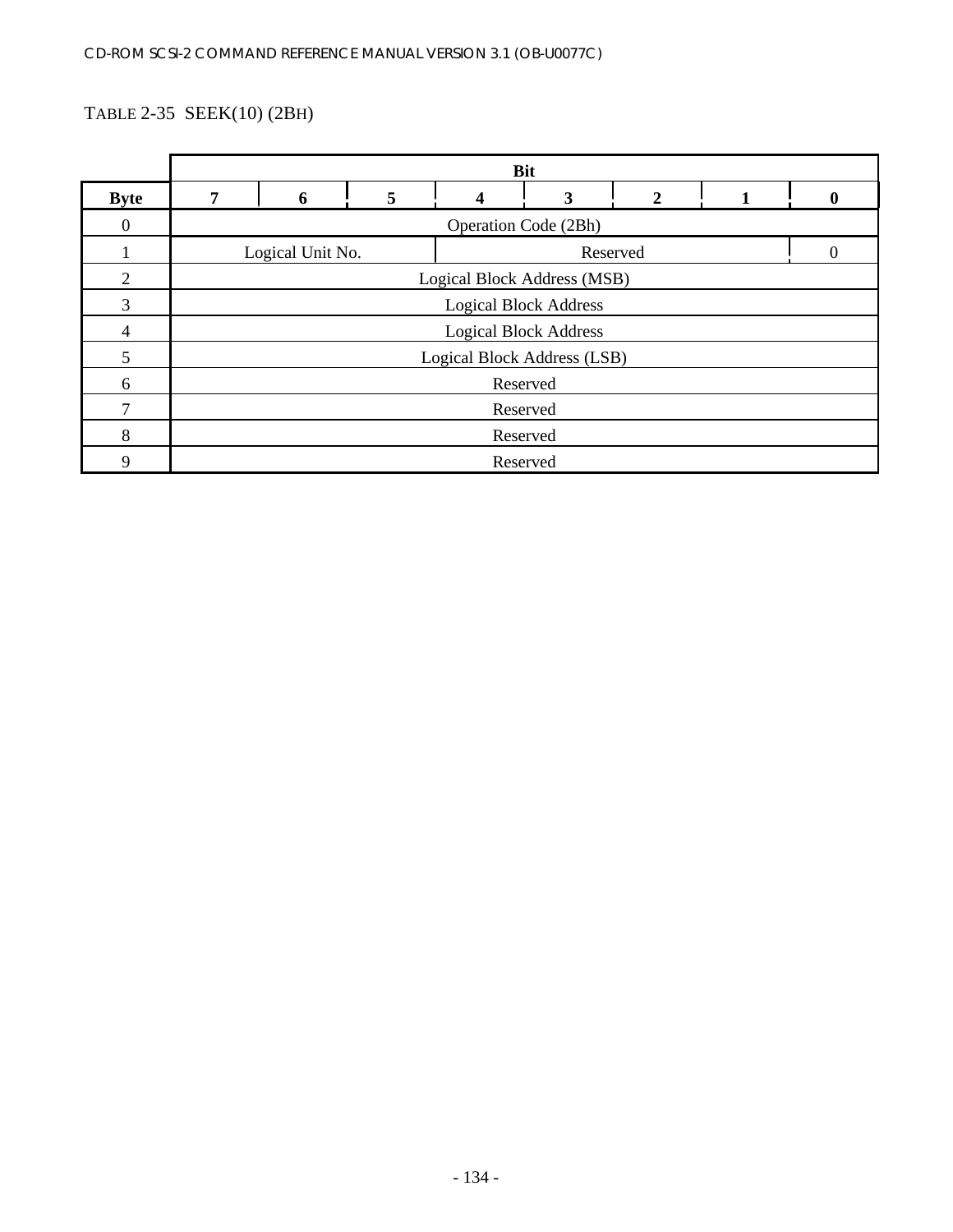# **2.35 Seek(10) (2Bh)**

### **Operation code** is (2Bh).

The drive seeks to the specified logical block address and then holds at that track until an inactivity time-out occurs.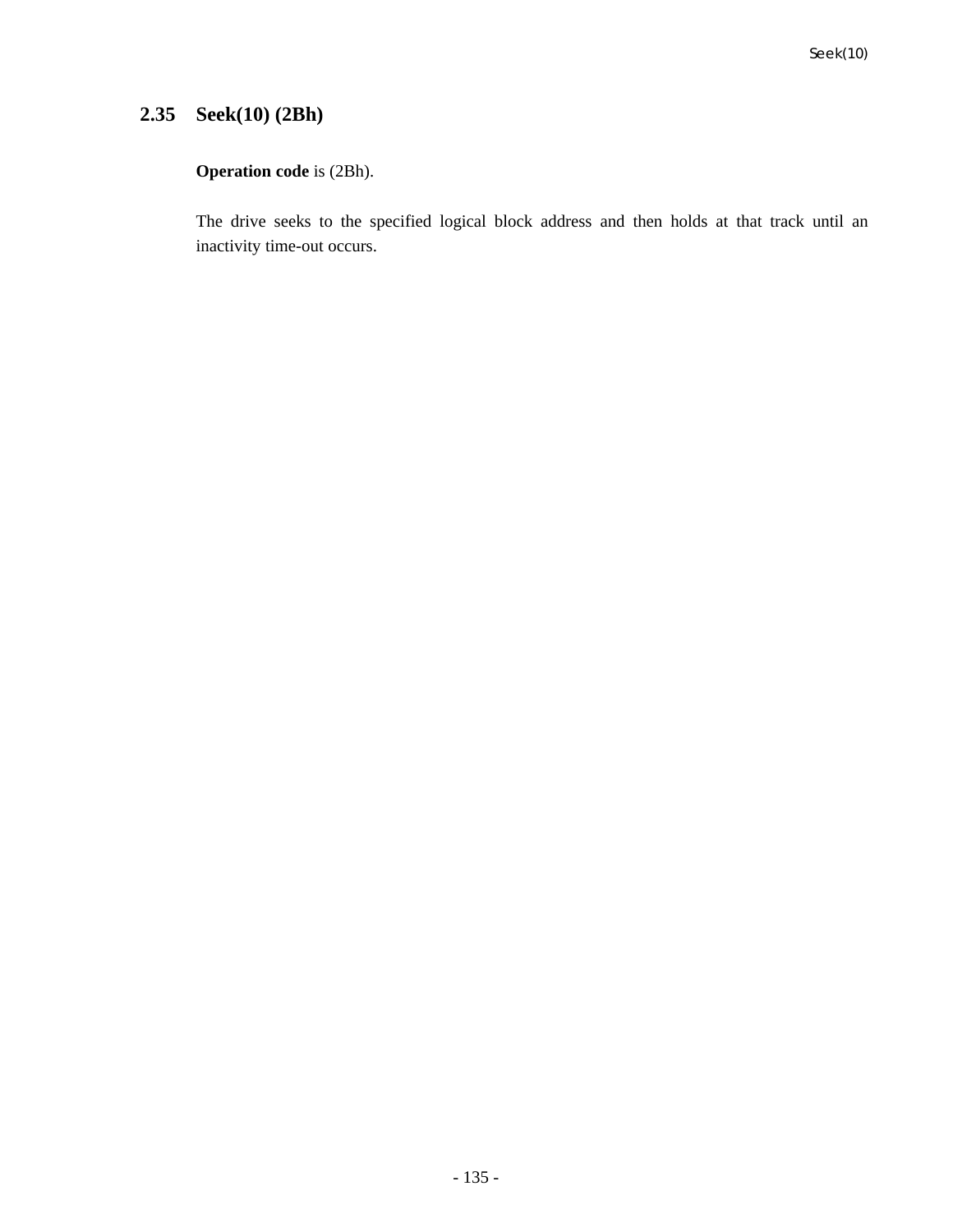### TABLE 2-36 SEND DIAGNOSTIC (1DH)

|                |    |                                                   |  |  | <b>Bit</b>              |  |  |  |  |  |  |
|----------------|----|---------------------------------------------------|--|--|-------------------------|--|--|--|--|--|--|
| <b>Byte</b>    | Η, | D                                                 |  |  |                         |  |  |  |  |  |  |
| $\overline{0}$ |    | Operation Code (1Dh)                              |  |  |                         |  |  |  |  |  |  |
|                |    | Self<br>Logical Unit No.<br>PF<br>Res<br>Reserved |  |  |                         |  |  |  |  |  |  |
| 2              |    | Reserved                                          |  |  |                         |  |  |  |  |  |  |
| 3              |    |                                                   |  |  | Allocation length (MSB) |  |  |  |  |  |  |
| 4              |    | Allocation length (LSB)                           |  |  |                         |  |  |  |  |  |  |
|                |    |                                                   |  |  | Reserved                |  |  |  |  |  |  |

### TABLE 2-36A SEND DIAGNOSTIC DATA FORMAT

|             |   |                       |  |  | <b>Bit</b>             |  |  |  |  |  |  |  |
|-------------|---|-----------------------|--|--|------------------------|--|--|--|--|--|--|--|
| <b>Byte</b> | 7 | 3<br>5<br>2<br>6      |  |  |                        |  |  |  |  |  |  |  |
| 0           |   |                       |  |  | Reserved               |  |  |  |  |  |  |  |
|             |   |                       |  |  | Parameter Length (06h) |  |  |  |  |  |  |  |
| 2           |   | <b>ROM Diagnostic</b> |  |  |                        |  |  |  |  |  |  |  |
| 3           |   |                       |  |  | <b>RAM Diagnostic</b>  |  |  |  |  |  |  |  |
| 4           |   |                       |  |  | Data Buffer Diagnostic |  |  |  |  |  |  |  |
| 5           |   |                       |  |  | Interface Diagnostic   |  |  |  |  |  |  |  |
| 6           |   |                       |  |  | Reserved               |  |  |  |  |  |  |  |
| ⇁           |   |                       |  |  | Reserved               |  |  |  |  |  |  |  |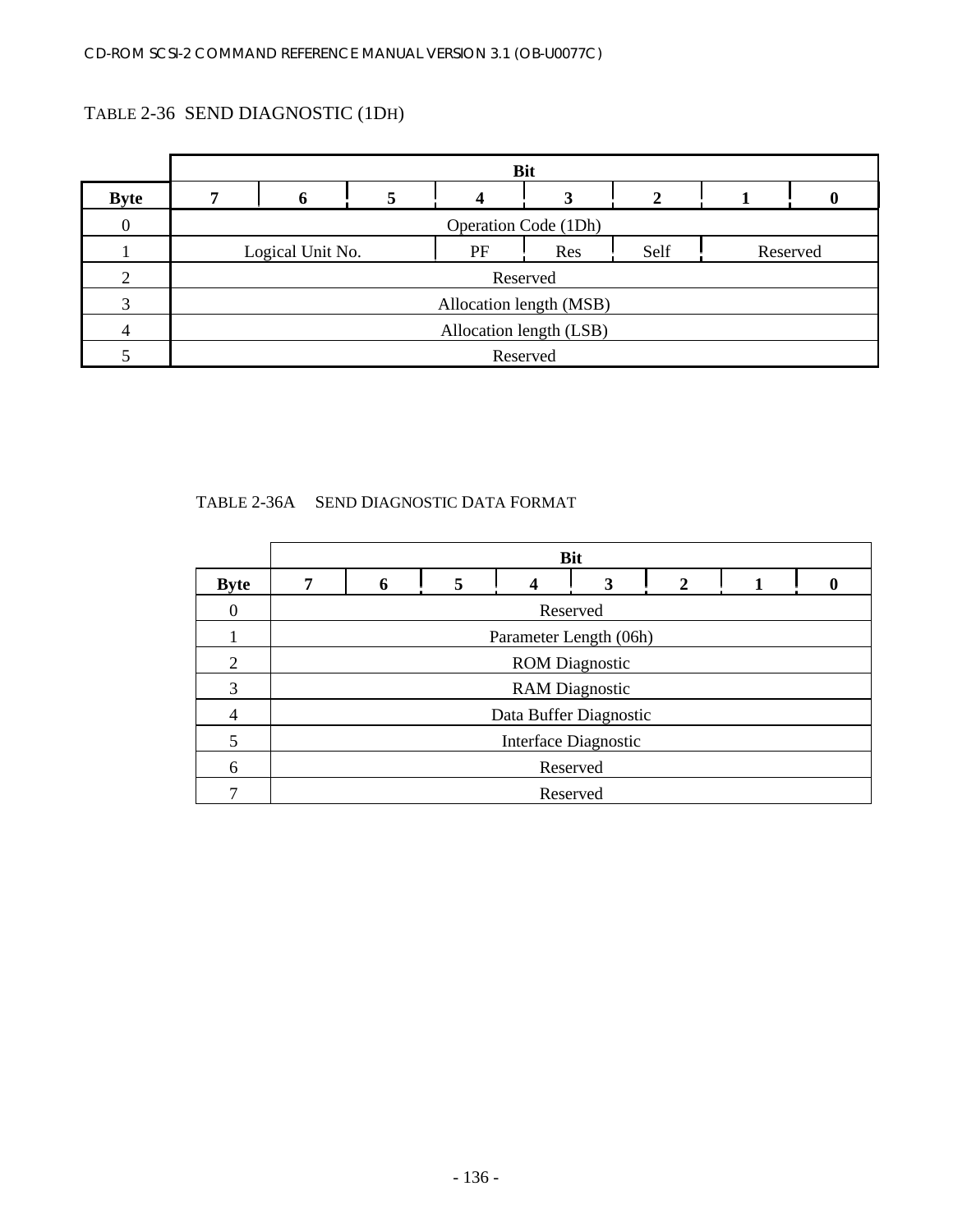#### **2.36 Send Diagnostic (1Dh)**

**Operation code** is (1Dh).

**PF m**ust be 0.

**Self (Self-Test bit)** if "1" (ONE), default self-test is executed. If "0" (ZERO), send diagnostic data issued.

**Allocation length** set to 0 when Self bit is one. When Self bit is 0, set to 8h.

This command reports the results of the drive's power-on self test (when the self bit is one). If test is successful, GOOD status is returned. If a problem was detected, Check Condition with sense key HARDWARE ERROR is returned. Use RECEIVE DIAGNOSTIC RESULTS to determine the problem area.

If self bit is zero, target returns GOOD status after received specified CDB and parameter list.

A Result of the test will be returned by the RECEIVE DIAGNOSTIC RESULT command.

The Send Diagnostic data consists of 8-byte parameters as shown in the following table:

**Parameter Length** is the number of bytes of the SEND DIAGNOSTIC parameter excluding itself. This is fixed to 06h.

#### **ROM Diagnostic**

Bit  $0 = 1$ , test the SCSI controller ROM.

Bit  $1 = 1$ , test the drive controller ROM.

#### **RAM Diagnostic**

Bit  $0 = 1$ , test the SCSI controller RAM.

Bit  $1 = 1$ , test the drive controller RAM.

#### **Data Buffer Diagnostic**

Bit  $0 = 1$ , test the SCSI controller data buffer.

Bit  $1 = 1$ , test the drive controller data buffer.

Bit  $2 = 1$ , test the ECC RAM in the drive controller.

#### **Interface Diagnostic**

Bit  $0 = 1$ , test interface between the SCSI controller and the drive controller.

Bit  $1 = 1$ , test interface between the drive controller and the mechanism.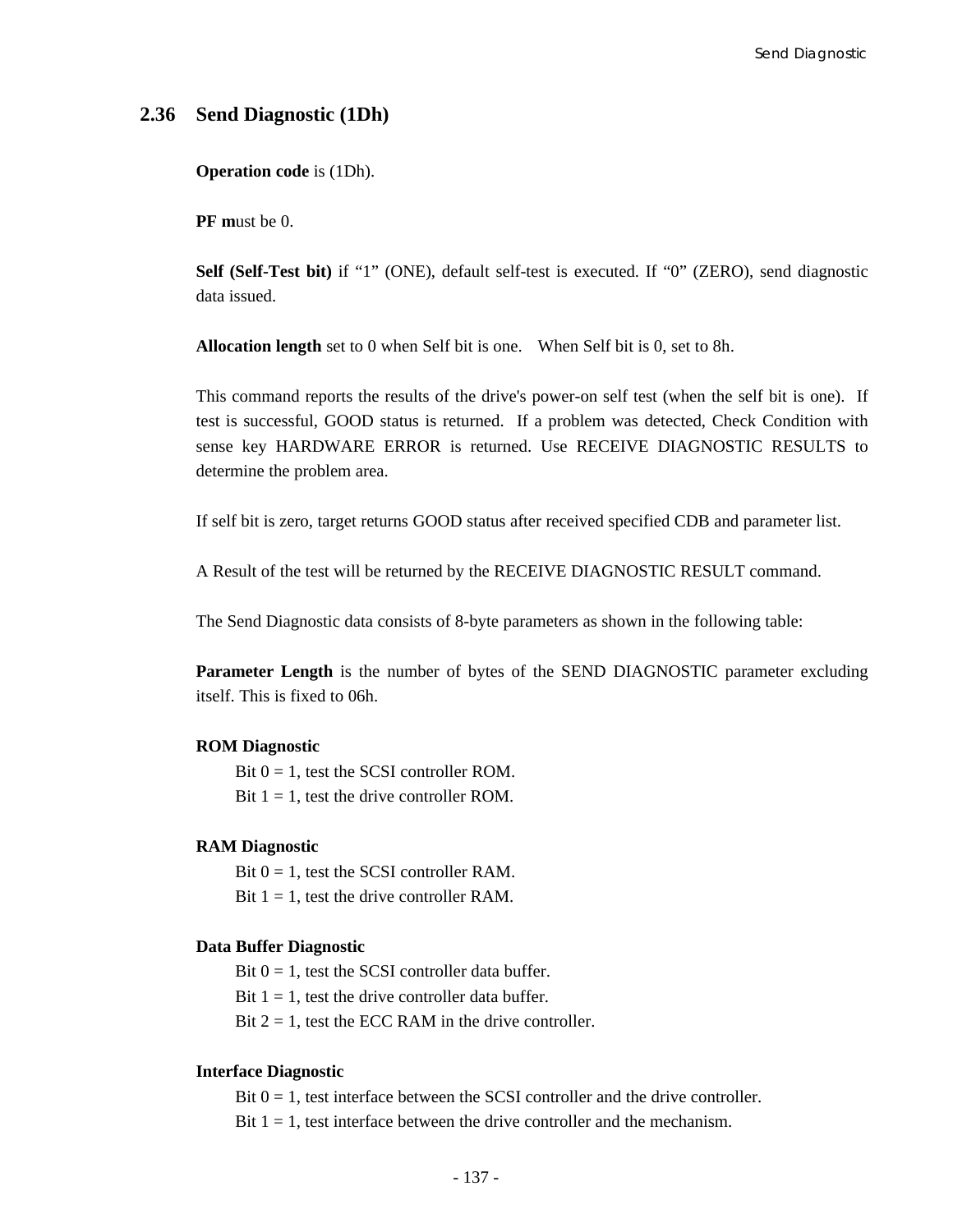|                  |   |          |   | <b>Bit</b>                  |   |                |  |                  |  |  |  |
|------------------|---|----------|---|-----------------------------|---|----------------|--|------------------|--|--|--|
| <b>Byte</b>      | 7 | 6        | 5 | 4                           | 3 | $\overline{2}$ |  | $\boldsymbol{0}$ |  |  |  |
| $\boldsymbol{0}$ |   |          |   | <b>Operation Code (DAh)</b> |   |                |  |                  |  |  |  |
|                  |   | Reserved |   |                             |   |                |  |                  |  |  |  |
| $\overline{2}$   |   |          |   | Speed                       |   |                |  |                  |  |  |  |
| 3                |   |          |   | Reserved                    |   |                |  |                  |  |  |  |
| $\overline{4}$   |   |          |   | Reserved                    |   |                |  |                  |  |  |  |
| 5                |   |          |   | Reserved                    |   |                |  |                  |  |  |  |
| 6                |   |          |   | Reserved                    |   |                |  |                  |  |  |  |
| 7                |   |          |   | Reserved                    |   |                |  |                  |  |  |  |
| 8                |   |          |   | Reserved                    |   |                |  |                  |  |  |  |
| 9                |   |          |   | Reserved                    |   |                |  |                  |  |  |  |
| 10               |   |          |   | Reserved                    |   |                |  |                  |  |  |  |
| 11               |   |          |   | Reserved                    |   |                |  |                  |  |  |  |

# TABLE 2-37 SET CD-ROM SPEED(1) (DAH)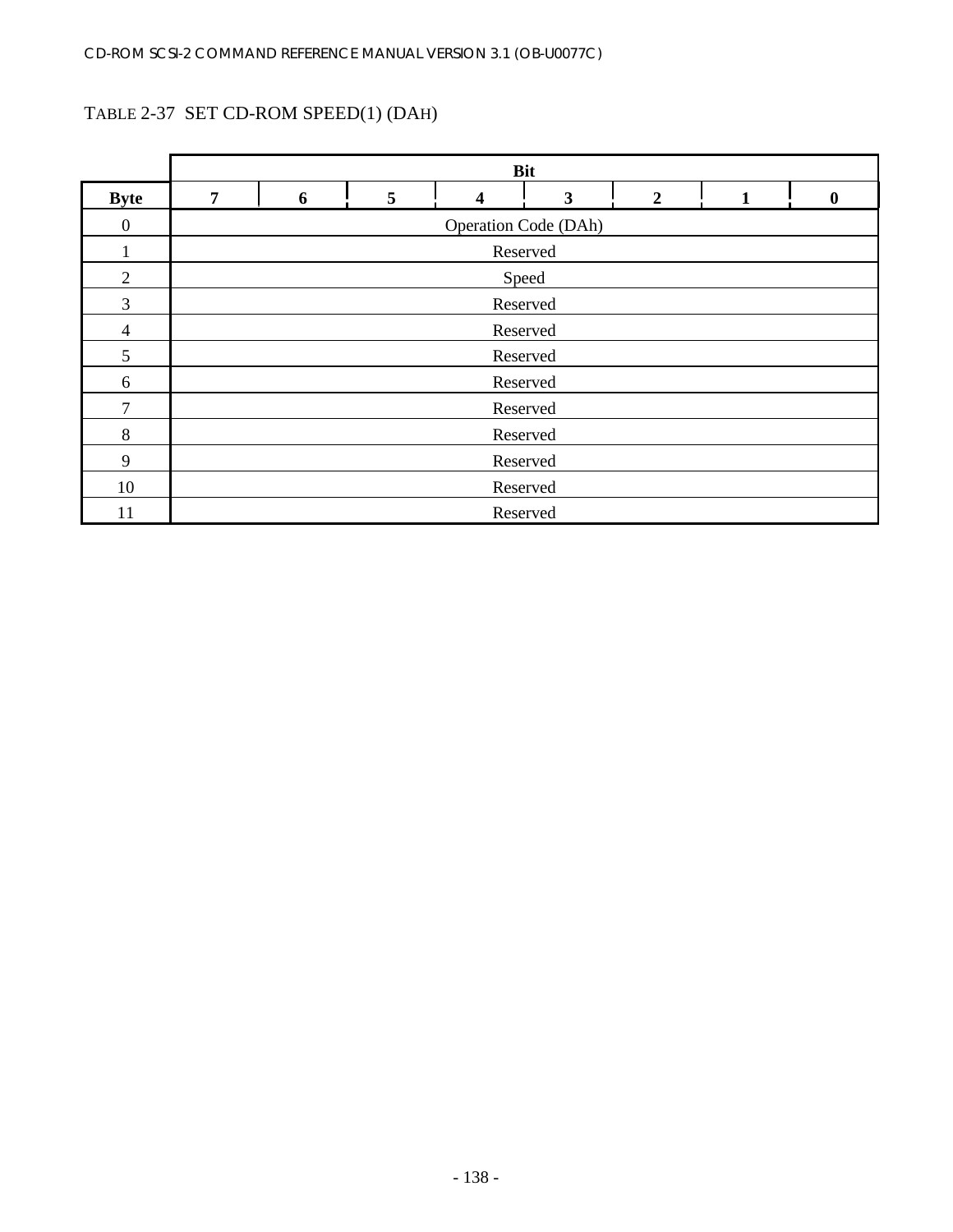### **2.37 Set CD-ROM Speed(1) (DAh)**

### **Operation code** is (DAh).

The Set CD-ROM Speed command provides a means for initiator to set the spindle motor speed.

| <b>Speed Field Value</b> |                      | Description                                                       |
|--------------------------|----------------------|-------------------------------------------------------------------|
| 00 <sub>h</sub>          |                      | Normal Speed                                                      |
| 01 <sub>h</sub>          |                      | 2x Speed                                                          |
| 03h                      | ÷                    | 4x Speed                                                          |
| FFh                      | $\ddot{\phantom{a}}$ | Maximum Speed                                                     |
| Other Value              | $\mathcal{L}$        | Any other value not specified will set the drive to maximum Speed |

#### Drive Differences:

**DRM-602x** The DRM-602x does not support 4x speed. A speed setting value of 03h will not cause an error, but set the drive to 2x speed.

#### **DRM-624x, DRM-604x, DR-U124x, DR-UA124X, and DR-D504X**

These drives do not support 2x Speed. A speed setting value of 01h will not cause an error. However, the drive will automatically be set to 4x speed.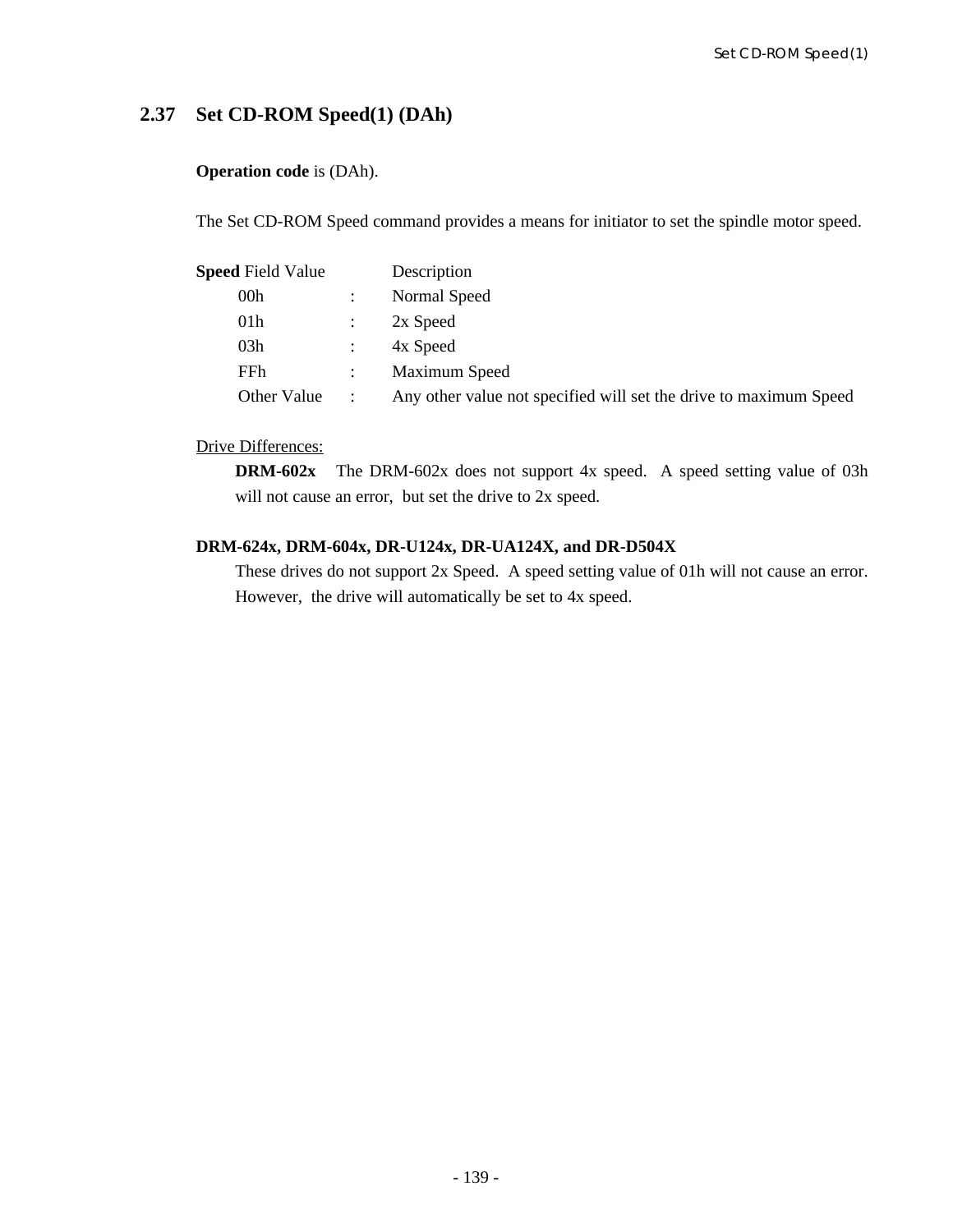|                |       |   |   |                              | <b>Bit</b> |                |   |                  |
|----------------|-------|---|---|------------------------------|------------|----------------|---|------------------|
| <b>Byte</b>    | 7     | 6 | 5 | $\overline{\mathbf{4}}$      | 3          | $\overline{2}$ | 1 | $\boldsymbol{0}$ |
| $\overline{0}$ |       |   |   | Operation code (BBh)         |            |                |   |                  |
|                |       |   |   | Reserved                     |            |                |   |                  |
| 2              | (MSB) |   |   | Drive Speed in Kbytes/Second |            |                |   |                  |
| 3              |       |   |   | (LSB)                        |            |                |   |                  |
| $\overline{4}$ |       |   |   |                              | Reserved   |                |   |                  |
| 5              |       |   |   |                              | Reserved   |                |   |                  |
| 6              |       |   |   |                              | Reserved   |                |   |                  |
| 7              |       |   |   |                              | Reserved   |                |   |                  |
| 8              |       |   |   |                              | Reserved   |                |   |                  |
| 9              |       |   |   |                              | Reserved   |                |   |                  |
| 10             |       |   |   |                              | Reserved   |                |   |                  |
| 11             |       |   |   |                              | Reserved   |                |   |                  |

# TABLE 2-38 SET CD-ROM SPEED(2) (BBH)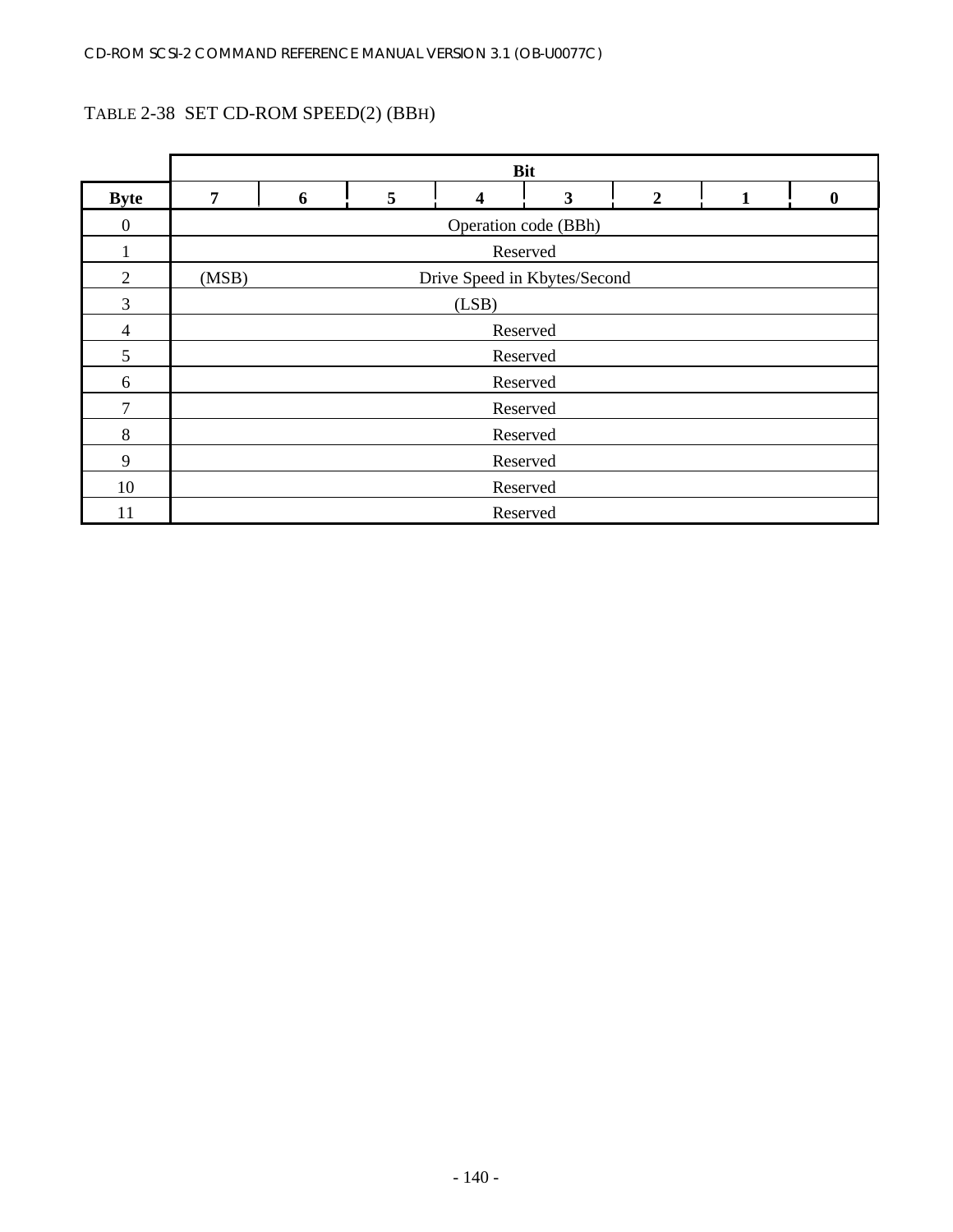# **2.38 Set CD-ROM Speed(2) (BBh)**

The Drive Speed parameter contains the requested Data Rate the drive should use. The drive may choose to select the speed specified or any slower rate. A value of FFFFh will set the Drive Speed to the Maximum supported. Requesting a speed faster than the drive supports will not generate an error. The actual maximum speed supported is returned in the Capabilities Mode Sense page.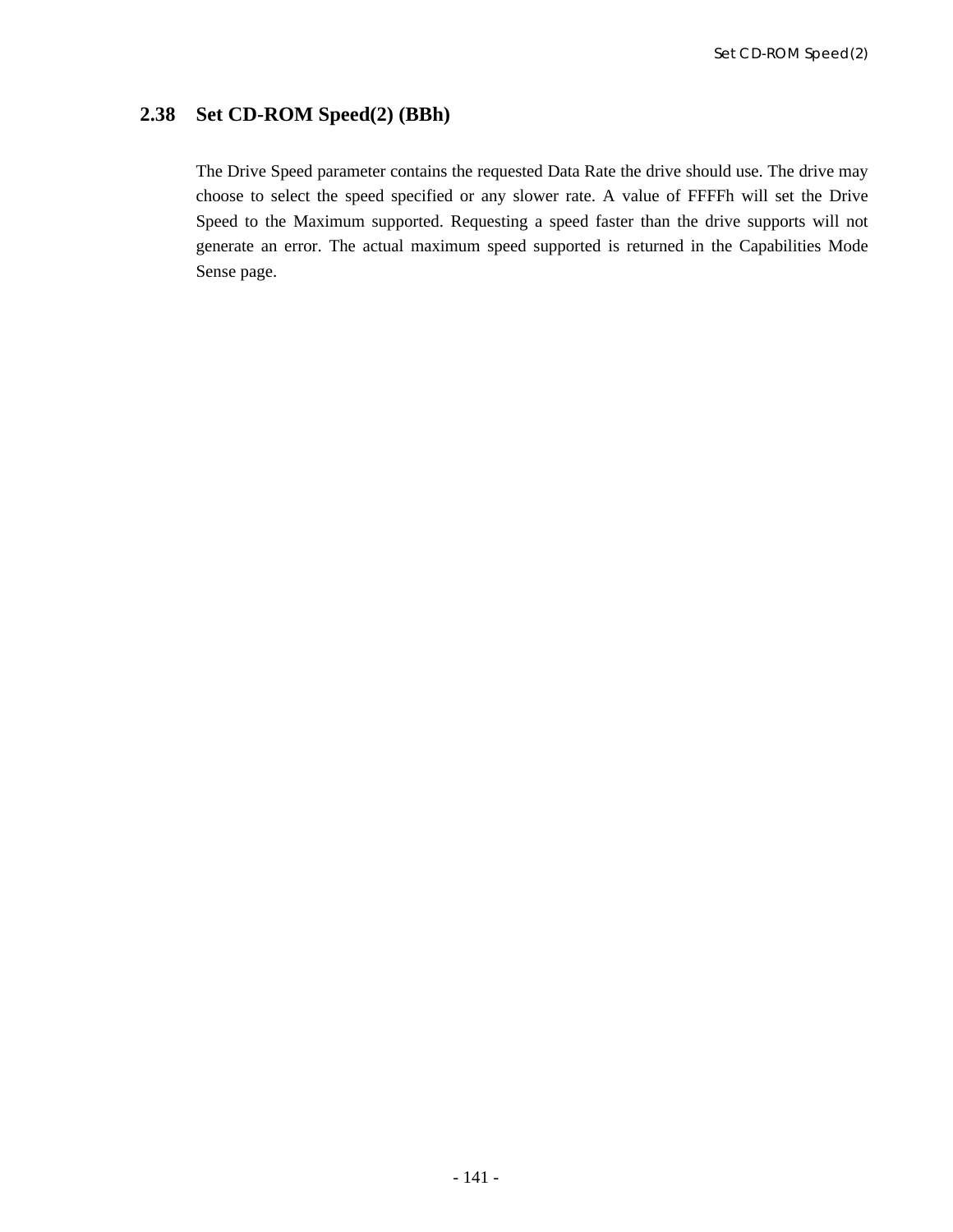# TABLE 2-39 START/STOP UNIT (1BH)

|             |   |                                       |  |  | <b>Bit</b> |  |  |  |  |  |  |
|-------------|---|---------------------------------------|--|--|------------|--|--|--|--|--|--|
| <b>Byte</b> | 7 | 'n                                    |  |  |            |  |  |  |  |  |  |
| 0           |   | Operation Code (1Bh)                  |  |  |            |  |  |  |  |  |  |
|             |   | Logical Unit No.<br>Reserved<br>Immed |  |  |            |  |  |  |  |  |  |
| 2           |   | Reserved                              |  |  |            |  |  |  |  |  |  |
|             |   |                                       |  |  | Reserved   |  |  |  |  |  |  |
|             |   | <b>Start</b><br>Reserved<br>LoEj      |  |  |            |  |  |  |  |  |  |
|             |   |                                       |  |  | Reserved   |  |  |  |  |  |  |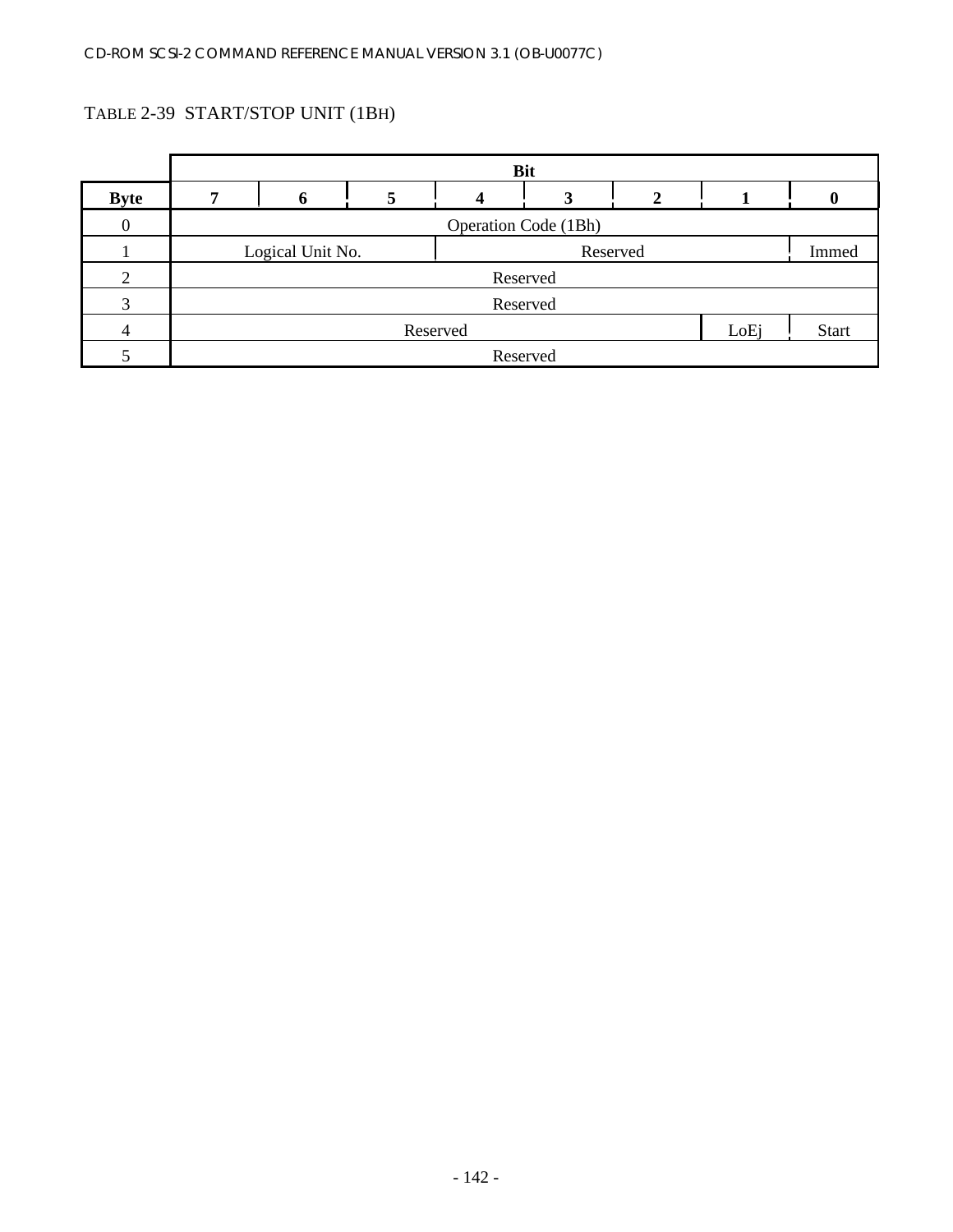### **2.39 Start/Stop Unit (1Bh)**

### **Operation code** is (1Bh).

#### **Immed (Immediate)**

When the immediate bit is 1, status is returned before executing the command . When it is 0, status is returned after the operation is completed.

### **LoEj (Load Eject)**

When LoEj is 1 and Start is 0, the drive ejects the magazine.

#### **Start**

When Start is 1, the disc tray is loaded, the disc is spun up, and the laser and servo system are turned on. When it is 0, the disk is spun down.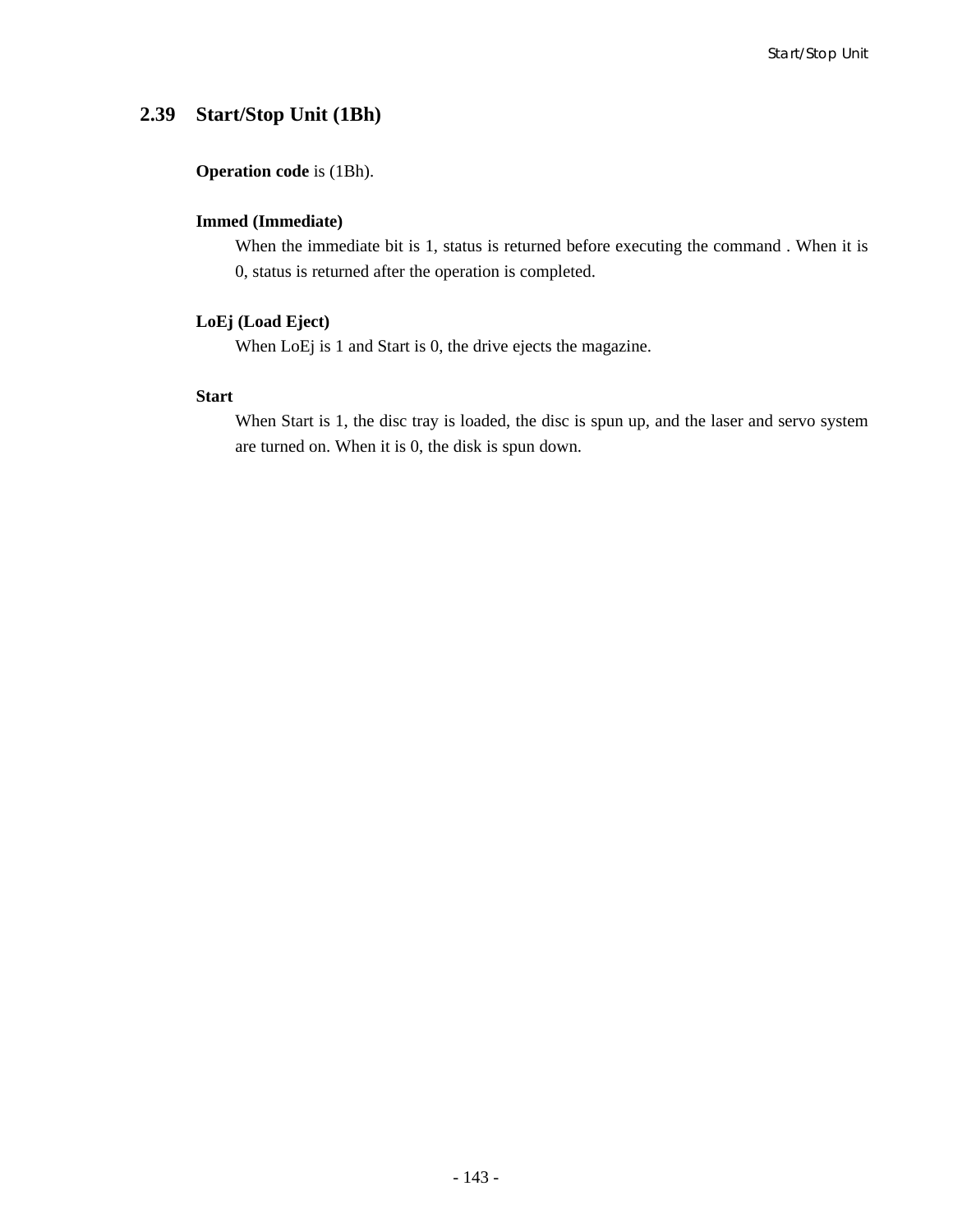|                 |   |   |   | <b>Bit</b>           |   |                |                  |
|-----------------|---|---|---|----------------------|---|----------------|------------------|
| <b>Byte/Bit</b> | 7 | 6 | 5 | 4                    | 3 | $\overline{2}$ | $\boldsymbol{0}$ |
| $\theta$        |   |   |   | Operation code (4Eh) |   |                |                  |
|                 |   |   |   | Reserved             |   |                |                  |
| $\overline{2}$  |   |   |   | Reserved             |   |                |                  |
| 3               |   |   |   | Reserved             |   |                |                  |
| $\overline{4}$  |   |   |   | Reserved             |   |                |                  |
| 5               |   |   |   | Reserved             |   |                |                  |
| 6               |   |   |   | Reserved             |   |                |                  |
| 7               |   |   |   | Reserved             |   |                |                  |
| 8               |   |   |   | Reserved             |   |                |                  |
| 9               |   |   |   | Reserved             |   |                |                  |
| 10              |   |   |   | Reserved             |   |                |                  |
| 11              |   |   |   | Reserved             |   |                |                  |

# TABLE 2-40 STOP PLAY/SCAN (4EH)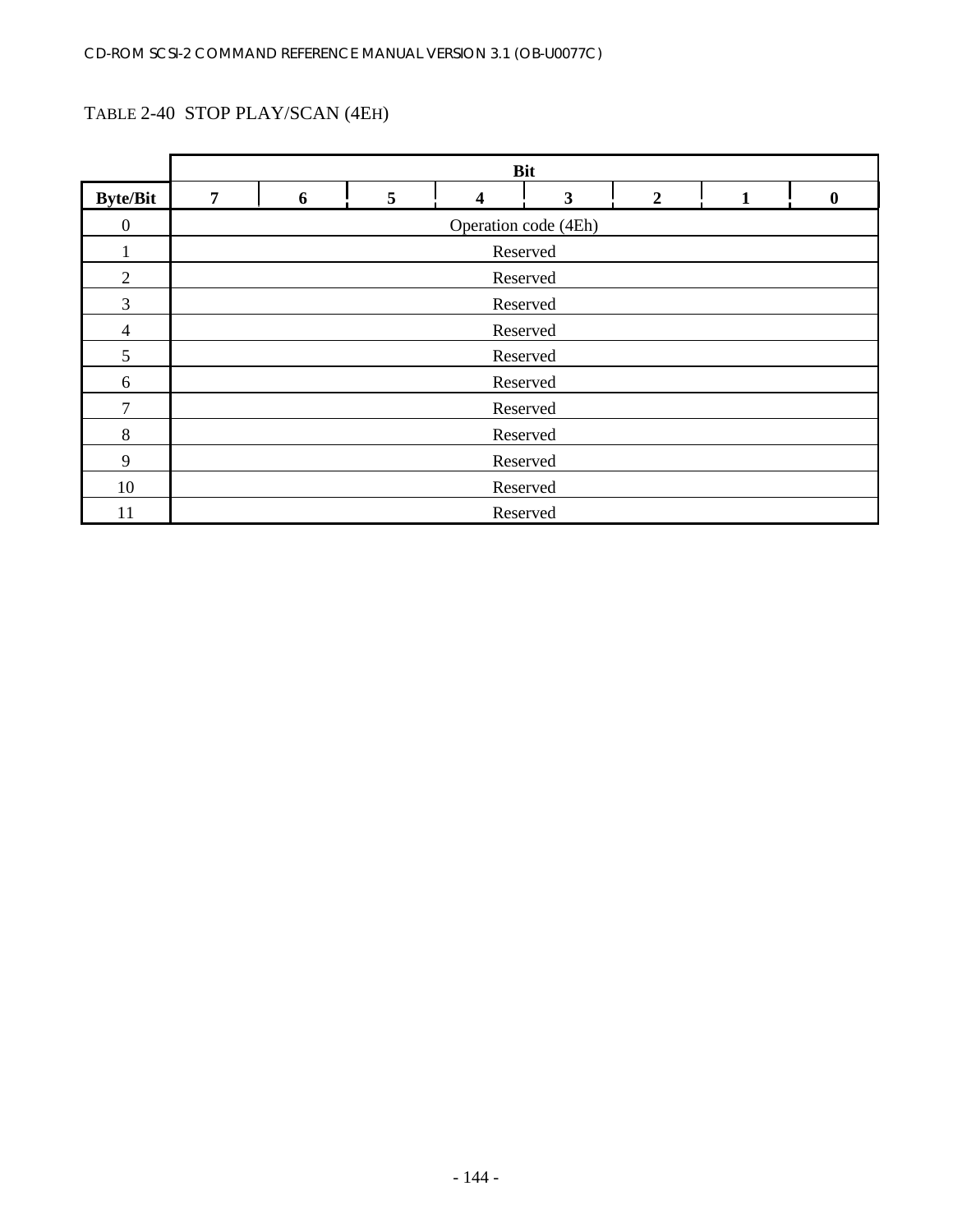# **2.40 Stop Play/Scan (4Eh)**

The STOP PLAY/SCAN CD-ROM Command stops playback of CD-ROM audio commands.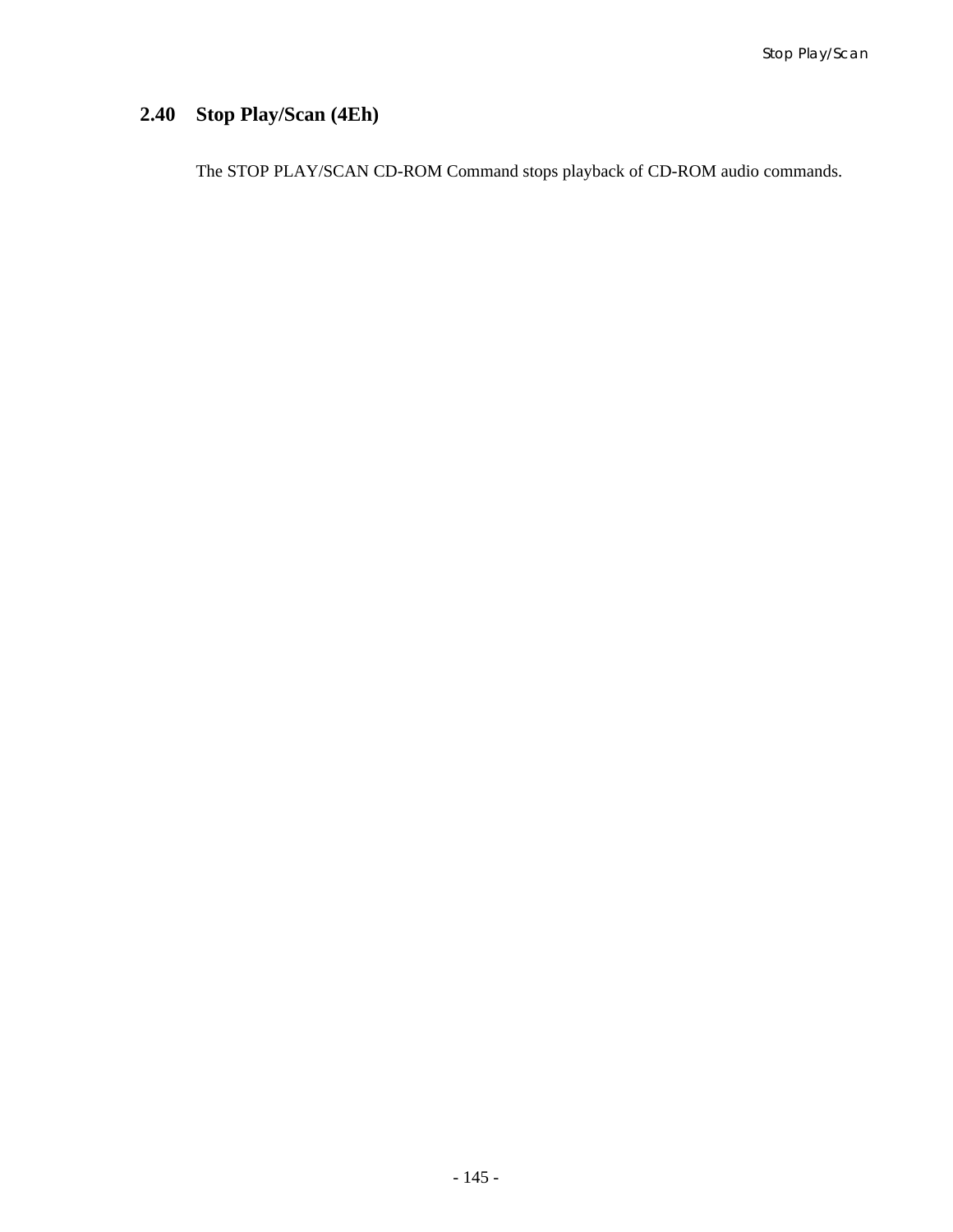# TABLE 2-41 TEST UNIT READY (00H)

|             |                              |  |  | <b>Bit</b>           |  |  |  |  |  |
|-------------|------------------------------|--|--|----------------------|--|--|--|--|--|
| <b>Byte</b> |                              |  |  |                      |  |  |  |  |  |
|             |                              |  |  | Operation Code (00h) |  |  |  |  |  |
|             | Logical Unit No.<br>Reserved |  |  |                      |  |  |  |  |  |
| 2           | Reserved                     |  |  |                      |  |  |  |  |  |
|             |                              |  |  | Reserved             |  |  |  |  |  |
|             | Reserved                     |  |  |                      |  |  |  |  |  |
|             |                              |  |  | Reserved             |  |  |  |  |  |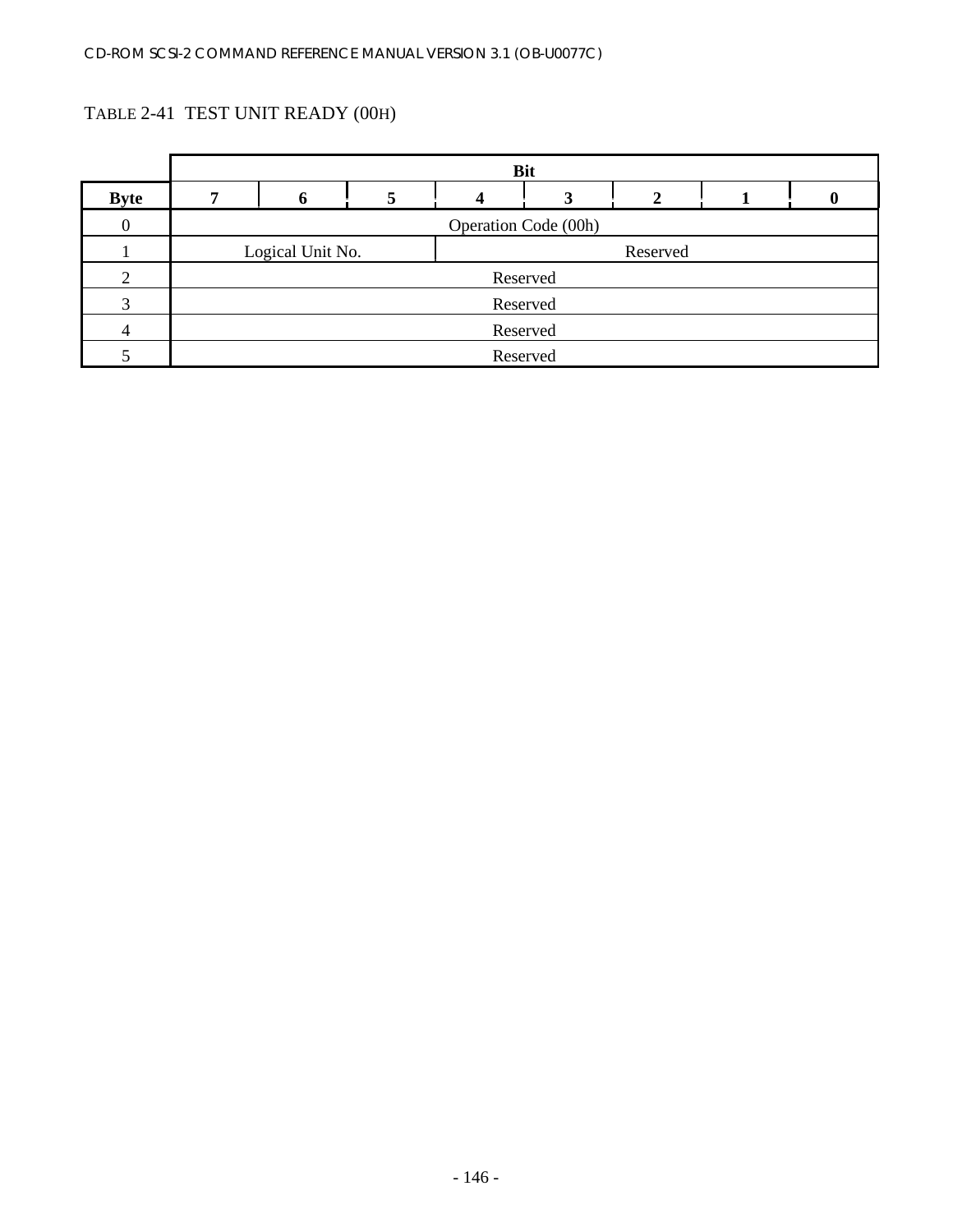### **2.41 Test Unit Ready (00h)**

### **Operation Code** is (00h).

The TEST UNIT READY command checks that a cartridge is loaded and that the drive is ready to operate. "Ready" has different meanings depending on whether the drive has accessed a logical unit by loading the disc tray:

Before access to logical unit : Magazine is inserted and the drive is ready to read.

After an access to logical unit: A disc is in the specified logical unit (or tray) and is ready to be accessed.

The TEST UNIT READY command does not load the logical unit's tray. (See REZERO UNIT) See 1.3 for Disc Status Information.

A Not Ready condition can occur when:

- (1) No magazine is inserted in the drive.
- (2) The magazine cannot be inserted or ejected.
- (3) The drive cannot read TOC information on a disc.
- (4) There is no disc present.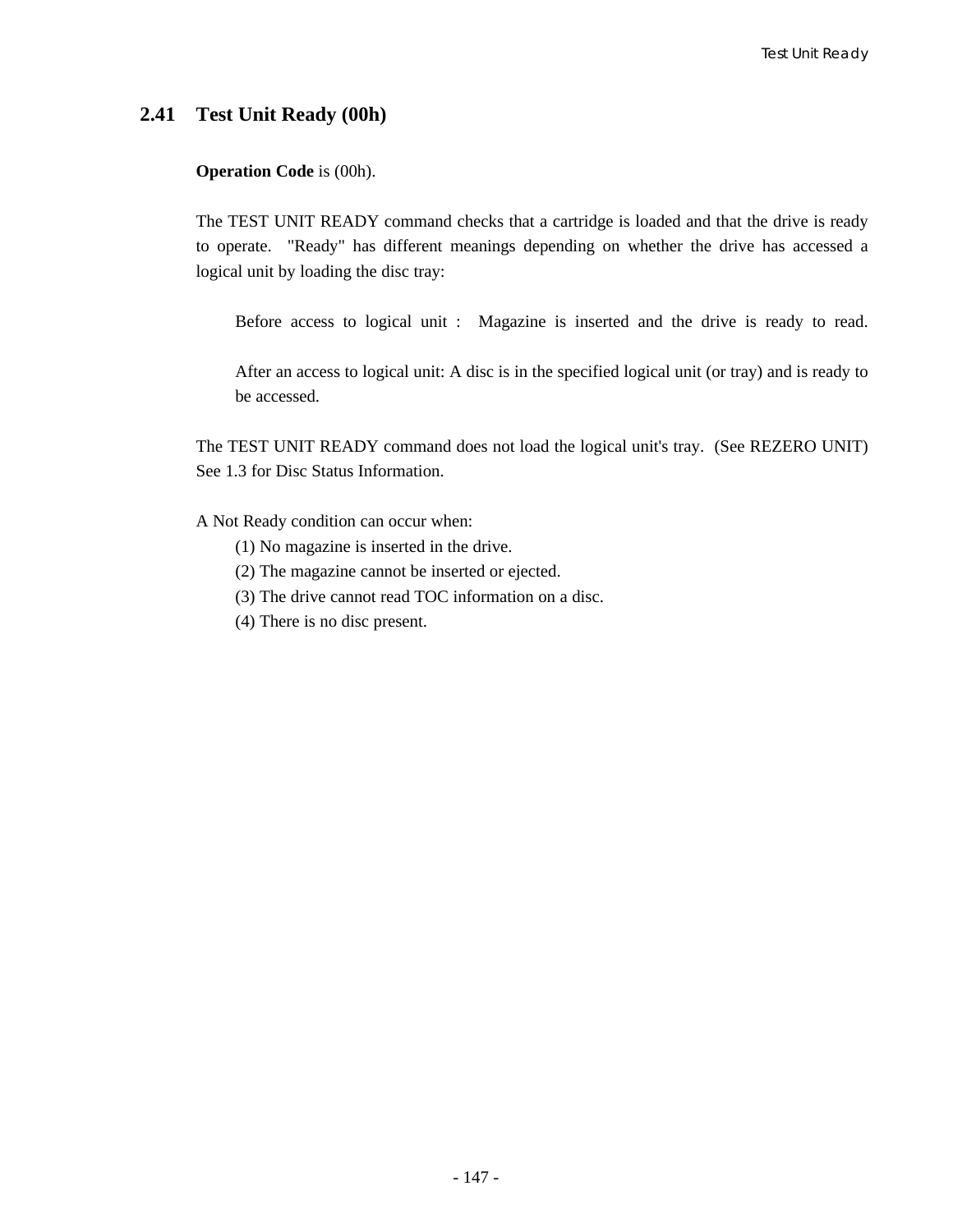# TABLE 2-42 VERIFY(10) (2FH)

|                |   |                             |   |                             | <b>Bit</b> |               |               |        |  |  |  |
|----------------|---|-----------------------------|---|-----------------------------|------------|---------------|---------------|--------|--|--|--|
| <b>Byte</b>    | 7 | 6                           | 5 | 4                           | 3          | 2             |               |        |  |  |  |
| $\theta$       |   | Operation Code (2Fh)        |   |                             |            |               |               |        |  |  |  |
|                |   | Logical Unit No.            |   | Reserved                    |            | <b>Blkvry</b> | <b>Bytchk</b> | RelAdr |  |  |  |
| $\overline{2}$ |   | Logical block address (MSB) |   |                             |            |               |               |        |  |  |  |
| 3              |   | Logical block address       |   |                             |            |               |               |        |  |  |  |
| $\overline{4}$ |   | Logical block address       |   |                             |            |               |               |        |  |  |  |
| 5              |   |                             |   | Logical block address (LSB) |            |               |               |        |  |  |  |
| 6              |   |                             |   | Reserved                    |            |               |               |        |  |  |  |
| 7              |   | Verification length (MSB)   |   |                             |            |               |               |        |  |  |  |
| 8              |   |                             |   | Verification length (LSB)   |            |               |               |        |  |  |  |
| 9              |   |                             |   | Reserved                    |            |               |               |        |  |  |  |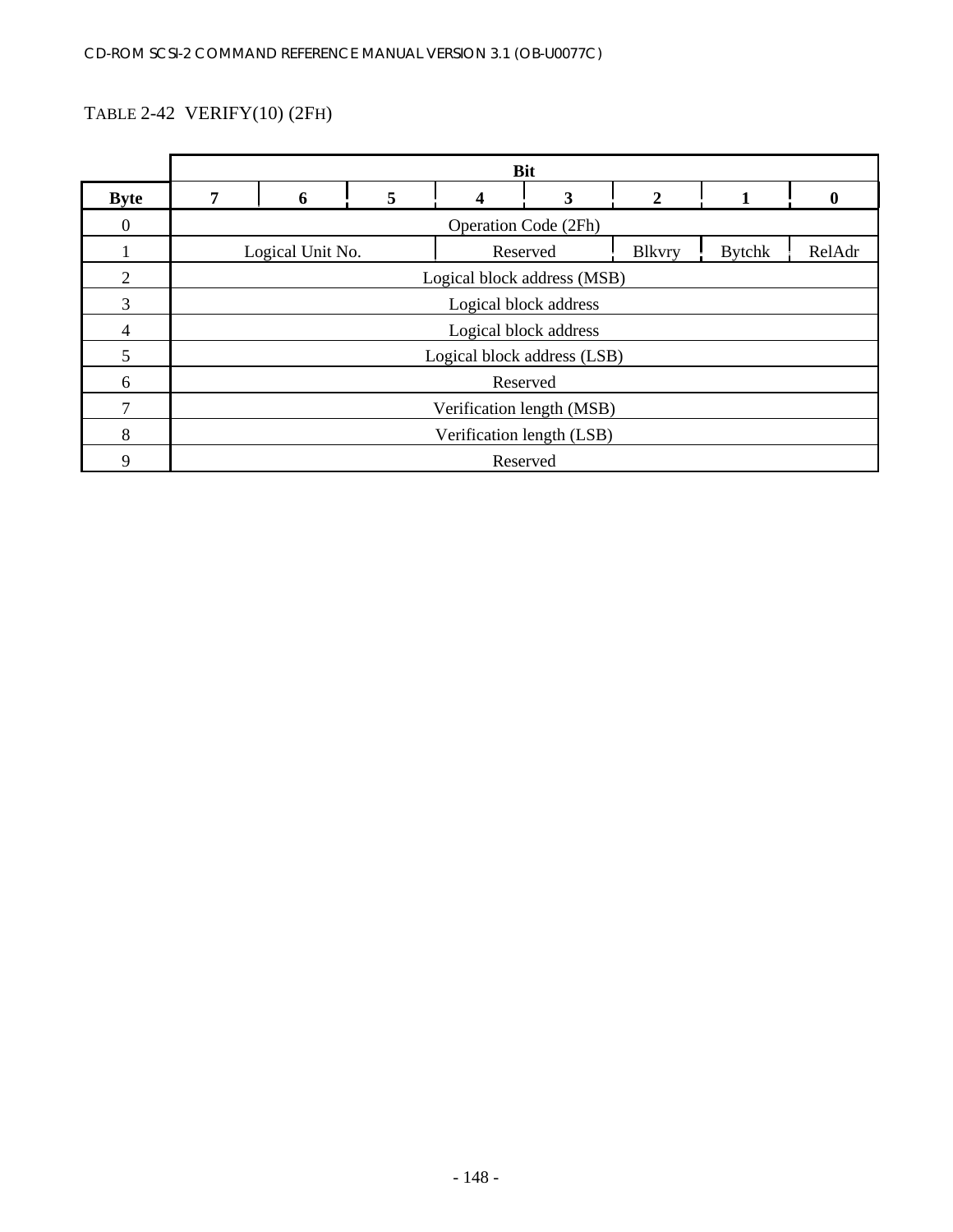### **2.42 Verify(10) (2Fh)**

**Operation code** is (2Fh).

**Logical Block Address** is the address at which the verify operation shall begin.

**Verification Length** is the number of logical blocks to be verified.

This command requests the drive to check the specified blocks on the disc based upon the error recovery parameter setting (see MODE SELECT command). No data transfer on the SCSI bus occurs.

NOTE: The **BlkVry** (Blank verify), **BytChk** (Byte Check) and **RelAdr** bits in byte 1 are not supported, and should be set to 0.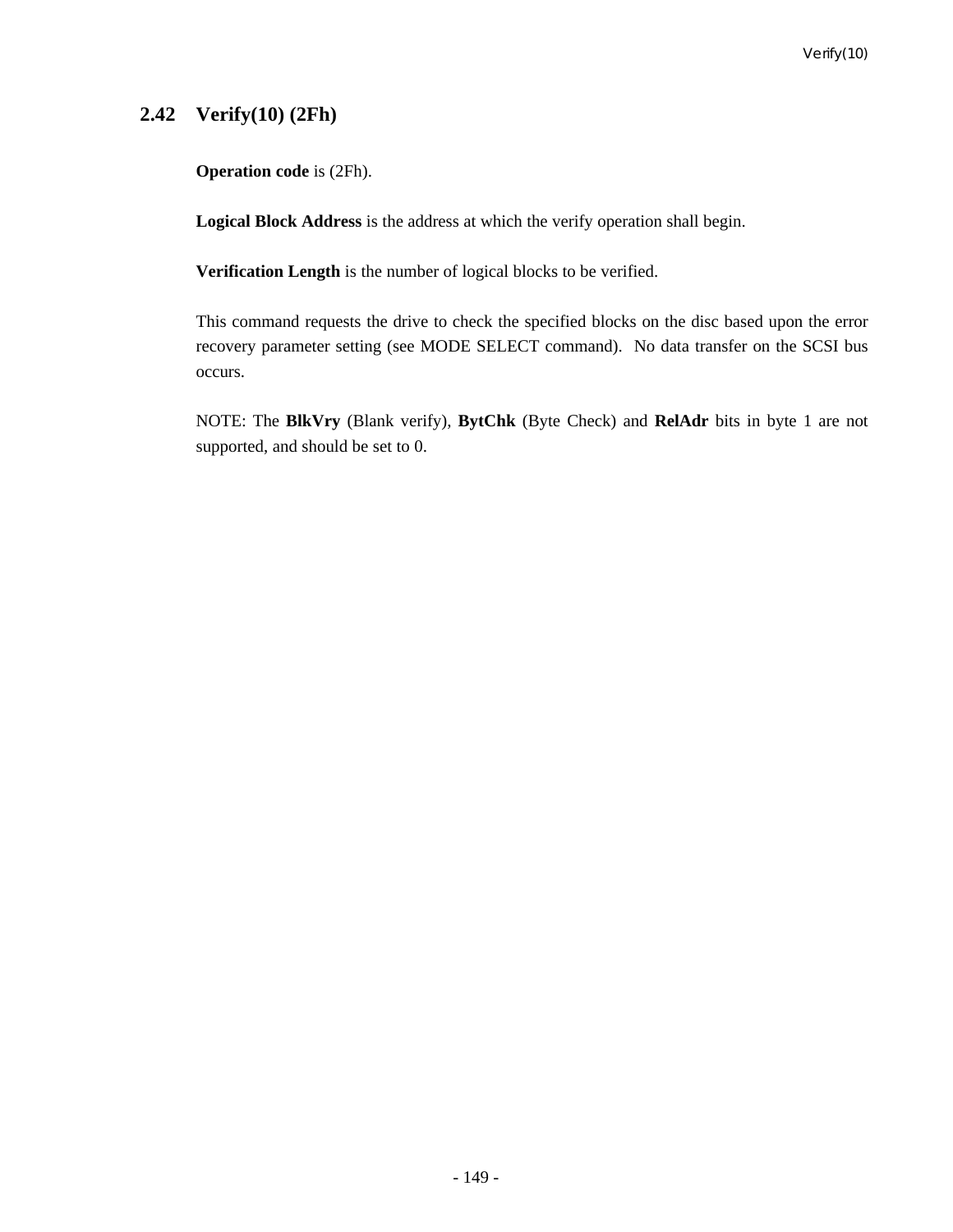# TABLE 2-43 VERIFY(12) (AFH)

|                |   |                                                                              |   |                             | <b>Bit</b>          |                |              |                  |  |  |  |  |
|----------------|---|------------------------------------------------------------------------------|---|-----------------------------|---------------------|----------------|--------------|------------------|--|--|--|--|
| <b>Byte</b>    | 7 | 6                                                                            | 5 | 4                           | 3                   | $\overline{2}$ | $\mathbf{1}$ | $\boldsymbol{0}$ |  |  |  |  |
| $\mathbf{0}$   |   | <b>Operation Code (AFh)</b>                                                  |   |                             |                     |                |              |                  |  |  |  |  |
|                |   | Logical Unit No.<br>$\overline{0}$<br>$\overline{0}$<br>$\theta$<br>Reserved |   |                             |                     |                |              |                  |  |  |  |  |
| $\overline{2}$ |   |                                                                              |   | Logical block address (MSB) |                     |                |              |                  |  |  |  |  |
| 3              |   |                                                                              |   | Logical block address       |                     |                |              |                  |  |  |  |  |
| $\overline{4}$ |   | Logical block address                                                        |   |                             |                     |                |              |                  |  |  |  |  |
| 5              |   |                                                                              |   | Logical block address (LSB) |                     |                |              |                  |  |  |  |  |
| 6              |   |                                                                              |   | Verification Length (MSB)   |                     |                |              |                  |  |  |  |  |
| 7              |   |                                                                              |   |                             | Verification Length |                |              |                  |  |  |  |  |
| 8              |   |                                                                              |   |                             | Verification Length |                |              |                  |  |  |  |  |
| 9              |   | Verification Length (LSB)                                                    |   |                             |                     |                |              |                  |  |  |  |  |
| 10             |   | Reserved                                                                     |   |                             |                     |                |              |                  |  |  |  |  |
| 11             |   |                                                                              |   |                             | Reserved            |                |              |                  |  |  |  |  |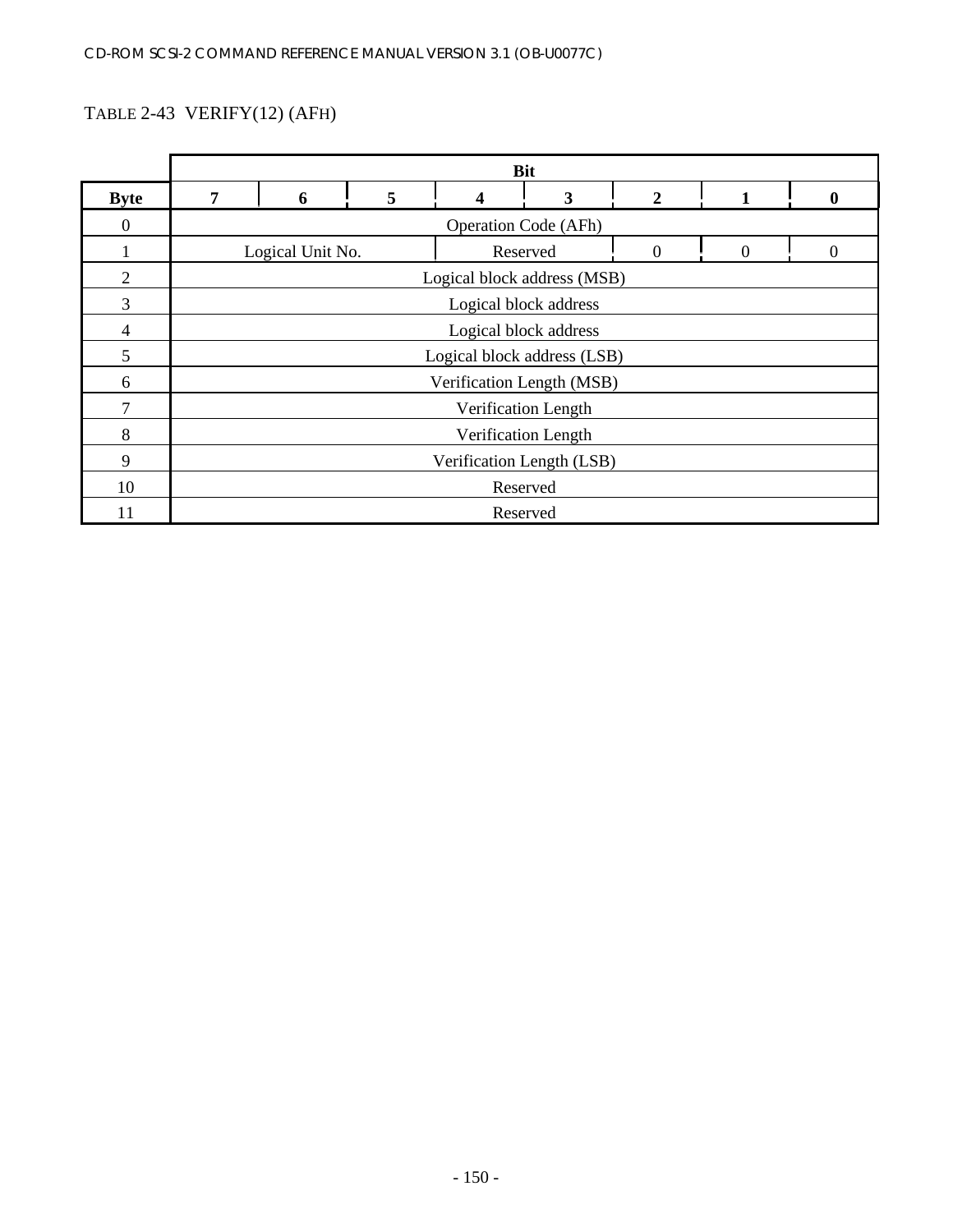# **2.43 Verify(12) (AFh)**

**Operation code** is (AFh).

See VERIFY(10) for complete description of this command.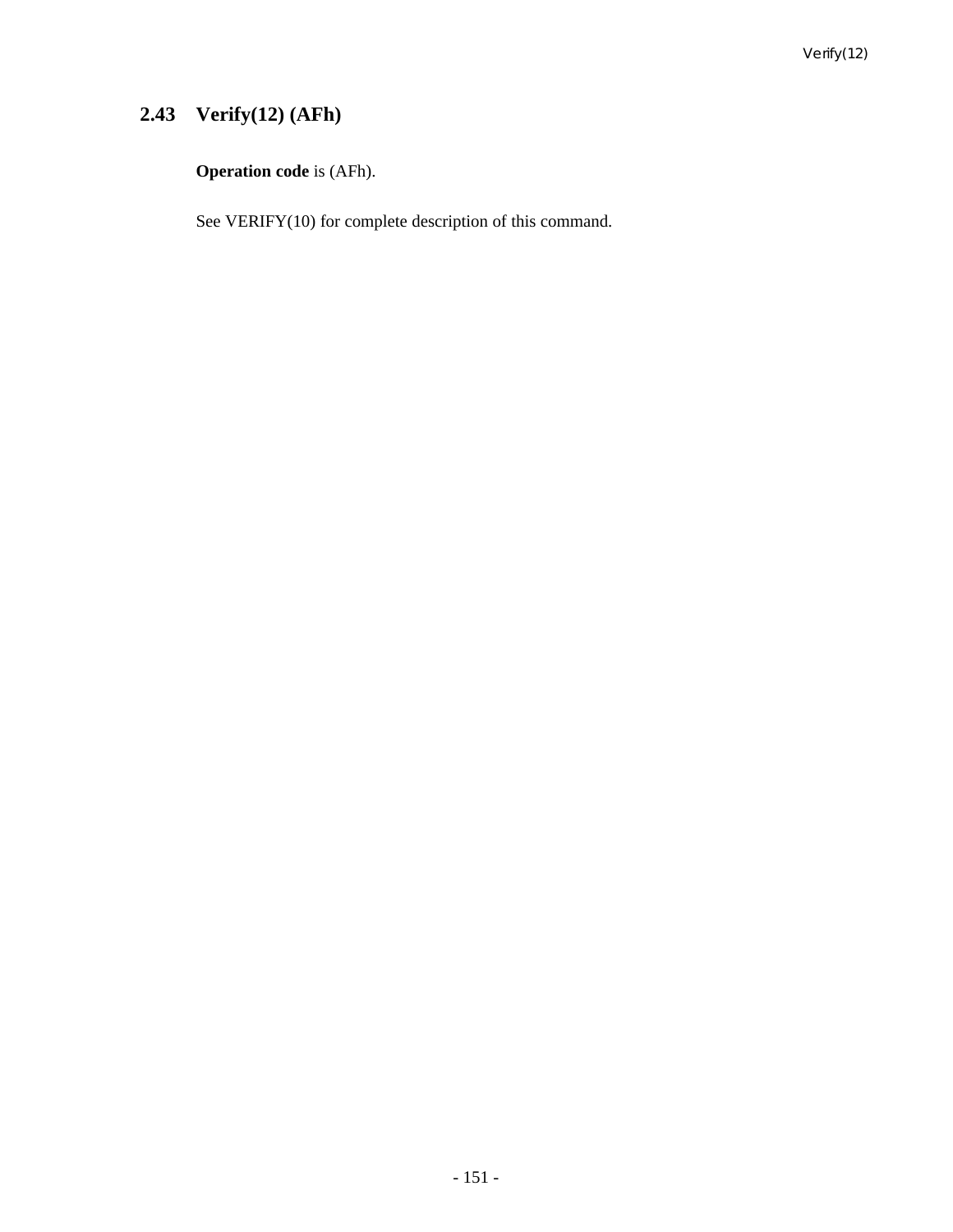### TABLE 2-44 WRITE BUFFER (3BH)

|                |   | <b>Bit</b>            |   |                  |                             |   |  |  |  |
|----------------|---|-----------------------|---|------------------|-----------------------------|---|--|--|--|
| <b>Byte</b>    | 7 | 6                     | 5 |                  | 3                           | 2 |  |  |  |
| 0              |   |                       |   |                  | <b>Operation Code</b> (3Bh) |   |  |  |  |
|                |   | Logical Unit No.      |   | Mode<br>Reserved |                             |   |  |  |  |
| $\overline{2}$ |   |                       |   |                  | Buffer ID (00h)             |   |  |  |  |
| 3              |   | Buffer offset (MSB)   |   |                  |                             |   |  |  |  |
| 4              |   |                       |   |                  | Buffer offset               |   |  |  |  |
| 5              |   |                       |   |                  | Buffer offset (LSB)         |   |  |  |  |
| 6              |   |                       |   |                  | Transfer length (MSB)       |   |  |  |  |
| 7              |   | Transfer length       |   |                  |                             |   |  |  |  |
| 8              |   | Transfer length (LSB) |   |                  |                             |   |  |  |  |
| 9              |   |                       |   |                  | Reserved                    |   |  |  |  |

### TABLE 2-38A WRITE BUFFER HEADER

|             | <b>Bit</b> |          |  |  |          |  |  |  |
|-------------|------------|----------|--|--|----------|--|--|--|
| <b>Byte</b> |            |          |  |  |          |  |  |  |
|             |            | Reserved |  |  |          |  |  |  |
|             |            |          |  |  | Reserved |  |  |  |
|             |            | Reserved |  |  |          |  |  |  |
|             |            | Reserved |  |  |          |  |  |  |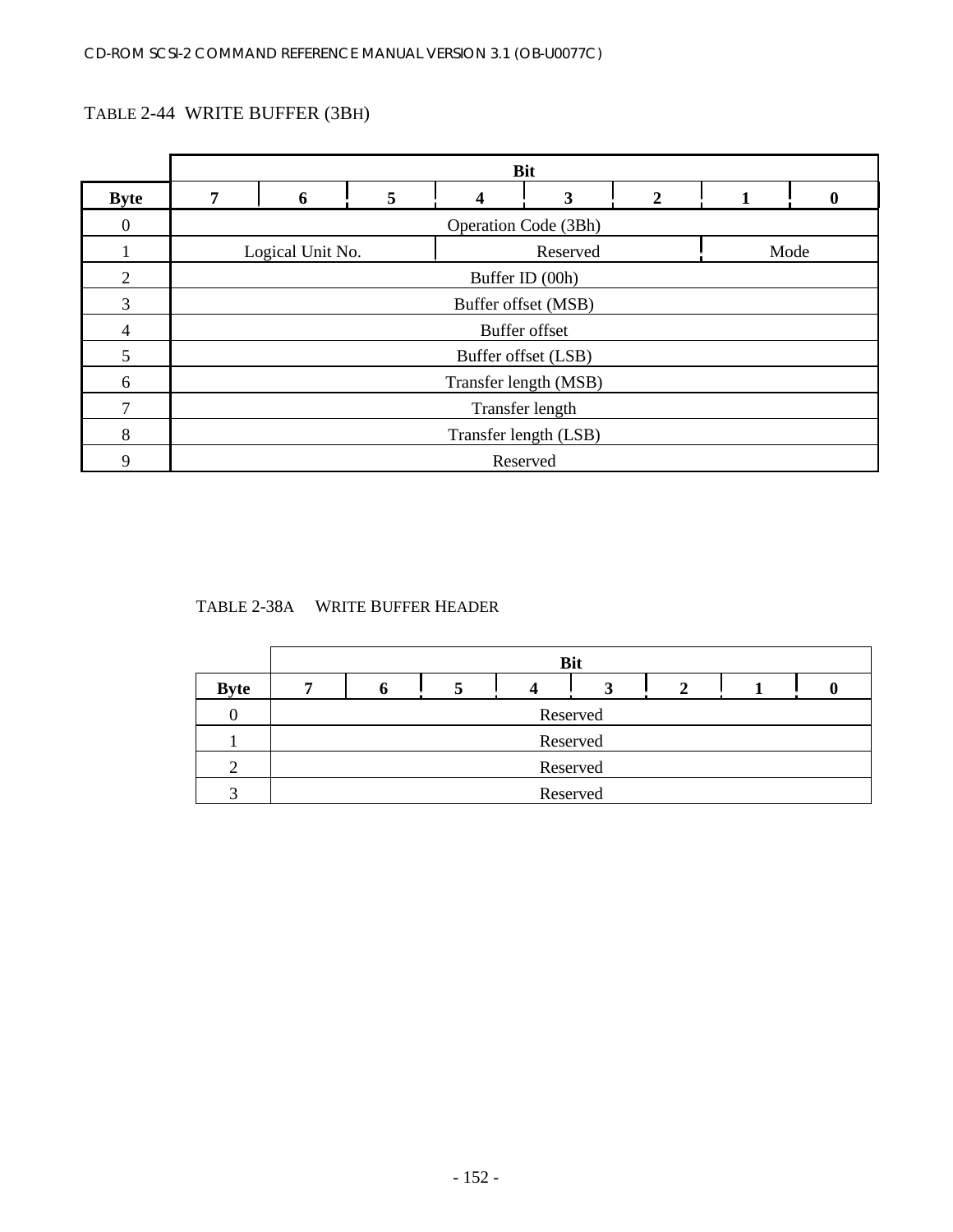### **2.44 Write Buffer (3Bh)**

**Operation Code** is (3Bh).

**Mode** specifies meaning of the Buffer Offset field.

**Buffer ID** is not supported. This byte must be 00h.

**Buffer Offset** is the byte offset in the buffer where the data shall be stored. This must be 0 through 15.

**Transfer Length** is the number of bytes to be transferred in the DATA OUT phase. This must be the data length to be sent plus 4 bytes (header size).

This command is to be used with the READ BUFFER command to test the reliability of the command buffer memory in the drive, and of the SCSI bus. The drive does not access any discs.

| Mode            | <b>Definition</b>                                                                |
|-----------------|----------------------------------------------------------------------------------|
| 00 <sub>b</sub> | Header, data, and buffer offset are 0s.                                          |
| 01 <sub>b</sub> | Buffer offset indicates the offset of the buffer at which data are to be stored. |
| 10 <sub>b</sub> | Reserved                                                                         |
| 11 <sub>b</sub> | Reserved                                                                         |
|                 |                                                                                  |

The transfer length must include the 4-byte header, therefore, the actual data length to be stored is the transfer length minus 4 bytes. As the buffer length of the drive is 16 bytes, the maximum number of bytes that can be specified for Buffer Offset is 15, and the maximum for Transfer Length is 20.

If Transfer length is larger than 20, a Check Condition is returned with the sense key "ILLEGAL REQUEST." Check Condition will also be returned if the Buffer Offset + Transfer Length is larger than 20.

If Buffer Offset is not 0 when Mode is 00h, Check Condition is returned.

Refer to Table 2-38A on the opposite page for the 4-byte header of 00h's must be sent preceding the test data.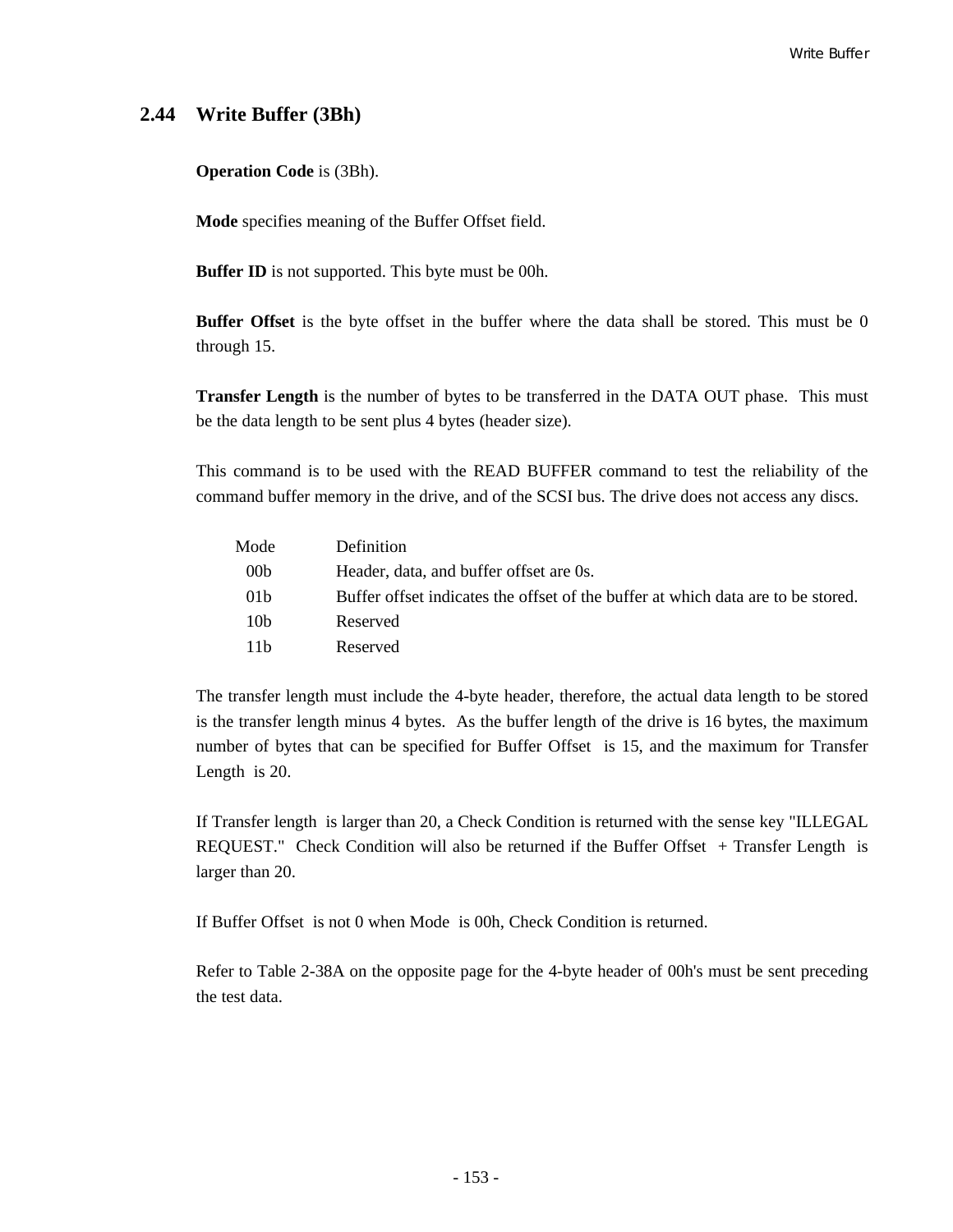# TABLE 2-45 WRITE CDP (E3H)

|                |   | <b>Bit</b>                       |   |                             |                             |                |   |                  |  |  |
|----------------|---|----------------------------------|---|-----------------------------|-----------------------------|----------------|---|------------------|--|--|
| <b>Byte</b>    | 7 | 6                                | 5 | 4                           | 3                           | $\overline{2}$ | 1 | $\boldsymbol{0}$ |  |  |
| $\mathbf{0}$   |   |                                  |   |                             | <b>Operation Code (E3h)</b> |                |   |                  |  |  |
|                |   | Logical Unit No.                 |   | Reserved                    |                             |                |   |                  |  |  |
| $\overline{2}$ |   |                                  |   |                             | Reserved                    |                |   |                  |  |  |
| 3              |   |                                  |   |                             | Reserved                    |                |   |                  |  |  |
| $\overline{4}$ |   | Reserved                         |   |                             |                             |                |   |                  |  |  |
| 5              |   |                                  |   |                             | Reserved                    |                |   |                  |  |  |
| 6              |   |                                  |   | Reserved                    |                             |                |   |                  |  |  |
| 7              |   |                                  |   |                             | Reserved                    |                |   |                  |  |  |
| 8              |   |                                  |   | Transfer length (MSB) (00h) |                             |                |   |                  |  |  |
| 9              |   | Transfer length $(LSB)$ : <= 14h |   |                             |                             |                |   |                  |  |  |
| 10             |   | Reserved                         |   |                             |                             |                |   |                  |  |  |
| 11             |   |                                  |   | Reserved                    |                             |                |   |                  |  |  |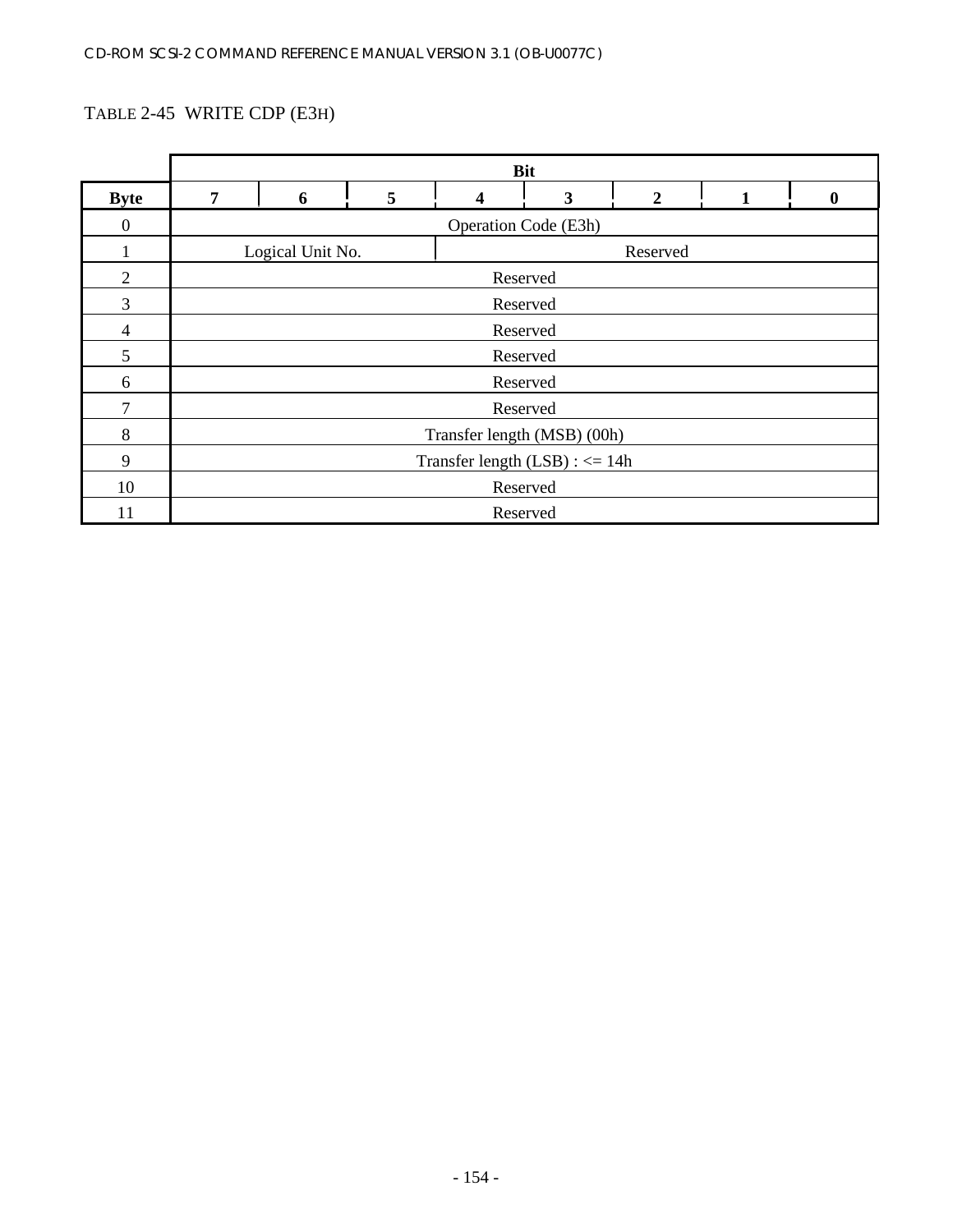### **2.45 Write CDP (E3h)**

**Operation Code** is (E3h).

**Transfer Length** is the number of bytes of CDP command data to be sent.

This command sends alphanumeric Player Control commands to the drive. The drive returns the command status after the player control command is transferred to the drive controller chip. A GOOD status indicates only that the command was syntactically correct. The READ CDP command must be used to determine the results of the operation.

(See Appendices A and B for details on audio functions.)

The Player Control command data can contain up to 21 characters including a Carriage Return (0Dh). If *Transfer Length* is larger than 21, Check Condition is returned with sense key ILLEGAL REQUEST and sense code 24h, "Invalid Command Block Other Than 20 or 21".

### IMPORTANT: THE COMMAND STRING MUST BE TERMINATED WITH A CARRIAGE RETURN

Data after a Carriage Return is ignored. When there is no Carriage Return, Check Condition is returned with sense key ILLEGAL REQUEST, sense code "Error in Parameter List" (26h).

When media change is prohibited by the PREVENT/ALLOW MEDIA REMOVAL command, the magazine eject command "Z0" is ignored. When the command string consists of multiple request commands (such as "?Z"), only the status of the first command is returned by the READ CDP command.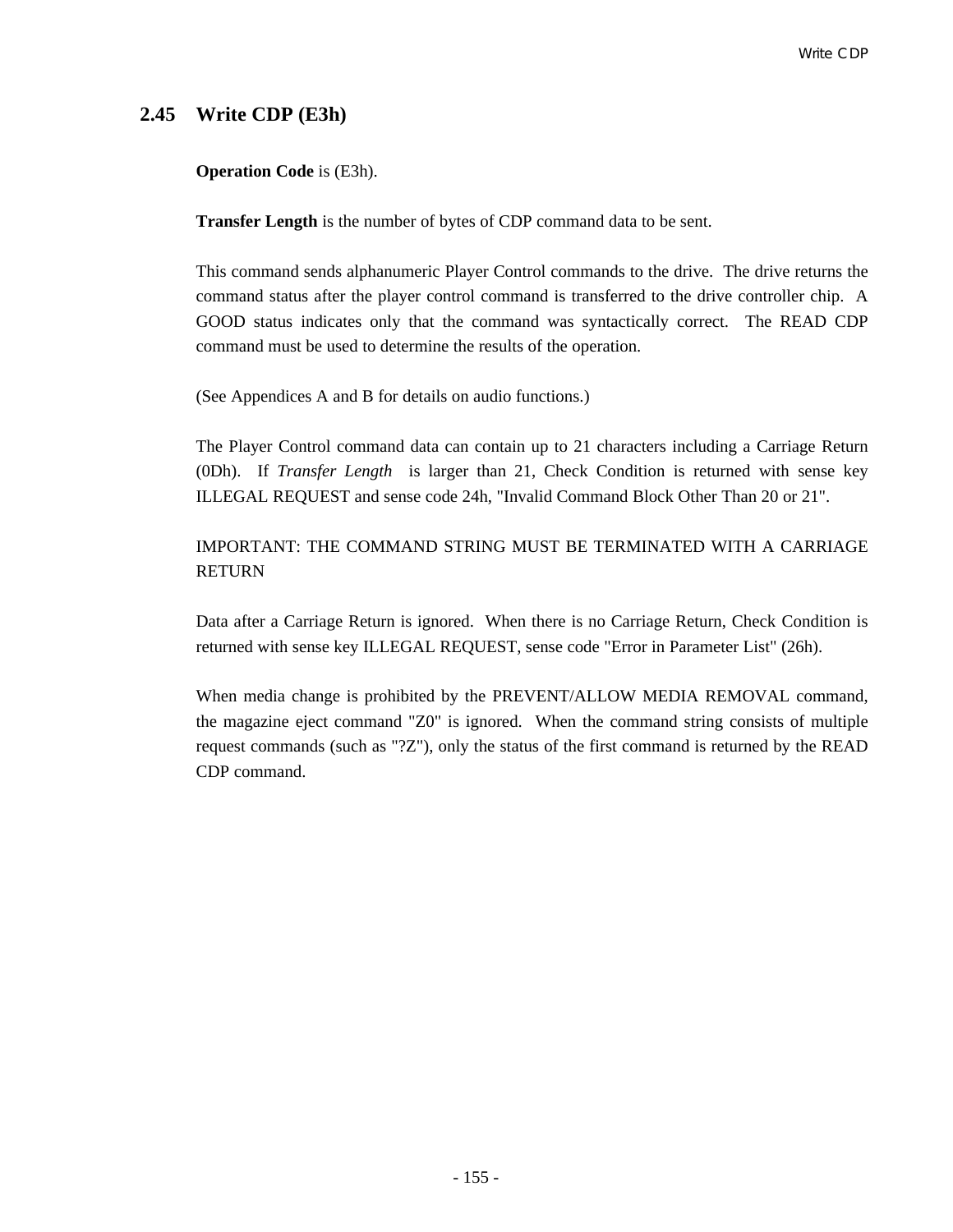# TABLE 2-46 READ CD-DA (D8H)

|                  |       |                                       |   | <b>Bit</b>                  |   |                |   |                  |
|------------------|-------|---------------------------------------|---|-----------------------------|---|----------------|---|------------------|
| <b>Byte</b>      | 7     | 6                                     | 5 | 4                           | 3 | $\overline{2}$ | 1 | $\boldsymbol{0}$ |
| $\boldsymbol{0}$ |       |                                       |   | <b>Operation Code (D8h)</b> |   |                |   |                  |
|                  |       | <b>Logical Unit Number</b>            |   |                             |   | Reserved       |   |                  |
| $\overline{2}$   | (MSB) |                                       |   |                             |   |                |   |                  |
| 3                |       |                                       |   |                             |   |                |   |                  |
| $\overline{4}$   |       | <b>Starting Logical Block Address</b> |   |                             |   |                |   |                  |
| 5                |       |                                       |   | (LSB)                       |   |                |   |                  |
| 6                |       |                                       |   | Reserved                    |   |                |   |                  |
| 7                | (MSB) |                                       |   |                             |   |                |   |                  |
| 8                |       | Transfer length                       |   |                             |   |                |   |                  |
| 9                |       | (LSB)                                 |   |                             |   |                |   |                  |
| 10               |       | Sub Code                              |   |                             |   |                |   |                  |
| 11               |       |                                       |   | Reserved                    |   |                |   |                  |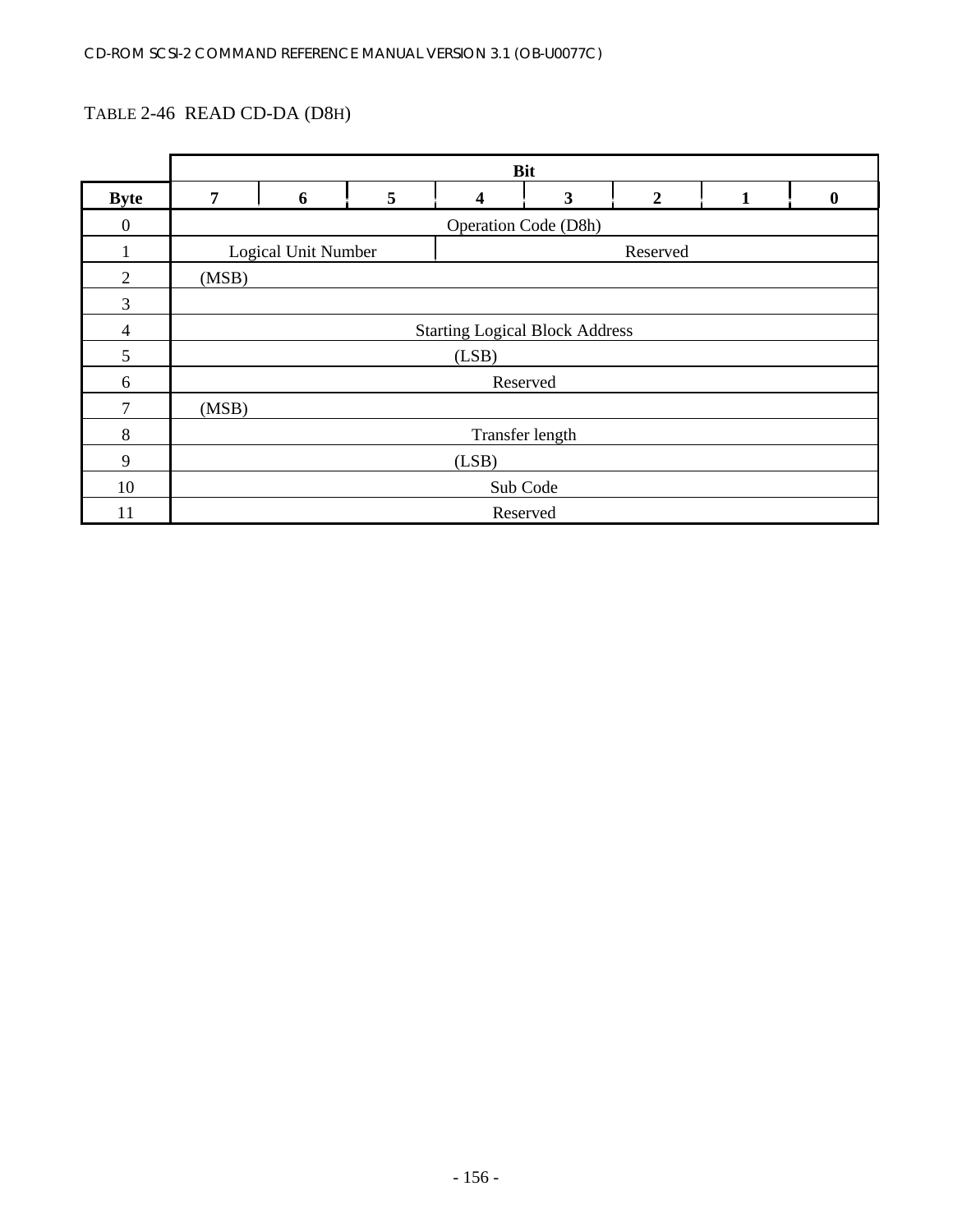#### **2.46 Read CD-DA (D8h)**

**IMPORTANT:** This command applies only to models DRM-602X, DRM-624X, and the DR-U Series drives.

**Operation Code** is (D8h).

The READ CD-DA command requests that the drive transfer CD-DA data and/or Sub Code data.

The **Starting Logical Block Address** specifies the block where the READ operation begins. The definition of the starting logical block address is as follows:

**Starting Logical Block Address** =  $(M-Ms)*60*75 + (S-Ss)*75 + (F-Fs)$ 

 $(M, S, F)$  = absolute MSF address of the requested starting logical block  $(Ms, Ss, Fs) = absolute MSF address of the first block of the first track$ 

#### **Sub Code Field:**

| Sub Code Field  | CD-DA block length | Description                  |
|-----------------|--------------------|------------------------------|
| 00h             | 2352 bytes         | CD-DA data with no Sub Code  |
| 01 <sub>h</sub> | 2368 bytes         | CD-DA data with Sub Q Code   |
| 02h             | 2448 bytes         | CD-DA data with all Sub Code |
| 03h             | 96 bytes           | All Sub Code only            |
| $04 \sim$ FFh   | Reserved           |                              |

If the **Sub Code** field is set to **00h**, the drive returns the CD-DA data without Sub Code data. (Each block consists of 2352 bytes of digital audio data without any Sub Code data.)

If the **Sub Code** field is set to **01h**, the drive returns the CD-DA data with Sub Q data. Each block consists of 2368 bytes which includes 2352 bytes of digital audio data, 10 bytes of Sub Q data and 6 bytes of zeros. Note: 16 bits of CRC for the Sub Q data are not transferred.

If the **Sub Code** field is set to **02h**, the drive returns the CD-DA data with all Sub Code data. (Each block consists of 2448 bytes which includes 2358 bytes of digital audio data and 96 bytes of Sub Code data.)

If the **Sub Code** field is set to **03h**, the drive returns 96 bytes of all Sub Code data only.

The **Transfer Length** specifies the number of contiguous CD-DA data blocks to be transferred.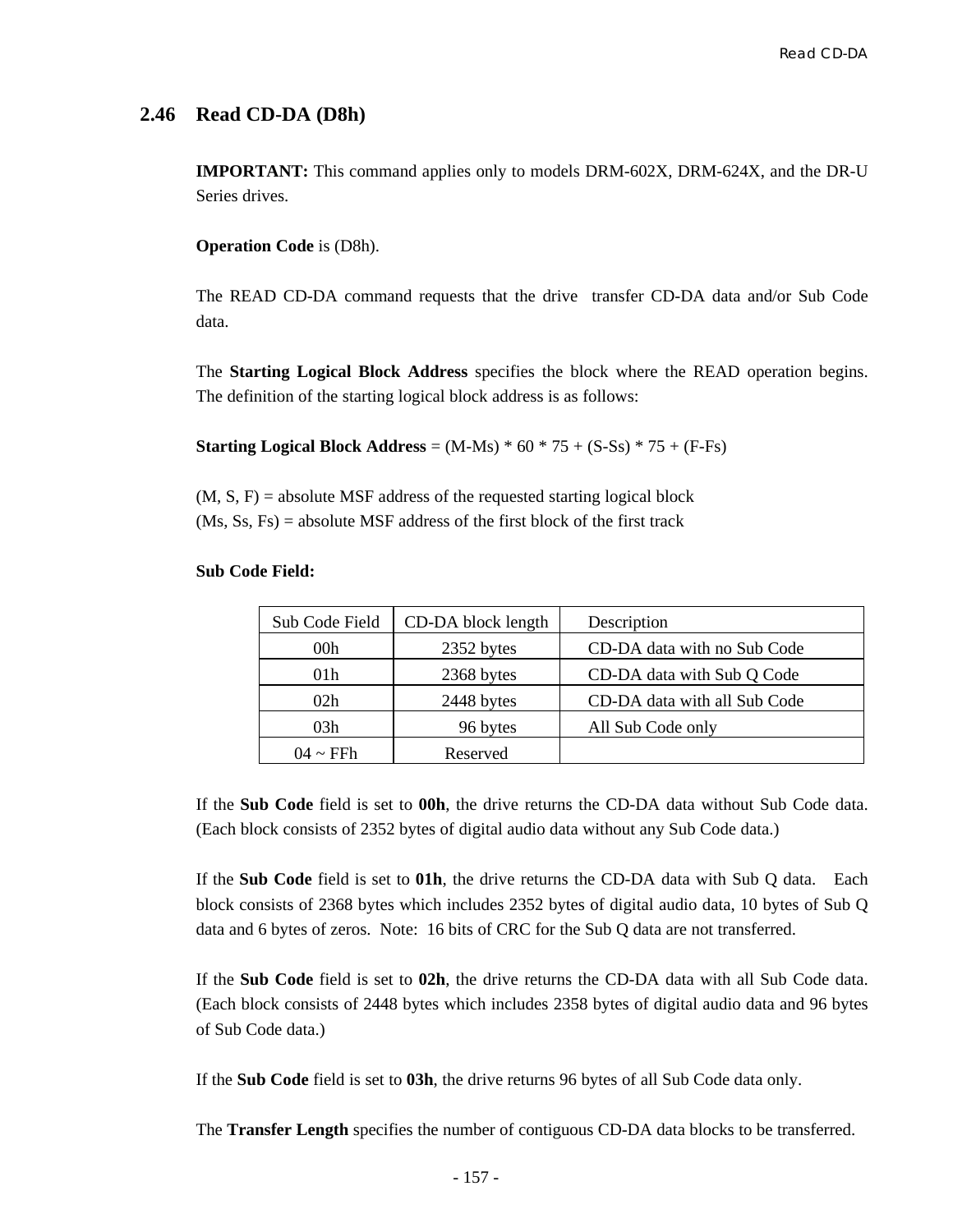#### NOTES:

1) The CD-DA block lengths are totally irrelevant to the logical block length set by the Mode Select(6) command. This command would not change the block length field in the MODE SELECT command.

2) While the SCSI buffer is being filled, the drive is able to prepare with no overlap or missing data in response to the consecutive commands which read contiguous CD-DA blocks.

When the host cannot read the data quick enough and the buffer is full, the drive will stop refilling the buffer. The host is still capable of reading all CD-DA data in the SCSI buffer with consecutive read commands without overlap or missing bits at the block boundary. Once the buffer is full, the first read command to read the next sequential CD-DA block(e.g.  $X+1$ ) after the last CD-DA block(e.g. X) in the buffer will cause a Check Condition with a sense key of 05h and an additional sense code of BAh(buffer overflow). There is no check condition for a read command which does not request block  $X+1$  (e.g. a Read( $X+2$ , 1) command). In addition, a second read command which requests block  $X+1$ will not get a check condition.

For Example (In case that the last CD-DA block stored in the buffer is X): In a Read(X-2, 5) command to read block  $X-2$  to  $X+2$ , the drive returns three CD-DA data blocks and then a check condition. The drive returns the block  $X+1$  address in the information bytes(byte 3 to 6) of a subsequent Request Sense command. There are no overlap of missing bits for blocks  $X-2$ ,  $X-1$  and  $X$ . Block  $X$  and  $X+1$  are not transferred. That is; in case of reading CD-DA blocks, the drive has only rough access. Once the data stream from the media has been stopped, it is unable to have such pin-point access as in CD-ROM blocks. (Each CD-ROM block always includes the CD-ROM Header that provides the pin-point access.)

3) The volume level control is not performed on any SCSI CD-DA data. Analog audio output is not performed while SCSI CD-DA data is in transaction, either.

4) The drive transfers data to the host at the burst transfer rate for the entire block of data. The drive's firmware overhead should only occur at a block boundary. Upon completion of the read operation, the drive enters the Hold Track state during inactive time.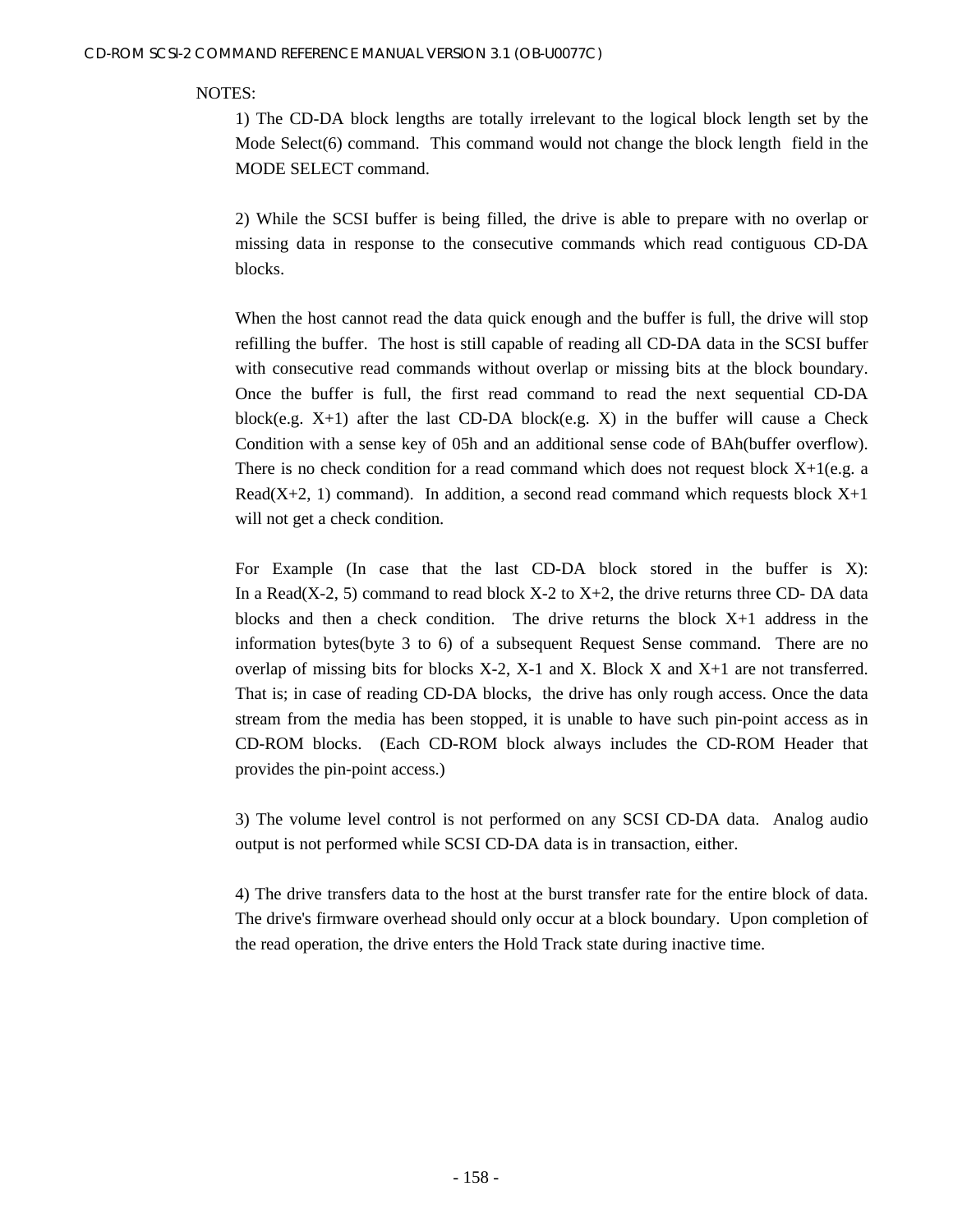(this page has been left intentionally blank)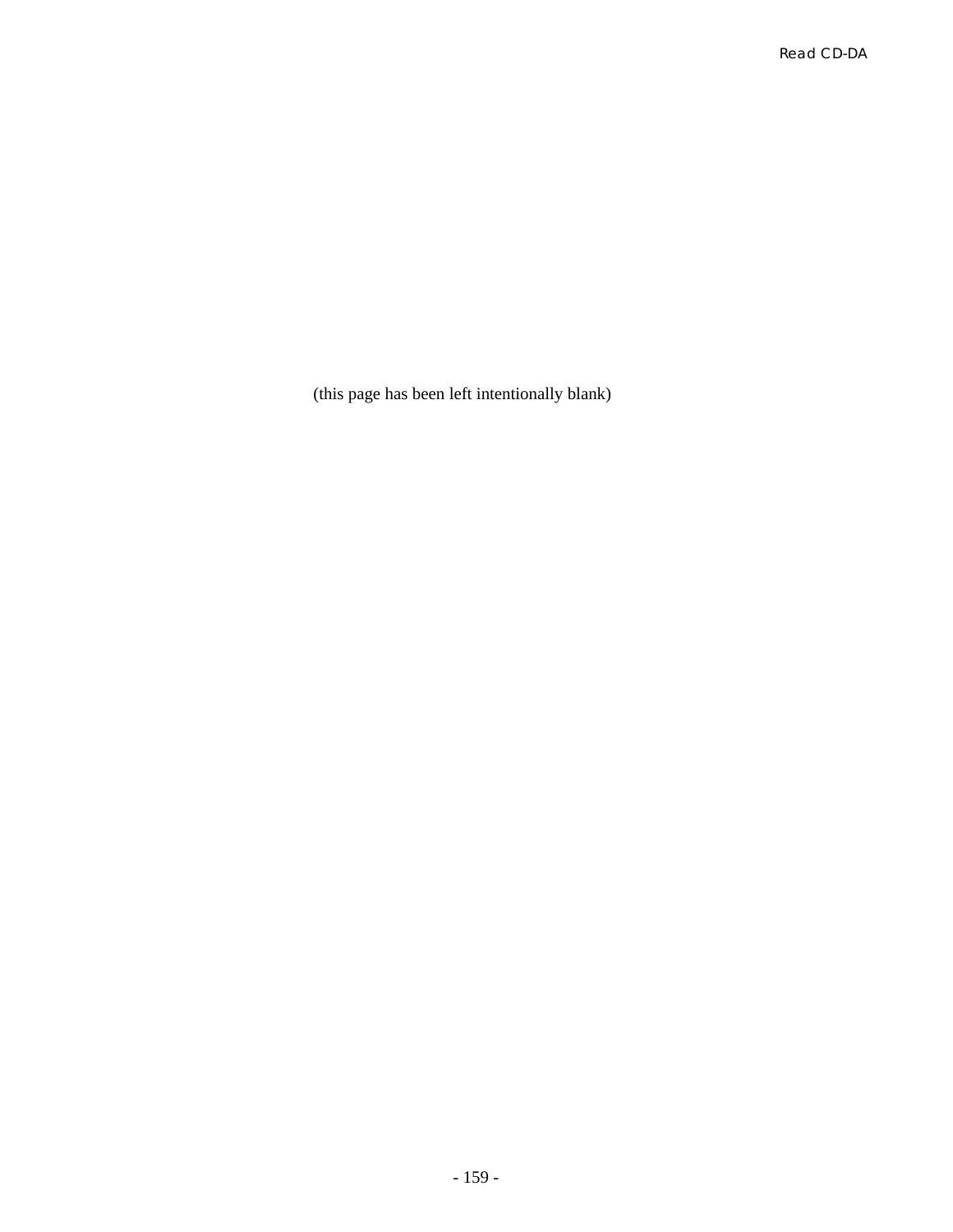|                |   | <b>Bit</b>            |   |   |                             |                |   |          |
|----------------|---|-----------------------|---|---|-----------------------------|----------------|---|----------|
| <b>Byte</b>    | 7 | 6                     | 5 | 4 | 3                           | $\overline{2}$ | 1 | $\bf{0}$ |
| $\overline{0}$ |   |                       |   |   | <b>Operation Code (D9h)</b> |                |   |          |
|                |   | Logical Unit No.      |   |   |                             | Reserved       |   |          |
| 2              |   |                       |   |   | Reserved                    |                |   |          |
| 3              |   |                       |   |   | <b>Starting M Field</b>     |                |   |          |
| $\overline{4}$ |   |                       |   |   | <b>Starting S Field</b>     |                |   |          |
| 5              |   |                       |   |   | <b>Starting F Field</b>     |                |   |          |
| 6              |   |                       |   |   | Reserved                    |                |   |          |
| 7              |   |                       |   |   | Ending M Field              |                |   |          |
| 8              |   |                       |   |   | <b>Ending S Field</b>       |                |   |          |
| 9              |   | <b>Ending F Field</b> |   |   |                             |                |   |          |
| 10             |   | Sub Code              |   |   |                             |                |   |          |
| 11             |   |                       |   |   | Reserved                    |                |   |          |

# TABLE 2-47 READ CD-DA MSF (D9H)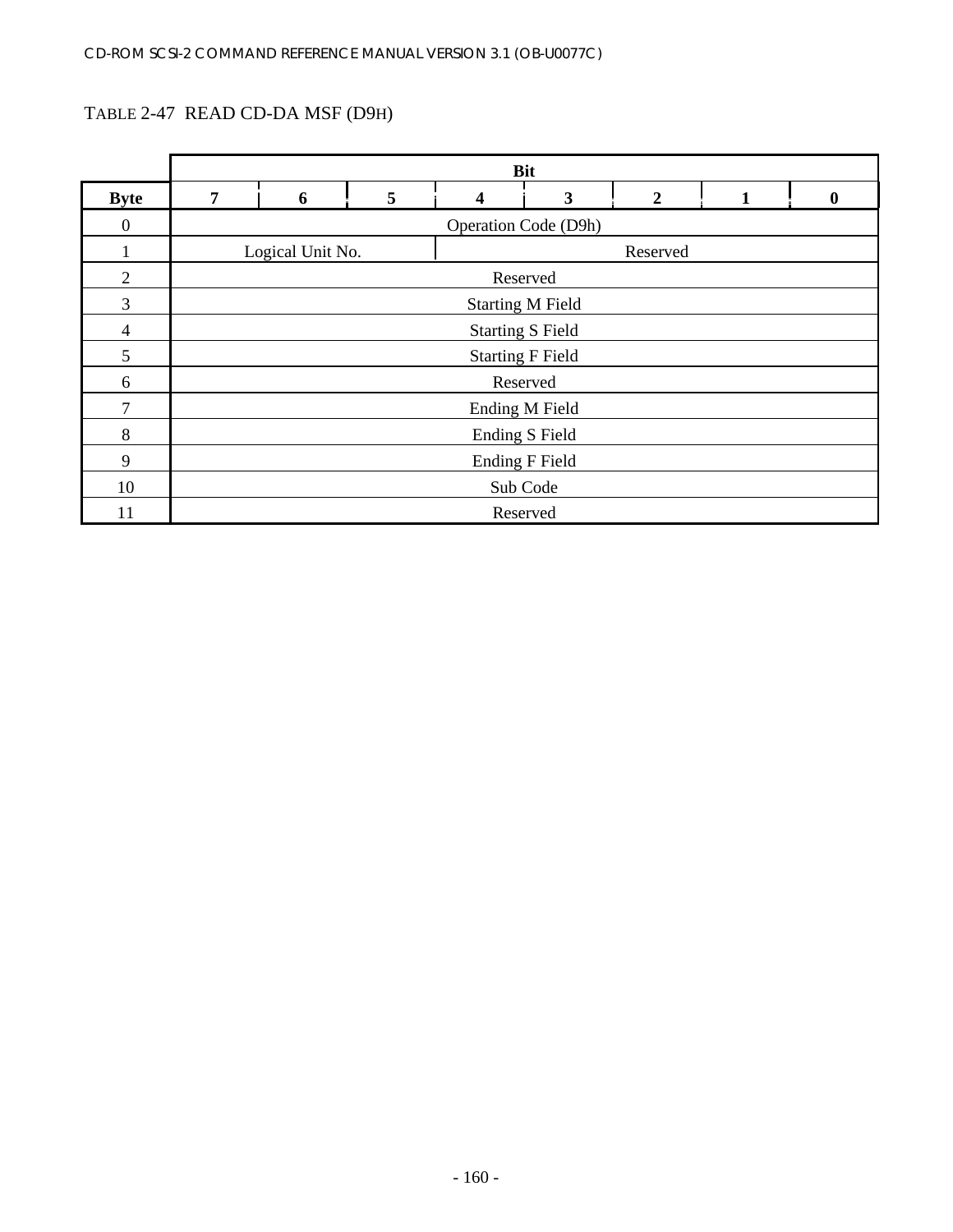Read CD-DA MSF

### **2.47 Read CD-DA MSF (D9h)**

**IMPORTANT:** This command applies only to models DRM-602X, DRM-624X, and the DR-U Series drives.

**Operation Code** is (D9h).

**Starting M, S, F Fields** indicates the absolute MSF address where the operation begins.

**Ending M, S, F Fields** indicates the absolute MSF address where the operation ends. If the ending address is smaller than the starting address, check condition will be returned. The sense key is set to Illegal Request (05h), the additional sense code is set to Invalid field in CDB (24h).

**Sub Code Field** - for details, refer to the READ CD-DA command.

The READ CD-DA MSF command requests that the drive transfer CD-DA data.

The data transfer length (bytes) is calculated as follows;

**Data Transfer Length** =  $[(Me-Ms)*60*75 + (Se-SS)*75 + (Fe-Fs)] * CD-DA Block length$ 

 $(Ms, Ss, Fs) = Starting MSF address$  $(Me, Se, Fe) = Ending MSF address$ 

NOTE: The drive transfers the entire block of data to the host at SCSI bus burst transfer rate. The drive's firmware overhead should only occur at a block boundary. Upon completion of the read operation, the drive enters Hold Track State during inactive time.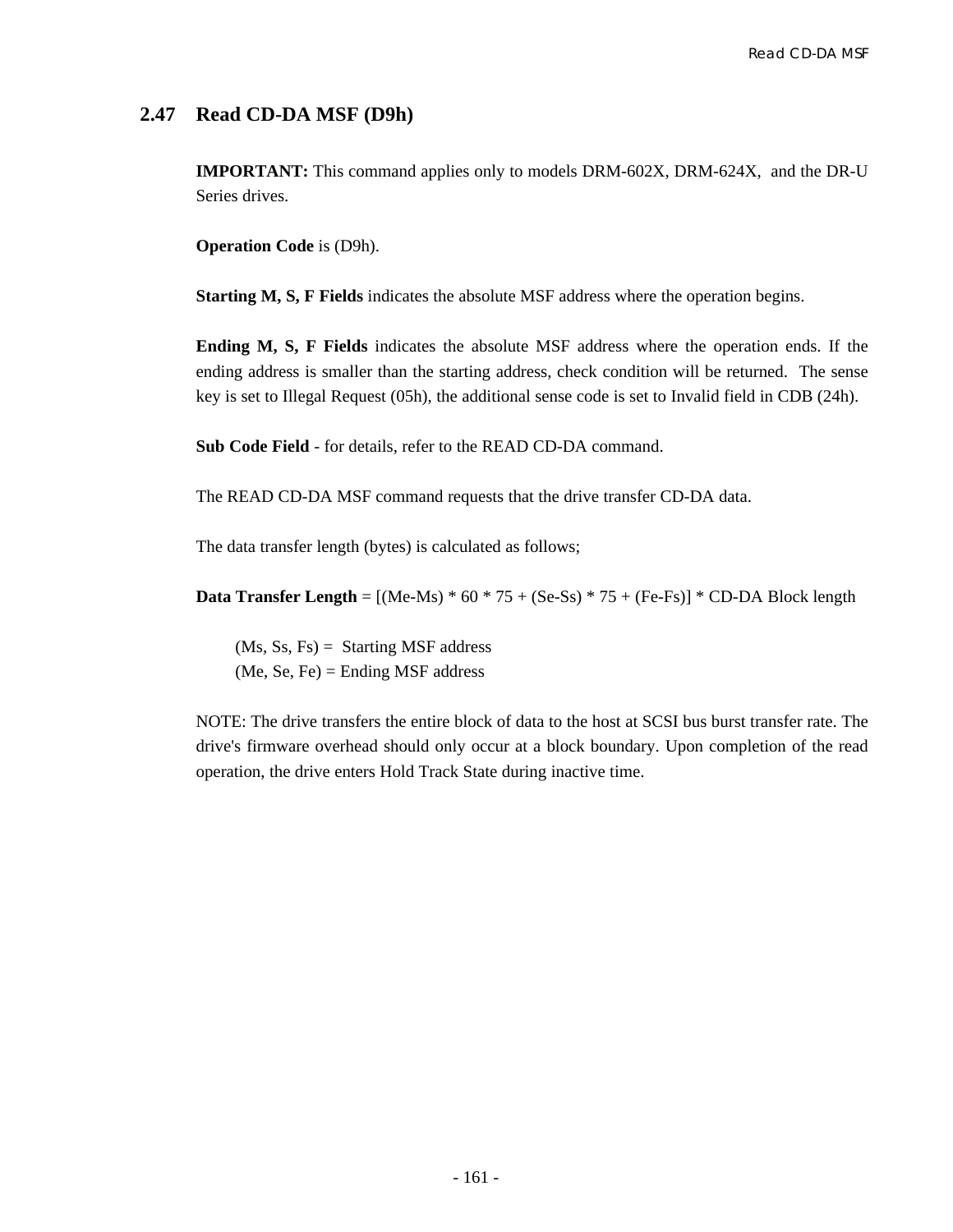# TABLE 2-48 READ CD-XA (DBH)

|                  |                |                        |   |       | <b>Bit</b>                  |                  |              |          |
|------------------|----------------|------------------------|---|-------|-----------------------------|------------------|--------------|----------|
| <b>Byte</b>      | $\overline{7}$ | 6                      | 5 | 4     | $\mathbf{3}$                | $\boldsymbol{2}$ | $\mathbf{1}$ | $\bf{0}$ |
| $\boldsymbol{0}$ |                |                        |   |       | <b>Operation Code (DBh)</b> |                  |              |          |
|                  |                | Logical Unit No.       |   |       |                             | Reserved         |              |          |
| $\overline{2}$   | (MSB)          |                        |   |       |                             |                  |              |          |
| 3                |                |                        |   |       | <b>Starting Address</b>     |                  |              |          |
| $\overline{4}$   |                |                        |   |       |                             |                  |              |          |
| 5                |                |                        |   | (LSB) |                             |                  |              |          |
| 6                |                |                        |   |       | <b>CD-XA Format</b>         |                  |              |          |
| 7                | (MSB)          |                        |   |       |                             |                  |              |          |
| 8                |                |                        |   |       |                             |                  |              |          |
| 9                |                | <b>Transfer Length</b> |   |       |                             |                  |              |          |
| 10               |                | (LSB)                  |   |       |                             |                  |              |          |
| 11               |                |                        |   |       | Reserved                    |                  |              |          |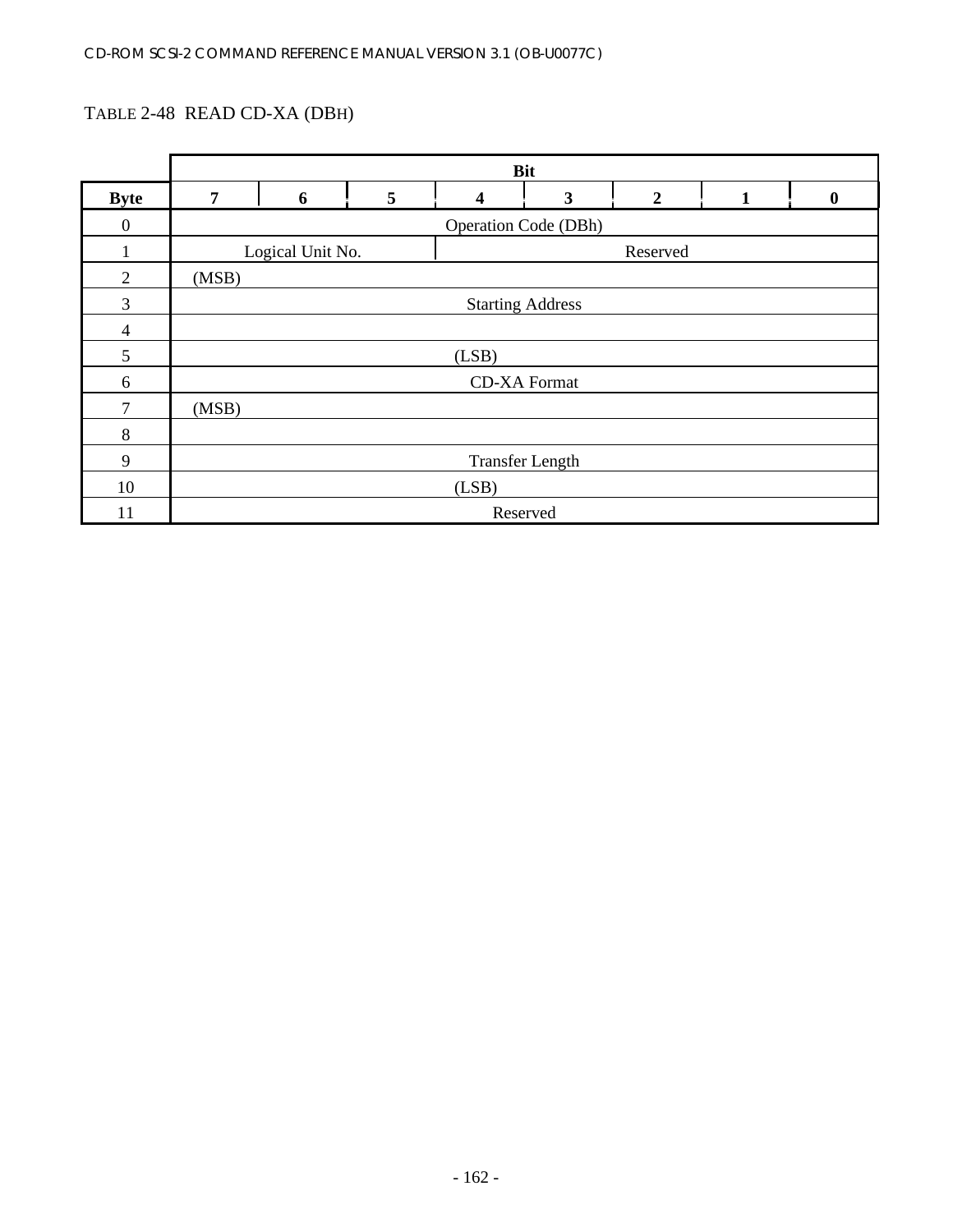#### **2.48 READ CD-XA (DBh)**

**IMPORTANT:** This command applies only to models DRM-602X, DRM-624X, and the DR-U Series drives.

**Operation Code** is (DBh).

**Starting Address** specifies the block where the operation begins.

**Transfer Length** specifies the number of contiguous CD-XA blocks to be transferred.

The READ CD-XA command requests that the drive transfer CD-XA data to the host.

The **Starting Address** is defined as follows.

Starting Address =  $M * 60 * 75 + (S-2) * 75 + F$ M, S  $&$  F = the absolute MSF address of the requested starting address

#### **CD-XA Format Field:**

| <b>CD-XA Field</b> | <b>CD-XA Block Length</b> | <b>Description</b>                 |
|--------------------|---------------------------|------------------------------------|
| 00h                | 2048 bytes                | User data only (no sub header)     |
| 0Fh                | 2352 bytes                | All CD-XA sector data              |
| 1Fh                | 2646 bytes                | All data with 294-byte Error Flags |
| Other Codes        | Reserved                  |                                    |

When the **CD-XA Format** field is set to **00h**, the drive returns 2048 bytes CD-XA data in the user data area without any Sub-header data. If the requested block is in a CD-XA Mode2/Form2 sector, only 2048 bytes user data will be returned and the remaining data will be discarded.

When the **CD-XA Format** field is set to **0Fh**, the drive returns all 2352 bytes CD-XA sector data.

When the **CD-XA Format** field is set to **1Fh**, the drive returns the CD-XA data with Error Flag data. Each block consists of 2646 bytes which includes the entire block of 2352 bytes CD-XA data and a block of 294 bytes Error Flag data.

NOTE: The CD-XA block length is totally irrelevant to the logical block length set by Mode Select Command.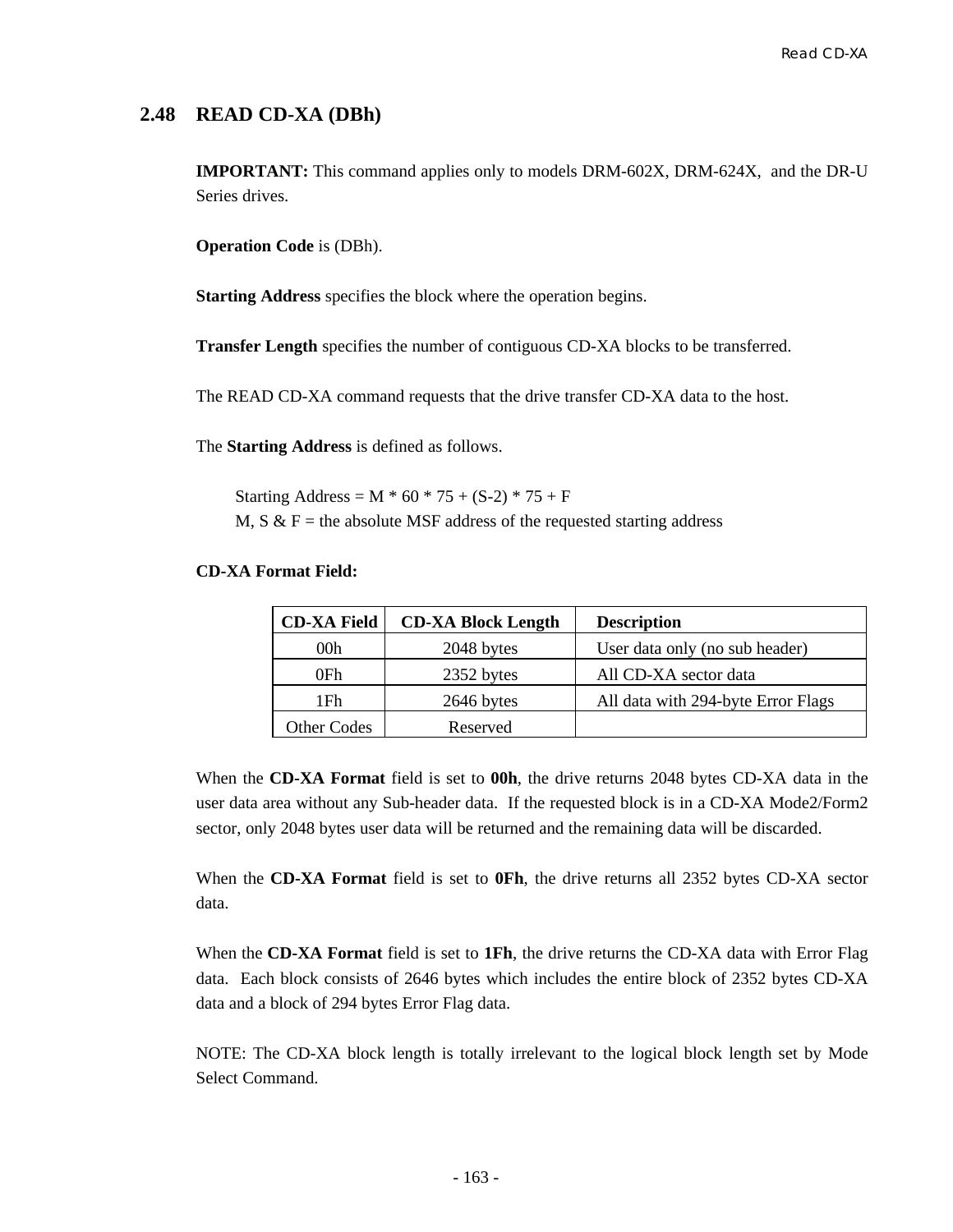|                  |       |                        |   | <b>Bit</b>                  |              |                |   |                  |
|------------------|-------|------------------------|---|-----------------------------|--------------|----------------|---|------------------|
| <b>Byte</b>      | 7     | 6                      | 5 | 4                           | $\mathbf{3}$ | $\overline{2}$ | 1 | $\boldsymbol{0}$ |
| $\boldsymbol{0}$ |       |                        |   | <b>Operation Code (DFh)</b> |              |                |   |                  |
|                  |       | Logical Unit Number    |   |                             |              | Reserved       |   |                  |
| $\overline{2}$   |       |                        |   | Reserved                    |              |                |   |                  |
| 3                |       |                        |   | Reserved                    |              |                |   |                  |
| $\overline{4}$   |       |                        |   | Reserved                    |              |                |   |                  |
| 5                |       |                        |   | Reserved                    |              |                |   |                  |
| 6                | (MSB) |                        |   |                             |              |                |   |                  |
| 7                |       |                        |   |                             |              |                |   |                  |
| 8                |       | <b>Transfer Length</b> |   |                             |              |                |   |                  |
| 9                |       | (LSB)                  |   |                             |              |                |   |                  |
| 10               |       | Reserved               |   |                             |              |                |   |                  |
| 11               |       |                        |   | Reserved                    |              |                |   |                  |

# TABLE 2-49 READ ALL SUBCODE (DFH)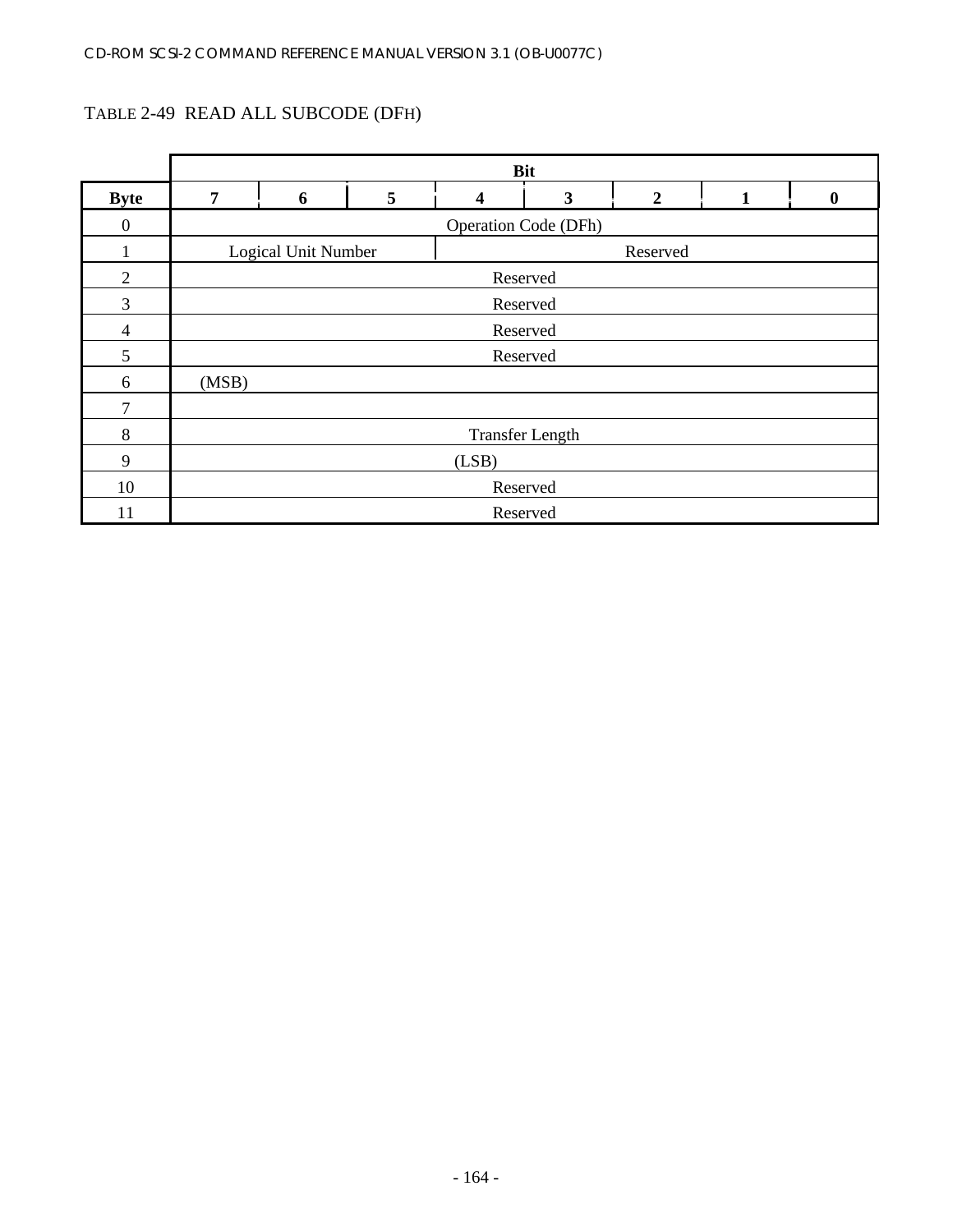### **2.49 Read All SubCode (DFh)**

**IMPORTANT:** This command applies only to models DRM-602X, DRM-624X, and the DR-U Series drives.

**Operation Code** is (DFh)

**Transfer Length** indicates the number of contiguous sub-code frames to be transferred. Each sub-code frame consists of 96-byte data.

Read All Subcode command directs the target to transfer real-time sub-code data (P-W) to the initiator while the audio is being played.

The initiator must hold while the current sub-code is being retrieved from the disc.

If the **Transfer Length** is zero, sub-code data will not be transferred. In this case, however, it is not considered an error.

In the event the sub-code buffer is full in the drive, the drive will stop storing sub-code data into the buffer. However, the data in the buffer is accessible by this command.

The drive will quit the operation with a Check Condition status once the buffer overflows or there is no more valid sub-code data in the buffer. The sense key is set to 05h and the additional sense code is to BFh. The Check Condition for buffer overflow occurs only for the READ ALL SUBCODE command.

If the target is not playing the audio, the drive will return a Check Condition status. The sense key is set to 05h and the additional sense code is to 64h.

NOTE: The drive transfers an entire block of data at SCSI bus burst transfer rate. The drive's firmware overhead only occurs at a block boundary. Upon completion of the read operation, the drive enters the Hold Track state during the inactivity time.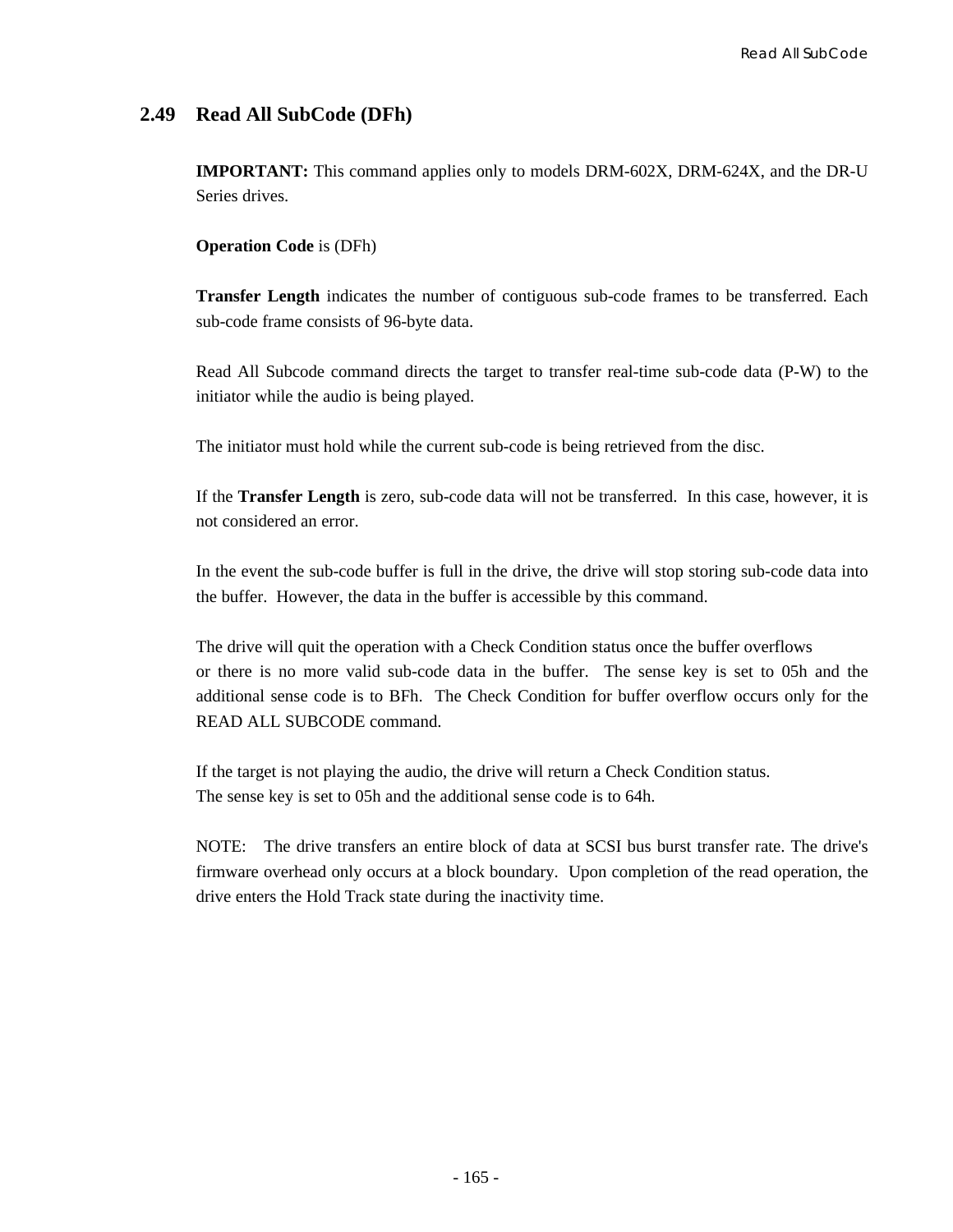### **APPENDIX A PIONEER CD-ROM DRIVES - AUDIO FUNCTIONS**

The CD-ROM drives consist of two logical subsystems - a CD reader and a controller. The controller receives SCSI commands, and sends commands to the reader for execution as needed. This allows audio commands to be executed in the background. At times, the two subsystems may be operating independently.

In addition to the normal audio commands, the CD-ROM drives support the Pioneer Laser Disc Player control commands. These alphanumeric mnemonics may be sent to the drive using the vendor-unique command WRITE CDP (**C**haracter **D**evice **P**layer). The WRITE READ CDP command strings are passed through the controller directly to the reader. The controller checks the length and termination of the command string, and, if valid, returns a GOOD status. The controller will generate a Check Condition with a sense key of ILLEGAL REQUEST if the string is not valid. The controller then passes the command string to the reader for execution. To receive the results of the command string, the initiator must use the READ CDP command to get the status from the reader. The reader passes the result data through the controller. Invalid commands or execution errors will not cause SCSI errors, but will be reported by the READ CDP command.

Certain types of data, such as the disc TOC, are stored by the controller once they have been read from the disc. If a disc has been accessed, a READ TOC command will not require a disc access, which could include a disc change. Instead, the TOC data is transferred from controller memory.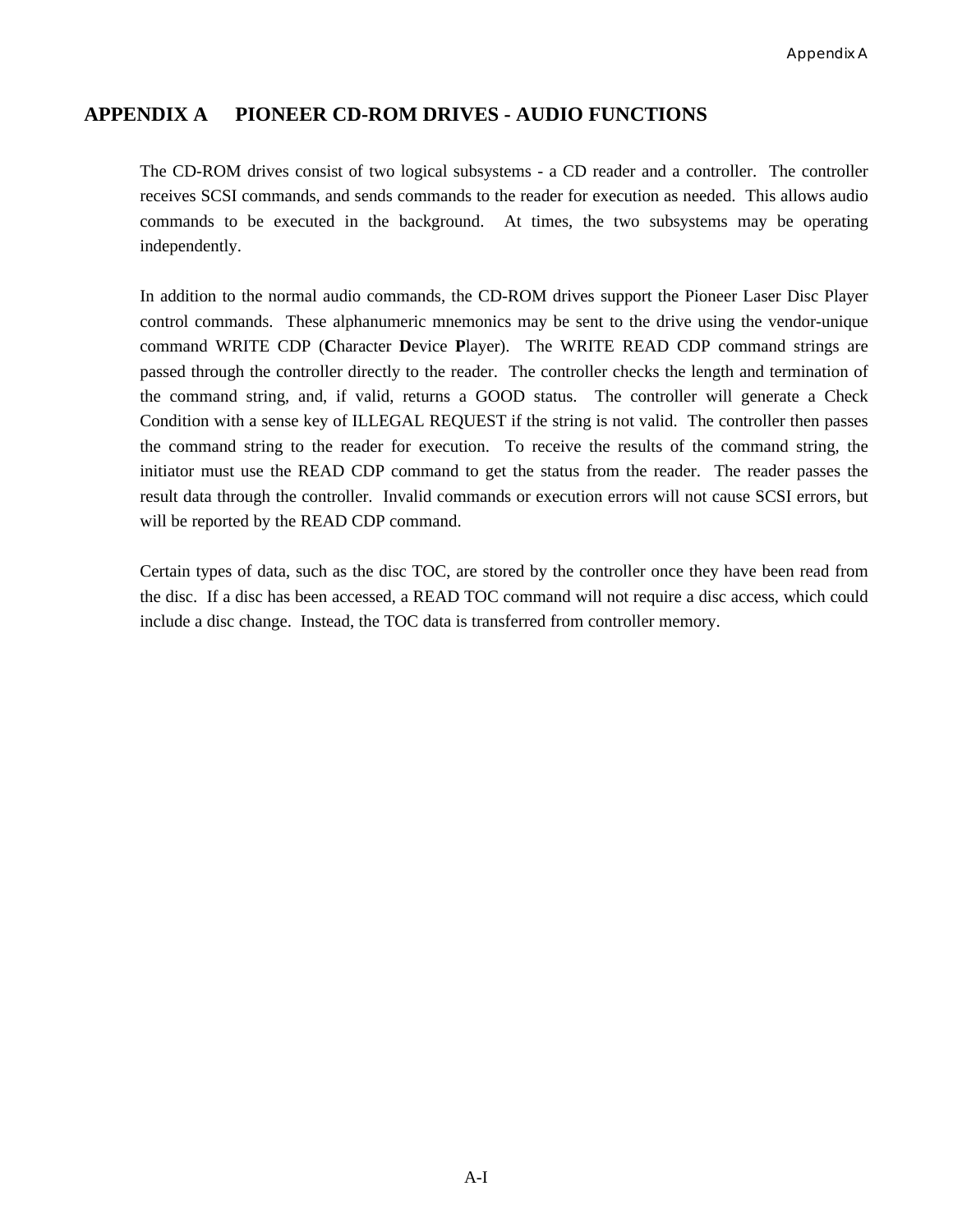# **APPENDIX B AUDIO PLAYER COMMANDS**

### **Addressing Modes**

| <b>Block</b> | <b>MMSSFF</b> | Specifies Minutes, Seconds, and Frames. |
|--------------|---------------|-----------------------------------------|
| Index        | $\mathbf{I}$  | Specifies pre-mastered indices          |
| Time         | <b>MMSS</b>   | Specifies Minutes and Seconds (Frame 0) |
| Track        | - T T         | Specifies the beginning of track TT     |

### **Player Modes**

| <b>P00</b>       | Home         | No disc is loaded. Magazine not inserted.             |
|------------------|--------------|-------------------------------------------------------|
| P <sub>0</sub>   | Home         | No disc is loaded. Magazine inserted.                 |
| <b>P01</b>       | Park         | The disc is loaded, but not spinning.                 |
| P <sub>0</sub> 3 | <b>Stop</b>  |                                                       |
| <b>P04</b>       | <b>Play</b>  | The drive is playing audio.                           |
| P <sub>06</sub>  | <b>Pause</b> | The disc is spinning, but audio play has been paused. |

The following table lists the Command Mnemonic and explanation for each player command.

| CM | <b>Command</b>         | <b>Drive Action</b>                                                                                                                                                                                                                        |
|----|------------------------|--------------------------------------------------------------------------------------------------------------------------------------------------------------------------------------------------------------------------------------------|
| ?A | <b>Address Request</b> | Returns a 10-digit string (TTIIMMSSFF) representing Track number, Index<br>number, and P-code time for the current address. In Park mode, the string is<br>XXXXXXXXXX, at lead-in 0000000000.<br>At lead-out, the string is<br>AA01000000. |
| 2B | <b>Block Request</b>   | Returns a six digit string representing the current address in MMSSFF format.<br>In Park mode, XXXXXX is returned. 000000 is returned when the current<br>address is in the lead-in area.                                                  |
| BK | <b>Block Mode</b>      | Sets the addressing mode to Block mode. All subsequent addresses must be in<br>MMSSFF format.                                                                                                                                              |
| CL | Clear                  | Clears the buffer which stores the stop marker. Will also cancel search mode or<br>play modes.                                                                                                                                             |
| 2G | <b>Catalog Request</b> | Returns the disc's 13 digit catalog number. If the disc does not have a catalog<br>number, or if no disc is loaded, the string will be all "X"s.                                                                                           |
| 2I | <b>Index Request</b>   | Returns a four digit string representing the track number and index number. In<br>Park mode, XXXX is returned. 0000 is returned when the current address is in<br>the lead-in area, and AA01 when in the lead-out area.                    |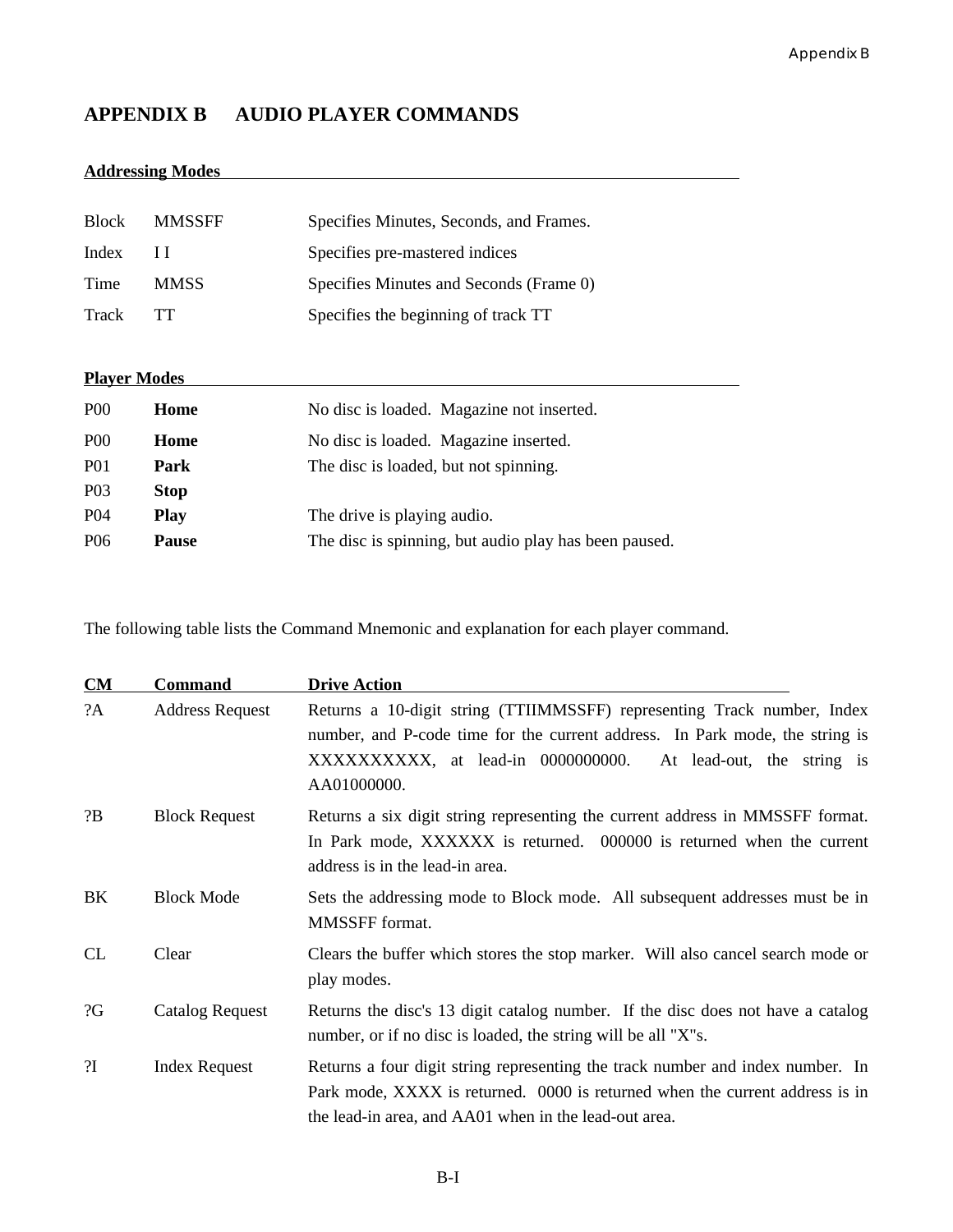## CD-ROM SCSI-2 COMMAND REFERENCE MANUAL VERSION 3.1 (OB-U0077C)

| CM          | <b>Command</b>       | <b>Drive Action</b> (continued)                                                                                                                                                                                              |  |  |  |  |  |  |  |  |
|-------------|----------------------|------------------------------------------------------------------------------------------------------------------------------------------------------------------------------------------------------------------------------|--|--|--|--|--|--|--|--|
| IX          | <b>Index Mode</b>    | Sets the addressing mode to Index mode. All subsequent addresses will be                                                                                                                                                     |  |  |  |  |  |  |  |  |
|             |                      | interpreted as indices.                                                                                                                                                                                                      |  |  |  |  |  |  |  |  |
| ?K          | Disc Status Request  | Returns an eight character string representing the attributes of the currently                                                                                                                                               |  |  |  |  |  |  |  |  |
|             |                      | loaded<br>disc.<br>(N1)<br>N8                                                                                                                                                                                                |  |  |  |  |  |  |  |  |
|             |                      | N1: Disc Loaded 0: No<br>1: Yes<br>X:<br>Unknown<br>N2: Audio Track 0: Not Present 1: Present<br>X:<br>Unknown                                                                                                               |  |  |  |  |  |  |  |  |
|             |                      | N3: Data Track<br>0: Not Present 1: Present<br>X:<br>Unknown                                                                                                                                                                 |  |  |  |  |  |  |  |  |
|             |                      | N <sub>4</sub> : CDV<br>0: No<br>X:<br>Unknown<br>1: Yes                                                                                                                                                                     |  |  |  |  |  |  |  |  |
|             |                      | $N5:CD-I$<br>0: No<br>X:<br>Unknown<br>1: Yes                                                                                                                                                                                |  |  |  |  |  |  |  |  |
|             |                      | $N6-8:$<br>Reserved<br>(All X)                                                                                                                                                                                               |  |  |  |  |  |  |  |  |
| $n$ KL      | Key Lock             | Enables or disables the front panel eject button. $n = 0$ : Enabled. $n = 1$ :<br>Disabled                                                                                                                                   |  |  |  |  |  |  |  |  |
| LO          | Lead Out             | <b>Lead Out Address</b>                                                                                                                                                                                                      |  |  |  |  |  |  |  |  |
| NF          | Scan Forward         | Scans forward about 15 seconds, with audio attenuated by 12 dB.                                                                                                                                                              |  |  |  |  |  |  |  |  |
| <b>NR</b>   | <b>Scan Reverse</b>  | Scans backwards about 15 seconds, with audio attenuated by 12dB.                                                                                                                                                             |  |  |  |  |  |  |  |  |
| $2^{\circ}$ | Read ISRC            | Returns the 15 digit International Standard Recording Code for the current track.<br>(DRM-604X series only)                                                                                                                  |  |  |  |  |  |  |  |  |
| ?P          | Mode Request         | Returns three digit string representing player mode: P00 - Home (No Magazine),<br>P01 - Park Mode, P04 - Play Mode, P06 - Pause Mode, P20 - Home Mode<br>(Magazine Inserted)                                                 |  |  |  |  |  |  |  |  |
| PA          | Pause                | Enters Pause mode at the current address.                                                                                                                                                                                    |  |  |  |  |  |  |  |  |
| PL          | Play                 | Enters Play mode and begins audio play.                                                                                                                                                                                      |  |  |  |  |  |  |  |  |
| 2Q          | <b>TOC</b> Request   | Returns TOC data as a 10 digit string (FFLLEEEEEE), where FF represents the<br>first track, LL represents the last track number, and EEEEEE represents the lead-<br>out address in MMSSFF format.                            |  |  |  |  |  |  |  |  |
| $?n$ Q      | <b>TOC</b> Request   | Returns TOC data for track $n$ as an eight digit string (EEEEEETT), where<br>EEEEEE represents the absolute start address of the track in MMSSFF format,<br>and TT represents the track type. 00 means audio, 04 means data. |  |  |  |  |  |  |  |  |
| ?R          | <b>Track Request</b> | Returns a two digit string representing the current track. In Park mode, XX is<br>returned. 00 is returned when the current address is in the lead-in area, an AA<br>when in the lead-out area.                              |  |  |  |  |  |  |  |  |
| RJ          | Reject               | Stops the disc and enters Park mode.                                                                                                                                                                                         |  |  |  |  |  |  |  |  |
| SA          | <b>Start</b>         | Starts disc rotation. The drive will pause at the beginning of the first audio<br>track.                                                                                                                                     |  |  |  |  |  |  |  |  |
| a SE        | Search               | Searches to address a and enters Pause mode.                                                                                                                                                                                 |  |  |  |  |  |  |  |  |
| a SM        | <b>Stop Marker</b>   | Sets a stop marker at address a. When the stop marker is reached, the drive<br>enters Pause mode. Stop markers are cleared by CL and RJ commands.                                                                            |  |  |  |  |  |  |  |  |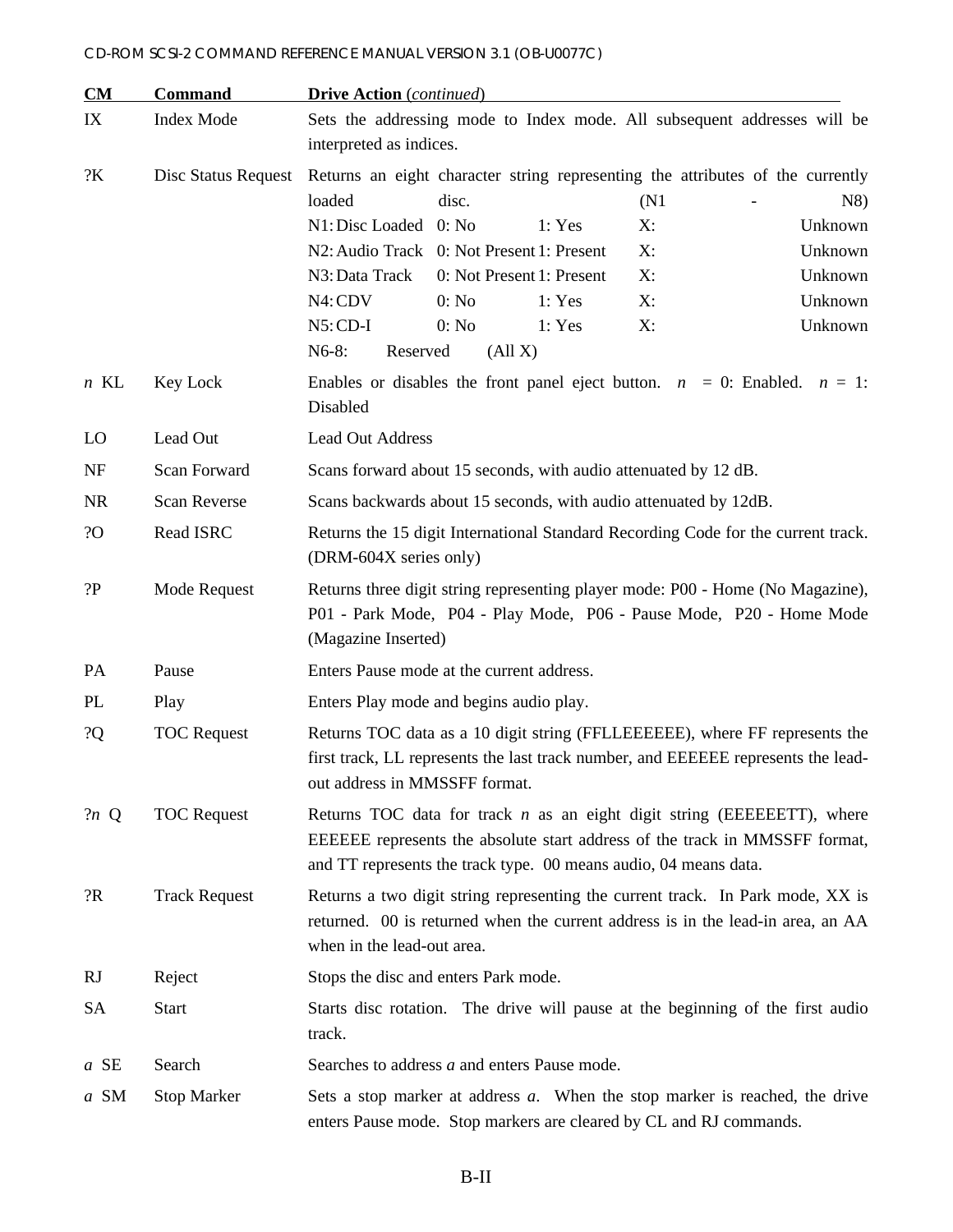| CM               | Command           | <b>Drive Action</b> (continued)                                                                                                                                                   |
|------------------|-------------------|-----------------------------------------------------------------------------------------------------------------------------------------------------------------------------------|
| 2T               | Time Request      | Returns a four digit string representing the current time in MMSS format. In<br>Park mode, XXXX is returned. 0000 is returned when the current address is in<br>the lead-in area. |
| TM               | Time Mode         | Sets the addressing mode to Time mode. All subsequent addresses must be in<br>MMSS format.                                                                                        |
| TR               | <b>Track Mode</b> | Sets the addressing mode to Track Mode. All subsequent addresses must be in<br>TT format, specifying a track number.                                                              |
| $n$ VL           | Volume            | Sets the audio playback level, from 0 to 255.                                                                                                                                     |
| ?X               | CDP Model         | Returns the revision of the CDP ROM Example: "P150801"                                                                                                                            |
| ?Z               | Disc Query        | Returns a three digit number representing the currently loaded disc. If there is no<br>disc loaded, "XXX" will be returned.                                                       |
| ZO               | Eject Magazine    | Ejects the magazine.                                                                                                                                                              |
| ZR               | Disc Return       | Unloads the currently loaded logical unit (tray).                                                                                                                                 |
| $n \, \text{ZS}$ | Disc Select       | Loads disc $n$ (1-6). After the disc is loaded, the drive goes into Park mode.                                                                                                    |

## **Player Command Error Messages**

| <b>Return</b>  | <b>Error</b>               | <b>Explanation</b>                                                                 |
|----------------|----------------------------|------------------------------------------------------------------------------------|
| $\mathbf R$    | (GOOD)                     | The command completed successfully.                                                |
| E <sub>0</sub> | <b>Communication Error</b> | Error in command, command too long                                                 |
| E04            | Feature not Available      | Unusable command, wrong mode, bad track                                            |
| E06            | Missing Argument           | A required parameter was not supplied                                              |
| E11            | Disc not Present           | No disc loaded, magazine not inserted                                              |
| E12            | <b>Address Error</b>       | Search address not found                                                           |
| E13            | Focus Error                | Focus lost (Hardware problem)                                                      |
| E14            | Spindle Unlocked           | The spindle is not locking                                                         |
| E16            | <b>Eject Received</b>      | Front panel Eject button pressed before command finished                           |
| E90            | Panic - Mechanical         | A non-recoverable error has occurred in a mechanical operation such<br>as loading. |
| E91            | Can't Eject Magazine       |                                                                                    |
| E92            | Can't Load                 |                                                                                    |
| E96            | Can't Start                | Drive was unable to spin-up the disc                                               |
| E99            | Panic                      | A non-recoverable operational error has occurred.                                  |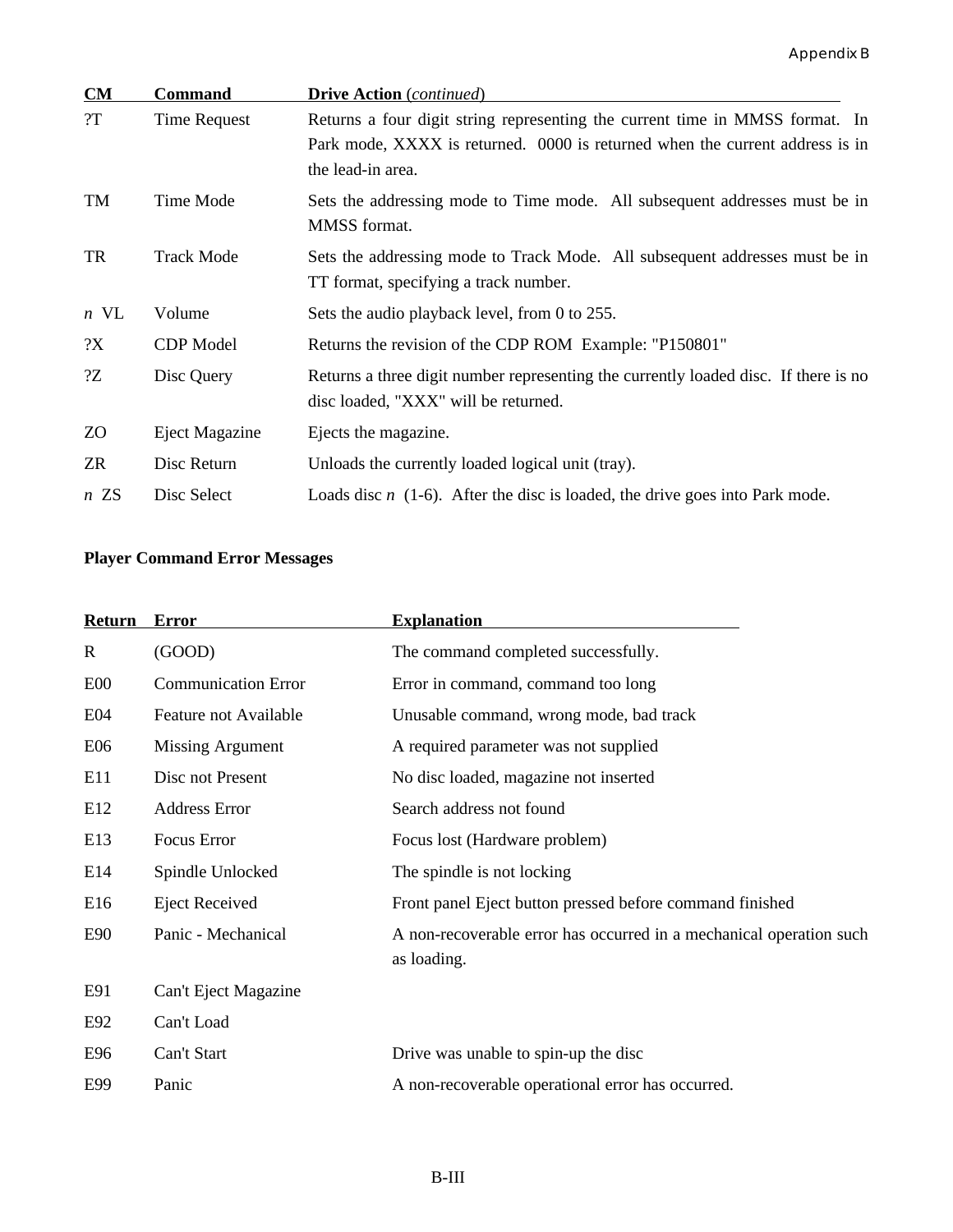#### **Example**

To load Disc 3 and start playing from 21m 34s 16bl, use the command 3ZSSABK213416SEPL<CR>. **3ZS**: Load Disc 3 **SA**: Start rotation **BK**: Block Addressing **213416SE**: Search to 21 Minutes, 34 Seconds, 16 Blocks **PL**: Begin Play.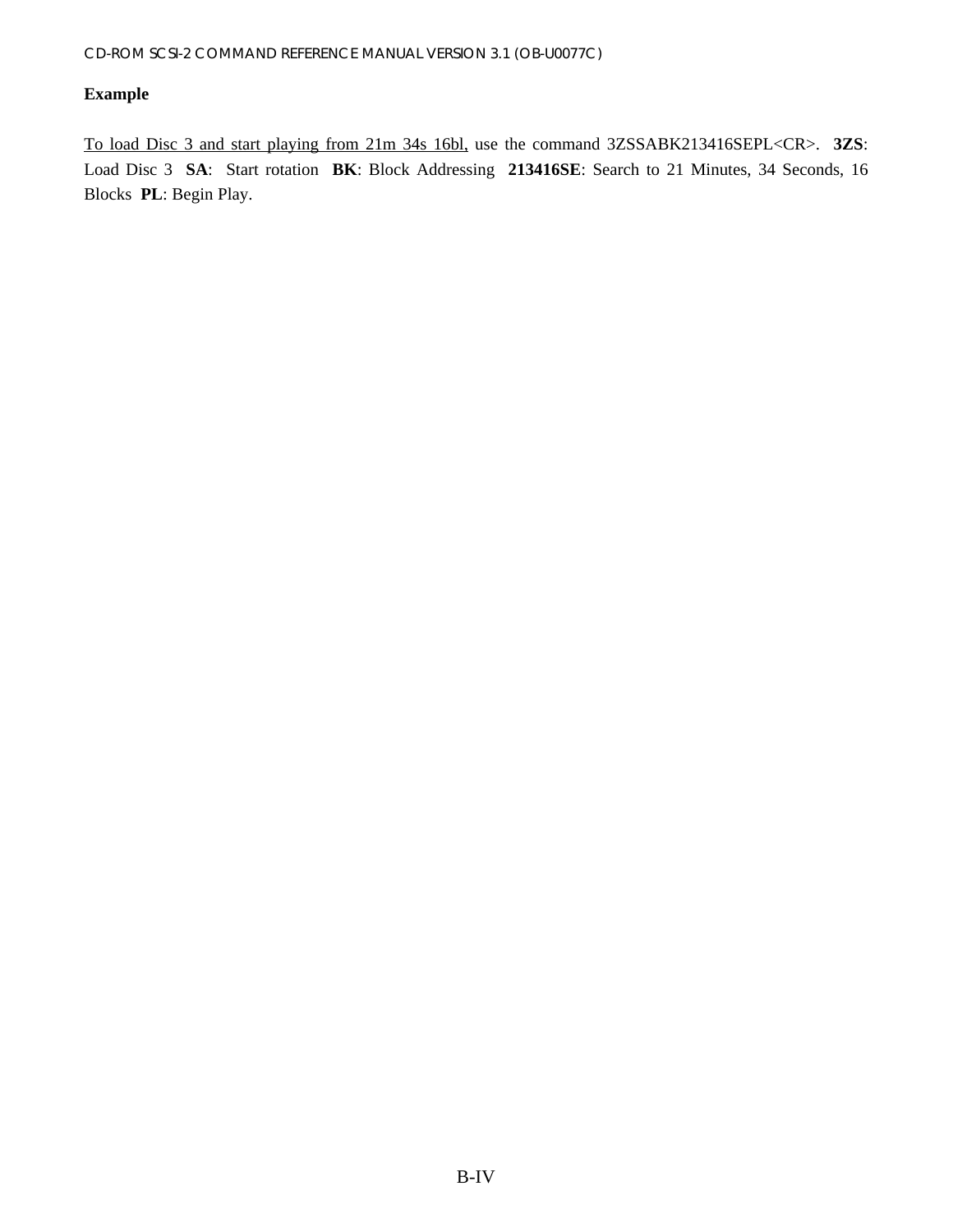## **APPENDIX C DRIVE VERSION DIFFERENCES**

<u> 1980 - Johann Barn, mars ann an t-Amhain Aonaich an t-Aonaich an t-Aonaich ann an t-Aonaich ann an t-Aonaich</u>

#### **DRM-602X**

**2900** Current Version

#### **DRM-604X**

**2401** Current Version Does Not Support SCSI-2

**2403** Supports SCSI-2 Supports Multi-session Photo CD.

#### **DRM-1804X**

**0100** Current Version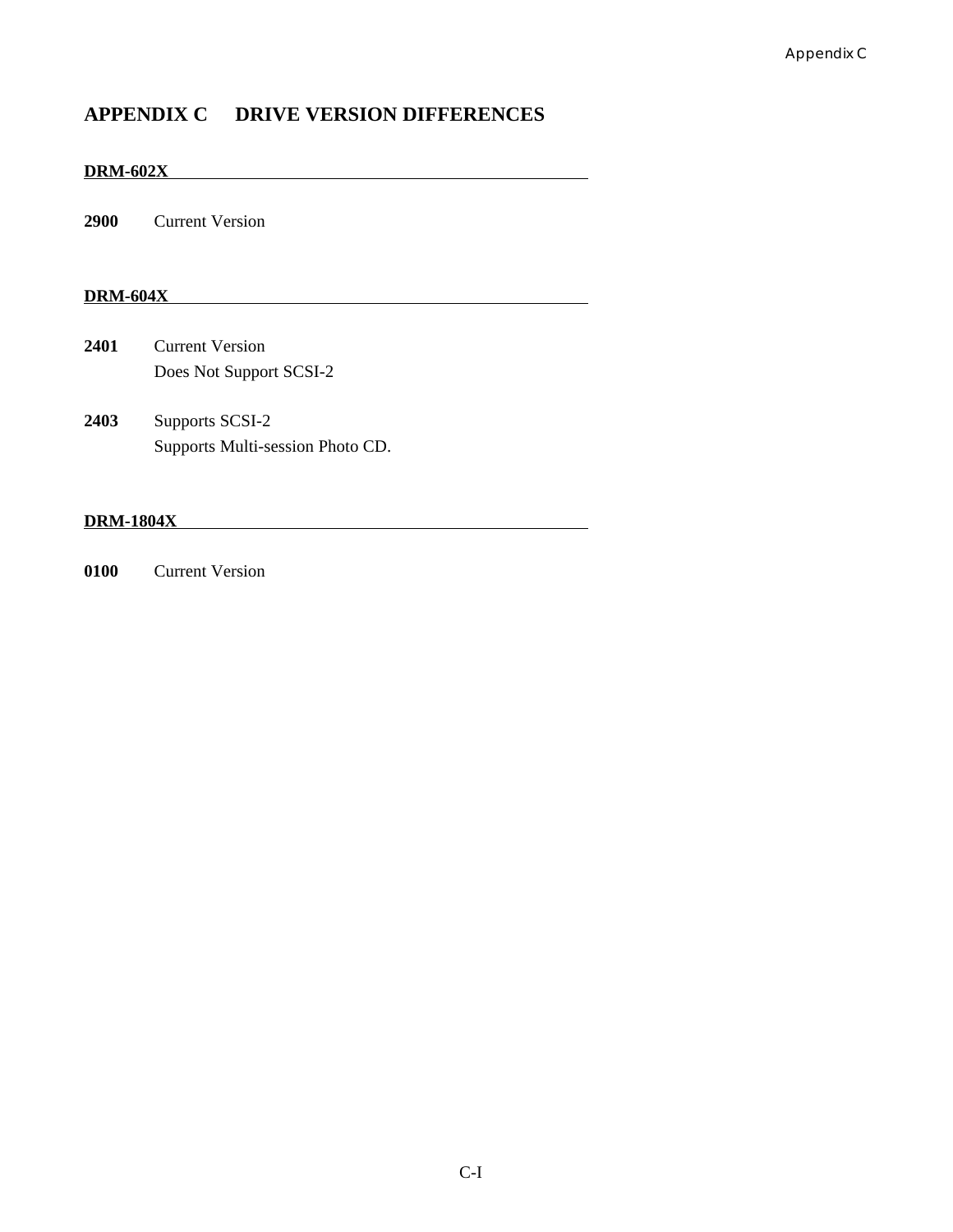## **APPENDIX D PRODUCTS DEFAULT DATA**

## **D.1 Product data of Applied Model Number 3 (Inquiry Data)**

TABLE D-1A DR-U124X INQUIRY DATA FORMAT

|                | <b>Bit</b>                                                             |                                                      |          |                                             |          |                  |                     |                |  |
|----------------|------------------------------------------------------------------------|------------------------------------------------------|----------|---------------------------------------------|----------|------------------|---------------------|----------------|--|
| <b>Byte</b>    | 7                                                                      | 6                                                    | 5        | 4                                           | 3        | 2                | 1                   | $\bf{0}$       |  |
| $\overline{0}$ |                                                                        | Peripheral device type (05h)<br>Peripheral Qualifier |          |                                             |          |                  |                     |                |  |
| 1              | $RMB=1$                                                                |                                                      |          |                                             | Reserved |                  |                     |                |  |
| $\overline{2}$ | 0                                                                      |                                                      |          | $\theta$                                    |          |                  | ANSI version : 2    |                |  |
| 3              | $\overline{0}$                                                         | $TIOP=1$                                             |          | Reserved                                    |          |                  | Response format : 2 |                |  |
| 4              | Additional length : 42 (2Ah)                                           |                                                      |          |                                             |          |                  |                     |                |  |
| 5              | Reserved                                                               |                                                      |          |                                             |          |                  |                     |                |  |
| 6              |                                                                        |                                                      |          | Reserved                                    |          |                  |                     |                |  |
| 7              | $\overline{0}$                                                         | $\Omega$                                             | $\Omega$ | $Sync=1$                                    | $\theta$ | Reserve          | $\Omega$            | $\overline{0}$ |  |
| $8 \sim 15$    | "PIONEER"<br>Vendor name (8-byte ASCII code) Continue                  |                                                      |          |                                             |          |                  |                     |                |  |
| $16 \sim 31$   | "CD-ROM DR-124X"<br>Product inquiry data (16-byte ASCII code) Continue |                                                      |          |                                             |          |                  |                     |                |  |
| $32 \sim 35$   | Revision number (ASCII code)<br>Ex."0100"                              |                                                      |          |                                             |          |                  |                     |                |  |
| 36             | Release Version : 20h                                                  |                                                      |          |                                             |          |                  |                     |                |  |
| $37 - 46$      |                                                                        |                                                      |          | Revision Date (10-byte ASCII code) Continue |          | Ex. "1995/02/08" |                     |                |  |

# TABLE D-1B DR-UA124X INQUIRY DATA FORMAT

|              | <b>Bit</b>                                                             |          |                                 |                                             |          |                    |                    |                |  |
|--------------|------------------------------------------------------------------------|----------|---------------------------------|---------------------------------------------|----------|--------------------|--------------------|----------------|--|
| <b>Byte</b>  | 7                                                                      | 6        | 5                               | 4                                           | 3        | $\mathbf{2}$       |                    | $\bf{0}$       |  |
| $\Omega$     | Peripheral Qualifier<br>Peripheral device type (05h)                   |          |                                 |                                             |          |                    |                    |                |  |
|              | $RMB=1$                                                                |          |                                 |                                             | Reserved |                    |                    |                |  |
| 2            | 0                                                                      |          |                                 | $\theta$                                    |          |                    | ANSI version : $0$ |                |  |
| 3            | $\boldsymbol{0}$                                                       | $TIOP=1$ | Reserved<br>Response format : 1 |                                             |          |                    |                    |                |  |
| 4            | Additional length : 42 (2Ah)                                           |          |                                 |                                             |          |                    |                    |                |  |
| 5            | Reserved                                                               |          |                                 |                                             |          |                    |                    |                |  |
| 6            |                                                                        |          |                                 | Reserved                                    |          |                    |                    |                |  |
| 7            | $\overline{0}$                                                         | $\Omega$ | $\Omega$                        | $Sync=1$                                    | $\theta$ | Reserve            | $\Omega$           | $\overline{0}$ |  |
| $8 \sim 15$  |                                                                        |          |                                 | Vendor name (8-byte ASCII code) Continue    |          | "PIONEER"          |                    |                |  |
| $16 \sim 31$ | "CD-ROM DR-124X"<br>Product inquiry data (16-byte ASCII code) Continue |          |                                 |                                             |          |                    |                    |                |  |
| $32 \sim 35$ | Revision number (ASCII code)<br>Ex."0100"                              |          |                                 |                                             |          |                    |                    |                |  |
| 36           | Release Version : 20h                                                  |          |                                 |                                             |          |                    |                    |                |  |
| $37 \sim 46$ |                                                                        |          |                                 | Revision Date (10-byte ASCII code) Continue |          | Ex. $"1995/02/08"$ |                    |                |  |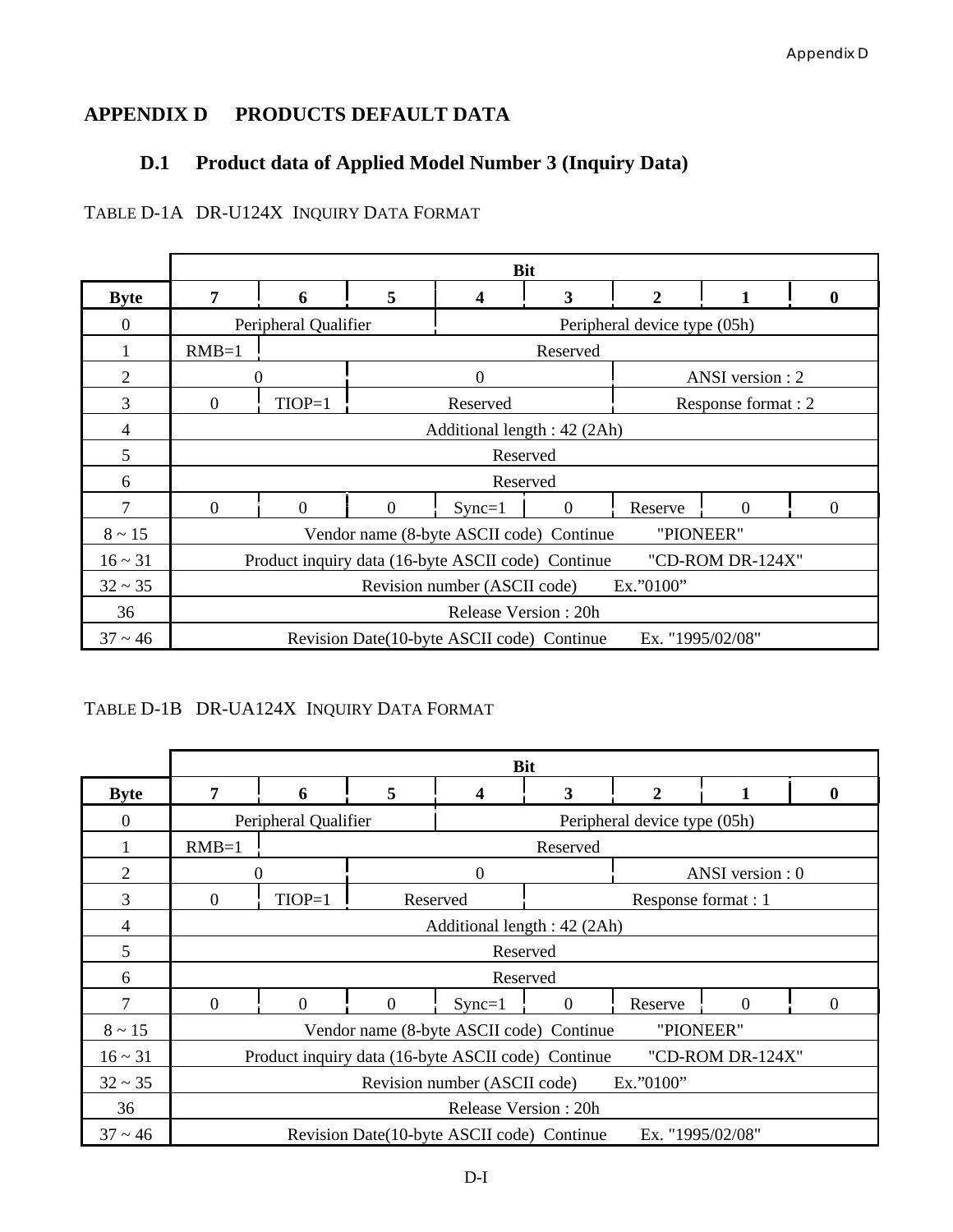|                | <b>Bit</b>                                                              |                                                      |          |                                             |                |                     |                  |          |  |  |
|----------------|-------------------------------------------------------------------------|------------------------------------------------------|----------|---------------------------------------------|----------------|---------------------|------------------|----------|--|--|
| <b>Byte</b>    | 7                                                                       | 6                                                    | 5        | $\boldsymbol{4}$                            | 3              | 2                   |                  | $\bf{0}$ |  |  |
| $\Omega$       |                                                                         | Peripheral Qualifier<br>Peripheral device type (05h) |          |                                             |                |                     |                  |          |  |  |
|                | $RMB=1$                                                                 |                                                      |          |                                             | Reserved       |                     |                  |          |  |  |
| 2              | 0                                                                       |                                                      |          | $\overline{0}$                              |                |                     | ANSI version : 2 |          |  |  |
| 3              | $\boldsymbol{0}$                                                        | $TIOP=1$                                             |          | Reserved                                    |                | Response format : 2 |                  |          |  |  |
| $\overline{4}$ | Additional length : 42 (2Ah)                                            |                                                      |          |                                             |                |                     |                  |          |  |  |
| 5              | Reserved                                                                |                                                      |          |                                             |                |                     |                  |          |  |  |
| 6              |                                                                         |                                                      |          | Reserved                                    |                |                     |                  |          |  |  |
| 7              | $\overline{0}$                                                          | $\overline{0}$                                       | $\Omega$ | $Sync=1$                                    | $\overline{0}$ | Reserve             | $\overline{0}$   | $\theta$ |  |  |
| $8 \sim 15$    | Vendor name (8-byte ASCII code) Continue<br>"PIONEER"                   |                                                      |          |                                             |                |                     |                  |          |  |  |
| $16 \sim 31$   | "CD-ROM DRM-624X"<br>Product inquiry data (16-byte ASCII code) Continue |                                                      |          |                                             |                |                     |                  |          |  |  |
| $32 \sim 35$   | Revision number (ASCII code)<br>Ex."0100"                               |                                                      |          |                                             |                |                     |                  |          |  |  |
| 36             | Release Version: 20h                                                    |                                                      |          |                                             |                |                     |                  |          |  |  |
| $37 \sim 46$   |                                                                         |                                                      |          | Revision Date (10-byte ASCII code) Continue |                | Ex. "1995/02/08"    |                  |          |  |  |

# TABLE D-1C DRM-624X INQUIRY DATA FORMAT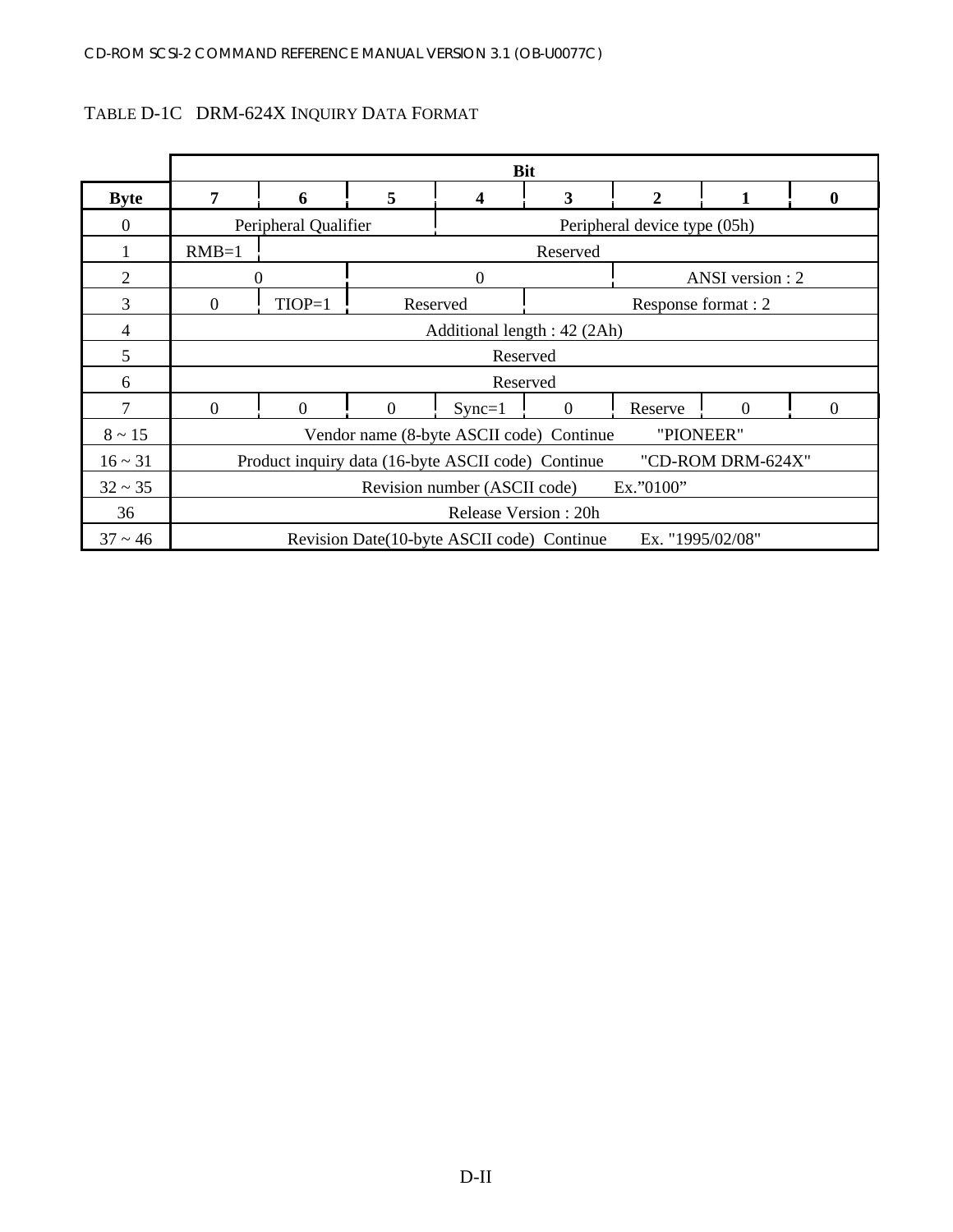# **D.2 CD-ROM Ability Mechanical Status Page Default Data**

TABLE D-2A PAGE CODE 2AH : CD-ROM CAPABILITIES AND MECHANICAL STATUS PAGE DEFAULT DATA

|                  | <b>Bit</b>                                       |                        |            |                                     |                         |                |               |           |  |  |  |
|------------------|--------------------------------------------------|------------------------|------------|-------------------------------------|-------------------------|----------------|---------------|-----------|--|--|--|
| <b>Byte</b>      | 7                                                | 6                      | 5          | $\overline{\mathbf{4}}$             | $\overline{\mathbf{3}}$ | $\overline{2}$ | $\mathbf{1}$  | $\bf{0}$  |  |  |  |
| $\boldsymbol{0}$ | Reserved                                         | Reserved               |            | Page Code (2Ah)                     |                         |                |               |           |  |  |  |
| 1                |                                                  |                        |            | Page Length (0Eh)                   |                         |                |               |           |  |  |  |
| $\overline{2}$   |                                                  |                        |            | Reserved                            |                         |                |               |           |  |  |  |
| $\overline{3}$   |                                                  |                        |            | Reserved                            |                         |                |               |           |  |  |  |
|                  | Reserved                                         | Multi                  | Mode 2     | Mode 2                              | Reserved                | Reserved       | XA            | AudioPlay |  |  |  |
|                  |                                                  | Session                | Form 2     | Form1                               |                         |                | Commands      | $=0$      |  |  |  |
|                  |                                                  | $=1$                   | $=1$       | $=1$                                |                         |                | $=0$          |           |  |  |  |
| $4 \sim 7$       | Reserved                                         | <b>ISRC</b>            | <b>UPC</b> | C2Po                                | R-W Dec.                | $R-W$          | <b>CD-DA</b>  | CD-DA     |  |  |  |
| 32-bit field     |                                                  | $=1$                   | $=1$       | supported                           | $=1$                    | Supported      | <b>String</b> | Commands  |  |  |  |
| of<br>Capability |                                                  |                        |            | $= 0$                               |                         | $=1$           | $=1$          | $=1$      |  |  |  |
| bits             |                                                  | Loading Mechanism Type |            | Reserved                            | Eject                   | Prevent        | Lock          | Lock      |  |  |  |
|                  |                                                  | 124X=001b,624X=000b    |            |                                     | $=1$                    | $JP = 1$       | <b>State</b>  | $=1$      |  |  |  |
|                  | Reserved<br>Sp.Mute                              |                        |            |                                     |                         |                |               |           |  |  |  |
|                  |                                                  | $=1$                   | $=1$       |                                     |                         |                |               |           |  |  |  |
| 8                | (MSB)                                            |                        |            | Maximum Speed Supported (in KBps)   |                         |                |               |           |  |  |  |
| 9                |                                                  |                        |            | DR-UA124X=706,DR-U124X/DRM-624X=777 |                         |                | (LSB)         |           |  |  |  |
| 10               | (MSB)                                            |                        |            | Number of Volume Levels Supported   |                         |                |               |           |  |  |  |
| 11               | $= 256$<br>(LSB)                                 |                        |            |                                     |                         |                |               |           |  |  |  |
| 12               | (MSB) Buffer Size supported by Drive (in KBytes) |                        |            |                                     |                         |                |               |           |  |  |  |
| 13               | $= 128$<br>(LSB)                                 |                        |            |                                     |                         |                |               |           |  |  |  |
| 14               | (MSB)<br>Current Speed Selected (in KBps)        |                        |            |                                     |                         |                |               |           |  |  |  |
| 15               | DR-UA124X=706,DR-U124X/DRM-624X=777<br>(LSB)     |                        |            |                                     |                         |                |               |           |  |  |  |
| 16               |                                                  |                        |            | Reserved                            |                         |                |               |           |  |  |  |
| 17-20            | Reserved                                         |                        |            |                                     |                         |                |               |           |  |  |  |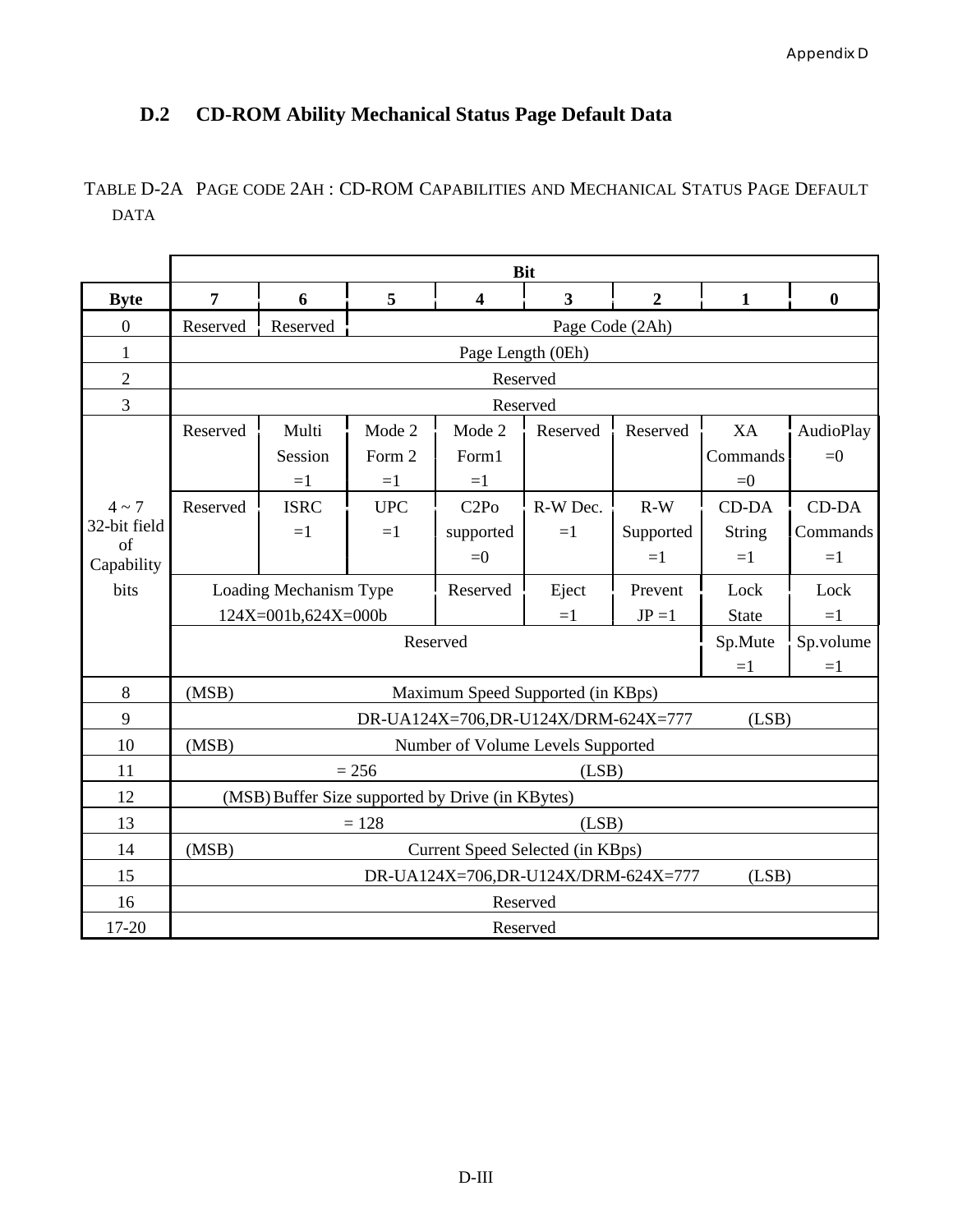# **APPENDIX E CD-ROM COMMAND LIST (BY CODE)**

|                  |                              |                                                     | <b>Applied Model</b>     |                          | <b>Sense Data</b>                    |
|------------------|------------------------------|-----------------------------------------------------|--------------------------|--------------------------|--------------------------------------|
| Code             | <b>Command Name</b>          | $\mathbf{1}$                                        | $\overline{2}$           | $\mathbf{3}$             | <b>Contents of Information Bytes</b> |
| 00h              | TEST UNIT READY              | yes                                                 | yes                      | yes                      |                                      |
| 01h              | <b>REZERO UNIT</b>           | yes                                                 | yes                      | yes                      |                                      |
| 03h              | <b>REQUEST SENSE</b>         | yes                                                 | yes                      | yes                      |                                      |
| 08h              | READ(6)                      | yes                                                 | yes                      | yes                      | <b>Logical Block Address</b>         |
| 0Bh              | SEEK $(6)$                   | yes                                                 | yes                      | yes                      | <b>Logical Block Address</b>         |
| 12h              | <b>INQUIRY</b>               | yes                                                 | yes                      | yes                      |                                      |
| 15h              | MODE SELECT (6)              | 2                                                   | 2                        | yes                      |                                      |
| 16h              | <b>RESERVE</b>               | yes                                                 | yes                      | 5                        |                                      |
| 17h              | <b>RELEASE</b>               | yes                                                 | yes                      | 5                        |                                      |
| 1Ah              | MODE SENSE (6)               | 2                                                   | $\overline{2}$           | yes                      |                                      |
| 1Bh              | <b>START/STOP UNIT</b>       | yes                                                 | yes                      | yes                      |                                      |
| 1Ch              | RECEIVE DIAGNOSTIC RESULTS   | yes                                                 | yes                      | yes                      |                                      |
| 1Dh              | SEND DIAGNOSTIC              | yes                                                 | yes                      | yes                      |                                      |
| 1Eh              | PREVENT/ALLOW MEDIUM REMOVAL | yes                                                 | yes                      | yes                      |                                      |
| 25h              | READ CD-ROM CAPACITY         | yes                                                 | yes                      | yes                      | <b>Logical Block Address</b>         |
| 28h              | READ(10)                     | yes                                                 | yes                      | yes                      | <b>Logical Block Address</b>         |
| 2Bh              | <b>SEEK (10)</b>             | yes                                                 | yes                      | yes                      | <b>Logical Block Address</b>         |
| 2Fh              | VERIFY (10)                  | yes                                                 | yes                      | $\overline{\phantom{a}}$ | <b>Logical Block Address</b>         |
| 3Bh              | WRITE BUFFER                 | yes                                                 | yes                      | 5                        |                                      |
| 3Ch              | <b>READ BUFFER</b>           | yes                                                 | yes                      | yes                      |                                      |
| 40h              | <b>CHANGE DEFINITION</b>     | $\mathbf{1}$                                        | $- -$                    | $\overline{\phantom{a}}$ |                                      |
| 42h              | <b>READ SUB-CHANNEL</b>      | yes                                                 | yes                      | yes                      |                                      |
| 43h              | READ TOC                     | $\overline{4}$                                      | yes                      | yes                      |                                      |
| 44h              | <b>READ HEADER</b>           | yes                                                 | yes                      | yes                      | <b>Logical Block Address</b>         |
| 45h              | PLAY AUDIO (10)              | yes                                                 | yes                      | yes                      | <b>Logical Block Address</b>         |
| 47h              | PLAY AUDIO MSF               | yes                                                 | yes                      | yes                      | <b>Logical Block Address</b>         |
| 48h              | PLAY AUDIO TRACK/INDEX       | yes                                                 | yes                      | yes                      | <b>Logical Block Address</b>         |
| 49h              | PLAY TRACK RELATIVE (10)     | yes                                                 | yes                      | yes                      | <b>Logical Block Address</b>         |
| 4Bh              | PAUSE/RESUME                 | yes                                                 | yes                      | yes                      | <b>Logical Block Address</b>         |
| 4Eh              | STOP PLAY/SCAN               | $-\, -$                                             |                          | yes                      |                                      |
| 55h              | MODE SELECT (10)             | $\overline{c}$                                      | $\mathbf{2}$             | yes                      |                                      |
| 5Ah              | MODE SENSE (10)              | $\mathbf{2}$                                        | 2                        | yes                      |                                      |
| A5h              | PLAY AUDIO $(12)$            | yes                                                 | yes                      | yes                      | <b>Logical Block Address</b>         |
| A8h              | READ(12)                     | yes                                                 | yes                      | yes                      | Logical Block Address                |
| A9h              | PLAY TRACK RELATIVE (12)     | yes                                                 | yes                      | yes                      | <b>Logical Block Address</b>         |
| AFh              | VERIFY (12)                  | yes                                                 | yes                      | $\overline{\phantom{a}}$ | <b>Logical Block Address</b>         |
| B <sub>9</sub> h | <b>READ CD MSF</b>           | $\hspace{0.05cm} -\hspace{0.05cm} -\hspace{0.05cm}$ | $\overline{\phantom{a}}$ | 3                        | <b>Logical Block Address</b>         |
| BAh              | AUDIO SCAN (1)               | $-\, -$                                             | $-\, -$                  | $\tau$                   | <b>Logical Block Address</b>         |
| <b>BBh</b>       | SET CD-ROM SPEED (1)         | $\overline{\phantom{a}}$                            | $\overline{\phantom{m}}$ | yes                      |                                      |
| BEh              | READ CD                      | $\overline{\phantom{m}}$                            | $--$                     | 3                        | <b>Logical Block Address</b>         |
| CDh              | AUDIO SCAN (2)               | yes                                                 | yes                      | $\overline{7}$           | <b>Logical Block Address</b>         |
| ${\rm D8h}$      | <b>READ CD-DA</b>            | $\overline{\phantom{a}}$                            | yes                      | 3                        | <b>Logical Block Address</b>         |
| D9h              | <b>READ CD-DA MSF</b>        | $\overline{\phantom{a}}$                            | yes                      | 3                        | <b>Logical Block Address</b>         |
| DAh              | SET CD-ROM SPEED (2)         | yes                                                 | yes                      | yes                      |                                      |
| DBh              | <b>READ CD-XA</b>            | $\overline{\phantom{m}}$                            | yes                      | yes                      | <b>Logical Block Address</b>         |
| DFh              | READ ALL SUBCODE             | $\overline{\phantom{a}}$                            | yes                      | $\overline{7}$           | <b>Logical Block Address</b>         |
| E0h              | <b>READ DRIVE STATUS</b>     | yes                                                 | yes                      | yes                      |                                      |
| E3h              | WRITE CDP                    | yes                                                 | yes                      | yes                      |                                      |
| E4h              | <b>READ CDP</b>              | yes                                                 | yes                      | yes                      |                                      |

#### TABLE E-1 CD-ROM COMMAND LIST BY CODE